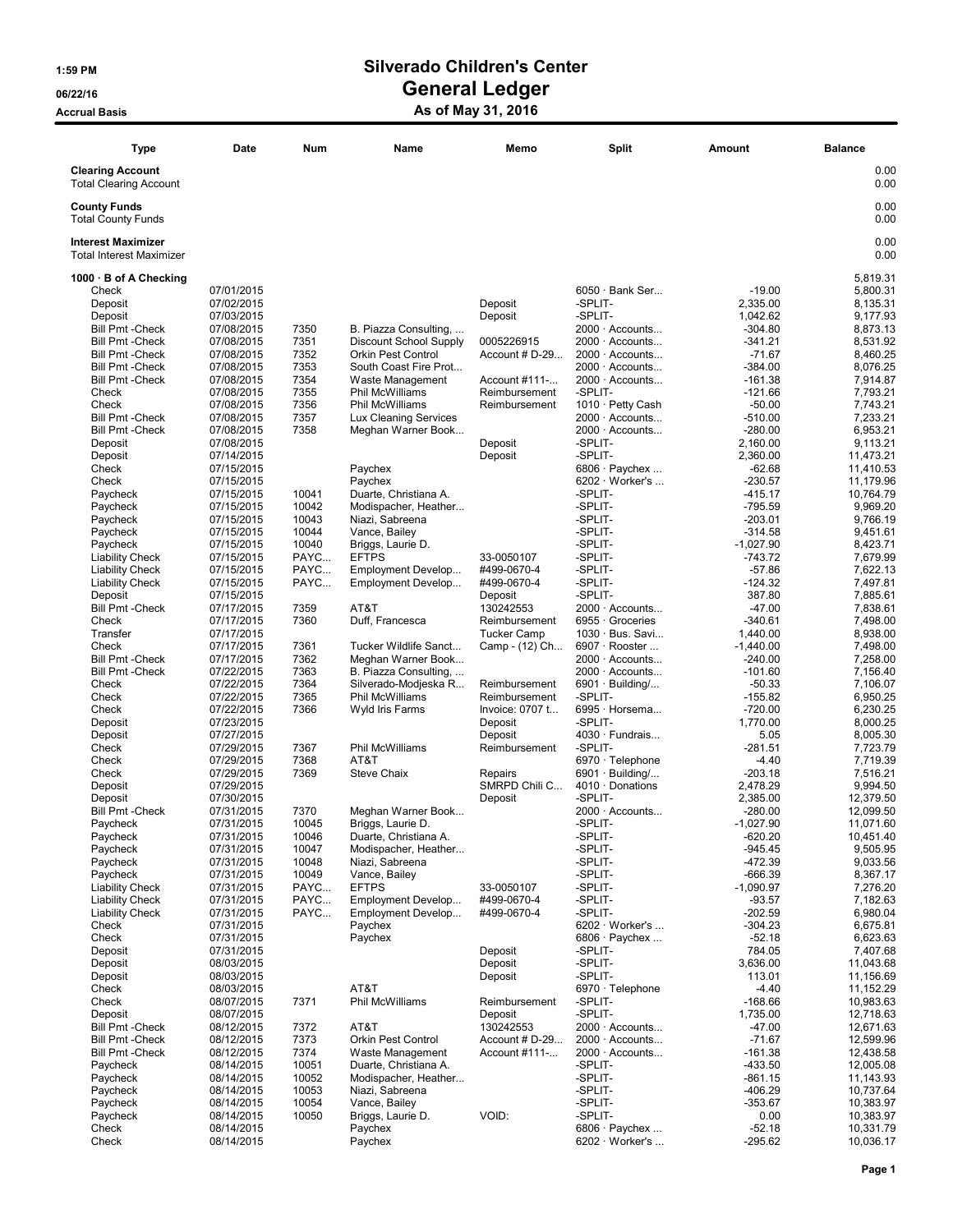| <b>Type</b>             | Date       | <b>Num</b> | Name                         | Memo            | <b>Split</b>                  | Amount      | <b>Balance</b> |
|-------------------------|------------|------------|------------------------------|-----------------|-------------------------------|-------------|----------------|
| <b>Liability Check</b>  | 08/14/2015 | PAYC       | <b>EFTPS</b>                 | 33-0050107      | -SPLIT-                       | $-1,062.38$ | 8,973.79       |
| <b>Liability Check</b>  | 08/14/2015 | PAYC       | Employment Develop           | #499-0670-4     | -SPLIT-                       | $-115.03$   | 8,858.76       |
| <b>Liability Check</b>  | 08/14/2015 | PAYC       | Employment Develop           | #499-0670-4     | $2113 \cdot \text{SUI}$       | $-149.82$   | 8.708.94       |
| Paycheck                | 08/14/2015 | 10055      | Briggs, Laurie D.            |                 | -SPLIT-                       | $-1,439.69$ | 7,269.25       |
| Deposit                 | 08/14/2015 |            |                              | Deposit         | 6202 · Worker's               | 3.28        | 7,272.53       |
| Deposit                 | 08/14/2015 |            | <b>EFTPS</b>                 | Deposit         | -SPLIT-                       | 20.15       | 7,292.68       |
| Deposit                 | 08/14/2015 |            | Employment Develop           | #499-0670-4     | -SPLIT-                       | 4.85        | 7,297.53       |
| Deposit                 | 08/18/2015 |            |                              | Deposit         | -SPLIT-                       | 472.37      | 7,769.90       |
| <b>Bill Pmt - Check</b> | 08/19/2015 | 7375       | AT&T                         |                 | 2000 · Accounts               | $-75.00$    | 7,694.90       |
| <b>Bill Pmt - Check</b> | 08/19/2015 | 7376       | <b>Lux Cleaning Services</b> | Cleaning thru 0 | 2000 · Accounts               | $-300.00$   | 7,394.90       |
| <b>Bill Pmt - Check</b> | 08/19/2015 | 7377       | Meghan Warner Book           |                 | $2000 \cdot$ Accounts         | $-240.00$   | 7,154.90       |
| Deposit                 | 08/21/2015 |            |                              | Deposit         | -SPLIT-                       | 208.46      | 7,363.36       |
| Check                   | 08/24/2015 | 7378       | Duff, Francesca              | Reimbursement   | -SPLIT-                       | $-141.22$   | 7.222.14       |
| Check                   | 08/24/2015 | 7379       | Phil McWilliams              | Reimbursement   | -SPLIT-                       | $-179.15$   | 7,042.99       |
| Deposit                 | 08/24/2015 |            |                              | Deposit         | -SPLIT-                       | 2,690.00    | 9,732.99       |
| Paycheck                | 08/28/2015 | 10057      | Duarte, Christiana A.        |                 | -SPLIT-                       | $-466.08$   | 9,266.91       |
| Paycheck                | 08/28/2015 | 10058      | Modispacher, Heather         |                 | -SPLIT-                       | $-903.31$   | 8,363.60       |
| Paycheck                | 08/28/2015 | 10059      | Niazi, Sabreena              |                 | -SPLIT-                       | $-320.11$   | 8,043.49       |
| Paycheck                | 08/28/2015 | 10060      | Vance, Bailey                |                 | -SPLIT-                       | $-461.18$   | 7,582.31       |
| Paycheck                | 08/28/2015 | 10056      | Briggs, Laurie D.            |                 | -SPLIT-                       | $-1,027.90$ | 6,554.41       |
| Check                   | 08/28/2015 |            | Paychex                      |                 | 6202 · Worker's               | $-261.13$   | 6,293.28       |
| Check                   | 08/28/2015 |            | Paychex                      |                 | $6806 \cdot$ Paychex          | $-52.18$    | 6,241.10       |
| <b>Liability Check</b>  | 08/28/2015 | PAYC       | <b>EFTPS</b>                 | 33-0050107      | -SPLIT-                       | $-886.73$   | 5,354.37       |
| <b>Liability Check</b>  | 08/28/2015 | PAYC       | Employment Develop           | #499-0670-4     | -SPLIT-                       | $-69.26$    | 5,285.11       |
| <b>Liability Check</b>  | 08/28/2015 | PAYC       | Employment Develop           | #499-0670-4     | -SPLIT-                       | $-157.53$   | 5,127.58       |
| Check                   | 08/31/2015 |            |                              |                 | $6050 \cdot$ Bank Ser         | $-3.00$     | 5,124.58       |
| <b>Bill Pmt - Check</b> | 09/02/2015 | 7380       | AT&T                         |                 | $2000 \cdot$ Accounts         | $-72.28$    | 5,052.30       |
| <b>Bill Pmt - Check</b> | 09/02/2015 | 7381       | Meghan Warner Book           |                 | $2000 \cdot$ Accounts         | $-240.00$   | 4,812.30       |
| Deposit                 | 09/02/2015 |            |                              | Deposit         | $4030 \cdot$ Fundrais         | 0.51        | 4,812.81       |
| Deposit                 | 09/03/2015 |            |                              | Deposit         | -SPLIT-                       | 1.492.96    | 6.305.77       |
| Deposit                 | 09/04/2015 |            |                              | Deposit         | -SPLIT-                       | 1,130.01    | 7,435.78       |
| <b>Bill Pmt - Check</b> | 09/09/2015 | 7382       | Harry Flores                 |                 | $2000 \cdot$ Accounts         | $-75.00$    | 7,360.78       |
| <b>Bill Pmt - Check</b> | 09/09/2015 | 7383       | Lux Cleaning Services        | Cleaning thru 0 | $2000 \cdot$ Accounts         | $-240.00$   | 7,120.78       |
| <b>Bill Pmt - Check</b> | 09/09/2015 | 7384       | Waste Management             | Account #111-   | 2000 · Accounts               | $-224.95$   | 6,895.83       |
| Check                   | 09/09/2015 | 7385       | Phil McWilliams              | Reimbursement   | -SPLIT-                       | $-190.02$   | 6,705.81       |
| Deposit                 | 09/09/2015 |            |                              | Deposit         | -SPLIT-                       | 2,055.00    | 8,760.81       |
| Paycheck                | 09/15/2015 | 10061      | Briggs, Laurie D.            |                 | -SPLIT-                       | $-1,027.90$ | 7,732.91       |
| Paycheck                | 09/15/2015 | 10062      | Duarte, Christiana A.        |                 | -SPLIT-                       | $-486.17$   | 7,246.74       |
| Paycheck                | 09/15/2015 | 10063      | Modispacher, Heather         |                 | -SPLIT-                       | $-936.10$   | 6,310.64       |
| <b>Liability Check</b>  | 09/15/2015 | PAYC       | <b>EFTPS</b>                 | 33-0050107      | -SPLIT-                       | $-711.09$   | 5,599.55       |
| <b>Liability Check</b>  | 09/15/2015 | PAYC       | Employment Develop           | #499-0670-4     | -SPLIT-                       | $-63.93$    | 5,535.62       |
| <b>Liability Check</b>  | 09/15/2015 | PAYC       | Employment Develop           | #499-0670-4     | -SPLIT-                       | $-90.21$    | 5,445.41       |
| Check                   | 09/15/2015 |            | Paychex                      |                 | $6806 \cdot$ Paychex          | $-52.18$    | 5,393.23       |
| Check                   | 09/15/2015 |            | Paychex                      |                 | $6202 \cdot \text{Wor}$ ker's | $-210.30$   | 5,182.93       |
| Deposit                 | 09/15/2015 |            |                              | Deposit         | $4030 \cdot$ Fundrais         | 3.92        | 5,186.85       |
| <b>Bill Pmt - Check</b> | 09/16/2015 | 7386       | AT&T                         |                 | 2000 · Accounts               | $-47.00$    | 5,139.85       |
| <b>Bill Pmt - Check</b> | 09/16/2015 | 7387       | Orkin Pest Control           | Account # D-29  | $2000 \cdot$ Accounts         | $-71.67$    | 5,068.18       |
| <b>Bill Pmt - Check</b> | 09/16/2015 | 7388       | Waste Management             | Account #111-   | 2000 · Accounts               | $-161.38$   | 4,906.80       |
| Check                   | 09/16/2015 | 7389       | Duff, Francesca              | Reimbursement   | -SPLIT-                       | $-295.35$   | 4,611.45       |
| <b>Bill Pmt - Check</b> | 09/18/2015 | 7390       | Meghan Warner Book           |                 | $2000 \cdot$ Accounts         | $-260.00$   | 4,351.45       |
| <b>Bill Pmt - Check</b> | 09/18/2015 | 7391       | Wyld Iris Farms              | Horsmanship P   | $2000 \cdot$ Accounts         | $-300.00$   | 4,051.45       |
| Check                   | 09/18/2015 | 7392       | Home Depot                   |                 | -SPLIT-                       | $-87.35$    | 3,964.10       |
| Check                   | 09/18/2015 | 7393       | Silverado-Modjeska R         | Reimbursement   | 6901 · Building/              | $-157.50$   | 3,806.60       |
| Check                   | 09/21/2015 |            | B. Piazza Consulting,        | Licensing Regu  | 6842 · Seminars               | $-54.00$    | 3,752.60       |
| Check                   | 09/22/2015 |            | Intuit. Inc.                 | Checks          | $6550 \cdot$ Office Ex        | $-137.14$   | 3,615.46       |
| Check                   | 09/23/2015 | 7394       | Apollo Wood Recover          | Invoice #56709  | $6901 \cdot$ Building/        | $-680.40$   | 2,935.06       |
| Check                   | 09/23/2015 | 7395       | Discount School Supply       | Account #0031   | 6952 · Curriculu              | $-256.86$   | 2,678.20       |
| Check                   | 09/23/2015 |            | Digimagination               | Signage         | 6000 · Advertising            | -43.16      | 2,635.04       |
| Deposit                 | 09/24/2015 |            |                              | Deposit         | -SPLIT-                       | 5,187.65    | 7,822.69       |
| Paycheck                | 09/30/2015 | 10065      | Duarte, Christiana A.        |                 | -SPLIT-                       | $-494.09$   | 7,328.60       |
| Paycheck                | 09/30/2015 | 10066      | Modispacher, Heather         |                 | -SPLIT-                       | $-1,029.75$ | 6,298.85       |
| Paycheck                | 09/30/2015 | 10064      | Briggs, Laurie D.            |                 | -SPLIT-                       | $-1,027.90$ | 5,270.95       |
| <b>Liability Check</b>  | 09/30/2015 | PAYC       | <b>EFTPS</b>                 | 33-0050107      | -SPLIT-                       | $-753.03$   | 4,517.92       |
| <b>Liability Check</b>  | 09/30/2015 | PAYC       | Employment Develop           | #499-0670-4     | -SPLIT-                       | $-71.13$    | 4,446.79       |
| <b>Liability Check</b>  | 09/30/2015 | PAYC       | Employment Develop           | #499-0670-4     | -SPLIT-                       | $-35.65$    | 4,411.14       |
| Check                   | 09/30/2015 |            | Paychex                      |                 | $6202 \cdot \text{Wor}$ ker's | $-208.61$   | 4,202.53       |
| Check                   | 09/30/2015 |            | Paychex                      |                 | $6806 \cdot$ Paychex          | $-52.18$    | 4,150.35       |
| Check                   | 09/30/2015 |            |                              |                 | $6050 \cdot$ Bank Ser         | $-3.00$     | 4,147.35       |
| <b>Bill Pmt - Check</b> | 10/01/2015 | 7396       | AT&T                         |                 | $2000 \cdot$ Accounts         | $-101.55$   | 4,045.80       |
| <b>Bill Pmt - Check</b> | 10/01/2015 | 7397       | Meghan Warner Book           |                 | $2000 \cdot$ Accounts         | $-200.00$   | 3,845.80       |
| Deposit                 | 10/02/2015 |            |                              | Deposit         | -SPLIT-                       | 3,945.00    | 7,790.80       |
| Deposit                 | 10/02/2015 |            |                              | Deposit         | -SPLIT-                       | 710.35      | 8,501.15       |
| <b>Bill Pmt - Check</b> | 10/12/2015 | 7398       | AT&T                         |                 | $2000 \cdot$ Accounts         | $-47.00$    | 8,454.15       |
| <b>Bill Pmt - Check</b> | 10/12/2015 | 7399       | Orange County Dept.          |                 | 2000 · Accounts               | $-1,500.00$ | 6,954.15       |
| <b>Bill Pmt - Check</b> | 10/12/2015 | 7400       | <b>Orkin Pest Control</b>    | Account # D-29  | $2000 \cdot$ Accounts         | $-71.67$    | 6,882.48       |
| <b>Bill Pmt - Check</b> | 10/12/2015 | 7401       | South Coast Fire Prot        |                 | $2000 \cdot$ Accounts         | $-500.00$   | 6,382.48       |
| <b>Bill Pmt - Check</b> | 10/12/2015 | 7402       | Waste Management             | Account #111-   | $2000 \cdot$ Accounts         | $-161.38$   | 6,221.10       |
| Check                   | 10/12/2015 | 7403       | Phil McWilliams              | Reimbursement   | -SPLIT-                       | $-147.82$   | 6,073.28       |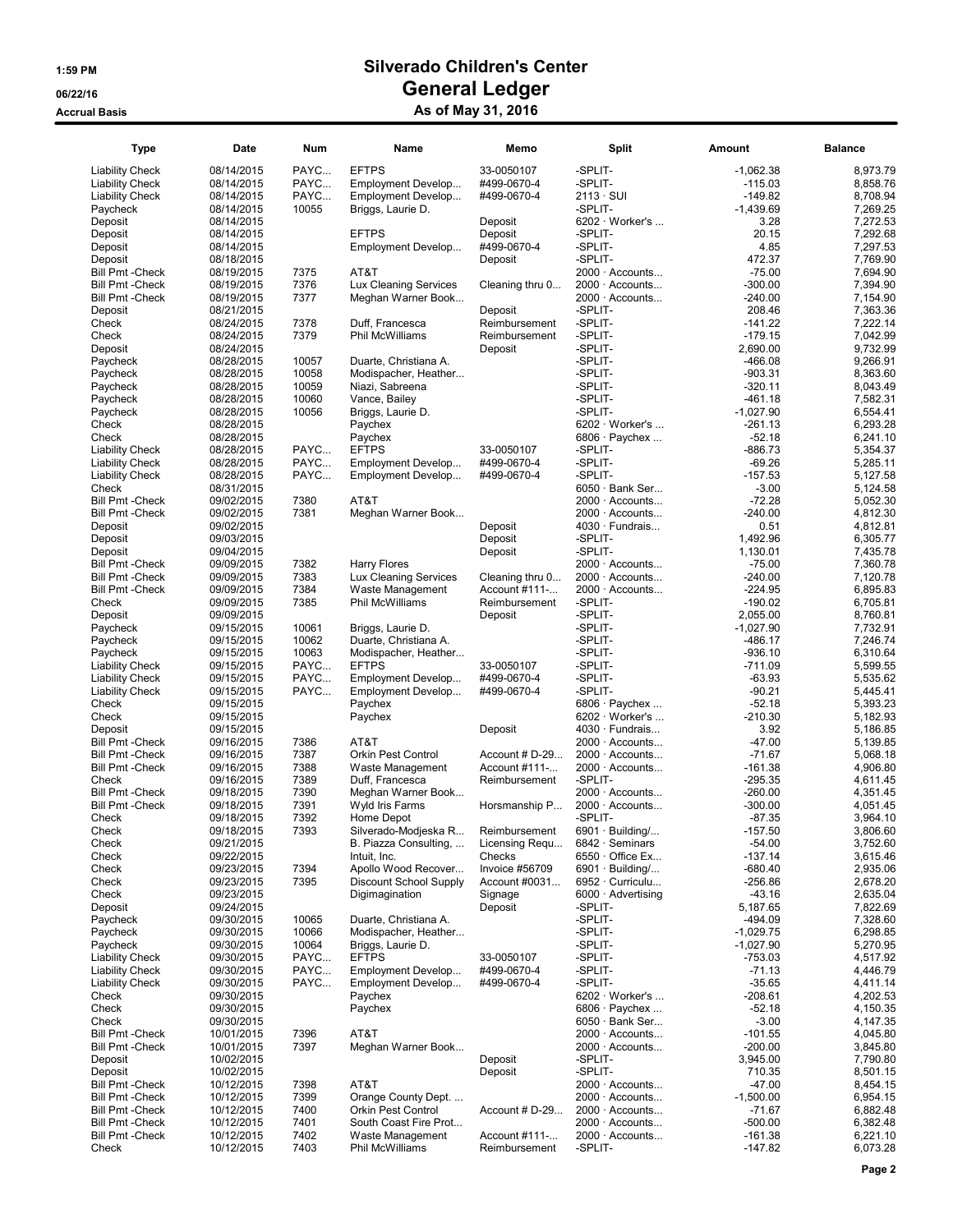| <b>Type</b>                     | Date                     | <b>Num</b>    | Name                                          | Memo                  | Split                              | Amount               | <b>Balance</b>       |
|---------------------------------|--------------------------|---------------|-----------------------------------------------|-----------------------|------------------------------------|----------------------|----------------------|
| Transfer                        | 10/12/2015               |               |                                               | Traveling Scie        | $1030 \cdot Bus.$ Savi             | 1,500.00             | 7,573.28             |
| Deposit                         | 10/14/2015               |               |                                               | 2015 Country F        | $4030 \cdot$ Fundrais              | 593.00               | 8,166.28             |
| Check                           | 10/15/2015               | PAYC          | Paychex                                       |                       | $6806 \cdot$ Paychex               | $-62.68$             | 8,103.60             |
| Check                           | 10/15/2015               | PAYC          | Paychex                                       |                       | $6202 \cdot \text{Worker's} \dots$ | $-198.29$            | 7,905.31             |
| Paycheck                        | 10/15/2015               | 10067         | Briggs, Laurie D.                             |                       | -SPLIT-                            | $-1,027.90$          | 6,877.41             |
| Paycheck                        | 10/15/2015               | 10068         | Duarte, Christiana A.                         |                       | -SPLIT-                            | -400.92              | 6,476.49             |
| Paycheck                        | 10/15/2015               | 10069         | Modispacher, Heather                          |                       | -SPLIT-                            | $-879.88$            | 5,596.61             |
| <b>Liability Check</b>          | 10/15/2015               | PAYC          | <b>EFTPS</b>                                  | 33-0050107            | -SPLIT-                            | $-660.92$            | 4,935.69             |
| <b>Liability Check</b>          | 10/15/2015               | PAYC          | Employment Develop                            | #499-0670-4           | -SPLIT-                            | $-58.58$             | 4,877.11             |
| <b>Liability Check</b>          | 10/15/2015               | PAYC          | Employment Develop                            | #499-0670-4           | -SPLIT-                            | $-28.52$             | 4,848.59             |
| Check                           | 10/16/2015               | eft           | Edison                                        | 57-43-485-010         | 6941 Gas & El                      | $-457.91$            | 4,390.68             |
| Check                           | 10/18/2015               | 7404          | Environments                                  |                       | 6907 · Rooster                     | $-972.49$            | 3,418.19             |
| Check                           | 10/18/2015               | 7405          | Nature Explore                                |                       | 6907 · Rooster                     | $-366.23$            | 3,051.96             |
| Check                           | 10/18/2015               | 7406          | Silverado-Modieska R                          | Reimbursement         | $6901 \cdot$ Building/             | $-210.00$            | 2,841.96             |
| Transfer                        | 10/18/2015               |               |                                               | Environments          | 1030 · Bus. Savi                   | 1,338.72             | 4,180.68             |
| <b>Bill Pmt - Check</b>         | 10/18/2015               | 7407          | Meghan Warner Book                            |                       | $2000 \cdot$ Accounts              | $-240.00$            | 3,940.68             |
| Deposit                         | 10/19/2015               |               |                                               | Deposit               | -SPLIT-                            | 492.18               | 4,432.86             |
| Check                           | 10/22/2015               |               | Amazon.com Superst                            |                       | 6907 · Rooster                     | $-4.00$              | 4,428.86             |
| Transfer                        | 10/23/2015               |               |                                               | Eeboo Life on         | 1030 · Bus. Savi                   | 66.53                | 4,495.39             |
| <b>Bill Pmt - Check</b>         | 10/23/2015               | 7408          | Lux Cleaning Services                         | Cleaning thru 0       | $2000 \cdot$ Accounts              | $-240.00$            | 4,255.39             |
| Check                           | 10/23/2015               | 7409          | <b>HCD Renewal</b>                            | Decal #CCG55          | 6961 · Trailer Fe                  | $-40.00$             | 4,215.39             |
| Check                           | 10/23/2015               | 7410          | <b>HCD Renewal</b>                            | Decal #CCG55          | 6961 · Trailer Fe                  | $-40.00$             | 4,175.39             |
| Check                           | 10/23/2015               | 7411          | Discount School Supply                        | Account #0031         | -SPLIT-                            | $-176.66$            | 3,998.73             |
| Check                           | 10/23/2015               | 7412          | <b>Telecheck Services</b>                     | Item #9968            | 6952 · Curriculu                   | $-12.11$             | 3,986.62             |
| Transfer                        | 10/23/2015               |               |                                               | Discount Scho         | $1030 \cdot Bus.$ Savi             | 112.86               | 4,099.48             |
| Deposit                         | 10/23/2015               |               |                                               | Deposit               | -SPLIT-                            | 1,938.27             | 6,037.75             |
| Check                           | 10/23/2015               |               | Amazon.com Superst                            |                       | 6907 · Rooster                     | $-31.78$             | 6,005.97             |
| Check                           | 10/28/2015               | 7307          | Modispacher, Heather                          | Reimbursement         | 6842 · Seminars                    | $-120.00$            | 5,885.97             |
| Check                           | 10/30/2015               |               |                                               |                       | $6050 \cdot$ Bank Ser              | $-3.00$              | 5,882.97             |
| Check                           | 10/30/2015               |               | Paychex                                       |                       | 6202 $\cdot$ Worker's              | $-201.47$            | 5,681.50             |
| Check                           | 10/30/2015               |               | Paychex                                       |                       | $6806 \cdot$ Paychex               | -52.18               | 5,629.32             |
| Paycheck                        | 10/30/2015               | 10070         | Briggs, Laurie D.                             |                       | -SPLIT-                            | $-1.027.90$          | 4,601.42             |
| Paycheck                        | 10/30/2015               | 10071         | Duarte, Christiana A.                         |                       | -SPLIT-                            | $-384.63$            | 4,216.79             |
| Paycheck                        | 10/30/2015               | 10072         | Modispacher, Heather                          |                       | -SPLIT-                            | $-1,034.43$          | 3,182.36             |
| <b>Liability Check</b>          | 10/30/2015               | PAYC          | <b>EFTPS</b>                                  | 33-0050107            | -SPLIT-                            | $-720.85$            | 2,461.51             |
| <b>Liability Check</b>          | 10/30/2015               | PAYC          | Employment Develop                            | #499-0670-4           | -SPLIT-                            | $-69.77$             | 2,391.74             |
| <b>Liability Check</b>          | 10/30/2015               | PAYC          | Employment Develop                            | #499-0670-4           | -SPLIT-                            | $-27.28$             | 2,364.46             |
| Deposit                         | 11/02/2015               |               |                                               | Deposit               | -SPLIT-                            | 615.91               | 2,980.37             |
| Deposit                         | 11/02/2015               |               |                                               | Deposit               | -SPLIT-                            | 2,339.32             | 5,319.69             |
| Check                           | 11/02/2015               |               |                                               |                       | $6050 \cdot$ Bank Ser              | $-16.00$             | 5,303.69             |
| Deposit                         | 11/03/2015               |               |                                               | Deposit               | -SPLIT-                            | 2,162.00             | 7,465.69             |
| Deposit                         | 11/03/2015               |               |                                               | Deposit               | $4030 \cdot$ Fundrais              | 4.82                 | 7,470.51             |
| <b>Bill Pmt - Check</b>         | 11/04/2015               | 7413          | Lux Cleaning Services                         | Cleaning thru 1       | $2000 \cdot$ Accounts              | $-240.00$            | 7,230.51             |
| <b>Bill Pmt - Check</b>         | 11/04/2015               | 7414          | Meghan Warner Book                            |                       | 2000 · Accounts                    | $-200.00$            | 7,030.51             |
| <b>Bill Pmt - Check</b>         | 11/04/2015               | 7415          | <b>Orkin Pest Control</b>                     | Account # D-29        | $2000 \cdot$ Accounts              | $-143.34$            | 6,887.17             |
| Check                           | 11/09/2015               |               | <b>Learning Naturally</b>                     |                       | 6952 · Curriculu                   | $-24.00$             | 6,863.17             |
| Deposit                         | 11/10/2015               |               |                                               | Deposit               | -SPLIT-                            | 375.66               | 7,238.83             |
| Check                           | 11/10/2015               |               | Child Educational Cen                         |                       | 6952 · Curriculu                   | $-30.79$             | 7,208.04             |
| Paycheck                        | 11/13/2015               | 10073         | Briggs, Laurie D.                             |                       | -SPLIT-                            | $-1,239.09$          | 5,968.95             |
| Paycheck                        | 11/13/2015               | 10074         | Duarte, Christiana A.                         |                       | -SPLIT-                            | $-146.32$            | 5,822.63             |
| Paycheck                        | 11/13/2015               | 10075         | Modispacher, Heather                          |                       | -SPLIT-                            | $-870.52$            | 4,952.11             |
| Check                           | 11/13/2015               | PAYC          | Paychex                                       |                       | 6806 $\cdot$ Paychex               | $-52.18$             | 4,899.93             |
| Check                           | 11/13/2015               | PAYC          | Paychex                                       |                       | 6202 · Worker's                    | $-192.86$            | 4,707.07             |
| <b>Liability Check</b>          | 11/13/2015               | <b>PAYCEX</b> | <b>EFTPS</b>                                  | 33-0050107            | -SPLIT-                            | $-682.22$            | 4,024.85             |
| <b>Liability Check</b>          | 11/13/2015               | PAYC          | Employment Develop                            | #499-0670-4           | -SPLIT-                            | $-76.05$             | 3,948.80             |
| <b>Liability Check</b>          | 11/13/2015               | PAYC          | Employment Develop                            | #499-0670-4           | -SPLIT-                            | $-9.92$              | 3,938.88             |
| <b>Bill Pmt - Check</b>         | 11/16/2015               | 7416          | AT&T                                          |                       | $2000 \cdot$ Accounts              | $-47.00$             | 3,891.88             |
| Check                           | 11/16/2015               | 7417          | Phil McWilliams                               | Reimbursement         | 6955 · Groceries                   | $-139.75$            | 3,752.13             |
| Check                           | 11/16/2015               | 7418          | Phil McWilliams                               | Reimbursement         | -SPLIT-                            | $-143.56$            | 3,608.57             |
| Check                           | 11/16/2015               | 7419          | Silverado-Modjeska R                          | Reimbursement         | $6901 \cdot$ Building/             | $-337.50$            | 3,271.07             |
| Check                           | 11/16/2015               | 7420          | <b>Discount School Supply</b>                 | Account #0031         | -SPLIT-                            | $-1,130.16$          | 2,140.91             |
| Deposit                         | 11/16/2015               |               |                                               | Deposit               | -SPLIT-                            | 1,800.00             | 3,940.91             |
| Check                           | 11/17/2015               |               | Child Educational Cen                         |                       | 6842 · Seminars                    | $-159.00$            | 3,781.91             |
| Check                           | 11/17/2015               |               | Child Educational Cen                         |                       | 6842 · Seminars                    | $-159.00$            | 3,622.91             |
| Check                           | 11/17/2015               |               | Child Educational Cen                         |                       | $6842 \cdot$ Seminars              | $-159.00$            | 3,463.91             |
| <b>Bill Pmt - Check</b>         | 11/23/2015               | 7421          | Meghan Warner Book                            |                       | 2000 · Accounts                    | $-250.00$            | 3,213.91             |
| Check                           | 11/23/2015               | 7422          | Phil McWilliams                               | Reimbursement         | -SPLIT-                            | $-124.50$            | 3,089.41             |
| Deposit                         | 11/23/2015               |               |                                               | Deposit               | -SPLIT-                            | 1,185.00             | 4,274.41             |
| Deposit                         | 11/23/2015               |               |                                               | Deposit               | -SPLIT-                            | 96.80                | 4,371.21             |
|                                 | 11/30/2015               | 10076         | Briggs, Laurie D.                             |                       | -SPLIT-                            | $-1,239.09$          | 3,132.12             |
| Paycheck                        | 11/30/2015               | 10077         |                                               |                       | -SPLIT-                            | $-210.34$            | 2,921.78             |
| Paycheck<br>Paycheck            | 11/30/2015               | 10078         | Duarte, Christiana A.<br>Modispacher, Heather |                       | -SPLIT-                            | -898.63              | 2,023.15             |
|                                 | 11/30/2015               | PAYC          | <b>EFTPS</b>                                  | 33-0050107            | -SPLIT-                            | $-704.74$            | 1,318.41             |
| <b>Liability Check</b>          |                          |               |                                               |                       | -SPLIT-                            |                      |                      |
| <b>Liability Check</b>          | 11/30/2015               | PAYC<br>PAYC  | Employment Develop                            | #499-0670-4           | -SPLIT-                            | $-78.75$<br>$-14.26$ | 1,239.66             |
| <b>Liability Check</b><br>Check | 11/30/2015<br>11/30/2015 |               | Employment Develop<br>Paychex                 | #499-0670-4           | $6202 \cdot \text{Worker's} \dots$ | $-200.01$            | 1,225.40<br>1,025.39 |
| Check                           | 11/30/2015               |               | Paychex                                       |                       | 6806 $\cdot$ Paychex               | $-52.18$             | 973.21               |
| Check                           | 11/30/2015               |               |                                               | <b>Returned Check</b> | $1200 \cdot$ Accounts              | $-550.00$            | 423.21               |
|                                 |                          |               |                                               |                       |                                    |                      |                      |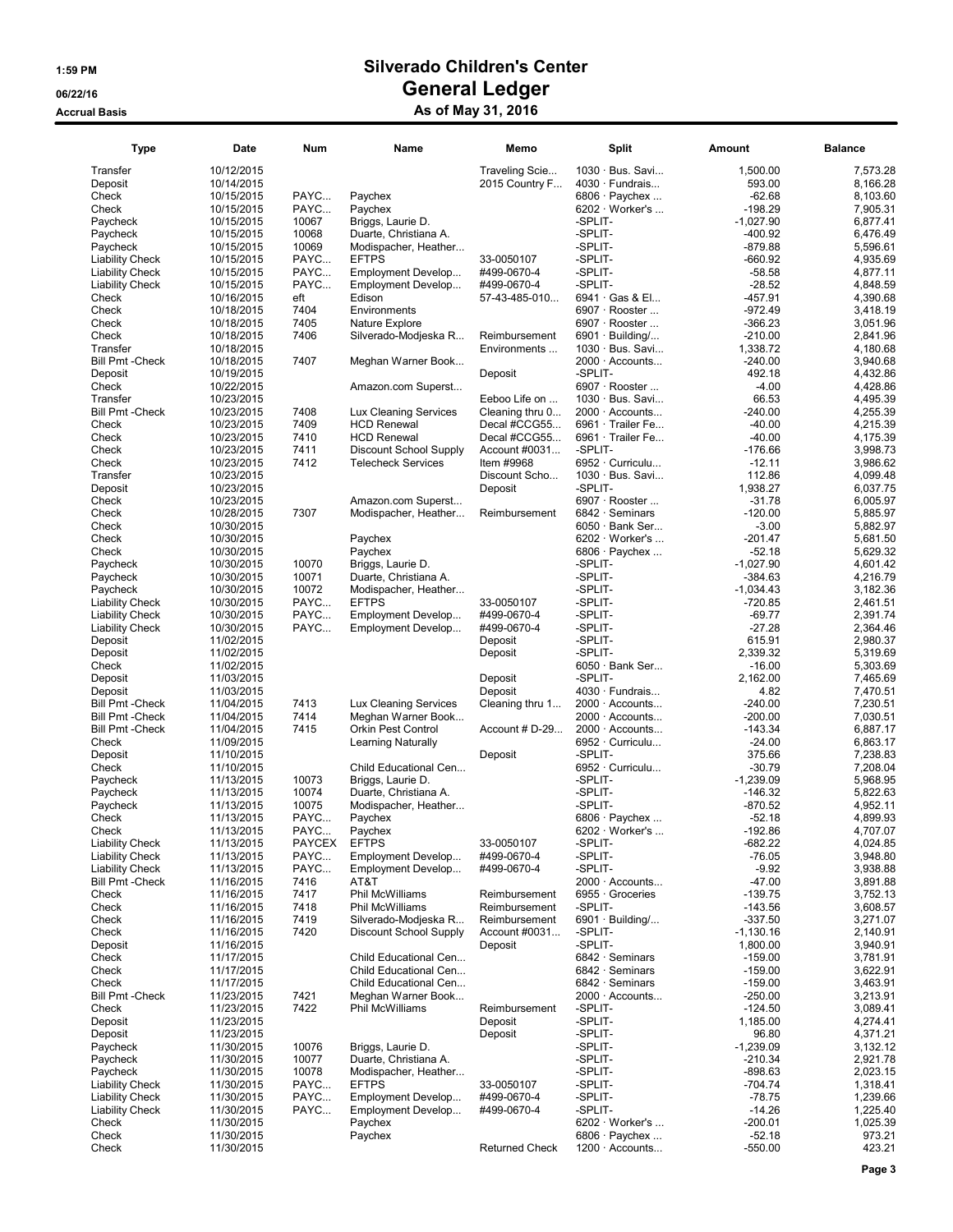| $6050 \cdot$ Bank Ser<br>$-12.00$<br>Check<br>11/30/2015<br>$6050 \cdot$ Bank Ser<br>$-3.00$<br>Check<br>11/30/2015<br>1,129.45<br>11/30/2015<br>Rooster Grant I<br>1030 · Bus. Savi<br>Transfer<br><b>Bill Pmt - Check</b><br>12/01/2015<br>7424<br>Waste Management<br>2000 · Accounts<br>$-322.76$<br>7425<br><b>Bill Pmt - Check</b><br>12/01/2015<br>Wyld Iris Farms<br>2000 · Accounts<br>$-45.85$<br>Reimbursement<br><b>Bill Pmt - Check</b><br>12/01/2015<br>7423<br>Meghan Warner Book<br>2000 · Accounts<br>$-200.00$<br>969.05<br>12/01/2015<br>$6050 \cdot$ Bank Ser<br>$-16.00$<br>953.05<br>Check<br>Check<br>12/02/2015<br>6952 · Curriculu<br>$-24.00$<br>929.05<br><b>Learning Naturally</b><br>-SPLIT-<br>12/04/2015<br>Deposit<br>4,910.00<br>5,839.05<br>Deposit<br>-SPLIT-<br>12/04/2015<br>Deposit<br>1,819.41<br>7,658.46<br>Deposit<br>12/12/2015<br>PAYC<br>#499-0670-4<br>-SPLIT-<br>$-9.49$<br>7,648.97<br><b>Liability Check</b><br>Employment Develop<br>7426<br>0.00<br>Check<br>12/12/2015<br>Meghan Warner Book<br>VOID: Reimbur<br>$6552 \cdot$ Office Su<br>7,648.97<br>Check<br>12/12/2015<br>7427<br>Phil McWilliams<br>Reimbursement<br>-SPLIT-<br>$-174.11$<br>7,474.86<br>-SPLIT-<br>Check<br>12/12/2015<br>7428<br>Phil McWilliams<br>$-159.07$<br>Reimbursement<br>7,315.79<br><b>Bill Pmt - Check</b><br>7429<br>AT&T<br>$2000 \cdot$ Accounts<br>$-134.53$<br>12/12/2015<br>7,181.26<br>7430<br>$-270.00$<br><b>Bill Pmt - Check</b><br>12/12/2015<br>Lux Cleaning Services<br>Cleaning thru 1<br>$2000 \cdot$ Accounts<br>6,911.26<br>$-47.00$<br><b>Bill Pmt - Check</b><br>12/12/2015<br>7431<br>AT&T<br>2000 · Accounts<br>6,864.26<br>Check<br>12/12/2015<br>7432<br>6901 · Building/<br>$-90.00$<br>6,774.26<br>Silverado-Modjeska R<br>Reimbursement<br>10079<br>12/15/2015<br>-SPLIT-<br>Paycheck<br>Briggs, Laurie D.<br>$-1,410.87$<br>5,363.39<br>12/15/2015<br>10080<br>Duarte, Christiana A.<br>-SPLIT-<br>$-274.67$<br>5,088.72<br>Paycheck<br>10081<br>-SPLIT-<br>$-926.72$<br>12/15/2015<br>Paycheck<br>Modispacher, Heather<br>PAYC<br><b>EFTPS</b><br>-SPLIT-<br>$-810.74$<br><b>Liability Check</b><br>12/15/2015<br>33-0050107<br>PAYC<br>-SPLIT-<br>12/15/2015<br>#499-0670-4<br>$-100.39$<br><b>Liability Check</b><br>Employment Develop<br>$-92.18$<br>12/15/2015<br>Paychex<br>6806 · Paychex<br>Check<br>$-228.47$<br>Check<br>12/15/2015<br>Paychex<br>$6202 \cdot \text{Wor}$ ker's<br>7433<br><b>Bill Pmt - Check</b><br>Meghan Warner Book<br>$-240.00$<br>12/16/2015<br>$2000 \cdot$ Accounts<br>12/21/2015<br>Deposit<br>-SPLIT-<br>1,297.50<br>Deposit<br>12/29/2015<br>Deposit<br>-SPLIT-<br>1,456.00<br>Deposit<br>12/29/2015<br>Deposit<br>-SPLIT-<br>441.50<br>Deposit<br>10082<br>-SPLIT-<br>$-1,239.09$<br>12/31/2015<br>Briggs, Laurie D.<br>Paycheck<br>10083<br>-SPLIT-<br>$-311.32$<br>12/31/2015<br>Duarte, Christiana A.<br>Paycheck<br>10084<br>$-952.98$<br>12/31/2015<br>-SPLIT-<br>3,381.83<br>Paycheck<br>Modispacher, Heather<br>PAYC<br><b>EFTPS</b><br>-SPLIT-<br>$-792.31$<br><b>Liability Check</b><br>12/31/2015<br>33-0050107<br>PAYC<br>-SPLIT-<br>$-90.97$<br><b>Liability Check</b><br>12/31/2015<br>#499-0670-4<br>2,498.55<br>Employment Develop<br>12/31/2015<br>$6202 \cdot \text{Wor}$ ker's<br>$-210.97$<br>2,287.58<br>Check<br>Paychex<br>Check<br>12/31/2015<br>Paychex<br>$6806 \cdot$ Paychex<br>$-57.18$<br>2,230.40<br>Check<br>12/31/2015<br>$6050 \cdot$ Bank Ser<br>$-3.00$<br>2,227.40<br><b>Bill Pmt - Check</b><br>01/04/2016<br>7434<br>2000 · Accounts<br>$-200.00$<br>2,027.40<br>Meghan Warner Book<br>-SPLIT-<br>01/04/2016<br>1,353.33<br>3,380.73<br>Deposit<br>Deposit<br>7435<br>Account #0031<br>6907 · Rooster<br>$-114.28$<br>Check<br>01/04/2016<br>Discount School Supply<br>3,266.45<br>7436<br>$-72.33$<br>Check<br>01/04/2016<br>AT&T<br>6970 · Telephone<br>3,194.12<br>7437<br>$6943 \cdot$ Trash<br>$-166.38$<br>Check<br>01/04/2016<br>Waste Management<br>3,027.74<br>01/04/2016<br>Rooster Grant<br>1030 · Bus. Savi<br>130.78<br>3,158.52<br>Transfer<br>Check<br>01/04/2016<br>$6050 \cdot$ Bank Ser<br>$-16.00$<br>3,142.52<br>01/05/2016<br>Deposit<br>-SPLIT-<br>616.28<br>3,758.80<br>Deposit<br>-SPLIT-<br>2,619.00<br>01/08/2016<br>Deposit<br>6,377.80<br>Deposit<br>10085<br>Briggs, Laurie D.<br>-SPLIT-<br>$-1,240.00$<br>Paycheck<br>01/15/2016<br>5,137.80<br>10086<br>01/15/2016<br>Duarte, Christiana A.<br>-SPLIT-<br>$-553.62$<br>Paycheck<br>4,584.18<br>10087<br>-SPLIT-<br>01/15/2016<br>$-916.01$<br>Paycheck<br>Modispacher, Heather<br>PAYC<br>$-852.30$<br><b>Liability Check</b><br>01/15/2016<br><b>EFTPS</b><br>33-0050107<br>-SPLIT-<br>PAYC<br>-SPLIT-<br>$-91.72$<br><b>Liability Check</b><br>01/15/2016<br>Employment Develop<br>#499-0670-4<br>01/15/2016<br>PAYC<br>Employment Develop<br>-SPLIT-<br>$-210.43$<br><b>Liability Check</b><br>#499-0670-4<br>Check<br>01/15/2016<br>6806 $\cdot$ Paychex<br>$-195.68$<br>Paychex<br>$6202 \cdot \text{Worker's} \dots$<br>Check<br>01/15/2016<br>Paychex<br>$-236.40$<br>Check<br>01/17/2016<br>7438<br>Silverado-Modieska R<br>$6901 \cdot$ Building/<br>$-90.00$<br>Reimbursement<br><b>Bill Pmt - Check</b><br>01/17/2016<br>7439<br>$2000 \cdot$ Accounts<br>$-47.00$<br>1,944.64<br>AT&T<br><b>Bill Pmt - Check</b><br>01/17/2016<br>7440<br>Orkin Pest Control<br>Account # D-29<br>$2000 \cdot$ Accounts<br>$-71.67$<br>1,872.97<br>7441<br>Phil McWilliams<br>Reimbursement<br>-SPLIT-<br>$-170.63$<br>Check<br>01/17/2016<br>1,702.34<br>2000 · Accounts<br><b>Bill Pmt - Check</b><br>01/17/2016<br>7442<br>Meghan Warner Book<br>$-320.00$<br>1,382.34<br>88.79<br>01/17/2016<br>Void<br>Void Check #7<br>$6550 \cdot$ Office Ex<br>1,471.13<br>Deposit<br>Check<br>01/17/2016<br>7443<br>Scott, Jenny R.<br>$6550 \cdot$ Office Ex<br>-88.79<br>1,382.34<br>Replace Check<br>Check<br>01/25/2016<br>Edison<br>57-43-485-010<br>6941 Gas & El<br>$-1,116.41$<br>265.93<br>-SPLIT-<br>3,310.21<br>Deposit<br>01/25/2016<br>Deposit<br>3,576.14<br>-SPLIT-<br>2,199.00<br>Deposit<br>01/27/2016<br>Deposit<br>5,775.14<br>-SPLIT-<br>1,023.80<br>Deposit<br>01/27/2016<br>Deposit<br>6,798.94<br>Check<br>01/29/2016<br>Paychex<br>6202 · Worker's<br>$-216.16$<br>6,582.78<br>Check<br>01/29/2016<br>Paychex<br>6806 $\cdot$ Paychex<br>$-57.18$<br>6,525.60<br>01/29/2016<br>10088<br>Briggs, Laurie D.<br>-SPLIT-<br>$-1,240.00$<br>Paycheck<br>5,285.60<br>-SPLIT-<br>10089<br>$-502.16$<br>Paycheck<br>01/29/2016<br>Duarte, Christiana A.<br>4,783.44<br>01/29/2016<br>10090<br>Modispacher, Heather<br>-SPLIT-<br>$-841.09$<br>3,942.35<br>Paycheck<br>PAYC<br><b>EFTPS</b><br>-SPLIT-<br>$-804.27$<br>01/29/2016<br>33-0050107<br>3,138.08<br><b>Liability Check</b><br>PAYC<br>Employment Develop<br>-SPLIT-<br>-84.19<br><b>Liability Check</b><br>01/29/2016<br>#499-0670-4<br>3,053.89<br>01/29/2016<br>PAYC<br>Employment Develop<br>#499-0670-4<br>$2113 \cdot SUI$<br>$-199.95$<br>2,853.94<br><b>Liability Check</b><br>$-3.00$<br>Check<br>01/29/2016<br>$6050 \cdot$ Bank Ser<br>2,850.94<br>Check<br>02/01/2016<br>7444<br>Silverado-Modjeska R<br>Reimbursement<br>$6901 \cdot$ Building/<br>$-90.00$<br>Check<br>7445<br>Phil McWilliams<br>$-54.72$<br>02/01/2016<br>Reimbursement<br>$6901 \cdot$ Building/<br><b>Bill Pmt - Check</b><br>02/01/2016<br>7446<br>AT&T<br>$2000 \cdot$ Accounts<br>$-62.60$<br>02/01/2016<br>7447<br>Lux Cleaning Services<br>$-210.00$<br><b>Bill Pmt - Check</b><br>Cleaning thru 1<br>$2000 \cdot$ Accounts | <b>Type</b> | Date | Num | Name | Memo | Split | Amount | <b>Balance</b> |
|-----------------------------------------------------------------------------------------------------------------------------------------------------------------------------------------------------------------------------------------------------------------------------------------------------------------------------------------------------------------------------------------------------------------------------------------------------------------------------------------------------------------------------------------------------------------------------------------------------------------------------------------------------------------------------------------------------------------------------------------------------------------------------------------------------------------------------------------------------------------------------------------------------------------------------------------------------------------------------------------------------------------------------------------------------------------------------------------------------------------------------------------------------------------------------------------------------------------------------------------------------------------------------------------------------------------------------------------------------------------------------------------------------------------------------------------------------------------------------------------------------------------------------------------------------------------------------------------------------------------------------------------------------------------------------------------------------------------------------------------------------------------------------------------------------------------------------------------------------------------------------------------------------------------------------------------------------------------------------------------------------------------------------------------------------------------------------------------------------------------------------------------------------------------------------------------------------------------------------------------------------------------------------------------------------------------------------------------------------------------------------------------------------------------------------------------------------------------------------------------------------------------------------------------------------------------------------------------------------------------------------------------------------------------------------------------------------------------------------------------------------------------------------------------------------------------------------------------------------------------------------------------------------------------------------------------------------------------------------------------------------------------------------------------------------------------------------------------------------------------------------------------------------------------------------------------------------------------------------------------------------------------------------------------------------------------------------------------------------------------------------------------------------------------------------------------------------------------------------------------------------------------------------------------------------------------------------------------------------------------------------------------------------------------------------------------------------------------------------------------------------------------------------------------------------------------------------------------------------------------------------------------------------------------------------------------------------------------------------------------------------------------------------------------------------------------------------------------------------------------------------------------------------------------------------------------------------------------------------------------------------------------------------------------------------------------------------------------------------------------------------------------------------------------------------------------------------------------------------------------------------------------------------------------------------------------------------------------------------------------------------------------------------------------------------------------------------------------------------------------------------------------------------------------------------------------------------------------------------------------------------------------------------------------------------------------------------------------------------------------------------------------------------------------------------------------------------------------------------------------------------------------------------------------------------------------------------------------------------------------------------------------------------------------------------------------------------------------------------------------------------------------------------------------------------------------------------------------------------------------------------------------------------------------------------------------------------------------------------------------------------------------------------------------------------------------------------------------------------------------------------------------------------------------------------------------------------------------------------------------------------------------------------------------------------------------------------------------------------------------------------------------------------------------------------------------------------------------------------------------------------------------------------------------------------------------------------------------------------------------------------------------------------------------------------------------------------------------------------------------------------------------------------------------------------------------------------------------------------------------------------------------------------------------------------------------------------------------------------------------------------------------------------------------------------------------------------------------------------------------------------------------------------------------------------------------------------------------------------------------------------------------------------------------------------------------------------------------------------------------------------------------------------------------------------------------------------------------------------------------------------------------------------------------------------------------------------------------------------------------------------------------------------------------------------------------------------------------------------------------------------------------------------------------------------------------------------------------------------------------------------------------------------------------------------------------------------------------------------------------|-------------|------|-----|------|------|-------|--------|----------------|
|                                                                                                                                                                                                                                                                                                                                                                                                                                                                                                                                                                                                                                                                                                                                                                                                                                                                                                                                                                                                                                                                                                                                                                                                                                                                                                                                                                                                                                                                                                                                                                                                                                                                                                                                                                                                                                                                                                                                                                                                                                                                                                                                                                                                                                                                                                                                                                                                                                                                                                                                                                                                                                                                                                                                                                                                                                                                                                                                                                                                                                                                                                                                                                                                                                                                                                                                                                                                                                                                                                                                                                                                                                                                                                                                                                                                                                                                                                                                                                                                                                                                                                                                                                                                                                                                                                                                                                                                                                                                                                                                                                                                                                                                                                                                                                                                                                                                                                                                                                                                                                                                                                                                                                                                                                                                                                                                                                                                                                                                                                                                                                                                                                                                                                                                                                                                                                                                                                                                                                                                                                                                                                                                                                                                                                                                                                                                                                                                                                                                                                                                                                                                                                                                                                                                                                                                                                                                                                                                                                                                                                                                                                                                                                                                                                                                                                                                                                                                                                                                                                                                                                                                                 |             |      |     |      |      |       |        | 411.21         |
|                                                                                                                                                                                                                                                                                                                                                                                                                                                                                                                                                                                                                                                                                                                                                                                                                                                                                                                                                                                                                                                                                                                                                                                                                                                                                                                                                                                                                                                                                                                                                                                                                                                                                                                                                                                                                                                                                                                                                                                                                                                                                                                                                                                                                                                                                                                                                                                                                                                                                                                                                                                                                                                                                                                                                                                                                                                                                                                                                                                                                                                                                                                                                                                                                                                                                                                                                                                                                                                                                                                                                                                                                                                                                                                                                                                                                                                                                                                                                                                                                                                                                                                                                                                                                                                                                                                                                                                                                                                                                                                                                                                                                                                                                                                                                                                                                                                                                                                                                                                                                                                                                                                                                                                                                                                                                                                                                                                                                                                                                                                                                                                                                                                                                                                                                                                                                                                                                                                                                                                                                                                                                                                                                                                                                                                                                                                                                                                                                                                                                                                                                                                                                                                                                                                                                                                                                                                                                                                                                                                                                                                                                                                                                                                                                                                                                                                                                                                                                                                                                                                                                                                                                 |             |      |     |      |      |       |        | 408.21         |
|                                                                                                                                                                                                                                                                                                                                                                                                                                                                                                                                                                                                                                                                                                                                                                                                                                                                                                                                                                                                                                                                                                                                                                                                                                                                                                                                                                                                                                                                                                                                                                                                                                                                                                                                                                                                                                                                                                                                                                                                                                                                                                                                                                                                                                                                                                                                                                                                                                                                                                                                                                                                                                                                                                                                                                                                                                                                                                                                                                                                                                                                                                                                                                                                                                                                                                                                                                                                                                                                                                                                                                                                                                                                                                                                                                                                                                                                                                                                                                                                                                                                                                                                                                                                                                                                                                                                                                                                                                                                                                                                                                                                                                                                                                                                                                                                                                                                                                                                                                                                                                                                                                                                                                                                                                                                                                                                                                                                                                                                                                                                                                                                                                                                                                                                                                                                                                                                                                                                                                                                                                                                                                                                                                                                                                                                                                                                                                                                                                                                                                                                                                                                                                                                                                                                                                                                                                                                                                                                                                                                                                                                                                                                                                                                                                                                                                                                                                                                                                                                                                                                                                                                                 |             |      |     |      |      |       |        | 1,537.66       |
|                                                                                                                                                                                                                                                                                                                                                                                                                                                                                                                                                                                                                                                                                                                                                                                                                                                                                                                                                                                                                                                                                                                                                                                                                                                                                                                                                                                                                                                                                                                                                                                                                                                                                                                                                                                                                                                                                                                                                                                                                                                                                                                                                                                                                                                                                                                                                                                                                                                                                                                                                                                                                                                                                                                                                                                                                                                                                                                                                                                                                                                                                                                                                                                                                                                                                                                                                                                                                                                                                                                                                                                                                                                                                                                                                                                                                                                                                                                                                                                                                                                                                                                                                                                                                                                                                                                                                                                                                                                                                                                                                                                                                                                                                                                                                                                                                                                                                                                                                                                                                                                                                                                                                                                                                                                                                                                                                                                                                                                                                                                                                                                                                                                                                                                                                                                                                                                                                                                                                                                                                                                                                                                                                                                                                                                                                                                                                                                                                                                                                                                                                                                                                                                                                                                                                                                                                                                                                                                                                                                                                                                                                                                                                                                                                                                                                                                                                                                                                                                                                                                                                                                                                 |             |      |     |      |      |       |        | 1,214.90       |
|                                                                                                                                                                                                                                                                                                                                                                                                                                                                                                                                                                                                                                                                                                                                                                                                                                                                                                                                                                                                                                                                                                                                                                                                                                                                                                                                                                                                                                                                                                                                                                                                                                                                                                                                                                                                                                                                                                                                                                                                                                                                                                                                                                                                                                                                                                                                                                                                                                                                                                                                                                                                                                                                                                                                                                                                                                                                                                                                                                                                                                                                                                                                                                                                                                                                                                                                                                                                                                                                                                                                                                                                                                                                                                                                                                                                                                                                                                                                                                                                                                                                                                                                                                                                                                                                                                                                                                                                                                                                                                                                                                                                                                                                                                                                                                                                                                                                                                                                                                                                                                                                                                                                                                                                                                                                                                                                                                                                                                                                                                                                                                                                                                                                                                                                                                                                                                                                                                                                                                                                                                                                                                                                                                                                                                                                                                                                                                                                                                                                                                                                                                                                                                                                                                                                                                                                                                                                                                                                                                                                                                                                                                                                                                                                                                                                                                                                                                                                                                                                                                                                                                                                                 |             |      |     |      |      |       |        | 1,169.05       |
|                                                                                                                                                                                                                                                                                                                                                                                                                                                                                                                                                                                                                                                                                                                                                                                                                                                                                                                                                                                                                                                                                                                                                                                                                                                                                                                                                                                                                                                                                                                                                                                                                                                                                                                                                                                                                                                                                                                                                                                                                                                                                                                                                                                                                                                                                                                                                                                                                                                                                                                                                                                                                                                                                                                                                                                                                                                                                                                                                                                                                                                                                                                                                                                                                                                                                                                                                                                                                                                                                                                                                                                                                                                                                                                                                                                                                                                                                                                                                                                                                                                                                                                                                                                                                                                                                                                                                                                                                                                                                                                                                                                                                                                                                                                                                                                                                                                                                                                                                                                                                                                                                                                                                                                                                                                                                                                                                                                                                                                                                                                                                                                                                                                                                                                                                                                                                                                                                                                                                                                                                                                                                                                                                                                                                                                                                                                                                                                                                                                                                                                                                                                                                                                                                                                                                                                                                                                                                                                                                                                                                                                                                                                                                                                                                                                                                                                                                                                                                                                                                                                                                                                                                 |             |      |     |      |      |       |        |                |
|                                                                                                                                                                                                                                                                                                                                                                                                                                                                                                                                                                                                                                                                                                                                                                                                                                                                                                                                                                                                                                                                                                                                                                                                                                                                                                                                                                                                                                                                                                                                                                                                                                                                                                                                                                                                                                                                                                                                                                                                                                                                                                                                                                                                                                                                                                                                                                                                                                                                                                                                                                                                                                                                                                                                                                                                                                                                                                                                                                                                                                                                                                                                                                                                                                                                                                                                                                                                                                                                                                                                                                                                                                                                                                                                                                                                                                                                                                                                                                                                                                                                                                                                                                                                                                                                                                                                                                                                                                                                                                                                                                                                                                                                                                                                                                                                                                                                                                                                                                                                                                                                                                                                                                                                                                                                                                                                                                                                                                                                                                                                                                                                                                                                                                                                                                                                                                                                                                                                                                                                                                                                                                                                                                                                                                                                                                                                                                                                                                                                                                                                                                                                                                                                                                                                                                                                                                                                                                                                                                                                                                                                                                                                                                                                                                                                                                                                                                                                                                                                                                                                                                                                                 |             |      |     |      |      |       |        |                |
|                                                                                                                                                                                                                                                                                                                                                                                                                                                                                                                                                                                                                                                                                                                                                                                                                                                                                                                                                                                                                                                                                                                                                                                                                                                                                                                                                                                                                                                                                                                                                                                                                                                                                                                                                                                                                                                                                                                                                                                                                                                                                                                                                                                                                                                                                                                                                                                                                                                                                                                                                                                                                                                                                                                                                                                                                                                                                                                                                                                                                                                                                                                                                                                                                                                                                                                                                                                                                                                                                                                                                                                                                                                                                                                                                                                                                                                                                                                                                                                                                                                                                                                                                                                                                                                                                                                                                                                                                                                                                                                                                                                                                                                                                                                                                                                                                                                                                                                                                                                                                                                                                                                                                                                                                                                                                                                                                                                                                                                                                                                                                                                                                                                                                                                                                                                                                                                                                                                                                                                                                                                                                                                                                                                                                                                                                                                                                                                                                                                                                                                                                                                                                                                                                                                                                                                                                                                                                                                                                                                                                                                                                                                                                                                                                                                                                                                                                                                                                                                                                                                                                                                                                 |             |      |     |      |      |       |        |                |
|                                                                                                                                                                                                                                                                                                                                                                                                                                                                                                                                                                                                                                                                                                                                                                                                                                                                                                                                                                                                                                                                                                                                                                                                                                                                                                                                                                                                                                                                                                                                                                                                                                                                                                                                                                                                                                                                                                                                                                                                                                                                                                                                                                                                                                                                                                                                                                                                                                                                                                                                                                                                                                                                                                                                                                                                                                                                                                                                                                                                                                                                                                                                                                                                                                                                                                                                                                                                                                                                                                                                                                                                                                                                                                                                                                                                                                                                                                                                                                                                                                                                                                                                                                                                                                                                                                                                                                                                                                                                                                                                                                                                                                                                                                                                                                                                                                                                                                                                                                                                                                                                                                                                                                                                                                                                                                                                                                                                                                                                                                                                                                                                                                                                                                                                                                                                                                                                                                                                                                                                                                                                                                                                                                                                                                                                                                                                                                                                                                                                                                                                                                                                                                                                                                                                                                                                                                                                                                                                                                                                                                                                                                                                                                                                                                                                                                                                                                                                                                                                                                                                                                                                                 |             |      |     |      |      |       |        |                |
|                                                                                                                                                                                                                                                                                                                                                                                                                                                                                                                                                                                                                                                                                                                                                                                                                                                                                                                                                                                                                                                                                                                                                                                                                                                                                                                                                                                                                                                                                                                                                                                                                                                                                                                                                                                                                                                                                                                                                                                                                                                                                                                                                                                                                                                                                                                                                                                                                                                                                                                                                                                                                                                                                                                                                                                                                                                                                                                                                                                                                                                                                                                                                                                                                                                                                                                                                                                                                                                                                                                                                                                                                                                                                                                                                                                                                                                                                                                                                                                                                                                                                                                                                                                                                                                                                                                                                                                                                                                                                                                                                                                                                                                                                                                                                                                                                                                                                                                                                                                                                                                                                                                                                                                                                                                                                                                                                                                                                                                                                                                                                                                                                                                                                                                                                                                                                                                                                                                                                                                                                                                                                                                                                                                                                                                                                                                                                                                                                                                                                                                                                                                                                                                                                                                                                                                                                                                                                                                                                                                                                                                                                                                                                                                                                                                                                                                                                                                                                                                                                                                                                                                                                 |             |      |     |      |      |       |        |                |
|                                                                                                                                                                                                                                                                                                                                                                                                                                                                                                                                                                                                                                                                                                                                                                                                                                                                                                                                                                                                                                                                                                                                                                                                                                                                                                                                                                                                                                                                                                                                                                                                                                                                                                                                                                                                                                                                                                                                                                                                                                                                                                                                                                                                                                                                                                                                                                                                                                                                                                                                                                                                                                                                                                                                                                                                                                                                                                                                                                                                                                                                                                                                                                                                                                                                                                                                                                                                                                                                                                                                                                                                                                                                                                                                                                                                                                                                                                                                                                                                                                                                                                                                                                                                                                                                                                                                                                                                                                                                                                                                                                                                                                                                                                                                                                                                                                                                                                                                                                                                                                                                                                                                                                                                                                                                                                                                                                                                                                                                                                                                                                                                                                                                                                                                                                                                                                                                                                                                                                                                                                                                                                                                                                                                                                                                                                                                                                                                                                                                                                                                                                                                                                                                                                                                                                                                                                                                                                                                                                                                                                                                                                                                                                                                                                                                                                                                                                                                                                                                                                                                                                                                                 |             |      |     |      |      |       |        |                |
|                                                                                                                                                                                                                                                                                                                                                                                                                                                                                                                                                                                                                                                                                                                                                                                                                                                                                                                                                                                                                                                                                                                                                                                                                                                                                                                                                                                                                                                                                                                                                                                                                                                                                                                                                                                                                                                                                                                                                                                                                                                                                                                                                                                                                                                                                                                                                                                                                                                                                                                                                                                                                                                                                                                                                                                                                                                                                                                                                                                                                                                                                                                                                                                                                                                                                                                                                                                                                                                                                                                                                                                                                                                                                                                                                                                                                                                                                                                                                                                                                                                                                                                                                                                                                                                                                                                                                                                                                                                                                                                                                                                                                                                                                                                                                                                                                                                                                                                                                                                                                                                                                                                                                                                                                                                                                                                                                                                                                                                                                                                                                                                                                                                                                                                                                                                                                                                                                                                                                                                                                                                                                                                                                                                                                                                                                                                                                                                                                                                                                                                                                                                                                                                                                                                                                                                                                                                                                                                                                                                                                                                                                                                                                                                                                                                                                                                                                                                                                                                                                                                                                                                                                 |             |      |     |      |      |       |        |                |
|                                                                                                                                                                                                                                                                                                                                                                                                                                                                                                                                                                                                                                                                                                                                                                                                                                                                                                                                                                                                                                                                                                                                                                                                                                                                                                                                                                                                                                                                                                                                                                                                                                                                                                                                                                                                                                                                                                                                                                                                                                                                                                                                                                                                                                                                                                                                                                                                                                                                                                                                                                                                                                                                                                                                                                                                                                                                                                                                                                                                                                                                                                                                                                                                                                                                                                                                                                                                                                                                                                                                                                                                                                                                                                                                                                                                                                                                                                                                                                                                                                                                                                                                                                                                                                                                                                                                                                                                                                                                                                                                                                                                                                                                                                                                                                                                                                                                                                                                                                                                                                                                                                                                                                                                                                                                                                                                                                                                                                                                                                                                                                                                                                                                                                                                                                                                                                                                                                                                                                                                                                                                                                                                                                                                                                                                                                                                                                                                                                                                                                                                                                                                                                                                                                                                                                                                                                                                                                                                                                                                                                                                                                                                                                                                                                                                                                                                                                                                                                                                                                                                                                                                                 |             |      |     |      |      |       |        |                |
|                                                                                                                                                                                                                                                                                                                                                                                                                                                                                                                                                                                                                                                                                                                                                                                                                                                                                                                                                                                                                                                                                                                                                                                                                                                                                                                                                                                                                                                                                                                                                                                                                                                                                                                                                                                                                                                                                                                                                                                                                                                                                                                                                                                                                                                                                                                                                                                                                                                                                                                                                                                                                                                                                                                                                                                                                                                                                                                                                                                                                                                                                                                                                                                                                                                                                                                                                                                                                                                                                                                                                                                                                                                                                                                                                                                                                                                                                                                                                                                                                                                                                                                                                                                                                                                                                                                                                                                                                                                                                                                                                                                                                                                                                                                                                                                                                                                                                                                                                                                                                                                                                                                                                                                                                                                                                                                                                                                                                                                                                                                                                                                                                                                                                                                                                                                                                                                                                                                                                                                                                                                                                                                                                                                                                                                                                                                                                                                                                                                                                                                                                                                                                                                                                                                                                                                                                                                                                                                                                                                                                                                                                                                                                                                                                                                                                                                                                                                                                                                                                                                                                                                                                 |             |      |     |      |      |       |        |                |
|                                                                                                                                                                                                                                                                                                                                                                                                                                                                                                                                                                                                                                                                                                                                                                                                                                                                                                                                                                                                                                                                                                                                                                                                                                                                                                                                                                                                                                                                                                                                                                                                                                                                                                                                                                                                                                                                                                                                                                                                                                                                                                                                                                                                                                                                                                                                                                                                                                                                                                                                                                                                                                                                                                                                                                                                                                                                                                                                                                                                                                                                                                                                                                                                                                                                                                                                                                                                                                                                                                                                                                                                                                                                                                                                                                                                                                                                                                                                                                                                                                                                                                                                                                                                                                                                                                                                                                                                                                                                                                                                                                                                                                                                                                                                                                                                                                                                                                                                                                                                                                                                                                                                                                                                                                                                                                                                                                                                                                                                                                                                                                                                                                                                                                                                                                                                                                                                                                                                                                                                                                                                                                                                                                                                                                                                                                                                                                                                                                                                                                                                                                                                                                                                                                                                                                                                                                                                                                                                                                                                                                                                                                                                                                                                                                                                                                                                                                                                                                                                                                                                                                                                                 |             |      |     |      |      |       |        |                |
|                                                                                                                                                                                                                                                                                                                                                                                                                                                                                                                                                                                                                                                                                                                                                                                                                                                                                                                                                                                                                                                                                                                                                                                                                                                                                                                                                                                                                                                                                                                                                                                                                                                                                                                                                                                                                                                                                                                                                                                                                                                                                                                                                                                                                                                                                                                                                                                                                                                                                                                                                                                                                                                                                                                                                                                                                                                                                                                                                                                                                                                                                                                                                                                                                                                                                                                                                                                                                                                                                                                                                                                                                                                                                                                                                                                                                                                                                                                                                                                                                                                                                                                                                                                                                                                                                                                                                                                                                                                                                                                                                                                                                                                                                                                                                                                                                                                                                                                                                                                                                                                                                                                                                                                                                                                                                                                                                                                                                                                                                                                                                                                                                                                                                                                                                                                                                                                                                                                                                                                                                                                                                                                                                                                                                                                                                                                                                                                                                                                                                                                                                                                                                                                                                                                                                                                                                                                                                                                                                                                                                                                                                                                                                                                                                                                                                                                                                                                                                                                                                                                                                                                                                 |             |      |     |      |      |       |        |                |
|                                                                                                                                                                                                                                                                                                                                                                                                                                                                                                                                                                                                                                                                                                                                                                                                                                                                                                                                                                                                                                                                                                                                                                                                                                                                                                                                                                                                                                                                                                                                                                                                                                                                                                                                                                                                                                                                                                                                                                                                                                                                                                                                                                                                                                                                                                                                                                                                                                                                                                                                                                                                                                                                                                                                                                                                                                                                                                                                                                                                                                                                                                                                                                                                                                                                                                                                                                                                                                                                                                                                                                                                                                                                                                                                                                                                                                                                                                                                                                                                                                                                                                                                                                                                                                                                                                                                                                                                                                                                                                                                                                                                                                                                                                                                                                                                                                                                                                                                                                                                                                                                                                                                                                                                                                                                                                                                                                                                                                                                                                                                                                                                                                                                                                                                                                                                                                                                                                                                                                                                                                                                                                                                                                                                                                                                                                                                                                                                                                                                                                                                                                                                                                                                                                                                                                                                                                                                                                                                                                                                                                                                                                                                                                                                                                                                                                                                                                                                                                                                                                                                                                                                                 |             |      |     |      |      |       |        |                |
|                                                                                                                                                                                                                                                                                                                                                                                                                                                                                                                                                                                                                                                                                                                                                                                                                                                                                                                                                                                                                                                                                                                                                                                                                                                                                                                                                                                                                                                                                                                                                                                                                                                                                                                                                                                                                                                                                                                                                                                                                                                                                                                                                                                                                                                                                                                                                                                                                                                                                                                                                                                                                                                                                                                                                                                                                                                                                                                                                                                                                                                                                                                                                                                                                                                                                                                                                                                                                                                                                                                                                                                                                                                                                                                                                                                                                                                                                                                                                                                                                                                                                                                                                                                                                                                                                                                                                                                                                                                                                                                                                                                                                                                                                                                                                                                                                                                                                                                                                                                                                                                                                                                                                                                                                                                                                                                                                                                                                                                                                                                                                                                                                                                                                                                                                                                                                                                                                                                                                                                                                                                                                                                                                                                                                                                                                                                                                                                                                                                                                                                                                                                                                                                                                                                                                                                                                                                                                                                                                                                                                                                                                                                                                                                                                                                                                                                                                                                                                                                                                                                                                                                                                 |             |      |     |      |      |       |        |                |
|                                                                                                                                                                                                                                                                                                                                                                                                                                                                                                                                                                                                                                                                                                                                                                                                                                                                                                                                                                                                                                                                                                                                                                                                                                                                                                                                                                                                                                                                                                                                                                                                                                                                                                                                                                                                                                                                                                                                                                                                                                                                                                                                                                                                                                                                                                                                                                                                                                                                                                                                                                                                                                                                                                                                                                                                                                                                                                                                                                                                                                                                                                                                                                                                                                                                                                                                                                                                                                                                                                                                                                                                                                                                                                                                                                                                                                                                                                                                                                                                                                                                                                                                                                                                                                                                                                                                                                                                                                                                                                                                                                                                                                                                                                                                                                                                                                                                                                                                                                                                                                                                                                                                                                                                                                                                                                                                                                                                                                                                                                                                                                                                                                                                                                                                                                                                                                                                                                                                                                                                                                                                                                                                                                                                                                                                                                                                                                                                                                                                                                                                                                                                                                                                                                                                                                                                                                                                                                                                                                                                                                                                                                                                                                                                                                                                                                                                                                                                                                                                                                                                                                                                                 |             |      |     |      |      |       |        |                |
|                                                                                                                                                                                                                                                                                                                                                                                                                                                                                                                                                                                                                                                                                                                                                                                                                                                                                                                                                                                                                                                                                                                                                                                                                                                                                                                                                                                                                                                                                                                                                                                                                                                                                                                                                                                                                                                                                                                                                                                                                                                                                                                                                                                                                                                                                                                                                                                                                                                                                                                                                                                                                                                                                                                                                                                                                                                                                                                                                                                                                                                                                                                                                                                                                                                                                                                                                                                                                                                                                                                                                                                                                                                                                                                                                                                                                                                                                                                                                                                                                                                                                                                                                                                                                                                                                                                                                                                                                                                                                                                                                                                                                                                                                                                                                                                                                                                                                                                                                                                                                                                                                                                                                                                                                                                                                                                                                                                                                                                                                                                                                                                                                                                                                                                                                                                                                                                                                                                                                                                                                                                                                                                                                                                                                                                                                                                                                                                                                                                                                                                                                                                                                                                                                                                                                                                                                                                                                                                                                                                                                                                                                                                                                                                                                                                                                                                                                                                                                                                                                                                                                                                                                 |             |      |     |      |      |       |        | 4,162.00       |
|                                                                                                                                                                                                                                                                                                                                                                                                                                                                                                                                                                                                                                                                                                                                                                                                                                                                                                                                                                                                                                                                                                                                                                                                                                                                                                                                                                                                                                                                                                                                                                                                                                                                                                                                                                                                                                                                                                                                                                                                                                                                                                                                                                                                                                                                                                                                                                                                                                                                                                                                                                                                                                                                                                                                                                                                                                                                                                                                                                                                                                                                                                                                                                                                                                                                                                                                                                                                                                                                                                                                                                                                                                                                                                                                                                                                                                                                                                                                                                                                                                                                                                                                                                                                                                                                                                                                                                                                                                                                                                                                                                                                                                                                                                                                                                                                                                                                                                                                                                                                                                                                                                                                                                                                                                                                                                                                                                                                                                                                                                                                                                                                                                                                                                                                                                                                                                                                                                                                                                                                                                                                                                                                                                                                                                                                                                                                                                                                                                                                                                                                                                                                                                                                                                                                                                                                                                                                                                                                                                                                                                                                                                                                                                                                                                                                                                                                                                                                                                                                                                                                                                                                                 |             |      |     |      |      |       |        | 3,351.26       |
|                                                                                                                                                                                                                                                                                                                                                                                                                                                                                                                                                                                                                                                                                                                                                                                                                                                                                                                                                                                                                                                                                                                                                                                                                                                                                                                                                                                                                                                                                                                                                                                                                                                                                                                                                                                                                                                                                                                                                                                                                                                                                                                                                                                                                                                                                                                                                                                                                                                                                                                                                                                                                                                                                                                                                                                                                                                                                                                                                                                                                                                                                                                                                                                                                                                                                                                                                                                                                                                                                                                                                                                                                                                                                                                                                                                                                                                                                                                                                                                                                                                                                                                                                                                                                                                                                                                                                                                                                                                                                                                                                                                                                                                                                                                                                                                                                                                                                                                                                                                                                                                                                                                                                                                                                                                                                                                                                                                                                                                                                                                                                                                                                                                                                                                                                                                                                                                                                                                                                                                                                                                                                                                                                                                                                                                                                                                                                                                                                                                                                                                                                                                                                                                                                                                                                                                                                                                                                                                                                                                                                                                                                                                                                                                                                                                                                                                                                                                                                                                                                                                                                                                                                 |             |      |     |      |      |       |        | 3,250.87       |
|                                                                                                                                                                                                                                                                                                                                                                                                                                                                                                                                                                                                                                                                                                                                                                                                                                                                                                                                                                                                                                                                                                                                                                                                                                                                                                                                                                                                                                                                                                                                                                                                                                                                                                                                                                                                                                                                                                                                                                                                                                                                                                                                                                                                                                                                                                                                                                                                                                                                                                                                                                                                                                                                                                                                                                                                                                                                                                                                                                                                                                                                                                                                                                                                                                                                                                                                                                                                                                                                                                                                                                                                                                                                                                                                                                                                                                                                                                                                                                                                                                                                                                                                                                                                                                                                                                                                                                                                                                                                                                                                                                                                                                                                                                                                                                                                                                                                                                                                                                                                                                                                                                                                                                                                                                                                                                                                                                                                                                                                                                                                                                                                                                                                                                                                                                                                                                                                                                                                                                                                                                                                                                                                                                                                                                                                                                                                                                                                                                                                                                                                                                                                                                                                                                                                                                                                                                                                                                                                                                                                                                                                                                                                                                                                                                                                                                                                                                                                                                                                                                                                                                                                                 |             |      |     |      |      |       |        | 3,158.69       |
|                                                                                                                                                                                                                                                                                                                                                                                                                                                                                                                                                                                                                                                                                                                                                                                                                                                                                                                                                                                                                                                                                                                                                                                                                                                                                                                                                                                                                                                                                                                                                                                                                                                                                                                                                                                                                                                                                                                                                                                                                                                                                                                                                                                                                                                                                                                                                                                                                                                                                                                                                                                                                                                                                                                                                                                                                                                                                                                                                                                                                                                                                                                                                                                                                                                                                                                                                                                                                                                                                                                                                                                                                                                                                                                                                                                                                                                                                                                                                                                                                                                                                                                                                                                                                                                                                                                                                                                                                                                                                                                                                                                                                                                                                                                                                                                                                                                                                                                                                                                                                                                                                                                                                                                                                                                                                                                                                                                                                                                                                                                                                                                                                                                                                                                                                                                                                                                                                                                                                                                                                                                                                                                                                                                                                                                                                                                                                                                                                                                                                                                                                                                                                                                                                                                                                                                                                                                                                                                                                                                                                                                                                                                                                                                                                                                                                                                                                                                                                                                                                                                                                                                                                 |             |      |     |      |      |       |        | 2,930.22       |
|                                                                                                                                                                                                                                                                                                                                                                                                                                                                                                                                                                                                                                                                                                                                                                                                                                                                                                                                                                                                                                                                                                                                                                                                                                                                                                                                                                                                                                                                                                                                                                                                                                                                                                                                                                                                                                                                                                                                                                                                                                                                                                                                                                                                                                                                                                                                                                                                                                                                                                                                                                                                                                                                                                                                                                                                                                                                                                                                                                                                                                                                                                                                                                                                                                                                                                                                                                                                                                                                                                                                                                                                                                                                                                                                                                                                                                                                                                                                                                                                                                                                                                                                                                                                                                                                                                                                                                                                                                                                                                                                                                                                                                                                                                                                                                                                                                                                                                                                                                                                                                                                                                                                                                                                                                                                                                                                                                                                                                                                                                                                                                                                                                                                                                                                                                                                                                                                                                                                                                                                                                                                                                                                                                                                                                                                                                                                                                                                                                                                                                                                                                                                                                                                                                                                                                                                                                                                                                                                                                                                                                                                                                                                                                                                                                                                                                                                                                                                                                                                                                                                                                                                                 |             |      |     |      |      |       |        | 2,690.22       |
|                                                                                                                                                                                                                                                                                                                                                                                                                                                                                                                                                                                                                                                                                                                                                                                                                                                                                                                                                                                                                                                                                                                                                                                                                                                                                                                                                                                                                                                                                                                                                                                                                                                                                                                                                                                                                                                                                                                                                                                                                                                                                                                                                                                                                                                                                                                                                                                                                                                                                                                                                                                                                                                                                                                                                                                                                                                                                                                                                                                                                                                                                                                                                                                                                                                                                                                                                                                                                                                                                                                                                                                                                                                                                                                                                                                                                                                                                                                                                                                                                                                                                                                                                                                                                                                                                                                                                                                                                                                                                                                                                                                                                                                                                                                                                                                                                                                                                                                                                                                                                                                                                                                                                                                                                                                                                                                                                                                                                                                                                                                                                                                                                                                                                                                                                                                                                                                                                                                                                                                                                                                                                                                                                                                                                                                                                                                                                                                                                                                                                                                                                                                                                                                                                                                                                                                                                                                                                                                                                                                                                                                                                                                                                                                                                                                                                                                                                                                                                                                                                                                                                                                                                 |             |      |     |      |      |       |        | 3,987.72       |
|                                                                                                                                                                                                                                                                                                                                                                                                                                                                                                                                                                                                                                                                                                                                                                                                                                                                                                                                                                                                                                                                                                                                                                                                                                                                                                                                                                                                                                                                                                                                                                                                                                                                                                                                                                                                                                                                                                                                                                                                                                                                                                                                                                                                                                                                                                                                                                                                                                                                                                                                                                                                                                                                                                                                                                                                                                                                                                                                                                                                                                                                                                                                                                                                                                                                                                                                                                                                                                                                                                                                                                                                                                                                                                                                                                                                                                                                                                                                                                                                                                                                                                                                                                                                                                                                                                                                                                                                                                                                                                                                                                                                                                                                                                                                                                                                                                                                                                                                                                                                                                                                                                                                                                                                                                                                                                                                                                                                                                                                                                                                                                                                                                                                                                                                                                                                                                                                                                                                                                                                                                                                                                                                                                                                                                                                                                                                                                                                                                                                                                                                                                                                                                                                                                                                                                                                                                                                                                                                                                                                                                                                                                                                                                                                                                                                                                                                                                                                                                                                                                                                                                                                                 |             |      |     |      |      |       |        | 5,443.72       |
|                                                                                                                                                                                                                                                                                                                                                                                                                                                                                                                                                                                                                                                                                                                                                                                                                                                                                                                                                                                                                                                                                                                                                                                                                                                                                                                                                                                                                                                                                                                                                                                                                                                                                                                                                                                                                                                                                                                                                                                                                                                                                                                                                                                                                                                                                                                                                                                                                                                                                                                                                                                                                                                                                                                                                                                                                                                                                                                                                                                                                                                                                                                                                                                                                                                                                                                                                                                                                                                                                                                                                                                                                                                                                                                                                                                                                                                                                                                                                                                                                                                                                                                                                                                                                                                                                                                                                                                                                                                                                                                                                                                                                                                                                                                                                                                                                                                                                                                                                                                                                                                                                                                                                                                                                                                                                                                                                                                                                                                                                                                                                                                                                                                                                                                                                                                                                                                                                                                                                                                                                                                                                                                                                                                                                                                                                                                                                                                                                                                                                                                                                                                                                                                                                                                                                                                                                                                                                                                                                                                                                                                                                                                                                                                                                                                                                                                                                                                                                                                                                                                                                                                                                 |             |      |     |      |      |       |        | 5,885.22       |
|                                                                                                                                                                                                                                                                                                                                                                                                                                                                                                                                                                                                                                                                                                                                                                                                                                                                                                                                                                                                                                                                                                                                                                                                                                                                                                                                                                                                                                                                                                                                                                                                                                                                                                                                                                                                                                                                                                                                                                                                                                                                                                                                                                                                                                                                                                                                                                                                                                                                                                                                                                                                                                                                                                                                                                                                                                                                                                                                                                                                                                                                                                                                                                                                                                                                                                                                                                                                                                                                                                                                                                                                                                                                                                                                                                                                                                                                                                                                                                                                                                                                                                                                                                                                                                                                                                                                                                                                                                                                                                                                                                                                                                                                                                                                                                                                                                                                                                                                                                                                                                                                                                                                                                                                                                                                                                                                                                                                                                                                                                                                                                                                                                                                                                                                                                                                                                                                                                                                                                                                                                                                                                                                                                                                                                                                                                                                                                                                                                                                                                                                                                                                                                                                                                                                                                                                                                                                                                                                                                                                                                                                                                                                                                                                                                                                                                                                                                                                                                                                                                                                                                                                                 |             |      |     |      |      |       |        | 4,646.13       |
|                                                                                                                                                                                                                                                                                                                                                                                                                                                                                                                                                                                                                                                                                                                                                                                                                                                                                                                                                                                                                                                                                                                                                                                                                                                                                                                                                                                                                                                                                                                                                                                                                                                                                                                                                                                                                                                                                                                                                                                                                                                                                                                                                                                                                                                                                                                                                                                                                                                                                                                                                                                                                                                                                                                                                                                                                                                                                                                                                                                                                                                                                                                                                                                                                                                                                                                                                                                                                                                                                                                                                                                                                                                                                                                                                                                                                                                                                                                                                                                                                                                                                                                                                                                                                                                                                                                                                                                                                                                                                                                                                                                                                                                                                                                                                                                                                                                                                                                                                                                                                                                                                                                                                                                                                                                                                                                                                                                                                                                                                                                                                                                                                                                                                                                                                                                                                                                                                                                                                                                                                                                                                                                                                                                                                                                                                                                                                                                                                                                                                                                                                                                                                                                                                                                                                                                                                                                                                                                                                                                                                                                                                                                                                                                                                                                                                                                                                                                                                                                                                                                                                                                                                 |             |      |     |      |      |       |        | 4,334.81       |
|                                                                                                                                                                                                                                                                                                                                                                                                                                                                                                                                                                                                                                                                                                                                                                                                                                                                                                                                                                                                                                                                                                                                                                                                                                                                                                                                                                                                                                                                                                                                                                                                                                                                                                                                                                                                                                                                                                                                                                                                                                                                                                                                                                                                                                                                                                                                                                                                                                                                                                                                                                                                                                                                                                                                                                                                                                                                                                                                                                                                                                                                                                                                                                                                                                                                                                                                                                                                                                                                                                                                                                                                                                                                                                                                                                                                                                                                                                                                                                                                                                                                                                                                                                                                                                                                                                                                                                                                                                                                                                                                                                                                                                                                                                                                                                                                                                                                                                                                                                                                                                                                                                                                                                                                                                                                                                                                                                                                                                                                                                                                                                                                                                                                                                                                                                                                                                                                                                                                                                                                                                                                                                                                                                                                                                                                                                                                                                                                                                                                                                                                                                                                                                                                                                                                                                                                                                                                                                                                                                                                                                                                                                                                                                                                                                                                                                                                                                                                                                                                                                                                                                                                                 |             |      |     |      |      |       |        |                |
|                                                                                                                                                                                                                                                                                                                                                                                                                                                                                                                                                                                                                                                                                                                                                                                                                                                                                                                                                                                                                                                                                                                                                                                                                                                                                                                                                                                                                                                                                                                                                                                                                                                                                                                                                                                                                                                                                                                                                                                                                                                                                                                                                                                                                                                                                                                                                                                                                                                                                                                                                                                                                                                                                                                                                                                                                                                                                                                                                                                                                                                                                                                                                                                                                                                                                                                                                                                                                                                                                                                                                                                                                                                                                                                                                                                                                                                                                                                                                                                                                                                                                                                                                                                                                                                                                                                                                                                                                                                                                                                                                                                                                                                                                                                                                                                                                                                                                                                                                                                                                                                                                                                                                                                                                                                                                                                                                                                                                                                                                                                                                                                                                                                                                                                                                                                                                                                                                                                                                                                                                                                                                                                                                                                                                                                                                                                                                                                                                                                                                                                                                                                                                                                                                                                                                                                                                                                                                                                                                                                                                                                                                                                                                                                                                                                                                                                                                                                                                                                                                                                                                                                                                 |             |      |     |      |      |       |        | 2,589.52       |
|                                                                                                                                                                                                                                                                                                                                                                                                                                                                                                                                                                                                                                                                                                                                                                                                                                                                                                                                                                                                                                                                                                                                                                                                                                                                                                                                                                                                                                                                                                                                                                                                                                                                                                                                                                                                                                                                                                                                                                                                                                                                                                                                                                                                                                                                                                                                                                                                                                                                                                                                                                                                                                                                                                                                                                                                                                                                                                                                                                                                                                                                                                                                                                                                                                                                                                                                                                                                                                                                                                                                                                                                                                                                                                                                                                                                                                                                                                                                                                                                                                                                                                                                                                                                                                                                                                                                                                                                                                                                                                                                                                                                                                                                                                                                                                                                                                                                                                                                                                                                                                                                                                                                                                                                                                                                                                                                                                                                                                                                                                                                                                                                                                                                                                                                                                                                                                                                                                                                                                                                                                                                                                                                                                                                                                                                                                                                                                                                                                                                                                                                                                                                                                                                                                                                                                                                                                                                                                                                                                                                                                                                                                                                                                                                                                                                                                                                                                                                                                                                                                                                                                                                                 |             |      |     |      |      |       |        |                |
|                                                                                                                                                                                                                                                                                                                                                                                                                                                                                                                                                                                                                                                                                                                                                                                                                                                                                                                                                                                                                                                                                                                                                                                                                                                                                                                                                                                                                                                                                                                                                                                                                                                                                                                                                                                                                                                                                                                                                                                                                                                                                                                                                                                                                                                                                                                                                                                                                                                                                                                                                                                                                                                                                                                                                                                                                                                                                                                                                                                                                                                                                                                                                                                                                                                                                                                                                                                                                                                                                                                                                                                                                                                                                                                                                                                                                                                                                                                                                                                                                                                                                                                                                                                                                                                                                                                                                                                                                                                                                                                                                                                                                                                                                                                                                                                                                                                                                                                                                                                                                                                                                                                                                                                                                                                                                                                                                                                                                                                                                                                                                                                                                                                                                                                                                                                                                                                                                                                                                                                                                                                                                                                                                                                                                                                                                                                                                                                                                                                                                                                                                                                                                                                                                                                                                                                                                                                                                                                                                                                                                                                                                                                                                                                                                                                                                                                                                                                                                                                                                                                                                                                                                 |             |      |     |      |      |       |        |                |
|                                                                                                                                                                                                                                                                                                                                                                                                                                                                                                                                                                                                                                                                                                                                                                                                                                                                                                                                                                                                                                                                                                                                                                                                                                                                                                                                                                                                                                                                                                                                                                                                                                                                                                                                                                                                                                                                                                                                                                                                                                                                                                                                                                                                                                                                                                                                                                                                                                                                                                                                                                                                                                                                                                                                                                                                                                                                                                                                                                                                                                                                                                                                                                                                                                                                                                                                                                                                                                                                                                                                                                                                                                                                                                                                                                                                                                                                                                                                                                                                                                                                                                                                                                                                                                                                                                                                                                                                                                                                                                                                                                                                                                                                                                                                                                                                                                                                                                                                                                                                                                                                                                                                                                                                                                                                                                                                                                                                                                                                                                                                                                                                                                                                                                                                                                                                                                                                                                                                                                                                                                                                                                                                                                                                                                                                                                                                                                                                                                                                                                                                                                                                                                                                                                                                                                                                                                                                                                                                                                                                                                                                                                                                                                                                                                                                                                                                                                                                                                                                                                                                                                                                                 |             |      |     |      |      |       |        |                |
|                                                                                                                                                                                                                                                                                                                                                                                                                                                                                                                                                                                                                                                                                                                                                                                                                                                                                                                                                                                                                                                                                                                                                                                                                                                                                                                                                                                                                                                                                                                                                                                                                                                                                                                                                                                                                                                                                                                                                                                                                                                                                                                                                                                                                                                                                                                                                                                                                                                                                                                                                                                                                                                                                                                                                                                                                                                                                                                                                                                                                                                                                                                                                                                                                                                                                                                                                                                                                                                                                                                                                                                                                                                                                                                                                                                                                                                                                                                                                                                                                                                                                                                                                                                                                                                                                                                                                                                                                                                                                                                                                                                                                                                                                                                                                                                                                                                                                                                                                                                                                                                                                                                                                                                                                                                                                                                                                                                                                                                                                                                                                                                                                                                                                                                                                                                                                                                                                                                                                                                                                                                                                                                                                                                                                                                                                                                                                                                                                                                                                                                                                                                                                                                                                                                                                                                                                                                                                                                                                                                                                                                                                                                                                                                                                                                                                                                                                                                                                                                                                                                                                                                                                 |             |      |     |      |      |       |        |                |
|                                                                                                                                                                                                                                                                                                                                                                                                                                                                                                                                                                                                                                                                                                                                                                                                                                                                                                                                                                                                                                                                                                                                                                                                                                                                                                                                                                                                                                                                                                                                                                                                                                                                                                                                                                                                                                                                                                                                                                                                                                                                                                                                                                                                                                                                                                                                                                                                                                                                                                                                                                                                                                                                                                                                                                                                                                                                                                                                                                                                                                                                                                                                                                                                                                                                                                                                                                                                                                                                                                                                                                                                                                                                                                                                                                                                                                                                                                                                                                                                                                                                                                                                                                                                                                                                                                                                                                                                                                                                                                                                                                                                                                                                                                                                                                                                                                                                                                                                                                                                                                                                                                                                                                                                                                                                                                                                                                                                                                                                                                                                                                                                                                                                                                                                                                                                                                                                                                                                                                                                                                                                                                                                                                                                                                                                                                                                                                                                                                                                                                                                                                                                                                                                                                                                                                                                                                                                                                                                                                                                                                                                                                                                                                                                                                                                                                                                                                                                                                                                                                                                                                                                                 |             |      |     |      |      |       |        |                |
|                                                                                                                                                                                                                                                                                                                                                                                                                                                                                                                                                                                                                                                                                                                                                                                                                                                                                                                                                                                                                                                                                                                                                                                                                                                                                                                                                                                                                                                                                                                                                                                                                                                                                                                                                                                                                                                                                                                                                                                                                                                                                                                                                                                                                                                                                                                                                                                                                                                                                                                                                                                                                                                                                                                                                                                                                                                                                                                                                                                                                                                                                                                                                                                                                                                                                                                                                                                                                                                                                                                                                                                                                                                                                                                                                                                                                                                                                                                                                                                                                                                                                                                                                                                                                                                                                                                                                                                                                                                                                                                                                                                                                                                                                                                                                                                                                                                                                                                                                                                                                                                                                                                                                                                                                                                                                                                                                                                                                                                                                                                                                                                                                                                                                                                                                                                                                                                                                                                                                                                                                                                                                                                                                                                                                                                                                                                                                                                                                                                                                                                                                                                                                                                                                                                                                                                                                                                                                                                                                                                                                                                                                                                                                                                                                                                                                                                                                                                                                                                                                                                                                                                                                 |             |      |     |      |      |       |        |                |
|                                                                                                                                                                                                                                                                                                                                                                                                                                                                                                                                                                                                                                                                                                                                                                                                                                                                                                                                                                                                                                                                                                                                                                                                                                                                                                                                                                                                                                                                                                                                                                                                                                                                                                                                                                                                                                                                                                                                                                                                                                                                                                                                                                                                                                                                                                                                                                                                                                                                                                                                                                                                                                                                                                                                                                                                                                                                                                                                                                                                                                                                                                                                                                                                                                                                                                                                                                                                                                                                                                                                                                                                                                                                                                                                                                                                                                                                                                                                                                                                                                                                                                                                                                                                                                                                                                                                                                                                                                                                                                                                                                                                                                                                                                                                                                                                                                                                                                                                                                                                                                                                                                                                                                                                                                                                                                                                                                                                                                                                                                                                                                                                                                                                                                                                                                                                                                                                                                                                                                                                                                                                                                                                                                                                                                                                                                                                                                                                                                                                                                                                                                                                                                                                                                                                                                                                                                                                                                                                                                                                                                                                                                                                                                                                                                                                                                                                                                                                                                                                                                                                                                                                                 |             |      |     |      |      |       |        |                |
|                                                                                                                                                                                                                                                                                                                                                                                                                                                                                                                                                                                                                                                                                                                                                                                                                                                                                                                                                                                                                                                                                                                                                                                                                                                                                                                                                                                                                                                                                                                                                                                                                                                                                                                                                                                                                                                                                                                                                                                                                                                                                                                                                                                                                                                                                                                                                                                                                                                                                                                                                                                                                                                                                                                                                                                                                                                                                                                                                                                                                                                                                                                                                                                                                                                                                                                                                                                                                                                                                                                                                                                                                                                                                                                                                                                                                                                                                                                                                                                                                                                                                                                                                                                                                                                                                                                                                                                                                                                                                                                                                                                                                                                                                                                                                                                                                                                                                                                                                                                                                                                                                                                                                                                                                                                                                                                                                                                                                                                                                                                                                                                                                                                                                                                                                                                                                                                                                                                                                                                                                                                                                                                                                                                                                                                                                                                                                                                                                                                                                                                                                                                                                                                                                                                                                                                                                                                                                                                                                                                                                                                                                                                                                                                                                                                                                                                                                                                                                                                                                                                                                                                                                 |             |      |     |      |      |       |        |                |
|                                                                                                                                                                                                                                                                                                                                                                                                                                                                                                                                                                                                                                                                                                                                                                                                                                                                                                                                                                                                                                                                                                                                                                                                                                                                                                                                                                                                                                                                                                                                                                                                                                                                                                                                                                                                                                                                                                                                                                                                                                                                                                                                                                                                                                                                                                                                                                                                                                                                                                                                                                                                                                                                                                                                                                                                                                                                                                                                                                                                                                                                                                                                                                                                                                                                                                                                                                                                                                                                                                                                                                                                                                                                                                                                                                                                                                                                                                                                                                                                                                                                                                                                                                                                                                                                                                                                                                                                                                                                                                                                                                                                                                                                                                                                                                                                                                                                                                                                                                                                                                                                                                                                                                                                                                                                                                                                                                                                                                                                                                                                                                                                                                                                                                                                                                                                                                                                                                                                                                                                                                                                                                                                                                                                                                                                                                                                                                                                                                                                                                                                                                                                                                                                                                                                                                                                                                                                                                                                                                                                                                                                                                                                                                                                                                                                                                                                                                                                                                                                                                                                                                                                                 |             |      |     |      |      |       |        |                |
|                                                                                                                                                                                                                                                                                                                                                                                                                                                                                                                                                                                                                                                                                                                                                                                                                                                                                                                                                                                                                                                                                                                                                                                                                                                                                                                                                                                                                                                                                                                                                                                                                                                                                                                                                                                                                                                                                                                                                                                                                                                                                                                                                                                                                                                                                                                                                                                                                                                                                                                                                                                                                                                                                                                                                                                                                                                                                                                                                                                                                                                                                                                                                                                                                                                                                                                                                                                                                                                                                                                                                                                                                                                                                                                                                                                                                                                                                                                                                                                                                                                                                                                                                                                                                                                                                                                                                                                                                                                                                                                                                                                                                                                                                                                                                                                                                                                                                                                                                                                                                                                                                                                                                                                                                                                                                                                                                                                                                                                                                                                                                                                                                                                                                                                                                                                                                                                                                                                                                                                                                                                                                                                                                                                                                                                                                                                                                                                                                                                                                                                                                                                                                                                                                                                                                                                                                                                                                                                                                                                                                                                                                                                                                                                                                                                                                                                                                                                                                                                                                                                                                                                                                 |             |      |     |      |      |       |        |                |
|                                                                                                                                                                                                                                                                                                                                                                                                                                                                                                                                                                                                                                                                                                                                                                                                                                                                                                                                                                                                                                                                                                                                                                                                                                                                                                                                                                                                                                                                                                                                                                                                                                                                                                                                                                                                                                                                                                                                                                                                                                                                                                                                                                                                                                                                                                                                                                                                                                                                                                                                                                                                                                                                                                                                                                                                                                                                                                                                                                                                                                                                                                                                                                                                                                                                                                                                                                                                                                                                                                                                                                                                                                                                                                                                                                                                                                                                                                                                                                                                                                                                                                                                                                                                                                                                                                                                                                                                                                                                                                                                                                                                                                                                                                                                                                                                                                                                                                                                                                                                                                                                                                                                                                                                                                                                                                                                                                                                                                                                                                                                                                                                                                                                                                                                                                                                                                                                                                                                                                                                                                                                                                                                                                                                                                                                                                                                                                                                                                                                                                                                                                                                                                                                                                                                                                                                                                                                                                                                                                                                                                                                                                                                                                                                                                                                                                                                                                                                                                                                                                                                                                                                                 |             |      |     |      |      |       |        |                |
|                                                                                                                                                                                                                                                                                                                                                                                                                                                                                                                                                                                                                                                                                                                                                                                                                                                                                                                                                                                                                                                                                                                                                                                                                                                                                                                                                                                                                                                                                                                                                                                                                                                                                                                                                                                                                                                                                                                                                                                                                                                                                                                                                                                                                                                                                                                                                                                                                                                                                                                                                                                                                                                                                                                                                                                                                                                                                                                                                                                                                                                                                                                                                                                                                                                                                                                                                                                                                                                                                                                                                                                                                                                                                                                                                                                                                                                                                                                                                                                                                                                                                                                                                                                                                                                                                                                                                                                                                                                                                                                                                                                                                                                                                                                                                                                                                                                                                                                                                                                                                                                                                                                                                                                                                                                                                                                                                                                                                                                                                                                                                                                                                                                                                                                                                                                                                                                                                                                                                                                                                                                                                                                                                                                                                                                                                                                                                                                                                                                                                                                                                                                                                                                                                                                                                                                                                                                                                                                                                                                                                                                                                                                                                                                                                                                                                                                                                                                                                                                                                                                                                                                                                 |             |      |     |      |      |       |        |                |
|                                                                                                                                                                                                                                                                                                                                                                                                                                                                                                                                                                                                                                                                                                                                                                                                                                                                                                                                                                                                                                                                                                                                                                                                                                                                                                                                                                                                                                                                                                                                                                                                                                                                                                                                                                                                                                                                                                                                                                                                                                                                                                                                                                                                                                                                                                                                                                                                                                                                                                                                                                                                                                                                                                                                                                                                                                                                                                                                                                                                                                                                                                                                                                                                                                                                                                                                                                                                                                                                                                                                                                                                                                                                                                                                                                                                                                                                                                                                                                                                                                                                                                                                                                                                                                                                                                                                                                                                                                                                                                                                                                                                                                                                                                                                                                                                                                                                                                                                                                                                                                                                                                                                                                                                                                                                                                                                                                                                                                                                                                                                                                                                                                                                                                                                                                                                                                                                                                                                                                                                                                                                                                                                                                                                                                                                                                                                                                                                                                                                                                                                                                                                                                                                                                                                                                                                                                                                                                                                                                                                                                                                                                                                                                                                                                                                                                                                                                                                                                                                                                                                                                                                                 |             |      |     |      |      |       |        |                |
|                                                                                                                                                                                                                                                                                                                                                                                                                                                                                                                                                                                                                                                                                                                                                                                                                                                                                                                                                                                                                                                                                                                                                                                                                                                                                                                                                                                                                                                                                                                                                                                                                                                                                                                                                                                                                                                                                                                                                                                                                                                                                                                                                                                                                                                                                                                                                                                                                                                                                                                                                                                                                                                                                                                                                                                                                                                                                                                                                                                                                                                                                                                                                                                                                                                                                                                                                                                                                                                                                                                                                                                                                                                                                                                                                                                                                                                                                                                                                                                                                                                                                                                                                                                                                                                                                                                                                                                                                                                                                                                                                                                                                                                                                                                                                                                                                                                                                                                                                                                                                                                                                                                                                                                                                                                                                                                                                                                                                                                                                                                                                                                                                                                                                                                                                                                                                                                                                                                                                                                                                                                                                                                                                                                                                                                                                                                                                                                                                                                                                                                                                                                                                                                                                                                                                                                                                                                                                                                                                                                                                                                                                                                                                                                                                                                                                                                                                                                                                                                                                                                                                                                                                 |             |      |     |      |      |       |        |                |
|                                                                                                                                                                                                                                                                                                                                                                                                                                                                                                                                                                                                                                                                                                                                                                                                                                                                                                                                                                                                                                                                                                                                                                                                                                                                                                                                                                                                                                                                                                                                                                                                                                                                                                                                                                                                                                                                                                                                                                                                                                                                                                                                                                                                                                                                                                                                                                                                                                                                                                                                                                                                                                                                                                                                                                                                                                                                                                                                                                                                                                                                                                                                                                                                                                                                                                                                                                                                                                                                                                                                                                                                                                                                                                                                                                                                                                                                                                                                                                                                                                                                                                                                                                                                                                                                                                                                                                                                                                                                                                                                                                                                                                                                                                                                                                                                                                                                                                                                                                                                                                                                                                                                                                                                                                                                                                                                                                                                                                                                                                                                                                                                                                                                                                                                                                                                                                                                                                                                                                                                                                                                                                                                                                                                                                                                                                                                                                                                                                                                                                                                                                                                                                                                                                                                                                                                                                                                                                                                                                                                                                                                                                                                                                                                                                                                                                                                                                                                                                                                                                                                                                                                                 |             |      |     |      |      |       |        | 3,668.17       |
|                                                                                                                                                                                                                                                                                                                                                                                                                                                                                                                                                                                                                                                                                                                                                                                                                                                                                                                                                                                                                                                                                                                                                                                                                                                                                                                                                                                                                                                                                                                                                                                                                                                                                                                                                                                                                                                                                                                                                                                                                                                                                                                                                                                                                                                                                                                                                                                                                                                                                                                                                                                                                                                                                                                                                                                                                                                                                                                                                                                                                                                                                                                                                                                                                                                                                                                                                                                                                                                                                                                                                                                                                                                                                                                                                                                                                                                                                                                                                                                                                                                                                                                                                                                                                                                                                                                                                                                                                                                                                                                                                                                                                                                                                                                                                                                                                                                                                                                                                                                                                                                                                                                                                                                                                                                                                                                                                                                                                                                                                                                                                                                                                                                                                                                                                                                                                                                                                                                                                                                                                                                                                                                                                                                                                                                                                                                                                                                                                                                                                                                                                                                                                                                                                                                                                                                                                                                                                                                                                                                                                                                                                                                                                                                                                                                                                                                                                                                                                                                                                                                                                                                                                 |             |      |     |      |      |       |        | 2,815.87       |
|                                                                                                                                                                                                                                                                                                                                                                                                                                                                                                                                                                                                                                                                                                                                                                                                                                                                                                                                                                                                                                                                                                                                                                                                                                                                                                                                                                                                                                                                                                                                                                                                                                                                                                                                                                                                                                                                                                                                                                                                                                                                                                                                                                                                                                                                                                                                                                                                                                                                                                                                                                                                                                                                                                                                                                                                                                                                                                                                                                                                                                                                                                                                                                                                                                                                                                                                                                                                                                                                                                                                                                                                                                                                                                                                                                                                                                                                                                                                                                                                                                                                                                                                                                                                                                                                                                                                                                                                                                                                                                                                                                                                                                                                                                                                                                                                                                                                                                                                                                                                                                                                                                                                                                                                                                                                                                                                                                                                                                                                                                                                                                                                                                                                                                                                                                                                                                                                                                                                                                                                                                                                                                                                                                                                                                                                                                                                                                                                                                                                                                                                                                                                                                                                                                                                                                                                                                                                                                                                                                                                                                                                                                                                                                                                                                                                                                                                                                                                                                                                                                                                                                                                                 |             |      |     |      |      |       |        | 2,724.15       |
|                                                                                                                                                                                                                                                                                                                                                                                                                                                                                                                                                                                                                                                                                                                                                                                                                                                                                                                                                                                                                                                                                                                                                                                                                                                                                                                                                                                                                                                                                                                                                                                                                                                                                                                                                                                                                                                                                                                                                                                                                                                                                                                                                                                                                                                                                                                                                                                                                                                                                                                                                                                                                                                                                                                                                                                                                                                                                                                                                                                                                                                                                                                                                                                                                                                                                                                                                                                                                                                                                                                                                                                                                                                                                                                                                                                                                                                                                                                                                                                                                                                                                                                                                                                                                                                                                                                                                                                                                                                                                                                                                                                                                                                                                                                                                                                                                                                                                                                                                                                                                                                                                                                                                                                                                                                                                                                                                                                                                                                                                                                                                                                                                                                                                                                                                                                                                                                                                                                                                                                                                                                                                                                                                                                                                                                                                                                                                                                                                                                                                                                                                                                                                                                                                                                                                                                                                                                                                                                                                                                                                                                                                                                                                                                                                                                                                                                                                                                                                                                                                                                                                                                                                 |             |      |     |      |      |       |        | 2,513.72       |
|                                                                                                                                                                                                                                                                                                                                                                                                                                                                                                                                                                                                                                                                                                                                                                                                                                                                                                                                                                                                                                                                                                                                                                                                                                                                                                                                                                                                                                                                                                                                                                                                                                                                                                                                                                                                                                                                                                                                                                                                                                                                                                                                                                                                                                                                                                                                                                                                                                                                                                                                                                                                                                                                                                                                                                                                                                                                                                                                                                                                                                                                                                                                                                                                                                                                                                                                                                                                                                                                                                                                                                                                                                                                                                                                                                                                                                                                                                                                                                                                                                                                                                                                                                                                                                                                                                                                                                                                                                                                                                                                                                                                                                                                                                                                                                                                                                                                                                                                                                                                                                                                                                                                                                                                                                                                                                                                                                                                                                                                                                                                                                                                                                                                                                                                                                                                                                                                                                                                                                                                                                                                                                                                                                                                                                                                                                                                                                                                                                                                                                                                                                                                                                                                                                                                                                                                                                                                                                                                                                                                                                                                                                                                                                                                                                                                                                                                                                                                                                                                                                                                                                                                                 |             |      |     |      |      |       |        | 2,318.04       |
|                                                                                                                                                                                                                                                                                                                                                                                                                                                                                                                                                                                                                                                                                                                                                                                                                                                                                                                                                                                                                                                                                                                                                                                                                                                                                                                                                                                                                                                                                                                                                                                                                                                                                                                                                                                                                                                                                                                                                                                                                                                                                                                                                                                                                                                                                                                                                                                                                                                                                                                                                                                                                                                                                                                                                                                                                                                                                                                                                                                                                                                                                                                                                                                                                                                                                                                                                                                                                                                                                                                                                                                                                                                                                                                                                                                                                                                                                                                                                                                                                                                                                                                                                                                                                                                                                                                                                                                                                                                                                                                                                                                                                                                                                                                                                                                                                                                                                                                                                                                                                                                                                                                                                                                                                                                                                                                                                                                                                                                                                                                                                                                                                                                                                                                                                                                                                                                                                                                                                                                                                                                                                                                                                                                                                                                                                                                                                                                                                                                                                                                                                                                                                                                                                                                                                                                                                                                                                                                                                                                                                                                                                                                                                                                                                                                                                                                                                                                                                                                                                                                                                                                                                 |             |      |     |      |      |       |        | 2,081.64       |
|                                                                                                                                                                                                                                                                                                                                                                                                                                                                                                                                                                                                                                                                                                                                                                                                                                                                                                                                                                                                                                                                                                                                                                                                                                                                                                                                                                                                                                                                                                                                                                                                                                                                                                                                                                                                                                                                                                                                                                                                                                                                                                                                                                                                                                                                                                                                                                                                                                                                                                                                                                                                                                                                                                                                                                                                                                                                                                                                                                                                                                                                                                                                                                                                                                                                                                                                                                                                                                                                                                                                                                                                                                                                                                                                                                                                                                                                                                                                                                                                                                                                                                                                                                                                                                                                                                                                                                                                                                                                                                                                                                                                                                                                                                                                                                                                                                                                                                                                                                                                                                                                                                                                                                                                                                                                                                                                                                                                                                                                                                                                                                                                                                                                                                                                                                                                                                                                                                                                                                                                                                                                                                                                                                                                                                                                                                                                                                                                                                                                                                                                                                                                                                                                                                                                                                                                                                                                                                                                                                                                                                                                                                                                                                                                                                                                                                                                                                                                                                                                                                                                                                                                                 |             |      |     |      |      |       |        | 1,991.64       |
|                                                                                                                                                                                                                                                                                                                                                                                                                                                                                                                                                                                                                                                                                                                                                                                                                                                                                                                                                                                                                                                                                                                                                                                                                                                                                                                                                                                                                                                                                                                                                                                                                                                                                                                                                                                                                                                                                                                                                                                                                                                                                                                                                                                                                                                                                                                                                                                                                                                                                                                                                                                                                                                                                                                                                                                                                                                                                                                                                                                                                                                                                                                                                                                                                                                                                                                                                                                                                                                                                                                                                                                                                                                                                                                                                                                                                                                                                                                                                                                                                                                                                                                                                                                                                                                                                                                                                                                                                                                                                                                                                                                                                                                                                                                                                                                                                                                                                                                                                                                                                                                                                                                                                                                                                                                                                                                                                                                                                                                                                                                                                                                                                                                                                                                                                                                                                                                                                                                                                                                                                                                                                                                                                                                                                                                                                                                                                                                                                                                                                                                                                                                                                                                                                                                                                                                                                                                                                                                                                                                                                                                                                                                                                                                                                                                                                                                                                                                                                                                                                                                                                                                                                 |             |      |     |      |      |       |        |                |
|                                                                                                                                                                                                                                                                                                                                                                                                                                                                                                                                                                                                                                                                                                                                                                                                                                                                                                                                                                                                                                                                                                                                                                                                                                                                                                                                                                                                                                                                                                                                                                                                                                                                                                                                                                                                                                                                                                                                                                                                                                                                                                                                                                                                                                                                                                                                                                                                                                                                                                                                                                                                                                                                                                                                                                                                                                                                                                                                                                                                                                                                                                                                                                                                                                                                                                                                                                                                                                                                                                                                                                                                                                                                                                                                                                                                                                                                                                                                                                                                                                                                                                                                                                                                                                                                                                                                                                                                                                                                                                                                                                                                                                                                                                                                                                                                                                                                                                                                                                                                                                                                                                                                                                                                                                                                                                                                                                                                                                                                                                                                                                                                                                                                                                                                                                                                                                                                                                                                                                                                                                                                                                                                                                                                                                                                                                                                                                                                                                                                                                                                                                                                                                                                                                                                                                                                                                                                                                                                                                                                                                                                                                                                                                                                                                                                                                                                                                                                                                                                                                                                                                                                                 |             |      |     |      |      |       |        |                |
|                                                                                                                                                                                                                                                                                                                                                                                                                                                                                                                                                                                                                                                                                                                                                                                                                                                                                                                                                                                                                                                                                                                                                                                                                                                                                                                                                                                                                                                                                                                                                                                                                                                                                                                                                                                                                                                                                                                                                                                                                                                                                                                                                                                                                                                                                                                                                                                                                                                                                                                                                                                                                                                                                                                                                                                                                                                                                                                                                                                                                                                                                                                                                                                                                                                                                                                                                                                                                                                                                                                                                                                                                                                                                                                                                                                                                                                                                                                                                                                                                                                                                                                                                                                                                                                                                                                                                                                                                                                                                                                                                                                                                                                                                                                                                                                                                                                                                                                                                                                                                                                                                                                                                                                                                                                                                                                                                                                                                                                                                                                                                                                                                                                                                                                                                                                                                                                                                                                                                                                                                                                                                                                                                                                                                                                                                                                                                                                                                                                                                                                                                                                                                                                                                                                                                                                                                                                                                                                                                                                                                                                                                                                                                                                                                                                                                                                                                                                                                                                                                                                                                                                                                 |             |      |     |      |      |       |        |                |
|                                                                                                                                                                                                                                                                                                                                                                                                                                                                                                                                                                                                                                                                                                                                                                                                                                                                                                                                                                                                                                                                                                                                                                                                                                                                                                                                                                                                                                                                                                                                                                                                                                                                                                                                                                                                                                                                                                                                                                                                                                                                                                                                                                                                                                                                                                                                                                                                                                                                                                                                                                                                                                                                                                                                                                                                                                                                                                                                                                                                                                                                                                                                                                                                                                                                                                                                                                                                                                                                                                                                                                                                                                                                                                                                                                                                                                                                                                                                                                                                                                                                                                                                                                                                                                                                                                                                                                                                                                                                                                                                                                                                                                                                                                                                                                                                                                                                                                                                                                                                                                                                                                                                                                                                                                                                                                                                                                                                                                                                                                                                                                                                                                                                                                                                                                                                                                                                                                                                                                                                                                                                                                                                                                                                                                                                                                                                                                                                                                                                                                                                                                                                                                                                                                                                                                                                                                                                                                                                                                                                                                                                                                                                                                                                                                                                                                                                                                                                                                                                                                                                                                                                                 |             |      |     |      |      |       |        |                |
|                                                                                                                                                                                                                                                                                                                                                                                                                                                                                                                                                                                                                                                                                                                                                                                                                                                                                                                                                                                                                                                                                                                                                                                                                                                                                                                                                                                                                                                                                                                                                                                                                                                                                                                                                                                                                                                                                                                                                                                                                                                                                                                                                                                                                                                                                                                                                                                                                                                                                                                                                                                                                                                                                                                                                                                                                                                                                                                                                                                                                                                                                                                                                                                                                                                                                                                                                                                                                                                                                                                                                                                                                                                                                                                                                                                                                                                                                                                                                                                                                                                                                                                                                                                                                                                                                                                                                                                                                                                                                                                                                                                                                                                                                                                                                                                                                                                                                                                                                                                                                                                                                                                                                                                                                                                                                                                                                                                                                                                                                                                                                                                                                                                                                                                                                                                                                                                                                                                                                                                                                                                                                                                                                                                                                                                                                                                                                                                                                                                                                                                                                                                                                                                                                                                                                                                                                                                                                                                                                                                                                                                                                                                                                                                                                                                                                                                                                                                                                                                                                                                                                                                                                 |             |      |     |      |      |       |        |                |
|                                                                                                                                                                                                                                                                                                                                                                                                                                                                                                                                                                                                                                                                                                                                                                                                                                                                                                                                                                                                                                                                                                                                                                                                                                                                                                                                                                                                                                                                                                                                                                                                                                                                                                                                                                                                                                                                                                                                                                                                                                                                                                                                                                                                                                                                                                                                                                                                                                                                                                                                                                                                                                                                                                                                                                                                                                                                                                                                                                                                                                                                                                                                                                                                                                                                                                                                                                                                                                                                                                                                                                                                                                                                                                                                                                                                                                                                                                                                                                                                                                                                                                                                                                                                                                                                                                                                                                                                                                                                                                                                                                                                                                                                                                                                                                                                                                                                                                                                                                                                                                                                                                                                                                                                                                                                                                                                                                                                                                                                                                                                                                                                                                                                                                                                                                                                                                                                                                                                                                                                                                                                                                                                                                                                                                                                                                                                                                                                                                                                                                                                                                                                                                                                                                                                                                                                                                                                                                                                                                                                                                                                                                                                                                                                                                                                                                                                                                                                                                                                                                                                                                                                                 |             |      |     |      |      |       |        |                |
|                                                                                                                                                                                                                                                                                                                                                                                                                                                                                                                                                                                                                                                                                                                                                                                                                                                                                                                                                                                                                                                                                                                                                                                                                                                                                                                                                                                                                                                                                                                                                                                                                                                                                                                                                                                                                                                                                                                                                                                                                                                                                                                                                                                                                                                                                                                                                                                                                                                                                                                                                                                                                                                                                                                                                                                                                                                                                                                                                                                                                                                                                                                                                                                                                                                                                                                                                                                                                                                                                                                                                                                                                                                                                                                                                                                                                                                                                                                                                                                                                                                                                                                                                                                                                                                                                                                                                                                                                                                                                                                                                                                                                                                                                                                                                                                                                                                                                                                                                                                                                                                                                                                                                                                                                                                                                                                                                                                                                                                                                                                                                                                                                                                                                                                                                                                                                                                                                                                                                                                                                                                                                                                                                                                                                                                                                                                                                                                                                                                                                                                                                                                                                                                                                                                                                                                                                                                                                                                                                                                                                                                                                                                                                                                                                                                                                                                                                                                                                                                                                                                                                                                                                 |             |      |     |      |      |       |        |                |
|                                                                                                                                                                                                                                                                                                                                                                                                                                                                                                                                                                                                                                                                                                                                                                                                                                                                                                                                                                                                                                                                                                                                                                                                                                                                                                                                                                                                                                                                                                                                                                                                                                                                                                                                                                                                                                                                                                                                                                                                                                                                                                                                                                                                                                                                                                                                                                                                                                                                                                                                                                                                                                                                                                                                                                                                                                                                                                                                                                                                                                                                                                                                                                                                                                                                                                                                                                                                                                                                                                                                                                                                                                                                                                                                                                                                                                                                                                                                                                                                                                                                                                                                                                                                                                                                                                                                                                                                                                                                                                                                                                                                                                                                                                                                                                                                                                                                                                                                                                                                                                                                                                                                                                                                                                                                                                                                                                                                                                                                                                                                                                                                                                                                                                                                                                                                                                                                                                                                                                                                                                                                                                                                                                                                                                                                                                                                                                                                                                                                                                                                                                                                                                                                                                                                                                                                                                                                                                                                                                                                                                                                                                                                                                                                                                                                                                                                                                                                                                                                                                                                                                                                                 |             |      |     |      |      |       |        |                |
|                                                                                                                                                                                                                                                                                                                                                                                                                                                                                                                                                                                                                                                                                                                                                                                                                                                                                                                                                                                                                                                                                                                                                                                                                                                                                                                                                                                                                                                                                                                                                                                                                                                                                                                                                                                                                                                                                                                                                                                                                                                                                                                                                                                                                                                                                                                                                                                                                                                                                                                                                                                                                                                                                                                                                                                                                                                                                                                                                                                                                                                                                                                                                                                                                                                                                                                                                                                                                                                                                                                                                                                                                                                                                                                                                                                                                                                                                                                                                                                                                                                                                                                                                                                                                                                                                                                                                                                                                                                                                                                                                                                                                                                                                                                                                                                                                                                                                                                                                                                                                                                                                                                                                                                                                                                                                                                                                                                                                                                                                                                                                                                                                                                                                                                                                                                                                                                                                                                                                                                                                                                                                                                                                                                                                                                                                                                                                                                                                                                                                                                                                                                                                                                                                                                                                                                                                                                                                                                                                                                                                                                                                                                                                                                                                                                                                                                                                                                                                                                                                                                                                                                                                 |             |      |     |      |      |       |        |                |
|                                                                                                                                                                                                                                                                                                                                                                                                                                                                                                                                                                                                                                                                                                                                                                                                                                                                                                                                                                                                                                                                                                                                                                                                                                                                                                                                                                                                                                                                                                                                                                                                                                                                                                                                                                                                                                                                                                                                                                                                                                                                                                                                                                                                                                                                                                                                                                                                                                                                                                                                                                                                                                                                                                                                                                                                                                                                                                                                                                                                                                                                                                                                                                                                                                                                                                                                                                                                                                                                                                                                                                                                                                                                                                                                                                                                                                                                                                                                                                                                                                                                                                                                                                                                                                                                                                                                                                                                                                                                                                                                                                                                                                                                                                                                                                                                                                                                                                                                                                                                                                                                                                                                                                                                                                                                                                                                                                                                                                                                                                                                                                                                                                                                                                                                                                                                                                                                                                                                                                                                                                                                                                                                                                                                                                                                                                                                                                                                                                                                                                                                                                                                                                                                                                                                                                                                                                                                                                                                                                                                                                                                                                                                                                                                                                                                                                                                                                                                                                                                                                                                                                                                                 |             |      |     |      |      |       |        |                |
|                                                                                                                                                                                                                                                                                                                                                                                                                                                                                                                                                                                                                                                                                                                                                                                                                                                                                                                                                                                                                                                                                                                                                                                                                                                                                                                                                                                                                                                                                                                                                                                                                                                                                                                                                                                                                                                                                                                                                                                                                                                                                                                                                                                                                                                                                                                                                                                                                                                                                                                                                                                                                                                                                                                                                                                                                                                                                                                                                                                                                                                                                                                                                                                                                                                                                                                                                                                                                                                                                                                                                                                                                                                                                                                                                                                                                                                                                                                                                                                                                                                                                                                                                                                                                                                                                                                                                                                                                                                                                                                                                                                                                                                                                                                                                                                                                                                                                                                                                                                                                                                                                                                                                                                                                                                                                                                                                                                                                                                                                                                                                                                                                                                                                                                                                                                                                                                                                                                                                                                                                                                                                                                                                                                                                                                                                                                                                                                                                                                                                                                                                                                                                                                                                                                                                                                                                                                                                                                                                                                                                                                                                                                                                                                                                                                                                                                                                                                                                                                                                                                                                                                                                 |             |      |     |      |      |       |        |                |
|                                                                                                                                                                                                                                                                                                                                                                                                                                                                                                                                                                                                                                                                                                                                                                                                                                                                                                                                                                                                                                                                                                                                                                                                                                                                                                                                                                                                                                                                                                                                                                                                                                                                                                                                                                                                                                                                                                                                                                                                                                                                                                                                                                                                                                                                                                                                                                                                                                                                                                                                                                                                                                                                                                                                                                                                                                                                                                                                                                                                                                                                                                                                                                                                                                                                                                                                                                                                                                                                                                                                                                                                                                                                                                                                                                                                                                                                                                                                                                                                                                                                                                                                                                                                                                                                                                                                                                                                                                                                                                                                                                                                                                                                                                                                                                                                                                                                                                                                                                                                                                                                                                                                                                                                                                                                                                                                                                                                                                                                                                                                                                                                                                                                                                                                                                                                                                                                                                                                                                                                                                                                                                                                                                                                                                                                                                                                                                                                                                                                                                                                                                                                                                                                                                                                                                                                                                                                                                                                                                                                                                                                                                                                                                                                                                                                                                                                                                                                                                                                                                                                                                                                                 |             |      |     |      |      |       |        |                |
|                                                                                                                                                                                                                                                                                                                                                                                                                                                                                                                                                                                                                                                                                                                                                                                                                                                                                                                                                                                                                                                                                                                                                                                                                                                                                                                                                                                                                                                                                                                                                                                                                                                                                                                                                                                                                                                                                                                                                                                                                                                                                                                                                                                                                                                                                                                                                                                                                                                                                                                                                                                                                                                                                                                                                                                                                                                                                                                                                                                                                                                                                                                                                                                                                                                                                                                                                                                                                                                                                                                                                                                                                                                                                                                                                                                                                                                                                                                                                                                                                                                                                                                                                                                                                                                                                                                                                                                                                                                                                                                                                                                                                                                                                                                                                                                                                                                                                                                                                                                                                                                                                                                                                                                                                                                                                                                                                                                                                                                                                                                                                                                                                                                                                                                                                                                                                                                                                                                                                                                                                                                                                                                                                                                                                                                                                                                                                                                                                                                                                                                                                                                                                                                                                                                                                                                                                                                                                                                                                                                                                                                                                                                                                                                                                                                                                                                                                                                                                                                                                                                                                                                                                 |             |      |     |      |      |       |        |                |
|                                                                                                                                                                                                                                                                                                                                                                                                                                                                                                                                                                                                                                                                                                                                                                                                                                                                                                                                                                                                                                                                                                                                                                                                                                                                                                                                                                                                                                                                                                                                                                                                                                                                                                                                                                                                                                                                                                                                                                                                                                                                                                                                                                                                                                                                                                                                                                                                                                                                                                                                                                                                                                                                                                                                                                                                                                                                                                                                                                                                                                                                                                                                                                                                                                                                                                                                                                                                                                                                                                                                                                                                                                                                                                                                                                                                                                                                                                                                                                                                                                                                                                                                                                                                                                                                                                                                                                                                                                                                                                                                                                                                                                                                                                                                                                                                                                                                                                                                                                                                                                                                                                                                                                                                                                                                                                                                                                                                                                                                                                                                                                                                                                                                                                                                                                                                                                                                                                                                                                                                                                                                                                                                                                                                                                                                                                                                                                                                                                                                                                                                                                                                                                                                                                                                                                                                                                                                                                                                                                                                                                                                                                                                                                                                                                                                                                                                                                                                                                                                                                                                                                                                                 |             |      |     |      |      |       |        |                |
|                                                                                                                                                                                                                                                                                                                                                                                                                                                                                                                                                                                                                                                                                                                                                                                                                                                                                                                                                                                                                                                                                                                                                                                                                                                                                                                                                                                                                                                                                                                                                                                                                                                                                                                                                                                                                                                                                                                                                                                                                                                                                                                                                                                                                                                                                                                                                                                                                                                                                                                                                                                                                                                                                                                                                                                                                                                                                                                                                                                                                                                                                                                                                                                                                                                                                                                                                                                                                                                                                                                                                                                                                                                                                                                                                                                                                                                                                                                                                                                                                                                                                                                                                                                                                                                                                                                                                                                                                                                                                                                                                                                                                                                                                                                                                                                                                                                                                                                                                                                                                                                                                                                                                                                                                                                                                                                                                                                                                                                                                                                                                                                                                                                                                                                                                                                                                                                                                                                                                                                                                                                                                                                                                                                                                                                                                                                                                                                                                                                                                                                                                                                                                                                                                                                                                                                                                                                                                                                                                                                                                                                                                                                                                                                                                                                                                                                                                                                                                                                                                                                                                                                                                 |             |      |     |      |      |       |        |                |
|                                                                                                                                                                                                                                                                                                                                                                                                                                                                                                                                                                                                                                                                                                                                                                                                                                                                                                                                                                                                                                                                                                                                                                                                                                                                                                                                                                                                                                                                                                                                                                                                                                                                                                                                                                                                                                                                                                                                                                                                                                                                                                                                                                                                                                                                                                                                                                                                                                                                                                                                                                                                                                                                                                                                                                                                                                                                                                                                                                                                                                                                                                                                                                                                                                                                                                                                                                                                                                                                                                                                                                                                                                                                                                                                                                                                                                                                                                                                                                                                                                                                                                                                                                                                                                                                                                                                                                                                                                                                                                                                                                                                                                                                                                                                                                                                                                                                                                                                                                                                                                                                                                                                                                                                                                                                                                                                                                                                                                                                                                                                                                                                                                                                                                                                                                                                                                                                                                                                                                                                                                                                                                                                                                                                                                                                                                                                                                                                                                                                                                                                                                                                                                                                                                                                                                                                                                                                                                                                                                                                                                                                                                                                                                                                                                                                                                                                                                                                                                                                                                                                                                                                                 |             |      |     |      |      |       |        |                |
|                                                                                                                                                                                                                                                                                                                                                                                                                                                                                                                                                                                                                                                                                                                                                                                                                                                                                                                                                                                                                                                                                                                                                                                                                                                                                                                                                                                                                                                                                                                                                                                                                                                                                                                                                                                                                                                                                                                                                                                                                                                                                                                                                                                                                                                                                                                                                                                                                                                                                                                                                                                                                                                                                                                                                                                                                                                                                                                                                                                                                                                                                                                                                                                                                                                                                                                                                                                                                                                                                                                                                                                                                                                                                                                                                                                                                                                                                                                                                                                                                                                                                                                                                                                                                                                                                                                                                                                                                                                                                                                                                                                                                                                                                                                                                                                                                                                                                                                                                                                                                                                                                                                                                                                                                                                                                                                                                                                                                                                                                                                                                                                                                                                                                                                                                                                                                                                                                                                                                                                                                                                                                                                                                                                                                                                                                                                                                                                                                                                                                                                                                                                                                                                                                                                                                                                                                                                                                                                                                                                                                                                                                                                                                                                                                                                                                                                                                                                                                                                                                                                                                                                                                 |             |      |     |      |      |       |        |                |
|                                                                                                                                                                                                                                                                                                                                                                                                                                                                                                                                                                                                                                                                                                                                                                                                                                                                                                                                                                                                                                                                                                                                                                                                                                                                                                                                                                                                                                                                                                                                                                                                                                                                                                                                                                                                                                                                                                                                                                                                                                                                                                                                                                                                                                                                                                                                                                                                                                                                                                                                                                                                                                                                                                                                                                                                                                                                                                                                                                                                                                                                                                                                                                                                                                                                                                                                                                                                                                                                                                                                                                                                                                                                                                                                                                                                                                                                                                                                                                                                                                                                                                                                                                                                                                                                                                                                                                                                                                                                                                                                                                                                                                                                                                                                                                                                                                                                                                                                                                                                                                                                                                                                                                                                                                                                                                                                                                                                                                                                                                                                                                                                                                                                                                                                                                                                                                                                                                                                                                                                                                                                                                                                                                                                                                                                                                                                                                                                                                                                                                                                                                                                                                                                                                                                                                                                                                                                                                                                                                                                                                                                                                                                                                                                                                                                                                                                                                                                                                                                                                                                                                                                                 |             |      |     |      |      |       |        |                |
|                                                                                                                                                                                                                                                                                                                                                                                                                                                                                                                                                                                                                                                                                                                                                                                                                                                                                                                                                                                                                                                                                                                                                                                                                                                                                                                                                                                                                                                                                                                                                                                                                                                                                                                                                                                                                                                                                                                                                                                                                                                                                                                                                                                                                                                                                                                                                                                                                                                                                                                                                                                                                                                                                                                                                                                                                                                                                                                                                                                                                                                                                                                                                                                                                                                                                                                                                                                                                                                                                                                                                                                                                                                                                                                                                                                                                                                                                                                                                                                                                                                                                                                                                                                                                                                                                                                                                                                                                                                                                                                                                                                                                                                                                                                                                                                                                                                                                                                                                                                                                                                                                                                                                                                                                                                                                                                                                                                                                                                                                                                                                                                                                                                                                                                                                                                                                                                                                                                                                                                                                                                                                                                                                                                                                                                                                                                                                                                                                                                                                                                                                                                                                                                                                                                                                                                                                                                                                                                                                                                                                                                                                                                                                                                                                                                                                                                                                                                                                                                                                                                                                                                                                 |             |      |     |      |      |       |        | 2,760.94       |
|                                                                                                                                                                                                                                                                                                                                                                                                                                                                                                                                                                                                                                                                                                                                                                                                                                                                                                                                                                                                                                                                                                                                                                                                                                                                                                                                                                                                                                                                                                                                                                                                                                                                                                                                                                                                                                                                                                                                                                                                                                                                                                                                                                                                                                                                                                                                                                                                                                                                                                                                                                                                                                                                                                                                                                                                                                                                                                                                                                                                                                                                                                                                                                                                                                                                                                                                                                                                                                                                                                                                                                                                                                                                                                                                                                                                                                                                                                                                                                                                                                                                                                                                                                                                                                                                                                                                                                                                                                                                                                                                                                                                                                                                                                                                                                                                                                                                                                                                                                                                                                                                                                                                                                                                                                                                                                                                                                                                                                                                                                                                                                                                                                                                                                                                                                                                                                                                                                                                                                                                                                                                                                                                                                                                                                                                                                                                                                                                                                                                                                                                                                                                                                                                                                                                                                                                                                                                                                                                                                                                                                                                                                                                                                                                                                                                                                                                                                                                                                                                                                                                                                                                                 |             |      |     |      |      |       |        | 2,706.22       |
|                                                                                                                                                                                                                                                                                                                                                                                                                                                                                                                                                                                                                                                                                                                                                                                                                                                                                                                                                                                                                                                                                                                                                                                                                                                                                                                                                                                                                                                                                                                                                                                                                                                                                                                                                                                                                                                                                                                                                                                                                                                                                                                                                                                                                                                                                                                                                                                                                                                                                                                                                                                                                                                                                                                                                                                                                                                                                                                                                                                                                                                                                                                                                                                                                                                                                                                                                                                                                                                                                                                                                                                                                                                                                                                                                                                                                                                                                                                                                                                                                                                                                                                                                                                                                                                                                                                                                                                                                                                                                                                                                                                                                                                                                                                                                                                                                                                                                                                                                                                                                                                                                                                                                                                                                                                                                                                                                                                                                                                                                                                                                                                                                                                                                                                                                                                                                                                                                                                                                                                                                                                                                                                                                                                                                                                                                                                                                                                                                                                                                                                                                                                                                                                                                                                                                                                                                                                                                                                                                                                                                                                                                                                                                                                                                                                                                                                                                                                                                                                                                                                                                                                                                 |             |      |     |      |      |       |        | 2,643.62       |
|                                                                                                                                                                                                                                                                                                                                                                                                                                                                                                                                                                                                                                                                                                                                                                                                                                                                                                                                                                                                                                                                                                                                                                                                                                                                                                                                                                                                                                                                                                                                                                                                                                                                                                                                                                                                                                                                                                                                                                                                                                                                                                                                                                                                                                                                                                                                                                                                                                                                                                                                                                                                                                                                                                                                                                                                                                                                                                                                                                                                                                                                                                                                                                                                                                                                                                                                                                                                                                                                                                                                                                                                                                                                                                                                                                                                                                                                                                                                                                                                                                                                                                                                                                                                                                                                                                                                                                                                                                                                                                                                                                                                                                                                                                                                                                                                                                                                                                                                                                                                                                                                                                                                                                                                                                                                                                                                                                                                                                                                                                                                                                                                                                                                                                                                                                                                                                                                                                                                                                                                                                                                                                                                                                                                                                                                                                                                                                                                                                                                                                                                                                                                                                                                                                                                                                                                                                                                                                                                                                                                                                                                                                                                                                                                                                                                                                                                                                                                                                                                                                                                                                                                                 |             |      |     |      |      |       |        | 2,433.62       |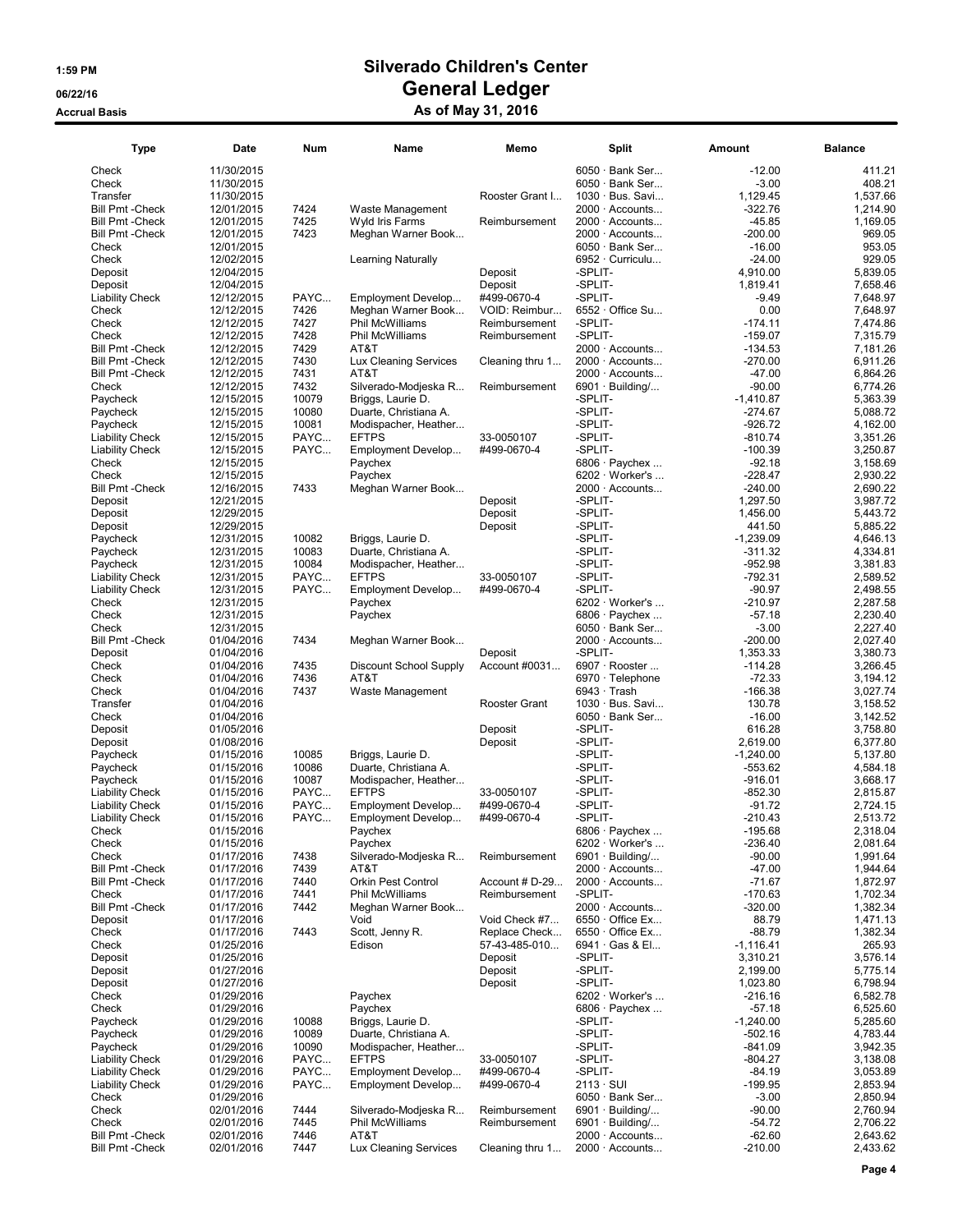| Type                                               | Date                     | <b>Num</b>   | Name                                               | Memo                              | Split                                           | Amount                 | <b>Balance</b>         |
|----------------------------------------------------|--------------------------|--------------|----------------------------------------------------|-----------------------------------|-------------------------------------------------|------------------------|------------------------|
| <b>Bill Pmt - Check</b>                            | 02/01/2016               | 7448         | Meghan Warner Book                                 |                                   | 2000 · Accounts                                 | $-200.00$              | 2,233.62               |
| Deposit                                            | 02/01/2016               |              |                                                    | Deposit                           | -SPLIT-                                         | 558.02                 | 2,791.64               |
| <b>Bill Pmt - Check</b>                            | 02/01/2016               | 7456         | Discount School Supply                             | 0005226915                        | $2000 \cdot$ Accounts                           | $-700.96$              | 2,090.68               |
| Deposit                                            | 02/03/2016               |              |                                                    | Deposit                           | -SPLIT-                                         | 3,677.50               | 5,768.18               |
| Check                                              | 02/03/2016               |              |                                                    |                                   | $6050 \cdot$ Bank Ser                           | $-16.00$               | 5,752.18               |
| Check                                              | 02/03/2016               |              | AntsAlive.com                                      |                                   | 6907 · Rooster                                  | $-4.95$                | 5,747.23               |
| Deposit                                            | 02/04/2016               |              |                                                    | Deposit                           | -SPLIT-                                         | 3,296.13               | 9,043.36               |
| Deposit                                            | 02/08/2016               |              |                                                    | Deposit                           | -SPLIT-                                         | 582.30                 | 9,625.66               |
| Deposit                                            | 02/08/2016               |              |                                                    | Deposit                           | -SPLIT-                                         | 616.28                 | 10,241.94              |
| Check                                              | 02/09/2016               | 7449         | Phil McWilliams                                    | Reimbursement                     | -SPLIT-<br>$2000 \cdot$ Accounts                | $-272.54$              | 9,969.40               |
| <b>Bill Pmt - Check</b><br><b>Bill Pmt - Check</b> | 02/09/2016               | 7450         | AT&T                                               |                                   | $2000 \cdot$ Accounts                           | $-47.00$               | 9,922.40<br>9,682.40   |
| <b>Bill Pmt - Check</b>                            | 02/09/2016<br>02/09/2016 | 7451<br>7452 | Lux Cleaning Services<br><b>Orkin Pest Control</b> | Cleaning thru 0<br>Account # D-29 | 2000 · Accounts                                 | $-240.00$<br>$-71.67$  | 9,610.73               |
| <b>Bill Pmt - Check</b>                            | 02/09/2016               | 7453         | Waste Management                                   | Account #111-                     | $2000 \cdot$ Accounts                           | $-161.38$              | 9,449.35               |
| Check                                              | 02/10/2016               | 7454         | Phil McWilliams                                    | Reimbursement                     | -SPLIT-                                         | $-208.38$              | 9.240.97               |
| Deposit                                            | 02/10/2016               |              |                                                    | Deposit                           | -SPLIT-                                         | 695.00                 | 9,935.97               |
| Deposit                                            | 02/11/2016               |              |                                                    | Deposit                           | -SPLIT-                                         | 72.52                  | 10,008.49              |
| Paycheck                                           | 02/12/2016               | 10091        | Briggs, Laurie D.                                  |                                   | -SPLIT-                                         | $-1,240.00$            | 8,768.49               |
| Paycheck                                           | 02/12/2016               | 10092        | Duarte, Christiana A.                              |                                   | -SPLIT-                                         | $-510.08$              | 8,258.41               |
| Paycheck                                           | 02/12/2016               | 10093        | Modispacher, Heather                               |                                   | -SPLIT-                                         | $-930.07$              | 7,328.34               |
| Check                                              | 02/12/2016               |              | Paychex                                            |                                   | $6806 \cdot$ Paychex                            | $-57.18$               | 7,271.16               |
| Check                                              | 02/12/2016               |              | Paychex                                            |                                   | $6202 \cdot \text{Wor}$ ker's                   | -186.75                | 7,084.41               |
| <b>Liability Check</b>                             | 02/12/2016               | PAYC         | <b>EFTPS</b>                                       | 33-0050107                        | -SPLIT-                                         | $-844.24$              | 6,240.17               |
| <b>Liability Check</b>                             | 02/12/2016               | PAYC         | Employment Develop                                 | #499-0670-4                       | -SPLIT-                                         | $-91.04$               | 6,149.13               |
| Check                                              | 02/15/2016               | 7455         | DeFoe Furniture for Ki                             | New Cubbies                       | 6907 · Rooster                                  | -631.30                | 5,517.83               |
| Deposit                                            | 02/16/2016               |              |                                                    | Deposit                           | -SPLIT-                                         | 671.00                 | 6,188.83               |
| Check                                              | 02/17/2016               | 7457         | Deborah Johnson                                    | Reimbursement                     | 6550 · Office Ex                                | $-206.99$              | 5,981.84               |
| <b>Bill Pmt - Check</b>                            | 02/17/2016               | 7458         | Meghan Warner Book                                 |                                   | 2000 · Accounts                                 | $-200.00$              | 5,781.84               |
| <b>Liability Check</b>                             | 02/17/2016               | PAYC         | Employment Develop                                 | #499-0670-4                       | -SPLIT-                                         | $-208.23$              | 5,573.61               |
| Check                                              | 02/17/2016               |              |                                                    | DeFoe Furnitur                    | 1030 · Bus. Savi                                | 631.30                 | 6,204.91               |
| Check                                              | 02/17/2016               |              |                                                    | Discount Scho                     | $1030 \cdot Bus.$ Savi                          | 700.96                 | 6,905.87               |
| Check                                              | 02/17/2016               |              |                                                    | AntsAlive.com                     | 1030 · Bus. Savi                                | 4.95                   | 6,910.82               |
| Deposit                                            | 02/17/2016               |              |                                                    | Deposit                           | 1499 · Undeposi                                 | 932.50                 | 7,843.32               |
| Deposit                                            | 02/17/2016               |              |                                                    | Deposit                           | -SPLIT-                                         | 825.05                 | 8,668.37               |
| Check                                              | 02/24/2016               | 7459         | McWilliams, Melody                                 | Reimbursement                     | 6020 · Auto Exp                                 | $-99.00$               | 8,569.37               |
| <b>Bill Pmt - Check</b>                            | 02/24/2016               | 7460         | AT&T                                               |                                   | 2000 · Accounts                                 | $-65.23$               | 8,504.14               |
| <b>Bill Pmt - Check</b>                            | 02/24/2016               | 7461         | <b>Discount School Supply</b>                      | 0005226915                        | $2000 \cdot$ Accounts                           | $-134.51$              | 8,369.63               |
| <b>Bill Pmt - Check</b>                            | 02/24/2016               | 7462         | South Coast Fire Prot                              |                                   | $2000 \cdot$ Accounts                           | $-60.00$               | 8,309.63               |
| Check                                              | 02/24/2016               | 7463         | Phil McWilliams                                    | Reimbursement                     | -SPLIT-                                         | $-184.06$              | 8,125.57               |
| Check                                              | 02/24/2016               | 7464         | Phil McWilliams                                    | Reimbursement                     | -SPLIT-                                         | $-119.75$              | 8,005.82               |
| Transfer                                           | 02/29/2016               |              |                                                    | To Cover CAP                      | $1030 \cdot Bus.$ Savi                          | 5,000.00               | 13,005.82              |
| Check<br>Check                                     | 02/29/2016<br>02/29/2016 |              | Paychex<br>Paychex                                 |                                   | $6202 \cdot \text{Wor}$ ker's<br>6806 · Paychex | $-217.26$<br>$-57.18$  | 12,788.56<br>12,731.38 |
| Paycheck                                           | 02/29/2016               | 10094        | Briggs, Laurie D.                                  |                                   | -SPLIT-                                         | $-1,240.00$            | 11,491.38              |
| Paycheck                                           | 02/29/2016               | 10095        | Duarte, Christiana A.                              |                                   | -SPLIT-                                         | $-474.23$              | 11,017.15              |
| Paycheck                                           | 02/29/2016               | 10096        | Modispacher, Heather                               |                                   | -SPLIT-                                         | $-741.86$              | 10,275.29              |
| Paycheck                                           | 02/29/2016               | 10097        | Snow, Jenifer                                      |                                   | -SPLIT-                                         | $-716.05$              | 9,559.24               |
| <b>Liability Check</b>                             | 02/29/2016               | PAYC         | <b>EFTPS</b>                                       | 33-0050107                        | -SPLIT-                                         | $-873.86$              | 8,685.38               |
| <b>Liability Check</b>                             | 02/29/2016               | PAYC         | Employment Develop                                 | #499-0670-4                       | -SPLIT-                                         | $-84.00$               | 8,601.38               |
| <b>Liability Check</b>                             | 02/29/2016               | PAYC         | Employment Develop                                 | #499-0670-4                       | -SPLIT-                                         | $-218.68$              | 8,382.70               |
| Check                                              | 02/29/2016               |              |                                                    |                                   | $6050 \cdot$ Bank Ser                           | $-3.00$                | 8,379.70               |
| <b>Bill Pmt - Check</b>                            | 03/01/2016               | 7465         | <b>CAPRI</b>                                       | Claim #GHC00                      | $2000 \cdot$ Accounts                           | $-5,000.00$            | 3,379.70               |
| <b>Bill Pmt - Check</b>                            | 03/01/2016               | 7466         | Meghan Warner Book                                 |                                   | 2000 · Accounts                                 | $-240.00$              | 3,139.70               |
| Deposit                                            | 03/01/2016               |              |                                                    | Deposit                           | -SPLIT-                                         | 960.68                 | 4,100.38               |
| Check                                              | 03/01/2016               |              | Digimagination                                     | Signage                           | $6000 \cdot$ Advertising                        | $-183.00$              | 3,917.38               |
| Check                                              | 03/01/2016               |              |                                                    |                                   | $6050 \cdot$ Bank Ser                           | $-16.00$               | 3,901.38               |
| Deposit                                            | 03/04/2016               |              |                                                    | Deposit                           | -SPLIT-                                         | 824.74                 | 4,726.12               |
| Deposit                                            | 03/07/2016               |              |                                                    | Deposit                           | -SPLIT-                                         | 4,251.50               | 8,977.62               |
| Check                                              | 03/08/2016               |              | Edison                                             | 57-43-485-010                     | 6941 Gas & El                                   | $-274.17$              | 8,703.45               |
| Check                                              | 03/10/2016               |              |                                                    | Turbo Tony On                     | 6952 · Curriculu                                | $-15.08$               | 8,688.37               |
| Deposit                                            | 03/11/2016               |              |                                                    | Deposit                           | -SPLIT-                                         | 6,191.02               | 14,879.39              |
| Deposit                                            | 03/12/2016               |              |                                                    | Deposit                           | -SPLIT-                                         | 480.34                 | 15,359.73              |
| Check                                              | 03/15/2016               |              | Paychex                                            |                                   | 6806 $\cdot$ Paychex                            | $-46.68$               | 15,313.05              |
| Check                                              | 03/15/2016               |              | Paychex                                            |                                   | 6202 · Worker's                                 | $-244.63$              | 15,068.42              |
| Paycheck                                           | 03/15/2016               | 10098        | Briggs, Laurie D.                                  |                                   | -SPLIT-                                         | $-1,240.00$            | 13,828.42              |
| Paycheck                                           | 03/15/2016               | 10099        | Duarte, Christiana A.                              |                                   | -SPLIT-                                         | -529.90                | 13,298.52              |
| Paycheck                                           | 03/15/2016               | 10100        | Modispacher, Heather                               |                                   | -SPLIT-                                         | $-761.15$              | 12,537.37              |
| Paycheck                                           | 03/15/2016               | 10101        | Snow, Jenifer                                      |                                   | -SPLIT-                                         | $-1,012.35$            | 11,525.02              |
| <b>Liability Check</b>                             | 03/15/2016               | PAYC         | Employment Develop                                 | #499-0670-4                       | -SPLIT-                                         | $-89.69$               | 11,435.33              |
| <b>Liability Check</b>                             | 03/15/2016               | PAYC         | <b>EFTPS</b>                                       | 33-0050107                        | -SPLIT-                                         | $-949.03$              | 10,486.30              |
| <b>Liability Check</b>                             | 03/15/2016               | PAYC         | Employment Develop                                 | #499-0670-4                       | -SPLIT-                                         | $-185.62$              | 10,300.68              |
| <b>Bill Pmt - Check</b>                            | 03/19/2016               | 7467         | AT&T                                               |                                   | $2000 \cdot$ Accounts                           | $-47.00$               | 10,253.68              |
| <b>Bill Pmt - Check</b>                            | 03/19/2016               | 7468         | Lux Cleaning Services                              | Cleaning thru 0                   | 2000 · Accounts                                 | -455.00                | 9,798.68               |
| <b>Bill Pmt - Check</b>                            | 03/19/2016               | 7469         | Orkin Pest Control                                 | Account # D-29                    | $2000 \cdot$ Accounts                           | $-71.67$               | 9,727.01               |
| <b>Bill Pmt - Check</b>                            | 03/19/2016               | 7470<br>7471 | Waste Management<br>Phil McWilliams                | Account #111-                     | 2000 · Accounts<br>-SPLIT-                      | $-161.38$<br>$-255.79$ | 9,565.63<br>9,309.84   |
| Check                                              | 03/19/2016               | 7472         | Phil McWilliams                                    | Reimbursement                     | -SPLIT-                                         | $-275.15$              |                        |
| Check<br><b>Bill Pmt - Check</b>                   | 03/19/2016<br>03/19/2016 | 7473         | Meghan Warner Book                                 | Reimbursement                     | $2000 \cdot$ Accounts                           | $-240.00$              | 9,034.69<br>8,794.69   |
|                                                    |                          |              |                                                    |                                   |                                                 |                        |                        |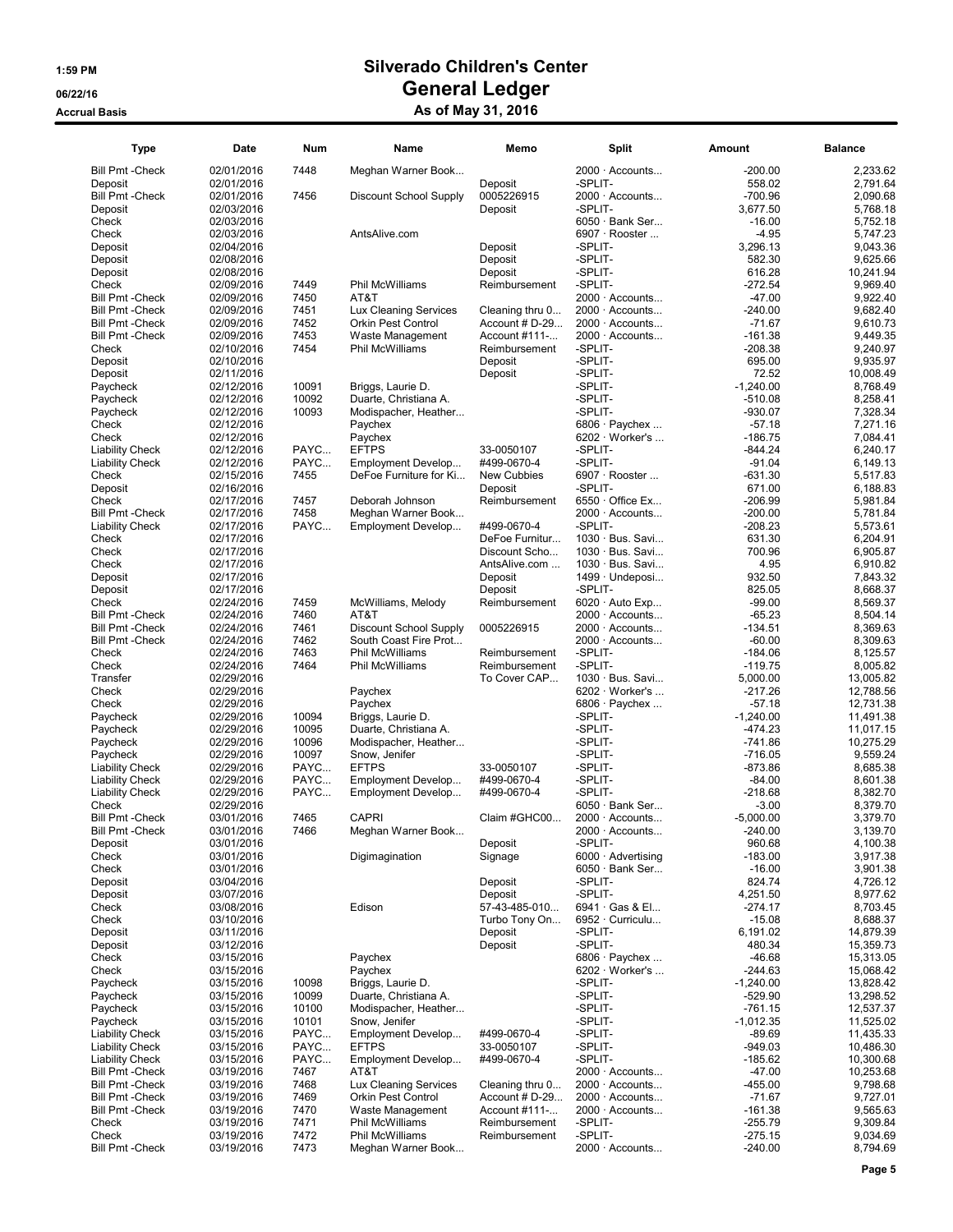| Type                                               | <b>Date</b>              | <b>Num</b>     | <b>Name</b>                                   | Memo                      | <b>Split</b>                                   | Amount                 | <b>Balance</b>       |
|----------------------------------------------------|--------------------------|----------------|-----------------------------------------------|---------------------------|------------------------------------------------|------------------------|----------------------|
| Check                                              | 03/31/2016               |                | Paychex                                       |                           | 6202 · Worker's                                | $-261.49$              | 8,533.20             |
| Check                                              | 03/31/2016               |                | Paychex                                       |                           | 6806 $\cdot$ Paychex                           | $-57.18$               | 8,476.02             |
| Paycheck                                           | 03/31/2016               | 10102          | Briggs, Laurie D.                             |                           | -SPLIT-                                        | $-1.240.00$            | 7,236.02             |
| Paycheck                                           | 03/31/2016               | 10103          | Duarte, Christiana A.                         |                           | -SPLIT-                                        | $-720.68$              | 6,515.34             |
| Paycheck                                           | 03/31/2016               | 10104          | Modispacher, Heather                          |                           | -SPLIT-                                        | $-850.45$              | 5,664.89             |
| Paycheck                                           | 03/31/2016               | 10105          | Snow, Jenifer                                 |                           | -SPLIT-                                        | $-1,104.96$            | 4,559.93             |
| <b>Liability Check</b>                             | 03/31/2016               | PAYC           | Employment Develop                            | #499-0670-4               | -SPLIT-                                        | $-104.74$              | 4,455.19             |
| <b>Liability Check</b>                             | 03/31/2016               | PAYC           | <b>EFTPS</b>                                  | 33-0050107                | -SPLIT-                                        | $-1,077.75$            | 3,377.44             |
| <b>Liability Check</b>                             | 03/31/2016               | PAYC           | Employment Develop                            | #499-0670-4               | -SPLIT-                                        | $-178.77$              | 3,198.67             |
| Check                                              | 03/31/2016               |                |                                               |                           | $6050 \cdot$ Bank Ser                          | $-3.00$                | 3,195.67             |
| Check                                              | 04/02/2016               |                | Edison                                        | 57-43-485-010             | 6941 Gas & El                                  | $-141.31$              | 3,054.36             |
| <b>Bill Pmt - Check</b>                            | 04/04/2016               | 7474           | AT&T                                          |                           | 2000 · Accounts                                | $-62.70$               | 2,991.66             |
| <b>Bill Pmt - Check</b>                            | 04/04/2016               | 7475           | <b>Discount School Supply</b>                 | 0005226915                | $2000 \cdot$ Accounts                          | $-228.65$              | 2,763.01             |
| <b>Bill Pmt - Check</b>                            | 04/04/2016               | 7476           | Lux Cleaning Services                         |                           | $2000 \cdot$ Accounts                          | $-847.40$              | 1,915.61             |
| <b>Bill Pmt - Check</b>                            | 04/04/2016               | 7477           | Meghan Warner Book                            |                           | 2000 · Accounts                                | $-160.00$              | 1,755.61             |
| Check                                              | 04/04/2016               | 7478           | Briggs, Laurie D.                             | Reimbursement             | -SPLIT-                                        | $-145.69$              | 1,609.92             |
| Check                                              | 04/04/2016               | 7479           | Deborah Johnson                               | Reimbursement             | 6830 · Printing                                | $-156.00$              | 1,453.92             |
| Check                                              | 04/04/2016               | 7480           | Phil McWilliams                               | Reimbursement             | -SPLIT-                                        | $-338.04$              | 1,115.88             |
| Deposit                                            | 04/04/2016               |                |                                               | Deposit                   | -SPLIT-                                        | 1,154.58               | 2,270.46             |
| Deposit                                            | 04/06/2016               |                |                                               | Deposit                   | -SPLIT-                                        | 4,829.05               | 7,099.51             |
| Check                                              | 04/08/2016               |                | Insect Love                                   | Bug Larva                 | 6952 · Curriculu                               | $-67.24$               | 7,032.27             |
| <b>Bill Pmt - Check</b>                            | 04/11/2016               | 7481           | <b>Orkin Pest Control</b>                     | Account # D-29            | $2000 \cdot$ Accounts                          | $-71.67$               | 6,960.60             |
| <b>Bill Pmt - Check</b>                            | 04/11/2016               | 7482           | Waste Management                              | Account #111-             | 2000 · Accounts                                | $-161.38$              | 6,799.22             |
| Paycheck                                           | 04/15/2016               | 10106          | Briggs, Laurie D.                             |                           | -SPLIT-                                        | $-1,240.00$            | 5,559.22             |
| Paycheck                                           | 04/15/2016               | 10107<br>10108 | Duarte, Christiana A.<br>Modispacher, Heather |                           | -SPLIT-                                        | $-620.08$<br>$-761.16$ | 4,939.14             |
| Paycheck                                           | 04/15/2016<br>04/15/2016 | 10109          |                                               |                           | -SPLIT-<br>-SPLIT-                             | $-1.006.17$            | 4,177.98<br>3,171.81 |
| Paycheck<br><b>Liability Check</b>                 | 04/15/2016               | PAYC           | Snow, Jenifer<br><b>EFTPS</b>                 | 33-0050107                | -SPLIT-                                        | $-982.76$              | 2,189.05             |
| <b>Liability Check</b>                             | 04/15/2016               | PAYC           | Employment Develop                            | #499-0670-4               | -SPLIT-                                        | $-93.33$               | 2,095.72             |
| <b>Liability Check</b>                             | 04/15/2016               | PAYC           | Employment Develop                            | #499-0670-4               | -SPLIT-                                        | $-148.55$              | 1,947.17             |
| Check                                              | 04/15/2016               |                | Paychex                                       |                           | 6806 · Paychex                                 | $-67.68$               | 1,879.49             |
| Check                                              | 04/15/2016               |                | Paychex                                       |                           | $6202 \cdot \text{Wor}$ ker's                  | $-250.74$              | 1,628.75             |
| Deposit                                            | 04/15/2016               |                |                                               | Deposit                   | -SPLIT-                                        | 4,152.50               | 5,781.25             |
| Check                                              | 04/19/2016               |                | Paypal                                        | Pseauto, LLC              | 6952 · Curriculu                               | $-140.00$              | 5,641.25             |
| Check                                              | 04/20/2016               | 7483           | Phil McWilliams                               | Reimbursement             | -SPLIT-                                        | $-189.43$              | 5,451.82             |
| <b>Bill Pmt - Check</b>                            | 04/20/2016               | 7484           | AT&T                                          |                           | 2000 · Accounts                                | $-47.00$               | 5,404.82             |
| <b>Bill Pmt - Check</b>                            | 04/20/2016               | 7485           | Meghan Warner Book                            |                           | 2000 · Accounts                                | $-240.00$              | 5,164.82             |
| Check                                              | 04/20/2016               | 7486           | Lenk, Marcella                                | Reimbursement             | 6025 $\cdot$ Repairs                           | $-80.00$               | 5,084.82             |
| Check                                              | 04/20/2016               | 7487           | Phil McWilliams                               | Reimbursement             | -SPLIT-                                        | $-290.49$              | 4,794.33             |
| Check                                              | 04/20/2016               |                | I DJ Now                                      | <b>Bubble Machine</b>     | 6952 · Curriculu                               | $-79.99$               | 4,714.34             |
| Deposit                                            | 04/20/2016               |                | Paychex                                       | Deposit                   | $6805 \cdot \text{SUI}$                        | 49.89                  | 4,764.23             |
| Deposit                                            | 04/21/2016               |                |                                               | Deposit                   | -SPLIT-                                        | 1,596.50               | 6,360.73             |
| Deposit                                            | 04/21/2016               |                |                                               | Deposit                   | -SPLIT-<br>-SPLIT-                             | 552.00                 | 6,912.73             |
| Deposit<br>Check                                   | 04/21/2016<br>04/22/2016 |                | Consumercrafts                                | Deposit<br><b>Bubbles</b> | 6952 · Curriculu                               | 247.30<br>$-37.65$     | 7,160.03<br>7,122.38 |
| Deposit                                            | 04/28/2016               |                |                                               | Deposit                   | -SPLIT-                                        | 1,675.00               | 8,797.38             |
| Deposit                                            | 04/28/2016               |                |                                               | Deposit                   | -SPLIT-                                        | 606.27                 | 9,403.65             |
| Check                                              | 04/29/2016               |                | Paychex                                       |                           | 6202 · Worker's                                | $-232.92$              | 9,170.73             |
| Check                                              | 04/29/2016               |                | Paychex                                       |                           | 6806 · Paychex                                 | $-57.18$               | 9,113.55             |
| Paycheck                                           | 04/29/2016               | 10110          | Briggs, Laurie D.                             |                           | -SPLIT-                                        | $-1,240.00$            | 7,873.55             |
| Paycheck                                           | 04/29/2016               | 10111          | Duarte, Christiana A.                         |                           | -SPLIT-                                        | $-568.47$              | 7,305.08             |
| Paycheck                                           | 04/29/2016               | 10112          | Modispacher, Heather                          |                           | -SPLIT-                                        | $-679.12$              | 6,625.96             |
| Paycheck                                           | 04/29/2016               | 10113          | Snow, Jenifer                                 |                           | -SPLIT-                                        | $-1,043.22$            | 5,582.74             |
| <b>Liability Check</b>                             | 04/29/2016               | PAYC           | <b>EFTPS</b>                                  | 33-0050107                | -SPLIT-                                        | $-934.41$              | 4,648.33             |
| <b>Liability Check</b>                             | 04/29/2016               | PAYC           | Employment Develop                            | #499-0670-4               | -SPLIT-                                        | $-88.12$               | 4,560.21             |
| <b>Liability Check</b>                             | 04/29/2016               | PAYC           | Employment Develop                            | #499-0670-4               | -SPLIT-                                        | $-103.21$              | 4,457.00             |
| Check                                              | 04/30/2016               |                |                                               | Service Charge            | $6050 \cdot$ Bank Ser                          | $-3.00$                | 4,454.00             |
| Check                                              | 05/02/2016               | 7488           | Phil McWilliams                               | Reimbursement             | -SPLIT-                                        | $-420.84$              | 4,033.16             |
| Check                                              | 05/02/2016               | 7489           | Nature's Vision                               |                           | 6160 · Fundrais                                | $-331.60$              | 3,701.56             |
| <b>Bill Pmt - Check</b>                            | 05/02/2016               | 7490           | Canyon Feed & Tack                            |                           | $2000 \cdot$ Accounts                          | $-350.68$              | 3,350.88             |
| <b>Bill Pmt - Check</b>                            | 05/02/2016               | 7491           | Discount School Supply                        | 0005226915                | $2000 \cdot$ Accounts<br>$2000 \cdot$ Accounts | $-94.88$               | 3,256.00             |
| <b>Bill Pmt - Check</b><br><b>Bill Pmt - Check</b> | 05/03/2016<br>05/03/2016 | 7492<br>7493   | Canyon Feed & Tack<br>Meghan Warner Book      |                           | 2000 · Accounts                                | $-30.26$<br>$-160.00$  | 3,225.74<br>3,065.74 |
| Deposit                                            | 05/03/2016               |                |                                               | Deposit                   | -SPLIT-                                        | 1,426.47               | 4,492.21             |
| Deposit                                            | 05/05/2016               |                |                                               | Deposit                   | -SPLIT-                                        | 5,260.50               | 9,752.71             |
| Deposit                                            | 05/05/2016               |                |                                               | Deposit                   | -SPLIT-                                        | 225.00                 | 9,977.71             |
| Deposit                                            | 05/05/2016               |                |                                               | Deposit                   | -SPLIT-                                        | 1,008.93               | 10.986.64            |
| Check                                              | 05/10/2016               |                | Digimagination                                | Signage                   | 6000 · Advertising                             | $-150.94$              | 10,835.70            |
| Paycheck                                           | 05/13/2016               | 10118          | Briggs, Laurie D.                             |                           | -SPLIT-                                        | $-1,240.00$            | 9,595.70             |
| Paycheck                                           | 05/13/2016               | 10119          | Duarte, Christiana A.                         |                           | -SPLIT-                                        | $-482.35$              | 9,113.35             |
| Paycheck                                           | 05/13/2016               | 10120          | Modispacher, Heather                          |                           | -SPLIT-                                        | $-703.25$              | 8,410.10             |
| Paycheck                                           | 05/13/2016               | 10121          | Snow, Jenifer                                 |                           | -SPLIT-                                        | $-1,064.82$            | 7,345.28             |
| <b>Liability Check</b>                             | 05/13/2016               | PAYC           | <b>EFTPS</b>                                  | 33-0050107                | -SPLIT-                                        | $-918.98$              | 6,426.30             |
| <b>Liability Check</b>                             | 05/13/2016               | PAYC           | Employment Develop                            | #499-0670-4               | -SPLIT-                                        | $-85.93$               | 6,340.37             |
| <b>Liability Check</b>                             | 05/13/2016               | PAYC           | Employment Develop                            | #499-0670-4               | -SPLIT-                                        | $-98.28$               | 6,242.09             |
| Check                                              | 05/13/2016               |                | Paychex                                       |                           | 6806 $\cdot$ Paychex                           | $-59.21$               | 6,182.88             |
| Check                                              | 05/13/2016<br>05/13/2016 |                | Paychex                                       | Deposit                   | 6202 · Worker's<br>6202 · Worker's             | $-239.71$<br>0.21      | 5,943.17<br>5,943.38 |
| Deposit                                            |                          |                |                                               |                           |                                                |                        |                      |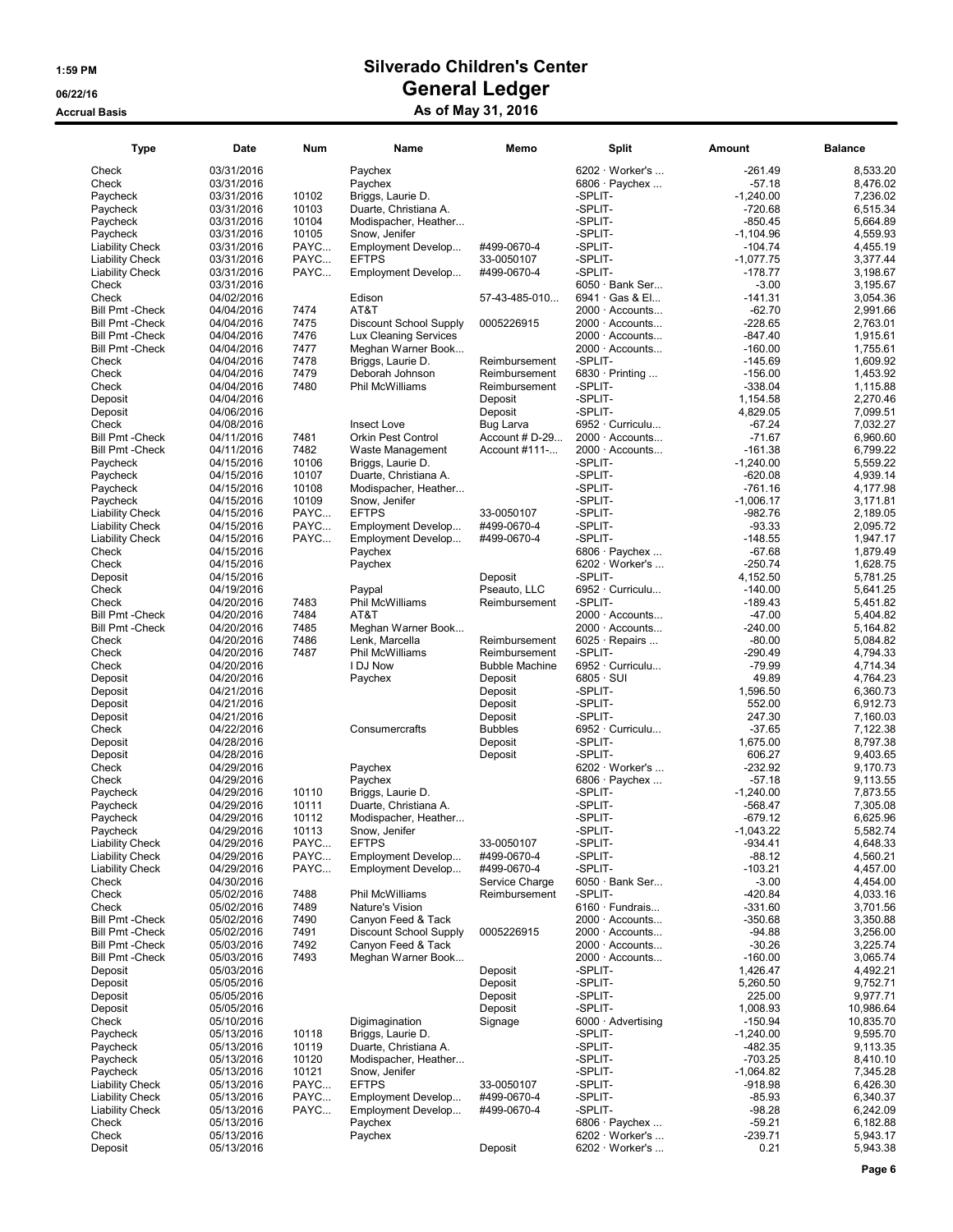| <b>Type</b>                                                | Date       | Num   | Name                  | Memo               | <b>Split</b>            | Amount      | <b>Balance</b> |
|------------------------------------------------------------|------------|-------|-----------------------|--------------------|-------------------------|-------------|----------------|
| <b>Bill Pmt - Check</b>                                    | 05/16/2016 | 7494  | AT&T                  |                    | 2000 · Accounts         | $-62.67$    | 5,880.71       |
| <b>Bill Pmt - Check</b>                                    | 05/16/2016 | 7495  | Canyon Feed & Tack    |                    | $2000 \cdot$ Accounts   | $-31.86$    | 5,848.85       |
| <b>Bill Pmt - Check</b>                                    | 05/16/2016 | 7496  | Lux Cleaning Services | Handyman Ser       | $2000 \cdot$ Accounts   | $-770.00$   | 5,078.85       |
| <b>Bill Pmt - Check</b>                                    | 05/16/2016 | 7497  | Orkin Pest Control    | Account # D-29     | 2000 · Accounts         | $-71.67$    | 5,007.18       |
| <b>Bill Pmt - Check</b>                                    | 05/16/2016 | 7498  | Waste Management      | Account #111-      | $2000 \cdot$ Accounts   | $-161.38$   | 4,845.80       |
| Check                                                      | 05/16/2016 | 7499  | Phil McWilliams       | Reimbursement      | -SPLIT-                 | $-207.30$   | 4,638.50       |
| <b>Bill Pmt - Check</b>                                    | 05/16/2016 | 7500  | Meghan Warner Book    |                    | 2000 · Accounts         | $-260.00$   | 4,378.50       |
| Deposit                                                    | 05/16/2016 |       |                       | Deposit            | -SPLIT-                 | 3,186.11    | 7,564.61       |
| Check                                                      | 05/17/2016 |       | Edison                | 57-43-485-010      | 6941 · Gas & El         | $-168.72$   | 7.395.89       |
| <b>Bill Pmt - Check</b>                                    | 05/17/2016 | 7501  | AT&T                  |                    | 2000 · Accounts         | $-52.30$    | 7,343.59       |
| <b>Bill Pmt - Check</b>                                    | 05/17/2016 | 7502  | Department of Social  | Facility #30061    | 2000 · Accounts         | $-605.00$   | 6,738.59       |
| Check                                                      | 05/17/2016 | 7503  | Phil McWilliams       | Reimbursement      | -SPLIT-                 | $-239.19$   | 6,499.40       |
| Check                                                      | 05/22/2016 |       | Edison                | 57-43-485-010      | 6941 · Gas & El         | $-141.81$   | 6,357.59       |
| Deposit                                                    | 05/23/2016 |       |                       | Deposit            | -SPLIT-                 | 291.00      | 6,648.59       |
| Deposit                                                    | 05/24/2016 |       |                       | Deposit            | -SPLIT-                 | 1.370.00    | 8,018.59       |
| Deposit                                                    | 05/26/2016 |       |                       | Deposit            | -SPLIT-                 | 235.00      | 8,253.59       |
| Deposit                                                    | 05/26/2016 |       |                       | Deposit            | -SPLIT-                 | 911.83      | 9,165.42       |
| Check                                                      | 05/27/2016 | 7504  | Procare Software      | Billing Software   | $6550 \cdot$ Office Ex  | $-249.00$   | 8,916.42       |
| <b>Bill Pmt - Check</b>                                    | 05/27/2016 | 7505  | AT&T                  |                    | $2000 \cdot$ Accounts   | $-72.66$    | 8,843.76       |
| Paycheck                                                   | 05/31/2016 | 10122 | Briggs, Laurie D.     |                    | -SPLIT-                 | $-1,240.00$ | 7,603.76       |
| Pavcheck                                                   | 05/31/2016 | 10123 | Duarte, Christiana A. |                    | -SPLIT-                 | $-631.59$   | 6.972.17       |
| Paycheck                                                   | 05/31/2016 | 10124 | Modispacher, Heather  |                    | -SPLIT-                 | $-780.19$   | 6,191.98       |
| Paycheck                                                   | 05/31/2016 | 10125 | Snow, Jenifer         |                    | -SPLIT-                 | $-1,185.20$ | 5,006.78       |
| <b>Liability Check</b>                                     | 05/31/2016 | PAYC  | Employment Develop    | #499-0670-4        | -SPLIT-                 | $-71.34$    | 4,935.44       |
| <b>Liability Check</b>                                     | 05/31/2016 | PAYC  | <b>EFTPS</b>          | 33-0050107         | -SPLIT-                 | $-1.025.25$ | 3,910.19       |
| <b>Liability Check</b>                                     | 05/31/2016 | PAYC  | Employment Develop    | #499-0670-4        | -SPLIT-                 | $-96.64$    | 3,813.55       |
| Check                                                      | 05/31/2016 |       | Paychex               |                    | 6202 · Worker's         | $-254.45$   | 3,559.10       |
| Check                                                      | 05/31/2016 |       | Paychex               |                    | $6806 \cdot$ Paychex    | $-59.21$    | 3,499.89       |
| Check                                                      | 05/31/2016 |       |                       |                    | $6050 \cdot$ Bank Ser   | $-3.00$     | 3,496.89       |
| Total 1000 · B of A Checking                               |            |       |                       |                    |                         | $-2,322.42$ | 3,496.89       |
|                                                            |            |       |                       |                    |                         |             |                |
| 1030 · Bus. Savings-BofA                                   |            |       |                       |                    |                         |             | 7,088.03       |
| Transfer                                                   | 07/17/2015 |       |                       | <b>Tucker Camp</b> | 1000 · B of A Ch        | $-1,440.00$ | 5,648.03       |
| Deposit                                                    | 07/29/2015 |       |                       | SMRPD Chili C      | 4010 · Donations        | 5,000.00    | 10,648.03      |
| Deposit                                                    | 07/31/2015 |       |                       | Deposit            | 7010 $\cdot$ Interest I | 0.12        | 10,648.15      |
| Deposit                                                    | 08/31/2015 |       |                       | Deposit            | $7010 \cdot$ Interest I | 0.18        | 10,648.33      |
| Deposit                                                    | 09/30/2015 |       |                       | Deposit            | 7010 · Interest I       | 0.18        | 10,648.51      |
| Transfer                                                   | 10/12/2015 |       |                       | Traveling Scie     | $1000 \cdot B$ of A Ch  | $-1,500.00$ | 9,148.51       |
| Transfer                                                   | 10/18/2015 |       |                       | Environments       | $1000 \cdot B$ of A Ch  | $-1,338.72$ | 7,809.79       |
| Transfer                                                   | 10/23/2015 |       |                       | Eeboo Life on      | $1000 \cdot B$ of A Ch  | $-66.53$    | 7,743.26       |
| Transfer                                                   | 10/23/2015 |       |                       | Discount Scho      | $1000 \cdot B$ of A Ch  | $-112.86$   | 7.630.40       |
| Deposit                                                    | 10/31/2015 |       |                       | Deposit            | 7010 $\cdot$ Interest I | 0.15        | 7,630.55       |
| Transfer                                                   | 11/30/2015 |       |                       | Rooster Grant I    | $1000 \cdot B$ of A Ch  | $-1,129.45$ | 6,501.10       |
| Deposit                                                    | 11/30/2015 |       |                       | Deposit            | 7010 · Interest I       | 0.13        | 6,501.23       |
| Deposit                                                    | 12/31/2015 |       |                       | Deposit            | $7010 \cdot$ Interest I | 0.11        | 6,501.34       |
| Transfer                                                   | 01/04/2016 |       |                       | Discount Scho      | $1000 \cdot B$ of A Ch  | $-130.78$   | 6,370.56       |
| Deposit                                                    | 01/31/2016 |       |                       | Deposit            | $7010 \cdot$ Interest I | 0.11        | 6,370.67       |
| Check                                                      | 02/17/2016 |       |                       | Rooster Grant I    | -SPLIT-                 | $-1,337.21$ | 5,033.46       |
| Transfer                                                   | 02/29/2016 |       |                       | To Cover CAP       | $1000 \cdot B$ of A Ch  | $-5,000.00$ | 33.46          |
| Deposit                                                    | 02/29/2016 |       |                       | Deposit            | 7010 · Interest I       | 0.09        | 33.55          |
| Total 1030 · Bus. Savings-BofA                             |            |       |                       |                    |                         | $-7.054.48$ | 33.55          |
| 1010 · Petty Cash                                          |            |       |                       |                    |                         |             | 200.00         |
| Check                                                      | 07/08/2015 | 7356  | Phil McWilliams       | Reimbursement      | $1000 \cdot B$ of A Ch  | 50.00       | 250.00         |
| Total 1010 · Petty Cash                                    |            |       |                       |                    |                         | 50.00       | 250.00         |
| 1020 · Bartered Services<br>Total 1020 · Bartered Services |            |       |                       |                    |                         |             | 0.00<br>0.00   |

Page 7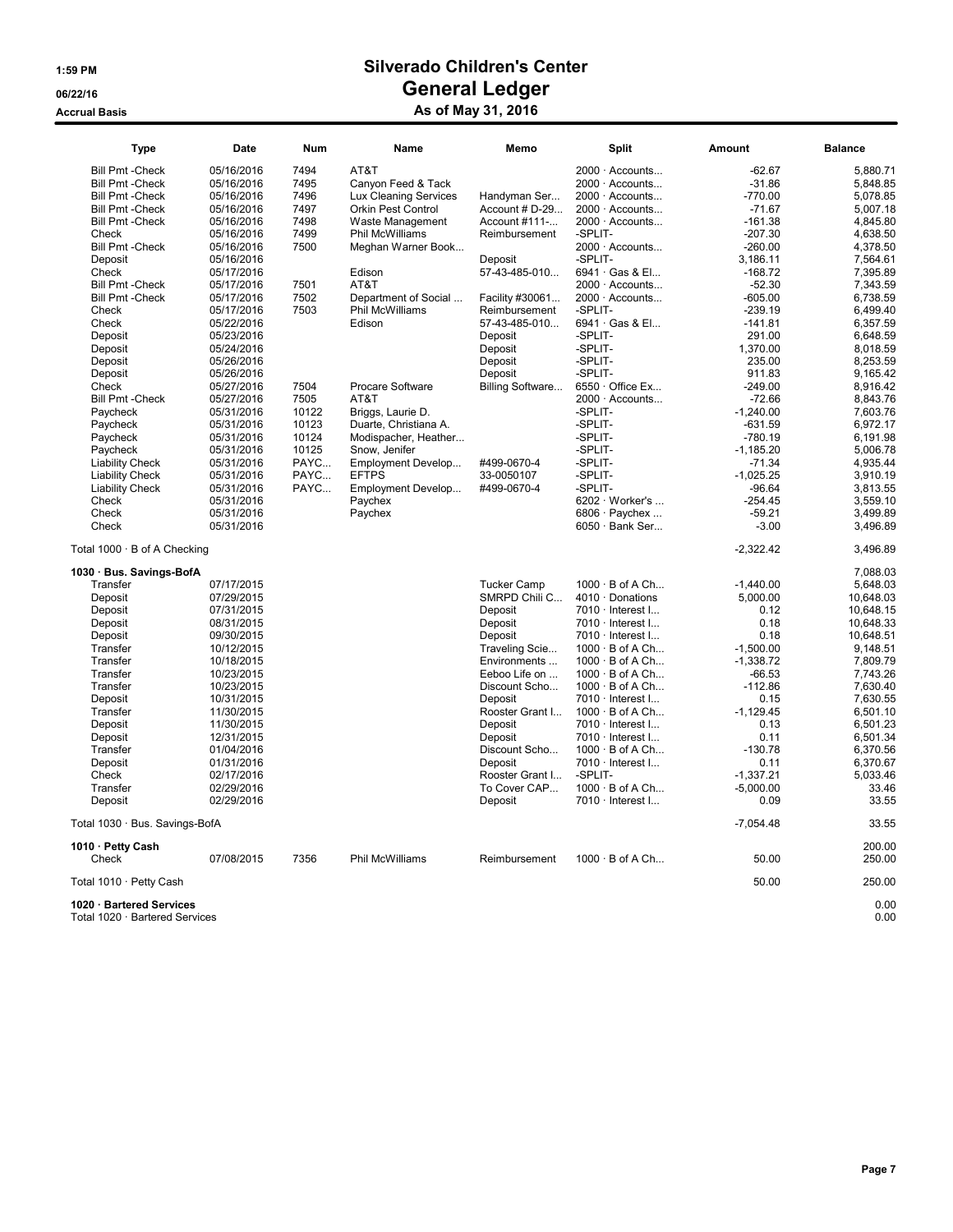| <b>Type</b>                | Date                     | <b>Num</b>       | Name                                           | Memo | <b>Split</b>                             | Amount                 | <b>Balance</b>        |
|----------------------------|--------------------------|------------------|------------------------------------------------|------|------------------------------------------|------------------------|-----------------------|
| 1200 · Accounts Receivable |                          |                  |                                                |      |                                          |                        | 1,880.75              |
| Invoice                    | 07/01/2015               | 15-171           | Breiling, Diggy                                |      | 4090 · Tuition                           | 310.00                 | 2,190.75              |
| Invoice                    | 07/01/2015               | 15-172           | Conklin, Tim                                   |      | $4090 \cdot$ Tuition                     | 425.00                 | 2,615.75              |
| Invoice                    | 07/01/2015               | 15-173           | Contreras, Steven                              |      | $4090 \cdot$ Tuition                     | 150.00                 | 2,765.75              |
| Invoice                    | 07/01/2015               | 15-174           | Schultz, Rick                                  |      | $4090 \cdot$ Tuition                     | 310.00                 | 3,075.75              |
| Invoice                    | 07/01/2015               | 15-175           | Doherty, Melissa & Paul                        |      | $4090 \cdot$ Tuition                     | 525.00                 | 3,600.75              |
| Invoice                    | 07/01/2015               | 15-176           | Fairbanks, Stacy                               |      | 4090 · Tuition                           | 1,200.00               | 4,800.75              |
| Invoice                    | 07/01/2015               | 15-177           | Hauschild, Katherine                           |      | $4090 \cdot$ Tuition                     | 1,640.00               | 6,440.75              |
| Invoice                    | 07/01/2015               | 15-178           | Hayden, Caroline                               |      | $4090 \cdot$ Tuition                     | 800.00                 | 7,240.75              |
| Invoice                    | 07/01/2015               | 15-179           | Kingman, Laura                                 |      | $4090 \cdot$ Tuition                     | 370.00                 | 7,610.75              |
| Invoice                    | 07/01/2015               | 15-180           | Lenk, Marcella                                 |      | $4090 \cdot$ Tuition                     | 715.00                 | 8,325.75              |
| Invoice                    | 07/01/2015               | 15-181           | Lierman, Megan                                 |      | 4090 · Tuition                           | 100.00                 | 8,425.75              |
| Invoice                    | 07/01/2015               | 15-182           | Riviera, Patrick                               |      | $4090 \cdot$ Tuition                     | 620.00                 | 9,045.75              |
| Invoice                    | 07/01/2015               | 15-183           | Rollins, Crystal                               |      | 4090 · Tuition                           | 200.00                 | 9,245.75              |
| Invoice                    | 07/01/2015<br>07/01/2015 | 15-184<br>15-185 | Schmidt, Jennifer<br>Shin-Torres, Jeea         |      | $4090 \cdot$ Tuition<br>4090 · Tuition   | 490.00<br>425.00       | 9,735.75<br>10,160.75 |
| Invoice                    | 07/01/2015               | 15-186           | Taguchi-Solorio, Natal                         |      | $4090 \cdot$ Tuition                     | 310.00                 | 10,470.75             |
| Invoice<br>Invoice         | 07/01/2015               | 15-187           | Spiegel, Beth & Brand                          |      | 4090 · Tuition                           | 310.00                 | 10,780.75             |
| Invoice                    | 07/01/2015               | 15-188           | Thornley, Matthew & I                          |      | 4090 · Tuition                           | 800.00                 | 11,580.75             |
| Invoice                    | 07/01/2015               | 15-189           | Walker, Patrick                                |      | $4090 \cdot$ Tuition                     | 400.00                 | 11,980.75             |
| Invoice                    | 07/01/2015               | 15-190           | Walker, Brianne                                |      | 4090 · Tuition                           | 400.00                 | 12,380.75             |
| Invoice                    | 07/01/2015               | 15-191           | Simpson, David                                 |      | $4090 \cdot$ Tuition                     | 225.00                 | 12,605.75             |
| Invoice                    | 07/01/2015               | 15-192           | Nguyen-Harris, Danielle                        |      | 4090 · Tuition                           | 600.00                 | 13,205.75             |
| Invoice                    | 07/01/2015               | 15-193           | Schildmeyer, Christina                         |      | $4090 \cdot$ Tuition                     | 200.00                 | 13,405.75             |
| Invoice                    | 07/01/2015               | 15-194           | Brown, Jana                                    |      | 4090 · Tuition                           | 285.00                 | 13.690.75             |
| Credit Memo                | 07/01/2015               | 15-257           | Andersen, Stefan S.                            |      | $4090 \cdot$ Tuition                     | $-0.50$                | 13,690.25             |
| Invoice                    | 07/01/2015               | 15-264           | Duarte, Christiana                             |      | 4090 · Tuition                           | 1,000.00               | 14,690.25             |
| Credit Memo                | 07/01/2015               | 16-62            | Jacobs, Melissa                                |      | 4090 · Tuition                           | $-280.00$              | 14,410.25             |
| Payment                    | 07/02/2015               | 5537             | Doherty, Melissa & Paul                        |      | 1499 · Undeposi                          | $-525.00$              | 13,885.25             |
| Payment                    | 07/02/2015               | 4843             | Walker, Patrick                                |      | 1499 · Undeposi                          | $-200.00$              | 13,685.25             |
| Payment                    | 07/02/2015               | 4842             | Walker, Patrick                                |      | 1499 · Undeposi                          | $-200.00$              | 13,485.25             |
| Payment                    | 07/02/2015               | 1552             | Conklin, Tim                                   |      | 1499 · Undeposi                          | $-425.00$              | 13,060.25             |
| Payment                    | 07/02/2015               | 1432             | Fairbanks, Stacy                               |      | 1499 · Undeposi                          | $-330.00$              | 12,730.25             |
| Payment                    | 07/02/2015               | 4331             | Spiegel, Beth & Brand                          |      | 1499 · Undeposi                          | $-310.00$              | 12,420.25             |
| Payment                    | 07/02/2015               | $03 - 183$       | Duarte, Christiana                             |      | 1499 · Undeposi                          | $-345.00$              | 12,075.25             |
| Payment                    | 07/02/2015               |                  | Shin-Torres, Jeea                              |      | 1499 · Undeposi                          | $-425.00$              | 11,650.25             |
| Payment                    | 07/02/2015               |                  | Schmidt, Jennifer                              |      | 1499 · Undeposi                          | $-490.00$              | 11,160.25             |
| Payment                    | 07/02/2015               |                  |                                                |      | $1499 \cdot$ Undeposi                    | $-150.00$              |                       |
|                            |                          | 673              | Hauschild, Katherine                           |      |                                          | $-225.00$              | 11,010.25             |
| Payment                    | 07/08/2015               | 136              | Simpson, David                                 |      | 1499 · Undeposi<br>1499 · Undeposi       |                        | 10,785.25             |
| Payment<br>Payment         | 07/08/2015               | 2605             | Murata, Leonardo                               |      | 1499 · Undeposi                          | $-230.00$<br>$-600.00$ | 10,555.25<br>9,955.25 |
|                            | 07/08/2015               | 1052             | Nguyen-Harris, Danielle                        |      |                                          |                        |                       |
| Payment<br>Payment         | 07/08/2015<br>07/08/2015 | 1531             | Schildmeyer, Christina<br>Hauschild, Katherine |      | 1499 · Undeposi<br>$1499 \cdot$ Undeposi | $-200.00$<br>$-210.00$ | 9,755.25<br>9,545.25  |
| Payment                    | 07/08/2015               | 540              | Taguchi-Solorio, Natal                         |      | 1499 · Undeposi                          | $-310.00$              | 9,235.25              |
| Payment                    | 07/08/2015               | 179              | Lierman, Megan                                 |      | 1499 · Undeposi                          | $-100.00$              | 9,135.25              |
| Payment                    | 07/08/2015               |                  | Brown, Jana                                    |      | 1499 · Undeposi                          | $-285.00$              | 8,850.25              |
| Invoice                    | 07/14/2015               | 15-195           | Rollins, Crystal                               |      | 4090 · Tuition                           | 180.00                 | 9,030.25              |
| Invoice                    | 07/14/2015               | 15-196           | Maldonado, Valerie                             |      | 4090 · Tuition                           | 225.00                 | 9,255.25              |
| Invoice                    | 07/14/2015               | 15-197           | Simpson, David                                 |      | 4087 · Horsema                           | 60.00                  | 9,315.25              |
| Invoice                    | 07/14/2015               | 15-198           | Nicholls, Frida                                |      | 4090 · Tuition                           | 200.00                 | 9,515.25              |
| Payment                    | 07/14/2015               | 2075             | Rollins, Crystal                               |      | 1499 · Undeposi                          | $-380.00$              | 9,135.25              |
| Payment                    | 07/14/2015               | 4379             | Maldonado, Valerie                             |      | 1499 · Undeposi                          | $-225.00$              | 8,910.25              |
| Payment                    | 07/14/2015               | 1533             | Hauschild, Katherine                           |      | 1499 · Undeposi.                         | $-300.00$              | 8,610.25              |
| Payment                    | 07/14/2015               | 153              | Nicholls, Frida                                |      | 1499 · Undeposi                          | $-200.00$              | 8,410.25              |
| Payment                    | 07/14/2015               | 117              | Thornley, Matthew & I                          |      | 1499 · Undeposi                          | $-800.00$              | 7,610.25              |
| Payment                    | 07/14/2015               | 674              | Simpson, David                                 |      | $1499 \cdot$ Undeposi                    | $-60.00$               | 7,550.25              |
| Payment                    | 07/14/2015               |                  | Walker, Brianne                                |      | 1499 · Undeposi                          | $-200.00$              | 7,350.25              |
| Invoice                    | 07/14/2015               | 15-199           | Balint, Brett                                  |      | $4090 \cdot$ Tuition                     | 200.00                 | 7,550.25              |
| Payment                    | 07/14/2015               |                  | Balint, Brett                                  |      | 1499 · Undeposi                          | $-200.00$              | 7,350.25              |
| Payment                    | 07/23/2015               | 12882            | Schultz, Rick                                  |      | 1499 · Undeposi                          | $-310.00$              | 7,040.25              |
| Payment                    | 07/23/2015               | 5538             | Doherty, Melissa & Paul                        |      | 1499 · Undeposi                          | $-525.00$              | 6,515.25              |
| Invoice                    | 07/23/2015               | 15-200           | Jelbert, Christine                             |      | $4090 \cdot$ Tuition                     | 835.00                 | 7,350.25              |
| Payment                    | 07/23/2015               | 203              | Jelbert, Christine                             |      | 1499 · Undeposi                          | $-835.00$              | 6,515.25              |
| Invoice                    | 07/23/2015               | 15-208           | Hauschild, Katherine                           |      | 4080 · Registrati                        | 75.00                  | 6,590.25              |
| Payment                    | 07/23/2015               |                  | Hauschild, Katherine                           |      | 1499 · Undeposi                          | $-75.00$               | 6,515.25              |
| Payment                    | 07/24/2015               |                  | Shin-Torres, Jeea                              |      | 1499 · Undeposi                          | $-475.00$              | 6,040.25              |
| Payment                    | 07/28/2015               |                  | Riviera, Patrick                               |      | 1499 · Undeposi                          | $-258.40$              | 5,781.85              |
| Invoice                    | 07/30/2015               | 15-201           | Schildmeyer, Christina                         |      | 4090 · Tuition                           | 200.00                 | 5,981.85              |
| Invoice                    | 07/30/2015               | 15-203           | Conklin, Tim                                   |      | 4080 · Registrati                        | 50.00                  | 6,031.85              |
| Invoice                    | 07/30/2015               | 15-204           | Doherty, Melissa & Paul                        |      | 4080 · Registrati                        | 50.00                  | 6,081.85              |
| Invoice                    | 07/30/2015               | 15-207           | Hayden, Caroline                               |      | 4080 · Registrati                        | 50.00                  | 6,131.85              |
| Payment                    | 07/30/2015               | 1049             | Schildmeyer, Christina                         |      | 1499 · Undeposi                          | $-200.00$              | 5,931.85              |
|                            |                          | 1544             |                                                |      |                                          |                        |                       |
| Payment<br>Payment         | 07/30/2015               | 03-198           | Conklin, Tim<br>Hayden, Caroline               |      | 1499 · Undeposi<br>1499 · Undeposi       | $-50.00$<br>$-375.00$  | 5,881.85<br>5,506.85  |
|                            | 07/30/2015               |                  |                                                |      |                                          |                        |                       |
| Payment<br>Payment         | 07/30/2015<br>07/30/2015 | 03-188<br>20013  | Hayden, Caroline<br>Spiegel, Beth & Brand      |      | 1499 · Undeposi<br>1499 · Undeposi       | $-375.00$<br>$-310.00$ | 5,131.85<br>4,821.85  |
| Payment                    |                          | 1010             | Hayden, Caroline                               |      | $1499 \cdot$ Undeposi                    | $-875.00$              | 3,946.85              |
| Payment                    | 07/30/2015<br>07/30/2015 | 5539             | Doherty, Melissa & Paul                        |      | 1499 · Undeposi                          | $-50.00$               | 3,896.85              |
|                            |                          |                  |                                                |      |                                          |                        |                       |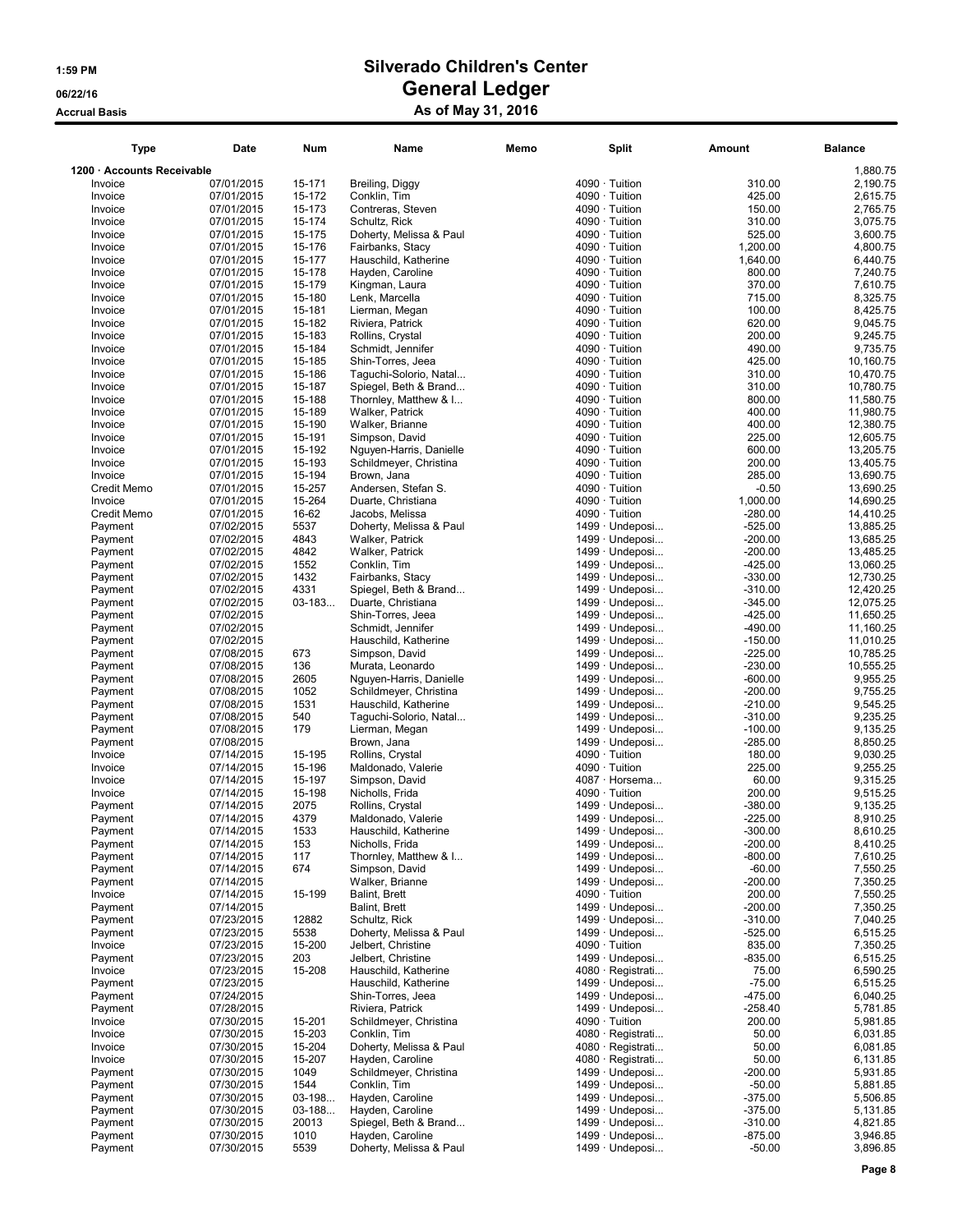| <b>Type</b> | Date       | Num      | Name                    | Memo | Split                 | Amount      | <b>Balance</b> |
|-------------|------------|----------|-------------------------|------|-----------------------|-------------|----------------|
| Payment     | 07/30/2015 | 1534     | Hauschild, Katherine    |      | 1499 · Undeposi       | $-150.00$   | 3,746.85       |
| Invoice     | 08/01/2015 | 15-211   | Brown, Jana             |      | 4090 · Tuition        | 100.00      | 3.846.85       |
| Invoice     | 08/01/2015 | 15-212   | Penland, Elizabeth      |      | 4090 · Tuition        | 132.00      | 3,978.85       |
| Invoice     | 08/01/2015 | 15-213   | Collins, Erin           |      | 4090 · Tuition        | 70.00       | 4,048.85       |
| Invoice     | 08/01/2015 | 15-214   | Conklin, Tim            |      | $4090 \cdot$ Tuition  | 425.00      | 4,473.85       |
| Invoice     | 08/01/2015 | 15-215   | Schultz, Rick           |      | 4080 · Registrati     | 50.00       | 4,523.85       |
| Invoice     | 08/01/2015 | 15-216   | Doherty, Melissa & Paul |      | -SPLIT-               | 550.00      | 5,073.85       |
| Invoice     | 08/01/2015 | 15-217   | Fairbanks, Stacy        |      | 4090 · Tuition        | 1,200.00    | 6,273.85       |
| Invoice     | 08/01/2015 | 15-218   | Gleason, Michelle       |      | -SPLIT-               | 335.00      | 6,608.85       |
| Invoice     | 08/01/2015 | 15-220   | Hayden, Caroline        |      | -SPLIT-               | 850.00      | 7,458.85       |
| Invoice     | 08/01/2015 | 15-221   | Lenk, Marcella          |      | 4090 · Tuition        | 715.00      | 8,173.85       |
| Invoice     | 08/01/2015 | 15-222   | Lierman, Megan          |      | 4090 · Tuition        | 100.00      | 8,273.85       |
| Invoice     | 08/01/2015 | 15-223   | Nguyen-Harris, Danielle |      | 4090 · Tuition        | 600.00      | 8,873.85       |
| Invoice     | 08/01/2015 | 15-224   | Shin-Torres, Jeea       |      | -SPLIT-               | 794.00      | 9,667.85       |
| Invoice     |            | 15-225   |                         |      | 4090 · Tuition        | 200.00      | 9,867.85       |
|             | 08/01/2015 |          | Simpson, David          |      |                       |             |                |
| Invoice     | 08/01/2015 | 15-226   | Taguchi-Solorio, Natal  |      | 4090 · Tuition        | 310.00      | 10,177.85      |
| Invoice     | 08/01/2015 | 15-227   | Spiegel, Beth & Brand   |      | -SPLIT-               | 360.00      | 10,537.85      |
| Invoice     | 08/01/2015 | 15-228   | Thornley, Matthew & I   |      | 4090 · Tuition        | 800.00      | 11,337.85      |
| Invoice     | 08/01/2015 | 15-229   | Walker, Patrick         |      | -SPLIT-               | 450.00      | 11,787.85      |
| Invoice     | 08/01/2015 | 15-230   | Nguyen-Harris, Danielle |      | 4087 · Horsema        | 60.00       | 11,847.85      |
| Invoice     | 08/01/2015 | 15-231   | Fairbanks, Stacy        |      | 4087 · Horsema        | 60.00       | 11,907.85      |
| Invoice     | 08/01/2015 | 15-232   | Brown, Jana             |      | 4087 · Horsema        | 60.00       | 11,967.85      |
| Invoice     | 08/01/2015 | 15-233   | Schildmeyer, Christina  |      | 4090 · Tuition        | 200.00      | 12,167.85      |
| Invoice     | 08/01/2015 | 15-234   | Roberts, Kelly          |      | 4090 · Tuition        | 240.00      | 12,407.85      |
| Invoice     | 08/01/2015 | 15-235   | Dodge, Christopher &    |      | 4090 · Tuition        | 150.00      | 12,557.85      |
| Invoice     | 08/01/2015 | 15-236   | Maldonado, Valerie      |      | 4090 · Tuition        | 200.00      | 12,757.85      |
| Invoice     | 08/01/2015 | 15-237   | Mou, John               |      | 4090 · Tuition        | 300.00      | 13,057.85      |
| Invoice     | 08/01/2015 | 15-238   | Contreras, Steven       |      | 4090 · Tuition        | 65.00       | 13,122.85      |
| Payment     | 08/03/2015 | 2606     | Nguyen-Harris, Danielle |      | 1499 · Undeposi       | $-660.00$   | 12,462.85      |
| Payment     | 08/03/2015 | 118      | Thornley, Matthew & I   |      | 1499 · Undeposi       | $-800.00$   | 11,662.85      |
| Payment     | 08/03/2015 | 1438     | Fairbanks, Stacy        |      | 1499 · Undeposi       | $-930.00$   | 10,732.85      |
| Payment     | 08/03/2015 | 5272     | Walker, Patrick         |      | $1499 \cdot$ Undeposi | $-400.00$   | 10,332.85      |
| Payment     | 08/03/2015 | $03-195$ | Duarte, Christiana      |      | 1499 · Undeposi       | $-495.00$   | 9,837.85       |
| Payment     | 08/03/2015 |          | Brown, Jana             |      | 1499 · Undeposi       | $-160.00$   | 9,677.85       |
| Payment     | 08/03/2015 |          | Penland, Elizabeth      |      | 1499 · Undeposi       | $-107.00$   | 9,570.85       |
| Payment     | 08/07/2015 | 678      | Simpson, David          |      | 1499 · Undeposi       | $-200.00$   | 9,370.85       |
| Payment     | 08/07/2015 |          | Gleason, Michelle       |      | 1499 · Undeposi       | $-335.00$   | 9,035.85       |
| Payment     | 08/07/2015 | 180      | Lierman, Megan          |      | 1499 · Undeposi       | $-100.00$   | 8,935.85       |
| Payment     | 08/07/2015 | 1558     | Conklin, Tim            |      | $1499 \cdot$ Undeposi | $-425.00$   | 8,510.85       |
| Payment     | 08/07/2015 | 579      | Taguchi-Solorio, Natal  |      | 1499 · Undeposi       | $-150.00$   | 8,360.85       |
|             |            | 5540     |                         |      | 1499 · Undeposi       |             |                |
| Payment     | 08/07/2015 |          | Doherty, Melissa & Paul |      |                       | $-525.00$   | 7,835.85       |
| Payment     | 08/17/2015 |          | Walker, Brianne         |      | 1499 · Undeposi       | $-200.00$   | 7,635.85       |
| Payment     | 08/17/2015 |          | Shin-Torres, Jeea       |      | 1499 · Undeposi       | $-287.10$   | 7,348.75       |
| Payment     | 08/17/2015 | 1096     | Schildmeyer, Christina  |      | 1499 · Undeposi       | $-200.00$   | 7,148.75       |
| Payment     | 08/17/2015 | 720      | Roberts, Kelly          |      | 1499 · Undeposi       | $-240.00$   | 6,908.75       |
| Payment     | 08/20/2015 | 666      | Dodge, Christopher &    |      | 1499 · Undeposi       | $-150.00$   | 6,758.75       |
| Payment     | 08/20/2015 | 4382     | Maldonado, Valerie      |      | 1499 · Undeposi       | $-200.00$   | 6,558.75       |
| Payment     | 08/20/2015 | 154      | Mou, John               |      | $1499 \cdot$ Undeposi | $-300.00$   | 6,258.75       |
| Payment     | 08/20/2015 |          | Contreras, Steven       |      | 1499 · Undeposi       | $-215.00$   | 6,043.75       |
| Payment     | 08/21/2015 | 1536     | Hauschild, Katherine    |      | 1499 · Undeposi       | $-150.00$   | 5,893.75       |
| Payment     | 08/21/2015 | 1537     | Hauschild, Katherine    |      | 1499 · Undeposi       | $-150.00$   | 5,743.75       |
| Payment     | 08/21/2015 | 1439     | Fairbanks, Stacy        |      | 1499 · Undeposi       | $-1,140.00$ | 4,603.75       |
| Payment     | 08/21/2015 | 1538     | Hauschild, Katherine    |      | 1499 · Undeposi       | $-150.00$   | 4,453.75       |
| Invoice     | 08/31/2015 | 15-253   | Walker, Patrick         |      | 4090 · Tuition        | 178.00      | 4,631.75       |
| Invoice     | 09/01/2015 | 15-239   | Chapple, Michael        |      | $4090 \cdot$ Tuition  | 330.00      | 4,961.75       |
| Invoice     | 09/01/2015 | 15-240   | Conklin, Tim            |      | $4090 \cdot$ Tuition  | 455.00      | 5,416.75       |
| Invoice     | 09/01/2015 | 15-242   | Doherty, Melissa & Paul |      | $4090 \cdot$ Tuition  | 550.00      | 5,966.75       |
| Invoice     | 09/01/2015 | 15-243   | Hayden, Caroline        |      | $4090 \cdot$ Tuition  | 850.00      | 6,816.75       |
| Invoice     | 09/01/2015 | 15-244   | Horn, Lauren            |      | -SPLIT-               | 450.00      | 7,266.75       |
| Invoice     | 09/01/2015 | 15-245   | Lenk, Marcella          |      | $4090 \cdot$ Tuition  | 850.00      | 8,116.75       |
| Invoice     | 09/01/2015 | 15-246   | Maldonado, Valerie      |      | 4090 · Tuition        | 50.00       | 8,166.75       |
| Invoice     | 09/01/2015 | 15-247   | Rasmussen, Kristin      |      | 4090 · Tuition        | 142.50      | 8,309.25       |
| Invoice     | 09/01/2015 | 15-248   | Shin-Torres, Jeea       |      | 4090 · Tuition        | 455.00      | 8,764.25       |
| Invoice     | 09/01/2015 | 15-249   | Soltz, Carol Ann        |      | $4090 \cdot$ Tuition  | 15.00       | 8,779.25       |
| Invoice     | 09/01/2015 | 15-250   | Spiegel, Beth & Brand   |      | $4090 \cdot$ Tuition  | 330.00      | 9,109.25       |
| Invoice     | 09/01/2015 | 15-251   | Thornley, Matthew & I   |      | $4090 \cdot$ Tuition  | 850.00      | 9,959.25       |
| Invoice     | 09/01/2015 | 15-252   | Walker, Patrick         |      | $4090 \cdot$ Tuition  | 635.00      | 10,594.25      |
| Payment     | 09/01/2015 |          | Shin-Torres, Jeea       |      | 1499 · Undeposi       | $-455.00$   | 10,139.25      |
| Payment     | 09/01/2015 |          | Hauschild, Katherine    |      | 1499 · Undeposi       | $-300.00$   | 9,839.25       |
|             |            |          |                         |      |                       |             |                |
| Invoice     | 09/01/2015 | 15-255   | Walker, Brianne         |      | 4090 · Tuition        | 400.00      | 10,239.25      |
| Payment     | 09/01/2015 |          | Walker, Brianne         |      | 1499 · Undeposi       | $-400.00$   | 9,839.25       |
| Invoice     | 09/01/2015 | 15-279   | Hauschild, Katherine    |      | $4090 \cdot$ Tuition  | 267.50      | 10,106.75      |
| Payment     | 09/03/2015 | 2153     | Donelson, Susan         |      | $1499 \cdot$ Undeposi | $-160.00$   | 9,946.75       |
| Payment     | 09/03/2015 | 1076     | Lenk, Marcella          |      | 1499 · Undeposi       | $-915.00$   | 9.031.75       |
| Payment     | 09/03/2015 | 2077     | Collins, Erin           |      | 1499 · Undeposi       | $-66.50$    | 8,965.25       |
| Payment     | 09/03/2015 | 108      | Rasmussen, Kristin      |      | 1499 · Undeposi       | $-142.50$   | 8,822.75       |
| Payment     | 09/09/2015 | 1120     | Horn, Lauren            |      | 1499 · Undeposi       | $-450.00$   | 8,372.75       |
| Payment     | 09/09/2015 | 1527     | Chapple, Michael        |      | 1499 · Undeposi       | $-330.00$   | 8,042.75       |
|             |            |          |                         |      |                       |             |                |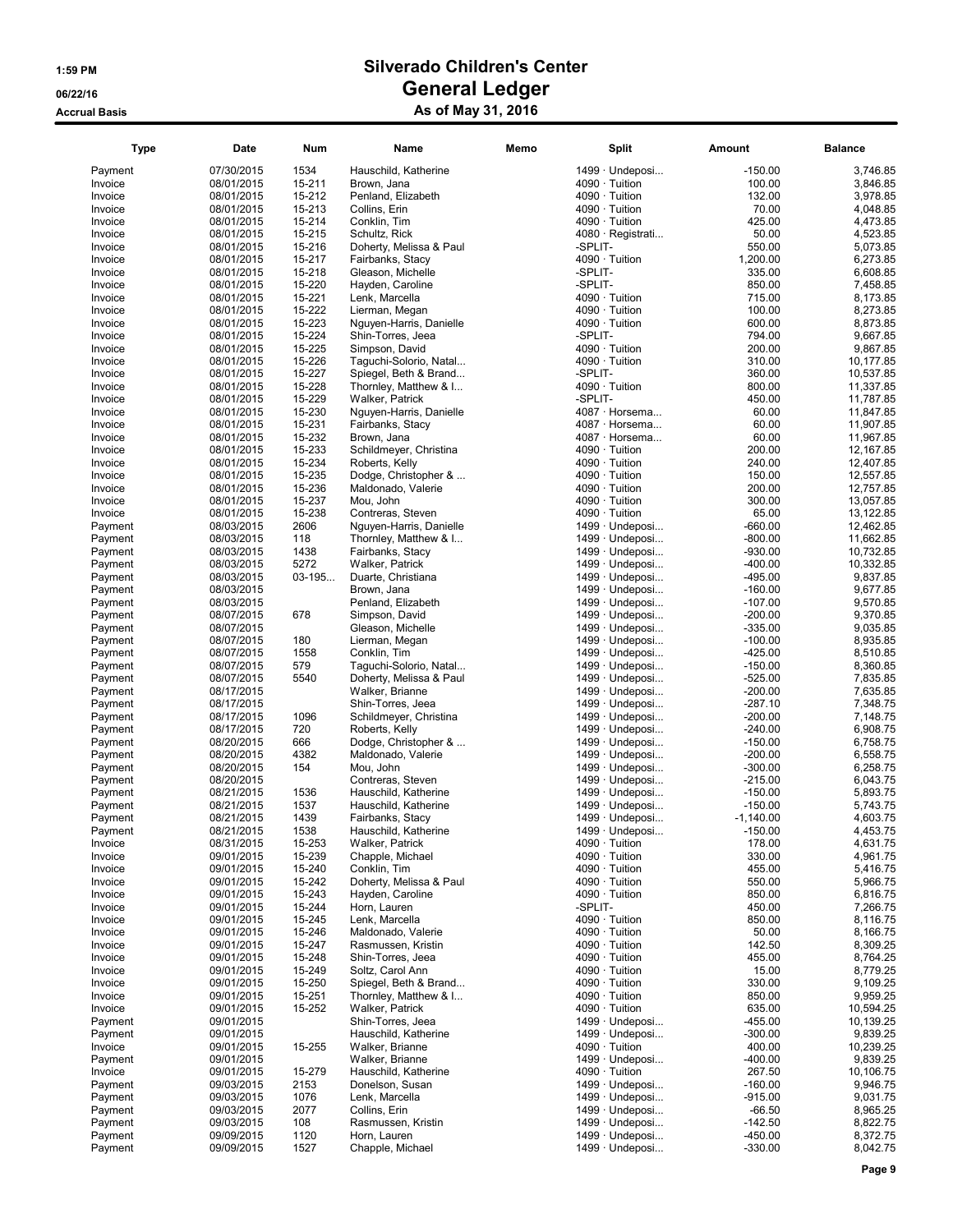| <b>Type</b>        | Date                     | <b>Num</b>       | Name                                 | Memo                  |         | <b>Split</b>                           | Amount                | <b>Balance</b>         |
|--------------------|--------------------------|------------------|--------------------------------------|-----------------------|---------|----------------------------------------|-----------------------|------------------------|
| Payment            | 09/09/2015               | 0137             | Spiegel, Beth & Brand                |                       |         | 1499 · Undeposi                        | $-310.00$             | 7,732.75               |
| Payment            | 09/09/2015               | 5207             | Spiegel, Beth & Brand                |                       |         | 1499 · Undeposi                        | $-20.00$              | 7,712.75               |
| Payment            | 09/09/2015               | 5206             | Spiegel, Beth & Brand                |                       |         | 1499 · Undeposi                        | $-50.00$              | 7,662.75               |
| Payment            | 09/09/2015               | 1565             | Conklin, Tim                         |                       |         | 1499 · Undeposi                        | $-455.00$             | 7,207.75               |
| Payment            | 09/09/2015               | 3665             | Walker, Patrick                      |                       |         | $1499 \cdot$ Undeposi                  | $-440.00$             | 6,767.75               |
| Invoice            | 09/09/2015               | 15-254           | Donelson, Susan                      |                       | -SPLIT- |                                        | 160.00                | 6,927.75               |
| Payment            | 09/24/2015               | 119              | Thornley, Matthew & I                |                       |         | 1499 · Undeposi                        | $-850.00$             | 6,077.75               |
| Payment            | 09/24/2015               | 5542             | Doherty, Melissa & Paul              |                       |         | 1499 · Undeposi                        | $-550.00$             | 5,527.75               |
| Payment            | 09/24/2015               | $03 - 212$       | Hayden, Caroline                     |                       |         | $1499 \cdot$ Undeposi                  | $-375.00$             | 5,152.75               |
| Invoice            | 10/01/2015               | 15-265           | Duarte, Christiana                   |                       |         | $4090 \cdot$ Tuition                   | 935.00                | 6,087.75               |
| Invoice            | 10/01/2015               | 15-266           | Horn, Lauren                         |                       |         | 4090 · Tuition                         | 400.00                | 6,487.75               |
| Invoice            | 10/01/2015               | 15-267           | Chapple, Michael                     |                       |         | 4090 · Tuition                         | 345.00                | 6.832.75               |
| Invoice            | 10/01/2015               | 15-268           | Spiegel, Beth & Brand                |                       |         | $4090 \cdot$ Tuition                   | 330.00                | 7,162.75               |
| Invoice            | 10/01/2015               | 15-269           | Shin-Torres, Jeea                    |                       |         | 4090 · Tuition                         | 455.00                | 7,617.75               |
| Invoice            | 10/01/2015               | 15-270           | Hauschild, Katherine                 |                       |         | $4090 \cdot$ Tuition                   | 267.50                | 7,885.25               |
| Invoice            | 10/01/2015               | 15-271           | Conklin, Tim                         |                       |         | 4090 · Tuition                         | 341.25                | 8,226.50               |
| Invoice            | 10/01/2015               | 15-273           | Doherty, Melissa & Paul              |                       |         | 4090 · Tuition                         | 550.00                | 8,776.50               |
| Invoice            | 10/01/2015               | 15-274           | Hayden, Caroline                     |                       |         | $4090 \cdot$ Tuition                   | 850.00                | 9,626.50               |
| Invoice            | 10/01/2015               | 15-275           | Lenk, Marcella                       |                       |         | $4090 \cdot$ Tuition                   | 850.00                | 10,476.50              |
| Invoice            | 10/01/2015               | 15-276           | Thornley, Matthew & I                |                       |         | $4090 \cdot$ Tuition                   | 850.00                | 11,326.50              |
| Invoice            | 10/01/2015               | 15-277           | Walker, Patrick                      |                       |         | 4090 · Tuition                         | 550.00                | 11,876.50              |
| Invoice            | 10/01/2015               | 15-278           | Contreras, Steven                    |                       |         | $4090 \cdot$ Tuition                   | 240.00                | 12,116.50              |
| Payment            | 10/02/2015               |                  | Lenk, Marcella                       |                       |         | 1499 · Undeposi                        | $-735.00$             | 11,381.50              |
| Payment            | 10/02/2015               | $03 - 212$       | Hayden, Caroline                     |                       |         | 1499 · Undeposi                        | $-375.00$             | 11,006.50              |
| Payment            | 10/02/2015               | 1443941          | Duarte, Christiana                   |                       |         | $1499 \cdot$ Undeposi                  | $-1,680.00$           | 9.326.50               |
| Payment            | 10/02/2015               | 1533             | Chapple, Michael                     |                       |         | 1499 · Undeposi                        | $-345.00$             | 8,981.50               |
| Payment            | 10/02/2015               | 70010            | Horn, Lauren                         |                       |         | 1499 · Undeposi                        | $-400.00$             | 8,581.50               |
| Payment            | 10/02/2015               | 9907             | Spiegel, Beth & Brand                |                       |         | 1499 · Undeposi                        | $-310.00$             | 8,271.50               |
| Payment            | 10/02/2015               |                  | Shin-Torres, Jeea                    |                       |         | 1499 · Undeposi                        | $-455.00$             | 7,816.50               |
| Payment            | 10/02/2015               |                  | Hauschild, Katherine                 |                       |         | 1499 · Undeposi                        | $-267.50$             | 7,549.00               |
| Payment            | 10/10/2015               |                  | Hauschild, Katherine                 |                       |         | 1499 · Undeposi                        | $-267.50$             | 7,281.50               |
| Payment            | 10/15/2015               |                  | Contreras, Steven                    |                       |         | 1499 · Undeposi                        | $-240.00$             | 7,041.50               |
| Payment            | 10/23/2015               | 226              | Thornley, Matthew & I                |                       |         | 1499 · Undeposi                        | $-850.00$             | 6,191.50               |
| Payment            | 10/23/2015               | 3663             | Walker, Patrick                      |                       |         | $1499 \cdot$ Undeposi                  | $-550.00$             | 5,641.50               |
| Payment            | 10/23/2015               |                  | Conklin, Tim                         |                       |         | 1499 · Undeposi                        | $-341.25$             | 5,300.25               |
| Invoice            | 10/23/2015               | 15-280           | Spiegel, Beth & Brand                |                       |         | $4090 \cdot$ Tuition                   | 25.00                 | 5,325.25               |
| Invoice            | 10/23/2015               | 15-281           | Nicholls, Frida                      |                       | -SPLIT- |                                        | 110.00                | 5,435.25               |
| Payment            | 10/23/2015               | 1065             | Spiegel, Beth & Brand                |                       |         | 1499 · Undeposi                        | $-45.00$              | 5,390.25               |
| Payment            | 10/23/2015               | 161              | Nicholls, Frida                      |                       |         | 1499 · Undeposi                        | $-110.00$             | 5,280.25               |
| Invoice            | 11/01/2015               | 15-282           | Chapple, Michael                     |                       |         | $4090 \cdot$ Tuition                   | 345.00                | 5,625.25               |
| Invoice            | 11/01/2015               | 15-283           | Conklin, Tim                         |                       |         | 4090 · Tuition                         | 455.00                | 6,080.25               |
| Invoice            | 11/01/2015               | 15-284           | Doherty, Melissa & Paul              |                       |         | $4090 \cdot$ Tuition                   | 550.00                | 6,630.25               |
| Invoice            | 11/01/2015               | 15-285           | Hafner, Hillery                      |                       |         | $4090 \cdot$ Tuition                   | 524.50                | 7,154.75               |
| Invoice            | 11/01/2015               | 15-286           | Hauschild, Katherine                 |                       |         | $4090 \cdot$ Tuition                   | 535.00                | 7,689.75               |
| Invoice            | 11/01/2015               | 15-287           | Hayden, Caroline                     |                       |         | $4090 \cdot$ Tuition                   | 850.00                | 8,539.75               |
| Invoice            | 11/01/2015               | 15-288           | Horn, Lauren                         |                       |         | 4090 · Tuition                         | 400.00                | 8,939.75               |
| Invoice            | 11/01/2015               | 15-289<br>15-290 | Lenk, Marcella<br>Shin-Torres, Jeea  |                       |         | $4090 \cdot$ Tuition<br>4090 · Tuition | 405.00                | 9,344.75<br>9,799.75   |
| Invoice            | 11/01/2015               | 15-291           | Thornley, Matthew & I                |                       |         | 4090 · Tuition                         | 455.00<br>850.00      | 10,649.75              |
| Invoice            | 11/01/2015               |                  | <b>Walker, Patrick</b>               |                       |         | 4090 · Tuition                         |                       |                        |
| Invoice            | 11/01/2015               | 15-292<br>15-295 |                                      |                       |         | 4090 · Tuition                         | 635.00                | 11,284.75              |
| Invoice<br>Payment | 11/01/2015               |                  | Walker, Patrick                      |                       |         |                                        | 570.00<br>$-100.00$   | 11,854.75              |
|                    | 11/02/2015               |                  | Breiling, Diggy<br>Shin-Torres, Jeea |                       |         | 1499 · Undeposi                        |                       | 11,754.75<br>11,299.75 |
| Payment<br>Payment | 11/02/2015<br>11/02/2015 |                  | Breiling, Diggy                      |                       |         | 1499 · Undeposi<br>1499 · Undeposi     | $-455.00$<br>$-65.00$ | 11,234.75              |
| Payment            | 11/02/2015               | 1127             | Lenk, Marcella                       |                       |         | 1499 · Undeposi                        | $-1,525.00$           | 9,709.75               |
| Payment            | 11/02/2015               | 1462             | Hafner, Hillery                      |                       |         | 1499 · Undeposi                        | $-157.50$             | 9,552.25               |
| Payment            | 11/02/2015               | 94552            | Hayden, Caroline                     |                       |         | 1499 · Undeposi                        | $-656.82$             | 8,895.43               |
| Payment            | 11/03/2015               | 5543             | Doherty, Melissa & Paul              |                       |         | 1499 · Undeposi                        | $-600.00$             | 8,295.43               |
| Payment            | 11/03/2015               | 1468             | Hafner, Hillery                      |                       |         | $1499 \cdot$ Undeposi                  | $-367.00$             | 7,928.43               |
| Payment            | 11/03/2015               | 1557             | Chapple, Michael                     |                       |         | 1499 · Undeposi                        | $-345.00$             | 7,583.43               |
| Payment            | 11/03/2015               | 312              | Thornley, Matthew & I                |                       |         | 1499 · Undeposi                        | $-850.00$             | 6,733.43               |
| Payment            | 11/16/2015               | 1075             | Hayden, Caroline                     |                       |         | 1499 · Undeposi                        | $-375.00$             | 6,358.43               |
| Payment            | 11/16/2015               | 1122             | Horn, Lauren                         |                       |         | 1499 · Undeposi                        | $-400.00$             | 5,958.43               |
| Payment            | 11/16/2015               | 6523             | Walker, Patrick                      |                       |         | 1499 · Undeposi                        | $-570.00$             | 5,388.43               |
| Payment            | 11/16/2015               | 1515             | Conklin, Tim                         |                       |         | 1499 · Undeposi                        | $-455.00$             | 4,933.43               |
| Payment            | 11/16/2015               |                  | Hauschild, Katherine                 |                       |         | 1499 · Undeposi                        | $-287.50$             | 4,645.93               |
| Invoice            | 11/16/2015               | 15-294           | Walker, Brianne                      |                       |         | 4090 · Tuition                         | 100.00                | 4,745.93               |
| Payment            | 11/16/2015               |                  | Walker, Brianne                      |                       |         | 1499 · Undeposi                        | $-100.00$             | 4,645.93               |
| Payment            | 11/23/2015               | 5544             | Doherty, Melissa & Paul              |                       |         | $1499 \cdot$ Undeposi                  | $-550.00$             | 4,095.93               |
| Payment            | 11/23/2015               | 6703             | Walker, Patrick                      |                       |         | 1499 · Undeposi                        | $-635.00$             | 3,460.93               |
| Invoice            | 11/23/2015               | 15-296           | Walker, Brianne                      |                       |         | 4090 · Tuition                         | 100.00                | 3,560.93               |
| Payment            | 11/23/2015               |                  | Walker, Brianne                      |                       |         | 1499 · Undeposi                        | $-100.00$             | 3,460.93               |
| Payment            | 11/23/2015               |                  | Shin-Torres, Jeea                    |                       |         | 1499 · Undeposi                        | $-455.00$             | 3,005.93               |
| Check              | 11/30/2015               |                  | Doherty, Melissa & Paul              | <b>Returned Check</b> |         | $1000 \cdot B$ of A Ch                 | 550.00                | 3,555.93               |
| Invoice            | 11/30/2015               | 15-307           | Doherty, Melissa & Paul              |                       |         | 4070 · NSF Fees                        | 50.00                 | 3,605.93               |
| Invoice            | 12/01/2015               | 15-297           | Shin-Torres, Jeea                    |                       |         | $4090 \cdot$ Tuition                   | 455.00                | 4,060.93               |
| Invoice            | 12/01/2015               | 15-298           | Horn, Lauren                         |                       |         | 4090 · Tuition                         | 400.00                | 4,460.93               |
| Invoice            | 12/01/2015               | 15-299           | Thornley, Matthew & I                |                       |         | 4090 · Tuition                         | 850.00                | 5,310.93               |
|                    |                          |                  |                                      |                       |         |                                        |                       |                        |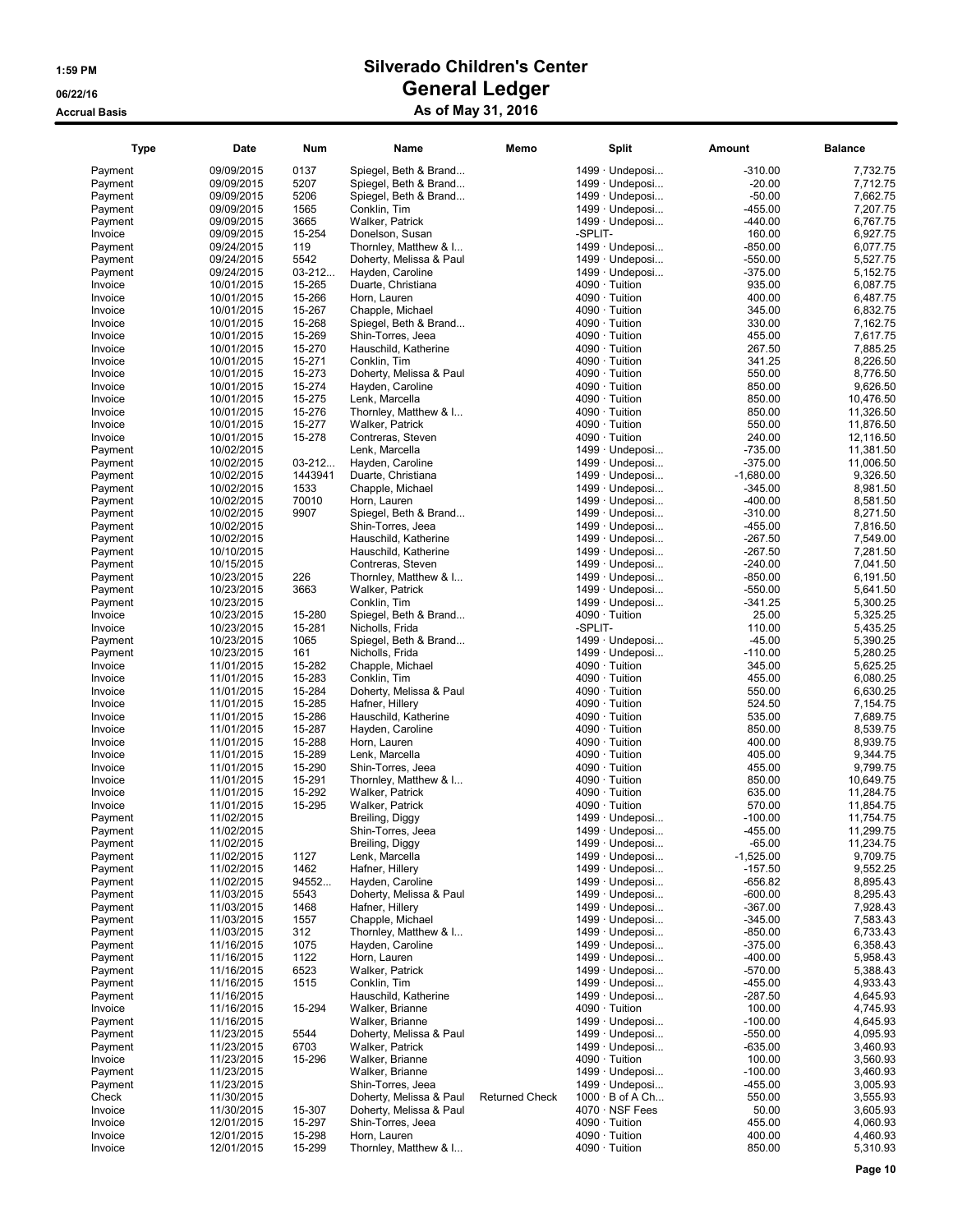| <b>Type</b> | Date       | Num       | Name                    | Memo | <b>Split</b>          | Amount      | <b>Balance</b> |
|-------------|------------|-----------|-------------------------|------|-----------------------|-------------|----------------|
| Invoice     | 12/01/2015 | 15-300    | Lenk, Marcella          |      | $4090 \cdot$ Tuition  | 1,335.00    | 6,645.93       |
| Invoice     | 12/01/2015 | 15-301    | Chapple, Michael        |      | $4090 \cdot$ Tuition  | 330.00      | 6,975.93       |
| Invoice     | 12/01/2015 | 15-302    | Hayden, Caroline        |      | $4090 \cdot$ Tuition  | 850.00      | 7,825.93       |
| Invoice     | 12/01/2015 | 15-303    | Conklin, Tim            |      | $4090 \cdot$ Tuition  | 455.00      | 8,280.93       |
| Invoice     | 12/01/2015 | 15-304    | Hafner, Hillery         |      | 4090 · Tuition        | 330.00      | 8.610.93       |
| Invoice     | 12/01/2015 | 15-306    | Welsh, Bri              |      | -SPLIT-               | 835.00      | 9,445.93       |
| Invoice     | 12/01/2015 | 15-308    | Hauschild, Katherine    |      | 4090 · Tuition        | 330.00      | 9,775.93       |
| Invoice     | 12/01/2015 | 15-309    | Chapple, Michael        |      | 4090 · Tuition        | 125.00      | 9,900.93       |
|             |            |           |                         |      | 4090 · Tuition        |             |                |
| Invoice     | 12/01/2015 | 15-310    | Walker, Patrick         |      |                       | 635.00      | 10,535.93      |
| Invoice     | 12/01/2015 | 15-311    | Svennerberg, Kristina   |      | 4080 · Registrati     | 75.00       | 10,610.93      |
| Invoice     | 12/01/2015 | 15-312    | Doherty, Melissa & Paul |      | $4090 \cdot$ Tuition  | 600.00      | 11,210.93      |
| Payment     | 12/04/2015 | 191       | Horn, Lauren            |      | 1499 · Undeposi       | $-400.00$   | 10,810.93      |
| Payment     | 12/04/2015 | 281       | Thornley, Matthew & I   |      | 1499 · Undeposi       | $-850.00$   | 9,960.93       |
| Payment     | 12/04/2015 | 1138      | Lenk, Marcella          |      | 1499 · Undeposi       | $-360.00$   | 9,600.93       |
| Payment     | 12/04/2015 | 1560      | Chapple, Michael        |      | 1499 · Undeposi       | $-330.00$   | 9,270.93       |
| Payment     | 12/04/2015 | 94554     | Hayden, Caroline        |      | 1499 · Undeposi       | $-850.00$   | 8,420.93       |
| Payment     | 12/04/2015 | 1145      | Lenk, Marcella          |      | 1499 · Undeposi       | $-1,335.00$ | 7,085.93       |
| Payment     | 12/04/2015 | 1519      | Conklin, Tim            |      | 1499 · Undeposi       | $-455.00$   | 6,630.93       |
| Payment     | 12/04/2015 | 1401      | Hafner, Hillery         |      | 1499 · Undeposi       | $-330.00$   | 6,300.93       |
| Payment     | 12/04/2015 |           | Doherty, Melissa & Paul |      | 1499 · Undeposi       | $-575.00$   | 5,725.93       |
| Payment     | 12/04/2015 |           | Welsh, Bri              |      | $1499 \cdot$ Undeposi | $-835.00$   | 4,890.93       |
| Payment     | 12/21/2015 | 1547      | Hauschild, Katherine    |      | 1499 · Undeposi       | $-330.00$   | 4,560.93       |
| Payment     | 12/21/2015 | 1563      | Chapple, Michael        |      | 1499 · Undeposi       | $-125.00$   | 4,435.93       |
|             | 12/21/2015 | 6984      |                         |      |                       | $-635.00$   | 3,800.93       |
| Payment     |            |           | Walker, Patrick         |      | 1499 · Undeposi       |             |                |
| Payment     | 12/21/2015 | 97        | Svennerberg, Kristina   |      | $1499 \cdot$ Undeposi | $-75.00$    | 3,725.93       |
| Payment     | 12/21/2015 |           | Shin-Torres, Jeea       |      | 1499 · Undeposi       | $-455.00$   | 3,270.93       |
| Payment     | 12/29/2015 | 314       | Thornley, Matthew & I   |      | 1499 · Undeposi       | $-850.00$   | 2,420.93       |
| Payment     | 12/29/2015 | 5546      | Doherty, Melissa & Paul |      | 1499 · Undeposi       | $-600.00$   | 1,820.93       |
| Invoice     | 01/01/2016 | $16-1$    | Thornley, Matthew & I   |      | $4090 \cdot$ Tuition  | 850.00      | 2,670.93       |
| Invoice     | 01/01/2016 | $16 - 2$  | Yee, Clarabelle         |      | -SPLIT-               | 610.00      | 3,280.93       |
| Invoice     | 01/01/2016 | $16 - 3$  | Chapple, Michael        |      | 4090 · Tuition        | 455.00      | 3,735.93       |
| Invoice     | 01/01/2016 | $16 - 4$  | Conklin, Tim            |      | $4090 \cdot$ Tuition  | 455.00      | 4,190.93       |
| Invoice     | 01/01/2016 | $16 - 5$  | Doherty, Melissa & Paul |      | $4090 \cdot$ Tuition  | 685.00      | 4,875.93       |
| Invoice     | 01/01/2016 | $16-6$    | Hafner, Hillery         |      | $4090 \cdot$ Tuition  | 529.00      | 5,404.93       |
| Invoice     | 01/01/2016 | $16 - 7$  | Hauschild, Katherine    |      | $4090 \cdot$ Tuition  | 267.50      | 5,672.43       |
| Invoice     |            | $16 - 8$  | Hayden, Caroline        |      | $4090 \cdot$ Tuition  | 1,618.18    | 7,290.61       |
|             | 01/01/2016 |           |                         |      |                       |             |                |
| Invoice     | 01/01/2016 | $16-9$    | Horn, Lauren            |      | 4090 · Tuition        | 400.00      | 7,690.61       |
| Invoice     | 01/01/2016 | $16 - 10$ | Hoyer, Jennifer         |      | -SPLIT-               | 405.00      | 8,095.61       |
| Invoice     | 01/01/2016 | 16-11     | Lenk, Marcella          |      | $4090 \cdot$ Tuition  | 1,421.50    | 9,517.11       |
| Invoice     | 01/01/2016 | 16-12     | Shin-Torres, Jeea       |      | 4090 · Tuition        | 455.00      | 9,972.11       |
| Invoice     | 01/01/2016 | 16-13     | Smith, Amy              |      | -SPLIT-               | 710.00      | 10,682.11      |
| Invoice     | 01/01/2016 | $16 - 14$ | Svennerberg, Kristina   |      | 4090 · Tuition        | 330.00      | 11,012.11      |
| Invoice     | 01/01/2016 | $16 - 15$ | Walker, Patrick         |      | -SPLIT-               | 685.00      | 11,697.11      |
| Invoice     | 01/01/2016 | 16-16     | Welsh, Bri              |      | $4090 \cdot$ Tuition  | 635.00      | 12,332.11      |
| Payment     | 01/01/2016 |           | Yee, Clarabelle         |      | 1499 · Undeposi       | $-75.00$    | 12,257.11      |
| Payment     | 01/01/2016 |           | Yee, Clarabelle         |      | $1499 \cdot$ Undeposi | $-535.00$   | 11,722.11      |
| Payment     | 01/01/2016 |           | Hoyer, Jennifer         |      | 1499 · Undeposi       | $-75.00$    | 11,647.11      |
| Payment     | 01/03/2016 |           | Smith, Amy              |      | 1499 · Undeposi       | $-710.00$   | 10,937.11      |
| Payment     | 01/04/2016 |           | Welsh, Bri              |      | 1499 · Undeposi       | $-635.00$   | 10,302.11      |
| Payment     | 01/08/2016 | 1538      | Chapple, Michael        |      | 1499 · Undeposi       | $-455.00$   | 9,847.11       |
| Payment     | 01/08/2016 | 98        | Svennerberg, Kristina   |      | 1499 · Undeposi       | $-330.00$   | 9,517.11       |
| Payment     | 01/08/2016 | 1029      | Hayden, Caroline        |      | 1499 · Undeposi       | $-850.00$   | 8,667.11       |
| Payment     | 01/08/2016 | 1524      | Conklin, Tim            |      | 1499 · Undeposi       | $-455.00$   | 8,212.11       |
|             |            |           |                         |      |                       |             |                |
| Payment     | 01/08/2016 | 1408      | Hafner, Hillery         |      | 1499 · Undeposi       | $-529.00$   | 7,683.11       |
| Payment     | 01/12/2016 |           | Doherty, Melissa & Paul |      | $1499 \cdot$ Undeposi | $-600.00$   | 7,083.11       |
| Payment     | 01/22/2016 | 1551      | Hauschild, Katherine    |      | 1499 · Undeposi       | $-265.00$   | 6,818.11       |
| Payment     | 01/22/2016 | 94556     | Hayden, Caroline        |      | 1499 · Undeposi       | $-850.00$   | 5,968.11       |
| Payment     | 01/25/2016 | 1129      | Horn, Lauren            |      | $1499 \cdot$ Undeposi | -400.00     | 5,568.11       |
| Payment     | 01/25/2016 | 1518      | Hoyer, Jennifer         |      | 1499 · Undeposi       | $-330.00$   | 5,238.11       |
| Payment     | 01/25/2016 | 1159      | Lenk, Marcella          |      | 1499 · Undeposi       | $-1,421.50$ | 3,816.61       |
| Payment     | 01/26/2016 |           | Shin-Torres, Jeea       |      | 1499 · Undeposi       | $-455.00$   | 3,361.61       |
| Payment     | 01/27/2016 | 170       | Nicholls, Frida         |      | $1499 \cdot$ Undeposi | $-635.00$   | 2,726.61       |
| Payment     | 01/27/2016 | 7617      | Walker, Patrick         |      | 1499 · Undeposi       | $-685.00$   | 2,041.61       |
| Payment     | 01/31/2016 |           | Yee, Clarabelle         |      | 1499 · Undeposi       | $-575.00$   | 1,466.61       |
| Invoice     | 02/01/2016 | 16-17     | Nicholls, Frida         |      | $4090 \cdot$ Tuition  | 635.00      | 2,101.61       |
| Invoice     | 02/01/2016 | 16-18     | Shin-Torres, Jeea       |      | 4090 · Tuition        | 455.00      | 2,556.61       |
| Invoice     | 02/01/2016 | 16-20     | Chapple, Michael        |      | 4090 · Tuition        | 455.00      | 3,011.61       |
| Invoice     | 02/01/2016 | 16-21     | Conklin, Tim            |      | $4090 \cdot$ Tuition  | 455.00      | 3,466.61       |
| Invoice     | 02/01/2016 | 16-22     | Doherty, Melissa & Paul |      | $4090 \cdot$ Tuition  | 350.00      | 3,816.61       |
| Invoice     | 02/01/2016 | 16-23     | Estilow, Nick           |      | -SPLIT-               | 932.50      | 4,749.11       |
| Invoice     | 02/01/2016 | 16-24     | Hafner, Hillery         |      | $4090 \cdot$ Tuition  | 455.00      | 5,204.11       |
| Invoice     |            | 16-25     | Hauschild, Katherine    |      | $4090 \cdot$ Tuition  | 267.50      | 5,471.61       |
|             | 02/01/2016 |           |                         |      |                       |             |                |
| Invoice     | 02/01/2016 | 16-26     | Hayden, Caroline        |      | -SPLIT-               | 1,615.00    | 7,086.61       |
| Invoice     | 02/01/2016 | 16-27     | Hoyer, Jennifer         |      | 4090 · Tuition        | 850.00      | 7,936.61       |
| Invoice     | 02/01/2016 | 16-28     | Lenk, Marcella          |      | -SPLIT-               | 1,066.13    | 9,002.74       |
| Invoice     | 02/01/2016 | 16-29     | Perkins, Heather        |      | -SPLIT-               | 322.50      | 9,325.24       |
| Invoice     | 02/01/2016 | 16-30     | Silina, Llia            |      | -SPLIT-               | 405.00      | 9,730.24       |
| Invoice     | 02/01/2016 | 16-31     | Smith, Amy              |      | 4090 · Tuition        | 850.00      | 10,580.24      |
|             |            |           |                         |      |                       |             |                |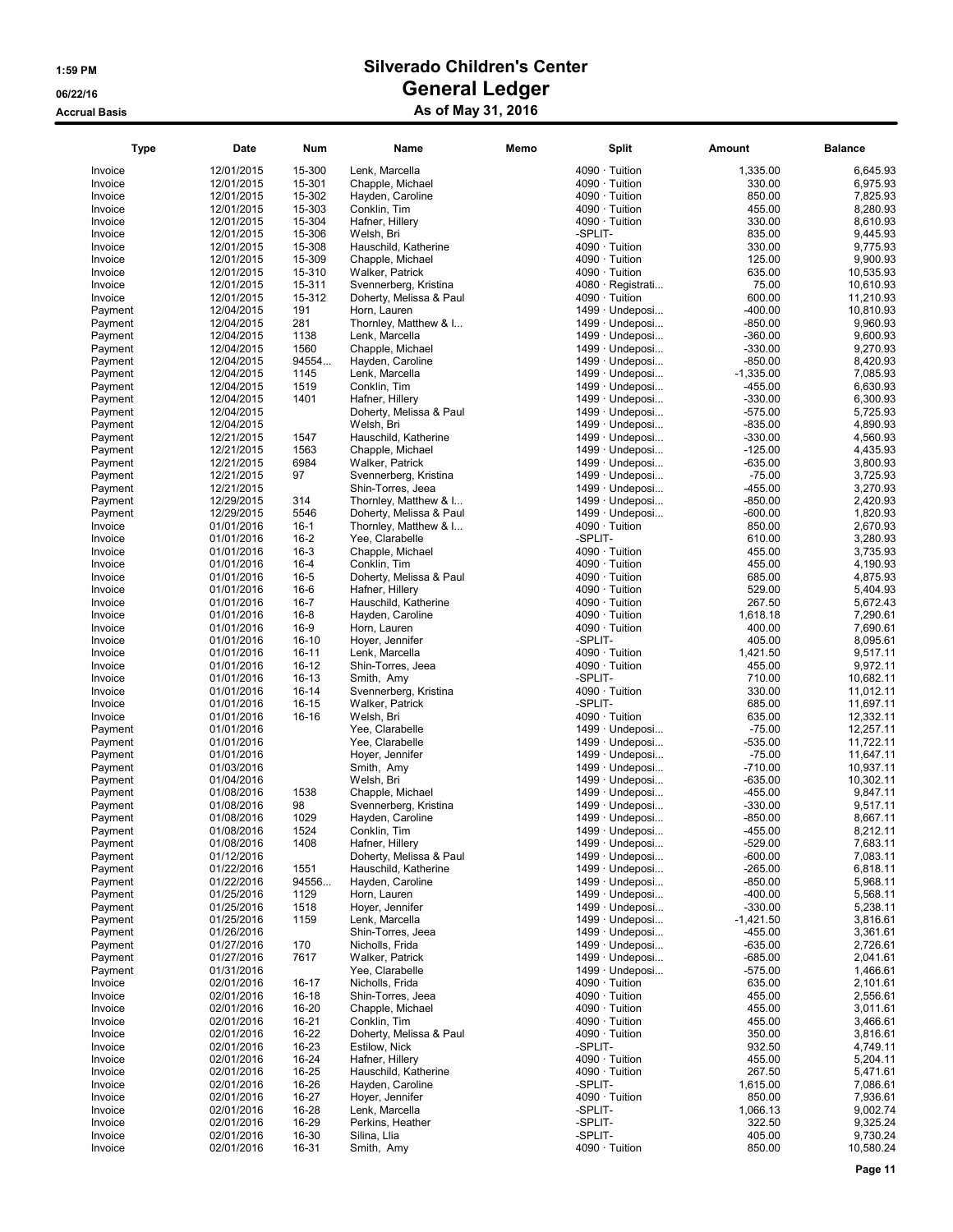| <b>Type</b>     | Date       | Num   | Name                    | Memo |                      | Split                 | Amount      | Balance   |
|-----------------|------------|-------|-------------------------|------|----------------------|-----------------------|-------------|-----------|
| Invoice         | 02/01/2016 | 16-32 | Svennerberg, Kristina   |      | 4090 · Tuition       |                       | 330.00      | 10,910.24 |
| Invoice         | 02/01/2016 | 16-33 | Thornley, Matthew & I   |      | $4090 \cdot$ Tuition |                       | 850.00      | 11,760.24 |
| Invoice         | 02/01/2016 | 16-34 | Turnbull, Sierra        |      | -SPLIT-              |                       | 240.00      | 12,000.24 |
| Invoice         | 02/01/2016 | 16-35 | Walker, Patrick         |      | 4090 · Tuition       |                       | 635.00      | 12,635.24 |
| Invoice         | 02/01/2016 | 16-36 | Welsh, Bri              |      | $4090 \cdot$ Tuition |                       | 635.00      | 13,270.24 |
| Invoice         | 02/01/2016 | 16-37 | Yee, Clarabelle         |      | $4090 \cdot$ Tuition |                       | 535.00      | 13.805.24 |
| Invoice         | 02/01/2016 | 16-40 | Nicholls, Frida         |      | 4090 · Tuition       |                       | 220.50      | 14,025.74 |
| Payment         | 02/03/2016 | 1464  | Perkins, Heather        |      |                      | 1499 · Undeposi       | $-75.00$    | 13,950.74 |
| Payment         | 02/03/2016 | 171   | Silina, Llia            |      |                      | $1499 \cdot$ Undeposi | $-405.00$   | 13,545.74 |
| Payment         | 02/03/2016 | 1553  | Hauschild, Katherine    |      |                      | 1499 · Undeposi       | $-267.50$   | 13,278.24 |
| Payment         | 02/03/2016 | 99    | Svennerberg, Kristina   |      |                      | 1499 · Undeposi       | $-330.00$   | 12,948.24 |
| Payment         | 02/03/2016 | 1460  | Chapple, Michael        |      |                      | 1499 · Undeposi       | $-445.00$   | 12,503.24 |
| Payment         | 02/03/2016 | 1415  | Hafner, Hillery         |      |                      | 1499 · Undeposi       | $-455.00$   | 12,048.24 |
| Payment         | 02/03/2016 | 94557 | Hayden, Caroline        |      |                      | 1499 · Undeposi       | $-850.00$   | 11,198.24 |
| Payment         | 02/03/2016 | 257   | Thornley, Matthew & I   |      |                      | 1499 · Undeposi       | $-850.00$   | 10,348.24 |
| Payment         | 02/04/2016 | 1528  | Conklin, Tim            |      |                      | 1499 · Undeposi       | $-455.00$   | 9,893.24  |
| Payment         | 02/04/2016 | 1033  | Hayden, Caroline        |      |                      | 1499 · Undeposi       | $-850.00$   | 9,043.24  |
| Payment         | 02/04/2016 | 193   | Turnbull, Sierra        |      |                      | $1499 \cdot$ Undeposi | $-75.00$    | 8,968.24  |
| Payment         | 02/04/2016 | 530   | Smith, Amy              |      |                      | 1499 · Undeposi       | $-850.00$   | 8,118.24  |
| Payment         | 02/04/2016 | 1184  | Lenk, Marcella          |      |                      | 1499 · Undeposi       | $-1,066.13$ | 7,052.11  |
| Payment         | 02/04/2016 |       | Doherty, Melissa & Paul |      |                      | $1499 \cdot$ Undeposi | $-600.00$   | 6,452.11  |
| Payment         | 02/08/2016 |       | Welsh, Bri              |      |                      | 1499 · Undeposi       | $-635.00$   | 5,817.11  |
| Payment         | 02/10/2016 | 7619  | Walker, Patrick         |      |                      | 1499 · Undeposi       | $-635.00$   | 5,182.11  |
| Payment         | 02/10/2016 | 113   | Chapple, Michael        |      |                      | 1499 · Undeposi       | $-10.00$    | 5,172.11  |
| Invoice         | 02/10/2016 | 16-38 | Tomson, Schatzi         |      |                      | 4080 · Registrati     | 75.00       | 5,247.11  |
|                 | 02/10/2016 |       |                         |      |                      |                       | $-75.00$    | 5,172.11  |
| Payment         |            |       | Tomson, Schatzi         |      |                      | 1499 · Undeposi       |             |           |
| Invoice         | 02/11/2016 | 16-39 | Svennerberg, Kristina   |      | 4090 · Tuition       |                       | 38.00       | 5,210.11  |
| Payment         | 02/16/2016 | 1672  | Svennerberg, Kristina   |      |                      | 1499 · Undeposi       | $-38.00$    | 5,172.11  |
| Payment         | 02/16/2016 | 199   | Nicholls, Frida         |      |                      | 1499 · Undeposi       | $-220.50$   | 4,951.61  |
| Payment         | 02/16/2016 | 1468  | Perkins. Heather        |      |                      | $1499 \cdot$ Undeposi | $-247.50$   | 4,704.11  |
| Payment         | 02/16/2016 | 194   | Turnbull, Sierra        |      |                      | 1499 · Undeposi       | $-165.00$   | 4,539.11  |
| Payment         | 02/17/2016 | 1484  | Estilow, Nick           |      |                      | 1499 · Undeposi       | $-932.50$   | 3,606.61  |
| Payment         | 02/18/2016 |       | Hoyer, Jennifer         |      |                      | 1499 · Undeposi       | $-850.00$   | 2,756.61  |
| Payment         | 02/29/2016 |       | Shin-Torres, Jeea       |      |                      | $1499 \cdot$ Undeposi | $-455.00$   | 2,301.61  |
| Payment         | 02/29/2016 |       | Yee, Clarabelle         |      |                      | 1499 · Undeposi       | $-535.00$   | 1,766.61  |
| Invoice         | 03/01/2016 | 16-41 | Chapple, Michael        |      | $4090 \cdot$ Tuition |                       | 455.00      | 2,221.61  |
| Invoice         | 03/01/2016 | 16-42 | Conklin, Tim            |      | 4090 · Tuition       |                       | 455.00      | 2,676.61  |
| Invoice         | 03/01/2016 | 16-43 | Doherty, Melissa & Paul |      | 4090 · Tuition       |                       | 685.00      | 3,361.61  |
| Invoice         | 03/01/2016 | 16-44 | Estilow, Nick           |      | 4090 · Tuition       |                       | 1,500.00    | 4,861.61  |
| Invoice         | 03/01/2016 | 16-45 | Hafner, Hillery         |      | 4090 · Tuition       |                       | 455.00      | 5,316.61  |
| Invoice         | 03/01/2016 | 16-46 | Hauschild, Katherine    |      | 4090 · Tuition       |                       | 267.50      | 5,584.11  |
| Invoice         | 03/01/2016 | 16-47 | Hayden, Caroline        |      | 4090 · Tuition       |                       | 1,615.00    | 7,199.11  |
| Invoice         | 03/01/2016 | 16-48 | Hoyer, Jennifer         |      | $4090 \cdot$ Tuition |                       | 330.00      | 7,529.11  |
| Invoice         | 03/01/2016 | 16-49 | Lenk, Marcella          |      | $4090 \cdot$ Tuition |                       | 1,421.50    | 8,950.61  |
| Invoice         | 03/01/2016 | 16-50 | Nicholls, Frida         |      | 4090 · Tuition       |                       | 635.00      | 9,585.61  |
| Invoice         | 03/01/2016 | 16-51 | Perkins, Heather        |      | $4090 \cdot$ Tuition |                       | 330.00      | 9.915.61  |
| Invoice         | 03/01/2016 | 16-52 | Shin-Torres, Jeea       |      | $4090 \cdot$ Tuition |                       | 455.00      | 10,370.61 |
| Invoice         | 03/01/2016 | 16-53 | Smith, Amy              |      | 4090 · Tuition       |                       | 850.00      | 11,220.61 |
| Invoice         | 03/01/2016 | 16-54 | Svennerberg, Kristina   |      | 4090 · Tuition       |                       | 406.00      | 11,626.61 |
| Invoice         | 03/01/2016 | 16-55 | Thornley, Matthew & I   |      | $4090 \cdot$ Tuition |                       | 850.00      | 12,476.61 |
| Invoice         | 03/01/2016 | 16-56 | Turnbull, Sierra        |      | 4090 · Tuition       |                       | 165.00      | 12,641.61 |
| Invoice         | 03/01/2016 | 16-57 | Walker, Patrick         |      | 4090 · Tuition       |                       | 635.00      | 13,276.61 |
| Invoice         | 03/01/2016 | 16-58 | Welsh, Bri              |      | 4090 · Tuition       |                       | 635.00      | 13,911.61 |
| Invoice         | 03/01/2016 | 16-59 | Yee, Clarabelle         |      | $4090 \cdot$ Tuition |                       | 535.00      | 14,446.61 |
| Invoice         | 03/01/2016 | 16-60 | Svennerberg, Kristina   |      | $4090 \cdot$ Tuition |                       | 38.00       | 14,484.61 |
| Invoice         | 03/01/2016 | 16-61 | Belter, Piotr & Bozena  |      | $4090 \cdot$ Tuition |                       | 439.00      | 14,923.61 |
| Invoice         | 03/01/2016 | 16-63 | Tomson, Schatzi         |      | $4090 \cdot$ Tuition |                       | 495.00      | 15,418.61 |
| Invoice         | 03/01/2016 | 16-64 | Walker, Brianne         |      | $4090 \cdot$ Tuition |                       | 100.00      | 15,518.61 |
| Payment         | 03/03/2016 |       | Doherty, Melissa & Paul |      |                      | 1499 · Undeposi       | $-215.00$   | 15,303.61 |
| Payment         | 03/04/2016 |       | Welsh, Bri              |      |                      | $1499 \cdot$ Undeposi | $-635.00$   | 14,668.61 |
| Payment         | 03/07/2016 | 1675  | Svennerberg, Kristina   |      |                      | 1499 · Undeposi       | $-38.00$    | 14,630.61 |
| Payment         | 03/07/2016 | 1558  | Hauschild, Katherine    |      |                      | 1499 · Undeposi       | $-267.50$   | 14,363.11 |
| Payment         | 03/07/2016 | 203   | Nicholls, Frida         |      |                      | 1499 · Undeposi       | $-635.00$   | 13,728.11 |
| Payment         | 03/07/2016 | 1487  | Estilow, Nick           |      |                      | 1499 · Undeposi       | $-1,500.00$ | 12,228.11 |
| Payment         | 03/07/2016 | 1167  | Chapple, Michael        |      |                      | 1499 · Undeposi       | $-455.00$   | 11,773.11 |
| Payment         | 03/07/2016 | 1678  | Svennerberg, Kristina   |      |                      | 1499 · Undeposi       | $-406.00$   | 11,367.11 |
| Payment         | 03/07/2016 | 1470  | Perkins, Heather        |      |                      | $1499 \cdot$ Undeposi | $-330.00$   | 11,037.11 |
| Payment         | 03/07/2016 | 196   | Turnbull, Sierra        |      |                      | $1499 \cdot$ Undeposi | $-165.00$   | 10,872.11 |
| Payment         | 03/07/2016 | 1531  | Conklin, Tim            |      |                      | 1499 · Undeposi       | $-455.00$   | 10,417.11 |
|                 |            |       | Jacobs, Melissa         |      |                      | $6040 \cdot$ Bad Debt | $-280.00$   | 10,137.11 |
| General Journal | 03/07/2016 |       |                         |      |                      |                       |             |           |
| Payment         | 03/07/2016 |       | Tomson, Schatzi         |      |                      | 1499 · Undeposi       | $-495.00$   | 9,642.11  |
| Payment         | 03/11/2016 | 1223  | Lenk, Marcella          |      |                      | 1499 · Undeposi       | $-1,421.50$ | 8,220.61  |
| Payment         | 03/11/2016 | 8175  | Walker, Patrick         |      |                      | 1499 · Undeposi       | $-635.00$   | 7,585.61  |
| Payment         | 03/11/2016 | 1038  | Hayden, Caroline        |      |                      | 1499 · Undeposi       | $-731.00$   | 6,854.61  |
| Payment         | 03/11/2016 | 532   | Smith, Amy              |      |                      | 1499 · Undeposi       | $-850.00$   | 6,004.61  |
| Payment         | 03/11/2016 | 229   | Thornley, Matthew & I   |      |                      | 1499 · Undeposi       | $-850.00$   | 5,154.61  |
| Payment         | 03/11/2016 | 1420  | Hafner, Hillery         |      |                      | 1499 · Undeposi       | $-455.00$   | 4,699.61  |
| Payment         | 03/11/2016 | 94559 | Hayden, Caroline        |      |                      | 1499 · Undeposi       | $-809.52$   | 3,890.09  |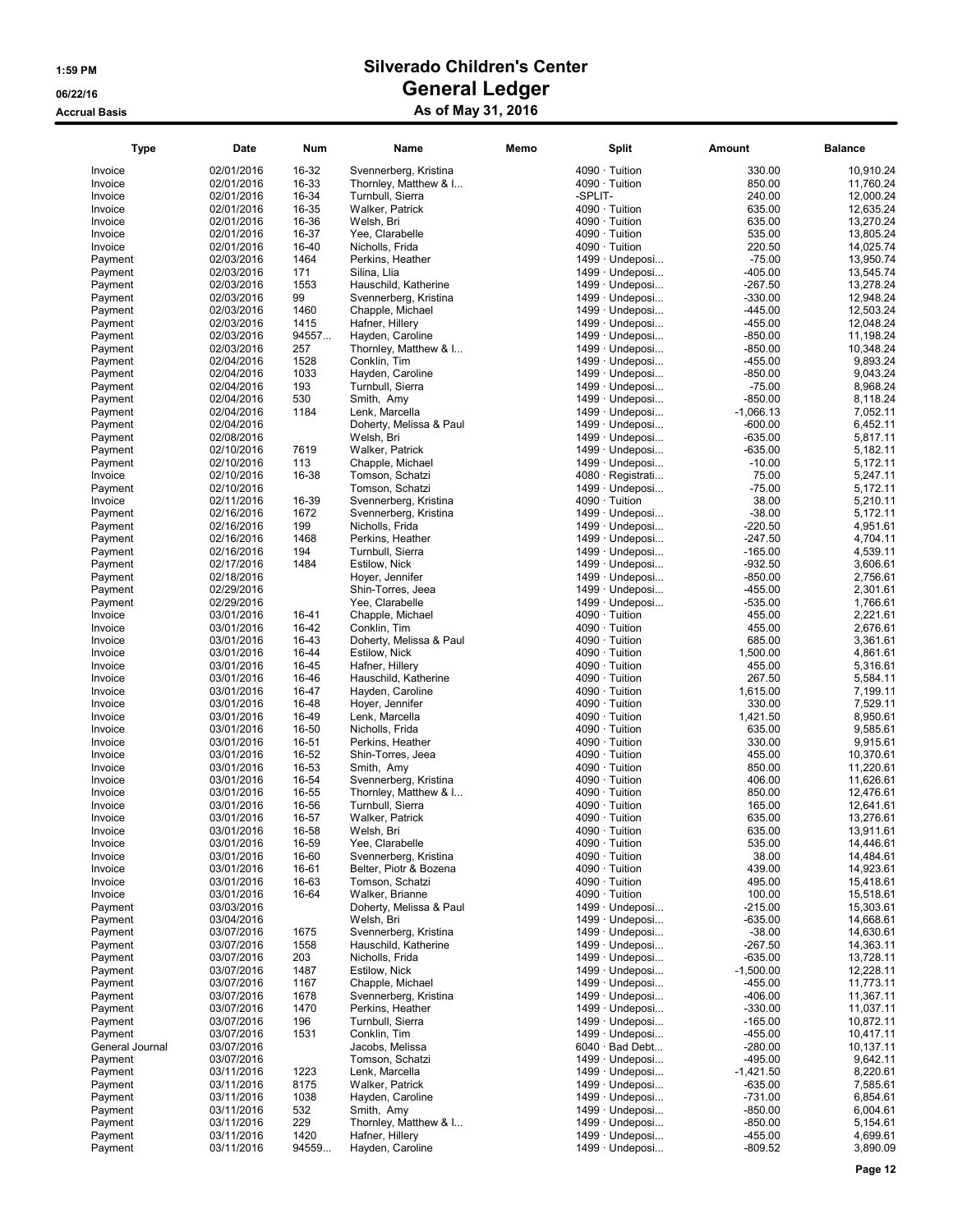| <b>Type</b>        | Date                     | Num              | Name                               | Memo    | <b>Split</b>                                 | Amount             | <b>Balance</b>         |
|--------------------|--------------------------|------------------|------------------------------------|---------|----------------------------------------------|--------------------|------------------------|
| Payment            | 03/11/2016               | 2142             | Belter, Piotr & Bozena             |         | 1499 · Undeposi                              | $-439.00$          | 3,451.09               |
| Payment            | 03/12/2016               |                  | Walker, Brianne                    |         | 1499 · Undeposi                              | $-100.00$          | 3,351.09               |
| Invoice            | 04/01/2016               | 16-65            | Chapple, Michael                   |         | 4090 · Tuition                               | 455.00             | 3,806.09               |
| Invoice            | 04/01/2016               | 16-66            | Conklin, Tim                       |         | $4090 \cdot$ Tuition                         | 455.00             | 4,261.09               |
| Invoice            | 04/01/2016               | 16-67            | Doherty, Melissa & Paul            |         | 4090 · Tuition                               | 520.00             | 4,781.09               |
| Invoice            | 04/01/2016               | 16-68            | Estilow, Nick                      |         | $4090 \cdot$ Tuition                         | 1,500.00           | 6,281.09               |
| Invoice            | 04/01/2016               | 16-69            | Hafner, Hillery                    |         | $4090 \cdot$ Tuition                         | 455.00             | 6,736.09               |
| Invoice            | 04/01/2016               | 16-70            | Hauschild, Katherine               |         | $4090 \cdot$ Tuition                         | 267.50             | 7,003.59               |
| Invoice            | 04/01/2016               | 16-71            | Hayden, Caroline                   |         | $4090 \cdot$ Tuition                         | 1,615.00           | 8,618.59               |
| Invoice            | 04/01/2016               | 16-72            | Hoyer, Jennifer                    |         | $4090 \cdot$ Tuition                         | 330.00             | 8,948.59               |
| Invoice            | 04/01/2016               | 16-73            | Lenk, Marcella                     |         | $4090 \cdot$ Tuition                         | 1,421.50           | 10,370.09              |
| Invoice            | 04/01/2016               | 16-74            | Lierman, Megan                     |         | $4090 \cdot$ Tuition                         | 535.00             | 10,905.09              |
| Invoice            | 04/01/2016               | 16-75            | Nicholls, Frida                    |         | $4090 \cdot$ Tuition                         | 635.00             | 11,540.09              |
| Invoice            | 04/01/2016               | 16-76            | Perkins, Heather                   |         | $4090 \cdot$ Tuition                         | 405.00             | 11,945.09              |
| Invoice            | 04/01/2016               | 16-77            | Shin-Torres, Jeea                  |         | $4090 \cdot$ Tuition                         | 455.00             | 12,400.09              |
| Invoice            | 04/01/2016               | 16-78            | Smith, Amy                         |         | $4090 \cdot$ Tuition                         | 850.00             | 13,250.09              |
| Invoice            | 04/01/2016               | 16-79            | Svennerberg, Kristina              |         | $4090 \cdot$ Tuition                         | 330.00             | 13,580.09              |
| Invoice            | 04/01/2016               | 16-80            | Thornley, Matthew & I              |         | $4090 \cdot$ Tuition                         | 850.00             | 14,430.09              |
| Invoice            | 04/01/2016               | 16-81            | Tomson, Schatzi                    |         | $4090 \cdot$ Tuition                         | 170.00             | 14,600.09              |
| Invoice            | 04/01/2016               | 16-82            | Turnbull, Sierra                   |         | $4090 \cdot$ Tuition                         | 165.00             | 14,765.09              |
| Invoice            | 04/01/2016               | 16-83            | Walker, Patrick                    |         | 4090 · Tuition                               | 635.00             | 15,400.09              |
| Invoice            | 04/01/2016               | 16-84            | Welsh, Bri                         |         | $4090 \cdot$ Tuition                         | 635.00             | 16,035.09              |
| Invoice            | 04/01/2016               | 16-85            | Yee, Clarabelle                    |         | $4090 \cdot$ Tuition                         | 535.00             | 16,570.09              |
| Invoice            | 04/01/2016               | 16-86            | Lierman, Megan                     |         | 4090 · Tuition                               | 70.00              | 16,640.09              |
| Payment            | 04/04/2016               |                  | Shin-Torres, Jeea                  |         | $1499 \cdot$ Undeposi                        | -455.00            | 16,185.09              |
| Payment            | 04/04/2016               |                  | Welsh, Bri                         |         | 1499 · Undeposi                              | -635.00            | 15,550.09              |
| Payment            | 04/06/2016               | 2208             | Yee, Clarabelle                    |         | 1499 · Undeposi                              | $-535.00$          | 15,015.09              |
| Payment            | 04/06/2016               | 207              | Nicholls, Frida                    |         | 1499 · Undeposi                              | $-635.00$          | 14,380.09              |
| Payment            | 04/06/2016               | 258              | Thornley, Matthew & I              |         | 1499 · Undeposi                              | $-850.00$          | 13,530.09              |
| Payment            | 04/06/2016               | 1168             | Chapple, Michael                   |         | $1499 \cdot$ Undeposi                        | $-455.00$          | 13,075.09              |
| Payment            | 04/06/2016               | 1458             | Estilow, Nick                      |         | 1499 · Undeposi                              | $-1,500.00$        | 11,575.09              |
| Payment            | 04/06/2016               | 94560            | Hayden, Caroline                   |         | 1499 · Undeposi                              | $-769.05$          | 10,806.04              |
| Payment            | 04/06/2016               | 185              | Lierman, Megan                     |         | 1499 · Undeposi                              | $-70.00$           | 10,736.04              |
| Payment            | 04/15/2016               | 535              | Smith, Amy                         |         | $1499 \cdot$ Undeposi                        | $-850.00$          | 9,886.04               |
| Payment            | 04/15/2016               | 1482             | Perkins, Heather                   |         | 1499 · Undeposi                              | $-330.00$          | 9,556.04               |
| Payment            | 04/15/2016               | 186              | Lierman, Megan                     |         | 1499 · Undeposi                              | $-535.00$          | 9,021.04               |
| Payment            | 04/15/2016               | 126              | Turnbull, Sierra                   |         | 1499 · Undeposi                              | $-165.00$          | 8,856.04               |
| Payment            | 04/15/2016               | 1564             | Hauschild, Katherine               |         | 1499 · Undeposi                              | $-267.50$          | 8,588.54               |
| Payment            | 04/15/2016               | 1046             | Hayden, Caroline                   |         | 1499 · Undeposi                              | $-765.00$          | 7,823.54               |
| Payment            | 04/15/2016               | 1538             | Conklin, Tim                       |         | 1499 · Undeposi                              | $-455.00$          | 7,368.54               |
| Payment            | 04/15/2016               | 8177             | Walker, Patrick                    |         | 1499 · Undeposi                              | $-330.00$          | 7,038.54               |
| Payment            | 04/15/2016               | 1381             | Hafner, Hillery                    |         | 1499 · Undeposi                              | $-455.00$          | 6,583.54               |
| Payment            | 04/20/2016               |                  | Doherty, Melissa & Paul            |         | 1499 · Undeposi                              | $-255.00$          | 6,328.54               |
| Payment            | 04/21/2016               | 1202             | Lenk, Marcella                     |         | 1499 · Undeposi                              | $-1,421.50$        | 4,907.04               |
| Payment            | 04/21/2016               | 1679             | Svennerberg, Kristina              |         | 1499 · Undeposi                              | $-175.00$          | 4,732.04               |
| Payment            | 04/28/2016               | 211              | Nicholls, Frida                    |         | 1499 · Undeposi                              | $-735.00$          | 3.997.04               |
| Payment            | 04/28/2016               | 8828             | Walker, Patrick                    |         | 1499 · Undeposi                              | $-940.00$          | 3,057.04               |
| Payment            | 04/28/2016               |                  | Tomson, Schatzi                    |         | 1499 · Undeposi                              | $-170.00$          | 2,887.04               |
| Payment            | 04/28/2016               |                  | Shin-Torres, Jeea                  |         | 1499 · Undeposi                              | $-455.00$          | 2,432.04               |
| Invoice            | 05/01/2016               | 16-87            | Nicholls, Frida                    |         | 4090 · Tuition                               | 735.00             | 3,167.04               |
| Invoice            | 05/01/2016               | 16-88            | Walker, Patrick                    |         | 4090 · Tuition                               | 635.00             | 3,802.04               |
| Invoice            | 05/01/2016               | 16-89            | Shin-Torres, Jeea                  |         | 4090 · Tuition                               | 455.00             | 4,257.04               |
| Invoice            | 05/01/2016               | 16-90            | Yee, Clarabelle                    |         | 4090 · Tuition                               | 810.00             | 5,067.04               |
| Invoice            | 05/01/2016               | 16-91            | Hauschild, Katherine               |         | $4090 \cdot$ Tuition                         | 267.50             | 5,334.54               |
| Invoice            | 05/01/2016               | 16-92            | Turnbull, Sierra                   |         | $4090 \cdot$ Tuition                         | 165.00             | 5,499.54               |
| Invoice            | 05/01/2016               | 16-93            | Chapple, Michael                   |         | $4090 \cdot$ Tuition                         | 455.00             | 5,954.54               |
| Invoice            | 05/01/2016               | 16-94            | Thornley, Matthew & I              |         | $4090 \cdot$ Tuition                         | 850.00             | 6,804.54               |
| Invoice            | 05/01/2016               | 16-95            | Smith, Amy                         |         | $4090 \cdot$ Tuition                         | 900.00             | 7,704.54               |
| Invoice            | 05/01/2016               | 16-96            | Svennerberg, Kristina              |         | $4090 \cdot$ Tuition                         | 213.00             | 7,917.54               |
| Invoice            | 05/01/2016               | 16-97            | Conklin, Tim                       |         | $4090 \cdot$ Tuition                         | 455.00             | 8,372.54               |
| Invoice            | 05/01/2016               | 16-98            | Estilow, Nick                      |         | $4090 \cdot$ Tuition                         | 1,500.00           | 9,872.54               |
| Invoice            | 05/01/2016               | 16-99            | Hafner, Hillery                    |         | $4090 \cdot$ Tuition                         | 455.00             | 10,327.54              |
| Invoice            | 05/01/2016               | 16-100           | Welsh, Bri                         |         | 4090 · Tuition                               | 635.00             | 10,962.54              |
| Invoice            | 05/01/2016               | 16-101           | Tomson, Schatzi                    | -SPLIT- |                                              | 405.00             | 11,367.54              |
| Invoice            | 05/01/2016               | 16-103           | Nicholls, Frida                    |         | 4080 · Registrati                            | 75.00              | 11,442.54              |
| Invoice            | 05/01/2016               | 16-104           | Hafner, Hillery                    |         | 4080 · Registrati                            | 75.00              | 11,517.54              |
| Invoice            | 05/01/2016<br>05/01/2016 | 16-105           | Hover, Jennifer                    |         | $4090 \cdot$ Tuition                         | 330.00             | 11,847.54<br>11,037.54 |
| Payment            |                          |                  | Yee, Clarabelle                    |         | 1499 · Undeposi<br>$1499 \cdot$ Undeposi     | $-810.00$          |                        |
| Payment            | 05/01/2016               |                  | Hoyer, Jennifer                    |         |                                              | $-330.00$          | 10,707.54              |
| Payment            | 05/01/2016               |                  | Hoyer, Jennifer                    |         | 1499 · Undeposi<br>4090 · Tuition            | $-330.00$          | 10,377.54              |
| Invoice<br>Invoice | 05/01/2016<br>05/01/2016 | 16-106<br>16-107 | Hayden, Caroline<br>Lenk, Marcella |         | $4090 \cdot$ Tuition                         | 2,500.00<br>891.50 | 12,877.54<br>13,769.04 |
| Invoice            | 05/01/2016               | 16-108           | Lierman, Megan                     |         | $4090 \cdot$ Tuition                         | 100.00             | 13,869.04              |
| Invoice            | 05/01/2016               | 16-109           |                                    |         | $4090 \cdot$ Tuition                         | 330.00             | 14,199.04              |
| Invoice            |                          | 16-110           | Perkins, Heather                   |         |                                              |                    | 14,274.04              |
| Invoice            | 05/01/2016<br>05/01/2016 | 16-111           | Smith, Amy<br>Hayden, Caroline     |         | 4080 · Registrati<br>$4080 \cdot$ Registrati | 75.00<br>185.00    | 14,459.04              |
| Invoice            | 05/01/2016               | 16-112           | Estilow, Nick                      |         | 4080 · Registrati                            | 125.00             | 14,584.04              |
| Payment            | 05/05/2016               | 1568             | Hauschild, Katherine               |         | 1499 · Undeposi                              | -267.50            | 14,316.54              |
|                    |                          |                  |                                    |         |                                              |                    |                        |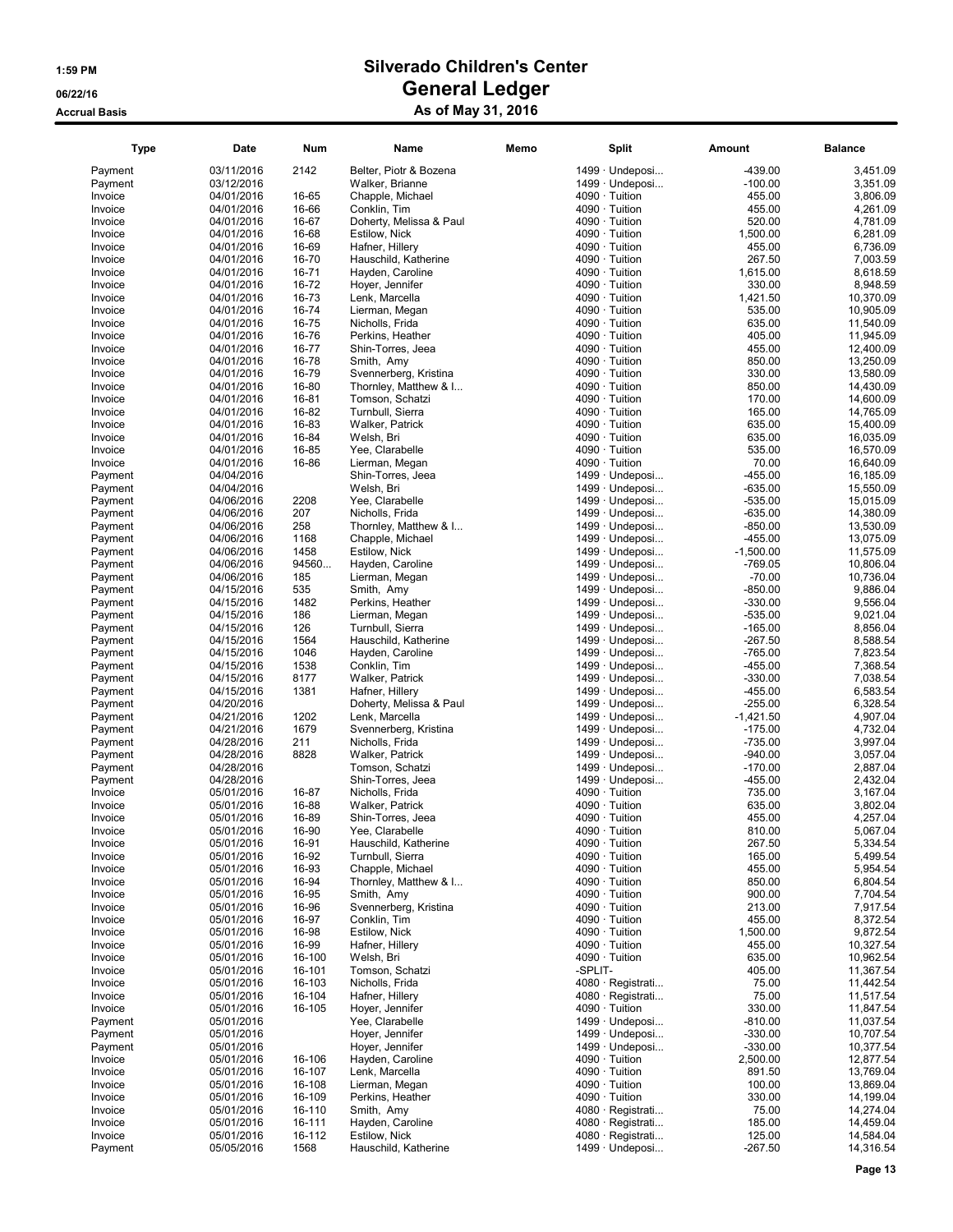| <b>Type</b>                                                                                    | Date                     | Num          | Name                             | Memo               |         | Split                                            | Amount                 | <b>Balance</b>       |
|------------------------------------------------------------------------------------------------|--------------------------|--------------|----------------------------------|--------------------|---------|--------------------------------------------------|------------------------|----------------------|
| Payment                                                                                        | 05/05/2016               | 128          | Turnbull, Sierra                 |                    |         | 1499 · Undeposi                                  | $-165.00$              | 14, 151.54           |
| Payment                                                                                        | 05/05/2016               | 1235         | Chapple, Michael                 |                    |         | 1499 · Undeposi                                  | $-455.00$              | 13,696.54            |
| Payment                                                                                        | 05/05/2016               | 316          | Thornley, Matthew & I            |                    |         | 1499 · Undeposi                                  | $-850.00$              | 12,846.54            |
| Payment                                                                                        | 05/05/2016               | 536          | Smith, Amy                       |                    |         | 1499 · Undeposi                                  | $-900.00$              | 11,946.54            |
| Payment                                                                                        | 05/05/2016               | 1681         | Svennerberg, Kristina            |                    |         | 1499 · Undeposi                                  | $-213.00$              | 11,733.54            |
| Payment                                                                                        | 05/05/2016               | 1601         | Conklin, Tim                     |                    |         | $1499 \cdot$ Undeposi                            | $-455.00$              | 11,278.54            |
| Payment                                                                                        | 05/05/2016               | 1466         | Estilow, Nick                    |                    |         | $1499 \cdot$ Undeposi                            | $-1,500.00$            | 9,778.54             |
| Payment                                                                                        | 05/05/2016               | 1386         | Hafner, Hillery                  |                    |         | 1499 · Undeposi                                  | $-455.00$              | 9,323.54             |
| Payment                                                                                        | 05/05/2016               | 1484         | Perkins, Heather                 |                    |         | $1499 \cdot$ Undeposi                            | $-75.00$               | 9,248.54             |
| Payment                                                                                        | 05/05/2016               | 210          | Nicholls, Frida                  |                    |         | $1499 \cdot$ Undeposi                            | $-75.00$               | 9,173.54             |
| Payment                                                                                        | 05/05/2016               | 1387         | Hafner, Hillery                  |                    |         | $1499 \cdot$ Undeposi                            | $-75.00$               | 9.098.54             |
| Payment                                                                                        | 05/05/2016               |              | Welsh, Bri                       |                    |         | 1499 · Undeposi                                  | $-635.00$              | 8,463.54             |
| Payment                                                                                        | 05/05/2016               |              | Tomson, Schatzi                  |                    |         | 1499 · Undeposi                                  | $-405.00$              | 8,058.54             |
| Payment                                                                                        | 05/16/2016               | 1485         | Perkins, Heather                 |                    |         | $1499 \cdot$ Undeposi                            | $-322.50$              | 7,736.04             |
| Payment                                                                                        | 05/16/2016               | 1102         | Hayden, Caroline                 |                    |         | $1499 \cdot$ Undeposi                            | $-1,678.61$            | 6,057.43             |
| Payment                                                                                        | 05/16/2016               | 1107         | Hayden, Caroline                 |                    |         | $1499 \cdot$ Undeposi                            | $-800.00$              | 5,257.43             |
| Payment                                                                                        | 05/16/2016               | 1106         | Hayden, Caroline                 |                    |         | 1499 · Undeposi                                  | $-35.00$               | 5,222.43             |
| Payment                                                                                        | 05/16/2016               | 1105         | Hayden, Caroline                 |                    |         | $1499 \cdot$ Undeposi                            | $-150.00$              | 5,072.43             |
| Payment                                                                                        | 05/16/2016               | 538          | Smith, Amy                       |                    |         | 1499 · Undeposi                                  | $-75.00$               | 4,997.43             |
| Payment                                                                                        | 05/16/2016               | 1352         | Estilow, Nick                    |                    |         | $1499 \cdot$ Undeposi                            | $-125.00$              | 4,872.43             |
| Invoice                                                                                        | 05/23/2016               | 16-113       | Minkyoung, Kim                   |                    | -SPLIT- |                                                  | 420.00                 | 5,292.43             |
| Invoice                                                                                        | 05/23/2016               | 16-114       | Robinson, Lucy                   |                    |         | 4080 · Registrati                                | 100.00                 | 5,392.43             |
| Payment                                                                                        | 05/24/2016               | 1101         | Minkyoung, Kim                   |                    |         | $1499 \cdot$ Undeposi                            | -420.00                | 4,972.43             |
| Payment                                                                                        | 05/24/2016               | 94563        | Hayden, Caroline                 |                    |         | 1499 · Undeposi                                  | $-850.00$              | 4,122.43             |
| Payment                                                                                        | 05/24/2016               |              | Robinson, Lucy                   |                    |         | $1499 \cdot$ Undeposi                            | $-100.00$              | 4,022.43             |
| Invoice                                                                                        | 05/26/2016               | 16-115       | Conklin, Tim                     |                    |         | $4080 \cdot$ Registrati                          | 75.00                  | 4,097.43             |
| Invoice                                                                                        | 05/26/2016               | 16-116       | Chapple, Michael                 |                    |         | 4080 · Registrati                                | 125.00                 | 4,222.43             |
| Invoice                                                                                        | 05/26/2016               | 16-117       | Nicholls, Frida                  |                    |         | 4080 · Registrati                                | 35.00                  | 4,257.43             |
| Invoice                                                                                        | 05/26/2016               | 16-118       | Hauschild, Katherine             |                    |         | 4080 · Registrati                                | 35.00                  | 4,292.43             |
| Payment                                                                                        | 05/26/2016               | 1608         | Conklin, Tim                     |                    |         | 1499 · Undeposi                                  | $-75.00$               | 4,217.43             |
| Payment                                                                                        | 05/26/2016               | 214          | Nicholls, Frida                  |                    |         | $1499 \cdot$ Undeposi                            | $-35.00$               | 4,182.43             |
| Payment                                                                                        | 05/26/2016               | 1236         | Chapple, Michael                 |                    |         | $1499 \cdot$ Undeposi                            | $-125.00$              | 4,057.43             |
| Payment                                                                                        | 05/26/2016               |              | Doherty, Melissa & Paul          |                    |         | 1499 · Undeposi                                  | $-450.00$              | 3,607.43             |
| Payment                                                                                        | 05/26/2016               |              | Shin-Torres, Jeea                |                    |         | $1499 \cdot$ Undeposi                            | $-455.00$              | 3,152.43             |
| Payment                                                                                        | 05/26/2016               |              | Hauschild, Katherine             |                    |         | 1499 · Undeposi                                  | $-35.00$               | 3,117.43             |
| Invoice                                                                                        | 05/31/2016               | 16-121       | Robinson, Lucy                   |                    |         | 4090 · Tuition                                   | 205.00                 | 3,322.43             |
| <b>Prepaid Lease Payment</b><br><b>Total Prepaid Lease Payment</b><br>1480 · Prepaid Insurance |                          |              |                                  |                    |         |                                                  |                        | 0.00<br>0.00<br>0.00 |
| Total 1480 · Prepaid Insurance                                                                 |                          |              |                                  |                    |         |                                                  |                        | 0.00                 |
| 1499 · Undeposited Funds                                                                       |                          |              |                                  |                    |         |                                                  |                        | 0.00                 |
| Payment                                                                                        | 07/02/2015               | 5537         | Doherty, Melissa & Paul          |                    |         | $1200 \cdot$ Accounts                            | 525.00                 | 525.00               |
| Payment                                                                                        | 07/02/2015               | 4843         | Walker, Patrick                  |                    |         | $1200 \cdot$ Accounts                            | 200.00                 | 725.00               |
| Payment                                                                                        | 07/02/2015               | 4842         | Walker, Patrick                  |                    |         | $1200 \cdot$ Accounts                            | 200.00                 | 925.00               |
| Payment                                                                                        | 07/02/2015               | 1552         | Conklin, Tim                     |                    |         | $1200 \cdot$ Accounts                            | 425.00                 | 1,350.00             |
| Payment                                                                                        | 07/02/2015               | 1432         | Fairbanks, Stacy                 |                    |         | $1200 \cdot$ Accounts                            | 330.00                 | 1,680.00             |
| Payment                                                                                        | 07/02/2015               | 4331         | Spiegel, Beth & Brand            |                    |         | $1200 \cdot$ Accounts                            | 310.00                 | 1,990.00             |
| Payment                                                                                        | 07/02/2015               | $03 - 183$   | Duarte, Christiana               |                    |         | $1200 \cdot$ Accounts                            | 345.00                 | 2,335.00             |
| Deposit                                                                                        | 07/02/2015               | 5537         | Doherty, Melissa & Paul          | Deposit            |         | $1000 \cdot B$ of A Ch                           | $-525.00$              | 1,810.00             |
| Deposit                                                                                        | 07/02/2015               | 4843<br>4842 | Walker, Patrick                  | Deposit            |         | $1000 \cdot B$ of A Ch                           | $-200.00$              | 1,610.00<br>1,410.00 |
| Deposit<br>Deposit                                                                             | 07/02/2015               |              | Walker, Patrick                  | Deposit            |         | $1000 \cdot B$ of A Ch                           | $-200.00$              | 985.00               |
| Deposit                                                                                        | 07/02/2015<br>07/02/2015 | 1552<br>1432 | Conklin, Tim<br>Fairbanks, Stacy | Deposit<br>Deposit |         | $1000 \cdot B$ of A Ch<br>$1000 \cdot B$ of A Ch | $-425.00$<br>$-330.00$ | 655.00               |
| Deposit                                                                                        | 07/02/2015               | 4331         | Spiegel, Beth & Brand            | Deposit            |         | $1000 \cdot B$ of A Ch                           | $-310.00$              | 345.00               |
| Deposit                                                                                        | 07/02/2015               | $03 - 183$   | Duarte, Christiana               | Deposit            |         | $1000 \cdot B$ of A Ch                           | $-345.00$              | 0.00                 |
| Payment                                                                                        | 07/02/2015               |              | Shin-Torres, Jeea                |                    |         | $1200 \cdot$ Accounts                            | 425.00                 | 425.00               |
| Payment                                                                                        | 07/02/2015               |              | Schmidt, Jennifer                |                    |         | $1200 \cdot$ Accounts                            | 490.00                 | 915.00               |
| Payment                                                                                        | 07/02/2015               |              | Hauschild, Katherine             |                    |         | 1200 · Accounts                                  | 150.00                 | 1,065.00             |
| Deposit                                                                                        | 07/03/2015               |              | Shin-Torres, Jeea                | Deposit            |         | $1000 \cdot B$ of A Ch                           | -425.00                | 640.00               |
| Deposit                                                                                        | 07/03/2015               |              | Schmidt, Jennifer                | Deposit            |         | $1000 \cdot B$ of A Ch                           | $-490.00$              | 150.00               |
| Deposit                                                                                        | 07/03/2015               |              | Hauschild, Katherine             | Deposit            |         | $1000 \cdot B$ of A Ch                           | $-150.00$              | 0.00                 |
| Payment                                                                                        | 07/08/2015               | 673          | Simpson, David                   |                    |         | $1200 \cdot$ Accounts                            | 225.00                 | 225.00               |
| Payment                                                                                        | 07/08/2015               | 136          | Murata, Leonardo                 |                    |         | $1200 \cdot$ Accounts                            | 230.00                 | 455.00               |
| Payment                                                                                        | 07/08/2015               | 2605         | Nguyen-Harris, Danielle          |                    |         | 1200 · Accounts                                  | 600.00                 | 1,055.00             |
| Payment                                                                                        | 07/08/2015               | 1052         | Schildmeyer, Christina           |                    |         | $1200 \cdot$ Accounts                            | 200.00                 | 1,255.00             |
| Payment                                                                                        | 07/08/2015               | 1531         | Hauschild, Katherine             |                    |         | $1200 \cdot$ Accounts                            | 210.00                 | 1,465.00             |
| Payment                                                                                        | 07/08/2015               | 540          | Taguchi-Solorio, Natal           |                    |         | $1200 \cdot$ Accounts                            | 310.00                 | 1,775.00             |
| Payment                                                                                        | 07/08/2015               | 179          | Lierman, Megan                   |                    |         | $1200 \cdot$ Accounts                            | 100.00                 | 1,875.00             |
| Payment                                                                                        | 07/08/2015               |              | Brown, Jana                      |                    |         | $1200 \cdot$ Accounts                            | 285.00                 | 2,160.00             |
| Deposit                                                                                        | 07/08/2015               |              | Brown, Jana                      | Deposit            |         | $1000 \cdot B$ of A Ch                           | $-285.00$              | 1,875.00             |
| Deposit                                                                                        | 07/08/2015               | 673          | Simpson, David                   | Deposit            |         | $1000 \cdot B$ of A Ch                           | $-225.00$              | 1,650.00             |
| Deposit                                                                                        | 07/08/2015               | 136          | Murata, Leonardo                 | Deposit            |         | $1000 \cdot B$ of A Ch                           | $-230.00$              | 1,420.00             |
| Deposit                                                                                        | 07/08/2015               | 2605         | Nguyen-Harris, Danielle          | Deposit            |         | $1000 \cdot B$ of A Ch                           | $-600.00$              | 820.00               |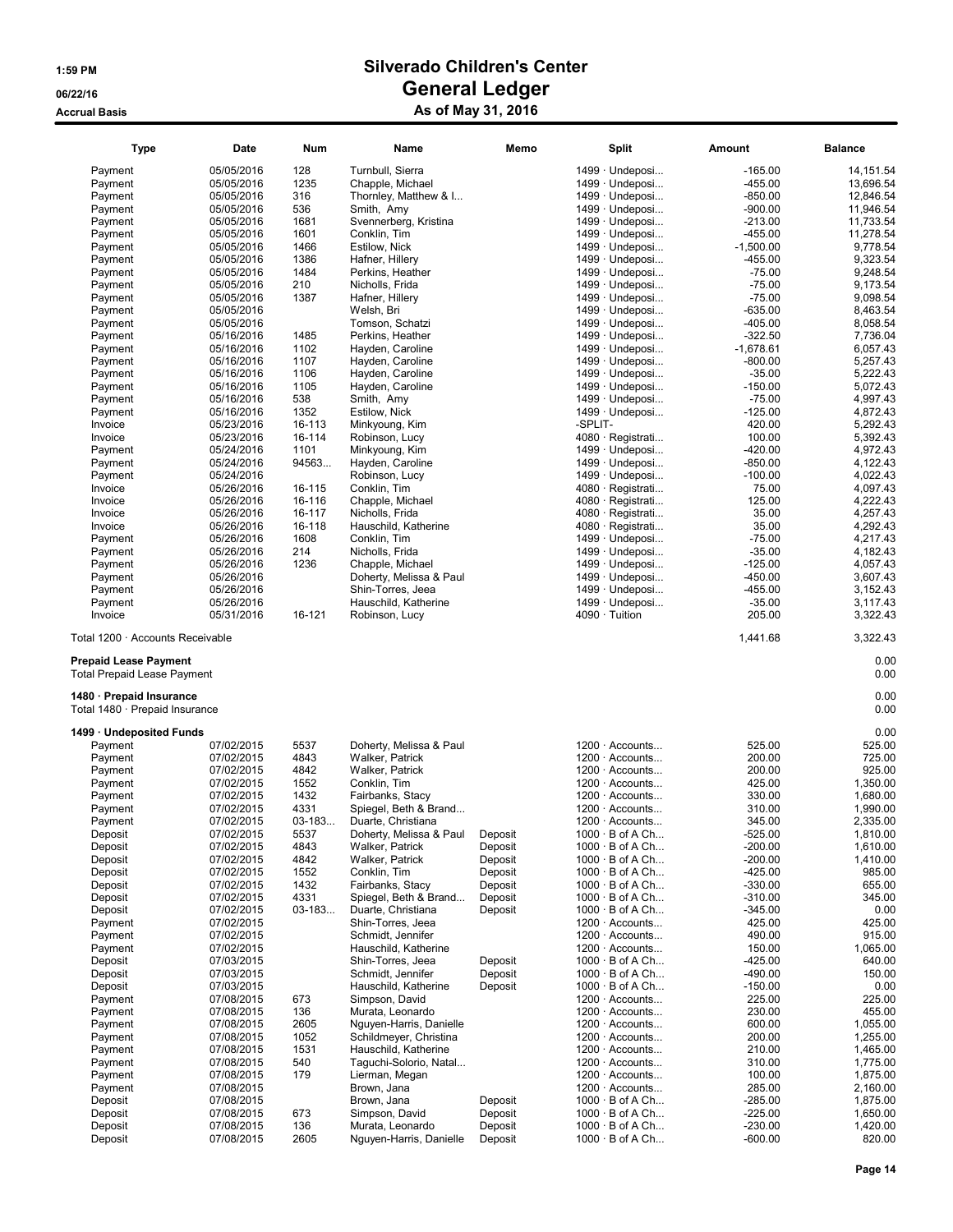|                    |                          |          |                                             |         |                                                  |                       | <b>Balance</b>   |
|--------------------|--------------------------|----------|---------------------------------------------|---------|--------------------------------------------------|-----------------------|------------------|
| Deposit            | 07/08/2015               | 1052     | Schildmeyer, Christina                      | Deposit | $1000 \cdot B$ of A Ch                           | $-200.00$             | 620.00           |
| Deposit            | 07/08/2015               | 1531     | Hauschild, Katherine                        | Deposit | $1000 \cdot B$ of A Ch                           | $-210.00$             | 410.00           |
| Deposit            | 07/08/2015               | 540      | Taguchi-Solorio, Natal                      | Deposit | $1000 \cdot B$ of A Ch                           | $-310.00$             | 100.00           |
| Deposit            | 07/08/2015               | 179      | Lierman, Megan                              | Deposit | $1000 \cdot B$ of A Ch                           | $-100.00$             | 0.00             |
| Payment            | 07/14/2015               | 2075     | Rollins, Crystal                            |         | $1200 \cdot$ Accounts                            | 380.00                | 380.00           |
| Payment            | 07/14/2015               | 4379     | Maldonado, Valerie                          |         | $1200 \cdot$ Accounts                            | 225.00                | 605.00           |
| Payment            | 07/14/2015               | 1533     | Hauschild, Katherine                        |         | $1200 \cdot$ Accounts                            | 300.00                | 905.00           |
| Payment            | 07/14/2015               | 153      | Nicholls, Frida                             |         | $1200 \cdot$ Accounts                            | 200.00                | 1,105.00         |
| Payment            | 07/14/2015               | 117      | Thornley, Matthew & I                       |         | $1200 \cdot$ Accounts                            | 800.00                | 1,905.00         |
| Payment            | 07/14/2015               | 674      | Simpson, David                              |         | $1200 \cdot$ Accounts                            | 60.00                 | 1,965.00         |
| Payment            | 07/14/2015               |          | Walker, Brianne                             |         | $1200 \cdot$ Accounts                            | 200.00                | 2,165.00         |
| Payment            | 07/14/2015               |          | Balint, Brett                               |         | $1200 \cdot$ Accounts                            | 200.00                | 2,365.00         |
| Deposit            | 07/14/2015               | 2075     | Rollins, Crystal                            | Deposit | $1000 \cdot B$ of A Ch                           | $-380.00$             | 1,985.00         |
| Deposit            | 07/14/2015               | 4379     | Maldonado, Valerie                          | Deposit | $1000 \cdot B$ of A Ch                           | $-225.00$             | 1,760.00         |
| Deposit            | 07/14/2015               | 1533     | Hauschild, Katherine                        | Deposit | $1000 \cdot B$ of A Ch                           | $-300.00$             | 1,460.00         |
| Deposit            | 07/14/2015               | 153      | Nicholls, Frida                             | Deposit | $1000 \cdot B$ of A Ch                           | $-200.00$             | 1,260.00         |
| Deposit            | 07/14/2015               | 117      | Thornley, Matthew & I                       | Deposit | $1000 \cdot B$ of A Ch                           | $-800.00$             | 460.00           |
| Deposit            | 07/14/2015               | 674      | Simpson, David                              | Deposit | $1000 \cdot B$ of A Ch                           | $-60.00$              | 400.00           |
| Deposit            | 07/15/2015               |          | Walker, Brianne                             | Deposit | $1000 \cdot B$ of A Ch                           | $-200.00$             | 200.00           |
| Deposit            | 07/15/2015               |          | Balint, Brett                               | Deposit | $1000 \cdot B$ of A Ch                           | $-200.00$             | 0.00             |
| Payment            | 07/23/2015               | 12882    | Schultz, Rick                               |         | $1200 \cdot$ Accounts                            | 310.00                | 310.00           |
| Payment            | 07/23/2015               | 5538     | Doherty, Melissa & Paul                     |         | $1200 \cdot$ Accounts                            | 525.00                | 835.00           |
| Payment            | 07/23/2015               | 203      | Jelbert, Christine                          |         | $1200 \cdot$ Accounts                            | 835.00                | 1,670.00         |
| Deposit            | 07/23/2015               | 12882    | Schultz, Rick                               | Deposit | $1000 \cdot B$ of A Ch                           | $-310.00$             | 1,360.00         |
| Deposit            | 07/23/2015               | 5538     | Doherty, Melissa & Paul                     | Deposit | $1000 \cdot B$ of A Ch                           | $-525.00$             | 835.00           |
| Deposit            | 07/23/2015               | 203      | Jelbert, Christine                          | Deposit | $1000 \cdot B$ of A Ch                           | $-835.00$             | 0.00             |
| Payment            | 07/23/2015               |          | Hauschild, Katherine                        |         | $1200 \cdot$ Accounts                            | 75.00                 | 75.00            |
| Payment            | 07/24/2015               |          | Shin-Torres, Jeea                           |         | $1200 \cdot$ Accounts                            | 475.00                | 550.00           |
| Payment            | 07/28/2015               |          | Riviera, Patrick                            |         | $1200 \cdot$ Accounts                            | 258.40                | 808.40           |
| Payment            | 07/30/2015               | 1049     | Schildmeyer, Christina                      |         | $1200 \cdot$ Accounts                            | 200.00                | 1,008.40         |
| Payment            | 07/30/2015               | 1544     | Conklin, Tim                                |         | $1200 \cdot$ Accounts                            | 50.00                 | 1,058.40         |
| Payment            | 07/30/2015               | $03-198$ | Hayden, Caroline                            |         | 1200 · Accounts                                  | 375.00                | 1,433.40         |
| Payment            | 07/30/2015               | $03-188$ | Hayden, Caroline                            |         | $1200 \cdot$ Accounts                            | 375.00                | 1,808.40         |
| Payment            | 07/30/2015               | 20013    | Spiegel, Beth & Brand                       |         | $1200 \cdot$ Accounts                            | 310.00                | 2,118.40         |
| Payment            | 07/30/2015               | 1010     | Hayden, Caroline                            |         | $1200 \cdot$ Accounts                            | 875.00                | 2,993.40         |
| Payment            | 07/30/2015               | 5539     | Doherty, Melissa & Paul                     |         | $1200 \cdot$ Accounts                            | 50.00                 | 3,043.40         |
| Payment            | 07/30/2015               | 1534     | Hauschild, Katherine                        |         | $1200 \cdot$ Accounts                            | 150.00                | 3,193.40         |
| Deposit            | 07/30/2015               | 1049     | Schildmeyer, Christina                      | Deposit | $1000 \cdot B$ of A Ch                           | $-200.00$             | 2,993.40         |
| Deposit            | 07/30/2015               | 1544     | Conklin, Tim                                | Deposit | $1000 \cdot B$ of A Ch                           | $-50.00$              | 2,943.40         |
| Deposit            | 07/30/2015               | $03-198$ | Hayden, Caroline                            | Deposit | $1000 \cdot B$ of A Ch                           | $-375.00$             | 2,568.40         |
| Deposit            | 07/30/2015               | $03-188$ | Hayden, Caroline                            | Deposit | $1000 \cdot B$ of A Ch                           | $-375.00$             | 2,193.40         |
| Deposit            | 07/30/2015               | 20013    | Spiegel, Beth & Brand                       | Deposit | $1000 \cdot B$ of A Ch                           | $-310.00$             | 1,883.40         |
| Deposit            | 07/30/2015               | 1010     | Hayden, Caroline                            | Deposit | $1000 \cdot B$ of A Ch                           | $-875.00$             | 1,008.40         |
| Deposit            | 07/30/2015               | 5539     | Doherty, Melissa & Paul                     | Deposit | $1000 \cdot B$ of A Ch                           | $-50.00$              | 958.40           |
| Deposit            | 07/30/2015               | 1534     | Hauschild, Katherine                        | Deposit | $1000 \cdot B$ of A Ch                           | $-150.00$             | 808.40<br>733.40 |
| Deposit            | 07/31/2015               |          | Hauschild, Katherine                        | Deposit | $1000 \cdot B$ of A Ch                           | $-75.00$<br>$-475.00$ | 258.40           |
| Deposit            | 07/31/2015<br>07/31/2015 |          | Shin-Torres, Jeea                           | Deposit | $1000 \cdot B$ of A Ch<br>$1000 \cdot B$ of A Ch | $-258.40$             | 0.00             |
| Deposit<br>Payment | 08/03/2015               | 2606     | Riviera, Patrick<br>Nguyen-Harris, Danielle | Deposit | $1200 \cdot$ Accounts                            | 660.00                | 660.00           |
| Payment            | 08/03/2015               | 118      | Thornley, Matthew & I                       |         | $1200 \cdot$ Accounts                            | 800.00                | 1,460.00         |
| Payment            | 08/03/2015               | 1438     | Fairbanks, Stacy                            |         | 1200 · Accounts                                  | 930.00                | 2,390.00         |
| Payment            | 08/03/2015               | 5272     | Walker, Patrick                             |         | $1200 \cdot$ Accounts                            | 400.00                | 2,790.00         |
| Payment            | 08/03/2015               | $03-195$ | Duarte, Christiana                          |         | $1200 \cdot$ Accounts                            | 495.00                | 3,285.00         |
| Payment            | 08/03/2015               |          | Brown, Jana                                 |         | 1200 · Accounts                                  | 160.00                | 3,445.00         |
| Deposit            | 08/03/2015               |          | Brown, Jana                                 | Deposit | $1000 \cdot B$ of A Ch                           | $-160.00$             | 3,285.00         |
| Deposit            | 08/03/2015               | 2606     | Nguyen-Harris, Danielle                     | Deposit | $1000 \cdot B$ of A Ch                           | $-660.00$             | 2,625.00         |
| Deposit            | 08/03/2015               | 118      | Thornley, Matthew & I                       | Deposit | $1000 \cdot B$ of A Ch                           | $-800.00$             | 1,825.00         |
| Deposit            | 08/03/2015               | 1438     | Fairbanks, Stacy                            | Deposit | $1000 \cdot B$ of A Ch                           | $-930.00$             | 895.00           |
| Deposit            | 08/03/2015               | 5272     | Walker, Patrick                             | Deposit | $1000 \cdot B$ of A Ch                           | $-400.00$             | 495.00           |
| Deposit            | 08/03/2015               | $03-195$ | Duarte, Christiana                          | Deposit | $1000 \cdot B$ of A Ch                           | $-495.00$             | 0.00             |
| Payment            | 08/03/2015               |          | Penland, Elizabeth                          |         | $1200 \cdot$ Accounts                            | 107.00                | 107.00           |
| Deposit            | 08/03/2015               |          | Penland, Elizabeth                          | Deposit | $1000 \cdot B$ of A Ch                           | $-107.00$             | 0.00             |
| Payment            | 08/07/2015               | 678      | Simpson, David                              |         | $1200 \cdot$ Accounts                            | 200.00                | 200.00           |
| Payment            | 08/07/2015               |          | Gleason, Michelle                           |         | $1200 \cdot$ Accounts                            | 335.00                | 535.00           |
| Payment            | 08/07/2015               | 180      | Lierman, Megan                              |         | $1200 \cdot$ Accounts                            | 100.00                | 635.00           |
| Payment            | 08/07/2015               | 1558     | Conklin, Tim                                |         | $1200 \cdot$ Accounts                            | 425.00                | 1,060.00         |
| Payment            | 08/07/2015               | 579      | Taquchi-Solorio, Natal                      |         | 1200 · Accounts                                  | 150.00                | 1,210.00         |
| Payment            | 08/07/2015               | 5540     | Doherty, Melissa & Paul                     |         | 1200 · Accounts                                  | 525.00                | 1,735.00         |
| Deposit            | 08/07/2015               | 678      | Simpson, David                              | Deposit | $1000 \cdot B$ of A Ch                           | $-200.00$             | 1,535.00         |
| Deposit            | 08/07/2015               |          | Gleason, Michelle                           | Deposit | $1000 \cdot B$ of A Ch                           | $-335.00$             | 1,200.00         |
| Deposit            | 08/07/2015               | 180      | Lierman, Megan                              | Deposit | $1000 \cdot B$ of A Ch                           | $-100.00$             | 1,100.00         |
| Deposit            | 08/07/2015               | 1558     | Conklin, Tim                                | Deposit | $1000 \cdot B$ of A Ch                           | $-425.00$             | 675.00           |
| Deposit            | 08/07/2015               | 579      | Taguchi-Solorio, Natal                      | Deposit | $1000 \cdot B$ of A Ch                           | $-150.00$             | 525.00           |
| Deposit            | 08/07/2015               | 5540     | Doherty, Melissa & Paul                     | Deposit | $1000 \cdot B$ of A Ch                           | $-525.00$             | 0.00             |
| Payment            | 08/17/2015               |          | Walker, Brianne                             |         | $1200 \cdot$ Accounts                            | 200.00                | 200.00           |
| Payment            | 08/17/2015               |          | Shin-Torres, Jeea                           |         | $1200 \cdot$ Accounts                            | 287.10                | 487.10           |
| Payment            | 08/17/2015               | 1096     | Schildmeyer, Christina                      |         | $1200 \cdot$ Accounts                            | 200.00                | 687.10           |
| Payment            | 08/17/2015               | 720      | Roberts, Kelly                              |         | $1200 \cdot$ Accounts                            | 240.00                | 927.10           |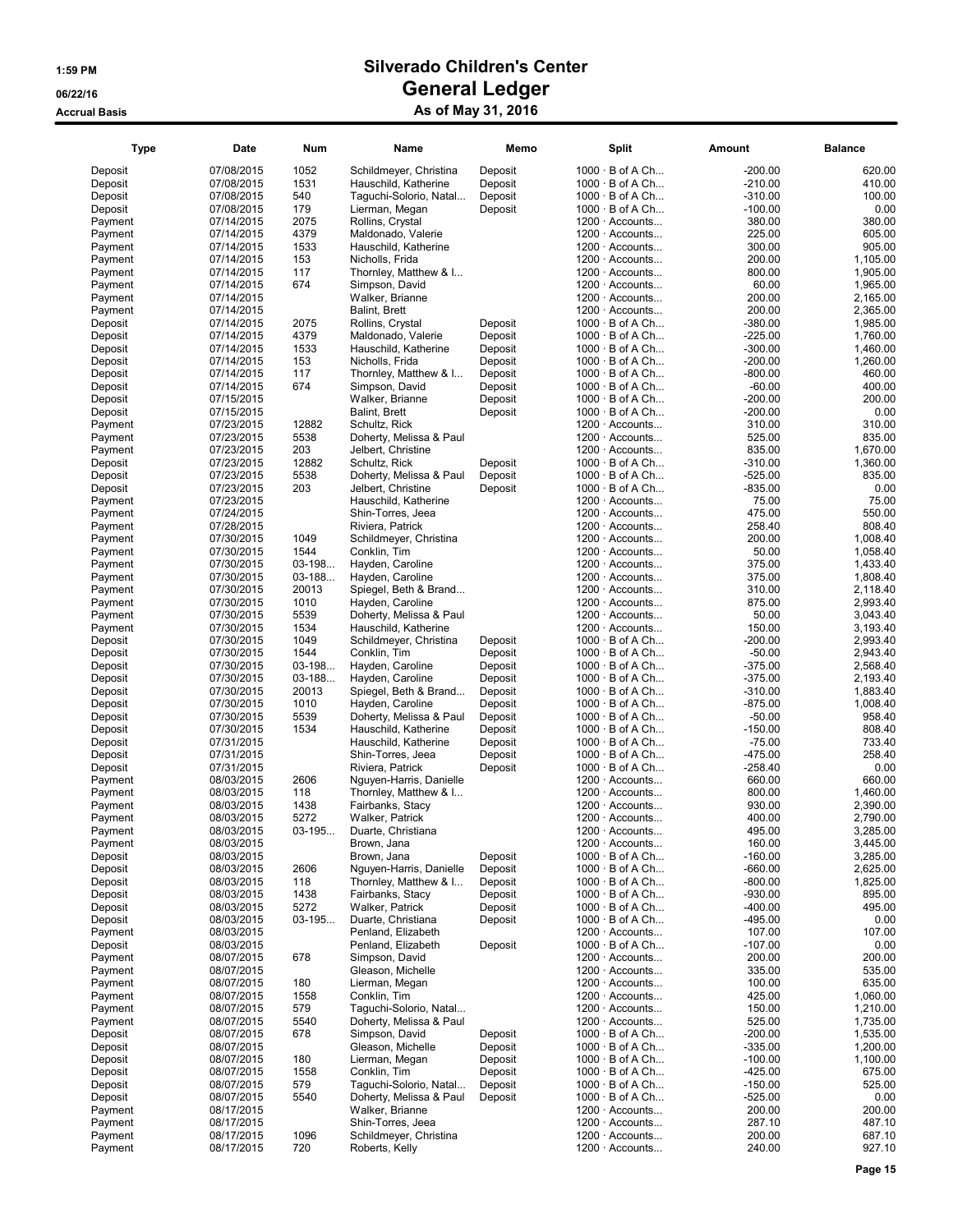| <b>Type</b>        | Date                     | Num        | Name                                    | Memo    | Split                                            | Amount              | <b>Balance</b>     |
|--------------------|--------------------------|------------|-----------------------------------------|---------|--------------------------------------------------|---------------------|--------------------|
| Deposit            | 08/18/2015               |            | Walker, Brianne                         | Deposit | $1000 \cdot B$ of A Ch                           | $-200.00$           | 727.10             |
| Deposit            | 08/18/2015               |            | Shin-Torres, Jeea                       | Deposit | $1000 \cdot B$ of A Ch                           | $-287.10$           | 440.00             |
| Payment            | 08/20/2015               | 666        | Dodge, Christopher &                    |         | 1200 · Accounts                                  | 150.00              | 590.00             |
| Payment            | 08/20/2015               | 4382       | Maldonado, Valerie                      |         | $1200 \cdot$ Accounts                            | 200.00              | 790.00             |
| Payment            | 08/20/2015               | 154        | Mou, John                               |         | $1200 \cdot$ Accounts                            | 300.00              | 1.090.00           |
| Payment            | 08/20/2015               |            | Contreras, Steven                       |         | $1200 \cdot$ Accounts                            | 215.00              | 1,305.00           |
| Payment            | 08/21/2015               | 1536       | Hauschild, Katherine                    |         | $1200 \cdot$ Accounts                            | 150.00              | 1,455.00           |
| Payment            | 08/21/2015               | 1537       | Hauschild, Katherine                    |         | $1200 \cdot$ Accounts                            | 150.00              | 1,605.00           |
| Payment            | 08/21/2015               | 1439       | Fairbanks, Stacy                        |         | 1200 · Accounts                                  | 1,140.00            | 2,745.00           |
| Payment            | 08/21/2015               | 1538       | Hauschild, Katherine                    |         | 1200 · Accounts                                  | 150.00              | 2,895.00           |
| Deposit            | 08/21/2015               |            | Contreras, Steven                       | Deposit | $1000 \cdot B$ of A Ch                           | $-215.00$           | 2,680.00           |
| Deposit            | 08/24/2015               | 1096       | Schildmeyer, Christina                  | Deposit | $1000 \cdot B$ of A Ch                           | $-200.00$           | 2,480.00           |
| Deposit            | 08/24/2015               | 720        | Roberts, Kelly                          | Deposit | $1000 \cdot B$ of A Ch                           | $-240.00$           | 2,240.00           |
| Deposit            | 08/24/2015               | 666        | Dodge, Christopher &                    | Deposit | $1000 \cdot B$ of A Ch                           | $-150.00$           | 2,090.00           |
| Deposit            | 08/24/2015               | 4382       | Maldonado, Valerie                      | Deposit | $1000 \cdot B$ of A Ch                           | $-200.00$           | 1,890.00           |
| Deposit            | 08/24/2015               | 154        | Mou, John                               | Deposit | $1000 \cdot B$ of A Ch                           | $-300.00$           | 1.590.00           |
| Deposit            | 08/24/2015               | 1536       | Hauschild, Katherine                    | Deposit | $1000 \cdot B$ of A Ch                           | $-150.00$           | 1,440.00           |
| Deposit            | 08/24/2015               | 1537       | Hauschild, Katherine                    | Deposit | $1000 \cdot B$ of A Ch                           | $-150.00$           | 1,290.00           |
| Deposit            | 08/24/2015               | 1439       | Fairbanks, Stacy                        | Deposit | $1000 \cdot B$ of A Ch                           | $-1,140.00$         | 150.00             |
| Deposit            | 08/24/2015               | 1538       | Hauschild, Katherine                    | Deposit | $1000 \cdot B$ of A Ch                           | $-150.00$           | 0.00               |
| Payment            | 09/01/2015               |            | Shin-Torres, Jeea                       |         | $1200 \cdot$ Accounts                            | 455.00              | 455.00             |
| Payment            | 09/01/2015               |            | Hauschild, Katherine                    |         | $1200 \cdot$ Accounts                            | 300.00              | 755.00             |
| Payment            | 09/01/2015               |            | Walker, Brianne                         |         | $1200 \cdot$ Accounts                            | 400.00              | 1,155.00           |
| Payment            | 09/03/2015               | 2153       | Donelson, Susan                         |         | $1200 \cdot$ Accounts                            | 160.00              | 1,315.00           |
| Payment            | 09/03/2015               | 1076       | Lenk, Marcella                          |         | $1200 \cdot$ Accounts                            | 915.00              | 2,230.00           |
| Payment            | 09/03/2015               | 2077       | Collins, Erin                           |         | $1200 \cdot$ Accounts                            | 66.50               | 2,296.50           |
| Payment            | 09/03/2015               | 108        | Rasmussen, Kristin                      |         | $1200 \cdot$ Accounts                            | 142.50              | 2,439.00           |
| Deposit            | 09/03/2015               | 2153       | Donelson, Susan                         | Deposit | $1000 \cdot B$ of A Ch                           | $-160.00$           | 2,279.00           |
| Deposit            | 09/03/2015               | 1076       | Lenk, Marcella                          | Deposit | $1000 \cdot B$ of A Ch                           | $-915.00$           | 1,364.00           |
| Deposit            | 09/03/2015               | 2077       | Collins, Erin                           | Deposit | $1000 \cdot B$ of A Ch                           | $-66.50$            | 1,297.50           |
| Deposit            | 09/03/2015               | 108        | Rasmussen, Kristin                      | Deposit | $1000 \cdot B$ of A Ch                           | $-142.50$           | 1,155.00           |
| Deposit            | 09/04/2015               |            | Shin-Torres, Jeea                       | Deposit | $1000 \cdot B$ of A Ch                           | $-455.00$           | 700.00<br>400.00   |
| Deposit            | 09/04/2015               |            | Hauschild, Katherine<br>Walker, Brianne | Deposit | $1000 \cdot B$ of A Ch<br>$1000 \cdot B$ of A Ch | $-300.00$           | 0.00               |
| Deposit<br>Payment | 09/04/2015<br>09/09/2015 | 1120       | Horn, Lauren                            | Deposit | 1200 · Accounts                                  | $-400.00$<br>450.00 | 450.00             |
| Payment            | 09/09/2015               | 1527       | Chapple, Michael                        |         | $1200 \cdot$ Accounts                            | 330.00              | 780.00             |
| Payment            | 09/09/2015               | 0137       | Spiegel, Beth & Brand                   |         | $1200 \cdot$ Accounts                            | 310.00              | 1,090.00           |
| Payment            | 09/09/2015               | 5207       | Spiegel, Beth & Brand                   |         | $1200 \cdot$ Accounts                            | 20.00               | 1,110.00           |
| Payment            | 09/09/2015               | 5206       | Spiegel, Beth & Brand                   |         | 1200 · Accounts                                  | 50.00               | 1,160.00           |
| Payment            | 09/09/2015               | 1565       | Conklin, Tim                            |         | $1200 \cdot$ Accounts                            | 455.00              | 1,615.00           |
| Payment            | 09/09/2015               | 3665       | Walker, Patrick                         |         | 1200 · Accounts                                  | 440.00              | 2,055.00           |
| Deposit            | 09/09/2015               | 1120       | Horn, Lauren                            | Deposit | $1000 \cdot B$ of A Ch                           | $-450.00$           | 1,605.00           |
| Deposit            | 09/09/2015               | 1527       | Chapple, Michael                        | Deposit | $1000 \cdot B$ of A Ch                           | $-330.00$           | 1,275.00           |
| Deposit            | 09/09/2015               | 0137       | Spiegel, Beth & Brand                   | Deposit | $1000 \cdot B$ of A Ch                           | $-310.00$           | 965.00             |
| Deposit            | 09/09/2015               | 5207       | Spiegel, Beth & Brand                   | Deposit | $1000 \cdot B$ of A Ch                           | $-20.00$            | 945.00             |
| Deposit            | 09/09/2015               | 5206       | Spiegel, Beth & Brand                   | Deposit | $1000 \cdot B$ of A Ch                           | $-50.00$            | 895.00             |
| Deposit            | 09/09/2015               | 1565       | Conklin, Tim                            | Deposit | $1000 \cdot B$ of A Ch                           | -455.00             | 440.00             |
| Deposit            | 09/09/2015               | 3665       | Walker, Patrick                         | Deposit | $1000 \cdot B$ of A Ch                           | $-440.00$           | 0.00               |
| Payment            | 09/24/2015               | 119        | Thornley, Matthew & I                   |         | $1200 \cdot$ Accounts                            | 850.00              | 850.00             |
| Payment            | 09/24/2015               | 5542       | Doherty, Melissa & Paul                 |         | $1200 \cdot$ Accounts                            | 550.00              | 1.400.00           |
| Payment            | 09/24/2015               | 03-212     | Hayden, Caroline                        |         | $1200 \cdot$ Accounts                            | 375.00              | 1,775.00           |
| Deposit            | 09/24/2015               | 119        | Thornley, Matthew & I                   | Deposit | $1000 \cdot B$ of A Ch                           | $-850.00$           | 925.00             |
| Deposit            | 09/24/2015               | 5542       | Doherty, Melissa & Paul                 | Deposit | $1000 \cdot B$ of A Ch                           | $-550.00$           | 375.00             |
| Deposit<br>Payment | 09/24/2015               | 03-212     | Hayden, Caroline<br>Lenk, Marcella      | Deposit | $1000 \cdot B$ of A Ch                           | $-375.00$           | 0.00               |
| Payment            | 10/02/2015<br>10/02/2015 | $03 - 212$ | Hayden, Caroline                        |         | $1200 \cdot$ Accounts<br>1200 · Accounts         | 735.00<br>375.00    | 735.00<br>1,110.00 |
| Payment            | 10/02/2015               | 1443941    | Duarte, Christiana                      |         | 1200 · Accounts                                  | 1,680.00            | 2,790.00           |
| Payment            | 10/02/2015               | 1533       | Chapple, Michael                        |         | $1200 \cdot$ Accounts                            | 345.00              | 3,135.00           |
| Payment            | 10/02/2015               | 70010      | Horn, Lauren                            |         | $1200 \cdot$ Accounts                            | 400.00              | 3,535.00           |
| Payment            | 10/02/2015               | 9907       | Spiegel, Beth & Brand                   |         | 1200 · Accounts                                  | 310.00              | 3,845.00           |
| Payment            | 10/02/2015               |            | Shin-Torres, Jeea                       |         | $1200 \cdot$ Accounts                            | 455.00              | 4,300.00           |
| Deposit            | 10/02/2015               |            | Lenk, Marcella                          | Deposit | $1000 \cdot B$ of A Ch                           | $-735.00$           | 3,565.00           |
| Deposit            | 10/02/2015               | $03 - 212$ | Hayden, Caroline                        | Deposit | $1000 \cdot B$ of A Ch                           | $-375.00$           | 3,190.00           |
| Deposit            | 10/02/2015               | 1443941    | Duarte, Christiana                      | Deposit | $1000 \cdot B$ of A Ch                           | $-1,680.00$         | 1,510.00           |
| Deposit            | 10/02/2015               | 1533       | Chapple, Michael                        | Deposit | $1000 \cdot B$ of A Ch                           | $-345.00$           | 1,165.00           |
| Deposit            | 10/02/2015               | 70010      | Horn, Lauren                            | Deposit | $1000 \cdot B$ of A Ch                           | $-400.00$           | 765.00             |
| Deposit            | 10/02/2015               | 9907       | Spiegel, Beth & Brand                   | Deposit | $1000 \cdot B$ of A Ch                           | $-310.00$           | 455.00             |
| Payment            | 10/02/2015               |            | Hauschild, Katherine                    |         | 1200 · Accounts                                  | 267.50              | 722.50             |
| Deposit            | 10/02/2015               |            | Shin-Torres, Jeea                       | Deposit | $1000 \cdot B$ of A Ch                           | $-455.00$           | 267.50             |
| Deposit            | 10/02/2015               |            | Hauschild, Katherine                    | Deposit | $1000 \cdot B$ of A Ch                           | $-267.50$           | 0.00               |
| Payment            | 10/10/2015               |            | Hauschild, Katherine                    |         | $1200 \cdot$ Accounts                            | 267.50              | 267.50             |
| Payment            | 10/15/2015               |            | Contreras, Steven                       |         | $1200 \cdot$ Accounts                            | 240.00              | 507.50             |
| Deposit            | 10/19/2015               |            | Hauschild, Katherine                    | Deposit | $1000 \cdot B$ of A Ch                           | $-267.50$           | 240.00             |
| Deposit            | 10/19/2015               |            | Contreras, Steven                       | Deposit | $1000 \cdot B$ of A Ch                           | $-240.00$           | 0.00               |
| Payment            | 10/23/2015               | 226        | Thornley, Matthew & I                   |         | $1200 \cdot$ Accounts                            | 850.00              | 850.00             |
| Payment            | 10/23/2015               | 3663       | Walker, Patrick                         |         | $1200 \cdot$ Accounts                            | 550.00              | 1,400.00           |
| Payment            | 10/23/2015               |            | Conklin, Tim                            |         | $1200 \cdot$ Accounts                            | 341.25              | 1,741.25           |
| Payment            | 10/23/2015               | 1065       | Spiegel, Beth & Brand                   |         | $1200 \cdot$ Accounts                            | 45.00               | 1,786.25           |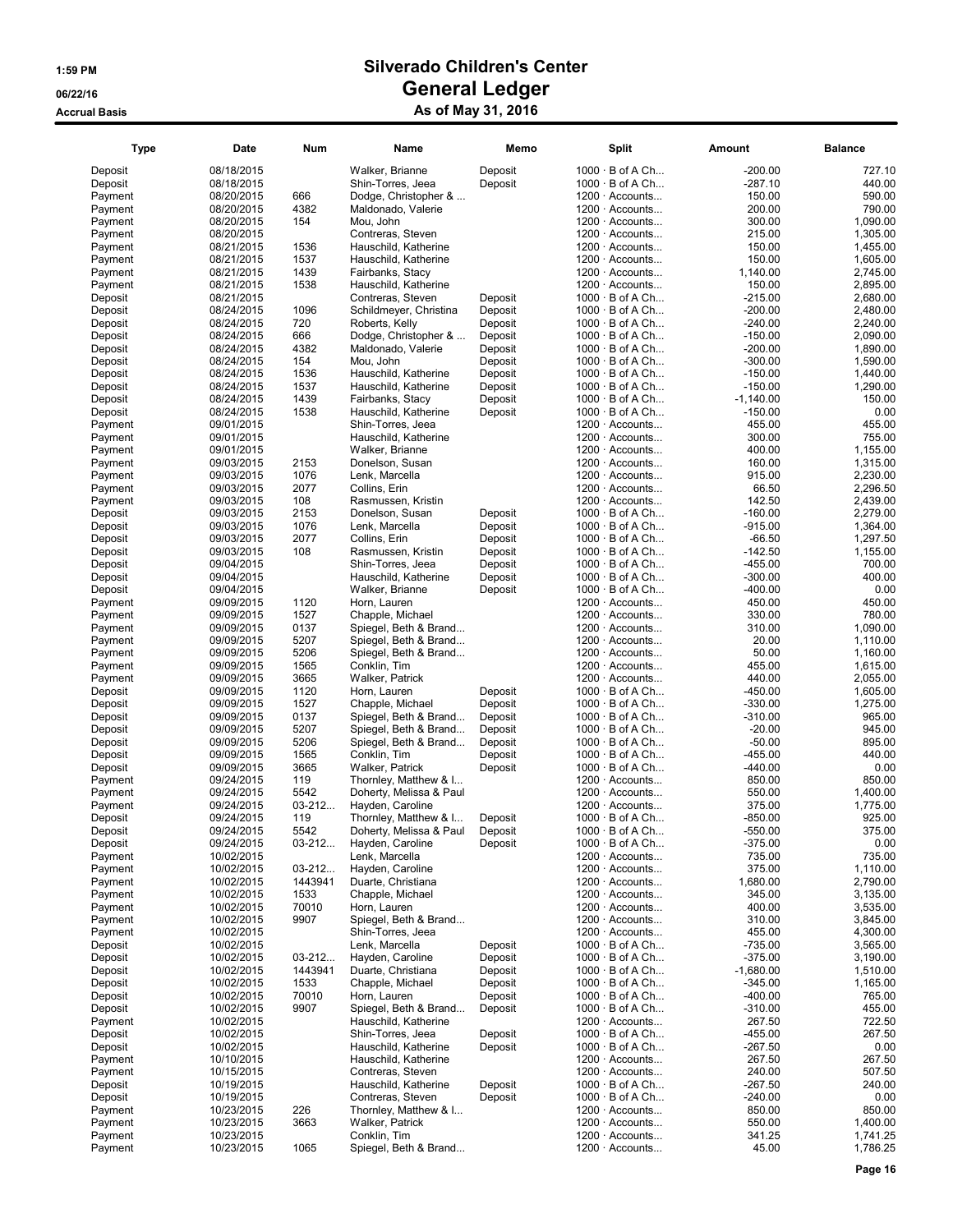| <b>Type</b>        | <b>Date</b>              | Num   | Name                            | Memo    | <b>Split</b>                                    | Amount            | <b>Balance</b>       |
|--------------------|--------------------------|-------|---------------------------------|---------|-------------------------------------------------|-------------------|----------------------|
| Payment            | 10/23/2015               | 161   | Nicholls, Frida                 |         | $1200 \cdot$ Accounts                           | 110.00            | 1,896.25             |
| Deposit            | 10/23/2015               | 226   | Thornley, Matthew & I           | Deposit | $1000 \cdot B$ of A Ch                          | $-850.00$         | 1,046.25             |
| Deposit            | 10/23/2015               | 3663  | Walker, Patrick                 | Deposit | $1000 \cdot B$ of A Ch                          | $-550.00$         | 496.25               |
| Deposit            | 10/23/2015               |       | Conklin, Tim                    | Deposit | $1000 \cdot B$ of A Ch                          | $-341.25$         | 155.00               |
| Deposit            | 10/23/2015               | 1065  | Spiegel, Beth & Brand           | Deposit | $1000 \cdot B$ of A Ch                          | $-45.00$          | 110.00               |
| Deposit            | 10/23/2015               | 161   | Nicholls, Frida                 | Deposit | $1000 \cdot B$ of A Ch                          | $-110.00$         | 0.00                 |
| Payment            | 11/02/2015               |       | Shin-Torres, Jeea               |         | $1200 \cdot$ Accounts                           | 455.00            | 455.00               |
| Payment            | 11/02/2015               |       | Breiling, Diggy                 |         | $1200 \cdot$ Accounts                           | 100.00            | 555.00               |
| Payment            | 11/02/2015               |       | Breiling, Diggy                 |         | $1200 \cdot$ Accounts                           | 65.00             | 620.00               |
| Deposit            | 11/02/2015               |       | Shin-Torres, Jeea               | Deposit | $1000 \cdot B$ of A Ch                          | $-455.00$         | 165.00               |
| Deposit            | 11/02/2015               |       | Breiling, Diggy                 | Deposit | $1000 \cdot B$ of A Ch                          | $-100.00$         | 65.00                |
| Deposit            | 11/02/2015               |       | Breiling, Diggy                 | Deposit | $1000 \cdot B$ of A Ch                          | $-65.00$          | 0.00                 |
| Payment            | 11/02/2015               | 1127  | Lenk, Marcella                  |         | $1200 \cdot$ Accounts                           | 1,525.00          | 1,525.00             |
| Payment            | 11/02/2015               | 1462  | Hafner, Hillery                 |         | $1200 \cdot$ Accounts                           | 157.50            | 1,682.50             |
| Payment            | 11/02/2015               | 94552 | Hayden, Caroline                |         | $1200 \cdot$ Accounts                           | 656.82            | 2,339.32             |
| Deposit            | 11/02/2015               | 1127  | Lenk, Marcella                  | Deposit | $1000 \cdot B$ of A Ch                          | $-1,525.00$       | 814.32               |
| Deposit            | 11/02/2015               | 1462  | Hafner, Hillery                 | Deposit | $1000 \cdot B$ of A Ch                          | $-157.50$         | 656.82               |
| Deposit            | 11/02/2015               | 94552 | Hayden, Caroline                | Deposit | $1000 \cdot B$ of A Ch                          | -656.82           | 0.00                 |
| Payment            | 11/03/2015               | 5543  | Doherty, Melissa & Paul         |         | $1200 \cdot$ Accounts                           | 600.00            | 600.00               |
| Payment            | 11/03/2015               | 1468  | Hafner, Hillery                 |         | $1200 \cdot$ Accounts                           | 367.00            | 967.00               |
| Payment            | 11/03/2015               | 1557  | Chapple, Michael                |         | $1200 \cdot$ Accounts                           | 345.00            | 1,312.00             |
| Payment            | 11/03/2015               | 312   | Thornley, Matthew & I           |         | $1200 \cdot$ Accounts                           | 850.00            | 2,162.00             |
| Deposit            | 11/03/2015               | 5543  | Doherty, Melissa & Paul         | Deposit | $1000 \cdot B$ of A Ch                          | $-600.00$         | 1,562.00             |
| Deposit            | 11/03/2015               | 1468  | Hafner, Hillery                 | Deposit | 1000 · B of A Ch                                | $-367.00$         | 1.195.00             |
| Deposit            | 11/03/2015               | 1557  | Chapple, Michael                | Deposit | $1000 \cdot B$ of A Ch                          | $-345.00$         | 850.00               |
| Deposit            | 11/03/2015               | 312   | Thornley, Matthew & I           | Deposit | $1000 \cdot B$ of A Ch                          | $-850.00$         | 0.00                 |
| Deposit            | 11/10/2015               |       | Hauschild, Katherine            | Deposit | $1000 \cdot B$ of A Ch                          | $-287.50$         | $-287.50$            |
| Deposit            | 11/10/2015               |       | Walker, Brianne                 | Deposit | $1000 \cdot B$ of A Ch                          | $-100.00$         | $-387.50$            |
| Payment            | 11/16/2015               | 1075  | Hayden, Caroline                |         | $1200 \cdot$ Accounts                           | 375.00            | $-12.50$             |
| Payment            | 11/16/2015               | 1122  | Horn, Lauren                    |         | $1200 \cdot$ Accounts                           | 400.00            | 387.50               |
| Payment            | 11/16/2015               | 6523  | Walker, Patrick                 |         | $1200 \cdot$ Accounts                           | 570.00            | 957.50               |
| Payment            | 11/16/2015               | 1515  | Conklin, Tim                    |         | $1200 \cdot$ Accounts                           | 455.00            | 1,412.50             |
| Payment            | 11/16/2015               |       | Hauschild, Katherine            |         | $1200 \cdot$ Accounts                           | 287.50            | 1,700.00             |
| Payment            | 11/16/2015               |       | Walker, Brianne                 |         | $1200 \cdot$ Accounts                           | 100.00            | 1,800.00             |
| Deposit            | 11/16/2015               | 1075  | Hayden, Caroline                | Deposit | $1000 \cdot B$ of A Ch                          | $-375.00$         | 1,425.00             |
| Deposit            | 11/16/2015               | 1122  | Horn, Lauren                    | Deposit | $1000 \cdot B$ of A Ch                          | $-400.00$         | 1,025.00             |
| Deposit            | 11/16/2015               | 6523  | Walker, Patrick                 | Deposit | $1000 \cdot B$ of A Ch                          | $-570.00$         | 455.00               |
| Deposit            | 11/16/2015               | 1515  | Conklin, Tim                    | Deposit | $1000 \cdot B$ of A Ch                          | -455.00           | 0.00                 |
| Payment            | 11/23/2015               | 5544  | Doherty, Melissa & Paul         |         | 1200 · Accounts                                 | 550.00            | 550.00               |
| Payment            | 11/23/2015               | 6703  | Walker, Patrick                 |         | $1200 \cdot$ Accounts                           | 635.00            | 1,185.00             |
| Payment            | 11/23/2015               |       | Walker, Brianne                 |         | $1200 \cdot$ Accounts                           | 100.00            | 1,285.00             |
| Deposit            | 11/23/2015               | 5544  | Doherty, Melissa & Paul         | Deposit | $1000 \cdot B$ of A Ch                          | $-550.00$         | 735.00               |
| Deposit            | 11/23/2015               | 6703  | Walker, Patrick                 | Deposit | $1000 \cdot B$ of A Ch                          | $-635.00$         | 100.00               |
| Deposit            | 11/23/2015               |       | Walker, Brianne                 | Deposit | $1000 \cdot B$ of A Ch                          | $-100.00$         | 0.00                 |
| Payment            | 11/23/2015               |       | Shin-Torres, Jeea               |         | $1200 \cdot$ Accounts                           | 455.00            | 455.00               |
| Payment            | 12/04/2015               | 191   | Horn, Lauren                    |         | $1200 \cdot$ Accounts                           | 400.00            | 855.00               |
| Payment            | 12/04/2015               | 281   | Thornley, Matthew & I           |         | $1200 \cdot$ Accounts                           | 850.00            | 1,705.00             |
| Payment            | 12/04/2015               | 1138  | Lenk, Marcella                  |         | $1200 \cdot$ Accounts                           | 360.00            | 2,065.00             |
| Payment            | 12/04/2015               | 1560  | Chapple, Michael                |         | $1200 \cdot$ Accounts                           | 330.00            | 2,395.00             |
| Payment            | 12/04/2015               | 94554 | Hayden, Caroline                |         | $1200 \cdot$ Accounts                           | 850.00            | 3,245.00             |
| Payment            | 12/04/2015               | 1145  | Lenk, Marcella                  |         | 1200 · Accounts                                 | 1,335.00          | 4,580.00             |
| Payment            | 12/04/2015               | 1519  | Conklin, Tim                    |         | 1200 · Accounts                                 | 455.00            | 5,035.00             |
| Payment            | 12/04/2015               | 1401  | Hafner, Hillery                 |         | 1200 · Accounts                                 | 330.00            | 5,365.00             |
| Deposit            | 12/04/2015               | 191   | Horn, Lauren                    | Deposit | $1000 \cdot B$ of A Ch                          | $-400.00$         | 4,965.00             |
| Deposit            | 12/04/2015               | 281   | Thornley, Matthew & I           | Deposit | $1000 \cdot B$ of A Ch                          | $-850.00$         | 4,115.00             |
| Deposit            | 12/04/2015               | 1138  | Lenk, Marcella                  | Deposit | $1000 \cdot B$ of A Ch                          | $-360.00$         | 3,755.00             |
| Deposit            | 12/04/2015               | 1560  | Chapple, Michael                | Deposit | $1000 \cdot B$ of A Ch                          | $-330.00$         | 3,425.00             |
| Deposit            | 12/04/2015               | 94554 | Hayden, Caroline                | Deposit | $1000 \cdot B$ of A Ch                          | $-850.00$         | 2,575.00             |
| Deposit            | 12/04/2015               | 1145  | Lenk, Marcella                  | Deposit | $1000 \cdot B$ of A Ch                          | $-1,335.00$       | 1,240.00             |
| Deposit            | 12/04/2015               | 1519  | Conklin, Tim                    | Deposit | $1000 \cdot B$ of A Ch                          | $-455.00$         | 785.00               |
| Deposit            | 12/04/2015               | 1401  | Hafner, Hillery                 | Deposit | $1000 \cdot B$ of A Ch                          | $-330.00$         | 455.00               |
| Payment            | 12/04/2015               |       | Doherty, Melissa & Paul         |         | 1200 · Accounts                                 | 575.00            | 1,030.00             |
| Payment<br>Deposit | 12/04/2015<br>12/04/2015 |       | Welsh, Bri<br>Shin-Torres, Jeea | Deposit | $1200 \cdot$ Accounts<br>$1000 \cdot B$ of A Ch | 835.00<br>-455.00 | 1,865.00<br>1,410.00 |
| Deposit            | 12/04/2015               |       | Doherty, Melissa & Paul         | Deposit | $1000 \cdot B$ of A Ch                          | $-575.00$         | 835.00               |
| Deposit            | 12/04/2015               |       | Welsh, Bri                      | Deposit | $1000 \cdot B$ of A Ch                          | $-835.00$         | 0.00                 |
| Payment            | 12/21/2015               | 1547  | Hauschild, Katherine            |         | $1200 \cdot$ Accounts                           | 330.00            | 330.00               |
| Payment            | 12/21/2015               | 1563  | Chapple, Michael                |         | $1200 \cdot$ Accounts                           | 125.00            | 455.00               |
| Payment            | 12/21/2015               | 6984  | Walker, Patrick                 |         | $1200 \cdot$ Accounts                           | 635.00            | 1,090.00             |
| Payment            | 12/21/2015               | 97    | Svennerberg, Kristina           |         | $1200 \cdot$ Accounts                           | 75.00             | 1,165.00             |
| Deposit            | 12/21/2015               | 1547  | Hauschild, Katherine            | Deposit | $1000 \cdot B$ of A Ch                          | $-330.00$         | 835.00               |
| Deposit            | 12/21/2015               | 1563  | Chapple, Michael                | Deposit | $1000 \cdot B$ of A Ch                          | $-125.00$         | 710.00               |
| Deposit            | 12/21/2015               | 6984  | Walker, Patrick                 | Deposit | $1000 \cdot B$ of A Ch                          | $-635.00$         | 75.00                |
| Deposit            | 12/21/2015               | 97    | Svennerberg, Kristina           | Deposit | $1000 \cdot B$ of A Ch                          | $-75.00$          | 0.00                 |
| Payment            | 12/21/2015               |       | Shin-Torres, Jeea               |         | $1200 \cdot$ Accounts                           | 455.00            | 455.00               |
| Payment            | 12/29/2015               | 314   | Thornley, Matthew & I           |         | $1200 \cdot$ Accounts                           | 850.00            | 1,305.00             |
| Payment            | 12/29/2015               | 5546  | Doherty, Melissa & Paul         |         | $1200 \cdot$ Accounts                           | 600.00            | 1,905.00             |
| Deposit            | 12/29/2015               | 314   | Thornley, Matthew & I           | Deposit | $1000 \cdot B$ of A Ch                          | -850.00           | 1,055.00             |
|                    |                          |       |                                 |         |                                                 |                   |                      |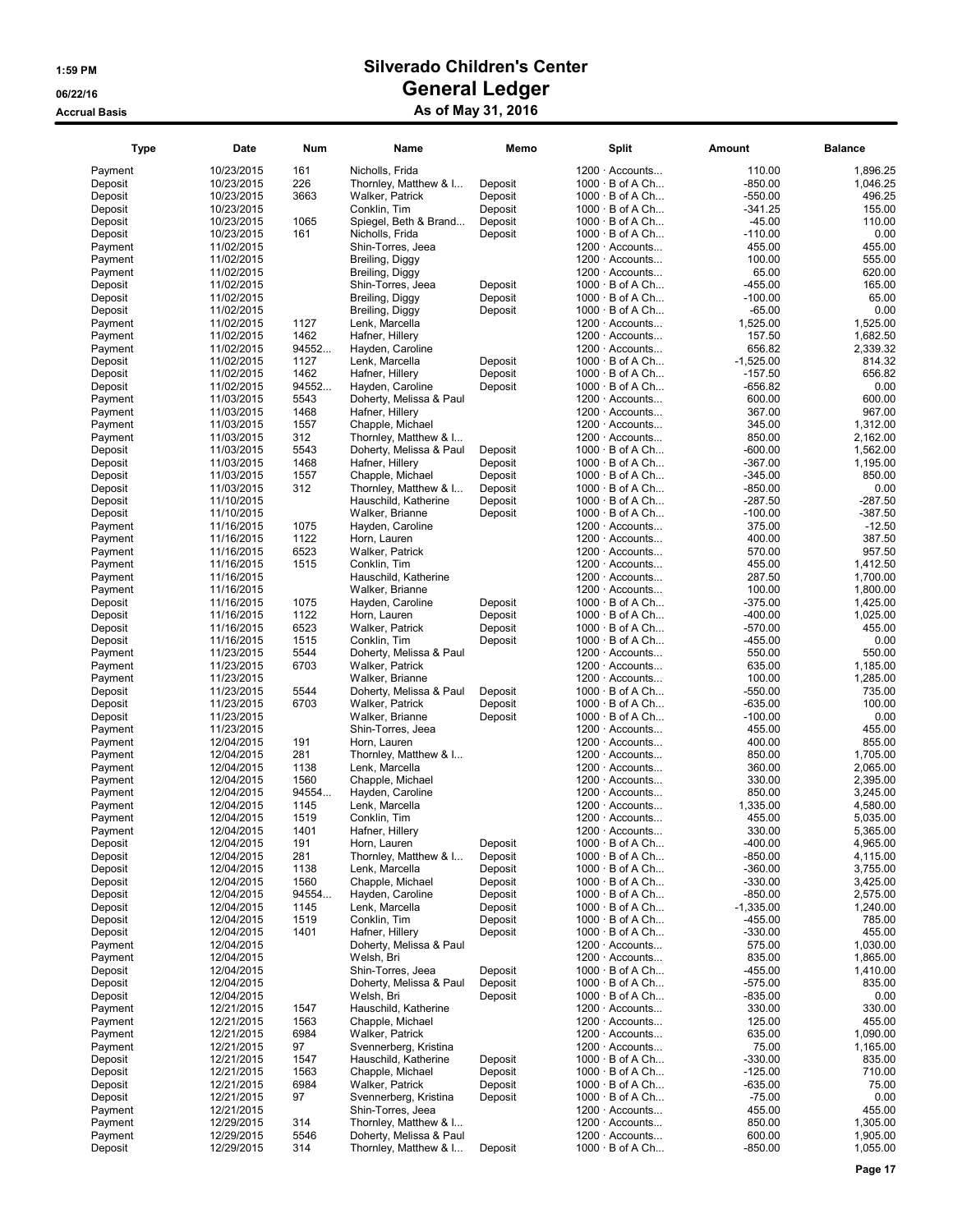| <b>Type</b>        | Date                     | <b>Num</b>   | Name                                      | Memo    | <b>Split</b>                                     | Amount                | <b>Balance</b>     |
|--------------------|--------------------------|--------------|-------------------------------------------|---------|--------------------------------------------------|-----------------------|--------------------|
| Deposit            | 12/29/2015               | 5546         | Doherty, Melissa & Paul                   | Deposit | $1000 \cdot B$ of A Ch                           | $-600.00$             | 455.00             |
| Deposit            | 12/29/2015               |              | Shin-Torres, Jeea                         | Deposit | $1000 \cdot B$ of A Ch                           | $-455.00$             | 0.00               |
| Payment            | 01/01/2016               |              | Yee, Clarabelle                           |         | $1200 \cdot$ Accounts                            | 75.00                 | 75.00              |
| Payment            | 01/01/2016               |              | Yee, Clarabelle                           |         | $1200 \cdot$ Accounts                            | 535.00                | 610.00             |
| Payment            | 01/01/2016               |              | Hoyer, Jennifer                           |         | $1200 \cdot$ Accounts                            | 75.00                 | 685.00             |
| Payment            | 01/03/2016               |              | Smith, Amy                                |         | 1200 · Accounts                                  | 710.00                | 1,395.00           |
| Payment            | 01/04/2016               |              | Welsh, Bri                                |         | $1200 \cdot$ Accounts                            | 635.00                | 2,030.00           |
| Deposit            | 01/04/2016               |              | Yee, Clarabelle                           | Deposit | $1000 \cdot B$ of A Ch                           | $-75.00$              | 1,955.00           |
| Deposit            | 01/04/2016               |              | Yee, Clarabelle                           | Deposit | $1000 \cdot B$ of A Ch                           | $-535.00$             | 1,420.00           |
| Deposit            | 01/04/2016               |              | Hoyer, Jennifer                           | Deposit | $1000 \cdot B$ of A Ch                           | $-75.00$              | 1,345.00           |
| Deposit            | 01/04/2016               |              | Smith, Amy                                | Deposit | $1000 \cdot B$ of A Ch                           | $-710.00$             | 635.00             |
| Deposit            | 01/05/2016               |              | Welsh, Bri                                | Deposit | $1000 \cdot B$ of A Ch                           | -635.00               | 0.00               |
| Payment            | 01/08/2016               | 1538         | Chapple, Michael                          |         | $1200 \cdot$ Accounts                            | 455.00                | 455.00             |
| Payment            | 01/08/2016               | 98           | Svennerberg, Kristina                     |         | $1200 \cdot$ Accounts                            | 330.00                | 785.00             |
| Payment            | 01/08/2016               | 1029         | Hayden, Caroline                          |         | $1200 \cdot$ Accounts                            | 850.00                | 1,635.00           |
| Payment            | 01/08/2016               | 1524         | Conklin, Tim                              |         | $1200 \cdot$ Accounts                            | 455.00                | 2.090.00           |
| Payment            | 01/08/2016               | 1408         | Hafner, Hillery                           |         | $1200 \cdot$ Accounts                            | 529.00                | 2,619.00           |
| Deposit            | 01/08/2016               | 1538         | Chapple, Michael                          | Deposit | $1000 \cdot B$ of A Ch                           | -455.00               | 2,164.00           |
| Deposit            | 01/08/2016               | 98           | Svennerberg, Kristina                     | Deposit | $1000 \cdot B$ of A Ch                           | $-330.00$             | 1,834.00           |
| Deposit            | 01/08/2016               | 1029         | Hayden, Caroline                          | Deposit | $1000 \cdot B$ of A Ch                           | $-850.00$             | 984.00             |
| Deposit            | 01/08/2016               | 1524         | Conklin, Tim                              | Deposit | 1000 · B of A Ch                                 | $-455.00$             | 529.00             |
| Deposit            | 01/08/2016               | 1408         | Hafner, Hillery                           | Deposit | $1000 \cdot B$ of A Ch                           | $-529.00$             | 0.00               |
| Payment            | 01/12/2016               |              | Doherty, Melissa & Paul                   |         | $1200 \cdot$ Accounts                            | 600.00                | 600.00             |
| Payment            | 01/22/2016               | 1551         | Hauschild, Katherine                      |         | $1200 \cdot$ Accounts                            | 265.00                | 865.00             |
| Payment            | 01/22/2016               | 94556        | Hayden, Caroline                          |         | $1200 \cdot$ Accounts                            | 850.00                | 1,715.00           |
| Payment            | 01/25/2016               | 1129         | Horn, Lauren                              |         | 1200 · Accounts                                  | 400.00                | 2,115.00           |
| Payment            | 01/25/2016               | 1518         | Hoyer, Jennifer                           |         | $1200 \cdot$ Accounts                            | 330.00                | 2,445.00           |
| Payment            | 01/25/2016               | 1159         | Lenk, Marcella                            |         | 1200 · Accounts                                  | 1,421.50              | 3,866.50           |
| Deposit            | 01/25/2016               | 1551         | Hauschild, Katherine                      | Deposit | $1000 \cdot B$ of A Ch                           | $-265.00$             | 3,601.50           |
| Deposit            | 01/25/2016               | 94556        | Hayden, Caroline                          | Deposit | $1000 \cdot B$ of A Ch                           | $-850.00$             | 2,751.50           |
| Deposit            | 01/25/2016               | 1129         | Horn, Lauren                              | Deposit | $1000 \cdot B$ of A Ch                           | $-400.00$             | 2,351.50           |
| Deposit            | 01/25/2016               | 1518<br>1159 | Hoyer, Jennifer                           | Deposit | $1000 \cdot B$ of A Ch<br>$1000 \cdot B$ of A Ch | $-330.00$             | 2,021.50<br>600.00 |
| Deposit<br>Payment | 01/25/2016<br>01/26/2016 |              | Lenk, Marcella<br>Shin-Torres, Jeea       | Deposit | $1200 \cdot$ Accounts                            | $-1,421.50$<br>455.00 | 1,055.00           |
| Payment            | 01/27/2016               | 170          | Nicholls, Frida                           |         | 1200 · Accounts                                  | 635.00                | 1,690.00           |
| Payment            | 01/27/2016               | 7617         | Walker, Patrick                           |         | $1200 \cdot$ Accounts                            | 685.00                | 2,375.00           |
| Deposit            | 01/27/2016               | 170          | Nicholls, Frida                           | Deposit | $1000 \cdot B$ of A Ch                           | -635.00               | 1,740.00           |
| Deposit            | 01/27/2016               | 7617         | Walker, Patrick                           | Deposit | $1000 \cdot B$ of A Ch                           | $-685.00$             | 1,055.00           |
| Deposit            | 01/27/2016               |              | Doherty, Melissa & Paul                   | Deposit | $1000 \cdot B$ of A Ch                           | $-600.00$             | 455.00             |
| Deposit            | 01/27/2016               |              | Shin-Torres, Jeea                         | Deposit | $1000 \cdot B$ of A Ch                           | $-455.00$             | 0.00               |
| Payment            | 01/31/2016               |              | Yee, Clarabelle                           |         | $1200 \cdot$ Accounts                            | 575.00                | 575.00             |
| Deposit            | 02/01/2016               |              | Yee, Clarabelle                           | Deposit | $1000 \cdot B$ of A Ch                           | $-575.00$             | 0.00               |
| Payment            | 02/03/2016               | 1464         | Perkins, Heather                          |         | 1200 · Accounts                                  | 75.00                 | 75.00              |
| Payment            | 02/03/2016               | 171          | Silina, Llia                              |         | $1200 \cdot$ Accounts                            | 405.00                | 480.00             |
| Payment            | 02/03/2016               | 1553         | Hauschild, Katherine                      |         | $1200 \cdot$ Accounts                            | 267.50                | 747.50             |
| Payment            | 02/03/2016               | 99           | Svennerberg, Kristina                     |         | 1200 · Accounts                                  | 330.00                | 1,077.50           |
| Payment            | 02/03/2016               | 1460         | Chapple, Michael                          |         | 1200 · Accounts                                  | 445.00                | 1,522.50           |
| Payment            | 02/03/2016               | 1415         | Hafner, Hillery                           |         | $1200 \cdot$ Accounts                            | 455.00                | 1,977.50           |
| Payment            | 02/03/2016               | 94557        | Hayden, Caroline                          |         | $1200 \cdot$ Accounts                            | 850.00                | 2,827.50           |
| Payment            | 02/03/2016               | 257          | Thornley, Matthew & I                     |         | $1200 \cdot$ Accounts                            | 850.00                | 3,677.50           |
| Deposit            | 02/03/2016               | 1464         | Perkins, Heather                          | Deposit | $1000 \cdot B$ of A Ch                           | $-75.00$              | 3,602.50           |
| Deposit            | 02/03/2016               | 171          | Silina, Llia                              | Deposit | $1000 \cdot B$ of A Ch                           | $-405.00$             | 3,197.50           |
| Deposit            | 02/03/2016               | 1553         | Hauschild, Katherine                      | Deposit | $1000 \cdot B$ of A Ch                           | -267.50               | 2,930.00           |
| Deposit            | 02/03/2016               | 99           | Svennerberg, Kristina                     | Deposit | $1000 \cdot B$ of A Ch                           | $-330.00$             | 2,600.00           |
| Deposit            | 02/03/2016               | 1460         | Chapple, Michael                          | Deposit | $1000 \cdot B$ of A Ch                           | $-445.00$             | 2,155.00           |
| Deposit            | 02/03/2016               | 1415         | Hafner, Hillery                           | Deposit | $1000 \cdot B$ of A Ch                           | -455.00               | 1,700.00           |
| Deposit            | 02/03/2016<br>02/03/2016 | 94557        | Hayden, Caroline<br>Thornley, Matthew & I | Deposit | $1000 \cdot B$ of A Ch<br>$1000 \cdot B$ of A Ch | $-850.00$             | 850.00             |
| Deposit            |                          | 257          | Conklin, Tim                              | Deposit | $1200 \cdot$ Accounts                            | $-850.00$<br>455.00   | 0.00               |
| Payment<br>Payment | 02/04/2016<br>02/04/2016 | 1528<br>1033 | Hayden, Caroline                          |         | $1200 \cdot$ Accounts                            | 850.00                | 455.00<br>1,305.00 |
| Payment            | 02/04/2016               | 193          | Turnbull, Sierra                          |         | $1200 \cdot$ Accounts                            | 75.00                 | 1,380.00           |
| Payment            | 02/04/2016               | 530          | Smith, Amy                                |         | $1200 \cdot$ Accounts                            | 850.00                | 2,230.00           |
| Payment            | 02/04/2016               | 1184         | Lenk, Marcella                            |         | $1200 \cdot$ Accounts                            | 1,066.13              | 3,296.13           |
| Deposit            | 02/04/2016               | 1528         | Conklin, Tim                              | Deposit | $1000 \cdot B$ of A Ch                           | $-455.00$             | 2,841.13           |
| Deposit            | 02/04/2016               | 1033         | Hayden, Caroline                          | Deposit | $1000 \cdot B$ of A Ch                           | $-850.00$             | 1,991.13           |
| Deposit            | 02/04/2016               | 193          | Turnbull, Sierra                          | Deposit | $1000 \cdot B$ of A Ch                           | $-75.00$              | 1,916.13           |
| Deposit            | 02/04/2016               | 530          | Smith, Amy                                | Deposit | $1000 \cdot B$ of A Ch                           | $-850.00$             | 1,066.13           |
| Deposit            | 02/04/2016               | 1184         | Lenk, Marcella                            | Deposit | $1000 \cdot B$ of A Ch                           | $-1,066.13$           | 0.00               |
| Payment            | 02/04/2016               |              | Doherty, Melissa & Paul                   |         | $1200 \cdot$ Accounts                            | 600.00                | 600.00             |
| Payment            | 02/08/2016               |              | Welsh, Bri                                |         | $1200 \cdot$ Accounts                            | 635.00                | 1,235.00           |
| Deposit            | 02/08/2016               |              | Doherty, Melissa & Paul                   | Deposit | $1000 \cdot B$ of A Ch                           | $-600.00$             | 635.00             |
| Deposit            | 02/08/2016               |              | Welsh, Bri                                | Deposit | $1000 \cdot B$ of A Ch                           | $-635.00$             | 0.00               |
| Payment            | 02/10/2016               | 7619         | Walker, Patrick                           |         | $1200 \cdot$ Accounts                            | 635.00                | 635.00             |
| Payment<br>Deposit | 02/10/2016<br>02/10/2016 | 113<br>7619  | Chapple, Michael<br>Walker, Patrick       | Deposit | 1200 · Accounts<br>$1000 \cdot B$ of A Ch        | 10.00<br>-635.00      | 645.00<br>10.00    |
| Deposit            | 02/10/2016               | 113          | Chapple, Michael                          | Deposit | $1000 \cdot B$ of A Ch                           | $-10.00$              | 0.00               |
| Payment            | 02/10/2016               |              | Tomson, Schatzi                           |         | $1200 \cdot$ Accounts                            | 75.00                 | 75.00              |
| Deposit            | 02/11/2016               |              | Tomson, Schatzi                           | Deposit | $1000 \cdot B$ of A Ch                           | $-75.00$              | 0.00               |
|                    |                          |              |                                           |         |                                                  |                       |                    |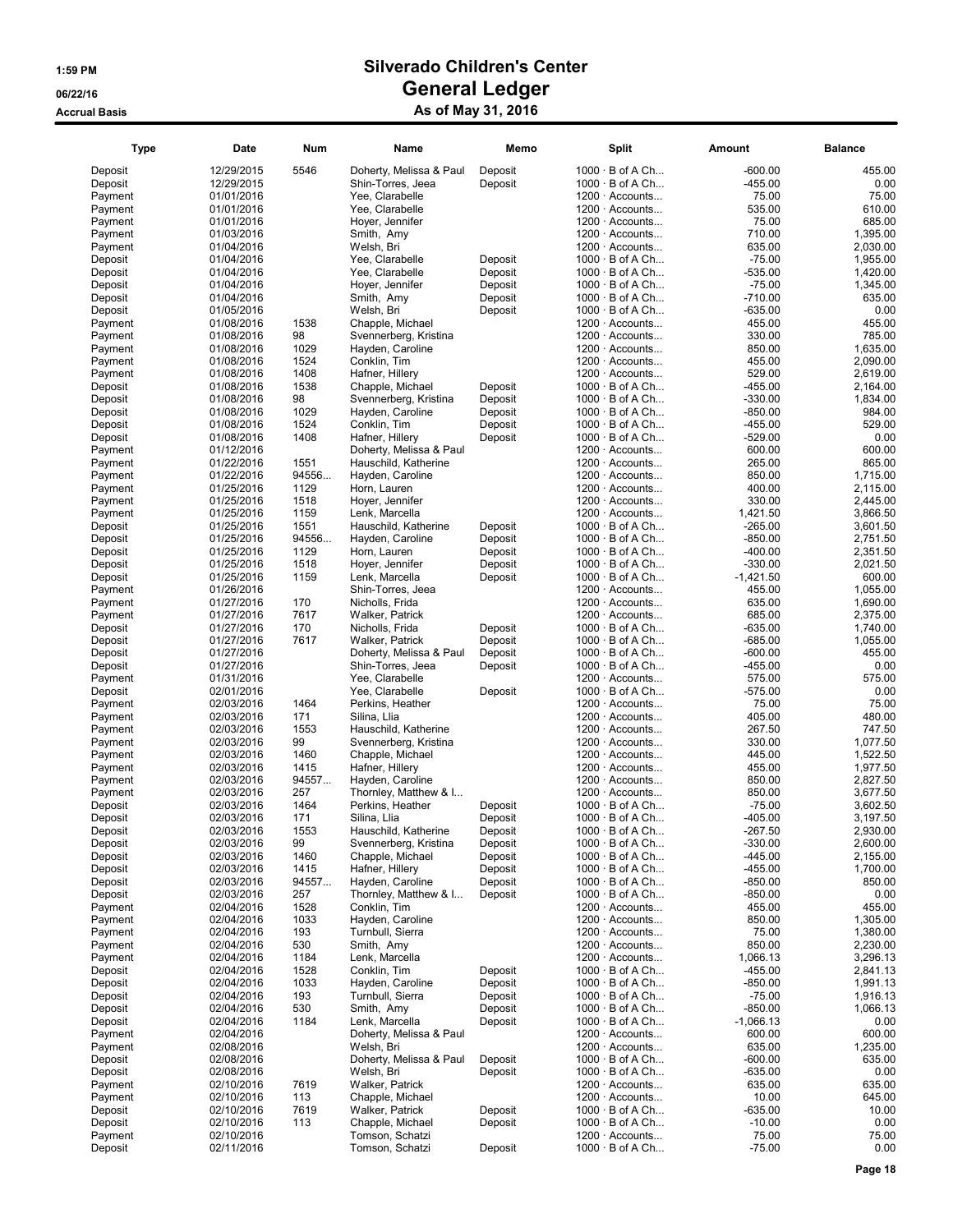| <b>Type</b>        | Date                     | <b>Num</b> | Name                                     | Memo    | <b>Split</b>                             | Amount           | <b>Balance</b>       |
|--------------------|--------------------------|------------|------------------------------------------|---------|------------------------------------------|------------------|----------------------|
| Payment            | 02/16/2016               | 1672       | Svennerberg, Kristina                    |         | $1200 \cdot$ Accounts                    | 38.00            | 38.00                |
| Payment            | 02/16/2016               | 199        | Nicholls, Frida                          |         | $1200 \cdot$ Accounts                    | 220.50           | 258.50               |
| Payment            | 02/16/2016               | 1468       | Perkins. Heather                         |         | $1200 \cdot$ Accounts                    | 247.50           | 506.00               |
| Payment            | 02/16/2016               | 194        | Turnbull, Sierra                         |         | $1200 \cdot$ Accounts                    | 165.00           | 671.00               |
| Deposit            | 02/16/2016               | 1672       | Svennerberg, Kristina                    | Deposit | $1000 \cdot B$ of A Ch                   | $-38.00$         | 633.00               |
| Deposit            | 02/16/2016               | 199        | Nicholls, Frida                          | Deposit | $1000 \cdot B$ of A Ch                   | $-220.50$        | 412.50               |
| Deposit            | 02/16/2016               | 1468       | Perkins, Heather                         | Deposit | $1000 \cdot B$ of A Ch                   | $-247.50$        | 165.00               |
| Deposit            | 02/16/2016               | 194        | Turnbull, Sierra                         | Deposit | $1000 \cdot B$ of A Ch                   | $-165.00$        | 0.00                 |
| Payment            | 02/17/2016               | 1484       | Estilow, Nick                            |         | $1200 \cdot$ Accounts                    | 932.50           | 932.50               |
| Deposit            | 02/17/2016               | 1484       | Estilow, Nick                            | Deposit | $1000 \cdot B$ of A Ch                   | $-932.50$        | 0.00                 |
| Deposit            | 02/17/2016               |            | Hover, Jennifer                          | Deposit | $1000 \cdot B$ of A Ch                   | $-850.00$        | $-850.00$            |
| Payment            | 02/18/2016               |            | Hover, Jennifer                          |         | $1200 \cdot$ Accounts                    | 850.00           | 0.00                 |
| Payment            | 02/29/2016               |            | Shin-Torres, Jeea                        |         | $1200 \cdot$ Accounts                    | 455.00           | 455.00               |
| Payment            | 02/29/2016               |            | Yee, Clarabelle                          |         | 1200 · Accounts                          | 535.00           | 990.00               |
| Deposit            | 03/01/2016               |            | Shin-Torres, Jeea                        | Deposit | $1000 \cdot B$ of A Ch                   | $-455.00$        | 535.00               |
| Deposit            | 03/01/2016               |            | Yee, Clarabelle                          | Deposit | $1000 \cdot B$ of A Ch                   | $-535.00$        | 0.00                 |
| Payment            | 03/03/2016               |            | Doherty, Melissa & Paul                  |         | $1200 \cdot$ Accounts                    | 215.00           | 215.00               |
| Payment            | 03/04/2016               |            | Welsh, Bri                               |         | 1200 · Accounts                          | 635.00           | 850.00               |
| Deposit            | 03/04/2016               |            | Doherty, Melissa & Paul                  | Deposit | $1000 \cdot B$ of A Ch                   | $-215.00$        | 635.00               |
| Deposit            | 03/04/2016               |            | Welsh, Bri                               | Deposit | $1000 \cdot B$ of A Ch                   | $-635.00$        | 0.00                 |
| Payment            | 03/07/2016               | 1675       | Svennerberg, Kristina                    |         | $1200 \cdot$ Accounts                    | 38.00            | 38.00                |
| Payment            | 03/07/2016               | 1558       | Hauschild, Katherine                     |         | $1200 \cdot$ Accounts                    | 267.50           | 305.50               |
| Payment            | 03/07/2016               | 203        | Nicholls, Frida                          |         | $1200 \cdot$ Accounts                    | 635.00           | 940.50               |
| Payment            | 03/07/2016               | 1487       | Estilow, Nick                            |         | 1200 · Accounts                          | 1,500.00         | 2,440.50             |
| Payment            | 03/07/2016               | 1167       | Chapple, Michael                         |         | $1200 \cdot$ Accounts                    | 455.00           | 2,895.50             |
| Payment            | 03/07/2016               | 1678       | Svennerberg, Kristina                    |         | $1200 \cdot$ Accounts                    | 406.00           | 3,301.50             |
| Payment            | 03/07/2016               | 1470       | Perkins, Heather                         |         | $1200 \cdot$ Accounts                    | 330.00           | 3,631.50             |
| Payment            | 03/07/2016               | 196        | Turnbull, Sierra                         |         | $1200 \cdot$ Accounts                    | 165.00           | 3,796.50             |
| Payment            | 03/07/2016               | 1531       | Conklin, Tim                             |         | $1200 \cdot$ Accounts                    | 455.00           | 4,251.50             |
| Deposit            | 03/07/2016               | 1675       | Svennerberg, Kristina                    | Deposit | $1000 \cdot B$ of A Ch                   | $-38.00$         | 4,213.50             |
| Deposit            | 03/07/2016               | 1558       | Hauschild, Katherine                     | Deposit | $1000 \cdot B$ of A Ch                   | $-267.50$        | 3,946.00             |
| Deposit            | 03/07/2016               | 203        | Nicholls, Frida                          | Deposit | $1000 \cdot B$ of A Ch                   | $-635.00$        | 3,311.00             |
| Deposit            | 03/07/2016               | 1487       | Estilow, Nick                            | Deposit | $1000 \cdot B$ of A Ch                   | $-1,500.00$      | 1,811.00             |
| Deposit            | 03/07/2016               | 1167       | Chapple, Michael                         | Deposit | $1000 \cdot B$ of A Ch                   | $-455.00$        | 1,356.00             |
| Deposit            | 03/07/2016               | 1678       | Svennerberg, Kristina                    | Deposit | $1000 \cdot B$ of A Ch                   | $-406.00$        | 950.00               |
| Deposit            | 03/07/2016               | 1470       | Perkins, Heather                         | Deposit | $1000 \cdot B$ of A Ch                   | $-330.00$        | 620.00               |
| Deposit            | 03/07/2016               | 196        | Turnbull, Sierra                         | Deposit | $1000 \cdot B$ of A Ch                   | $-165.00$        | 455.00               |
| Deposit            | 03/07/2016               | 1531       | Conklin, Tim                             | Deposit | $1000 \cdot B$ of A Ch                   | $-455.00$        | 0.00                 |
| Payment            | 03/07/2016               |            | Tomson, Schatzi                          |         | 1200 · Accounts                          | 495.00           | 495.00               |
| Payment            | 03/11/2016               | 1223       | Lenk, Marcella                           |         | $1200 \cdot$ Accounts                    | 1,421.50         | 1,916.50             |
| Payment            | 03/11/2016               | 8175       | Walker, Patrick                          |         | $1200 \cdot$ Accounts<br>1200 · Accounts | 635.00<br>731.00 | 2,551.50             |
| Payment            | 03/11/2016               | 1038       | Hayden, Caroline                         |         |                                          |                  | 3,282.50             |
| Payment            | 03/11/2016<br>03/11/2016 | 532<br>229 | Smith, Amy                               |         | 1200 · Accounts<br>$1200 \cdot$ Accounts | 850.00<br>850.00 | 4,132.50             |
| Payment<br>Payment | 03/11/2016               | 1420       | Thornley, Matthew & I<br>Hafner, Hillery |         | $1200 \cdot$ Accounts                    | 455.00           | 4,982.50<br>5,437.50 |
| Payment            | 03/11/2016               | 94559      | Hayden, Caroline                         |         | $1200 \cdot$ Accounts                    | 809.52           | 6,247.02             |
| Payment            | 03/11/2016               | 2142       | Belter, Piotr & Bozena                   |         | $1200 \cdot$ Accounts                    | 439.00           | 6,686.02             |
| Deposit            | 03/11/2016               | 1223       | Lenk, Marcella                           | Deposit | $1000 \cdot B$ of A Ch                   | $-1,421.50$      | 5,264.52             |
| Deposit            | 03/11/2016               | 8175       | Walker, Patrick                          | Deposit | 1000 · B of A Ch                         | $-635.00$        | 4,629.52             |
| Deposit            | 03/11/2016               | 1038       | Hayden, Caroline                         | Deposit | $1000 \cdot B$ of A Ch                   | $-731.00$        | 3,898.52             |
| Deposit            | 03/11/2016               | 532        | Smith, Amy                               | Deposit | $1000 \cdot B$ of A Ch                   | $-850.00$        | 3,048.52             |
| Deposit            | 03/11/2016               | 229        | Thornley, Matthew & I                    | Deposit | $1000 \cdot B$ of A Ch                   | $-850.00$        | 2,198.52             |
| Deposit            | 03/11/2016               | 1420       | Hafner, Hillery                          | Deposit | 1000 · B of A Ch                         | $-455.00$        | 1,743.52             |
| Deposit            | 03/11/2016               | 94559      | Hayden, Caroline                         | Deposit | 1000 · B of A Ch                         | $-809.52$        | 934.00               |
| Deposit            | 03/11/2016               | 2142       | Belter, Piotr & Bozena                   | Deposit | $1000 \cdot B$ of A Ch                   | $-439.00$        | 495.00               |
| Payment            | 03/12/2016               |            | Walker, Brianne                          |         | $1200 \cdot$ Accounts                    | 100.00           | 595.00               |
| Deposit            | 03/12/2016               |            | Tomson, Schatzi                          | Deposit | $1000 \cdot B$ of A Ch                   | -495.00          | 100.00               |
| Payment            | 04/04/2016               |            | Shin-Torres, Jeea                        |         | $1200 \cdot$ Accounts                    | 455.00           | 555.00               |
| Payment            | 04/04/2016               |            | Welsh, Bri                               |         | $1200 \cdot$ Accounts                    | 635.00           | 1,190.00             |
| Deposit            | 04/04/2016               |            | Walker, Brianne                          | Deposit | $1000 \cdot B$ of A Ch                   | $-100.00$        | 1,090.00             |
| Deposit            | 04/04/2016               |            | Shin-Torres, Jeea                        | Deposit | $1000 \cdot B$ of A Ch                   | $-455.00$        | 635.00               |
| Deposit            | 04/04/2016               |            | Welsh, Bri                               | Deposit | $1000 \cdot B$ of A Ch                   | $-635.00$        | 0.00                 |
| Payment            | 04/06/2016               | 2208       | Yee, Clarabelle                          |         | $1200 \cdot$ Accounts                    | 535.00           | 535.00               |
| Payment            | 04/06/2016               | 207        | Nicholls, Frida                          |         | $1200 \cdot$ Accounts                    | 635.00           | 1,170.00             |
| Payment            | 04/06/2016               | 258        | Thornley, Matthew & I                    |         | $1200 \cdot$ Accounts                    | 850.00           | 2,020.00             |
| Payment            | 04/06/2016               | 1168       | Chapple, Michael                         |         | $1200 \cdot$ Accounts                    | 455.00           | 2,475.00             |
| Payment            | 04/06/2016               | 1458       | Estilow, Nick                            |         | $1200 \cdot$ Accounts                    | 1,500.00         | 3,975.00             |
| Payment            | 04/06/2016               | 94560      | Hayden, Caroline                         |         | 1200 · Accounts                          | 769.05           | 4,744.05             |
| Payment            | 04/06/2016               | 185        | Lierman, Megan                           |         | $1200 \cdot$ Accounts                    | 70.00            | 4,814.05             |
| Deposit            | 04/06/2016               | 2208       | Yee, Clarabelle                          | Deposit | $1000 \cdot B$ of A Ch                   | $-535.00$        | 4,279.05             |
| Deposit            | 04/06/2016               | 207        | Nicholls, Frida                          | Deposit | $1000 \cdot B$ of A Ch                   | $-635.00$        | 3,644.05             |
| Deposit            | 04/06/2016               | 258        | Thornley, Matthew & I                    | Deposit | $1000 \cdot B$ of A Ch                   | $-850.00$        | 2,794.05             |
| Deposit            | 04/06/2016               | 1168       | Chapple, Michael                         | Deposit | $1000 \cdot B$ of A Ch                   | $-455.00$        | 2,339.05             |
| Deposit            | 04/06/2016               | 1458       | Estilow, Nick                            | Deposit | $1000 \cdot B$ of A Ch                   | $-1,500.00$      | 839.05               |
| Deposit            | 04/06/2016               | 94560      | Hayden, Caroline                         | Deposit | $1000 \cdot B$ of A Ch                   | $-769.05$        | 70.00                |
| Deposit            | 04/06/2016               | 185        | Lierman, Megan                           | Deposit | $1000 \cdot B$ of A Ch                   | $-70.00$         | 0.00                 |
| Payment            | 04/15/2016               | 535        | Smith, Amy                               |         | $1200 \cdot$ Accounts                    | 850.00           | 850.00               |
| Payment            | 04/15/2016               | 1482       | Perkins, Heather                         |         | $1200 \cdot$ Accounts                    | 330.00           | 1,180.00             |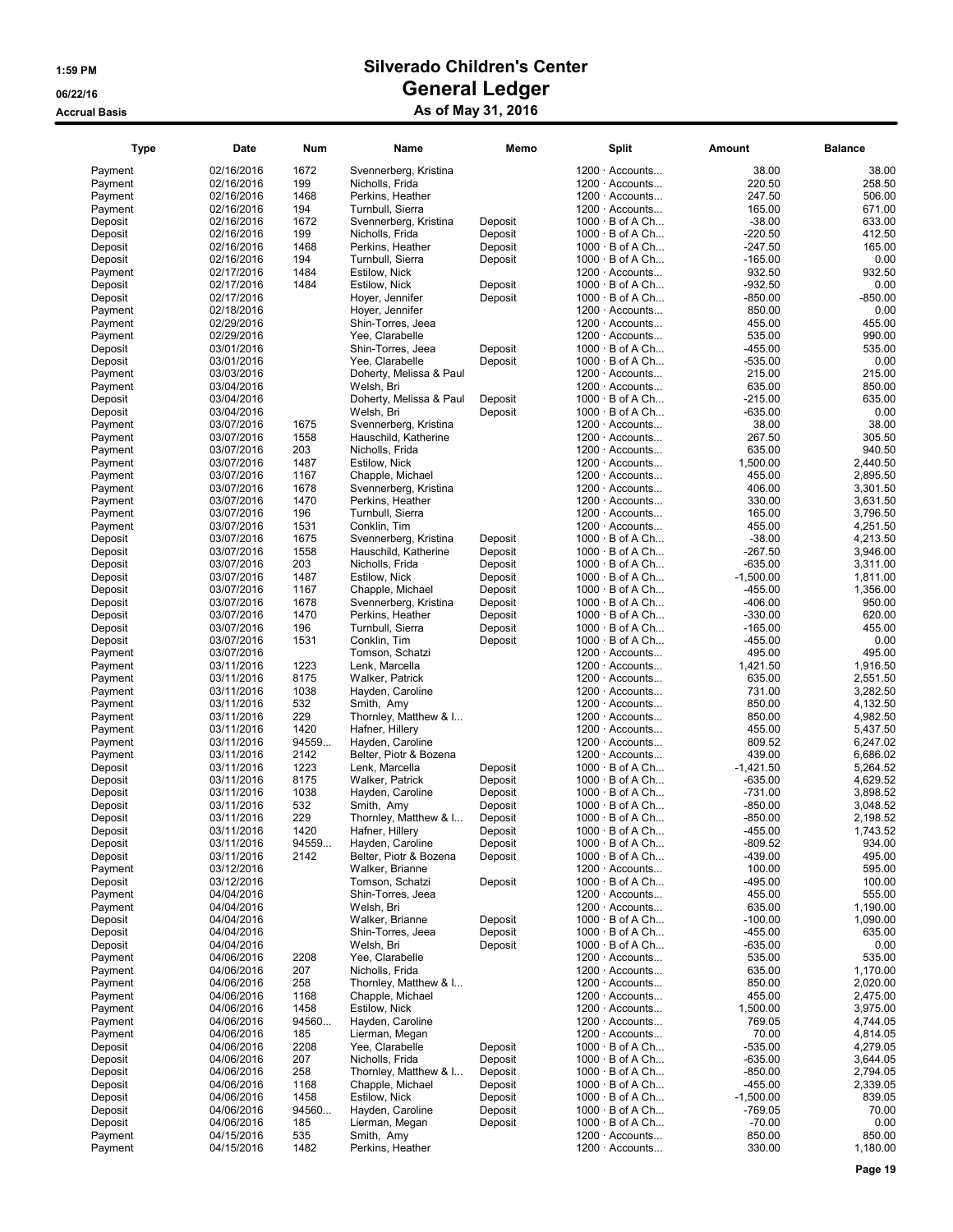| <b>Type</b>        | Date                     | Num         | Name                                | Memo    | <b>Split</b>                                   | Amount           | <b>Balance</b>   |
|--------------------|--------------------------|-------------|-------------------------------------|---------|------------------------------------------------|------------------|------------------|
| Payment            | 04/15/2016               | 186         | Lierman, Megan                      |         | $1200 \cdot$ Accounts                          | 535.00           | 1,715.00         |
| Payment            | 04/15/2016               | 126         | Turnbull, Sierra                    |         | $1200 \cdot$ Accounts                          | 165.00           | 1,880.00         |
| Payment            | 04/15/2016               | 1564        | Hauschild, Katherine                |         | $1200 \cdot$ Accounts                          | 267.50           | 2.147.50         |
| Payment            | 04/15/2016               | 1046        | Hayden, Caroline                    |         | $1200 \cdot$ Accounts                          | 765.00           | 2,912.50         |
| Payment            | 04/15/2016               | 1538        | Conklin, Tim                        |         | $1200 \cdot$ Accounts                          | 455.00           | 3,367.50         |
| Payment            | 04/15/2016               | 8177        | Walker, Patrick                     |         | 1200 · Accounts                                | 330.00           | 3,697.50         |
| Payment            | 04/15/2016               | 1381        | Hafner, Hillery                     |         | $1200 \cdot$ Accounts                          | 455.00           | 4,152.50         |
| Deposit            | 04/15/2016               | 535         | Smith, Amy                          | Deposit | $1000 \cdot B$ of A Ch                         | -850.00          | 3,302.50         |
| Deposit            | 04/15/2016               | 1482        | Perkins, Heather                    | Deposit | $1000 \cdot B$ of A Ch                         | $-330.00$        | 2,972.50         |
| Deposit            | 04/15/2016               | 186         | Lierman, Megan                      | Deposit | $1000 \cdot B$ of A Ch                         | $-535.00$        | 2,437.50         |
| Deposit            | 04/15/2016               | 126         | Turnbull, Sierra                    | Deposit | $1000 \cdot B$ of A Ch                         | $-165.00$        | 2,272.50         |
| Deposit            | 04/15/2016               | 1564        | Hauschild, Katherine                | Deposit | $1000 \cdot B$ of A Ch                         | $-267.50$        | 2,005.00         |
| Deposit            | 04/15/2016               | 1046        | Hayden, Caroline                    | Deposit | $1000 \cdot B$ of A Ch                         | $-765.00$        | 1,240.00         |
| Deposit            | 04/15/2016               | 1538        | Conklin, Tim                        | Deposit | $1000 \cdot B$ of A Ch                         | $-455.00$        | 785.00           |
| Deposit            | 04/15/2016               | 8177        | Walker, Patrick                     | Deposit | $1000 \cdot B$ of A Ch                         | $-330.00$        | 455.00           |
| Deposit            | 04/15/2016               | 1381        | Hafner, Hillery                     | Deposit | $1000 \cdot B$ of A Ch                         | $-455.00$        | 0.00             |
| Payment            | 04/20/2016               |             | Doherty, Melissa & Paul             |         | $1200 \cdot$ Accounts                          | 255.00           | 255.00           |
| Payment            | 04/21/2016               | 1202        | Lenk, Marcella                      |         | $1200 \cdot$ Accounts                          | 1,421.50         | 1,676.50         |
| Payment            | 04/21/2016               | 1679        | Svennerberg, Kristina               |         | $1200 \cdot$ Accounts                          | 175.00           | 1,851.50         |
| Deposit            | 04/21/2016               | 1202        | Lenk, Marcella                      | Deposit | $1000 \cdot B$ of A Ch                         | $-1,421.50$      | 430.00           |
| Deposit            | 04/21/2016               | 1679        | Svennerberg, Kristina               | Deposit | 1000 · B of A Ch                               | $-175.00$        | 255.00           |
| Deposit            | 04/21/2016               |             | Doherty, Melissa & Paul             | Deposit | $1000 \cdot B$ of A Ch                         | $-255.00$        | 0.00             |
| Payment            | 04/28/2016               | 211         | Nicholls, Frida                     |         | $1200 \cdot$ Accounts                          | 735.00           | 735.00           |
| Payment            | 04/28/2016               | 8828        | Walker, Patrick                     |         | $1200 \cdot$ Accounts                          | 940.00           | 1,675.00         |
| Deposit            | 04/28/2016               | 211         | Nicholls, Frida                     | Deposit | $1000 \cdot B$ of A Ch                         | $-735.00$        | 940.00           |
| Deposit            | 04/28/2016               | 8828        | Walker, Patrick                     | Deposit | $1000 \cdot B$ of A Ch                         | $-940.00$        | 0.00             |
| Payment            | 04/28/2016               |             | Tomson, Schatzi                     |         | $1200 \cdot$ Accounts                          | 170.00           | 170.00           |
| Payment            | 04/28/2016               |             | Shin-Torres, Jeea                   |         | 1200 · Accounts                                | 455.00           | 625.00           |
| Deposit            | 04/28/2016               |             | Tomson, Schatzi                     | Deposit | $1000 \cdot B$ of A Ch                         | $-170.00$        | 455.00           |
| Deposit            | 04/28/2016               |             | Shin-Torres, Jeea                   | Deposit | $1000 \cdot B$ of A Ch                         | $-455.00$        | 0.00             |
| Payment            | 05/01/2016               |             | Yee, Clarabelle                     |         | 1200 · Accounts                                | 810.00           | 810.00           |
| Payment            | 05/01/2016               |             | Hoyer, Jennifer                     |         | $1200 \cdot$ Accounts                          | 330.00           | 1,140.00         |
| Payment            | 05/01/2016               |             | Hoyer, Jennifer                     |         | $1200 \cdot$ Accounts                          | 330.00           | 1,470.00         |
| Deposit            | 05/03/2016               |             | Yee, Clarabelle                     | Deposit | $1000 \cdot B$ of A Ch                         | $-810.00$        | 660.00           |
| Deposit            | 05/03/2016               |             | Hoyer, Jennifer                     | Deposit | $1000 \cdot B$ of A Ch                         | $-330.00$        | 330.00           |
| Deposit            | 05/03/2016               |             | Hoyer, Jennifer                     | Deposit | $1000 \cdot B$ of A Ch                         | $-330.00$        | 0.00             |
| Payment            | 05/05/2016               | 1568        | Hauschild, Katherine                |         | $1200 \cdot$ Accounts                          | 267.50           | 267.50           |
| Payment<br>Payment | 05/05/2016<br>05/05/2016 | 128<br>1235 | Turnbull, Sierra                    |         | $1200 \cdot$ Accounts<br>$1200 \cdot$ Accounts | 165.00<br>455.00 | 432.50<br>887.50 |
|                    |                          | 316         | Chapple, Michael                    |         | $1200 \cdot$ Accounts                          | 850.00           | 1,737.50         |
| Payment<br>Payment | 05/05/2016<br>05/05/2016 | 536         | Thornley, Matthew & I<br>Smith, Amy |         | $1200 \cdot$ Accounts                          | 900.00           | 2,637.50         |
| Payment            | 05/05/2016               | 1681        | Svennerberg, Kristina               |         | $1200 \cdot$ Accounts                          | 213.00           | 2,850.50         |
| Payment            | 05/05/2016               | 1601        | Conklin, Tim                        |         | $1200 \cdot$ Accounts                          | 455.00           | 3,305.50         |
| Payment            | 05/05/2016               | 1466        | Estilow, Nick                       |         | 1200 · Accounts                                | 1,500.00         | 4,805.50         |
| Payment            | 05/05/2016               | 1386        | Hafner, Hillery                     |         | $1200 \cdot$ Accounts                          | 455.00           | 5,260.50         |
| Deposit            | 05/05/2016               | 128         | Turnbull, Sierra                    | Deposit | $1000 \cdot B$ of A Ch                         | $-165.00$        | 5,095.50         |
| Deposit            | 05/05/2016               | 1235        | Chapple, Michael                    | Deposit | $1000 \cdot B$ of A Ch                         | $-455.00$        | 4,640.50         |
| Deposit            | 05/05/2016               | 316         | Thornley, Matthew & I               | Deposit | $1000 \cdot B$ of A Ch                         | $-850.00$        | 3,790.50         |
| Deposit            | 05/05/2016               | 536         | Smith, Amy                          | Deposit | $1000 \cdot B$ of A Ch                         | $-900.00$        | 2,890.50         |
| Deposit            | 05/05/2016               | 1681        | Svennerberg, Kristina               | Deposit | $1000 \cdot B$ of A Ch                         | $-213.00$        | 2,677.50         |
| Deposit            | 05/05/2016               | 1601        | Conklin, Tim                        | Deposit | $1000 \cdot B$ of A Ch                         | $-455.00$        | 2,222.50         |
| Deposit            | 05/05/2016               | 1466        | Estilow, Nick                       | Deposit | $1000 \cdot B$ of A Ch                         | $-1,500.00$      | 722.50           |
| Deposit            | 05/05/2016               | 1386        | Hafner, Hillery                     | Deposit | $1000 \cdot B$ of A Ch                         | $-455.00$        | 267.50           |
| Deposit            | 05/05/2016               | 1568        | Hauschild, Katherine                | Deposit | $1000 \cdot B$ of A Ch                         | $-267.50$        | 0.00             |
| Payment            | 05/05/2016               | 1484        | Perkins, Heather                    |         | $1200 \cdot$ Accounts                          | 75.00            | 75.00            |
| Payment            | 05/05/2016               | 210         | Nicholls, Frida                     |         | 1200 · Accounts                                | 75.00            | 150.00           |
| Payment            | 05/05/2016               | 1387        | Hafner, Hillery                     |         | 1200 · Accounts                                | 75.00            | 225.00           |
| Deposit            | 05/05/2016               | 1484        | Perkins, Heather                    | Deposit | $1000 \cdot B$ of A Ch                         | $-75.00$         | 150.00           |
| Deposit            | 05/05/2016               | 210         | Nicholls, Frida                     | Deposit | $1000 \cdot B$ of A Ch                         | $-75.00$         | 75.00            |
| Deposit            | 05/05/2016               | 1387        | Hafner, Hillery                     | Deposit | $1000 \cdot B$ of A Ch                         | $-75.00$         | 0.00             |
| Payment            | 05/05/2016               |             | Welsh, Bri                          |         | $1200 \cdot$ Accounts                          | 635.00           | 635.00           |
| Payment            | 05/05/2016               |             | Tomson, Schatzi                     |         | 1200 · Accounts                                | 405.00           | 1,040.00         |
| Deposit            | 05/05/2016               |             | Welsh, Bri                          | Deposit | $1000 \cdot B$ of A Ch                         | $-635.00$        | 405.00           |
| Deposit            | 05/05/2016               |             | Tomson, Schatzi                     | Deposit | $1000 \cdot B$ of A Ch                         | $-405.00$        | 0.00             |
| Payment            | 05/16/2016               | 1485        | Perkins, Heather                    |         | 1200 · Accounts                                | 322.50           | 322.50           |
| Payment            | 05/16/2016               | 1102        | Hayden, Caroline                    |         | $1200 \cdot$ Accounts                          | 1,678.61         | 2,001.11         |
| Payment            | 05/16/2016               | 1107        | Hayden, Caroline                    |         | $1200 \cdot$ Accounts                          | 800.00           | 2,801.11         |
| Payment            | 05/16/2016               | 1106        | Hayden, Caroline                    |         | 1200 · Accounts                                | 35.00            | 2,836.11         |
| Payment            | 05/16/2016               | 1105        | Hayden, Caroline                    |         | $1200 \cdot$ Accounts                          | 150.00           | 2,986.11         |
| Payment            | 05/16/2016               | 538         | Smith, Amy                          |         | $1200 \cdot$ Accounts                          | 75.00            | 3,061.11         |
| Payment            | 05/16/2016               | 1352        | Estilow, Nick                       |         | $1200 \cdot$ Accounts                          | 125.00           | 3,186.11         |
| Deposit            | 05/16/2016               | 1485        | Perkins, Heather                    | Deposit | $1000 \cdot B$ of A Ch                         | $-322.50$        | 2,863.61         |
| Deposit            | 05/16/2016               | 1102        | Hayden, Caroline                    | Deposit | $1000 \cdot B$ of A Ch                         | $-1,678.61$      | 1,185.00         |
| Deposit            | 05/16/2016               | 1107        | Hayden, Caroline                    | Deposit | $1000 \cdot B$ of A Ch                         | $-800.00$        | 385.00           |
| Deposit            | 05/16/2016               | 1106        | Hayden, Caroline                    | Deposit | $1000 \cdot B$ of A Ch                         | $-35.00$         | 350.00           |
| Deposit            | 05/16/2016               | 1105        | Hayden, Caroline                    | Deposit | $1000 \cdot B$ of A Ch                         | $-150.00$        | 200.00           |
| Deposit            | 05/16/2016               | 538         | Smith, Amy                          | Deposit | $1000 \cdot B$ of A Ch                         | $-75.00$         | 125.00           |
| Deposit            | 05/16/2016               | 1352        | Estilow, Nick                       | Deposit | $1000 \cdot B$ of A Ch                         | $-125.00$        | 0.00             |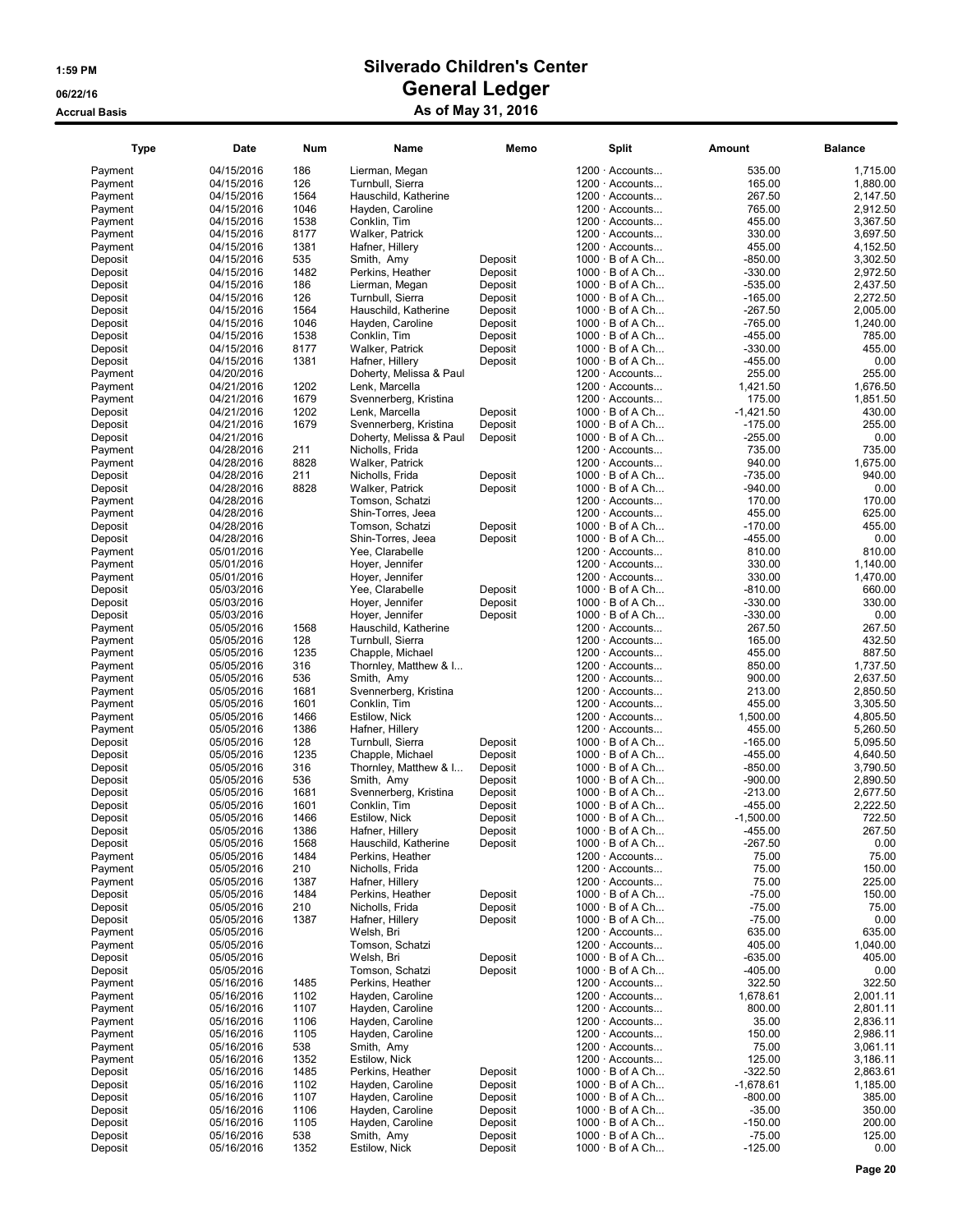| <b>Type</b>                                                        | Date                                   | <b>Num</b>    | Name                                                 | Memo                             |                    | <b>Split</b>                                                            | Amount                     | <b>Balance</b>                 |
|--------------------------------------------------------------------|----------------------------------------|---------------|------------------------------------------------------|----------------------------------|--------------------|-------------------------------------------------------------------------|----------------------------|--------------------------------|
| Payment<br>Payment<br>Payment                                      | 05/24/2016<br>05/24/2016<br>05/24/2016 | 1101<br>94563 | Minkyoung, Kim<br>Hayden, Caroline<br>Robinson, Lucy |                                  |                    | $1200 \cdot$ Accounts<br>$1200 \cdot$ Accounts<br>$1200 \cdot$ Accounts | 420.00<br>850.00<br>100.00 | 420.00<br>1,270.00<br>1,370.00 |
| Deposit                                                            | 05/24/2016                             |               | Robinson, Lucy                                       | Deposit                          |                    | $1000 \cdot B$ of A Ch                                                  | $-100.00$                  | 1,270.00                       |
| Deposit                                                            | 05/24/2016                             | 1101          | Minkyoung, Kim                                       | Deposit                          |                    | $1000 \cdot B$ of A Ch                                                  | $-420.00$                  | 850.00                         |
| Deposit<br>Payment                                                 | 05/24/2016<br>05/26/2016               | 94563<br>1608 | Hayden, Caroline<br>Conklin, Tim                     | Deposit                          |                    | $1000 \cdot B$ of A Ch<br>$1200 \cdot$ Accounts                         | $-850.00$<br>75.00         | 0.00<br>75.00                  |
| Payment                                                            | 05/26/2016                             | 214           | Nicholls, Frida                                      |                                  |                    | $1200 \cdot$ Accounts                                                   | 35.00                      | 110.00                         |
| Payment                                                            | 05/26/2016                             | 1236          | Chapple, Michael                                     |                                  |                    | $1200 \cdot$ Accounts                                                   | 125.00                     | 235.00                         |
| Deposit                                                            | 05/26/2016                             | 1608          | Conklin, Tim                                         | Deposit                          |                    | $1000 \cdot B$ of A Ch                                                  | $-75.00$                   | 160.00                         |
| Deposit                                                            | 05/26/2016                             | 214           | Nicholls, Frida                                      | Deposit                          |                    | $1000 \cdot B$ of A Ch                                                  | $-35.00$                   | 125.00                         |
| Deposit                                                            | 05/26/2016                             | 1236          | Chapple, Michael                                     | Deposit                          |                    | $1000 \cdot B$ of A Ch                                                  | $-125.00$                  | 0.00                           |
| Payment<br>Payment                                                 | 05/26/2016<br>05/26/2016               |               | Doherty, Melissa & Paul<br>Shin-Torres, Jeea         |                                  |                    | $1200 \cdot$ Accounts<br>$1200 \cdot$ Accounts                          | 450.00<br>455.00           | 450.00<br>905.00               |
| Payment                                                            | 05/26/2016                             |               | Hauschild, Katherine                                 |                                  |                    | $1200 \cdot$ Accounts                                                   | 35.00                      | 940.00                         |
| Deposit                                                            | 05/26/2016                             |               | Doherty, Melissa & Paul                              | Deposit                          |                    | $1000 \cdot B$ of A Ch                                                  | $-450.00$                  | 490.00                         |
| Deposit                                                            | 05/26/2016                             |               | Shin-Torres, Jeea                                    | Deposit                          |                    | $1000 \cdot B$ of A Ch                                                  | $-455.00$                  | 35.00                          |
| Deposit                                                            | 05/26/2016                             |               | Hauschild, Katherine                                 | Deposit                          |                    | $1000 \cdot B$ of A Ch                                                  | $-35.00$                   | 0.00                           |
| Total 1499 · Undeposited Funds                                     |                                        |               |                                                      |                                  |                    |                                                                         | 0.00                       | 0.00                           |
| $1500 \cdot$ Fixed Asset(s)<br>1510 · Buildings & Improvements     |                                        |               |                                                      |                                  |                    |                                                                         |                            | 56,216.12<br>290,014.69        |
| Total 1510 · Buildings & Improvements                              |                                        |               |                                                      |                                  |                    |                                                                         |                            | 290,014.69                     |
|                                                                    |                                        |               |                                                      |                                  |                    |                                                                         |                            | 52,137.03                      |
| 1520 · Furniture & Equipment<br>Total 1520 · Furniture & Equipment |                                        |               |                                                      |                                  |                    |                                                                         |                            | 52,137.03                      |
| 1525 · Accum Depr-Furn & Fixtures                                  |                                        |               |                                                      |                                  |                    |                                                                         |                            | 0.00                           |
| Total 1525 · Accum Depr-Furn & Fixtures                            |                                        |               |                                                      |                                  |                    |                                                                         |                            | 0.00                           |
| 1530 · Accum Depr<br>Total 1530 · Accum Depr                       |                                        |               |                                                      |                                  |                    |                                                                         |                            | -285,935.60<br>-285,935.60     |
| 1500 · Fixed Asset(s) - Other                                      |                                        |               |                                                      |                                  |                    |                                                                         |                            | 0.00                           |
| Total $1500 \cdot$ Fixed Asset(s) - Other                          |                                        |               |                                                      |                                  |                    |                                                                         |                            | 0.00                           |
| Total $1500 \cdot$ Fixed Asset(s)                                  |                                        |               |                                                      |                                  |                    |                                                                         |                            | 56,216.12                      |
| 2000 · Accounts Payable                                            |                                        |               |                                                      |                                  |                    |                                                                         |                            | $-1,894.04$                    |
| Bill                                                               | 07/01/2015                             | 00681         | Waste Management                                     | Account #111-                    | $6943 \cdot$ Trash |                                                                         | $-161.38$                  | $-2,055.42$                    |
| <b>Bill Pmt - Check</b>                                            | 07/08/2015<br>07/08/2015               | 7350<br>7351  | B. Piazza Consulting,                                | 0005226915                       |                    | $1000 \cdot B$ of A Ch<br>$1000 \cdot B$ of A Ch                        | 304.80<br>341.21           | $-1,750.62$                    |
| <b>Bill Pmt - Check</b><br><b>Bill Pmt - Check</b>                 | 07/08/2015                             | 7352          | Discount School Supply<br><b>Orkin Pest Control</b>  | Account # D-29                   |                    | $1000 \cdot B$ of A Ch                                                  | 71.67                      | $-1,409.41$<br>$-1,337.74$     |
| <b>Bill Pmt - Check</b>                                            | 07/08/2015                             | 7353          | South Coast Fire Prot                                |                                  |                    | $1000 \cdot B$ of A Ch                                                  | 384.00                     | -953.74                        |
| <b>Bill Pmt - Check</b>                                            | 07/08/2015                             | 7354          | Waste Management                                     | Account #111-                    |                    | $1000 \cdot B$ of A Ch                                                  | 161.38                     | $-792.36$                      |
| <b>Bill Pmt - Check</b>                                            | 07/08/2015                             | 7357          | Lux Cleaning Services                                |                                  |                    | $1000 \cdot B$ of A Ch                                                  | 510.00                     | $-282.36$                      |
| <b>Bill Pmt - Check</b><br>Bill                                    | 07/08/2015                             | 7358<br>10351 | Meghan Warner Book<br>Orkin Pest Control             | Account # D-29                   |                    | $1000 \cdot B$ of A Ch<br>$6901 \cdot$ Building/                        | 280.00<br>$-71.67$         | $-2.36$<br>$-74.03$            |
| Bill                                                               | 07/09/2015<br>07/14/2015               | 52            | <b>Harry Flores</b>                                  |                                  |                    | $6903 \cdot$ Equipment                                                  | $-75.00$                   | $-149.03$                      |
| Bill                                                               | 07/16/2015                             | 15-60         | Meghan Warner Book                                   |                                  |                    | 6644 · Bookkee                                                          | $-240.00$                  | $-389.03$                      |
| <b>Bill Pmt - Check</b>                                            | 07/17/2015                             | 7359          | AT&T                                                 | 130242553                        |                    | $1000 \cdot B$ of A Ch                                                  | 47.00                      | $-342.03$                      |
| <b>Bill Pmt - Check</b>                                            | 07/17/2015                             | 7362          | Meghan Warner Book                                   |                                  |                    | $1000 \cdot B$ of A Ch                                                  | 240.00                     | $-102.03$                      |
| Bill                                                               | 07/17/2015                             | 3760          | B. Piazza Consulting,                                |                                  |                    | $6930 \cdot$ Substitut                                                  | $-101.60$                  | -203.63                        |
| <b>Bill Pmt -Check</b><br>Bill                                     | 07/22/2015<br>07/26/2015               | 7363          | B. Piazza Consulting,<br>AT&T                        | 130242553                        |                    | $1000 \cdot B$ of A Ch<br>6970 · Telephone                              | 101.60<br>$-47.00$         | $-102.03$<br>$-149.03$         |
| Bill                                                               | 07/31/2015                             | 15-65         | Meghan Warner Book                                   |                                  |                    | 6644 · Bookkee                                                          | $-280.00$                  | $-429.03$                      |
| <b>Bill Pmt - Check</b>                                            | 07/31/2015                             | 7370          | Meghan Warner Book                                   |                                  |                    | $1000 \cdot B$ of A Ch                                                  | 280.00                     | $-149.03$                      |
| Bill                                                               | 07/31/2015                             |               | Lux Cleaning Services                                | Cleaning thru 0                  |                    | 6905 · Janitorial                                                       | $-300.00$                  | $-449.03$                      |
| Bill                                                               | 08/01/2015                             |               | Waste Management                                     | Account #111-                    | $6943 \cdot$ Trash |                                                                         | $-161.38$                  | $-610.41$                      |
| Bill<br><b>Bill Pmt - Check</b>                                    | 08/10/2015<br>08/12/2015               | 7372          | AT&T<br>AT&T                                         | 130242553                        |                    | $6970 \cdot$ Telephone<br>$1000 \cdot B$ of A Ch                        | $-72.28$<br>47.00          | $-682.69$<br>$-635.69$         |
| <b>Bill Pmt - Check</b>                                            | 08/12/2015                             | 7373          | <b>Orkin Pest Control</b>                            | Account # D-29                   |                    | $1000 \cdot B$ of A Ch                                                  | 71.67                      | $-564.02$                      |
| <b>Bill Pmt - Check</b>                                            | 08/12/2015                             | 7374          | Waste Management                                     | Account #111-                    |                    | $1000 \cdot B$ of A Ch                                                  | 161.38                     | $-402.64$                      |
| Bill                                                               | 08/13/2015                             |               | AT&T                                                 |                                  |                    | $6970 \cdot$ Telephone                                                  | $-75.00$                   | -477.64                        |
| Bill                                                               | 08/16/2015                             | 15-68         | Meghan Warner Book                                   |                                  |                    | 6644 · Bookkee                                                          | $-240.00$                  | $-717.64$                      |
| Bill                                                               | 08/17/2015                             | 10416         | <b>Orkin Pest Control</b><br>AT&T                    | Account # D-29                   |                    | $6901 \cdot$ Building/                                                  | $-71.67$                   | $-789.31$                      |
| <b>Bill Pmt - Check</b><br><b>Bill Pmt - Check</b>                 | 08/19/2015<br>08/19/2015               | 7375<br>7376  | Lux Cleaning Services                                | Cleaning thru 0                  |                    | $1000 \cdot B$ of A Ch<br>$1000 \cdot B$ of A Ch                        | 75.00<br>300.00            | $-714.31$<br>$-414.31$         |
| <b>Bill Pmt - Check</b>                                            | 08/19/2015                             | 7377          | Meghan Warner Book                                   |                                  |                    | $1000 \cdot B$ of A Ch                                                  | 240.00                     | $-174.31$                      |
| Bill                                                               | 08/26/2015                             |               | AT&T                                                 |                                  |                    | 6970 · Telephone                                                        | $-47.00$                   | $-221.31$                      |
| Bill                                                               | 08/27/2015                             |               | Wyld Iris Farms                                      | Horsmanship P                    |                    | 6995 · Horsema                                                          | $-300.00$                  | $-521.31$                      |
| Bill<br>Bill                                                       | 08/31/2015                             | 15-71         | Meghan Warner Book                                   |                                  |                    | 6644 · Bookkee<br>6905 · Janitorial                                     | $-240.00$<br>$-240.00$     | $-761.31$<br>$-1,001.31$       |
| Bill                                                               | 08/31/2015<br>09/01/2015               | 00685         | Lux Cleaning Services<br>Waste Management            | Cleaning thru 0<br>Account #111- |                    | $6943 \cdot$ Trash                                                      | $-224.95$                  | $-1,226.26$                    |
| Bill                                                               | 09/01/2015                             | 00685         | Waste Management                                     | Account #111-                    | $6943 \cdot$ Trash |                                                                         | $-161.38$                  | -1,387.64                      |
| <b>Bill Pmt - Check</b>                                            | 09/02/2015                             | 7380          | AT&T                                                 |                                  |                    | $1000 \cdot B$ of A Ch                                                  | 72.28                      | $-1,315.36$                    |
| <b>Bill Pmt - Check</b>                                            | 09/02/2015                             | 7381          | Meghan Warner Book                                   |                                  |                    | $1000 \cdot B$ of A Ch                                                  | 240.00                     | $-1,075.36$                    |
| <b>Bill Pmt - Check</b>                                            | 09/09/2015                             | 7382          | Harry Flores                                         |                                  |                    | $1000 \cdot B$ of A Ch                                                  | 75.00                      | $-1,000.36$                    |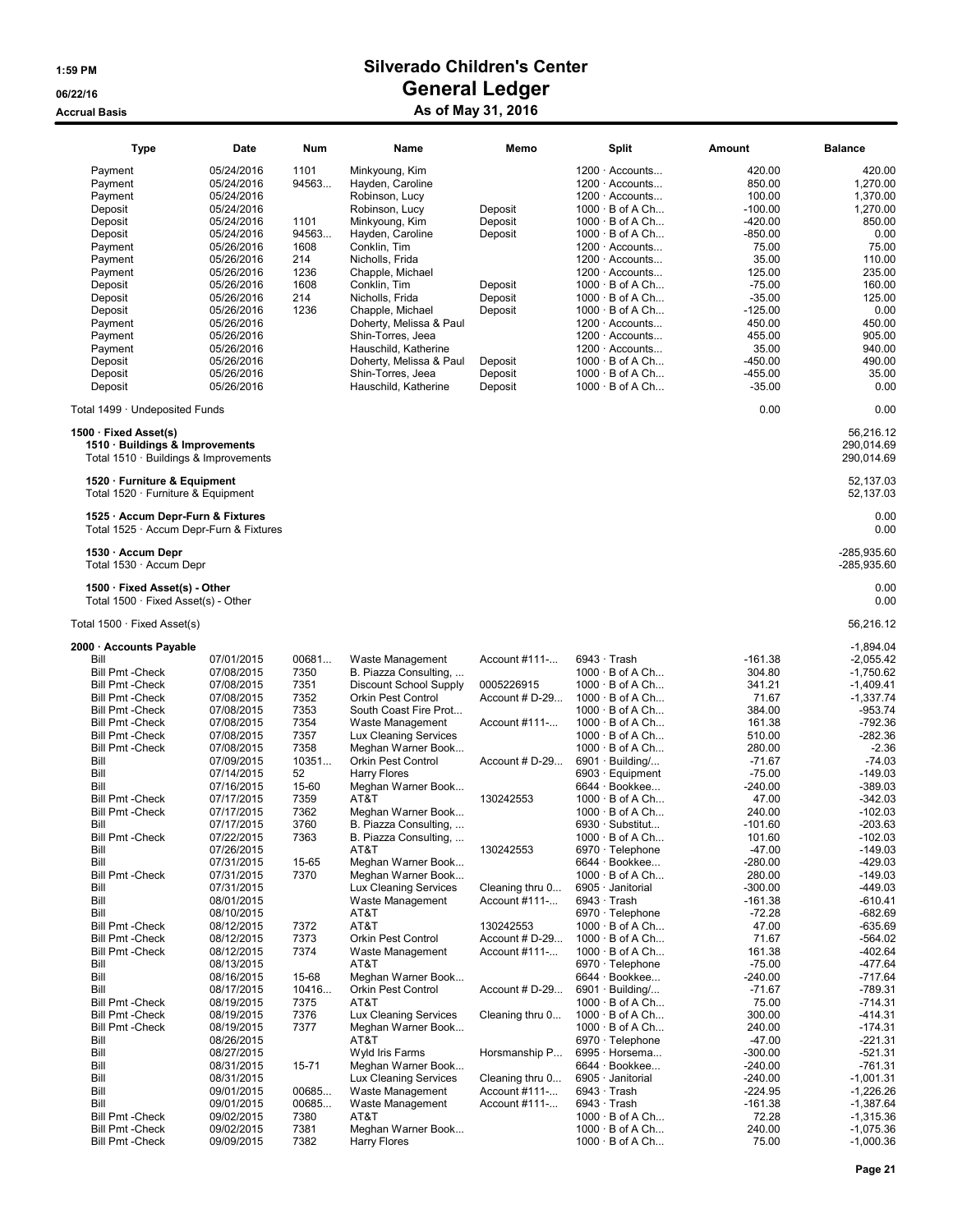| Type                                               | Date                     | <b>Num</b>        | Name                                         | Memo                           | <b>Split</b>                                         | Amount                   | <b>Balance</b>             |
|----------------------------------------------------|--------------------------|-------------------|----------------------------------------------|--------------------------------|------------------------------------------------------|--------------------------|----------------------------|
| <b>Bill Pmt - Check</b>                            | 09/09/2015               | 7383              | Lux Cleaning Services                        | Cleaning thru 0                | $1000 \cdot B$ of A Ch                               | 240.00                   | -760.36                    |
| <b>Bill Pmt - Check</b>                            | 09/09/2015               | 7384              | Waste Management                             | Account #111-                  | $1000 \cdot B$ of A Ch                               | 224.95                   | $-535.41$                  |
| Bill<br>Bill                                       | 09/10/2015<br>09/10/2015 | 10482             | AT&T<br>Orkin Pest Control                   |                                | 6970 · Telephone<br>$6901 \cdot$ Building/           | $-101.55$<br>-71.67      | $-636.96$<br>$-708.63$     |
| <b>Bill Pmt - Check</b>                            | 09/16/2015               | 7386              | AT&T                                         | Account $#D-29$                | $1000 \cdot B$ of A Ch                               | 47.00                    | $-661.63$                  |
| <b>Bill Pmt - Check</b>                            | 09/16/2015               | 7387              | Orkin Pest Control                           | Account # D-29                 | $1000 \cdot B$ of A Ch                               | 71.67                    | $-589.96$                  |
| <b>Bill Pmt - Check</b>                            | 09/16/2015               | 7388              | Waste Management                             | Account #111-                  | $1000 \cdot B$ of A Ch                               | 161.38                   | $-428.58$                  |
| Bill                                               | 09/16/2015               | 15-75             | Meghan Warner Book                           |                                | 6644 · Bookkee                                       | $-260.00$                | $-688.58$                  |
| <b>Bill Pmt - Check</b>                            | 09/18/2015               | 7390              | Meghan Warner Book                           |                                | $1000 \cdot B$ of A Ch                               | 260.00                   | $-428.58$                  |
| <b>Bill Pmt - Check</b>                            | 09/18/2015               | 7391              | Wyld Iris Farms                              | Horsmanship P                  | $1000 \cdot B$ of A Ch                               | 300.00                   | $-128.58$                  |
| Bill<br>Bill                                       | 09/22/2015<br>09/24/2015 | 94JI0585<br>GJ091 | Orange County Dept.<br>South Coast Fire Prot |                                | $6907 \cdot \text{Rooter} \dots$<br>6901 · Building/ | $-1,500.00$<br>$-500.00$ | $-1,628.58$<br>$-2,128.58$ |
| Bill                                               | 09/26/2015               |                   | AT&T                                         |                                | 6970 · Telephone                                     | $-47.00$                 | $-2,175.58$                |
| Bill                                               | 09/30/2015               | 15-80             | Meghan Warner Book                           |                                | 6644 · Bookkee                                       | $-200.00$                | $-2,375.58$                |
| Bill                                               | 09/30/2015               |                   | Lux Cleaning Services                        | Cleaning thru 0                | 6905 · Janitorial                                    | $-240.00$                | $-2,615.58$                |
| <b>Bill Pmt - Check</b>                            | 10/01/2015               | 7396              | AT&T                                         |                                | $1000 \cdot B$ of A Ch                               | 101.55                   | $-2,514.03$                |
| <b>Bill Pmt - Check</b>                            | 10/01/2015               | 7397              | Meghan Warner Book                           |                                | $1000 \cdot B$ of A Ch                               | 200.00                   | $-2,314.03$                |
| Bill                                               | 10/01/2015               | 00688             | Waste Management                             | Account #111-                  | $6943 \cdot$ Trash                                   | $-161.38$                | $-2,475.41$                |
| Bill                                               | 10/08/2015               | 10537<br>7398     | Orkin Pest Control                           | Account $#D-29$                | $6901 \cdot$ Building/                               | $-143.34$                | $-2,618.75$                |
| <b>Bill Pmt - Check</b><br><b>Bill Pmt - Check</b> | 10/12/2015<br>10/12/2015 | 7399              | AT&T<br>Orange County Dept                   |                                | $1000 \cdot B$ of A Ch<br>$1000 \cdot B$ of A Ch     | 47.00<br>1,500.00        | $-2,571.75$<br>$-1,071.75$ |
| <b>Bill Pmt - Check</b>                            | 10/12/2015               | 7400              | Orkin Pest Control                           | Account $#D-29$                | $1000 \cdot B$ of A Ch                               | 71.67                    | $-1,000.08$                |
| <b>Bill Pmt - Check</b>                            | 10/12/2015               | 7401              | South Coast Fire Prot                        |                                | $1000 \cdot B$ of A Ch                               | 500.00                   | $-500.08$                  |
| <b>Bill Pmt - Check</b>                            | 10/12/2015               | 7402              | Waste Management                             | Account #111-                  | $1000 \cdot B$ of A Ch                               | 161.38                   | $-338.70$                  |
| Bill                                               | 10/15/2015               | 15-85             | Meghan Warner Book                           |                                | 6644 · Bookkee                                       | $-240.00$                | -578.70                    |
| <b>Bill Pmt - Check</b>                            | 10/18/2015               | 7407              | Meghan Warner Book                           |                                | $1000 \cdot B$ of A Ch                               | 240.00                   | $-338.70$                  |
| <b>Bill Pmt - Check</b>                            | 10/23/2015               | 7408              | Lux Cleaning Services                        | Cleaning thru 0                | $1000 \cdot B$ of A Ch                               | 240.00                   | $-98.70$                   |
| Bill                                               | 10/26/2015               |                   | AT&T                                         |                                | 6970 · Telephone                                     | $-47.00$                 | $-145.70$                  |
| Bill                                               | 10/27/2015               |                   | Wyld Iris Farms                              | Reimbursement                  | 6951 · Animal S                                      | $-45.85$                 | $-191.55$                  |
| Bill<br>Bill                                       | 10/31/2015<br>10/31/2015 | 15-89             | Meghan Warner Book                           | Cleaning thru 1                | 6644 · Bookkee<br>6905 · Janitorial                  | $-200.00$<br>$-240.00$   | $-391.55$                  |
| Bill                                               | 11/01/2015               |                   | Lux Cleaning Services<br>Waste Management    | Account #111-                  | $6943 \cdot$ Trash                                   | $-161.38$                | $-631.55$<br>-792.93       |
| Bill                                               | 11/03/2015               |                   | Canyon Feed & Tack                           |                                | 6951 Animal S                                        | $-44.64$                 | -837.57                    |
| <b>Bill Pmt - Check</b>                            | 11/04/2015               | 7413              | Lux Cleaning Services                        | Cleaning thru 1                | $1000 \cdot B$ of A Ch                               | 240.00                   | -597.57                    |
| <b>Bill Pmt - Check</b>                            | 11/04/2015               | 7414              | Meghan Warner Book                           |                                | $1000 \cdot B$ of A Ch                               | 200.00                   | $-397.57$                  |
| <b>Bill Pmt - Check</b>                            | 11/04/2015               | 7415              | Orkin Pest Control                           | Account # D-29                 | $1000 \cdot B$ of A Ch                               | 143.34                   | $-254.23$                  |
| Bill                                               | 11/06/2015               | 15-94             | Meghan Warner Book                           |                                | 6644 · Bookkee                                       | $-250.00$                | $-504.23$                  |
| Bill                                               | 11/10/2015               |                   | AT&T                                         |                                | 6970 · Telephone                                     | $-134.53$                | $-638.76$                  |
| <b>Bill Pmt - Check</b>                            | 11/16/2015               | 7416              | AT&T                                         |                                | $1000 \cdot B$ of A Ch                               | 47.00                    | $-591.76$                  |
| <b>Bill Pmt - Check</b>                            | 11/23/2015               | 7421              | Meghan Warner Book                           |                                | $1000 \cdot B$ of A Ch<br>6970 · Telephone           | 250.00                   | -341.76                    |
| Bill<br>Bill                                       | 11/26/2015<br>11/30/2015 | 15-98             | AT&T<br>Meghan Warner Book                   |                                | 6644 · Bookkee                                       | $-47.00$<br>$-200.00$    | $-388.76$<br>-588.76       |
| Bill                                               | 11/30/2015               |                   | Lux Cleaning Services                        | Cleaning thru 1                | 6905 · Janitorial                                    | $-270.00$                | -858.76                    |
| Bill                                               | 12/01/2015               | 00692             | Waste Management                             | Account #111-                  | $6943 \cdot$ Trash                                   | $-161.38$                | $-1,020.14$                |
| <b>Bill Pmt - Check</b>                            | 12/01/2015               | 7424              | Waste Management                             |                                | $1000 \cdot B$ of A Ch                               | 322.76                   | -697.38                    |
| <b>Bill Pmt - Check</b>                            | 12/01/2015               | 7425              | Wyld Iris Farms                              | Reimbursement                  | $1000 \cdot B$ of A Ch                               | 45.85                    | $-651.53$                  |
| <b>Bill Pmt - Check</b>                            | 12/01/2015               | 7423              | Meghan Warner Book                           |                                | $1000 \cdot B$ of A Ch                               | 200.00                   | -451.53                    |
| <b>Bill Pmt - Check</b>                            | 12/12/2015               | 7429              | AT&T                                         |                                | $1000 \cdot B$ of A Ch                               | 134.53                   | $-317.00$                  |
| <b>Bill Pmt - Check</b>                            | 12/12/2015               | 7430              | Lux Cleaning Services                        | Cleaning thru 1                | $1000 \cdot B$ of A Ch                               | 270.00                   | $-47.00$                   |
| <b>Bill Pmt - Check</b><br>Bill                    | 12/12/2015<br>12/16/2015 | 7431<br>15-102    | AT&T<br>Meghan Warner Book                   |                                | $1000 \cdot B$ of A Ch<br>6644 · Bookkee             | 47.00<br>$-240.00$       | 0.00<br>$-240.00$          |
| <b>Bill Pmt - Check</b>                            | 12/16/2015               | 7433              | Meghan Warner Book                           |                                | $1000 \cdot B$ of A Ch                               | 240.00                   | 0.00                       |
| Bill                                               | 12/17/2015               | 10660             | Orkin Pest Control                           | Account # D-29                 | $6901 \cdot$ Building/                               | $-71.67$                 | $-71.67$                   |
| Bill                                               | 12/26/2015               |                   | AT&T                                         |                                | 6970 · Telephone                                     | $-47.00$                 | $-118.67$                  |
| Bill                                               | 12/31/2015               | 15-106            | Meghan Warner Book                           |                                | 6644 · Bookkee                                       | $-200.00$                | -318.67                    |
| Bill                                               | 12/31/2015               |                   | Lux Cleaning Services                        | Cleaning thru 1                | 6905 · Janitorial                                    | $-210.00$                | $-528.67$                  |
| <b>Bill Pmt - Check</b>                            | 01/04/2016               | 7434              | Meghan Warner Book                           |                                | $1000 \cdot B$ of A Ch                               | 200.00                   | $-328.67$                  |
| Bill                                               | 01/10/2016               |                   | AT&T                                         |                                | $6970 \cdot$ Telephone                               | $-62.60$                 | -391.27                    |
| Bill<br><b>Bill Pmt - Check</b>                    | 01/16/2016               | $16 - 5$          | Meghan Warner Book                           |                                | 6644 · Bookkee                                       | $-320.00$                | $-711.27$                  |
| <b>Bill Pmt - Check</b>                            | 01/17/2016<br>01/17/2016 | 7439<br>7440      | AT&T<br>Orkin Pest Control                   | Account # D-29                 | $1000 \cdot B$ of A Ch<br>$1000 \cdot B$ of A Ch     | 47.00<br>71.67           | -664.27<br>$-592.60$       |
| <b>Bill Pmt - Check</b>                            | 01/17/2016               | 7442              | Meghan Warner Book                           |                                | $1000 \cdot B$ of A Ch                               | 320.00                   | -272.60                    |
| Bill                                               | 01/20/2016               | 10726             | Orkin Pest Control                           | Account # D-29                 | $6901 \cdot$ Building/                               | $-71.67$                 | $-344.27$                  |
| Bill                                               | 01/26/2016               |                   | AT&T                                         |                                | 6970 · Telephone                                     | $-47.00$                 | -391.27                    |
| Bill                                               | 01/31/2016               | 16-10             | Meghan Warner Book                           |                                | 6644 · Bookkee                                       | $-200.00$                | -591.27                    |
| Bill                                               | 01/31/2016               |                   | Lux Cleaning Services                        | Cleaning thru 0                | 6905 · Janitorial                                    | $-240.00$                | $-831.27$                  |
| <b>Bill Pmt - Check</b>                            | 02/01/2016               | 7446              | AT&T                                         |                                | $1000 \cdot B$ of A Ch                               | 62.60                    | $-768.67$                  |
| Bill Pmt - Check                                   | 02/01/2016               | 7447              | Lux Cleaning Services                        | Cleaning thru 1                | $1000 \cdot B$ of A Ch                               | 210.00                   | $-558.67$                  |
| <b>Bill Pmt - Check</b>                            | 02/01/2016               | 7448              | Meghan Warner Book                           |                                | $1000 \cdot B$ of A Ch                               | 200.00                   | -358.67                    |
| Bill<br>Bill                                       | 02/01/2016<br>02/01/2016 | 00695<br>W2459    | Waste Management<br>Discount School Supply   | Account #111-<br>Account #0013 | $6943 \cdot$ Trash<br>6907 · Rooster                 | $-161.38$<br>$-93.09$    | $-520.05$<br>$-613.14$     |
| Bill                                               | 02/01/2016               | W2438             | Discount School Supply                       | Account #0013                  | $6907 \cdot$ Rooster                                 | -491.28                  | $-1,104.42$                |
| Bill                                               | 02/01/2016               | W2446             | Discount School Supply                       | Account #0013                  | $6907 \cdot$ Rooster                                 | $-116.59$                | $-1,221.01$                |
| <b>Bill Pmt - Check</b>                            | 02/01/2016               | 7456              | Discount School Supply                       | 0005226915                     | $1000 \cdot B$ of A Ch                               | 700.96                   | $-520.05$                  |
| <b>Bill Pmt - Check</b>                            | 02/09/2016               | 7450              | AT&T                                         |                                | $1000 \cdot B$ of A Ch                               | 47.00                    | -473.05                    |

Bill Pmt -Check 02/09/2016 7451 Lux Cleaning Services Cleaning thru 0... 1000 · B of A Ch... 240.00 -233.05 Bill Pmt -Check 02/09/2016 7452 Orkin Pest Control Account # D-29... 1000 · B of A Ch... 71.67 -161.38 Bill Pmt -Check 02/09/2016 7453 Waste Management Account #111-... 1000 · B of A Ch... 161.38 0.00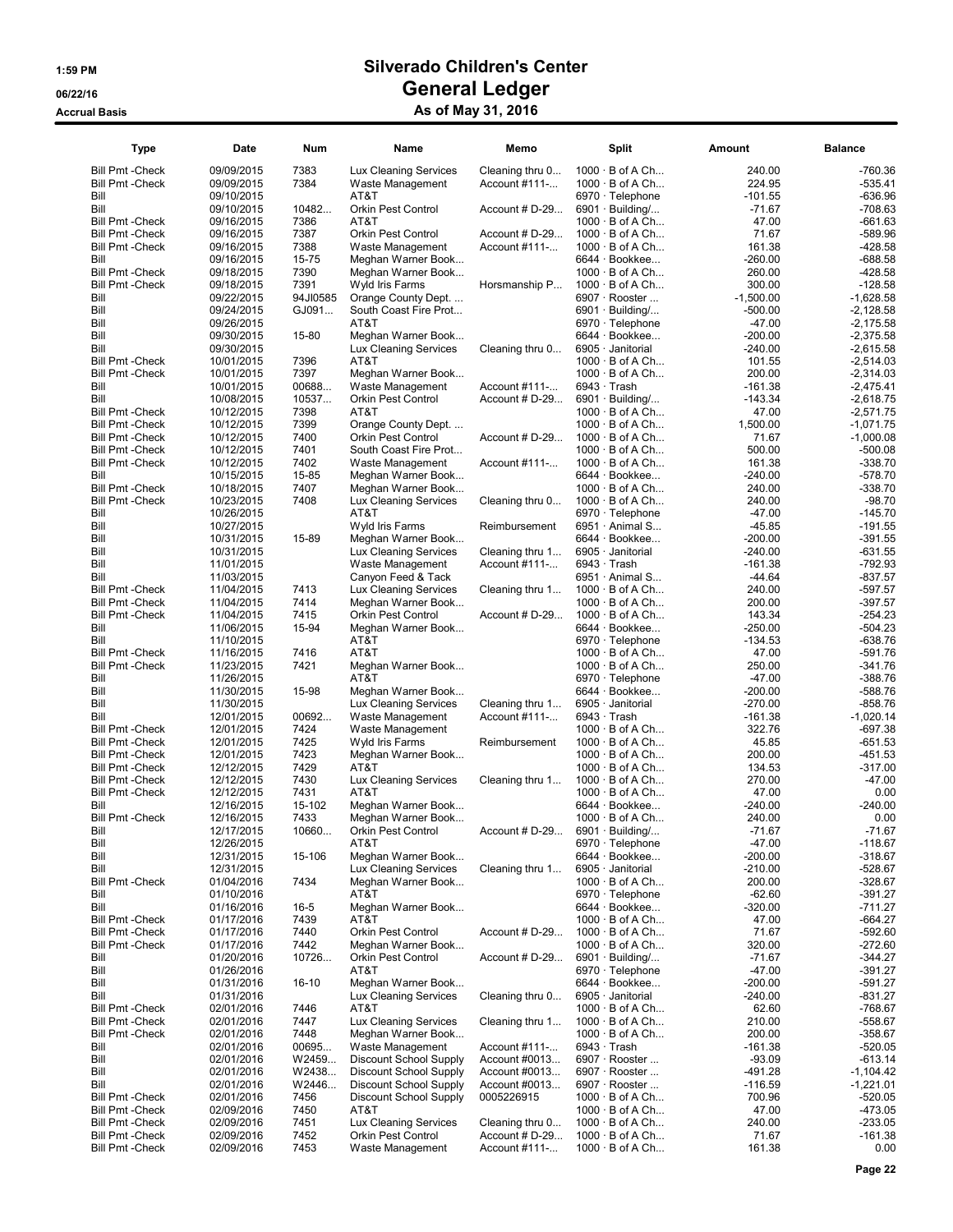| Type                            | Date                     | Num       | Name                                       | Memo            | Split                                         | Amount              | <b>Balance</b>             |
|---------------------------------|--------------------------|-----------|--------------------------------------------|-----------------|-----------------------------------------------|---------------------|----------------------------|
| Bill                            | 02/10/2016               |           | AT&T                                       |                 | 6970 · Telephone                              | $-65.23$            | -65.23                     |
| Bill                            | 02/11/2016               | RM947     | South Coast Fire Prot                      |                 | $6901 \cdot$ Building/                        | $-60.00$            | $-125.23$                  |
| Bill                            | 02/11/2016               | 10749     | <b>Orkin Pest Control</b>                  | Account # D-29  | $6901 \cdot$ Building/                        | $-71.67$            | $-196.90$                  |
| Bill                            | 02/16/2016               | $16 - 15$ | Meghan Warner Book                         |                 | 6644 · Bookkee                                | $-200.00$           | -396.90                    |
| Bill                            | 02/16/2016               | W2473     | <b>Discount School Supply</b>              | Account #0031   | 6952 · Curriculu                              | $-134.51$           | -531.41                    |
| <b>Bill Pmt - Check</b>         | 02/17/2016               | 7458      | Meghan Warner Book                         |                 | $1000 \cdot B$ of A Ch                        | 200.00              | -331.41                    |
| Bill                            | 02/17/2016               | 2956      | CAPRI                                      | Claim #GHC00    | $6202 \cdot \text{Wor}$ ker's                 | $-5,000.00$         | $-5,331.41$                |
| Bill                            | 02/22/2016               | 92384     | Canyon Feed & Tack                         |                 | 6951 Animal S                                 | $-30.52$            | $-5,361.93$                |
| Bill                            | 02/22/2016               | 92436     | Canyon Feed & Tack                         |                 | 6951 · Animal S                               | $-30.52$            | $-5,392.45$                |
| <b>Bill Pmt - Check</b>         | 02/24/2016               | 7460      | AT&T                                       |                 | $1000 \cdot B$ of A Ch                        | 65.23               | $-5,327.22$                |
| <b>Bill Pmt - Check</b>         | 02/24/2016               | 7461      | <b>Discount School Supply</b>              | 0005226915      | $1000 \cdot B$ of A Ch                        | 134.51              | $-5,192.71$                |
| <b>Bill Pmt - Check</b>         | 02/24/2016               | 7462      | South Coast Fire Prot                      |                 | $1000 \cdot B$ of A Ch                        | 60.00               | $-5,132.71$                |
| Bill                            | 02/26/2016               |           | AT&T                                       |                 | $6970 \cdot$ Telephone                        | $-47.00$            | $-5,179.71$                |
| Bill                            | 02/29/2016               | 16-20     | Meghan Warner Book                         |                 | 6644 · Bookkee                                | $-240.00$           | $-5,419.71$                |
| Bill                            | 02/29/2016               |           | <b>Lux Cleaning Services</b>               | Cleaning thru 0 | 6905 · Janitorial                             | $-455.00$           | $-5,874.71$                |
| <b>Bill Pmt - Check</b>         | 03/01/2016               | 7465      | <b>CAPRI</b>                               | Claim #GHC00    | $1000 \cdot B$ of A Ch                        | 5,000.00            | $-874.71$                  |
| <b>Bill Pmt - Check</b>         | 03/01/2016               | 7466      | Meghan Warner Book                         |                 | 1000 · B of A Ch                              | 240.00              | $-634.71$                  |
| Bill                            | 03/01/2016               | 00697     | Waste Management                           | Account #111-   | 6943 · Trash                                  | $-161.38$           | $-796.09$                  |
| Bill                            | 03/07/2016               | 93609     | Canyon Feed & Tack                         |                 | 6951 Animal S                                 | $-32.13$            | $-828.22$                  |
| Bill                            | 03/09/2016               | W2492     | <b>Discount School Supply</b>              | Account #0031   | 6952 · Curriculu                              | $-119.64$           | -947.86                    |
| Bill                            | 03/10/2016               | W2494     | <b>Discount School Supply</b>              | Account #0031   | 6952 · Curriculu                              | $-109.01$           | $-1,056.87$                |
| Bill                            | 03/10/2016               |           | AT&T                                       |                 | 6970 · Telephone                              | $-62.70$            | $-1,119.57$                |
| Bill                            | 03/10/2016               | 83859     | <b>Orkin Pest Control</b>                  | Account # D-29  | $6901 \cdot$ Building/                        | $-71.67$            | $-1,191.24$                |
| Bill                            | 03/16/2016               | 16-25     | Meghan Warner Book                         |                 | 6644 · Bookkee                                | $-240.00$           | $-1,431.24$                |
| <b>Bill Pmt - Check</b>         | 03/19/2016               | 7467      | AT&T                                       |                 | $1000 \cdot B$ of A Ch                        | 47.00               | $-1,384.24$                |
| <b>Bill Pmt - Check</b>         | 03/19/2016               | 7468      | Lux Cleaning Services                      | Cleaning thru 0 | $1000 \cdot B$ of A Ch                        | 455.00              | $-929.24$                  |
| <b>Bill Pmt - Check</b>         | 03/19/2016               | 7469      | Orkin Pest Control                         | Account # D-29  | $1000 \cdot B$ of A Ch                        | 71.67               | $-857.57$                  |
| <b>Bill Pmt - Check</b>         | 03/19/2016               | 7470      | Waste Management                           | Account #111-   | $1000 \cdot B$ of A Ch                        | 161.38              | $-696.19$                  |
| <b>Bill Pmt - Check</b>         | 03/19/2016               | 7473      | Meghan Warner Book                         |                 | $1000 \cdot B$ of A Ch                        | 240.00              | -456.19                    |
| Bill                            | 03/21/2016               | 94675     | Canyon Feed & Tack                         |                 | 6951 Animal S                                 | $-30.52$            | -486.71                    |
| Bill                            | 03/26/2016               |           | AT&T                                       |                 | $6970 \cdot$ Telephone                        | $-47.00$            | $-533.71$                  |
| Bill                            | 03/31/2016               | 16-30     | Meghan Warner Book                         |                 | 6644 · Bookkee                                | $-160.00$           | $-693.71$                  |
| Bill                            | 03/31/2016               |           | <b>Lux Cleaning Services</b>               | Cleaning thru 0 | 6905 · Janitorial                             | $-490.00$           | $-1,183.71$                |
| Bill                            | 03/31/2016               |           | Lux Cleaning Services                      | Handyman Ser    | 6901 · Building/                              | -357.40             | $-1,541.11$                |
| Bill                            | 04/01/2016               | 00699     | Waste Management                           | Account #111-   | $6943 \cdot$ Trash                            | $-161.38$           | $-1,702.49$                |
| <b>Bill Pmt - Check</b>         | 04/04/2016               | 7474      | AT&T                                       |                 | $1000 \cdot B$ of A Ch                        | 62.70               | $-1,639.79$                |
| <b>Bill Pmt - Check</b>         | 04/04/2016               | 7475      | <b>Discount School Supply</b>              | 0005226915      | $1000 \cdot B$ of A Ch                        | 228.65              | $-1,411.14$                |
| <b>Bill Pmt - Check</b>         | 04/04/2016               | 7476      | Lux Cleaning Services                      |                 | $1000 \cdot B$ of A Ch                        | 847.40              | -563.74                    |
| <b>Bill Pmt - Check</b>         | 04/04/2016               | 7477      | Meghan Warner Book                         |                 | $1000 \cdot B$ of A Ch                        | 160.00              | $-403.74$                  |
| Bill                            | 04/04/2016               | 95728     | Canyon Feed & Tack                         |                 | 6951 Animal S                                 | $-30.52$            | $-434.26$                  |
| Bill                            | 04/10/2016               |           | AT&T                                       |                 | 6970 · Telephone                              | $-62.67$            | -496.93                    |
| <b>Bill Pmt - Check</b>         | 04/11/2016               | 7481      | <b>Orkin Pest Control</b>                  | Account # D-29  | $1000 \cdot B$ of A Ch                        | 71.67               | $-425.26$                  |
| <b>Bill Pmt - Check</b>         | 04/11/2016               | 7482      | Waste Management                           | Account #111-   | $1000 \cdot B$ of A Ch                        | 161.38              | $-263.88$                  |
| Bill                            | 04/16/2016               | 16-34     | Meghan Warner Book                         |                 | 6644 · Bookkee                                | $-240.00$           | $-503.88$                  |
| Bill                            | 04/18/2016               | 96960     | Canyon Feed & Tack                         |                 | 6951 Animal S                                 | $-30.26$            | -534.14                    |
| Bill                            | 04/18/2016               | 95871     | <b>Orkin Pest Control</b>                  | Account # D-29  | $6901 \cdot$ Building/                        | $-71.67$            | $-605.81$                  |
| Bill                            | 04/19/2016               | W2523     | <b>Discount School Supply</b>              | Account #0031   | 6952 · Curriculu                              | $-94.88$            | $-700.69$                  |
| <b>Bill Pmt - Check</b>         | 04/20/2016               | 7484      | AT&T                                       |                 | $1000 \cdot B$ of A Ch                        | 47.00               | $-653.69$                  |
| <b>Bill Pmt - Check</b>         | 04/20/2016               | 7485      | Meghan Warner Book                         |                 | $1000 \cdot B$ of A Ch                        | 240.00              | -413.69                    |
| Bill                            | 04/25/2016               | 97456     | Canyon Feed & Tack                         |                 | 6951 Animal S                                 | $-166.21$           | $-579.90$                  |
| Bill                            | 04/26/2016               |           | AT&T                                       |                 | 6970 · Telephone                              | $-52.30$            | $-632.20$                  |
| Bill                            | 04/30/2016               | 16-40     | Meghan Warner Book                         |                 | 6644 · Bookkee                                | $-160.00$           | $-792.20$                  |
| Bill                            | 04/30/2016               |           | Lux Cleaning Services                      | Handyman Ser    | 6901 · Building/                              | $-770.00$           | $-1,562.20$                |
| Bill                            | 05/01/2016               | 00700     | Waste Management                           | Account #111-   | $6943 \cdot$ Trash                            | $-161.38$           | $-1,723.58$                |
| <b>Bill Pmt - Check</b>         | 05/02/2016               | 7490      | Canyon Feed & Tack                         |                 | $1000 \cdot B$ of A Ch                        | 350.68              | $-1,372.90$                |
| <b>Bill Pmt - Check</b>         | 05/02/2016<br>05/02/2016 | 7491      | Discount School Supply                     | 0005226915      | $1000 \cdot B$ of A Ch<br>6951 · Animal S     | 94.88               | $-1,278.02$                |
| Bill                            | 05/03/2016               | 98070     | Canyon Feed & Tack                         |                 |                                               | $-30.26$            | $-1,308.28$                |
| <b>Bill Pmt - Check</b>         |                          | 7492      | Canyon Feed & Tack                         |                 | $1000 \cdot B$ of A Ch                        | 30.26               | $-1,278.02$                |
| <b>Bill Pmt - Check</b><br>Bill | 05/03/2016<br>05/04/2016 | 7493      | Meghan Warner Book<br>Department of Social | Facility #30061 | $1000 \cdot B$ of A Ch<br>$6254 \cdot$ Comm C | 160.00<br>$-605.00$ | $-1,118.02$<br>$-1,723.02$ |
| Bill                            | 05/10/2016               |           | AT&T                                       |                 | 6970 · Telephone                              | $-72.66$            | $-1,795.68$                |
| Bill                            | 05/16/2016               | 99044     | Canyon Feed & Tack                         |                 | 6951 · Animal S                               | $-31.86$            | $-1,827.54$                |
| <b>Bill Pmt - Check</b>         | 05/16/2016               | 7494      | AT&T                                       |                 | $1000 \cdot B$ of A Ch                        | 62.67               | $-1,764.87$                |
| <b>Bill Pmt - Check</b>         | 05/16/2016               | 7495      | Canyon Feed & Tack                         |                 | $1000 \cdot B$ of A Ch                        | 31.86               | $-1,733.01$                |
| <b>Bill Pmt - Check</b>         | 05/16/2016               | 7496      | Lux Cleaning Services                      | Handyman Ser    | $1000 \cdot B$ of A Ch                        | 770.00              | $-963.01$                  |
| <b>Bill Pmt - Check</b>         | 05/16/2016               | 7497      | Orkin Pest Control                         | Account # D-29  | $1000 \cdot B$ of A Ch                        | 71.67               | $-891.34$                  |
| <b>Bill Pmt - Check</b>         | 05/16/2016               | 7498      | Waste Management                           | Account #111-   | $1000 \cdot B$ of A Ch                        | 161.38              | $-729.96$                  |
| Bill                            | 05/16/2016               | 16-42     | Meghan Warner Book                         |                 | 6644 · Bookkee                                | $-260.00$           | -989.96                    |
| <b>Bill Pmt - Check</b>         | 05/16/2016               | 7500      | Meghan Warner Book                         |                 | $1000 \cdot B$ of A Ch                        | 260.00              | -729.96                    |
| <b>Bill Pmt - Check</b>         | 05/17/2016               | 7501      | AT&T                                       |                 | $1000 \cdot B$ of A Ch                        | 52.30               | -677.66                    |
| <b>Bill Pmt - Check</b>         | 05/17/2016               | 7502      | Department of Social                       | Facility #30061 | $1000 \cdot B$ of A Ch                        | 605.00              | $-72.66$                   |
| Bill                            | 05/25/2016               | 96287     | Orkin Pest Control                         | Account # D-29  | $6901 \cdot$ Building/                        | $-71.67$            | $-144.33$                  |
| <b>Bill Pmt - Check</b>         | 05/27/2016               | 7505      | AT&T                                       |                 | $1000 \cdot B$ of A Ch                        | 72.66               | $-71.67$                   |
| Bill                            | 05/30/2016               | 100078    | Canyon Feed & Tack                         |                 | 6951 · Animal S                               | $-30.01$            | $-101.68$                  |
|                                 |                          |           |                                            |                 |                                               |                     |                            |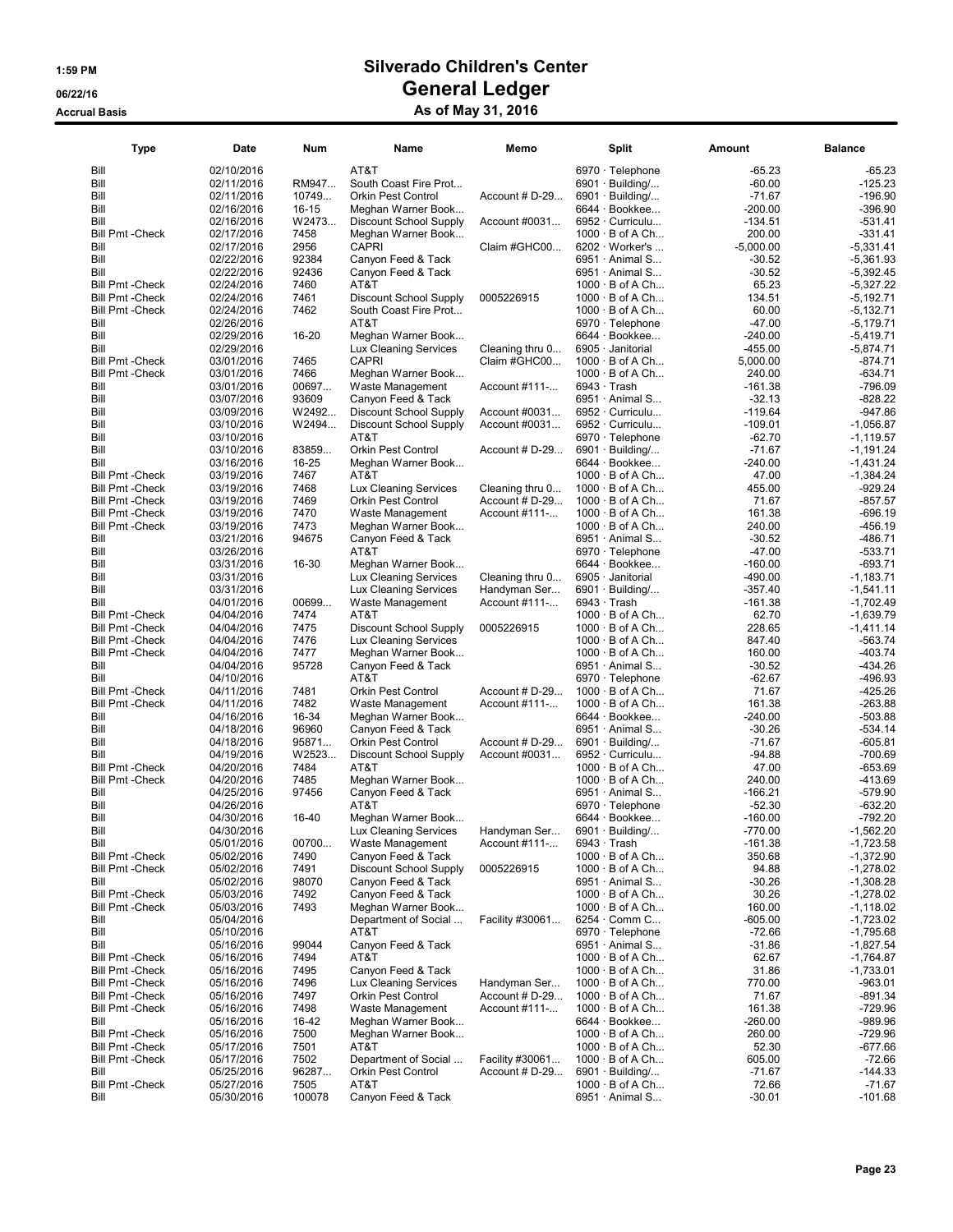| <b>Type</b>                                                                                                                                                                                     | Date                                                                                                                       | Num              | Name                                        | Memo                                                                                                                                                 | <b>Split</b>                                                                                                                                                   | Amount                                                                                        | <b>Balance</b>                                                                                                                                  |
|-------------------------------------------------------------------------------------------------------------------------------------------------------------------------------------------------|----------------------------------------------------------------------------------------------------------------------------|------------------|---------------------------------------------|------------------------------------------------------------------------------------------------------------------------------------------------------|----------------------------------------------------------------------------------------------------------------------------------------------------------------|-----------------------------------------------------------------------------------------------|-------------------------------------------------------------------------------------------------------------------------------------------------|
| Bill<br>Bill                                                                                                                                                                                    | 05/31/2016<br>05/31/2016                                                                                                   | 05/2016<br>16-46 | Lux Cleaning Services<br>Meghan Warner Book | Handyman Ser                                                                                                                                         | $6901 \cdot$ Building/<br>6644 · Bookkee                                                                                                                       | $-455.00$<br>$-180.00$                                                                        | $-556.68$<br>$-736.68$                                                                                                                          |
| Total 2000 · Accounts Payable                                                                                                                                                                   |                                                                                                                            |                  |                                             |                                                                                                                                                      |                                                                                                                                                                | 1,157.36                                                                                      | $-736.68$                                                                                                                                       |
| 2010 · Credit Cards<br>2017 · Albertson's<br>Total 2017 · Albertson's                                                                                                                           |                                                                                                                            |                  |                                             |                                                                                                                                                      |                                                                                                                                                                |                                                                                               | 0.00<br>0.00<br>0.00                                                                                                                            |
| 2011 · American Express<br>Total 2011 · American Express                                                                                                                                        |                                                                                                                            |                  |                                             |                                                                                                                                                      |                                                                                                                                                                |                                                                                               | 0.00<br>0.00                                                                                                                                    |
| 2012 · Staples Credit Plan<br>Total 2012 · Staples Credit Plan                                                                                                                                  |                                                                                                                            |                  |                                             |                                                                                                                                                      |                                                                                                                                                                |                                                                                               | 0.00<br>0.00                                                                                                                                    |
| 2013 · Home Depot<br>Total 2013 · Home Depot                                                                                                                                                    |                                                                                                                            |                  |                                             |                                                                                                                                                      |                                                                                                                                                                |                                                                                               | 0.00<br>0.00                                                                                                                                    |
| 2014 · Bank of America VISA<br>Total 2014 · Bank of America VISA                                                                                                                                |                                                                                                                            |                  |                                             |                                                                                                                                                      |                                                                                                                                                                |                                                                                               | 0.00<br>0.00                                                                                                                                    |
| 2015 · Lowe's Commercial Services<br>Total 2015 · Lowe's Commercial Services                                                                                                                    |                                                                                                                            |                  |                                             |                                                                                                                                                      |                                                                                                                                                                |                                                                                               | 0.00<br>0.00                                                                                                                                    |
| 2016 · Home Depot MasterCard<br>Total 2016 · Home Depot MasterCard                                                                                                                              |                                                                                                                            |                  |                                             |                                                                                                                                                      |                                                                                                                                                                |                                                                                               | 0.00<br>0.00                                                                                                                                    |
| 2010 Credit Cards - Other<br>Total 2010 · Credit Cards - Other                                                                                                                                  |                                                                                                                            |                  |                                             |                                                                                                                                                      |                                                                                                                                                                |                                                                                               | 0.00<br>0.00                                                                                                                                    |
| Total 2010 · Credit Cards                                                                                                                                                                       |                                                                                                                            |                  |                                             |                                                                                                                                                      |                                                                                                                                                                |                                                                                               | 0.00                                                                                                                                            |
| 2400 · Deferred Grant Revenue<br>2402 · Rick Schultz Donation<br>Total 2402 · Rick Schultz Donation                                                                                             |                                                                                                                            |                  |                                             |                                                                                                                                                      |                                                                                                                                                                |                                                                                               | $-7,080.58$<br>0.00<br>0.00                                                                                                                     |
| 2401 · Rooster Grant<br>General Journal<br>General Journal<br>General Journal<br>General Journal<br>General Journal<br>General Journal<br>General Journal<br>General Journal<br>General Journal | 07/17/2015<br>10/12/2015<br>10/18/2015<br>10/18/2015<br>10/23/2015<br>10/23/2015<br>11/30/2015<br>01/04/2016<br>02/17/2016 |                  |                                             | Tucker<br>Travelling Scie<br>Environments<br>Nature Explore<br>Eeboo Life on<br>Discount Scho<br>Various Invoice<br>Discount Scho<br>Various Invoice | 4043 · Rooster<br>4043 · Rooster<br>4043 · Rooster<br>4043 · Rooster<br>4043 · Rooster<br>4043 · Rooster<br>4043 · Rooster<br>4043 · Rooster<br>4043 · Rooster | 1,440.00<br>1,500.00<br>972.49<br>366.23<br>66.53<br>112.86<br>1,129.45<br>130.78<br>1,337.21 | $-7,080.58$<br>$-5,640.58$<br>$-4,140.58$<br>$-3,168.09$<br>$-2,801.86$<br>$-2,735.33$<br>$-2,622.47$<br>$-1,493.02$<br>$-1,362.24$<br>$-25.03$ |
| Total 2401 · Rooster Grant                                                                                                                                                                      |                                                                                                                            |                  |                                             |                                                                                                                                                      |                                                                                                                                                                | 7.055.55                                                                                      | $-25.03$                                                                                                                                        |
| 2400 · Deferred Grant Revenue - Other<br>Total 2400 · Deferred Grant Revenue - Other                                                                                                            |                                                                                                                            |                  |                                             |                                                                                                                                                      |                                                                                                                                                                |                                                                                               | 0.00<br>0.00                                                                                                                                    |
| Total 2400 · Deferred Grant Revenue                                                                                                                                                             |                                                                                                                            |                  |                                             |                                                                                                                                                      |                                                                                                                                                                | 7,055.55                                                                                      | -25.03                                                                                                                                          |
| <b>Accrued Carpet Maintenance Fees</b><br><b>Total Accrued Carpet Maintenance Fees</b>                                                                                                          |                                                                                                                            |                  |                                             |                                                                                                                                                      |                                                                                                                                                                |                                                                                               | 0.00<br>0.00                                                                                                                                    |
| <b>Accrued Licensing Fees</b><br><b>Total Accrued Licensing Fees</b>                                                                                                                            |                                                                                                                            |                  |                                             |                                                                                                                                                      |                                                                                                                                                                |                                                                                               | 0.00<br>0.00                                                                                                                                    |
| <b>Accrued Payroll Taxes</b><br><b>Total Accrued Payroll Taxes</b>                                                                                                                              |                                                                                                                            |                  |                                             |                                                                                                                                                      |                                                                                                                                                                |                                                                                               | 0.00<br>0.00                                                                                                                                    |
| <b>Accrued Workers Comp</b><br><b>Total Accrued Workers Comp</b>                                                                                                                                |                                                                                                                            |                  |                                             |                                                                                                                                                      |                                                                                                                                                                |                                                                                               | 0.00<br>0.00                                                                                                                                    |
| <b>Developmental Screening Fees</b><br><b>Total Developmental Screening Fees</b>                                                                                                                |                                                                                                                            |                  |                                             |                                                                                                                                                      |                                                                                                                                                                |                                                                                               | 0.00<br>0.00                                                                                                                                    |
| <b>Fall Registration Deposits</b><br><b>Total Fall Registration Deposits</b>                                                                                                                    |                                                                                                                            |                  |                                             |                                                                                                                                                      |                                                                                                                                                                |                                                                                               | 0.00<br>0.00                                                                                                                                    |
| <b>Final Week's Tuition Payable</b><br><b>Total Final Week's Tuition Payable</b>                                                                                                                |                                                                                                                            |                  |                                             |                                                                                                                                                      |                                                                                                                                                                |                                                                                               | 0.00<br>0.00                                                                                                                                    |
| <b>Summer Registration Deposits</b><br><b>Total Summer Registration Deposits</b>                                                                                                                |                                                                                                                            |                  |                                             |                                                                                                                                                      |                                                                                                                                                                |                                                                                               | 0.00<br>0.00                                                                                                                                    |
| 2090 · Accrued Lease Payments<br>Total 2090 · Accrued Lease Payments                                                                                                                            |                                                                                                                            |                  |                                             |                                                                                                                                                      |                                                                                                                                                                |                                                                                               | 0.00<br>0.00                                                                                                                                    |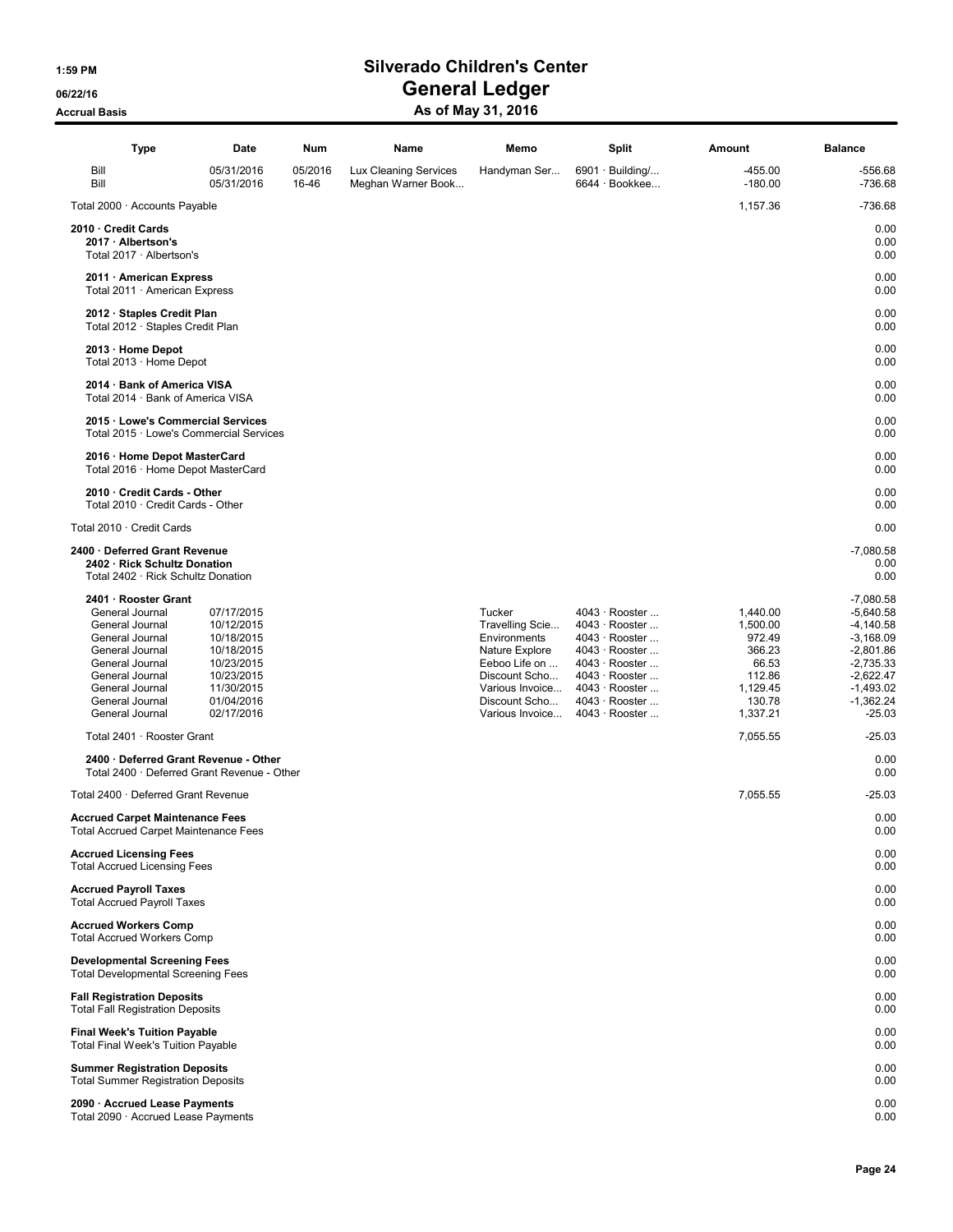| <b>Type</b>                                                          | Date                     | Num            | Name                                          | Memo        | Split                                            | Amount              | <b>Balance</b>       |
|----------------------------------------------------------------------|--------------------------|----------------|-----------------------------------------------|-------------|--------------------------------------------------|---------------------|----------------------|
| 2100 · Payroll Liabilities<br>2101 · AEIC<br>Total $2101 \cdot AEIC$ |                          |                |                                               |             |                                                  |                     | 0.14<br>0.00<br>0.00 |
| 2102 · CA Withholding                                                |                          |                |                                               |             |                                                  |                     | 0.00                 |
| Paycheck                                                             | 07/15/2015               | 10040          | Briggs, Laurie D.                             |             | $1000 \cdot B$ of A Ch                           | -24.54              | $-24.54$             |
| Paycheck                                                             | 07/15/2015               | 10041          | Duarte, Christiana A.                         |             | $1000 \cdot B$ of A Ch                           | 0.00                | $-24.54$             |
| Paycheck                                                             | 07/15/2015               | 10042          | Modispacher, Heather                          |             | $1000 \cdot B$ of A Ch                           | $-3.57$             | $-28.11$             |
| Paycheck                                                             | 07/15/2015               | 10043          | Niazi, Sabreena                               |             | $1000 \cdot B$ of A Ch                           | 0.00                | $-28.11$             |
| <b>Liability Check</b>                                               | 07/15/2015               | PAYC           | Employment Develop                            | #499-0670-4 | $1000 \cdot B$ of A Ch                           | 28.11               | 0.00                 |
| Paycheck                                                             | 07/15/2015               | 10044          | Vance, Bailey                                 |             | $1000 \cdot B$ of A Ch                           | 0.00                | 0.00                 |
| Paycheck                                                             | 07/31/2015<br>07/31/2015 | 10045<br>10046 | Briggs, Laurie D.                             |             | $1000 \cdot B$ of A Ch<br>$1000 \cdot B$ of A Ch | $-24.54$<br>$-4.12$ | $-24.54$<br>$-28.66$ |
| Paycheck<br>Paycheck                                                 | 07/31/2015               | 10047          | Duarte, Christiana A.<br>Modispacher, Heather |             | $1000 \cdot B$ of A Ch                           | $-12.73$            | $-41.39$             |
| Paycheck                                                             | 07/31/2015               | 10048          | Niazi, Sabreena                               |             | $1000 \cdot B$ of A Ch                           | $-5.58$             | $-46.97$             |
| Paycheck                                                             | 07/31/2015               | 10049          | Vance, Bailey                                 |             | $1000 \cdot B$ of A Ch                           | $-5.49$             | $-52.46$             |
| <b>Liability Check</b>                                               | 07/31/2015               | PAYC           | Employment Develop                            | #499-0670-4 | $1000 \cdot B$ of A Ch                           | 52.46               | 0.00                 |
| Paycheck                                                             | 08/14/2015               | 10050          | Briggs, Laurie D.                             | VOID:       | $1000 \cdot B$ of A Ch                           | 0.00                | 0.00                 |
| Paycheck                                                             | 08/14/2015               | 10051          | Duarte, Christiana A.                         |             | $1000 \cdot B$ of A Ch                           | 0.00                | 0.00                 |
| Paycheck                                                             | 08/14/2015               | 10052          | Modispacher, Heather                          |             | $1000 \cdot B$ of A Ch                           | $-7.58$             | $-7.58$              |
| Paycheck                                                             | 08/14/2015               | 10053          | Niazi, Sabreena                               |             | $1000 \cdot B$ of A Ch                           | 0.00                | $-7.58$              |
| Paycheck<br><b>Liability Check</b>                                   | 08/14/2015<br>08/14/2015 | 10054<br>PAYC  | Vance, Bailey<br>Employment Develop           | #499-0670-4 | $1000 \cdot B$ of A Ch<br>$1000 \cdot B$ of A Ch | 0.00<br>75.73       | $-7.58$<br>68.15     |
| Paycheck                                                             | 08/14/2015               | 10055          | Briggs, Laurie D.                             |             | $1000 \cdot B$ of A Ch                           | $-63.75$            | 4.40                 |
| Deposit                                                              | 08/14/2015               |                | Employment Develop                            | #499-0670-4 | $1000 \cdot B$ of A Ch                           | $-4.40$             | 0.00                 |
| Paycheck                                                             | 08/28/2015               | 10056          | Briggs, Laurie D.                             |             | $1000 \cdot B$ of A Ch                           | -24.54              | $-24.54$             |
| Paycheck                                                             | 08/28/2015               | 10057          | Duarte. Christiana A.                         |             | $1000 \cdot B$ of A Ch                           | 0.00                | $-24.54$             |
| Paycheck                                                             | 08/28/2015               | 10058          | Modispacher, Heather                          |             | $1000 \cdot B$ of A Ch                           | $-10.15$            | $-34.69$             |
| Paycheck                                                             | 08/28/2015               | 10059          | Niazi, Sabreena                               |             | $1000 \cdot B$ of A Ch                           | 0.00                | $-34.69$             |
| Paycheck                                                             | 08/28/2015               | 10060          | Vance, Bailey                                 |             | $1000 \cdot B$ of A Ch                           | 0.00                | $-34.69$             |
| <b>Liability Check</b>                                               | 08/28/2015               | PAYC           | Employment Develop                            | #499-0670-4 | $1000 \cdot B$ of A Ch<br>$1000 \cdot B$ of A Ch | 34.69               | 0.00<br>$-24.54$     |
| Paycheck<br>Paycheck                                                 | 09/15/2015<br>09/15/2015 | 10061<br>10062 | Briggs, Laurie D.<br>Duarte, Christiana A.    |             | $1000 \cdot B$ of A Ch                           | $-24.54$<br>$-0.27$ | $-24.81$             |
| Paycheck                                                             | 09/15/2015               | 10063          | Modispacher, Heather                          |             | $1000 \cdot B$ of A Ch                           | $-12.15$            | $-36.96$             |
| <b>Liability Check</b>                                               | 09/15/2015               | PAYC           | Employment Develop                            | #499-0670-4 | $1000 \cdot B$ of A Ch                           | 36.96               | 0.00                 |
| Paycheck                                                             | 09/30/2015               | 10064          | Briggs, Laurie D.                             |             | $1000 \cdot B$ of A Ch                           | -24.54              | $-24.54$             |
| Paycheck                                                             | 09/30/2015               | 10065          | Duarte, Christiana A.                         |             | $1000 \cdot B$ of A Ch                           | $-0.49$             | $-25.03$             |
| Paycheck                                                             | 09/30/2015               | 10066          | Modispacher, Heather                          |             | $1000 \cdot B$ of A Ch                           | -17.87              | $-42.90$             |
| <b>Liability Check</b>                                               | 09/30/2015               | PAYC           | Employment Develop                            | #499-0670-4 | $1000 \cdot B$ of A Ch                           | 42.90               | 0.00                 |
| Paycheck                                                             | 10/15/2015               | 10067          | Briggs, Laurie D.                             |             | $1000 \cdot B$ of A Ch                           | $-24.54$<br>0.00    | $-24.54$             |
| Paycheck<br>Paycheck                                                 | 10/15/2015<br>10/15/2015 | 10068<br>10069 | Duarte, Christiana A.<br>Modispacher, Heather |             | $1000 \cdot B$ of A Ch<br>$1000 \cdot B$ of A Ch | $-8.72$             | $-24.54$<br>$-33.26$ |
| <b>Liability Check</b>                                               | 10/15/2015               | PAYC           | Employment Develop                            | #499-0670-4 | $1000 \cdot B$ of A Ch                           | 33.26               | 0.00                 |
| Paycheck                                                             | 10/30/2015               | 10070          | Briggs, Laurie D.                             |             | $1000 \cdot B$ of A Ch                           | -24.54              | $-24.54$             |
| Paycheck                                                             | 10/30/2015               | 10071          | Duarte, Christiana A.                         |             | $1000 \cdot B$ of A Ch                           | 0.00                | $-24.54$             |
| Paycheck                                                             | 10/30/2015               | 10072          | Modispacher, Heather                          |             | $1000 \cdot B$ of A Ch                           | $-18.16$            | $-42.70$             |
| <b>Liability Check</b>                                               | 10/30/2015               | PAYC           | Employment Develop                            | #499-0670-4 | $1000 \cdot B$ of A Ch                           | 42.70               | 0.00                 |
| Paycheck                                                             | 11/13/2015               | 10073          | Briggs, Laurie D.                             |             | $1000 \cdot B$ of A Ch                           | $-42.70$            | $-42.70$             |
| Paycheck                                                             | 11/13/2015               | 10074          | Duarte, Christiana A.                         |             | $1000 \cdot B$ of A Ch<br>$1000 \cdot B$ of A Ch | 0.00                | $-42.70$             |
| Paycheck<br><b>Liability Check</b>                                   | 11/13/2015<br>11/13/2015 | 10075<br>PAYC  | Modispacher, Heather<br>Employment Develop    | #499-0670-4 | $1000 \cdot B$ of A Ch                           | $-8.15$<br>50.85    | $-50.85$<br>0.00     |
| Paycheck                                                             | 11/30/2015               | 10076          | Briggs, Laurie D.                             |             | $1000 \cdot B$ of A Ch                           | $-42.70$            | $-42.70$             |
| Paycheck                                                             | 11/30/2015               | 10077          | Duarte, Christiana A.                         |             | 1000 · B of A Ch                                 | 0.00                | $-42.70$             |
| Paycheck                                                             | 11/30/2015               | 10078          | Modispacher, Heather                          |             | 1000 · B of A Ch                                 | $-9.87$             | $-52.57$             |
| <b>Liability Check</b>                                               | 11/30/2015               | PAYC           | Employment Develop                            | #499-0670-4 | $1000 \cdot B$ of A Ch                           | 52.57               | 0.00                 |
| Paycheck                                                             | 12/15/2015               | 10079          | Briggs, Laurie D.                             |             | $1000 \cdot B$ of A Ch                           | -59.35              | $-59.35$             |
| Paycheck                                                             | 12/15/2015               | 10080          | Duarte, Christiana A.                         |             | $1000 \cdot B$ of A Ch                           | 0.00                | $-59.35$             |
| Paycheck<br><b>Liability Check</b>                                   | 12/15/2015<br>12/15/2015 | 10081<br>PAYC  | Modispacher, Heather<br>Employment Develop    | #499-0670-4 | $1000 \cdot B$ of A Ch<br>$1000 \cdot B$ of A Ch | $-11.58$<br>70.93   | $-70.93$<br>0.00     |
| Paycheck                                                             | 12/31/2015               | 10082          | Briggs, Laurie D.                             |             | $1000 \cdot B$ of A Ch                           | $-42.70$            | $-42.70$             |
| Pavcheck                                                             | 12/31/2015               | 10083          | Duarte, Christiana A.                         |             | $1000 \cdot B$ of A Ch                           | 0.00                | $-42.70$             |
| Paycheck                                                             | 12/31/2015               | 10084          | Modispacher, Heather                          |             | $1000 \cdot B$ of A Ch                           | $-19.96$            | $-62.66$             |
| <b>Liability Check</b>                                               | 12/31/2015               | PAYC           | Employment Develop                            | #499-0670-4 | $1000 \cdot B$ of A Ch                           | 62.66               | 0.00                 |
| Paycheck                                                             | 01/15/2016               | 10085          | Briggs, Laurie D.                             |             | $1000 \cdot B$ of A Ch                           | $-41.90$            | $-41.90$             |
| Paycheck                                                             | 01/15/2016               | 10086          | Duarte, Christiana A.                         |             | $1000 \cdot B$ of A Ch                           | $-2.00$             | $-43.90$             |
| Paycheck                                                             | 01/15/2016               | 10087          | Modispacher, Heather                          |             | $1000 \cdot B$ of A Ch                           | $-17.27$            | -61.17               |
| <b>Liability Check</b><br>Paycheck                                   | 01/15/2016<br>01/29/2016 | PAYC<br>10088  | Employment Develop<br>Briggs, Laurie D.       | #499-0670-4 | $1000 \cdot B$ of A Ch<br>$1000 \cdot B$ of A Ch | 61.17<br>$-41.90$   | 0.00<br>$-41.90$     |
| Paycheck                                                             | 01/29/2016               | 10089          | Duarte, Christiana A.                         |             | $1000 \cdot B$ of A Ch                           | $-0.57$             | $-42.47$             |
| Paycheck                                                             | 01/29/2016               | 10090          | Modispacher, Heather                          |             | $1000 \cdot B$ of A Ch                           | $-12.69$            | -55.16               |
| <b>Liability Check</b>                                               | 01/29/2016               | PAYC           | Employment Develop                            | #499-0670-4 | $1000 \cdot B$ of A Ch                           | 55.16               | 0.00                 |
| Paycheck                                                             | 02/12/2016               | 10091          | Briggs, Laurie D.                             |             | $1000 \cdot B$ of A Ch                           | -41.90              | $-41.90$             |
| Paycheck                                                             | 02/12/2016               | 10092          | Duarte, Christiana A.                         |             | $1000 \cdot B$ of A Ch                           | $-0.79$             | $-42.69$             |
| Paycheck                                                             | 02/12/2016               | 10093          | Modispacher, Heather                          |             | $1000 \cdot B$ of A Ch                           | $-18.12$            | $-60.81$             |
| <b>Liability Check</b><br>Paycheck                                   | 02/12/2016               | PAYC<br>10094  | Employment Develop<br>Briggs, Laurie D.       | #499-0670-4 | $1000 \cdot B$ of A Ch<br>$1000 \cdot B$ of A Ch | 60.81<br>-41.90     | 0.00<br>$-41.90$     |
| Paycheck                                                             | 02/29/2016<br>02/29/2016 | 10095          | Duarte, Christiana A.                         |             | $1000 \cdot B$ of A Ch                           | 0.00                | $-41.90$             |
| Paycheck                                                             | 02/29/2016               | 10096          | Modispacher, Heather                          |             | $1000 \cdot B$ of A Ch                           | $-7.57$             | $-49.47$             |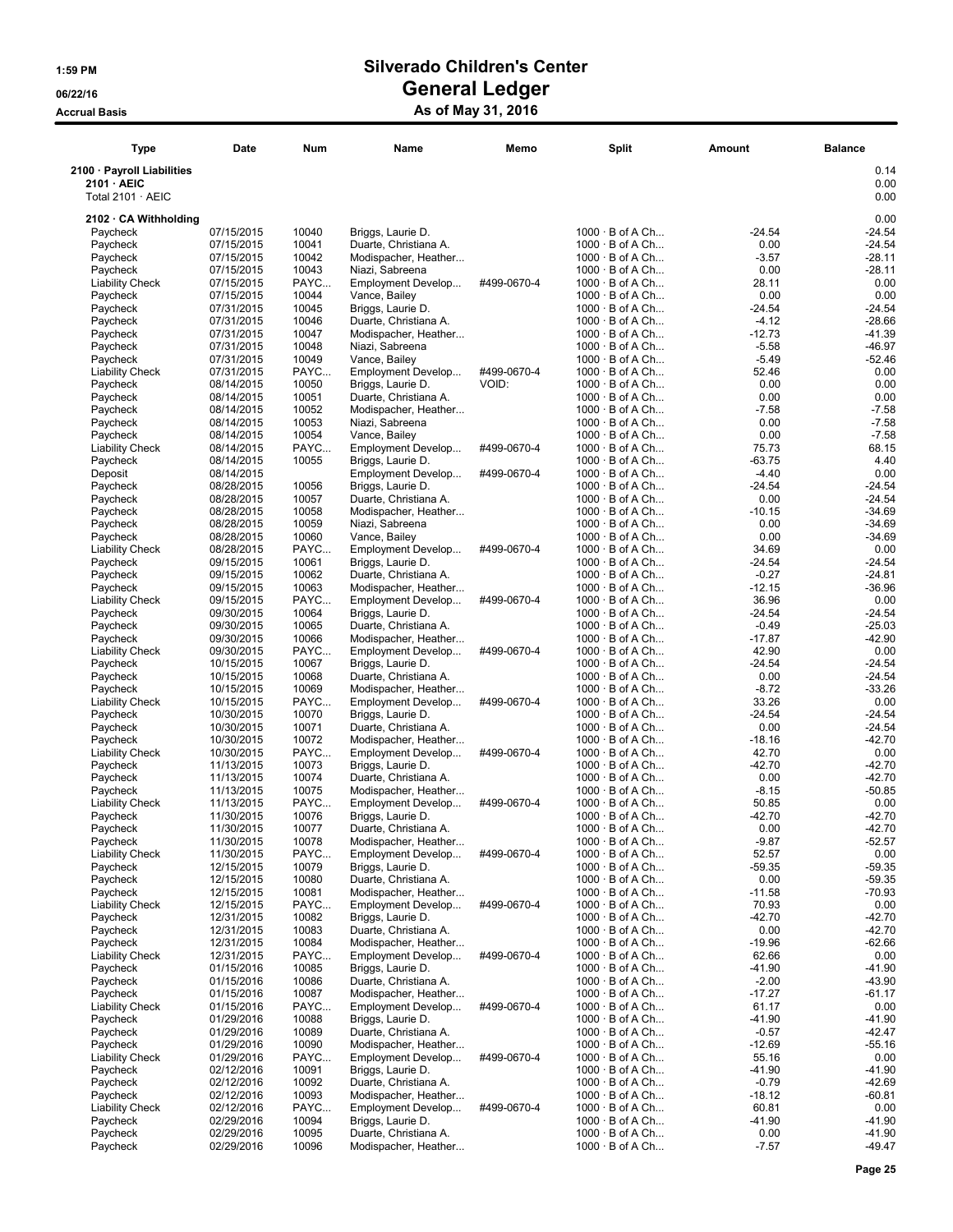| 1000 · B of A Ch<br>02/29/2016<br>10097<br>Snow, Jenifer<br>0.00<br>Paycheck<br>PAYC<br>02/29/2016<br>Employment Develop<br>#499-0670-4<br>$1000 \cdot B$ of A Ch<br>49.47<br><b>Liability Check</b><br>Paycheck<br>03/15/2016<br>10098<br>Briggs, Laurie D.<br>$1000 \cdot B$ of A Ch<br>-41.90<br>10099<br>$-1.34$<br>$-43.24$<br>Duarte, Christiana A.<br>$1000 \cdot B$ of A Ch<br>Paycheck<br>03/15/2016<br>$-8.14$<br>$-51.38$<br>03/15/2016<br>10100<br>$1000 \cdot B$ of A Ch<br>Paycheck<br>Modispacher, Heather<br>$-51.38$<br>03/15/2016<br>10101<br>$1000 \cdot B$ of A Ch<br>0.00<br>Paycheck<br>Snow, Jenifer<br>PAYC<br>#499-0670-4<br>$1000 \cdot B$ of A Ch<br>51.38<br>0.00<br><b>Liability Check</b><br>03/15/2016<br>Employment Develop<br>$-41.90$<br>$-41.90$<br>03/31/2016<br>10102<br>Briggs, Laurie D.<br>$1000 \cdot B$ of A Ch<br>Paycheck<br>10103<br>$-48.85$<br>03/31/2016<br>Duarte, Christiana A.<br>$1000 \cdot B$ of A Ch<br>$-6.95$<br>Paycheck<br>10104<br>$1000 \cdot B$ of A Ch<br>$-13.26$<br>$-62.11$<br>Paycheck<br>03/31/2016<br>Modispacher, Heather<br>0.00<br>$-62.11$<br>10105<br>$1000 \cdot B$ of A Ch<br>Paycheck<br>03/31/2016<br>Snow, Jenifer<br>PAYC<br>0.00<br>03/31/2016<br>Employment Develop<br>#499-0670-4<br>$1000 \cdot B$ of A Ch<br>62.11<br><b>Liability Check</b><br>10106<br>$-41.90$<br>$-41.90$<br>04/15/2016<br>Briggs, Laurie D.<br>$1000 \cdot B$ of A Ch<br>Paycheck<br>10107<br>$1000 \cdot B$ of A Ch<br>$-3.96$<br>$-45.86$<br>Paycheck<br>04/15/2016<br>Duarte, Christiana A.<br>$-54.00$<br>04/15/2016<br>10108<br>$1000 \cdot B$ of A Ch<br>$-8.14$<br>Paycheck<br>Modispacher, Heather<br>10109<br>0.00<br>$-54.00$<br>04/15/2016<br>$1000 \cdot B$ of A Ch<br>Paycheck<br>Snow, Jenifer<br>54.00<br>04/15/2016<br>PAYC<br>Employment Develop<br>#499-0670-4<br>$1000 \cdot B$ of A Ch<br><b>Liability Check</b><br>10110<br>$1000 \cdot B$ of A Ch<br>-41.90<br>Paycheck<br>04/29/2016<br>Briggs, Laurie D.<br>04/29/2016<br>10111<br>Duarte, Christiana A.<br>$1000 \cdot B$ of A Ch<br>$-2.44$<br>Paycheck<br>10112<br>$-5.71$<br>04/29/2016<br>$1000 \cdot B$ of A Ch<br>Paycheck<br>Modispacher, Heather<br>04/29/2016<br>10113<br>$1000 \cdot B$ of A Ch<br>0.00<br>Paycheck<br>Snow, Jenifer<br>PAYC<br>04/29/2016<br>#499-0670-4<br>$1000 \cdot B$ of A Ch<br>50.05<br><b>Liability Check</b><br>Employment Develop<br>$-41.90$<br>10118<br>$1000 \cdot B$ of A Ch<br>Paycheck<br>05/13/2016<br>Briggs, Laurie D.<br>$-0.02$<br>$-41.92$<br>05/13/2016<br>10119<br>Duarte, Christiana A.<br>$1000 \cdot B$ of A Ch<br>Paycheck<br>10120<br>$1000 \cdot B$ of A Ch<br>$-6.43$<br>$-48.35$<br>Paycheck<br>05/13/2016<br>Modispacher, Heather<br>$-48.35$<br>05/13/2016<br>10121<br>$1000 \cdot B$ of A Ch<br>0.00<br>Paycheck<br>Snow, Jenifer<br>PAYC<br>48.35<br>0.00<br>05/13/2016<br>#499-0670-4<br>$1000 \cdot B$ of A Ch<br><b>Liability Check</b><br>Employment Develop<br>$-41.90$<br>Paycheck<br>05/31/2016<br>10122<br>Briggs, Laurie D.<br>$1000 \cdot B$ of A Ch<br>$-41.90$<br>10123<br>$-4.31$<br>$-46.21$<br>Duarte, Christiana A.<br>$1000 \cdot B$ of A Ch<br>Paycheck<br>05/31/2016<br>10124<br>$-8.97$<br>$-55.18$<br>05/31/2016<br>$1000 \cdot B$ of A Ch<br>Paycheck<br>Modispacher, Heather<br>0.00<br>05/31/2016<br>10125<br>$1000 \cdot B$ of A Ch<br>$-55.18$<br>Paycheck<br>Snow, Jenifer<br>PAYC<br>#499-0670-4<br>$1000 \cdot B$ of A Ch<br>55.18<br>0.00<br><b>Liability Check</b><br>05/31/2016<br>Employment Develop<br>0.00<br>0.00<br>Total $2102 \cdot CA$ Withholding<br>0.00<br>2103 · CA SDI<br>$-11.70$<br>Paycheck<br>07/15/2015<br>10040<br>Briggs, Laurie D.<br>$1000 \cdot B$ of A Ch<br>$-11.70$<br>10041<br>$-4.30$<br>$-16.00$<br>07/15/2015<br>Duarte, Christiana A.<br>$1000 \cdot B$ of A Ch<br>Paycheck<br>10042<br>$1000 \cdot B$ of A Ch<br>$-8.42$<br>$-24.42$<br>Paycheck<br>07/15/2015<br>Modispacher, Heather<br>10043<br>07/15/2015<br>Niazi, Sabreena<br>$1000 \cdot B$ of A Ch<br>$-2.14$<br>$-26.56$<br>Paycheck<br>PAYC<br>29.75<br>3.19<br>07/15/2015<br>Employment Develop<br>#499-0670-4<br>$1000 \cdot B$ of A Ch<br><b>Liability Check</b><br>07/15/2015<br>10044<br>Vance, Bailey<br>$1000 \cdot B$ of A Ch<br>$-3.19$<br>0.00<br>Paycheck<br>10045<br>$1000 \cdot B$ of A Ch<br>$-11.70$<br>Paycheck<br>07/31/2015<br>Briggs, Laurie D.<br>$-6.66$<br>07/31/2015<br>10046<br>Duarte, Christiana A.<br>$1000 \cdot B$ of A Ch<br>Paycheck<br>10047<br>$-10.30$<br>07/31/2015<br>$1000 \cdot B$ of A Ch<br>Paycheck<br>Modispacher, Heather<br>10048<br>$1000 \cdot B$ of A Ch<br>$-5.23$<br>Paycheck<br>07/31/2015<br>Niazi, Sabreena<br>10049<br>$-7.22$<br>07/31/2015<br>$1000 \cdot B$ of A Ch<br>Paycheck<br>Vance, Bailey<br>0.00<br>07/31/2015<br>PAYC<br>#499-0670-4<br>$1000 \cdot B$ of A Ch<br>41.11<br><b>Liability Check</b><br>Employment Develop<br>1000 · B of A Ch<br>0.00<br>0.00<br>08/14/2015<br>10050<br>Briggs, Laurie D.<br>VOID:<br>Paycheck<br>$-4.50$<br>10051<br>$1000 \cdot B$ of A Ch<br>$-4.50$<br>Paycheck<br>08/14/2015<br>Duarte, Christiana A.<br>$-9.24$<br>$-13.74$<br>08/14/2015<br>10052<br>$1000 \cdot B$ of A Ch<br>Paycheck<br>Modispacher, Heather<br>10053<br>$-4.39$<br>$-18.13$<br>08/14/2015<br>$1000 \cdot B$ of A Ch<br>Paycheck<br>Niazi, Sabreena<br>10054<br>$-3.62$<br>08/14/2015<br>$1000 \cdot B$ of A Ch<br>$-21.75$<br>Paycheck<br>Vance, Bailey<br>Liability Check<br>PAYC<br>39.30<br>08/14/2015<br>Employment Develop<br>#499-0670-4<br>$1000 \cdot B$ of A Ch<br>17.55<br>$-17.10$<br>0.45<br>Paycheck<br>08/14/2015<br>10055<br>Briggs, Laurie D.<br>$1000 \cdot B$ of A Ch<br>0.00<br>Deposit<br>08/14/2015<br>Employment Develop<br>#499-0670-4<br>$1000 \cdot B$ of A Ch<br>$-0.45$<br>Paycheck<br>10056<br>Briggs, Laurie D.<br>$1000 \cdot B$ of A Ch<br>$-11.70$<br>$-11.70$<br>08/28/2015<br>$-16.56$<br>Paycheck<br>08/28/2015<br>10057<br>Duarte, Christiana A.<br>$1000 \cdot B$ of A Ch<br>$-4.86$<br>$-9.77$<br>$-26.33$<br>Paycheck<br>08/28/2015<br>10058<br>$1000 \cdot B$ of A Ch<br>Modispacher, Heather<br>Paycheck<br>08/28/2015<br>10059<br>Niazi, Sabreena<br>$1000 \cdot B$ of A Ch<br>$-3.43$<br>$-29.76$<br>10060<br>$-4.81$<br>$-34.57$<br>Paycheck<br>08/28/2015<br>Vance, Bailey<br>$1000 \cdot B$ of A Ch<br>34.57<br><b>Liability Check</b><br>08/28/2015<br>PAYC<br>Employment Develop<br>#499-0670-4<br>$1000 \cdot B$ of A Ch<br>09/15/2015<br>10061<br>$1000 \cdot B$ of A Ch<br>$-11.70$<br>Paycheck<br>Briggs, Laurie D.<br>Paycheck<br>10062<br>$1000 \cdot B$ of A Ch<br>$-5.09$<br>09/15/2015<br>Duarte, Christiana A.<br>Paycheck<br>09/15/2015<br>10063<br>Modispacher, Heather<br>$1000 \cdot B$ of A Ch<br>$-10.18$<br>PAYC<br>26.97<br><b>Liability Check</b><br>09/15/2015<br>Employment Develop<br>#499-0670-4<br>$1000 \cdot B$ of A Ch<br>Paycheck<br>09/30/2015<br>10064<br>Briggs, Laurie D.<br>$1000 \cdot B$ of A Ch<br>$-11.70$<br>$-11.70$<br>10065<br>Duarte, Christiana A.<br>$1000 \cdot B$ of A Ch<br>$-5.18$<br>$-16.88$<br>Paycheck<br>09/30/2015<br>10066<br>$-11.35$<br>$-28.23$<br>Paycheck<br>09/30/2015<br>Modispacher, Heather<br>$1000 \cdot B$ of A Ch<br>28.23<br>0.00<br><b>Liability Check</b><br>09/30/2015<br>PAYC<br>Employment Develop<br>#499-0670-4<br>$1000 \cdot B$ of A Ch<br>$1000 \cdot B$ of A Ch<br>$-11.70$<br>$-11.70$<br>Paycheck<br>10/15/2015<br>10067<br>Briggs, Laurie D.<br>$-15.84$<br>10/15/2015<br>10068<br>Duarte, Christiana A.<br>$1000 \cdot B$ of A Ch<br>$-4.14$<br>Paycheck<br>10069<br>$-9.48$<br>$-25.32$<br>10/15/2015<br>Modispacher, Heather<br>$1000 \cdot B$ of A Ch<br>Paycheck<br>25.32<br><b>Liability Check</b><br>10/15/2015<br>PAYC<br>Employment Develop<br>#499-0670-4<br>$1000 \cdot B$ of A Ch<br>0.00<br>$1000 \cdot B$ of A Ch<br>$-11.70$<br>$-11.70$<br>Paycheck<br>10/30/2015<br>10070<br>Briggs, Laurie D.<br>$-15.66$<br>Paycheck<br>10/30/2015<br>10071<br>Duarte, Christiana A.<br>$1000 \cdot B$ of A Ch<br>$-3.96$<br>10072<br>$-11.41$<br>$-27.07$<br>Paycheck<br>10/30/2015<br>Modispacher, Heather<br>$1000 \cdot B$ of A Ch | <b>Type</b>            | Date       | <b>Num</b> | Name               | Memo        | <b>Split</b>           | Amount | <b>Balance</b> |
|------------------------------------------------------------------------------------------------------------------------------------------------------------------------------------------------------------------------------------------------------------------------------------------------------------------------------------------------------------------------------------------------------------------------------------------------------------------------------------------------------------------------------------------------------------------------------------------------------------------------------------------------------------------------------------------------------------------------------------------------------------------------------------------------------------------------------------------------------------------------------------------------------------------------------------------------------------------------------------------------------------------------------------------------------------------------------------------------------------------------------------------------------------------------------------------------------------------------------------------------------------------------------------------------------------------------------------------------------------------------------------------------------------------------------------------------------------------------------------------------------------------------------------------------------------------------------------------------------------------------------------------------------------------------------------------------------------------------------------------------------------------------------------------------------------------------------------------------------------------------------------------------------------------------------------------------------------------------------------------------------------------------------------------------------------------------------------------------------------------------------------------------------------------------------------------------------------------------------------------------------------------------------------------------------------------------------------------------------------------------------------------------------------------------------------------------------------------------------------------------------------------------------------------------------------------------------------------------------------------------------------------------------------------------------------------------------------------------------------------------------------------------------------------------------------------------------------------------------------------------------------------------------------------------------------------------------------------------------------------------------------------------------------------------------------------------------------------------------------------------------------------------------------------------------------------------------------------------------------------------------------------------------------------------------------------------------------------------------------------------------------------------------------------------------------------------------------------------------------------------------------------------------------------------------------------------------------------------------------------------------------------------------------------------------------------------------------------------------------------------------------------------------------------------------------------------------------------------------------------------------------------------------------------------------------------------------------------------------------------------------------------------------------------------------------------------------------------------------------------------------------------------------------------------------------------------------------------------------------------------------------------------------------------------------------------------------------------------------------------------------------------------------------------------------------------------------------------------------------------------------------------------------------------------------------------------------------------------------------------------------------------------------------------------------------------------------------------------------------------------------------------------------------------------------------------------------------------------------------------------------------------------------------------------------------------------------------------------------------------------------------------------------------------------------------------------------------------------------------------------------------------------------------------------------------------------------------------------------------------------------------------------------------------------------------------------------------------------------------------------------------------------------------------------------------------------------------------------------------------------------------------------------------------------------------------------------------------------------------------------------------------------------------------------------------------------------------------------------------------------------------------------------------------------------------------------------------------------------------------------------------------------------------------------------------------------------------------------------------------------------------------------------------------------------------------------------------------------------------------------------------------------------------------------------------------------------------------------------------------------------------------------------------------------------------------------------------------------------------------------------------------------------------------------------------------------------------------------------------------------------------------------------------------------------------------------------------------------------------------------------------------------------------------------------------------------------------------------------------------------------------------------------------------------------------------------------------------------------------------------------------------------------------------------------------------------------------------------------------------------------------------------------------------------------------------------------------------------------------------------------------------------------------------------------------------------------------------------------------------------------------------------------------------------------------------------------------------------------------------------------------------------------------------------------------------------------------------------------------------------------------------------------------------------------------------------------------------------------------------------------------------------------------------------------------------------------------------------------------------------------------------------------------------------------------------------------------------------------------------------------------------------------------------------------------------------------------------------------------------------------------------------------------------------------------------------------------------------------------------------------------------------------------------------------------|------------------------|------------|------------|--------------------|-------------|------------------------|--------|----------------|
|                                                                                                                                                                                                                                                                                                                                                                                                                                                                                                                                                                                                                                                                                                                                                                                                                                                                                                                                                                                                                                                                                                                                                                                                                                                                                                                                                                                                                                                                                                                                                                                                                                                                                                                                                                                                                                                                                                                                                                                                                                                                                                                                                                                                                                                                                                                                                                                                                                                                                                                                                                                                                                                                                                                                                                                                                                                                                                                                                                                                                                                                                                                                                                                                                                                                                                                                                                                                                                                                                                                                                                                                                                                                                                                                                                                                                                                                                                                                                                                                                                                                                                                                                                                                                                                                                                                                                                                                                                                                                                                                                                                                                                                                                                                                                                                                                                                                                                                                                                                                                                                                                                                                                                                                                                                                                                                                                                                                                                                                                                                                                                                                                                                                                                                                                                                                                                                                                                                                                                                                                                                                                                                                                                                                                                                                                                                                                                                                                                                                                                                                                                                                                                                                                                                                                                                                                                                                                                                                                                                                                                                                                                                                                                                                                                                                                                                                                                                                                                                                                                                                                                                                                                                                                                                                                                                                                                                                                                                                                                                                                                                                                                                                                                                    |                        |            |            |                    |             |                        |        | $-49.47$       |
|                                                                                                                                                                                                                                                                                                                                                                                                                                                                                                                                                                                                                                                                                                                                                                                                                                                                                                                                                                                                                                                                                                                                                                                                                                                                                                                                                                                                                                                                                                                                                                                                                                                                                                                                                                                                                                                                                                                                                                                                                                                                                                                                                                                                                                                                                                                                                                                                                                                                                                                                                                                                                                                                                                                                                                                                                                                                                                                                                                                                                                                                                                                                                                                                                                                                                                                                                                                                                                                                                                                                                                                                                                                                                                                                                                                                                                                                                                                                                                                                                                                                                                                                                                                                                                                                                                                                                                                                                                                                                                                                                                                                                                                                                                                                                                                                                                                                                                                                                                                                                                                                                                                                                                                                                                                                                                                                                                                                                                                                                                                                                                                                                                                                                                                                                                                                                                                                                                                                                                                                                                                                                                                                                                                                                                                                                                                                                                                                                                                                                                                                                                                                                                                                                                                                                                                                                                                                                                                                                                                                                                                                                                                                                                                                                                                                                                                                                                                                                                                                                                                                                                                                                                                                                                                                                                                                                                                                                                                                                                                                                                                                                                                                                                                    |                        |            |            |                    |             |                        |        | 0.00           |
|                                                                                                                                                                                                                                                                                                                                                                                                                                                                                                                                                                                                                                                                                                                                                                                                                                                                                                                                                                                                                                                                                                                                                                                                                                                                                                                                                                                                                                                                                                                                                                                                                                                                                                                                                                                                                                                                                                                                                                                                                                                                                                                                                                                                                                                                                                                                                                                                                                                                                                                                                                                                                                                                                                                                                                                                                                                                                                                                                                                                                                                                                                                                                                                                                                                                                                                                                                                                                                                                                                                                                                                                                                                                                                                                                                                                                                                                                                                                                                                                                                                                                                                                                                                                                                                                                                                                                                                                                                                                                                                                                                                                                                                                                                                                                                                                                                                                                                                                                                                                                                                                                                                                                                                                                                                                                                                                                                                                                                                                                                                                                                                                                                                                                                                                                                                                                                                                                                                                                                                                                                                                                                                                                                                                                                                                                                                                                                                                                                                                                                                                                                                                                                                                                                                                                                                                                                                                                                                                                                                                                                                                                                                                                                                                                                                                                                                                                                                                                                                                                                                                                                                                                                                                                                                                                                                                                                                                                                                                                                                                                                                                                                                                                                                    |                        |            |            |                    |             |                        |        | $-41.90$       |
|                                                                                                                                                                                                                                                                                                                                                                                                                                                                                                                                                                                                                                                                                                                                                                                                                                                                                                                                                                                                                                                                                                                                                                                                                                                                                                                                                                                                                                                                                                                                                                                                                                                                                                                                                                                                                                                                                                                                                                                                                                                                                                                                                                                                                                                                                                                                                                                                                                                                                                                                                                                                                                                                                                                                                                                                                                                                                                                                                                                                                                                                                                                                                                                                                                                                                                                                                                                                                                                                                                                                                                                                                                                                                                                                                                                                                                                                                                                                                                                                                                                                                                                                                                                                                                                                                                                                                                                                                                                                                                                                                                                                                                                                                                                                                                                                                                                                                                                                                                                                                                                                                                                                                                                                                                                                                                                                                                                                                                                                                                                                                                                                                                                                                                                                                                                                                                                                                                                                                                                                                                                                                                                                                                                                                                                                                                                                                                                                                                                                                                                                                                                                                                                                                                                                                                                                                                                                                                                                                                                                                                                                                                                                                                                                                                                                                                                                                                                                                                                                                                                                                                                                                                                                                                                                                                                                                                                                                                                                                                                                                                                                                                                                                                                    |                        |            |            |                    |             |                        |        |                |
|                                                                                                                                                                                                                                                                                                                                                                                                                                                                                                                                                                                                                                                                                                                                                                                                                                                                                                                                                                                                                                                                                                                                                                                                                                                                                                                                                                                                                                                                                                                                                                                                                                                                                                                                                                                                                                                                                                                                                                                                                                                                                                                                                                                                                                                                                                                                                                                                                                                                                                                                                                                                                                                                                                                                                                                                                                                                                                                                                                                                                                                                                                                                                                                                                                                                                                                                                                                                                                                                                                                                                                                                                                                                                                                                                                                                                                                                                                                                                                                                                                                                                                                                                                                                                                                                                                                                                                                                                                                                                                                                                                                                                                                                                                                                                                                                                                                                                                                                                                                                                                                                                                                                                                                                                                                                                                                                                                                                                                                                                                                                                                                                                                                                                                                                                                                                                                                                                                                                                                                                                                                                                                                                                                                                                                                                                                                                                                                                                                                                                                                                                                                                                                                                                                                                                                                                                                                                                                                                                                                                                                                                                                                                                                                                                                                                                                                                                                                                                                                                                                                                                                                                                                                                                                                                                                                                                                                                                                                                                                                                                                                                                                                                                                                    |                        |            |            |                    |             |                        |        |                |
|                                                                                                                                                                                                                                                                                                                                                                                                                                                                                                                                                                                                                                                                                                                                                                                                                                                                                                                                                                                                                                                                                                                                                                                                                                                                                                                                                                                                                                                                                                                                                                                                                                                                                                                                                                                                                                                                                                                                                                                                                                                                                                                                                                                                                                                                                                                                                                                                                                                                                                                                                                                                                                                                                                                                                                                                                                                                                                                                                                                                                                                                                                                                                                                                                                                                                                                                                                                                                                                                                                                                                                                                                                                                                                                                                                                                                                                                                                                                                                                                                                                                                                                                                                                                                                                                                                                                                                                                                                                                                                                                                                                                                                                                                                                                                                                                                                                                                                                                                                                                                                                                                                                                                                                                                                                                                                                                                                                                                                                                                                                                                                                                                                                                                                                                                                                                                                                                                                                                                                                                                                                                                                                                                                                                                                                                                                                                                                                                                                                                                                                                                                                                                                                                                                                                                                                                                                                                                                                                                                                                                                                                                                                                                                                                                                                                                                                                                                                                                                                                                                                                                                                                                                                                                                                                                                                                                                                                                                                                                                                                                                                                                                                                                                                    |                        |            |            |                    |             |                        |        |                |
|                                                                                                                                                                                                                                                                                                                                                                                                                                                                                                                                                                                                                                                                                                                                                                                                                                                                                                                                                                                                                                                                                                                                                                                                                                                                                                                                                                                                                                                                                                                                                                                                                                                                                                                                                                                                                                                                                                                                                                                                                                                                                                                                                                                                                                                                                                                                                                                                                                                                                                                                                                                                                                                                                                                                                                                                                                                                                                                                                                                                                                                                                                                                                                                                                                                                                                                                                                                                                                                                                                                                                                                                                                                                                                                                                                                                                                                                                                                                                                                                                                                                                                                                                                                                                                                                                                                                                                                                                                                                                                                                                                                                                                                                                                                                                                                                                                                                                                                                                                                                                                                                                                                                                                                                                                                                                                                                                                                                                                                                                                                                                                                                                                                                                                                                                                                                                                                                                                                                                                                                                                                                                                                                                                                                                                                                                                                                                                                                                                                                                                                                                                                                                                                                                                                                                                                                                                                                                                                                                                                                                                                                                                                                                                                                                                                                                                                                                                                                                                                                                                                                                                                                                                                                                                                                                                                                                                                                                                                                                                                                                                                                                                                                                                                    |                        |            |            |                    |             |                        |        |                |
|                                                                                                                                                                                                                                                                                                                                                                                                                                                                                                                                                                                                                                                                                                                                                                                                                                                                                                                                                                                                                                                                                                                                                                                                                                                                                                                                                                                                                                                                                                                                                                                                                                                                                                                                                                                                                                                                                                                                                                                                                                                                                                                                                                                                                                                                                                                                                                                                                                                                                                                                                                                                                                                                                                                                                                                                                                                                                                                                                                                                                                                                                                                                                                                                                                                                                                                                                                                                                                                                                                                                                                                                                                                                                                                                                                                                                                                                                                                                                                                                                                                                                                                                                                                                                                                                                                                                                                                                                                                                                                                                                                                                                                                                                                                                                                                                                                                                                                                                                                                                                                                                                                                                                                                                                                                                                                                                                                                                                                                                                                                                                                                                                                                                                                                                                                                                                                                                                                                                                                                                                                                                                                                                                                                                                                                                                                                                                                                                                                                                                                                                                                                                                                                                                                                                                                                                                                                                                                                                                                                                                                                                                                                                                                                                                                                                                                                                                                                                                                                                                                                                                                                                                                                                                                                                                                                                                                                                                                                                                                                                                                                                                                                                                                                    |                        |            |            |                    |             |                        |        |                |
|                                                                                                                                                                                                                                                                                                                                                                                                                                                                                                                                                                                                                                                                                                                                                                                                                                                                                                                                                                                                                                                                                                                                                                                                                                                                                                                                                                                                                                                                                                                                                                                                                                                                                                                                                                                                                                                                                                                                                                                                                                                                                                                                                                                                                                                                                                                                                                                                                                                                                                                                                                                                                                                                                                                                                                                                                                                                                                                                                                                                                                                                                                                                                                                                                                                                                                                                                                                                                                                                                                                                                                                                                                                                                                                                                                                                                                                                                                                                                                                                                                                                                                                                                                                                                                                                                                                                                                                                                                                                                                                                                                                                                                                                                                                                                                                                                                                                                                                                                                                                                                                                                                                                                                                                                                                                                                                                                                                                                                                                                                                                                                                                                                                                                                                                                                                                                                                                                                                                                                                                                                                                                                                                                                                                                                                                                                                                                                                                                                                                                                                                                                                                                                                                                                                                                                                                                                                                                                                                                                                                                                                                                                                                                                                                                                                                                                                                                                                                                                                                                                                                                                                                                                                                                                                                                                                                                                                                                                                                                                                                                                                                                                                                                                                    |                        |            |            |                    |             |                        |        |                |
|                                                                                                                                                                                                                                                                                                                                                                                                                                                                                                                                                                                                                                                                                                                                                                                                                                                                                                                                                                                                                                                                                                                                                                                                                                                                                                                                                                                                                                                                                                                                                                                                                                                                                                                                                                                                                                                                                                                                                                                                                                                                                                                                                                                                                                                                                                                                                                                                                                                                                                                                                                                                                                                                                                                                                                                                                                                                                                                                                                                                                                                                                                                                                                                                                                                                                                                                                                                                                                                                                                                                                                                                                                                                                                                                                                                                                                                                                                                                                                                                                                                                                                                                                                                                                                                                                                                                                                                                                                                                                                                                                                                                                                                                                                                                                                                                                                                                                                                                                                                                                                                                                                                                                                                                                                                                                                                                                                                                                                                                                                                                                                                                                                                                                                                                                                                                                                                                                                                                                                                                                                                                                                                                                                                                                                                                                                                                                                                                                                                                                                                                                                                                                                                                                                                                                                                                                                                                                                                                                                                                                                                                                                                                                                                                                                                                                                                                                                                                                                                                                                                                                                                                                                                                                                                                                                                                                                                                                                                                                                                                                                                                                                                                                                                    |                        |            |            |                    |             |                        |        |                |
|                                                                                                                                                                                                                                                                                                                                                                                                                                                                                                                                                                                                                                                                                                                                                                                                                                                                                                                                                                                                                                                                                                                                                                                                                                                                                                                                                                                                                                                                                                                                                                                                                                                                                                                                                                                                                                                                                                                                                                                                                                                                                                                                                                                                                                                                                                                                                                                                                                                                                                                                                                                                                                                                                                                                                                                                                                                                                                                                                                                                                                                                                                                                                                                                                                                                                                                                                                                                                                                                                                                                                                                                                                                                                                                                                                                                                                                                                                                                                                                                                                                                                                                                                                                                                                                                                                                                                                                                                                                                                                                                                                                                                                                                                                                                                                                                                                                                                                                                                                                                                                                                                                                                                                                                                                                                                                                                                                                                                                                                                                                                                                                                                                                                                                                                                                                                                                                                                                                                                                                                                                                                                                                                                                                                                                                                                                                                                                                                                                                                                                                                                                                                                                                                                                                                                                                                                                                                                                                                                                                                                                                                                                                                                                                                                                                                                                                                                                                                                                                                                                                                                                                                                                                                                                                                                                                                                                                                                                                                                                                                                                                                                                                                                                                    |                        |            |            |                    |             |                        |        |                |
|                                                                                                                                                                                                                                                                                                                                                                                                                                                                                                                                                                                                                                                                                                                                                                                                                                                                                                                                                                                                                                                                                                                                                                                                                                                                                                                                                                                                                                                                                                                                                                                                                                                                                                                                                                                                                                                                                                                                                                                                                                                                                                                                                                                                                                                                                                                                                                                                                                                                                                                                                                                                                                                                                                                                                                                                                                                                                                                                                                                                                                                                                                                                                                                                                                                                                                                                                                                                                                                                                                                                                                                                                                                                                                                                                                                                                                                                                                                                                                                                                                                                                                                                                                                                                                                                                                                                                                                                                                                                                                                                                                                                                                                                                                                                                                                                                                                                                                                                                                                                                                                                                                                                                                                                                                                                                                                                                                                                                                                                                                                                                                                                                                                                                                                                                                                                                                                                                                                                                                                                                                                                                                                                                                                                                                                                                                                                                                                                                                                                                                                                                                                                                                                                                                                                                                                                                                                                                                                                                                                                                                                                                                                                                                                                                                                                                                                                                                                                                                                                                                                                                                                                                                                                                                                                                                                                                                                                                                                                                                                                                                                                                                                                                                                    |                        |            |            |                    |             |                        |        |                |
|                                                                                                                                                                                                                                                                                                                                                                                                                                                                                                                                                                                                                                                                                                                                                                                                                                                                                                                                                                                                                                                                                                                                                                                                                                                                                                                                                                                                                                                                                                                                                                                                                                                                                                                                                                                                                                                                                                                                                                                                                                                                                                                                                                                                                                                                                                                                                                                                                                                                                                                                                                                                                                                                                                                                                                                                                                                                                                                                                                                                                                                                                                                                                                                                                                                                                                                                                                                                                                                                                                                                                                                                                                                                                                                                                                                                                                                                                                                                                                                                                                                                                                                                                                                                                                                                                                                                                                                                                                                                                                                                                                                                                                                                                                                                                                                                                                                                                                                                                                                                                                                                                                                                                                                                                                                                                                                                                                                                                                                                                                                                                                                                                                                                                                                                                                                                                                                                                                                                                                                                                                                                                                                                                                                                                                                                                                                                                                                                                                                                                                                                                                                                                                                                                                                                                                                                                                                                                                                                                                                                                                                                                                                                                                                                                                                                                                                                                                                                                                                                                                                                                                                                                                                                                                                                                                                                                                                                                                                                                                                                                                                                                                                                                                                    |                        |            |            |                    |             |                        |        |                |
|                                                                                                                                                                                                                                                                                                                                                                                                                                                                                                                                                                                                                                                                                                                                                                                                                                                                                                                                                                                                                                                                                                                                                                                                                                                                                                                                                                                                                                                                                                                                                                                                                                                                                                                                                                                                                                                                                                                                                                                                                                                                                                                                                                                                                                                                                                                                                                                                                                                                                                                                                                                                                                                                                                                                                                                                                                                                                                                                                                                                                                                                                                                                                                                                                                                                                                                                                                                                                                                                                                                                                                                                                                                                                                                                                                                                                                                                                                                                                                                                                                                                                                                                                                                                                                                                                                                                                                                                                                                                                                                                                                                                                                                                                                                                                                                                                                                                                                                                                                                                                                                                                                                                                                                                                                                                                                                                                                                                                                                                                                                                                                                                                                                                                                                                                                                                                                                                                                                                                                                                                                                                                                                                                                                                                                                                                                                                                                                                                                                                                                                                                                                                                                                                                                                                                                                                                                                                                                                                                                                                                                                                                                                                                                                                                                                                                                                                                                                                                                                                                                                                                                                                                                                                                                                                                                                                                                                                                                                                                                                                                                                                                                                                                                                    |                        |            |            |                    |             |                        |        |                |
|                                                                                                                                                                                                                                                                                                                                                                                                                                                                                                                                                                                                                                                                                                                                                                                                                                                                                                                                                                                                                                                                                                                                                                                                                                                                                                                                                                                                                                                                                                                                                                                                                                                                                                                                                                                                                                                                                                                                                                                                                                                                                                                                                                                                                                                                                                                                                                                                                                                                                                                                                                                                                                                                                                                                                                                                                                                                                                                                                                                                                                                                                                                                                                                                                                                                                                                                                                                                                                                                                                                                                                                                                                                                                                                                                                                                                                                                                                                                                                                                                                                                                                                                                                                                                                                                                                                                                                                                                                                                                                                                                                                                                                                                                                                                                                                                                                                                                                                                                                                                                                                                                                                                                                                                                                                                                                                                                                                                                                                                                                                                                                                                                                                                                                                                                                                                                                                                                                                                                                                                                                                                                                                                                                                                                                                                                                                                                                                                                                                                                                                                                                                                                                                                                                                                                                                                                                                                                                                                                                                                                                                                                                                                                                                                                                                                                                                                                                                                                                                                                                                                                                                                                                                                                                                                                                                                                                                                                                                                                                                                                                                                                                                                                                                    |                        |            |            |                    |             |                        |        |                |
|                                                                                                                                                                                                                                                                                                                                                                                                                                                                                                                                                                                                                                                                                                                                                                                                                                                                                                                                                                                                                                                                                                                                                                                                                                                                                                                                                                                                                                                                                                                                                                                                                                                                                                                                                                                                                                                                                                                                                                                                                                                                                                                                                                                                                                                                                                                                                                                                                                                                                                                                                                                                                                                                                                                                                                                                                                                                                                                                                                                                                                                                                                                                                                                                                                                                                                                                                                                                                                                                                                                                                                                                                                                                                                                                                                                                                                                                                                                                                                                                                                                                                                                                                                                                                                                                                                                                                                                                                                                                                                                                                                                                                                                                                                                                                                                                                                                                                                                                                                                                                                                                                                                                                                                                                                                                                                                                                                                                                                                                                                                                                                                                                                                                                                                                                                                                                                                                                                                                                                                                                                                                                                                                                                                                                                                                                                                                                                                                                                                                                                                                                                                                                                                                                                                                                                                                                                                                                                                                                                                                                                                                                                                                                                                                                                                                                                                                                                                                                                                                                                                                                                                                                                                                                                                                                                                                                                                                                                                                                                                                                                                                                                                                                                                    |                        |            |            |                    |             |                        |        | 0.00           |
|                                                                                                                                                                                                                                                                                                                                                                                                                                                                                                                                                                                                                                                                                                                                                                                                                                                                                                                                                                                                                                                                                                                                                                                                                                                                                                                                                                                                                                                                                                                                                                                                                                                                                                                                                                                                                                                                                                                                                                                                                                                                                                                                                                                                                                                                                                                                                                                                                                                                                                                                                                                                                                                                                                                                                                                                                                                                                                                                                                                                                                                                                                                                                                                                                                                                                                                                                                                                                                                                                                                                                                                                                                                                                                                                                                                                                                                                                                                                                                                                                                                                                                                                                                                                                                                                                                                                                                                                                                                                                                                                                                                                                                                                                                                                                                                                                                                                                                                                                                                                                                                                                                                                                                                                                                                                                                                                                                                                                                                                                                                                                                                                                                                                                                                                                                                                                                                                                                                                                                                                                                                                                                                                                                                                                                                                                                                                                                                                                                                                                                                                                                                                                                                                                                                                                                                                                                                                                                                                                                                                                                                                                                                                                                                                                                                                                                                                                                                                                                                                                                                                                                                                                                                                                                                                                                                                                                                                                                                                                                                                                                                                                                                                                                                    |                        |            |            |                    |             |                        |        | $-41.90$       |
|                                                                                                                                                                                                                                                                                                                                                                                                                                                                                                                                                                                                                                                                                                                                                                                                                                                                                                                                                                                                                                                                                                                                                                                                                                                                                                                                                                                                                                                                                                                                                                                                                                                                                                                                                                                                                                                                                                                                                                                                                                                                                                                                                                                                                                                                                                                                                                                                                                                                                                                                                                                                                                                                                                                                                                                                                                                                                                                                                                                                                                                                                                                                                                                                                                                                                                                                                                                                                                                                                                                                                                                                                                                                                                                                                                                                                                                                                                                                                                                                                                                                                                                                                                                                                                                                                                                                                                                                                                                                                                                                                                                                                                                                                                                                                                                                                                                                                                                                                                                                                                                                                                                                                                                                                                                                                                                                                                                                                                                                                                                                                                                                                                                                                                                                                                                                                                                                                                                                                                                                                                                                                                                                                                                                                                                                                                                                                                                                                                                                                                                                                                                                                                                                                                                                                                                                                                                                                                                                                                                                                                                                                                                                                                                                                                                                                                                                                                                                                                                                                                                                                                                                                                                                                                                                                                                                                                                                                                                                                                                                                                                                                                                                                                                    |                        |            |            |                    |             |                        |        | $-44.34$       |
|                                                                                                                                                                                                                                                                                                                                                                                                                                                                                                                                                                                                                                                                                                                                                                                                                                                                                                                                                                                                                                                                                                                                                                                                                                                                                                                                                                                                                                                                                                                                                                                                                                                                                                                                                                                                                                                                                                                                                                                                                                                                                                                                                                                                                                                                                                                                                                                                                                                                                                                                                                                                                                                                                                                                                                                                                                                                                                                                                                                                                                                                                                                                                                                                                                                                                                                                                                                                                                                                                                                                                                                                                                                                                                                                                                                                                                                                                                                                                                                                                                                                                                                                                                                                                                                                                                                                                                                                                                                                                                                                                                                                                                                                                                                                                                                                                                                                                                                                                                                                                                                                                                                                                                                                                                                                                                                                                                                                                                                                                                                                                                                                                                                                                                                                                                                                                                                                                                                                                                                                                                                                                                                                                                                                                                                                                                                                                                                                                                                                                                                                                                                                                                                                                                                                                                                                                                                                                                                                                                                                                                                                                                                                                                                                                                                                                                                                                                                                                                                                                                                                                                                                                                                                                                                                                                                                                                                                                                                                                                                                                                                                                                                                                                                    |                        |            |            |                    |             |                        |        | $-50.05$       |
|                                                                                                                                                                                                                                                                                                                                                                                                                                                                                                                                                                                                                                                                                                                                                                                                                                                                                                                                                                                                                                                                                                                                                                                                                                                                                                                                                                                                                                                                                                                                                                                                                                                                                                                                                                                                                                                                                                                                                                                                                                                                                                                                                                                                                                                                                                                                                                                                                                                                                                                                                                                                                                                                                                                                                                                                                                                                                                                                                                                                                                                                                                                                                                                                                                                                                                                                                                                                                                                                                                                                                                                                                                                                                                                                                                                                                                                                                                                                                                                                                                                                                                                                                                                                                                                                                                                                                                                                                                                                                                                                                                                                                                                                                                                                                                                                                                                                                                                                                                                                                                                                                                                                                                                                                                                                                                                                                                                                                                                                                                                                                                                                                                                                                                                                                                                                                                                                                                                                                                                                                                                                                                                                                                                                                                                                                                                                                                                                                                                                                                                                                                                                                                                                                                                                                                                                                                                                                                                                                                                                                                                                                                                                                                                                                                                                                                                                                                                                                                                                                                                                                                                                                                                                                                                                                                                                                                                                                                                                                                                                                                                                                                                                                                                    |                        |            |            |                    |             |                        |        | $-50.05$       |
|                                                                                                                                                                                                                                                                                                                                                                                                                                                                                                                                                                                                                                                                                                                                                                                                                                                                                                                                                                                                                                                                                                                                                                                                                                                                                                                                                                                                                                                                                                                                                                                                                                                                                                                                                                                                                                                                                                                                                                                                                                                                                                                                                                                                                                                                                                                                                                                                                                                                                                                                                                                                                                                                                                                                                                                                                                                                                                                                                                                                                                                                                                                                                                                                                                                                                                                                                                                                                                                                                                                                                                                                                                                                                                                                                                                                                                                                                                                                                                                                                                                                                                                                                                                                                                                                                                                                                                                                                                                                                                                                                                                                                                                                                                                                                                                                                                                                                                                                                                                                                                                                                                                                                                                                                                                                                                                                                                                                                                                                                                                                                                                                                                                                                                                                                                                                                                                                                                                                                                                                                                                                                                                                                                                                                                                                                                                                                                                                                                                                                                                                                                                                                                                                                                                                                                                                                                                                                                                                                                                                                                                                                                                                                                                                                                                                                                                                                                                                                                                                                                                                                                                                                                                                                                                                                                                                                                                                                                                                                                                                                                                                                                                                                                                    |                        |            |            |                    |             |                        |        | 0.00           |
|                                                                                                                                                                                                                                                                                                                                                                                                                                                                                                                                                                                                                                                                                                                                                                                                                                                                                                                                                                                                                                                                                                                                                                                                                                                                                                                                                                                                                                                                                                                                                                                                                                                                                                                                                                                                                                                                                                                                                                                                                                                                                                                                                                                                                                                                                                                                                                                                                                                                                                                                                                                                                                                                                                                                                                                                                                                                                                                                                                                                                                                                                                                                                                                                                                                                                                                                                                                                                                                                                                                                                                                                                                                                                                                                                                                                                                                                                                                                                                                                                                                                                                                                                                                                                                                                                                                                                                                                                                                                                                                                                                                                                                                                                                                                                                                                                                                                                                                                                                                                                                                                                                                                                                                                                                                                                                                                                                                                                                                                                                                                                                                                                                                                                                                                                                                                                                                                                                                                                                                                                                                                                                                                                                                                                                                                                                                                                                                                                                                                                                                                                                                                                                                                                                                                                                                                                                                                                                                                                                                                                                                                                                                                                                                                                                                                                                                                                                                                                                                                                                                                                                                                                                                                                                                                                                                                                                                                                                                                                                                                                                                                                                                                                                                    |                        |            |            |                    |             |                        |        | $-41.90$       |
|                                                                                                                                                                                                                                                                                                                                                                                                                                                                                                                                                                                                                                                                                                                                                                                                                                                                                                                                                                                                                                                                                                                                                                                                                                                                                                                                                                                                                                                                                                                                                                                                                                                                                                                                                                                                                                                                                                                                                                                                                                                                                                                                                                                                                                                                                                                                                                                                                                                                                                                                                                                                                                                                                                                                                                                                                                                                                                                                                                                                                                                                                                                                                                                                                                                                                                                                                                                                                                                                                                                                                                                                                                                                                                                                                                                                                                                                                                                                                                                                                                                                                                                                                                                                                                                                                                                                                                                                                                                                                                                                                                                                                                                                                                                                                                                                                                                                                                                                                                                                                                                                                                                                                                                                                                                                                                                                                                                                                                                                                                                                                                                                                                                                                                                                                                                                                                                                                                                                                                                                                                                                                                                                                                                                                                                                                                                                                                                                                                                                                                                                                                                                                                                                                                                                                                                                                                                                                                                                                                                                                                                                                                                                                                                                                                                                                                                                                                                                                                                                                                                                                                                                                                                                                                                                                                                                                                                                                                                                                                                                                                                                                                                                                                                    |                        |            |            |                    |             |                        |        |                |
|                                                                                                                                                                                                                                                                                                                                                                                                                                                                                                                                                                                                                                                                                                                                                                                                                                                                                                                                                                                                                                                                                                                                                                                                                                                                                                                                                                                                                                                                                                                                                                                                                                                                                                                                                                                                                                                                                                                                                                                                                                                                                                                                                                                                                                                                                                                                                                                                                                                                                                                                                                                                                                                                                                                                                                                                                                                                                                                                                                                                                                                                                                                                                                                                                                                                                                                                                                                                                                                                                                                                                                                                                                                                                                                                                                                                                                                                                                                                                                                                                                                                                                                                                                                                                                                                                                                                                                                                                                                                                                                                                                                                                                                                                                                                                                                                                                                                                                                                                                                                                                                                                                                                                                                                                                                                                                                                                                                                                                                                                                                                                                                                                                                                                                                                                                                                                                                                                                                                                                                                                                                                                                                                                                                                                                                                                                                                                                                                                                                                                                                                                                                                                                                                                                                                                                                                                                                                                                                                                                                                                                                                                                                                                                                                                                                                                                                                                                                                                                                                                                                                                                                                                                                                                                                                                                                                                                                                                                                                                                                                                                                                                                                                                                                    |                        |            |            |                    |             |                        |        |                |
|                                                                                                                                                                                                                                                                                                                                                                                                                                                                                                                                                                                                                                                                                                                                                                                                                                                                                                                                                                                                                                                                                                                                                                                                                                                                                                                                                                                                                                                                                                                                                                                                                                                                                                                                                                                                                                                                                                                                                                                                                                                                                                                                                                                                                                                                                                                                                                                                                                                                                                                                                                                                                                                                                                                                                                                                                                                                                                                                                                                                                                                                                                                                                                                                                                                                                                                                                                                                                                                                                                                                                                                                                                                                                                                                                                                                                                                                                                                                                                                                                                                                                                                                                                                                                                                                                                                                                                                                                                                                                                                                                                                                                                                                                                                                                                                                                                                                                                                                                                                                                                                                                                                                                                                                                                                                                                                                                                                                                                                                                                                                                                                                                                                                                                                                                                                                                                                                                                                                                                                                                                                                                                                                                                                                                                                                                                                                                                                                                                                                                                                                                                                                                                                                                                                                                                                                                                                                                                                                                                                                                                                                                                                                                                                                                                                                                                                                                                                                                                                                                                                                                                                                                                                                                                                                                                                                                                                                                                                                                                                                                                                                                                                                                                                    |                        |            |            |                    |             |                        |        |                |
|                                                                                                                                                                                                                                                                                                                                                                                                                                                                                                                                                                                                                                                                                                                                                                                                                                                                                                                                                                                                                                                                                                                                                                                                                                                                                                                                                                                                                                                                                                                                                                                                                                                                                                                                                                                                                                                                                                                                                                                                                                                                                                                                                                                                                                                                                                                                                                                                                                                                                                                                                                                                                                                                                                                                                                                                                                                                                                                                                                                                                                                                                                                                                                                                                                                                                                                                                                                                                                                                                                                                                                                                                                                                                                                                                                                                                                                                                                                                                                                                                                                                                                                                                                                                                                                                                                                                                                                                                                                                                                                                                                                                                                                                                                                                                                                                                                                                                                                                                                                                                                                                                                                                                                                                                                                                                                                                                                                                                                                                                                                                                                                                                                                                                                                                                                                                                                                                                                                                                                                                                                                                                                                                                                                                                                                                                                                                                                                                                                                                                                                                                                                                                                                                                                                                                                                                                                                                                                                                                                                                                                                                                                                                                                                                                                                                                                                                                                                                                                                                                                                                                                                                                                                                                                                                                                                                                                                                                                                                                                                                                                                                                                                                                                                    |                        |            |            |                    |             |                        |        |                |
|                                                                                                                                                                                                                                                                                                                                                                                                                                                                                                                                                                                                                                                                                                                                                                                                                                                                                                                                                                                                                                                                                                                                                                                                                                                                                                                                                                                                                                                                                                                                                                                                                                                                                                                                                                                                                                                                                                                                                                                                                                                                                                                                                                                                                                                                                                                                                                                                                                                                                                                                                                                                                                                                                                                                                                                                                                                                                                                                                                                                                                                                                                                                                                                                                                                                                                                                                                                                                                                                                                                                                                                                                                                                                                                                                                                                                                                                                                                                                                                                                                                                                                                                                                                                                                                                                                                                                                                                                                                                                                                                                                                                                                                                                                                                                                                                                                                                                                                                                                                                                                                                                                                                                                                                                                                                                                                                                                                                                                                                                                                                                                                                                                                                                                                                                                                                                                                                                                                                                                                                                                                                                                                                                                                                                                                                                                                                                                                                                                                                                                                                                                                                                                                                                                                                                                                                                                                                                                                                                                                                                                                                                                                                                                                                                                                                                                                                                                                                                                                                                                                                                                                                                                                                                                                                                                                                                                                                                                                                                                                                                                                                                                                                                                                    |                        |            |            |                    |             |                        |        |                |
|                                                                                                                                                                                                                                                                                                                                                                                                                                                                                                                                                                                                                                                                                                                                                                                                                                                                                                                                                                                                                                                                                                                                                                                                                                                                                                                                                                                                                                                                                                                                                                                                                                                                                                                                                                                                                                                                                                                                                                                                                                                                                                                                                                                                                                                                                                                                                                                                                                                                                                                                                                                                                                                                                                                                                                                                                                                                                                                                                                                                                                                                                                                                                                                                                                                                                                                                                                                                                                                                                                                                                                                                                                                                                                                                                                                                                                                                                                                                                                                                                                                                                                                                                                                                                                                                                                                                                                                                                                                                                                                                                                                                                                                                                                                                                                                                                                                                                                                                                                                                                                                                                                                                                                                                                                                                                                                                                                                                                                                                                                                                                                                                                                                                                                                                                                                                                                                                                                                                                                                                                                                                                                                                                                                                                                                                                                                                                                                                                                                                                                                                                                                                                                                                                                                                                                                                                                                                                                                                                                                                                                                                                                                                                                                                                                                                                                                                                                                                                                                                                                                                                                                                                                                                                                                                                                                                                                                                                                                                                                                                                                                                                                                                                                                    |                        |            |            |                    |             |                        |        |                |
|                                                                                                                                                                                                                                                                                                                                                                                                                                                                                                                                                                                                                                                                                                                                                                                                                                                                                                                                                                                                                                                                                                                                                                                                                                                                                                                                                                                                                                                                                                                                                                                                                                                                                                                                                                                                                                                                                                                                                                                                                                                                                                                                                                                                                                                                                                                                                                                                                                                                                                                                                                                                                                                                                                                                                                                                                                                                                                                                                                                                                                                                                                                                                                                                                                                                                                                                                                                                                                                                                                                                                                                                                                                                                                                                                                                                                                                                                                                                                                                                                                                                                                                                                                                                                                                                                                                                                                                                                                                                                                                                                                                                                                                                                                                                                                                                                                                                                                                                                                                                                                                                                                                                                                                                                                                                                                                                                                                                                                                                                                                                                                                                                                                                                                                                                                                                                                                                                                                                                                                                                                                                                                                                                                                                                                                                                                                                                                                                                                                                                                                                                                                                                                                                                                                                                                                                                                                                                                                                                                                                                                                                                                                                                                                                                                                                                                                                                                                                                                                                                                                                                                                                                                                                                                                                                                                                                                                                                                                                                                                                                                                                                                                                                                                    |                        |            |            |                    |             |                        |        |                |
|                                                                                                                                                                                                                                                                                                                                                                                                                                                                                                                                                                                                                                                                                                                                                                                                                                                                                                                                                                                                                                                                                                                                                                                                                                                                                                                                                                                                                                                                                                                                                                                                                                                                                                                                                                                                                                                                                                                                                                                                                                                                                                                                                                                                                                                                                                                                                                                                                                                                                                                                                                                                                                                                                                                                                                                                                                                                                                                                                                                                                                                                                                                                                                                                                                                                                                                                                                                                                                                                                                                                                                                                                                                                                                                                                                                                                                                                                                                                                                                                                                                                                                                                                                                                                                                                                                                                                                                                                                                                                                                                                                                                                                                                                                                                                                                                                                                                                                                                                                                                                                                                                                                                                                                                                                                                                                                                                                                                                                                                                                                                                                                                                                                                                                                                                                                                                                                                                                                                                                                                                                                                                                                                                                                                                                                                                                                                                                                                                                                                                                                                                                                                                                                                                                                                                                                                                                                                                                                                                                                                                                                                                                                                                                                                                                                                                                                                                                                                                                                                                                                                                                                                                                                                                                                                                                                                                                                                                                                                                                                                                                                                                                                                                                                    |                        |            |            |                    |             |                        |        |                |
|                                                                                                                                                                                                                                                                                                                                                                                                                                                                                                                                                                                                                                                                                                                                                                                                                                                                                                                                                                                                                                                                                                                                                                                                                                                                                                                                                                                                                                                                                                                                                                                                                                                                                                                                                                                                                                                                                                                                                                                                                                                                                                                                                                                                                                                                                                                                                                                                                                                                                                                                                                                                                                                                                                                                                                                                                                                                                                                                                                                                                                                                                                                                                                                                                                                                                                                                                                                                                                                                                                                                                                                                                                                                                                                                                                                                                                                                                                                                                                                                                                                                                                                                                                                                                                                                                                                                                                                                                                                                                                                                                                                                                                                                                                                                                                                                                                                                                                                                                                                                                                                                                                                                                                                                                                                                                                                                                                                                                                                                                                                                                                                                                                                                                                                                                                                                                                                                                                                                                                                                                                                                                                                                                                                                                                                                                                                                                                                                                                                                                                                                                                                                                                                                                                                                                                                                                                                                                                                                                                                                                                                                                                                                                                                                                                                                                                                                                                                                                                                                                                                                                                                                                                                                                                                                                                                                                                                                                                                                                                                                                                                                                                                                                                                    |                        |            |            |                    |             |                        |        |                |
|                                                                                                                                                                                                                                                                                                                                                                                                                                                                                                                                                                                                                                                                                                                                                                                                                                                                                                                                                                                                                                                                                                                                                                                                                                                                                                                                                                                                                                                                                                                                                                                                                                                                                                                                                                                                                                                                                                                                                                                                                                                                                                                                                                                                                                                                                                                                                                                                                                                                                                                                                                                                                                                                                                                                                                                                                                                                                                                                                                                                                                                                                                                                                                                                                                                                                                                                                                                                                                                                                                                                                                                                                                                                                                                                                                                                                                                                                                                                                                                                                                                                                                                                                                                                                                                                                                                                                                                                                                                                                                                                                                                                                                                                                                                                                                                                                                                                                                                                                                                                                                                                                                                                                                                                                                                                                                                                                                                                                                                                                                                                                                                                                                                                                                                                                                                                                                                                                                                                                                                                                                                                                                                                                                                                                                                                                                                                                                                                                                                                                                                                                                                                                                                                                                                                                                                                                                                                                                                                                                                                                                                                                                                                                                                                                                                                                                                                                                                                                                                                                                                                                                                                                                                                                                                                                                                                                                                                                                                                                                                                                                                                                                                                                                                    |                        |            |            |                    |             |                        |        |                |
|                                                                                                                                                                                                                                                                                                                                                                                                                                                                                                                                                                                                                                                                                                                                                                                                                                                                                                                                                                                                                                                                                                                                                                                                                                                                                                                                                                                                                                                                                                                                                                                                                                                                                                                                                                                                                                                                                                                                                                                                                                                                                                                                                                                                                                                                                                                                                                                                                                                                                                                                                                                                                                                                                                                                                                                                                                                                                                                                                                                                                                                                                                                                                                                                                                                                                                                                                                                                                                                                                                                                                                                                                                                                                                                                                                                                                                                                                                                                                                                                                                                                                                                                                                                                                                                                                                                                                                                                                                                                                                                                                                                                                                                                                                                                                                                                                                                                                                                                                                                                                                                                                                                                                                                                                                                                                                                                                                                                                                                                                                                                                                                                                                                                                                                                                                                                                                                                                                                                                                                                                                                                                                                                                                                                                                                                                                                                                                                                                                                                                                                                                                                                                                                                                                                                                                                                                                                                                                                                                                                                                                                                                                                                                                                                                                                                                                                                                                                                                                                                                                                                                                                                                                                                                                                                                                                                                                                                                                                                                                                                                                                                                                                                                                                    |                        |            |            |                    |             |                        |        |                |
|                                                                                                                                                                                                                                                                                                                                                                                                                                                                                                                                                                                                                                                                                                                                                                                                                                                                                                                                                                                                                                                                                                                                                                                                                                                                                                                                                                                                                                                                                                                                                                                                                                                                                                                                                                                                                                                                                                                                                                                                                                                                                                                                                                                                                                                                                                                                                                                                                                                                                                                                                                                                                                                                                                                                                                                                                                                                                                                                                                                                                                                                                                                                                                                                                                                                                                                                                                                                                                                                                                                                                                                                                                                                                                                                                                                                                                                                                                                                                                                                                                                                                                                                                                                                                                                                                                                                                                                                                                                                                                                                                                                                                                                                                                                                                                                                                                                                                                                                                                                                                                                                                                                                                                                                                                                                                                                                                                                                                                                                                                                                                                                                                                                                                                                                                                                                                                                                                                                                                                                                                                                                                                                                                                                                                                                                                                                                                                                                                                                                                                                                                                                                                                                                                                                                                                                                                                                                                                                                                                                                                                                                                                                                                                                                                                                                                                                                                                                                                                                                                                                                                                                                                                                                                                                                                                                                                                                                                                                                                                                                                                                                                                                                                                                    |                        |            |            |                    |             |                        |        |                |
|                                                                                                                                                                                                                                                                                                                                                                                                                                                                                                                                                                                                                                                                                                                                                                                                                                                                                                                                                                                                                                                                                                                                                                                                                                                                                                                                                                                                                                                                                                                                                                                                                                                                                                                                                                                                                                                                                                                                                                                                                                                                                                                                                                                                                                                                                                                                                                                                                                                                                                                                                                                                                                                                                                                                                                                                                                                                                                                                                                                                                                                                                                                                                                                                                                                                                                                                                                                                                                                                                                                                                                                                                                                                                                                                                                                                                                                                                                                                                                                                                                                                                                                                                                                                                                                                                                                                                                                                                                                                                                                                                                                                                                                                                                                                                                                                                                                                                                                                                                                                                                                                                                                                                                                                                                                                                                                                                                                                                                                                                                                                                                                                                                                                                                                                                                                                                                                                                                                                                                                                                                                                                                                                                                                                                                                                                                                                                                                                                                                                                                                                                                                                                                                                                                                                                                                                                                                                                                                                                                                                                                                                                                                                                                                                                                                                                                                                                                                                                                                                                                                                                                                                                                                                                                                                                                                                                                                                                                                                                                                                                                                                                                                                                                                    |                        |            |            |                    |             |                        |        |                |
|                                                                                                                                                                                                                                                                                                                                                                                                                                                                                                                                                                                                                                                                                                                                                                                                                                                                                                                                                                                                                                                                                                                                                                                                                                                                                                                                                                                                                                                                                                                                                                                                                                                                                                                                                                                                                                                                                                                                                                                                                                                                                                                                                                                                                                                                                                                                                                                                                                                                                                                                                                                                                                                                                                                                                                                                                                                                                                                                                                                                                                                                                                                                                                                                                                                                                                                                                                                                                                                                                                                                                                                                                                                                                                                                                                                                                                                                                                                                                                                                                                                                                                                                                                                                                                                                                                                                                                                                                                                                                                                                                                                                                                                                                                                                                                                                                                                                                                                                                                                                                                                                                                                                                                                                                                                                                                                                                                                                                                                                                                                                                                                                                                                                                                                                                                                                                                                                                                                                                                                                                                                                                                                                                                                                                                                                                                                                                                                                                                                                                                                                                                                                                                                                                                                                                                                                                                                                                                                                                                                                                                                                                                                                                                                                                                                                                                                                                                                                                                                                                                                                                                                                                                                                                                                                                                                                                                                                                                                                                                                                                                                                                                                                                                                    |                        |            |            |                    |             |                        |        |                |
|                                                                                                                                                                                                                                                                                                                                                                                                                                                                                                                                                                                                                                                                                                                                                                                                                                                                                                                                                                                                                                                                                                                                                                                                                                                                                                                                                                                                                                                                                                                                                                                                                                                                                                                                                                                                                                                                                                                                                                                                                                                                                                                                                                                                                                                                                                                                                                                                                                                                                                                                                                                                                                                                                                                                                                                                                                                                                                                                                                                                                                                                                                                                                                                                                                                                                                                                                                                                                                                                                                                                                                                                                                                                                                                                                                                                                                                                                                                                                                                                                                                                                                                                                                                                                                                                                                                                                                                                                                                                                                                                                                                                                                                                                                                                                                                                                                                                                                                                                                                                                                                                                                                                                                                                                                                                                                                                                                                                                                                                                                                                                                                                                                                                                                                                                                                                                                                                                                                                                                                                                                                                                                                                                                                                                                                                                                                                                                                                                                                                                                                                                                                                                                                                                                                                                                                                                                                                                                                                                                                                                                                                                                                                                                                                                                                                                                                                                                                                                                                                                                                                                                                                                                                                                                                                                                                                                                                                                                                                                                                                                                                                                                                                                                                    |                        |            |            |                    |             |                        |        |                |
|                                                                                                                                                                                                                                                                                                                                                                                                                                                                                                                                                                                                                                                                                                                                                                                                                                                                                                                                                                                                                                                                                                                                                                                                                                                                                                                                                                                                                                                                                                                                                                                                                                                                                                                                                                                                                                                                                                                                                                                                                                                                                                                                                                                                                                                                                                                                                                                                                                                                                                                                                                                                                                                                                                                                                                                                                                                                                                                                                                                                                                                                                                                                                                                                                                                                                                                                                                                                                                                                                                                                                                                                                                                                                                                                                                                                                                                                                                                                                                                                                                                                                                                                                                                                                                                                                                                                                                                                                                                                                                                                                                                                                                                                                                                                                                                                                                                                                                                                                                                                                                                                                                                                                                                                                                                                                                                                                                                                                                                                                                                                                                                                                                                                                                                                                                                                                                                                                                                                                                                                                                                                                                                                                                                                                                                                                                                                                                                                                                                                                                                                                                                                                                                                                                                                                                                                                                                                                                                                                                                                                                                                                                                                                                                                                                                                                                                                                                                                                                                                                                                                                                                                                                                                                                                                                                                                                                                                                                                                                                                                                                                                                                                                                                                    |                        |            |            |                    |             |                        |        |                |
|                                                                                                                                                                                                                                                                                                                                                                                                                                                                                                                                                                                                                                                                                                                                                                                                                                                                                                                                                                                                                                                                                                                                                                                                                                                                                                                                                                                                                                                                                                                                                                                                                                                                                                                                                                                                                                                                                                                                                                                                                                                                                                                                                                                                                                                                                                                                                                                                                                                                                                                                                                                                                                                                                                                                                                                                                                                                                                                                                                                                                                                                                                                                                                                                                                                                                                                                                                                                                                                                                                                                                                                                                                                                                                                                                                                                                                                                                                                                                                                                                                                                                                                                                                                                                                                                                                                                                                                                                                                                                                                                                                                                                                                                                                                                                                                                                                                                                                                                                                                                                                                                                                                                                                                                                                                                                                                                                                                                                                                                                                                                                                                                                                                                                                                                                                                                                                                                                                                                                                                                                                                                                                                                                                                                                                                                                                                                                                                                                                                                                                                                                                                                                                                                                                                                                                                                                                                                                                                                                                                                                                                                                                                                                                                                                                                                                                                                                                                                                                                                                                                                                                                                                                                                                                                                                                                                                                                                                                                                                                                                                                                                                                                                                                                    |                        |            |            |                    |             |                        |        | $-11.70$       |
|                                                                                                                                                                                                                                                                                                                                                                                                                                                                                                                                                                                                                                                                                                                                                                                                                                                                                                                                                                                                                                                                                                                                                                                                                                                                                                                                                                                                                                                                                                                                                                                                                                                                                                                                                                                                                                                                                                                                                                                                                                                                                                                                                                                                                                                                                                                                                                                                                                                                                                                                                                                                                                                                                                                                                                                                                                                                                                                                                                                                                                                                                                                                                                                                                                                                                                                                                                                                                                                                                                                                                                                                                                                                                                                                                                                                                                                                                                                                                                                                                                                                                                                                                                                                                                                                                                                                                                                                                                                                                                                                                                                                                                                                                                                                                                                                                                                                                                                                                                                                                                                                                                                                                                                                                                                                                                                                                                                                                                                                                                                                                                                                                                                                                                                                                                                                                                                                                                                                                                                                                                                                                                                                                                                                                                                                                                                                                                                                                                                                                                                                                                                                                                                                                                                                                                                                                                                                                                                                                                                                                                                                                                                                                                                                                                                                                                                                                                                                                                                                                                                                                                                                                                                                                                                                                                                                                                                                                                                                                                                                                                                                                                                                                                                    |                        |            |            |                    |             |                        |        | $-18.36$       |
|                                                                                                                                                                                                                                                                                                                                                                                                                                                                                                                                                                                                                                                                                                                                                                                                                                                                                                                                                                                                                                                                                                                                                                                                                                                                                                                                                                                                                                                                                                                                                                                                                                                                                                                                                                                                                                                                                                                                                                                                                                                                                                                                                                                                                                                                                                                                                                                                                                                                                                                                                                                                                                                                                                                                                                                                                                                                                                                                                                                                                                                                                                                                                                                                                                                                                                                                                                                                                                                                                                                                                                                                                                                                                                                                                                                                                                                                                                                                                                                                                                                                                                                                                                                                                                                                                                                                                                                                                                                                                                                                                                                                                                                                                                                                                                                                                                                                                                                                                                                                                                                                                                                                                                                                                                                                                                                                                                                                                                                                                                                                                                                                                                                                                                                                                                                                                                                                                                                                                                                                                                                                                                                                                                                                                                                                                                                                                                                                                                                                                                                                                                                                                                                                                                                                                                                                                                                                                                                                                                                                                                                                                                                                                                                                                                                                                                                                                                                                                                                                                                                                                                                                                                                                                                                                                                                                                                                                                                                                                                                                                                                                                                                                                                                    |                        |            |            |                    |             |                        |        | $-28.66$       |
|                                                                                                                                                                                                                                                                                                                                                                                                                                                                                                                                                                                                                                                                                                                                                                                                                                                                                                                                                                                                                                                                                                                                                                                                                                                                                                                                                                                                                                                                                                                                                                                                                                                                                                                                                                                                                                                                                                                                                                                                                                                                                                                                                                                                                                                                                                                                                                                                                                                                                                                                                                                                                                                                                                                                                                                                                                                                                                                                                                                                                                                                                                                                                                                                                                                                                                                                                                                                                                                                                                                                                                                                                                                                                                                                                                                                                                                                                                                                                                                                                                                                                                                                                                                                                                                                                                                                                                                                                                                                                                                                                                                                                                                                                                                                                                                                                                                                                                                                                                                                                                                                                                                                                                                                                                                                                                                                                                                                                                                                                                                                                                                                                                                                                                                                                                                                                                                                                                                                                                                                                                                                                                                                                                                                                                                                                                                                                                                                                                                                                                                                                                                                                                                                                                                                                                                                                                                                                                                                                                                                                                                                                                                                                                                                                                                                                                                                                                                                                                                                                                                                                                                                                                                                                                                                                                                                                                                                                                                                                                                                                                                                                                                                                                                    |                        |            |            |                    |             |                        |        | $-33.89$       |
|                                                                                                                                                                                                                                                                                                                                                                                                                                                                                                                                                                                                                                                                                                                                                                                                                                                                                                                                                                                                                                                                                                                                                                                                                                                                                                                                                                                                                                                                                                                                                                                                                                                                                                                                                                                                                                                                                                                                                                                                                                                                                                                                                                                                                                                                                                                                                                                                                                                                                                                                                                                                                                                                                                                                                                                                                                                                                                                                                                                                                                                                                                                                                                                                                                                                                                                                                                                                                                                                                                                                                                                                                                                                                                                                                                                                                                                                                                                                                                                                                                                                                                                                                                                                                                                                                                                                                                                                                                                                                                                                                                                                                                                                                                                                                                                                                                                                                                                                                                                                                                                                                                                                                                                                                                                                                                                                                                                                                                                                                                                                                                                                                                                                                                                                                                                                                                                                                                                                                                                                                                                                                                                                                                                                                                                                                                                                                                                                                                                                                                                                                                                                                                                                                                                                                                                                                                                                                                                                                                                                                                                                                                                                                                                                                                                                                                                                                                                                                                                                                                                                                                                                                                                                                                                                                                                                                                                                                                                                                                                                                                                                                                                                                                                    |                        |            |            |                    |             |                        |        | $-41.11$       |
|                                                                                                                                                                                                                                                                                                                                                                                                                                                                                                                                                                                                                                                                                                                                                                                                                                                                                                                                                                                                                                                                                                                                                                                                                                                                                                                                                                                                                                                                                                                                                                                                                                                                                                                                                                                                                                                                                                                                                                                                                                                                                                                                                                                                                                                                                                                                                                                                                                                                                                                                                                                                                                                                                                                                                                                                                                                                                                                                                                                                                                                                                                                                                                                                                                                                                                                                                                                                                                                                                                                                                                                                                                                                                                                                                                                                                                                                                                                                                                                                                                                                                                                                                                                                                                                                                                                                                                                                                                                                                                                                                                                                                                                                                                                                                                                                                                                                                                                                                                                                                                                                                                                                                                                                                                                                                                                                                                                                                                                                                                                                                                                                                                                                                                                                                                                                                                                                                                                                                                                                                                                                                                                                                                                                                                                                                                                                                                                                                                                                                                                                                                                                                                                                                                                                                                                                                                                                                                                                                                                                                                                                                                                                                                                                                                                                                                                                                                                                                                                                                                                                                                                                                                                                                                                                                                                                                                                                                                                                                                                                                                                                                                                                                                                    |                        |            |            |                    |             |                        |        |                |
|                                                                                                                                                                                                                                                                                                                                                                                                                                                                                                                                                                                                                                                                                                                                                                                                                                                                                                                                                                                                                                                                                                                                                                                                                                                                                                                                                                                                                                                                                                                                                                                                                                                                                                                                                                                                                                                                                                                                                                                                                                                                                                                                                                                                                                                                                                                                                                                                                                                                                                                                                                                                                                                                                                                                                                                                                                                                                                                                                                                                                                                                                                                                                                                                                                                                                                                                                                                                                                                                                                                                                                                                                                                                                                                                                                                                                                                                                                                                                                                                                                                                                                                                                                                                                                                                                                                                                                                                                                                                                                                                                                                                                                                                                                                                                                                                                                                                                                                                                                                                                                                                                                                                                                                                                                                                                                                                                                                                                                                                                                                                                                                                                                                                                                                                                                                                                                                                                                                                                                                                                                                                                                                                                                                                                                                                                                                                                                                                                                                                                                                                                                                                                                                                                                                                                                                                                                                                                                                                                                                                                                                                                                                                                                                                                                                                                                                                                                                                                                                                                                                                                                                                                                                                                                                                                                                                                                                                                                                                                                                                                                                                                                                                                                                    |                        |            |            |                    |             |                        |        |                |
|                                                                                                                                                                                                                                                                                                                                                                                                                                                                                                                                                                                                                                                                                                                                                                                                                                                                                                                                                                                                                                                                                                                                                                                                                                                                                                                                                                                                                                                                                                                                                                                                                                                                                                                                                                                                                                                                                                                                                                                                                                                                                                                                                                                                                                                                                                                                                                                                                                                                                                                                                                                                                                                                                                                                                                                                                                                                                                                                                                                                                                                                                                                                                                                                                                                                                                                                                                                                                                                                                                                                                                                                                                                                                                                                                                                                                                                                                                                                                                                                                                                                                                                                                                                                                                                                                                                                                                                                                                                                                                                                                                                                                                                                                                                                                                                                                                                                                                                                                                                                                                                                                                                                                                                                                                                                                                                                                                                                                                                                                                                                                                                                                                                                                                                                                                                                                                                                                                                                                                                                                                                                                                                                                                                                                                                                                                                                                                                                                                                                                                                                                                                                                                                                                                                                                                                                                                                                                                                                                                                                                                                                                                                                                                                                                                                                                                                                                                                                                                                                                                                                                                                                                                                                                                                                                                                                                                                                                                                                                                                                                                                                                                                                                                                    |                        |            |            |                    |             |                        |        |                |
|                                                                                                                                                                                                                                                                                                                                                                                                                                                                                                                                                                                                                                                                                                                                                                                                                                                                                                                                                                                                                                                                                                                                                                                                                                                                                                                                                                                                                                                                                                                                                                                                                                                                                                                                                                                                                                                                                                                                                                                                                                                                                                                                                                                                                                                                                                                                                                                                                                                                                                                                                                                                                                                                                                                                                                                                                                                                                                                                                                                                                                                                                                                                                                                                                                                                                                                                                                                                                                                                                                                                                                                                                                                                                                                                                                                                                                                                                                                                                                                                                                                                                                                                                                                                                                                                                                                                                                                                                                                                                                                                                                                                                                                                                                                                                                                                                                                                                                                                                                                                                                                                                                                                                                                                                                                                                                                                                                                                                                                                                                                                                                                                                                                                                                                                                                                                                                                                                                                                                                                                                                                                                                                                                                                                                                                                                                                                                                                                                                                                                                                                                                                                                                                                                                                                                                                                                                                                                                                                                                                                                                                                                                                                                                                                                                                                                                                                                                                                                                                                                                                                                                                                                                                                                                                                                                                                                                                                                                                                                                                                                                                                                                                                                                                    |                        |            |            |                    |             |                        |        |                |
|                                                                                                                                                                                                                                                                                                                                                                                                                                                                                                                                                                                                                                                                                                                                                                                                                                                                                                                                                                                                                                                                                                                                                                                                                                                                                                                                                                                                                                                                                                                                                                                                                                                                                                                                                                                                                                                                                                                                                                                                                                                                                                                                                                                                                                                                                                                                                                                                                                                                                                                                                                                                                                                                                                                                                                                                                                                                                                                                                                                                                                                                                                                                                                                                                                                                                                                                                                                                                                                                                                                                                                                                                                                                                                                                                                                                                                                                                                                                                                                                                                                                                                                                                                                                                                                                                                                                                                                                                                                                                                                                                                                                                                                                                                                                                                                                                                                                                                                                                                                                                                                                                                                                                                                                                                                                                                                                                                                                                                                                                                                                                                                                                                                                                                                                                                                                                                                                                                                                                                                                                                                                                                                                                                                                                                                                                                                                                                                                                                                                                                                                                                                                                                                                                                                                                                                                                                                                                                                                                                                                                                                                                                                                                                                                                                                                                                                                                                                                                                                                                                                                                                                                                                                                                                                                                                                                                                                                                                                                                                                                                                                                                                                                                                                    |                        |            |            |                    |             |                        |        |                |
|                                                                                                                                                                                                                                                                                                                                                                                                                                                                                                                                                                                                                                                                                                                                                                                                                                                                                                                                                                                                                                                                                                                                                                                                                                                                                                                                                                                                                                                                                                                                                                                                                                                                                                                                                                                                                                                                                                                                                                                                                                                                                                                                                                                                                                                                                                                                                                                                                                                                                                                                                                                                                                                                                                                                                                                                                                                                                                                                                                                                                                                                                                                                                                                                                                                                                                                                                                                                                                                                                                                                                                                                                                                                                                                                                                                                                                                                                                                                                                                                                                                                                                                                                                                                                                                                                                                                                                                                                                                                                                                                                                                                                                                                                                                                                                                                                                                                                                                                                                                                                                                                                                                                                                                                                                                                                                                                                                                                                                                                                                                                                                                                                                                                                                                                                                                                                                                                                                                                                                                                                                                                                                                                                                                                                                                                                                                                                                                                                                                                                                                                                                                                                                                                                                                                                                                                                                                                                                                                                                                                                                                                                                                                                                                                                                                                                                                                                                                                                                                                                                                                                                                                                                                                                                                                                                                                                                                                                                                                                                                                                                                                                                                                                                                    |                        |            |            |                    |             |                        |        |                |
|                                                                                                                                                                                                                                                                                                                                                                                                                                                                                                                                                                                                                                                                                                                                                                                                                                                                                                                                                                                                                                                                                                                                                                                                                                                                                                                                                                                                                                                                                                                                                                                                                                                                                                                                                                                                                                                                                                                                                                                                                                                                                                                                                                                                                                                                                                                                                                                                                                                                                                                                                                                                                                                                                                                                                                                                                                                                                                                                                                                                                                                                                                                                                                                                                                                                                                                                                                                                                                                                                                                                                                                                                                                                                                                                                                                                                                                                                                                                                                                                                                                                                                                                                                                                                                                                                                                                                                                                                                                                                                                                                                                                                                                                                                                                                                                                                                                                                                                                                                                                                                                                                                                                                                                                                                                                                                                                                                                                                                                                                                                                                                                                                                                                                                                                                                                                                                                                                                                                                                                                                                                                                                                                                                                                                                                                                                                                                                                                                                                                                                                                                                                                                                                                                                                                                                                                                                                                                                                                                                                                                                                                                                                                                                                                                                                                                                                                                                                                                                                                                                                                                                                                                                                                                                                                                                                                                                                                                                                                                                                                                                                                                                                                                                                    |                        |            |            |                    |             |                        |        |                |
|                                                                                                                                                                                                                                                                                                                                                                                                                                                                                                                                                                                                                                                                                                                                                                                                                                                                                                                                                                                                                                                                                                                                                                                                                                                                                                                                                                                                                                                                                                                                                                                                                                                                                                                                                                                                                                                                                                                                                                                                                                                                                                                                                                                                                                                                                                                                                                                                                                                                                                                                                                                                                                                                                                                                                                                                                                                                                                                                                                                                                                                                                                                                                                                                                                                                                                                                                                                                                                                                                                                                                                                                                                                                                                                                                                                                                                                                                                                                                                                                                                                                                                                                                                                                                                                                                                                                                                                                                                                                                                                                                                                                                                                                                                                                                                                                                                                                                                                                                                                                                                                                                                                                                                                                                                                                                                                                                                                                                                                                                                                                                                                                                                                                                                                                                                                                                                                                                                                                                                                                                                                                                                                                                                                                                                                                                                                                                                                                                                                                                                                                                                                                                                                                                                                                                                                                                                                                                                                                                                                                                                                                                                                                                                                                                                                                                                                                                                                                                                                                                                                                                                                                                                                                                                                                                                                                                                                                                                                                                                                                                                                                                                                                                                                    |                        |            |            |                    |             |                        |        |                |
|                                                                                                                                                                                                                                                                                                                                                                                                                                                                                                                                                                                                                                                                                                                                                                                                                                                                                                                                                                                                                                                                                                                                                                                                                                                                                                                                                                                                                                                                                                                                                                                                                                                                                                                                                                                                                                                                                                                                                                                                                                                                                                                                                                                                                                                                                                                                                                                                                                                                                                                                                                                                                                                                                                                                                                                                                                                                                                                                                                                                                                                                                                                                                                                                                                                                                                                                                                                                                                                                                                                                                                                                                                                                                                                                                                                                                                                                                                                                                                                                                                                                                                                                                                                                                                                                                                                                                                                                                                                                                                                                                                                                                                                                                                                                                                                                                                                                                                                                                                                                                                                                                                                                                                                                                                                                                                                                                                                                                                                                                                                                                                                                                                                                                                                                                                                                                                                                                                                                                                                                                                                                                                                                                                                                                                                                                                                                                                                                                                                                                                                                                                                                                                                                                                                                                                                                                                                                                                                                                                                                                                                                                                                                                                                                                                                                                                                                                                                                                                                                                                                                                                                                                                                                                                                                                                                                                                                                                                                                                                                                                                                                                                                                                                                    |                        |            |            |                    |             |                        |        |                |
|                                                                                                                                                                                                                                                                                                                                                                                                                                                                                                                                                                                                                                                                                                                                                                                                                                                                                                                                                                                                                                                                                                                                                                                                                                                                                                                                                                                                                                                                                                                                                                                                                                                                                                                                                                                                                                                                                                                                                                                                                                                                                                                                                                                                                                                                                                                                                                                                                                                                                                                                                                                                                                                                                                                                                                                                                                                                                                                                                                                                                                                                                                                                                                                                                                                                                                                                                                                                                                                                                                                                                                                                                                                                                                                                                                                                                                                                                                                                                                                                                                                                                                                                                                                                                                                                                                                                                                                                                                                                                                                                                                                                                                                                                                                                                                                                                                                                                                                                                                                                                                                                                                                                                                                                                                                                                                                                                                                                                                                                                                                                                                                                                                                                                                                                                                                                                                                                                                                                                                                                                                                                                                                                                                                                                                                                                                                                                                                                                                                                                                                                                                                                                                                                                                                                                                                                                                                                                                                                                                                                                                                                                                                                                                                                                                                                                                                                                                                                                                                                                                                                                                                                                                                                                                                                                                                                                                                                                                                                                                                                                                                                                                                                                                                    |                        |            |            |                    |             |                        |        |                |
|                                                                                                                                                                                                                                                                                                                                                                                                                                                                                                                                                                                                                                                                                                                                                                                                                                                                                                                                                                                                                                                                                                                                                                                                                                                                                                                                                                                                                                                                                                                                                                                                                                                                                                                                                                                                                                                                                                                                                                                                                                                                                                                                                                                                                                                                                                                                                                                                                                                                                                                                                                                                                                                                                                                                                                                                                                                                                                                                                                                                                                                                                                                                                                                                                                                                                                                                                                                                                                                                                                                                                                                                                                                                                                                                                                                                                                                                                                                                                                                                                                                                                                                                                                                                                                                                                                                                                                                                                                                                                                                                                                                                                                                                                                                                                                                                                                                                                                                                                                                                                                                                                                                                                                                                                                                                                                                                                                                                                                                                                                                                                                                                                                                                                                                                                                                                                                                                                                                                                                                                                                                                                                                                                                                                                                                                                                                                                                                                                                                                                                                                                                                                                                                                                                                                                                                                                                                                                                                                                                                                                                                                                                                                                                                                                                                                                                                                                                                                                                                                                                                                                                                                                                                                                                                                                                                                                                                                                                                                                                                                                                                                                                                                                                                    |                        |            |            |                    |             |                        |        |                |
|                                                                                                                                                                                                                                                                                                                                                                                                                                                                                                                                                                                                                                                                                                                                                                                                                                                                                                                                                                                                                                                                                                                                                                                                                                                                                                                                                                                                                                                                                                                                                                                                                                                                                                                                                                                                                                                                                                                                                                                                                                                                                                                                                                                                                                                                                                                                                                                                                                                                                                                                                                                                                                                                                                                                                                                                                                                                                                                                                                                                                                                                                                                                                                                                                                                                                                                                                                                                                                                                                                                                                                                                                                                                                                                                                                                                                                                                                                                                                                                                                                                                                                                                                                                                                                                                                                                                                                                                                                                                                                                                                                                                                                                                                                                                                                                                                                                                                                                                                                                                                                                                                                                                                                                                                                                                                                                                                                                                                                                                                                                                                                                                                                                                                                                                                                                                                                                                                                                                                                                                                                                                                                                                                                                                                                                                                                                                                                                                                                                                                                                                                                                                                                                                                                                                                                                                                                                                                                                                                                                                                                                                                                                                                                                                                                                                                                                                                                                                                                                                                                                                                                                                                                                                                                                                                                                                                                                                                                                                                                                                                                                                                                                                                                                    |                        |            |            |                    |             |                        |        |                |
|                                                                                                                                                                                                                                                                                                                                                                                                                                                                                                                                                                                                                                                                                                                                                                                                                                                                                                                                                                                                                                                                                                                                                                                                                                                                                                                                                                                                                                                                                                                                                                                                                                                                                                                                                                                                                                                                                                                                                                                                                                                                                                                                                                                                                                                                                                                                                                                                                                                                                                                                                                                                                                                                                                                                                                                                                                                                                                                                                                                                                                                                                                                                                                                                                                                                                                                                                                                                                                                                                                                                                                                                                                                                                                                                                                                                                                                                                                                                                                                                                                                                                                                                                                                                                                                                                                                                                                                                                                                                                                                                                                                                                                                                                                                                                                                                                                                                                                                                                                                                                                                                                                                                                                                                                                                                                                                                                                                                                                                                                                                                                                                                                                                                                                                                                                                                                                                                                                                                                                                                                                                                                                                                                                                                                                                                                                                                                                                                                                                                                                                                                                                                                                                                                                                                                                                                                                                                                                                                                                                                                                                                                                                                                                                                                                                                                                                                                                                                                                                                                                                                                                                                                                                                                                                                                                                                                                                                                                                                                                                                                                                                                                                                                                                    |                        |            |            |                    |             |                        |        |                |
|                                                                                                                                                                                                                                                                                                                                                                                                                                                                                                                                                                                                                                                                                                                                                                                                                                                                                                                                                                                                                                                                                                                                                                                                                                                                                                                                                                                                                                                                                                                                                                                                                                                                                                                                                                                                                                                                                                                                                                                                                                                                                                                                                                                                                                                                                                                                                                                                                                                                                                                                                                                                                                                                                                                                                                                                                                                                                                                                                                                                                                                                                                                                                                                                                                                                                                                                                                                                                                                                                                                                                                                                                                                                                                                                                                                                                                                                                                                                                                                                                                                                                                                                                                                                                                                                                                                                                                                                                                                                                                                                                                                                                                                                                                                                                                                                                                                                                                                                                                                                                                                                                                                                                                                                                                                                                                                                                                                                                                                                                                                                                                                                                                                                                                                                                                                                                                                                                                                                                                                                                                                                                                                                                                                                                                                                                                                                                                                                                                                                                                                                                                                                                                                                                                                                                                                                                                                                                                                                                                                                                                                                                                                                                                                                                                                                                                                                                                                                                                                                                                                                                                                                                                                                                                                                                                                                                                                                                                                                                                                                                                                                                                                                                                                    |                        |            |            |                    |             |                        |        | 0.00           |
|                                                                                                                                                                                                                                                                                                                                                                                                                                                                                                                                                                                                                                                                                                                                                                                                                                                                                                                                                                                                                                                                                                                                                                                                                                                                                                                                                                                                                                                                                                                                                                                                                                                                                                                                                                                                                                                                                                                                                                                                                                                                                                                                                                                                                                                                                                                                                                                                                                                                                                                                                                                                                                                                                                                                                                                                                                                                                                                                                                                                                                                                                                                                                                                                                                                                                                                                                                                                                                                                                                                                                                                                                                                                                                                                                                                                                                                                                                                                                                                                                                                                                                                                                                                                                                                                                                                                                                                                                                                                                                                                                                                                                                                                                                                                                                                                                                                                                                                                                                                                                                                                                                                                                                                                                                                                                                                                                                                                                                                                                                                                                                                                                                                                                                                                                                                                                                                                                                                                                                                                                                                                                                                                                                                                                                                                                                                                                                                                                                                                                                                                                                                                                                                                                                                                                                                                                                                                                                                                                                                                                                                                                                                                                                                                                                                                                                                                                                                                                                                                                                                                                                                                                                                                                                                                                                                                                                                                                                                                                                                                                                                                                                                                                                                    |                        |            |            |                    |             |                        |        | $-11.70$       |
|                                                                                                                                                                                                                                                                                                                                                                                                                                                                                                                                                                                                                                                                                                                                                                                                                                                                                                                                                                                                                                                                                                                                                                                                                                                                                                                                                                                                                                                                                                                                                                                                                                                                                                                                                                                                                                                                                                                                                                                                                                                                                                                                                                                                                                                                                                                                                                                                                                                                                                                                                                                                                                                                                                                                                                                                                                                                                                                                                                                                                                                                                                                                                                                                                                                                                                                                                                                                                                                                                                                                                                                                                                                                                                                                                                                                                                                                                                                                                                                                                                                                                                                                                                                                                                                                                                                                                                                                                                                                                                                                                                                                                                                                                                                                                                                                                                                                                                                                                                                                                                                                                                                                                                                                                                                                                                                                                                                                                                                                                                                                                                                                                                                                                                                                                                                                                                                                                                                                                                                                                                                                                                                                                                                                                                                                                                                                                                                                                                                                                                                                                                                                                                                                                                                                                                                                                                                                                                                                                                                                                                                                                                                                                                                                                                                                                                                                                                                                                                                                                                                                                                                                                                                                                                                                                                                                                                                                                                                                                                                                                                                                                                                                                                                    |                        |            |            |                    |             |                        |        | $-16.79$       |
|                                                                                                                                                                                                                                                                                                                                                                                                                                                                                                                                                                                                                                                                                                                                                                                                                                                                                                                                                                                                                                                                                                                                                                                                                                                                                                                                                                                                                                                                                                                                                                                                                                                                                                                                                                                                                                                                                                                                                                                                                                                                                                                                                                                                                                                                                                                                                                                                                                                                                                                                                                                                                                                                                                                                                                                                                                                                                                                                                                                                                                                                                                                                                                                                                                                                                                                                                                                                                                                                                                                                                                                                                                                                                                                                                                                                                                                                                                                                                                                                                                                                                                                                                                                                                                                                                                                                                                                                                                                                                                                                                                                                                                                                                                                                                                                                                                                                                                                                                                                                                                                                                                                                                                                                                                                                                                                                                                                                                                                                                                                                                                                                                                                                                                                                                                                                                                                                                                                                                                                                                                                                                                                                                                                                                                                                                                                                                                                                                                                                                                                                                                                                                                                                                                                                                                                                                                                                                                                                                                                                                                                                                                                                                                                                                                                                                                                                                                                                                                                                                                                                                                                                                                                                                                                                                                                                                                                                                                                                                                                                                                                                                                                                                                                    |                        |            |            |                    |             |                        |        | $-26.97$       |
|                                                                                                                                                                                                                                                                                                                                                                                                                                                                                                                                                                                                                                                                                                                                                                                                                                                                                                                                                                                                                                                                                                                                                                                                                                                                                                                                                                                                                                                                                                                                                                                                                                                                                                                                                                                                                                                                                                                                                                                                                                                                                                                                                                                                                                                                                                                                                                                                                                                                                                                                                                                                                                                                                                                                                                                                                                                                                                                                                                                                                                                                                                                                                                                                                                                                                                                                                                                                                                                                                                                                                                                                                                                                                                                                                                                                                                                                                                                                                                                                                                                                                                                                                                                                                                                                                                                                                                                                                                                                                                                                                                                                                                                                                                                                                                                                                                                                                                                                                                                                                                                                                                                                                                                                                                                                                                                                                                                                                                                                                                                                                                                                                                                                                                                                                                                                                                                                                                                                                                                                                                                                                                                                                                                                                                                                                                                                                                                                                                                                                                                                                                                                                                                                                                                                                                                                                                                                                                                                                                                                                                                                                                                                                                                                                                                                                                                                                                                                                                                                                                                                                                                                                                                                                                                                                                                                                                                                                                                                                                                                                                                                                                                                                                                    |                        |            |            |                    |             |                        |        | 0.00           |
|                                                                                                                                                                                                                                                                                                                                                                                                                                                                                                                                                                                                                                                                                                                                                                                                                                                                                                                                                                                                                                                                                                                                                                                                                                                                                                                                                                                                                                                                                                                                                                                                                                                                                                                                                                                                                                                                                                                                                                                                                                                                                                                                                                                                                                                                                                                                                                                                                                                                                                                                                                                                                                                                                                                                                                                                                                                                                                                                                                                                                                                                                                                                                                                                                                                                                                                                                                                                                                                                                                                                                                                                                                                                                                                                                                                                                                                                                                                                                                                                                                                                                                                                                                                                                                                                                                                                                                                                                                                                                                                                                                                                                                                                                                                                                                                                                                                                                                                                                                                                                                                                                                                                                                                                                                                                                                                                                                                                                                                                                                                                                                                                                                                                                                                                                                                                                                                                                                                                                                                                                                                                                                                                                                                                                                                                                                                                                                                                                                                                                                                                                                                                                                                                                                                                                                                                                                                                                                                                                                                                                                                                                                                                                                                                                                                                                                                                                                                                                                                                                                                                                                                                                                                                                                                                                                                                                                                                                                                                                                                                                                                                                                                                                                                    |                        |            |            |                    |             |                        |        |                |
|                                                                                                                                                                                                                                                                                                                                                                                                                                                                                                                                                                                                                                                                                                                                                                                                                                                                                                                                                                                                                                                                                                                                                                                                                                                                                                                                                                                                                                                                                                                                                                                                                                                                                                                                                                                                                                                                                                                                                                                                                                                                                                                                                                                                                                                                                                                                                                                                                                                                                                                                                                                                                                                                                                                                                                                                                                                                                                                                                                                                                                                                                                                                                                                                                                                                                                                                                                                                                                                                                                                                                                                                                                                                                                                                                                                                                                                                                                                                                                                                                                                                                                                                                                                                                                                                                                                                                                                                                                                                                                                                                                                                                                                                                                                                                                                                                                                                                                                                                                                                                                                                                                                                                                                                                                                                                                                                                                                                                                                                                                                                                                                                                                                                                                                                                                                                                                                                                                                                                                                                                                                                                                                                                                                                                                                                                                                                                                                                                                                                                                                                                                                                                                                                                                                                                                                                                                                                                                                                                                                                                                                                                                                                                                                                                                                                                                                                                                                                                                                                                                                                                                                                                                                                                                                                                                                                                                                                                                                                                                                                                                                                                                                                                                                    |                        |            |            |                    |             |                        |        |                |
|                                                                                                                                                                                                                                                                                                                                                                                                                                                                                                                                                                                                                                                                                                                                                                                                                                                                                                                                                                                                                                                                                                                                                                                                                                                                                                                                                                                                                                                                                                                                                                                                                                                                                                                                                                                                                                                                                                                                                                                                                                                                                                                                                                                                                                                                                                                                                                                                                                                                                                                                                                                                                                                                                                                                                                                                                                                                                                                                                                                                                                                                                                                                                                                                                                                                                                                                                                                                                                                                                                                                                                                                                                                                                                                                                                                                                                                                                                                                                                                                                                                                                                                                                                                                                                                                                                                                                                                                                                                                                                                                                                                                                                                                                                                                                                                                                                                                                                                                                                                                                                                                                                                                                                                                                                                                                                                                                                                                                                                                                                                                                                                                                                                                                                                                                                                                                                                                                                                                                                                                                                                                                                                                                                                                                                                                                                                                                                                                                                                                                                                                                                                                                                                                                                                                                                                                                                                                                                                                                                                                                                                                                                                                                                                                                                                                                                                                                                                                                                                                                                                                                                                                                                                                                                                                                                                                                                                                                                                                                                                                                                                                                                                                                                                    |                        |            |            |                    |             |                        |        |                |
|                                                                                                                                                                                                                                                                                                                                                                                                                                                                                                                                                                                                                                                                                                                                                                                                                                                                                                                                                                                                                                                                                                                                                                                                                                                                                                                                                                                                                                                                                                                                                                                                                                                                                                                                                                                                                                                                                                                                                                                                                                                                                                                                                                                                                                                                                                                                                                                                                                                                                                                                                                                                                                                                                                                                                                                                                                                                                                                                                                                                                                                                                                                                                                                                                                                                                                                                                                                                                                                                                                                                                                                                                                                                                                                                                                                                                                                                                                                                                                                                                                                                                                                                                                                                                                                                                                                                                                                                                                                                                                                                                                                                                                                                                                                                                                                                                                                                                                                                                                                                                                                                                                                                                                                                                                                                                                                                                                                                                                                                                                                                                                                                                                                                                                                                                                                                                                                                                                                                                                                                                                                                                                                                                                                                                                                                                                                                                                                                                                                                                                                                                                                                                                                                                                                                                                                                                                                                                                                                                                                                                                                                                                                                                                                                                                                                                                                                                                                                                                                                                                                                                                                                                                                                                                                                                                                                                                                                                                                                                                                                                                                                                                                                                                                    |                        |            |            |                    |             |                        |        |                |
|                                                                                                                                                                                                                                                                                                                                                                                                                                                                                                                                                                                                                                                                                                                                                                                                                                                                                                                                                                                                                                                                                                                                                                                                                                                                                                                                                                                                                                                                                                                                                                                                                                                                                                                                                                                                                                                                                                                                                                                                                                                                                                                                                                                                                                                                                                                                                                                                                                                                                                                                                                                                                                                                                                                                                                                                                                                                                                                                                                                                                                                                                                                                                                                                                                                                                                                                                                                                                                                                                                                                                                                                                                                                                                                                                                                                                                                                                                                                                                                                                                                                                                                                                                                                                                                                                                                                                                                                                                                                                                                                                                                                                                                                                                                                                                                                                                                                                                                                                                                                                                                                                                                                                                                                                                                                                                                                                                                                                                                                                                                                                                                                                                                                                                                                                                                                                                                                                                                                                                                                                                                                                                                                                                                                                                                                                                                                                                                                                                                                                                                                                                                                                                                                                                                                                                                                                                                                                                                                                                                                                                                                                                                                                                                                                                                                                                                                                                                                                                                                                                                                                                                                                                                                                                                                                                                                                                                                                                                                                                                                                                                                                                                                                                                    |                        |            |            |                    |             |                        |        |                |
|                                                                                                                                                                                                                                                                                                                                                                                                                                                                                                                                                                                                                                                                                                                                                                                                                                                                                                                                                                                                                                                                                                                                                                                                                                                                                                                                                                                                                                                                                                                                                                                                                                                                                                                                                                                                                                                                                                                                                                                                                                                                                                                                                                                                                                                                                                                                                                                                                                                                                                                                                                                                                                                                                                                                                                                                                                                                                                                                                                                                                                                                                                                                                                                                                                                                                                                                                                                                                                                                                                                                                                                                                                                                                                                                                                                                                                                                                                                                                                                                                                                                                                                                                                                                                                                                                                                                                                                                                                                                                                                                                                                                                                                                                                                                                                                                                                                                                                                                                                                                                                                                                                                                                                                                                                                                                                                                                                                                                                                                                                                                                                                                                                                                                                                                                                                                                                                                                                                                                                                                                                                                                                                                                                                                                                                                                                                                                                                                                                                                                                                                                                                                                                                                                                                                                                                                                                                                                                                                                                                                                                                                                                                                                                                                                                                                                                                                                                                                                                                                                                                                                                                                                                                                                                                                                                                                                                                                                                                                                                                                                                                                                                                                                                                    |                        |            |            |                    |             |                        |        |                |
|                                                                                                                                                                                                                                                                                                                                                                                                                                                                                                                                                                                                                                                                                                                                                                                                                                                                                                                                                                                                                                                                                                                                                                                                                                                                                                                                                                                                                                                                                                                                                                                                                                                                                                                                                                                                                                                                                                                                                                                                                                                                                                                                                                                                                                                                                                                                                                                                                                                                                                                                                                                                                                                                                                                                                                                                                                                                                                                                                                                                                                                                                                                                                                                                                                                                                                                                                                                                                                                                                                                                                                                                                                                                                                                                                                                                                                                                                                                                                                                                                                                                                                                                                                                                                                                                                                                                                                                                                                                                                                                                                                                                                                                                                                                                                                                                                                                                                                                                                                                                                                                                                                                                                                                                                                                                                                                                                                                                                                                                                                                                                                                                                                                                                                                                                                                                                                                                                                                                                                                                                                                                                                                                                                                                                                                                                                                                                                                                                                                                                                                                                                                                                                                                                                                                                                                                                                                                                                                                                                                                                                                                                                                                                                                                                                                                                                                                                                                                                                                                                                                                                                                                                                                                                                                                                                                                                                                                                                                                                                                                                                                                                                                                                                                    |                        |            |            |                    |             |                        |        |                |
|                                                                                                                                                                                                                                                                                                                                                                                                                                                                                                                                                                                                                                                                                                                                                                                                                                                                                                                                                                                                                                                                                                                                                                                                                                                                                                                                                                                                                                                                                                                                                                                                                                                                                                                                                                                                                                                                                                                                                                                                                                                                                                                                                                                                                                                                                                                                                                                                                                                                                                                                                                                                                                                                                                                                                                                                                                                                                                                                                                                                                                                                                                                                                                                                                                                                                                                                                                                                                                                                                                                                                                                                                                                                                                                                                                                                                                                                                                                                                                                                                                                                                                                                                                                                                                                                                                                                                                                                                                                                                                                                                                                                                                                                                                                                                                                                                                                                                                                                                                                                                                                                                                                                                                                                                                                                                                                                                                                                                                                                                                                                                                                                                                                                                                                                                                                                                                                                                                                                                                                                                                                                                                                                                                                                                                                                                                                                                                                                                                                                                                                                                                                                                                                                                                                                                                                                                                                                                                                                                                                                                                                                                                                                                                                                                                                                                                                                                                                                                                                                                                                                                                                                                                                                                                                                                                                                                                                                                                                                                                                                                                                                                                                                                                                    |                        |            |            |                    |             |                        |        |                |
|                                                                                                                                                                                                                                                                                                                                                                                                                                                                                                                                                                                                                                                                                                                                                                                                                                                                                                                                                                                                                                                                                                                                                                                                                                                                                                                                                                                                                                                                                                                                                                                                                                                                                                                                                                                                                                                                                                                                                                                                                                                                                                                                                                                                                                                                                                                                                                                                                                                                                                                                                                                                                                                                                                                                                                                                                                                                                                                                                                                                                                                                                                                                                                                                                                                                                                                                                                                                                                                                                                                                                                                                                                                                                                                                                                                                                                                                                                                                                                                                                                                                                                                                                                                                                                                                                                                                                                                                                                                                                                                                                                                                                                                                                                                                                                                                                                                                                                                                                                                                                                                                                                                                                                                                                                                                                                                                                                                                                                                                                                                                                                                                                                                                                                                                                                                                                                                                                                                                                                                                                                                                                                                                                                                                                                                                                                                                                                                                                                                                                                                                                                                                                                                                                                                                                                                                                                                                                                                                                                                                                                                                                                                                                                                                                                                                                                                                                                                                                                                                                                                                                                                                                                                                                                                                                                                                                                                                                                                                                                                                                                                                                                                                                                                    |                        |            |            |                    |             |                        |        |                |
|                                                                                                                                                                                                                                                                                                                                                                                                                                                                                                                                                                                                                                                                                                                                                                                                                                                                                                                                                                                                                                                                                                                                                                                                                                                                                                                                                                                                                                                                                                                                                                                                                                                                                                                                                                                                                                                                                                                                                                                                                                                                                                                                                                                                                                                                                                                                                                                                                                                                                                                                                                                                                                                                                                                                                                                                                                                                                                                                                                                                                                                                                                                                                                                                                                                                                                                                                                                                                                                                                                                                                                                                                                                                                                                                                                                                                                                                                                                                                                                                                                                                                                                                                                                                                                                                                                                                                                                                                                                                                                                                                                                                                                                                                                                                                                                                                                                                                                                                                                                                                                                                                                                                                                                                                                                                                                                                                                                                                                                                                                                                                                                                                                                                                                                                                                                                                                                                                                                                                                                                                                                                                                                                                                                                                                                                                                                                                                                                                                                                                                                                                                                                                                                                                                                                                                                                                                                                                                                                                                                                                                                                                                                                                                                                                                                                                                                                                                                                                                                                                                                                                                                                                                                                                                                                                                                                                                                                                                                                                                                                                                                                                                                                                                                    |                        |            |            |                    |             |                        |        |                |
|                                                                                                                                                                                                                                                                                                                                                                                                                                                                                                                                                                                                                                                                                                                                                                                                                                                                                                                                                                                                                                                                                                                                                                                                                                                                                                                                                                                                                                                                                                                                                                                                                                                                                                                                                                                                                                                                                                                                                                                                                                                                                                                                                                                                                                                                                                                                                                                                                                                                                                                                                                                                                                                                                                                                                                                                                                                                                                                                                                                                                                                                                                                                                                                                                                                                                                                                                                                                                                                                                                                                                                                                                                                                                                                                                                                                                                                                                                                                                                                                                                                                                                                                                                                                                                                                                                                                                                                                                                                                                                                                                                                                                                                                                                                                                                                                                                                                                                                                                                                                                                                                                                                                                                                                                                                                                                                                                                                                                                                                                                                                                                                                                                                                                                                                                                                                                                                                                                                                                                                                                                                                                                                                                                                                                                                                                                                                                                                                                                                                                                                                                                                                                                                                                                                                                                                                                                                                                                                                                                                                                                                                                                                                                                                                                                                                                                                                                                                                                                                                                                                                                                                                                                                                                                                                                                                                                                                                                                                                                                                                                                                                                                                                                                                    | <b>Liability Check</b> | 10/30/2015 | PAYC       | Employment Develop | #499-0670-4 | $1000 \cdot B$ of A Ch | 27.07  | 0.00           |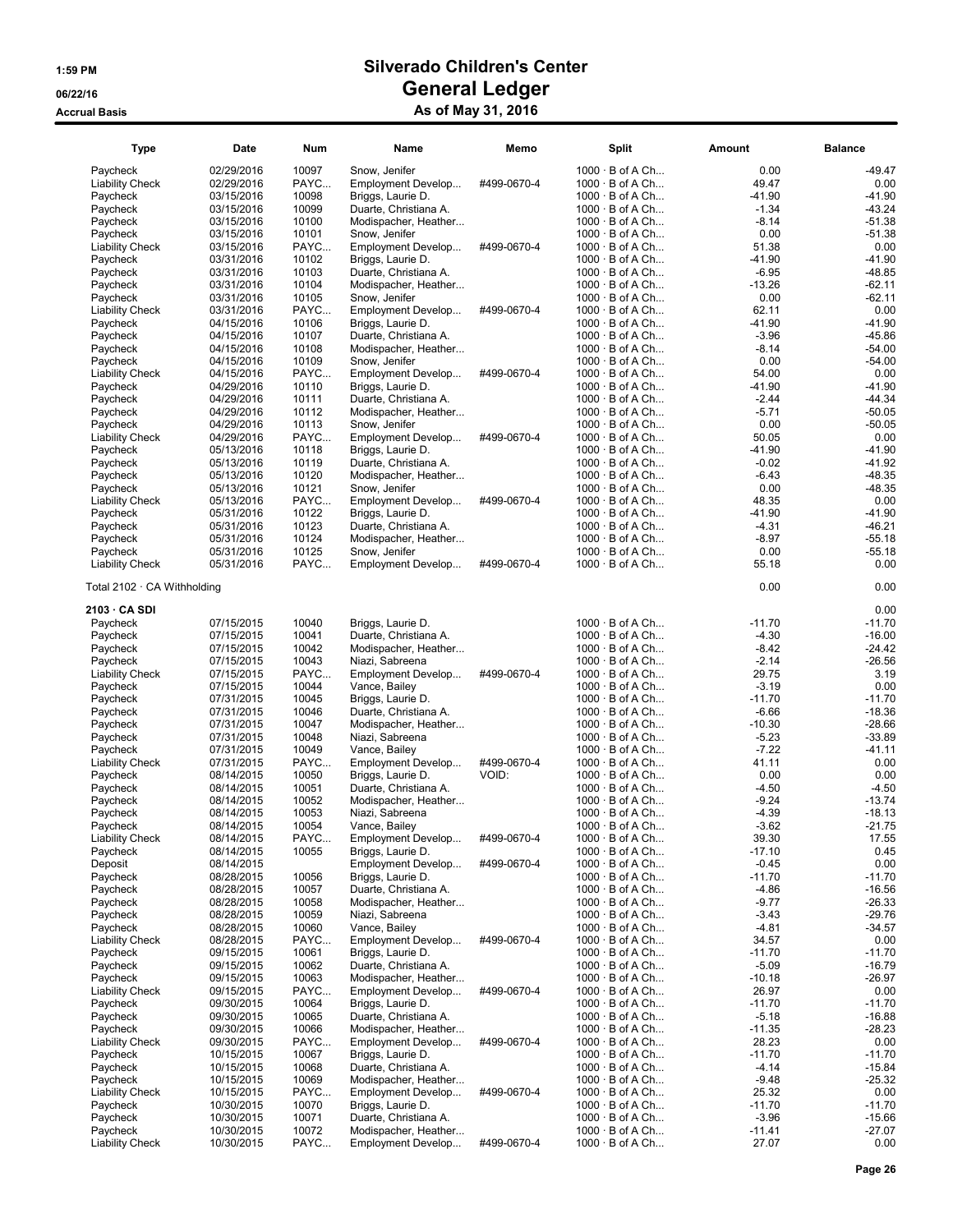| <b>Type</b>            | Date                     | <b>Num</b>     | Name                                       | Memo        | <b>Split</b>                                     | <b>Amount</b>      | <b>Balance</b>       |
|------------------------|--------------------------|----------------|--------------------------------------------|-------------|--------------------------------------------------|--------------------|----------------------|
| Paycheck               | 11/13/2015               | 10073          | Briggs, Laurie D.                          |             | $1000 \cdot B$ of A Ch                           | $-14.40$           | $-14.40$             |
| Paycheck               | 11/13/2015               | 10074          | Duarte, Christiana A.                      |             | $1000 \cdot B$ of A Ch                           | $-1.44$            | $-15.84$             |
| Paycheck               | 11/13/2015               | 10075          | Modispacher, Heather                       |             | $1000 \cdot B$ of A Ch                           | $-9.36$            | $-25.20$             |
| <b>Liability Check</b> | 11/13/2015               | PAYC           | Employment Develop                         | #499-0670-4 | $1000 \cdot B$ of A Ch                           | 25.20              | 0.00                 |
| Paycheck               | 11/30/2015               | 10076          | Briggs, Laurie D.                          |             | $1000 \cdot B$ of A Ch                           | $-14.40$           | $-14.40$             |
| Paycheck               | 11/30/2015               | 10077          | Duarte, Christiana A.                      |             | $1000 \cdot B$ of A Ch                           | $-2.07$            | -16.47               |
| Paycheck               | 11/30/2015               | 10078          | Modispacher, Heather                       |             | 1000 · B of A Ch                                 | $-9.71$            | $-26.18$             |
| <b>Liability Check</b> | 11/30/2015               | PAYC           | Employment Develop                         | #499-0670-4 | $1000 \cdot B$ of A Ch                           | 26.18              | 0.00                 |
| Paycheck               | 12/15/2015               | 10079          | Briggs, Laurie D.                          |             | $1000 \cdot B$ of A Ch                           | $-16.65$           | $-16.65$             |
| Paycheck               | 12/15/2015               | 10080          | Duarte, Christiana A.                      |             | $1000 \cdot B$ of A Ch                           | $-2.75$            | $-19.40$             |
| Paycheck               | 12/15/2015               | 10081          | Modispacher, Heather                       |             | $1000 \cdot B$ of A Ch                           | $-10.06$           | $-29.46$             |
| <b>Liability Check</b> | 12/15/2015               | PAYC           | Employment Develop                         | #499-0670-4 | 1000 · B of A Ch                                 | 29.46              | 0.00                 |
| Paycheck               | 12/31/2015               | 10082          | Briggs, Laurie D.                          |             | $1000 \cdot B$ of A Ch                           | $-14.40$           | $-14.40$             |
| Paycheck               | 12/31/2015               | 10083          | Duarte, Christiana A.                      |             | $1000 \cdot B$ of A Ch                           | $-3.15$            | $-17.55$             |
| Paycheck               | 12/31/2015               | 10084          | Modispacher, Heather                       |             | $1000 \cdot B$ of A Ch                           | $-10.76$           | $-28.31$             |
| <b>Liability Check</b> | 12/31/2015               | PAYC           | Employment Develop                         | #499-0670-4 | $1000 \cdot B$ of A Ch                           | 28.31              | 0.00                 |
| Paycheck               | 01/15/2016               | 10085          | Briggs, Laurie D.                          |             | 1000 · B of A Ch                                 | $-14.40$           | $-14.40$             |
| Paycheck               | 01/15/2016               | 10086          | Duarte, Christiana A.                      |             | $1000 \cdot B$ of A Ch                           | $-5.85$            | $-20.25$             |
| Paycheck               | 01/15/2016               | 10087          | Modispacher, Heather                       |             | $1000 \cdot B$ of A Ch                           | $-10.30$           | $-30.55$             |
| <b>Liability Check</b> | 01/15/2016               | PAYC           | Employment Develop                         | #499-0670-4 | $1000 \cdot B$ of A Ch                           | 30.55              | 0.00                 |
| Paycheck               | 01/29/2016               | 10088          | Briggs, Laurie D.                          |             | $1000 \cdot B$ of A Ch                           | $-14.40$           | $-14.40$             |
| Paycheck               | 01/29/2016               | 10089          | Duarte, Christiana A.                      |             | $1000 \cdot B$ of A Ch                           | $-5.27$            | $-19.67$             |
| Paycheck               | 01/29/2016               | 10090          | Modispacher, Heather                       |             | $1000 \cdot B$ of A Ch                           | $-9.36$            | $-29.03$             |
| <b>Liability Check</b> | 01/29/2016               | PAYC           | Employment Develop                         | #499-0670-4 | $1000 \cdot B$ of A Ch                           | 29.03              | 0.00                 |
| Paycheck               | 02/12/2016               | 10091          | Briggs, Laurie D.                          |             | $1000 \cdot B$ of A Ch                           | $-14.40$           | $-14.40$             |
| Paycheck               | 02/12/2016               | 10092          | Duarte, Christiana A.                      |             | $1000 \cdot B$ of A Ch                           | $-5.36$            | $-19.76$             |
| Paycheck               | 02/12/2016               | 10093          | Modispacher, Heather                       |             | $1000 \cdot B$ of A Ch                           | $-10.47$           | $-30.23$             |
| <b>Liability Check</b> | 02/12/2016               | PAYC           | Employment Develop                         | #499-0670-4 | $1000 \cdot B$ of A Ch                           | 30.23              | 0.00                 |
| Paycheck               | 02/29/2016               | 10094          | Briggs, Laurie D.                          |             | $1000 \cdot B$ of A Ch<br>$1000 \cdot B$ of A Ch | $-14.40$           | $-14.40$             |
| Paycheck               | 02/29/2016               | 10095          | Duarte, Christiana A.                      |             |                                                  | $-4.95$            | $-19.35$             |
| Paycheck               | 02/29/2016               | 10096<br>10097 | Modispacher, Heather                       |             | $1000 \cdot B$ of A Ch<br>$1000 \cdot B$ of A Ch | $-8.13$<br>$-7.05$ | $-27.48$<br>$-34.53$ |
| Paycheck               | 02/29/2016               | PAYC           | Snow, Jenifer                              | #499-0670-4 | $1000 \cdot B$ of A Ch                           | 34.53              | 0.00                 |
| <b>Liability Check</b> | 02/29/2016               |                | Employment Develop                         |             |                                                  | $-14.40$           | $-14.40$             |
| Paycheck<br>Paycheck   | 03/15/2016<br>03/15/2016 | 10098<br>10099 | Briggs, Laurie D.<br>Duarte, Christiana A. |             | $1000 \cdot B$ of A Ch<br>$1000 \cdot B$ of A Ch | $-5.58$            | $-19.98$             |
| Paycheck               | 03/15/2016               | 10100          | Modispacher, Heather                       |             | $1000 \cdot B$ of A Ch                           | $-8.37$            | $-28.35$             |
| Paycheck               | 03/15/2016               | 10101          | Snow, Jenifer                              |             | $1000 \cdot B$ of A Ch                           | $-9.96$            | $-38.31$             |
| <b>Liability Check</b> | 03/15/2016               | PAYC           | Employment Develop                         | #499-0670-4 | $1000 \cdot B$ of A Ch                           | 38.31              | 0.00                 |
| Paycheck               | 03/31/2016               | 10102          | Briggs, Laurie D.                          |             | $1000 \cdot B$ of A Ch                           | $-14.40$           | $-14.40$             |
| Paycheck               | 03/31/2016               | 10103          | Duarte, Christiana A.                      |             | $1000 \cdot B$ of A Ch                           | $-7.88$            | $-22.28$             |
| Paycheck               | 03/31/2016               | 10104          | Modispacher, Heather                       |             | $1000 \cdot B$ of A Ch                           | $-9.48$            | $-31.76$             |
| Paycheck               | 03/31/2016               | 10105          | Snow, Jenifer                              |             | 1000 · B of A Ch                                 | $-10.87$           | $-42.63$             |
| <b>Liability Check</b> | 03/31/2016               | PAYC           | Employment Develop                         | #499-0670-4 | $1000 \cdot B$ of A Ch                           | 42.63              | 0.00                 |
| Paycheck               | 04/15/2016               | 10106          | Briggs, Laurie D.                          |             | $1000 \cdot B$ of A Ch                           | $-14.40$           | $-14.40$             |
| Paycheck               | 04/15/2016               | 10107          | Duarte, Christiana A.                      |             | $1000 \cdot B$ of A Ch                           | $-6.66$            | $-21.06$             |
| Paycheck               | 04/15/2016               | 10108          | Modispacher, Heather                       |             | $1000 \cdot B$ of A Ch                           | $-8.37$            | $-29.43$             |
| Paycheck               | 04/15/2016               | 10109          | Snow, Jenifer                              |             | $1000 \cdot B$ of A Ch                           | $-9.90$            | $-39.33$             |
| <b>Liability Check</b> | 04/15/2016               | PAYC           | Employment Develop                         | #499-0670-4 | $1000 \cdot B$ of A Ch                           | 39.33              | 0.00                 |
| Paycheck               | 04/29/2016               | 10110          | Briggs, Laurie D.                          |             | $1000 \cdot B$ of A Ch                           | $-14.40$           | $-14.40$             |
| Paycheck               | 04/29/2016               | 10111          | Duarte, Christiana A.                      |             | $1000 \cdot B$ of A Ch                           | $-6.03$            | $-20.43$             |
| Paycheck               | 04/29/2016               | 10112          | Modispacher, Heather                       |             | $1000 \cdot B$ of A Ch                           | $-7.37$            | $-27.80$             |
| Paycheck               | 04/29/2016               | 10113          | Snow, Jenifer                              |             | $1000 \cdot B$ of A Ch                           | $-10.27$           | -38.07               |
| <b>Liability Check</b> | 04/29/2016               | PAYC           | Employment Develop                         | #499-0670-4 | $1000 \cdot B$ of A Ch                           | 38.07              | 0.00                 |
| Paycheck               | 05/13/2016               | 10118          | Briggs, Laurie D.                          |             | $1000 \cdot B$ of A Ch                           | $-14.40$           | $-14.40$             |
| Paycheck               | 05/13/2016               | 10119          | Duarte, Christiana A.                      |             | $1000 \cdot B$ of A Ch                           | $-5.04$            | $-19.44$             |
| Paycheck               | 05/13/2016               | 10120          | Modispacher, Heather                       |             | $1000 \cdot B$ of A Ch                           | $-7.66$            | $-27.10$             |
| Paycheck               | 05/13/2016               | 10121          | Snow, Jenifer                              |             | $1000 \cdot B$ of A Ch                           | $-10.48$           | $-37.58$             |
| <b>Liability Check</b> | 05/13/2016               | PAYC           | Employment Develop                         | #499-0670-4 | $1000 \cdot B$ of A Ch                           | 37.58              | 0.00                 |
| Paycheck               | 05/31/2016               | 10122          | Briggs, Laurie D.                          |             | $1000 \cdot B$ of A Ch                           | $-14.40$           | $-14.40$             |
| Paycheck               | 05/31/2016               | 10123          | Duarte, Christiana A.                      |             | $1000 \cdot B$ of A Ch                           | $-6.80$            | $-21.20$             |
| Paycheck               | 05/31/2016               | 10124          | Modispacher, Heather                       |             | $1000 \cdot B$ of A Ch                           | $-8.60$            | $-29.80$             |
| Paycheck               | 05/31/2016               | 10125          | Snow, Jenifer                              |             | $1000 \cdot B$ of A Ch                           | $-11.66$           | -41.46               |
| <b>Liability Check</b> | 05/31/2016               | PAYC           | Employment Develop                         | #499-0670-4 | $1000 \cdot B$ of A Ch                           | 41.46              | 0.00                 |
|                        |                          |                |                                            |             |                                                  |                    |                      |
| Total 2103 · CA SDI    |                          |                |                                            |             |                                                  | 0.00               | 0.00                 |

2104 · Dental Insurance (Emp) 0.00

Total 2104 · Dental Insurance (Emp) 0.00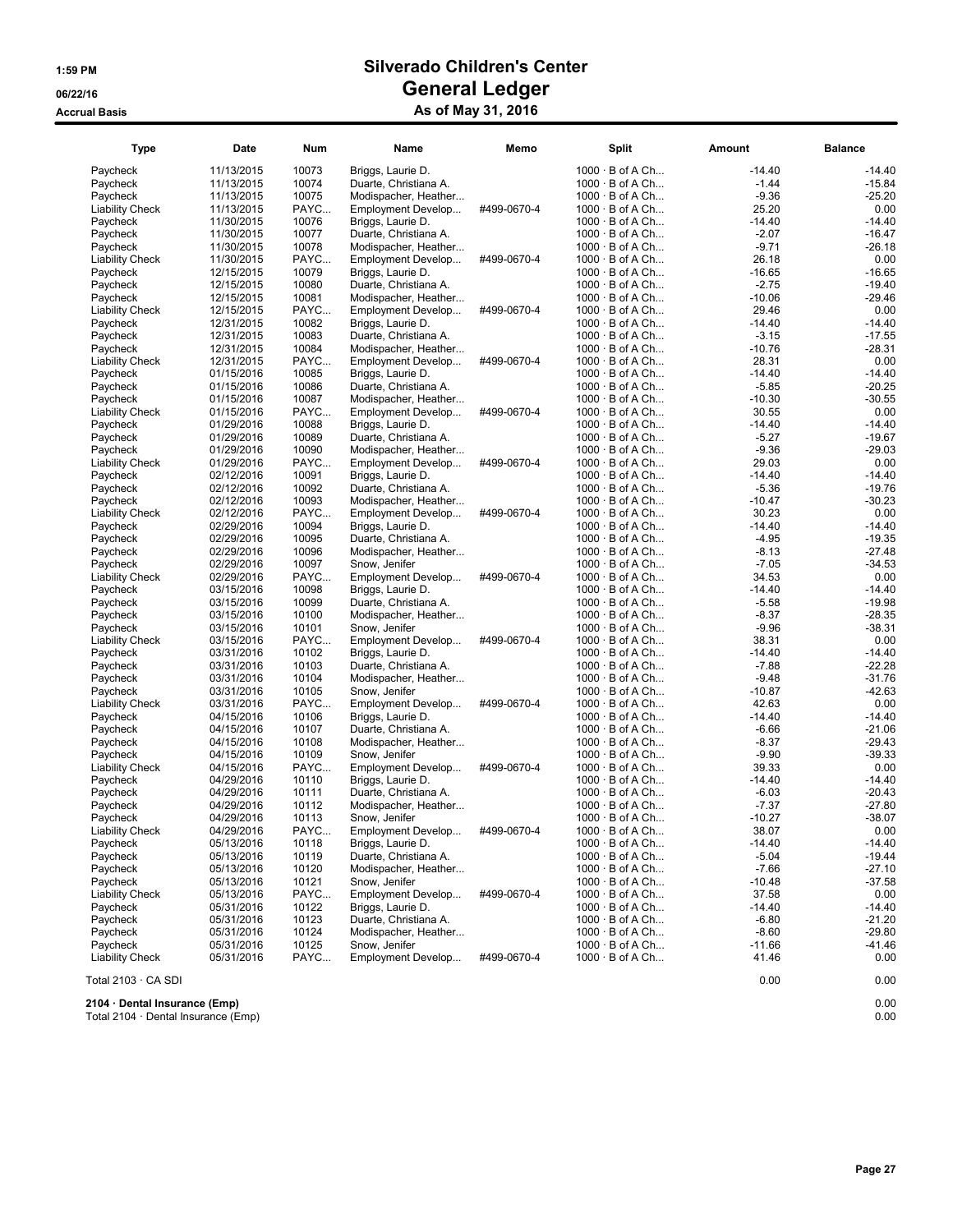# Type Date Num Name Memo Split Amount Balance

| 2105 · ETT                         |                          |                |                                               |             |                                                  |                    | 0.00                |
|------------------------------------|--------------------------|----------------|-----------------------------------------------|-------------|--------------------------------------------------|--------------------|---------------------|
| Paycheck                           | 07/15/2015               | 10040          | Briggs, Laurie D.                             |             | $1000 \cdot B$ of A Ch                           | 0.00               | 0.00                |
| Paycheck                           | 07/15/2015               | 10041<br>10042 | Duarte, Christiana A.                         |             | $1000 \cdot B$ of A Ch<br>$1000 \cdot B$ of A Ch | 0.00<br>0.00       | 0.00<br>0.00        |
| Paycheck<br>Paycheck               | 07/15/2015<br>07/15/2015 | 10043          | Modispacher, Heather<br>Niazi, Sabreena       |             | $1000 \cdot B$ of A Ch                           | 0.00               | 0.00                |
| <b>Liability Check</b>             | 07/15/2015               | PAYC           | Employment Develop                            | #499-0670-4 | $1000 \cdot B$ of A Ch                           | 0.00               | 0.00                |
| Paycheck                           | 07/15/2015               | 10044          | Vance, Bailey                                 |             | $1000 \cdot B$ of A Ch                           | 0.00               | 0.00                |
| Paycheck                           | 07/31/2015               | 10045          | Briggs, Laurie D.                             |             | $1000 \cdot B$ of A Ch                           | 0.00               | 0.00                |
| Paycheck                           | 07/31/2015               | 10046          | Duarte, Christiana A.                         |             | $1000 \cdot B$ of A Ch                           | 0.00               | 0.00                |
| Paycheck<br>Paycheck               | 07/31/2015<br>07/31/2015 | 10047<br>10048 | Modispacher, Heather<br>Niazi, Sabreena       |             | $1000 \cdot B$ of A Ch<br>$1000 \cdot B$ of A Ch | 0.00<br>0.00       | 0.00<br>0.00        |
| Paycheck                           | 07/31/2015               | 10049          | Vance, Bailey                                 |             | $1000 \cdot B$ of A Ch                           | 0.00               | 0.00                |
| <b>Liability Check</b>             | 07/31/2015               | PAYC           | Employment Develop                            | #499-0670-4 | $1000 \cdot B$ of A Ch                           | 0.00               | 0.00                |
| Paycheck                           | 08/14/2015               | 10050          | Briggs, Laurie D.                             | VOID:       | $1000 \cdot B$ of A Ch                           | 0.00               | 0.00                |
| Paycheck                           | 08/14/2015               | 10051          | Duarte, Christiana A.                         |             | $1000 \cdot B$ of A Ch                           | 0.00               | 0.00                |
| Paycheck                           | 08/14/2015               | 10052<br>10053 | Modispacher, Heather<br>Niazi, Sabreena       |             | $1000 \cdot B$ of A Ch<br>$1000 \cdot B$ of A Ch | 0.00<br>0.00       | 0.00<br>0.00        |
| Paycheck<br>Paycheck               | 08/14/2015<br>08/14/2015 | 10054          | Vance, Bailey                                 |             | $1000 \cdot B$ of A Ch                           | 0.00               | 0.00                |
| Paycheck                           | 08/14/2015               | 10055          | Briggs, Laurie D.                             |             | $1000 \cdot B$ of A Ch                           | 0.00               | 0.00                |
| Paycheck                           | 08/28/2015               | 10056          | Briggs, Laurie D.                             |             | $1000 \cdot B$ of A Ch                           | 0.00               | 0.00                |
| Paycheck                           | 08/28/2015               | 10057          | Duarte, Christiana A.                         |             | $1000 \cdot B$ of A Ch                           | 0.00               | 0.00                |
| Paycheck                           | 08/28/2015               | 10058          | Modispacher, Heather                          |             | $1000 \cdot B$ of A Ch                           | 0.00               | 0.00                |
| Paycheck<br>Paycheck               | 08/28/2015<br>08/28/2015 | 10059<br>10060 | Niazi, Sabreena<br>Vance, Bailey              |             | $1000 \cdot B$ of A Ch<br>$1000 \cdot B$ of A Ch | 0.00<br>0.00       | 0.00<br>0.00        |
| <b>Liability Check</b>             | 08/28/2015               | PAYC           | Employment Develop                            | #499-0670-4 | $1000 \cdot B$ of A Ch                           | 0.00               | 0.00                |
| Paycheck                           | 09/15/2015               | 10061          | Briggs, Laurie D.                             |             | $1000 \cdot B$ of A Ch                           | 0.00               | 0.00                |
| Paycheck                           | 09/15/2015               | 10062          | Duarte, Christiana A.                         |             | $1000 \cdot B$ of A Ch                           | 0.00               | 0.00                |
| Paycheck                           | 09/15/2015               | 10063          | Modispacher, Heather                          |             | $1000 \cdot B$ of A Ch                           | 0.00               | 0.00                |
| <b>Liability Check</b>             | 09/15/2015               | PAYC           | Employment Develop                            | #499-0670-4 | $1000 \cdot B$ of A Ch                           | 0.00               | 0.00                |
| Paycheck<br>Paycheck               | 09/30/2015<br>09/30/2015 | 10064<br>10065 | Briggs, Laurie D.<br>Duarte, Christiana A.    |             | $1000 \cdot B$ of A Ch<br>$1000 \cdot B$ of A Ch | 0.00<br>0.00       | 0.00<br>0.00        |
| Paycheck                           | 09/30/2015               | 10066          | Modispacher, Heather                          |             | $1000 \cdot B$ of A Ch                           | 0.00               | 0.00                |
| <b>Liability Check</b>             | 09/30/2015               | PAYC           | Employment Develop                            | #499-0670-4 | $1000 \cdot B$ of A Ch                           | 0.00               | 0.00                |
| Paycheck                           | 10/15/2015               | 10067          | Briggs, Laurie D.                             |             | $1000 \cdot B$ of A Ch                           | 0.00               | 0.00                |
| Paycheck                           | 10/15/2015               | 10068          | Duarte, Christiana A.                         |             | $1000 \cdot B$ of A Ch                           | 0.00               | 0.00                |
| Paycheck                           | 10/15/2015               | 10069          | Modispacher, Heather                          |             | $1000 \cdot B$ of A Ch                           | 0.00               | 0.00                |
| <b>Liability Check</b><br>Paycheck | 10/15/2015<br>10/30/2015 | PAYC<br>10070  | Employment Develop<br>Briggs, Laurie D.       | #499-0670-4 | $1000 \cdot B$ of A Ch<br>$1000 \cdot B$ of A Ch | 0.00<br>0.00       | 0.00<br>0.00        |
| Paycheck                           | 10/30/2015               | 10071          | Duarte, Christiana A.                         |             | $1000 \cdot B$ of A Ch                           | 0.00               | 0.00                |
| Paycheck                           | 10/30/2015               | 10072          | Modispacher, Heather                          |             | $1000 \cdot B$ of A Ch                           | 0.00               | 0.00                |
| <b>Liability Check</b>             | 10/30/2015               | PAYC           | Employment Develop                            | #499-0670-4 | $1000 \cdot B$ of A Ch                           | 0.00               | 0.00                |
| Paycheck                           | 11/13/2015               | 10073          | Briggs, Laurie D.                             |             | $1000 \cdot B$ of A Ch                           | 0.00               | 0.00                |
| Paycheck<br>Paycheck               | 11/13/2015<br>11/13/2015 | 10074<br>10075 | Duarte, Christiana A.<br>Modispacher, Heather |             | $1000 \cdot B$ of A Ch<br>$1000 \cdot B$ of A Ch | 0.00<br>0.00       | 0.00<br>0.00        |
| <b>Liability Check</b>             | 11/13/2015               | PAYC           | Employment Develop                            | #499-0670-4 | $1000 \cdot B$ of A Ch                           | 0.00               | 0.00                |
| Paycheck                           | 11/30/2015               | 10076          | Briggs, Laurie D.                             |             | $1000 \cdot B$ of A Ch                           | 0.00               | 0.00                |
| Paycheck                           | 11/30/2015               | 10077          | Duarte, Christiana A.                         |             | $1000 \cdot B$ of A Ch                           | 0.00               | 0.00                |
| Paycheck                           | 11/30/2015               | 10078          | Modispacher, Heather                          |             | $1000 \cdot B$ of A Ch                           | 0.00               | 0.00                |
| <b>Liability Check</b>             | 11/30/2015               | PAYC           | Employment Develop                            | #499-0670-4 | $1000 \cdot B$ of A Ch                           | 0.00               | 0.00<br>0.00        |
| <b>Liability Check</b><br>Paycheck | 12/12/2015<br>12/15/2015 | PAYC<br>10079  | Employment Develop<br>Briggs, Laurie D.       | #499-0670-4 | $1000 \cdot B$ of A Ch<br>$1000 \cdot B$ of A Ch | 0.00<br>0.00       | 0.00                |
| Paycheck                           | 12/15/2015               | 10080          | Duarte, Christiana A.                         |             | $1000 \cdot B$ of A Ch                           | 0.00               | 0.00                |
| Paycheck                           | 12/15/2015               | 10081          | Modispacher, Heather                          |             | $1000 \cdot B$ of A Ch                           | 0.00               | 0.00                |
| Paycheck                           | 12/31/2015               | 10082          | Briggs, Laurie D.                             |             | $1000 \cdot B$ of A Ch                           | 0.00               | 0.00                |
| Paycheck                           | 12/31/2015               | 10083          | Duarte, Christiana A.                         |             | $1000 \cdot B$ of A Ch                           | 0.00               | $0.00\,$            |
| Paycheck<br>Paycheck               | 12/31/2015<br>01/15/2016 | 10084<br>10085 | Modispacher, Heather<br>Briggs, Laurie D.     |             | $1000 \cdot B$ of A Ch<br>$1000 \cdot B$ of A Ch | 0.00<br>0.00       | 0.00<br>0.00        |
| Paycheck                           | 01/15/2016               | 10086          | Duarte, Christiana A.                         |             | $1000 \cdot B$ of A Ch                           | 0.00               | 0.00                |
| Paycheck                           | 01/15/2016               | 10087          | Modispacher, Heather                          |             | $1000 \cdot B$ of A Ch                           | 0.00               | 0.00                |
| <b>Liability Check</b>             | 01/15/2016               | PAYC           | Employment Develop                            | #499-0670-4 | $1000 \cdot B$ of A Ch                           | 0.00               | 0.00                |
| Paycheck                           | 01/29/2016               | 10088          | Briggs, Laurie D.                             |             | $1000 \cdot B$ of A Ch                           | $-1.60$            | $-1.60$             |
| Paycheck                           | 01/29/2016               | 10089          | Duarte, Christiana A.                         |             | $1000 \cdot B$ of A Ch                           | $-0.59$            | $-2.19$             |
| Paycheck<br>Paycheck               | 01/29/2016<br>02/12/2016 | 10090<br>10091 | Modispacher, Heather<br>Briggs, Laurie D.     |             | $1000 \cdot B$ of A Ch<br>$1000 \cdot B$ of A Ch | $-1.04$<br>0.00    | $-3.23$<br>$-3.23$  |
| Paycheck                           | 02/12/2016               | 10092          | Duarte, Christiana A.                         |             | $1000 \cdot B$ of A Ch                           | 0.00               | $-3.23$             |
| Paycheck                           | 02/12/2016               | 10093          | Modispacher, Heather                          |             | $1000 \cdot B$ of A Ch                           | 0.00               | $-3.23$             |
| <b>Liability Check</b>             | 02/17/2016               | PAYC           | Employment Develop                            | #499-0670-4 | $1000 \cdot B$ of A Ch                           | 0.00               | $-3.23$             |
| Paycheck                           | 02/29/2016               | 10094          | Briggs, Laurie D.                             |             | $1000 \cdot B$ of A Ch                           | $-4.80$            | $-8.03$             |
| Paycheck<br>Paycheck               | 02/29/2016<br>02/29/2016 | 10095<br>10096 | Duarte, Christiana A.<br>Modispacher, Heather |             | $1000 \cdot B$ of A Ch<br>$1000 \cdot B$ of A Ch | $-1.79$<br>$-3.21$ | $-9.82$<br>$-13.03$ |
| Paycheck                           | 02/29/2016               | 10097          | Snow, Jenifer                                 |             | $1000 \cdot B$ of A Ch                           | $-0.78$            | $-13.81$            |
| <b>Liability Check</b>             | 02/29/2016               | PAYC           | Employment Develop                            | #499-0670-4 | $1000 \cdot B$ of A Ch                           | 3.83               | $-9.98$             |
| Paycheck                           | 03/15/2016               | 10098          | Briggs, Laurie D.                             |             | $1000 \cdot B$ of A Ch                           | $-0.60$            | $-10.58$            |
| Paycheck                           | 03/15/2016               | 10099          | Duarte, Christiana A.                         |             | $1000 \cdot B$ of A Ch                           | $-0.62$            | $-11.20$            |
| Paycheck                           | 03/15/2016               | 10100          | Modispacher, Heather                          |             | $1000 \cdot B$ of A Ch                           | $-0.93$            | $-12.13$            |
| Paycheck<br><b>Liability Check</b> | 03/15/2016<br>03/15/2016 | 10101<br>PAYC  | Snow, Jenifer<br>Employment Develop           | #499-0670-4 | $1000 \cdot B$ of A Ch<br>$1000 \cdot B$ of A Ch | $-1.11$<br>3.26    | $-13.24$<br>$-9.98$ |
| Paycheck                           | 03/31/2016               | 10102          | Briggs, Laurie D.                             |             | $1000 \cdot B$ of A Ch                           | 0.00               | $-9.98$             |
|                                    |                          |                |                                               |             |                                                  |                    |                     |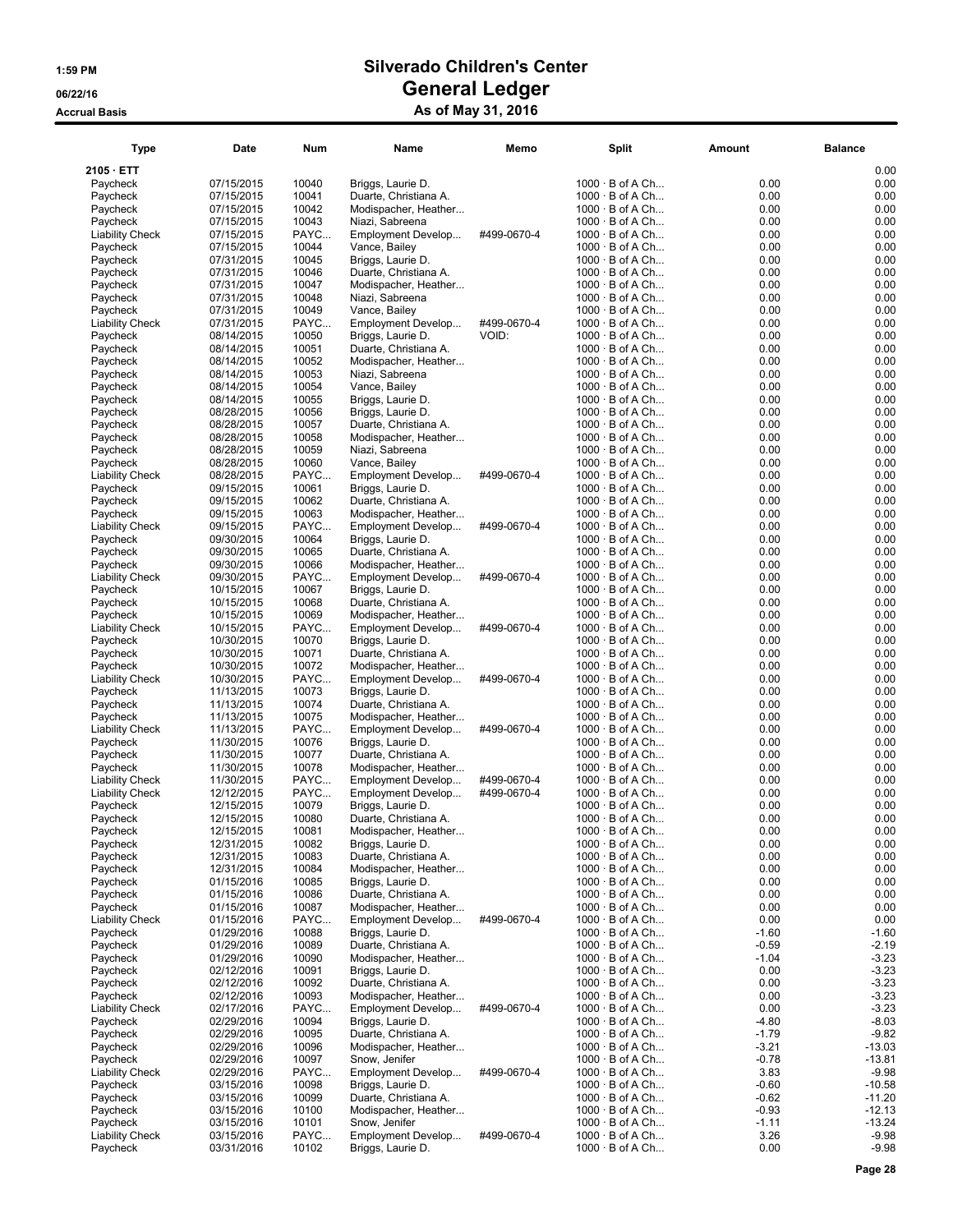| <b>Type</b>                        | Date                     | Num                    | Name                                 | Memo        | <b>Split</b>                                     | Amount              | <b>Balance</b>         |
|------------------------------------|--------------------------|------------------------|--------------------------------------|-------------|--------------------------------------------------|---------------------|------------------------|
| Paycheck                           | 03/31/2016               | 10103                  | Duarte, Christiana A.                |             | $1000 \cdot B$ of A Ch                           | $-0.88$             | $-10.86$               |
| Paycheck                           | 03/31/2016               | 10104                  | Modispacher, Heather                 |             | $1000 \cdot B$ of A Ch                           | $-1.05$             | $-11.91$               |
| Paycheck                           | 03/31/2016               | 10105                  | Snow, Jenifer                        |             | $1000 \cdot B$ of A Ch                           | $-1.21$             | $-13.12$               |
| <b>Liability Check</b>             | 03/31/2016               | PAYC                   | Employment Develop                   | #499-0670-4 | $1000 \cdot B$ of A Ch                           | 3.14                | $-9.98$                |
| Paycheck                           | 04/15/2016               | 10106                  | Briggs, Laurie D.                    |             | $1000 \cdot B$ of A Ch                           | 0.00                | $-9.98$                |
| Paycheck                           | 04/15/2016               | 10107                  | Duarte, Christiana A.                |             | $1000 \cdot B$ of A Ch                           | $-0.73$             | $-10.71$               |
| Paycheck                           | 04/15/2016               | 10108                  | Modispacher, Heather                 |             | $1000 \cdot B$ of A Ch                           | $-0.77$             | $-11.48$               |
| Paycheck                           | 04/15/2016               | 10109                  | Snow, Jenifer                        |             | $1000 \cdot B$ of A Ch                           | $-1.10$             | $-12.58$               |
| <b>Liability Check</b>             | 04/15/2016               | PAYC                   | Employment Develop                   | #499-0670-4 | 1000 · B of A Ch                                 | 2.61                | $-9.97$                |
| Paycheck                           | 04/29/2016               | 10110                  | Briggs, Laurie D.                    |             | $1000 \cdot B$ of A Ch                           | 0.00                | $-9.97$                |
| Paycheck                           | 04/29/2016               | 10111                  | Duarte, Christiana A.                |             | $1000 \cdot B$ of A Ch                           | $-0.67$             | $-10.64$               |
| Paycheck                           | 04/29/2016               | 10112                  | Modispacher, Heather                 |             | $1000 \cdot B$ of A Ch                           | 0.00                | $-10.64$               |
| Paycheck<br><b>Liability Check</b> | 04/29/2016<br>04/29/2016 | 10113<br>PAYC          | Snow, Jenifer<br>Employment Develop  | #499-0670-4 | $1000 \cdot B$ of A Ch<br>$1000 \cdot B$ of A Ch | $-1.14$<br>1.81     | $-11.78$<br>$-9.97$    |
| Paycheck                           | 05/13/2016               | 10118                  | Briggs, Laurie D.                    |             | $1000 \cdot B$ of A Ch                           | 0.00                | $-9.97$                |
| Paycheck                           | 05/13/2016               | 10119                  | Duarte, Christiana A.                |             | $1000 \cdot B$ of A Ch                           | -0.56               | $-10.53$               |
| Paycheck                           | 05/13/2016               | 10120                  | Modispacher, Heather                 |             | $1000 \cdot B$ of A Ch                           | 0.00                | $-10.53$               |
| Paycheck                           | 05/13/2016               | 10121                  | Snow, Jenifer                        |             | $1000 \cdot B$ of A Ch                           | $-1.16$             | $-11.69$               |
| <b>Liability Check</b>             | 05/13/2016               | PAYC                   | Employment Develop                   | #499-0670-4 | $1000 \cdot B$ of A Ch                           | 1.72                | $-9.97$                |
| Paycheck                           | 05/31/2016               | 10122                  | Briggs, Laurie D.                    |             | $1000 \cdot B$ of A Ch                           | 0.00                | $-9.97$                |
| Paycheck                           | 05/31/2016               | 10123                  | Duarte, Christiana A.                |             | $1000 \cdot B$ of A Ch                           | $-0.76$             | $-10.73$               |
| Paycheck                           | 05/31/2016               | 10124                  | Modispacher, Heather                 |             | $1000 \cdot B$ of A Ch                           | 0.00                | $-10.73$               |
| Paycheck                           | 05/31/2016               | 10125                  | Snow, Jenifer                        |             | $1000 \cdot B$ of A Ch                           | $-0.50$             | $-11.23$               |
| <b>Liability Check</b>             | 05/31/2016               | PAYC                   | Employment Develop                   | #499-0670-4 | $1000 \cdot B$ of A Ch                           | 1.26                | $-9.97$                |
| Total $2105 \cdot ETT$             |                          |                        |                                      |             |                                                  | $-9.97$             | $-9.97$                |
| 2106 · Federal Withholding         |                          |                        |                                      |             |                                                  |                     | 0.00                   |
| Paycheck                           | 07/15/2015               | 10040                  | Briggs, Laurie D.                    |             | $1000 \cdot B$ of A Ch                           | $-136.41$           | $-136.41$              |
| Paycheck                           | 07/15/2015               | 10041                  | Duarte, Christiana A.                |             | $1000 \cdot B$ of A Ch                           | $-21.50$            | $-157.91$              |
| Paycheck                           | 07/15/2015               | 10042                  | Modispacher, Heather                 |             | $1000 \cdot B$ of A Ch                           | $-56.81$            | $-214.72$              |
| Paycheck                           | 07/15/2015               | 10043                  | Niazi, Sabreena                      |             | $1000 \cdot B$ of A Ch                           | $-14.17$            | $-228.89$              |
| <b>Liability Check</b>             | 07/15/2015               | PAYC                   | <b>EFTPS</b>                         | 33-0050107  | $1000 \cdot B$ of A Ch                           | 238.04              | 9.15                   |
| Paycheck                           | 07/15/2015               | 10044                  | Vance, Bailey                        |             | $1000 \cdot B$ of A Ch                           | -9.15               | 0.00                   |
| Paycheck                           | 07/31/2015               | 10045                  | Briggs, Laurie D.                    |             | $1000 \cdot B$ of A Ch                           | $-136.41$           | $-136.41$              |
| Paycheck                           | 07/31/2015               | 10046                  | Duarte, Christiana A.                |             | $1000 \cdot B$ of A Ch                           | $-52.41$            | $-188.82$              |
| Paycheck                           | 07/31/2015               | 10047                  | Modispacher, Heather                 |             | $1000 \cdot B$ of A Ch                           | $-88.01$            | $-276.83$              |
| Paycheck                           | 07/31/2015               | 10048                  | Niazi, Sabreena                      |             | $1000 \cdot B$ of A Ch                           | $-53.59$            | $-330.42$              |
| Paycheck                           | 07/31/2015<br>07/31/2015 | 10049<br>PAYC          | Vance, Bailey<br><b>EFTPS</b>        | 33-0050107  | $1000 \cdot B$ of A Ch<br>$1000 \cdot B$ of A Ch | $-61.74$<br>392.16  | $-392.16$<br>0.00      |
| <b>Liability Check</b><br>Paycheck | 08/14/2015               | 10050                  | Briggs, Laurie D.                    | VOID:       | 1000 · B of A Ch                                 | 0.00                | 0.00                   |
| Paycheck                           | 08/14/2015               | 10051                  | Duarte, Christiana A.                |             | $1000 \cdot B$ of A Ch                           | $-23.75$            | $-23.75$               |
| Paycheck                           | 08/14/2015               | 10052                  | Modispacher, Heather                 |             | $1000 \cdot B$ of A Ch                           | $-70.46$            | $-94.21$               |
| Paycheck                           | 08/14/2015               | 10053                  | Niazi, Sabreena                      |             | $1000 \cdot B$ of A Ch                           | $-39.53$            | $-133.74$              |
| Paycheck                           | 08/14/2015               | 10054                  | Vance, Bailey                        |             | $1000 \cdot B$ of A Ch                           | $-13.95$            | $-147.69$              |
| <b>Liability Check</b>             | 08/14/2015               | PAYC                   | <b>EFTPS</b>                         | 33-0050107  | $1000 \cdot B$ of A Ch                           | 394.30              | 246.61                 |
| Paycheck                           | 08/14/2015               | 10055                  | Briggs, Laurie D.                    |             | $1000 \cdot B$ of A Ch                           | $-234.11$           | 12.50                  |
| Deposit                            | 08/14/2015               |                        | <b>EFTPS</b>                         | Deposit     | $1000 \cdot B$ of A Ch                           | $-12.50$            | 0.00                   |
| Paycheck                           | 08/28/2015               | 10056                  | Briggs, Laurie D.                    |             | $1000 \cdot B$ of A Ch                           | $-136.41$           | $-136.41$              |
| Paycheck                           | 08/28/2015               | 10057                  | Duarte, Christiana A.                |             | $1000 \cdot B$ of A Ch                           | $-27.75$            | $-164.16$              |
| Paycheck                           | 08/28/2015               | 10058                  | Modispacher, Heather                 |             | $1000 \cdot B$ of A Ch                           | $-79.23$            | $-243.39$              |
| Paycheck                           | 08/28/2015               | 10059                  | Niazi, Sabreena                      |             | $1000 \cdot B$ of A Ch                           | $-28.54$            | $-271.93$              |
| Paycheck                           | 08/28/2015               | 10060                  | Vance, Bailey                        |             | $1000 \cdot B$ of A Ch                           | $-27.15$            | $-299.08$              |
| <b>Liability Check</b>             | 08/28/2015               | PAYC                   | <b>EFTPS</b>                         | 33-0050107  | $1000 \cdot B$ of A Ch                           | 299.08              | 0.00                   |
| Paycheck                           | 09/15/2015               | 10061                  | Briggs, Laurie D.                    |             | $1000 \cdot B$ of A Ch                           | $-136.41$           | $-136.41$              |
| Paycheck                           | 09/15/2015               | 10062                  | Duarte, Christiana A.                |             | $1000 \cdot B$ of A Ch                           | $-30.25$            | $-166.66$<br>$-252.72$ |
| Paycheck<br><b>Liability Check</b> | 09/15/2015<br>09/15/2015 | 10063<br>PAYC          | Modispacher, Heather<br><b>EFTPS</b> | 33-0050107  | $1000 \cdot B$ of A Ch<br>$1000 \cdot B$ of A Ch | $-86.06$<br>252.72  | 0.00                   |
| Paycheck                           | 09/30/2015               | 10064                  | Briggs, Laurie D.                    |             | $1000 \cdot B$ of A Ch                           | $-136.41$           | $-136.41$              |
| Paycheck                           | 09/30/2015               | 10065                  | Duarte, Christiana A.                |             | 1000 · B of A Ch                                 | $-31.25$            | $-167.66$              |
| Paycheck                           | 09/30/2015               | 10066                  | Modispacher, Heather                 |             | $1000 \cdot B$ of A Ch                           | $-105.56$           | $-273.22$              |
| <b>Liability Check</b>             | 09/30/2015               | PAYC                   | <b>EFTPS</b>                         | 33-0050107  | $1000 \cdot B$ of A Ch                           | 273.22              | 0.00                   |
| Paycheck                           | 10/15/2015               | 10067                  | Briggs, Laurie D.                    |             | $1000 \cdot B$ of A Ch                           | $-136.41$           | $-136.41$              |
| Paycheck                           | 10/15/2015               | 10068                  | Duarte, Christiana A.                |             | $1000 \cdot B$ of A Ch                           | $-19.75$            | $-156.16$              |
| Paycheck                           | 10/15/2015               | 10069                  | Modispacher, Heather                 |             | $1000 \cdot B$ of A Ch                           | $-74.36$            | $-230.52$              |
| <b>Liability Check</b>             | 10/15/2015               | PAYC                   | <b>EFTPS</b>                         | 33-0050107  | $1000 \cdot B$ of A Ch                           | 230.52              | 0.00                   |
| Paycheck                           | 10/30/2015               | 10070                  | Briggs, Laurie D.                    |             | $1000 \cdot B$ of A Ch                           | $-136.41$           | $-136.41$              |
| Paycheck                           | 10/30/2015               | 10071                  | Duarte, Christiana A.                |             | $1000 \cdot B$ of A Ch                           | $-17.75$            | $-154.16$              |
| Paycheck                           | 10/30/2015               | 10072                  | Modispacher, Heather                 |             | $1000 \cdot B$ of A Ch                           | $-106.53$           | $-260.69$              |
| <b>Liability Check</b>             | 10/30/2015               | PAYC                   | <b>EFTPS</b>                         | 33-0050107  | $1000 \cdot B$ of A Ch                           | 260.69              | 0.00                   |
| Paycheck                           | 11/13/2015               | 10073                  | Briggs, Laurie D.                    |             | $1000 \cdot B$ of A Ch                           | $-181.41$           | $-181.41$              |
| Paycheck                           | 11/13/2015               | 10074                  | Duarte, Christiana A.                |             | $1000 \cdot B$ of A Ch                           | 0.00                | $-181.41$              |
| Paycheck                           | 11/13/2015               | 10075                  | Modispacher, Heather                 |             | $1000 \cdot B$ of A Ch                           | $-72.41$            | $-253.82$              |
| <b>Liability Check</b><br>Paycheck | 11/13/2015<br>11/30/2015 | <b>PAYCEX</b><br>10076 | <b>EFTPS</b><br>Briggs, Laurie D.    | 33-0050107  | $1000 \cdot B$ of A Ch<br>$1000 \cdot B$ of A Ch | 253.82<br>$-181.41$ | 0.00<br>$-181.41$      |
| Paycheck                           | 11/30/2015               | 10077                  | Duarte, Christiana A.                |             | $1000 \cdot B$ of A Ch                           | 0.00                | $-181.41$              |
| Paycheck                           | 11/30/2015               | 10078                  | Modispacher, Heather                 |             | $1000 \cdot B$ of A Ch                           | $-78.26$            | $-259.67$              |
| <b>Liability Check</b>             | 11/30/2015               | PAYC                   | <b>EFTPS</b>                         | 33-0050107  | $1000 \cdot B$ of A Ch                           | 259.67              | 0.00                   |
|                                    |                          |                        |                                      |             |                                                  |                     |                        |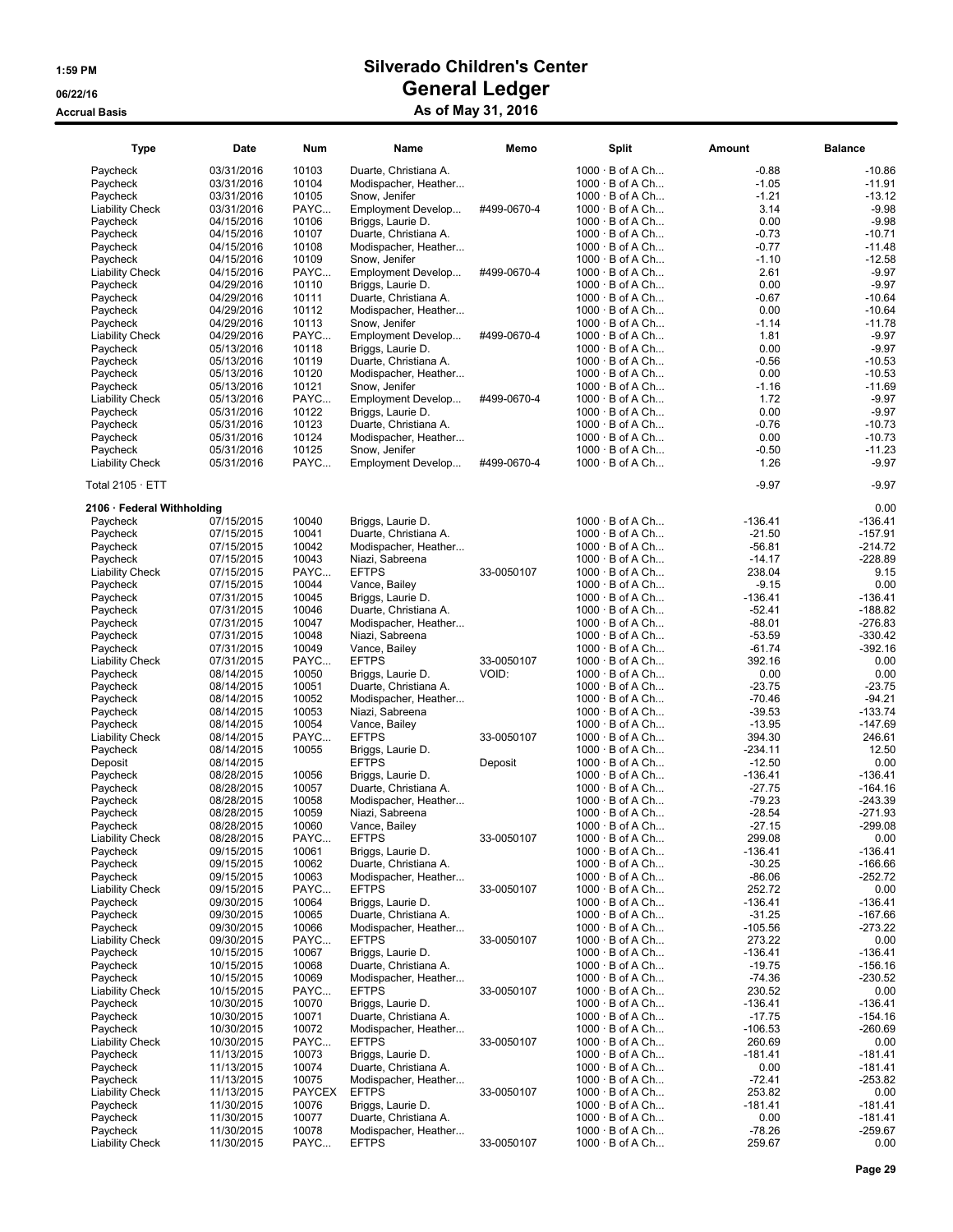| <b>Type</b>                      | Date       | <b>Num</b> | Name                  | Memo       | <b>Split</b>           | Amount    | <b>Balance</b> |
|----------------------------------|------------|------------|-----------------------|------------|------------------------|-----------|----------------|
| Paycheck                         | 12/15/2015 | 10079      | Briggs, Laurie D.     |            | $1000 \cdot B$ of A Ch | $-221.61$ | -221.61        |
| Paycheck                         | 12/15/2015 | 10080      | Duarte, Christiana A. |            | $1000 \cdot B$ of A Ch | $-4.25$   | $-225.86$      |
| Paycheck                         | 12/15/2015 | 10081      | Modispacher, Heather  |            | $1000 \cdot B$ of A Ch | $-84.11$  | $-309.97$      |
| <b>Liability Check</b>           | 12/15/2015 | PAYC       | <b>EFTPS</b>          | 33-0050107 | $1000 \cdot B$ of A Ch | 309.97    | 0.00           |
| Paycheck                         | 12/31/2015 | 10082      | Briggs, Laurie D.     |            | $1000 \cdot B$ of A Ch | $-181.41$ | $-181.41$      |
| Paycheck                         | 12/31/2015 | 10083      | Duarte, Christiana A. |            | $1000 \cdot B$ of A Ch | $-8.75$   | $-190.16$      |
| Paycheck                         | 12/31/2015 | 10084      | Modispacher, Heather  |            | $1000 \cdot B$ of A Ch | $-120.81$ | $-310.97$      |
| <b>Liability Check</b>           | 12/31/2015 | PAYC       | <b>EFTPS</b>          | 33-0050107 | $1000 \cdot B$ of A Ch | 310.97    | 0.00           |
| Paycheck                         | 01/15/2016 | 10085      | Briggs, Laurie D.     |            | $1000 \cdot B$ of A Ch | $-181.30$ | $-181.30$      |
| Paycheck                         | 01/15/2016 | 10086      | Duarte, Christiana A. |            | $1000 \cdot B$ of A Ch | $-38.80$  | $-220.10$      |
| Paycheck                         | 01/15/2016 | 10087      | Modispacher, Heather  |            | $1000 \cdot B$ of A Ch | $-112.90$ | $-333.00$      |
| <b>Liability Check</b>           | 01/15/2016 | PAYC       | <b>EFTPS</b>          | 33-0050107 | $1000 \cdot B$ of A Ch | 333.00    | 0.00           |
| Paycheck                         | 01/29/2016 | 10088      | Briggs, Laurie D.     |            | 1000 · B of A Ch       | $-181.30$ | $-181.30$      |
| Paycheck                         | 01/29/2016 | 10089      | Duarte, Christiana A. |            | $1000 \cdot B$ of A Ch | $-32.25$  | $-213.55$      |
| Paycheck                         | 01/29/2016 | 10090      | Modispacher, Heather  |            | $1000 \cdot B$ of A Ch | $-97.30$  | $-310.85$      |
| <b>Liability Check</b>           | 01/29/2016 | PAYC       | <b>EFTPS</b>          | 33-0050107 | 1000 · B of A Ch       | 310.85    | 0.00           |
| Paycheck                         | 02/12/2016 | 10091      | Briggs, Laurie D.     |            | $1000 \cdot B$ of A Ch | $-181.30$ | $-181.30$      |
| Paycheck                         | 02/12/2016 | 10092      | Duarte, Christiana A. |            | $1000 \cdot B$ of A Ch | $-33.25$  | $-214.55$      |
| Paycheck                         | 02/12/2016 | 10093      | Modispacher, Heather  |            | $1000 \cdot B$ of A Ch | $-115.83$ | $-330.38$      |
| <b>Liability Check</b>           | 02/12/2016 | PAYC       | <b>EFTPS</b>          | 33-0050107 | $1000 \cdot B$ of A Ch | 330.38    | 0.00           |
| Paycheck                         | 02/29/2016 | 10094      | Briggs, Laurie D.     |            | $1000 \cdot B$ of A Ch | $-181.30$ | $-181.30$      |
| Paycheck                         | 02/29/2016 | 10095      | Duarte, Christiana A. |            | $1000 \cdot B$ of A Ch | $-28.75$  | $-210.05$      |
| Paycheck                         | 02/29/2016 | 10096      | Modispacher, Heather  |            | $1000 \cdot B$ of A Ch | $-76.83$  | $-286.88$      |
| Paycheck                         | 02/29/2016 | 10097      | Snow, Jenifer         |            | $1000 \cdot B$ of A Ch | 0.00      | $-286.88$      |
| <b>Liability Check</b>           | 02/29/2016 | PAYC       | <b>EFTPS</b>          | 33-0050107 | $1000 \cdot B$ of A Ch | 286.88    | 0.00           |
| Paycheck                         | 03/15/2016 | 10098      | Briggs, Laurie D.     |            | $1000 \cdot B$ of A Ch | $-181.30$ | $-181.30$      |
| Paycheck                         | 03/15/2016 | 10099      | Duarte, Christiana A. |            | $1000 \cdot B$ of A Ch | $-35.75$  | $-217.05$      |
| Paycheck                         | 03/15/2016 | 10100      | Modispacher, Heather  |            | $1000 \cdot B$ of A Ch | $-80.73$  | $-297.78$      |
| Paycheck                         | 03/15/2016 | 10101      | Snow. Jenifer         |            | $1000 \cdot B$ of A Ch | 0.00      | $-297.78$      |
| <b>Liability Check</b>           | 03/15/2016 | PAYC       | <b>EFTPS</b>          | 33-0050107 | $1000 \cdot B$ of A Ch | 297.78    | 0.00           |
| Paycheck                         | 03/31/2016 | 10102      | Briggs, Laurie D.     |            | $1000 \cdot B$ of A Ch | $-181.30$ | $-181.30$      |
| Paycheck                         | 03/31/2016 | 10103      | Duarte, Christiana A. |            | $1000 \cdot B$ of A Ch | $-72.55$  | $-253.85$      |
| Paycheck                         | 03/31/2016 | 10104      | Modispacher, Heather  |            | $1000 \cdot B$ of A Ch | $-99.25$  | $-353.10$      |
| Paycheck                         | 03/31/2016 | 10105      | Snow, Jenifer         |            | $1000 \cdot B$ of A Ch | 0.00      | $-353.10$      |
| <b>Liability Check</b>           | 03/31/2016 | PAYC       | <b>EFTPS</b>          | 33-0050107 | $1000 \cdot B$ of A Ch | 353.10    | 0.00           |
| Paycheck                         | 04/15/2016 | 10106      | Briggs, Laurie D.     |            | $1000 \cdot B$ of A Ch | $-181.30$ | $-181.30$      |
| Paycheck                         | 04/15/2016 | 10107      | Duarte, Christiana A. |            | $1000 \cdot B$ of A Ch | $-52.23$  | $-233.53$      |
| Paycheck                         | 04/15/2016 | 10108      | Modispacher, Heather  |            | 1000 · B of A Ch       | $-80.73$  | $-314.26$      |
| Paycheck                         | 04/15/2016 | 10109      | Snow, Jenifer         |            | $1000 \cdot B$ of A Ch | 0.00      | $-314.26$      |
| <b>Liability Check</b>           | 04/15/2016 | PAYC       | <b>EFTPS</b>          | 33-0050107 | $1000 \cdot B$ of A Ch | 314.26    | 0.00           |
| Paycheck                         | 04/29/2016 | 10110      | Briggs, Laurie D.     |            | 1000 · B of A Ch       | $-181.30$ | $-181.30$      |
| Paycheck                         | 04/29/2016 | 10111      | Duarte, Christiana A. |            | $1000 \cdot B$ of A Ch | $-41.80$  | $-223.10$      |
| Paycheck                         | 04/29/2016 | 10112      | Modispacher, Heather  |            | $1000 \cdot B$ of A Ch | $-64.15$  | -287.25        |
| Paycheck                         | 04/29/2016 | 10113      | Snow, Jenifer         |            | $1000 \cdot B$ of A Ch | 0.00      | $-287.25$      |
| <b>Liability Check</b>           | 04/29/2016 | PAYC       | <b>EFTPS</b>          | 33-0050107 | $1000 \cdot B$ of A Ch | 287.25    | 0.00           |
| Paycheck                         | 05/13/2016 | 10118      | Briggs, Laurie D.     |            | $1000 \cdot B$ of A Ch | $-181.30$ | $-181.30$      |
| Paycheck                         | 05/13/2016 | 10119      | Duarte, Christiana A. |            | $1000 \cdot B$ of A Ch | $-29.75$  | $-211.05$      |
| Paycheck                         | 05/13/2016 | 10120      | Modispacher, Heather  |            | $1000 \cdot B$ of A Ch | $-69.03$  | $-280.08$      |
| Paycheck                         | 05/13/2016 | 10121      | Snow, Jenifer         |            | $1000 \cdot B$ of A Ch | 0.00      | $-280.08$      |
| <b>Liability Check</b>           | 05/13/2016 | PAYC       | <b>EFTPS</b>          | 33-0050107 | $1000 \cdot B$ of A Ch | 280.08    | 0.00           |
| Paycheck                         | 05/31/2016 | 10122      | Briggs, Laurie D.     |            | $1000 \cdot B$ of A Ch | $-181.30$ | $-181.30$      |
| Paycheck                         | 05/31/2016 | 10123      | Duarte, Christiana A. |            | $1000 \cdot B$ of A Ch | $-54.55$  | $-235.85$      |
| Paycheck                         | 05/31/2016 | 10124      | Modispacher, Heather  |            | $1000 \cdot B$ of A Ch | $-84.63$  | -320.48        |
| Paycheck                         | 05/31/2016 | 10125      | Snow, Jenifer         |            | $1000 \cdot B$ of A Ch | 0.00      | $-320.48$      |
| <b>Liability Check</b>           | 05/31/2016 | PAYC       | <b>EFTPS</b>          | 33-0050107 | $1000 \cdot B$ of A Ch | 320.48    | 0.00           |
| Total 2106 · Federal Withholding |            |            |                       |            |                        | 0.00      | 0.00           |
| 2107 · FUTA                      |            |            |                       |            |                        |           | 0.00           |
| Paycheck                         | 07/15/2015 | 10044      | Vance, Bailey         |            | $1000 \cdot B$ of A Ch | 0.00      | 0.00           |
| Total 2107 · FUTA                |            |            |                       |            |                        | 0.00      | 0.00           |
| 2108 · Health Ins (Emp)          |            |            |                       |            |                        |           | 0.00           |

Total 2108 · Health Ins (Emp) 0.00

Page 30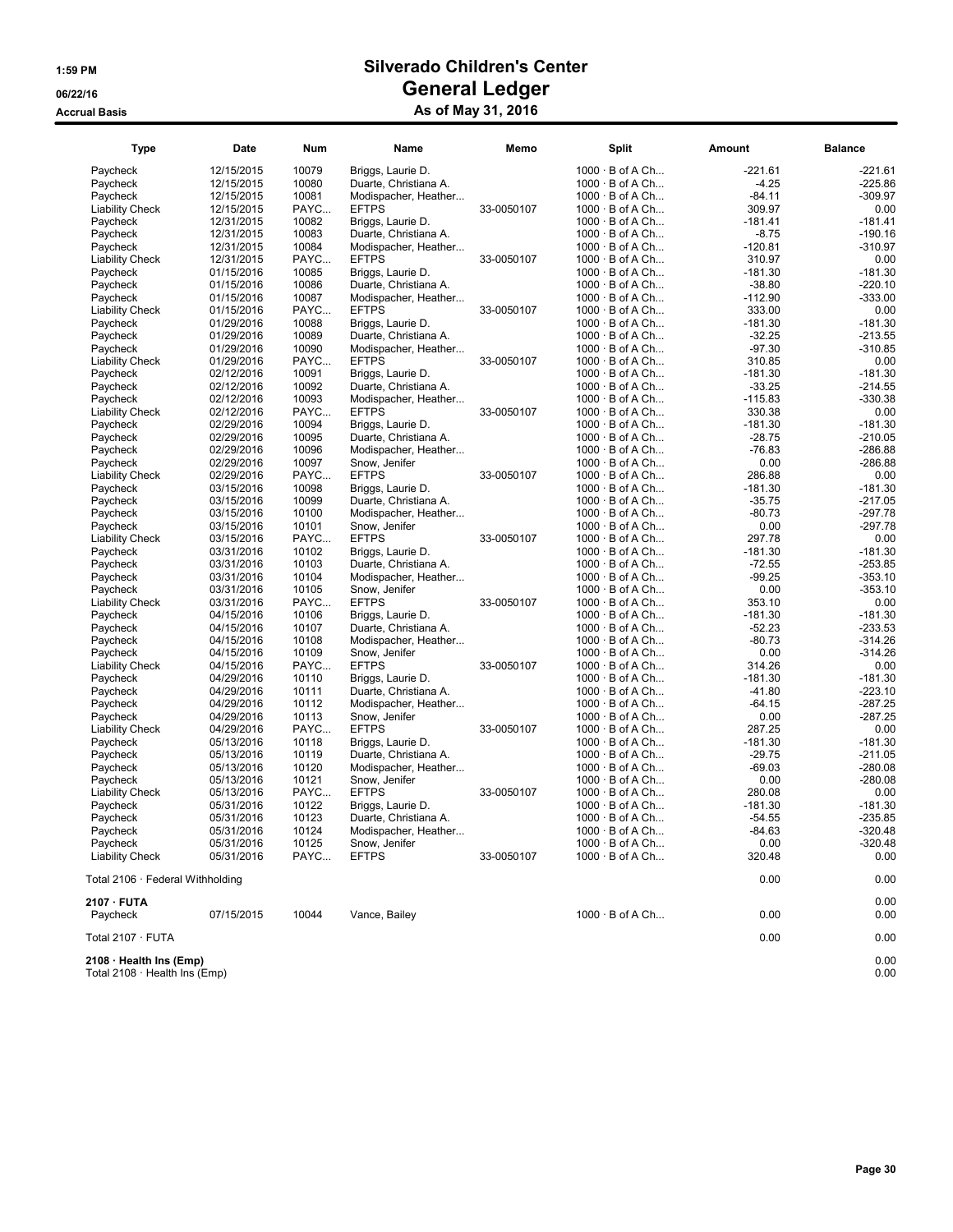| Type                               | Date                     | Num            | Name                                          | Memo       | <b>Split</b>                                     | Amount              | <b>Balance</b>       |
|------------------------------------|--------------------------|----------------|-----------------------------------------------|------------|--------------------------------------------------|---------------------|----------------------|
| 2109 · Medicare - Company          |                          |                |                                               |            |                                                  |                     | 0.05                 |
| Paycheck                           | 07/15/2015               | 10040          | Briggs, Laurie D.                             |            | $1000 \cdot B$ of A Ch                           | $-18.85$            | $-18.80$             |
| Paycheck                           | 07/15/2015               | 10041          | Duarte, Christiana A.                         |            | $1000 \cdot B$ of A Ch                           | $-6.93$             | $-25.73$             |
| Paycheck                           | 07/15/2015               | 10042          | Modispacher, Heather                          |            | $1000 \cdot B$ of A Ch                           | $-13.58$            | -39.31               |
| Paycheck                           | 07/15/2015               | 10043          | Niazi, Sabreena                               |            | $1000 \cdot B$ of A Ch                           | $-3.45$             | $-42.76$             |
| <b>Liability Check</b><br>Paycheck | 07/15/2015               | PAYC<br>10044  | <b>EFTPS</b>                                  | 33-0050107 | $1000 \cdot B$ of A Ch                           | 47.91<br>$-5.13$    | 5.15<br>0.02         |
| Paycheck                           | 07/15/2015<br>07/31/2015 | 10045          | Vance, Bailey<br>Briggs, Laurie D.            |            | $1000 \cdot B$ of A Ch<br>$1000 \cdot B$ of A Ch | $-18.85$            | $-18.83$             |
| Paycheck                           | 07/31/2015               | 10046          | Duarte, Christiana A.                         |            | $1000 \cdot B$ of A Ch                           | $-10.73$            | $-29.56$             |
| Paycheck                           | 07/31/2015               | 10047          | Modispacher, Heather                          |            | $1000 \cdot B$ of A Ch                           | $-16.58$            | $-46.14$             |
| Paycheck                           | 07/31/2015               | 10048          | Niazi, Sabreena                               |            | $1000 \cdot B$ of A Ch                           | $-8.42$             | $-54.56$             |
| Paycheck                           | 07/31/2015               | 10049          | Vance, Bailey                                 |            | $1000 \cdot B$ of A Ch                           | $-11.63$            | $-66.19$             |
| <b>Liability Check</b>             | 07/31/2015               | PAYC           | <b>EFTPS</b>                                  | 33-0050107 | 1000 · B of A Ch                                 | 66.23               | 0.04                 |
| Paycheck                           | 08/14/2015               | 10050          | Briggs, Laurie D.                             | VOID:      | $1000 \cdot B$ of A Ch                           | 0.00                | 0.04                 |
| Paycheck                           | 08/14/2015               | 10051<br>10052 | Duarte, Christiana A.                         |            | $1000 \cdot B$ of A Ch                           | $-7.25$<br>$-14.90$ | $-7.21$<br>$-22.11$  |
| Paycheck<br>Paycheck               | 08/14/2015<br>08/14/2015 | 10053          | Modispacher, Heather<br>Niazi, Sabreena       |            | $1000 \cdot B$ of A Ch<br>$1000 \cdot B$ of A Ch | $-7.07$             | $-29.18$             |
| Paycheck                           | 08/14/2015               | 10054          | Vance, Bailey                                 |            | $1000 \cdot B$ of A Ch                           | $-5.83$             | $-35.01$             |
| <b>Liability Check</b>             | 08/14/2015               | PAYC           | <b>EFTPS</b>                                  | 33-0050107 | $1000 \cdot B$ of A Ch                           | 63.32               | 28.31                |
| Paycheck                           | 08/14/2015               | 10055          | Briggs, Laurie D.                             |            | $1000 \cdot B$ of A Ch                           | $-27.55$            | 0.76                 |
| Deposit                            | 08/14/2015               |                | <b>EFTPS</b>                                  | Deposit    | $1000 \cdot B$ of A Ch                           | $-0.73$             | 0.03                 |
| Paycheck                           | 08/28/2015               | 10056          | Briggs, Laurie D.                             |            | $1000 \cdot B$ of A Ch                           | $-18.85$            | $-18.82$             |
| Paycheck                           | 08/28/2015               | 10057          | Duarte, Christiana A.                         |            | $1000 \cdot B$ of A Ch                           | $-7.83$             | $-26.65$             |
| Paycheck                           | 08/28/2015               | 10058          | Modispacher, Heather                          |            | $1000 \cdot B$ of A Ch                           | $-15.74$            | $-42.39$             |
| Paycheck                           | 08/28/2015               | 10059          | Niazi, Sabreena                               |            | $1000 \cdot B$ of A Ch<br>$1000 \cdot B$ of A Ch | $-5.53$             | $-47.92$             |
| Paycheck<br><b>Liability Check</b> | 08/28/2015<br>08/28/2015 | 10060<br>PAYC  | Vance, Bailey<br><b>EFTPS</b>                 | 33-0050107 | $1000 \cdot B$ of A Ch                           | $-7.75$<br>55.69    | $-55.67$<br>0.02     |
| Paycheck                           | 09/15/2015               | 10061          | Briggs, Laurie D.                             |            | $1000 \cdot B$ of A Ch                           | $-18.85$            | $-18.83$             |
| Paycheck                           | 09/15/2015               | 10062          | Duarte, Christiana A.                         |            | $1000 \cdot B$ of A Ch                           | $-8.19$             | $-27.02$             |
| Paycheck                           | 09/15/2015               | 10063          | Modispacher, Heather                          |            | $1000 \cdot B$ of A Ch                           | $-16.39$            | $-43.41$             |
| <b>Liability Check</b>             | 09/15/2015               | PAYC           | <b>EFTPS</b>                                  | 33-0050107 | 1000 · B of A Ch                                 | 43.44               | 0.03                 |
| Paycheck                           | 09/30/2015               | 10064          | Briggs, Laurie D.                             |            | $1000 \cdot B$ of A Ch                           | $-18.85$            | $-18.82$             |
| Paycheck                           | 09/30/2015               | 10065          | Duarte, Christiana A.                         |            | $1000 \cdot B$ of A Ch                           | $-8.34$             | $-27.16$             |
| Paycheck                           | 09/30/2015               | 10066          | Modispacher, Heather                          |            | $1000 \cdot B$ of A Ch                           | $-18.29$            | $-45.45$             |
| <b>Liability Check</b>             | 09/30/2015               | PAYC           | <b>EFTPS</b>                                  | 33-0050107 | $1000 \cdot B$ of A Ch                           | 45.47               | 0.02                 |
| Paycheck<br>Paycheck               | 10/15/2015<br>10/15/2015 | 10067<br>10068 | Briggs, Laurie D.<br>Duarte, Christiana A.    |            | $1000 \cdot B$ of A Ch<br>$1000 \cdot B$ of A Ch | $-18.85$<br>$-6.67$ | $-18.83$<br>$-25.50$ |
| Paycheck                           | 10/15/2015               | 10069          | Modispacher, Heather                          |            | 1000 · B of A Ch                                 | $-15.27$            | $-40.77$             |
| <b>Liability Check</b>             | 10/15/2015               | PAYC           | <b>EFTPS</b>                                  | 33-0050107 | $1000 \cdot B$ of A Ch                           | 40.79               | 0.02                 |
| Paycheck                           | 10/30/2015               | 10070          | Briggs, Laurie D.                             |            | $1000 \cdot B$ of A Ch                           | $-18.85$            | $-18.83$             |
| Paycheck                           | 10/30/2015               | 10071          | Duarte, Christiana A.                         |            | $1000 \cdot B$ of A Ch                           | $-6.38$             | $-25.21$             |
| Paycheck                           | 10/30/2015               | 10072          | Modispacher, Heather                          |            | $1000 \cdot B$ of A Ch                           | $-18.38$            | $-43.59$             |
| <b>Liability Check</b>             | 10/30/2015               | PAYC           | <b>EFTPS</b>                                  | 33-0050107 | $1000 \cdot B$ of A Ch                           | 43.61               | 0.02                 |
| Paycheck                           | 11/13/2015               | 10073          | Briggs, Laurie D.                             |            | $1000 \cdot B$ of A Ch                           | -23.20              | $-23.18$             |
| Paycheck<br>Paycheck               | 11/13/2015<br>11/13/2015 | 10074<br>10075 | Duarte, Christiana A.<br>Modispacher, Heather |            | $1000 \cdot B$ of A Ch<br>$1000 \cdot B$ of A Ch | $-2.32$<br>$-15.08$ | $-25.50$<br>-40.58   |
| <b>Liability Check</b>             | 11/13/2015               | <b>PAYCEX</b>  | <b>EFTPS</b>                                  | 33-0050107 | $1000 \cdot B$ of A Ch                           | 40.60               | 0.02                 |
| Paycheck                           | 11/30/2015               | 10076          | Briggs, Laurie D.                             |            | $1000 \cdot B$ of A Ch                           | -23.20              | $-23.18$             |
| Paycheck                           | 11/30/2015               | 10077          | Duarte, Christiana A.                         |            | $1000 \cdot B$ of A Ch                           | $-3.33$             | $-26.51$             |
| Paycheck                           | 11/30/2015               | 10078          | Modispacher, Heather                          |            | $1000 \cdot B$ of A Ch                           | $-15.64$            | -42.15               |
| <b>Liability Check</b>             | 11/30/2015               | PAYC           | <b>EFTPS</b>                                  | 33-0050107 | $1000 \cdot B$ of A Ch                           | 42.19               | 0.04                 |
| Paycheck                           | 12/15/2015               | 10079          | Briggs, Laurie D.                             |            | $1000 \cdot B$ of A Ch                           | $-26.82$            | $-26.78$             |
| Paycheck                           | 12/15/2015               | 10080          | Duarte, Christiana A.                         |            | $1000 \cdot B$ of A Ch                           | $-4.42$             | $-31.20$             |
| Paycheck                           | 12/15/2015               | 10081          | Modispacher, Heather<br><b>EFTPS</b>          |            | $1000 \cdot B$ of A Ch                           | -16.21              | $-47.41$<br>0.05     |
| <b>Liability Check</b><br>Paycheck | 12/15/2015<br>12/31/2015 | PAYC<br>10082  | Briggs, Laurie D.                             | 33-0050107 | $1000 \cdot B$ of A Ch<br>$1000 \cdot B$ of A Ch | 47.46<br>$-23.20$   | $-23.15$             |
| Paycheck                           | 12/31/2015               | 10083          | Duarte, Christiana A.                         |            | $1000 \cdot B$ of A Ch                           | $-5.08$             | $-28.23$             |
| Paycheck                           | 12/31/2015               | 10084          | Modispacher, Heather                          |            | $1000 \cdot B$ of A Ch                           | $-17.34$            | $-45.57$             |
| <b>Liability Check</b>             | 12/31/2015               | PAYC           | <b>EFTPS</b>                                  | 33-0050107 | $1000 \cdot B$ of A Ch                           | 45.62               | 0.05                 |
| Pavcheck                           | 01/15/2016               | 10085          | Briggs, Laurie D.                             |            | $1000 \cdot B$ of A Ch                           | $-23.20$            | $-23.15$             |
| Paycheck                           | 01/15/2016               | 10086          | Duarte, Christiana A.                         |            | $1000 \cdot B$ of A Ch                           | $-9.43$             | $-32.58$             |
| Paycheck                           | 01/15/2016               | 10087          | Modispacher, Heather                          |            | $1000 \cdot B$ of A Ch                           | $-16.59$            | $-49.17$             |
| <b>Liability Check</b>             | 01/15/2016               | PAYC           | <b>EFTPS</b>                                  | 33-0050107 | 1000 · B of A Ch<br>$1000 \cdot B$ of A Ch       | 49.22               | 0.05                 |
| Paycheck<br>Paycheck               | 01/29/2016<br>01/29/2016 | 10088<br>10089 | Briggs, Laurie D.<br>Duarte, Christiana A.    |            | $1000 \cdot B$ of A Ch                           | -23.20<br>$-8.48$   | $-23.15$<br>$-31.63$ |
| Paycheck                           | 01/29/2016               | 10090          | Modispacher, Heather                          |            | $1000 \cdot B$ of A Ch                           | $-15.08$            | $-46.71$             |
| <b>Liability Check</b>             | 01/29/2016               | PAYC           | <b>EFTPS</b>                                  | 33-0050107 | $1000 \cdot B$ of A Ch                           | 46.76               | 0.05                 |
| Paycheck                           | 02/12/2016               | 10091          | Briggs, Laurie D.                             |            | $1000 \cdot B$ of A Ch                           | $-23.20$            | $-23.15$             |
| Paycheck                           | 02/12/2016               | 10092          | Duarte, Christiana A.                         |            | $1000 \cdot B$ of A Ch                           | $-8.63$             | $-31.78$             |
| Paycheck                           | 02/12/2016               | 10093          | Modispacher, Heather                          |            | $1000 \cdot B$ of A Ch                           | $-16.87$            | $-48.65$             |
| <b>Liability Check</b>             | 02/12/2016               | PAYC           | <b>EFTPS</b>                                  | 33-0050107 | $1000 \cdot B$ of A Ch                           | 48.70               | 0.05                 |
| Paycheck                           | 02/29/2016               | 10094          | Briggs, Laurie D.                             |            | $1000 \cdot B$ of A Ch                           | -23.20              | $-23.15$             |
| Paycheck<br>Paycheck               | 02/29/2016<br>02/29/2016 | 10095<br>10096 | Duarte, Christiana A.<br>Modispacher, Heather |            | $1000 \cdot B$ of A Ch<br>$1000 \cdot B$ of A Ch | $-7.97$<br>$-13.10$ | $-31.12$<br>$-44.22$ |
| Paycheck                           | 02/29/2016               | 10097          | Snow, Jenifer                                 |            | $1000 \cdot B$ of A Ch                           | $-11.35$            | $-55.57$             |
| <b>Liability Check</b>             | 02/29/2016               | PAYC           | <b>EFTPS</b>                                  | 33-0050107 | $1000 \cdot B$ of A Ch                           | 55.63               | 0.06                 |
| Paycheck                           | 03/15/2016               | 10098          | Briggs, Laurie D.                             |            | $1000 \cdot B$ of A Ch                           | $-23.20$            | $-23.14$             |
| Paycheck                           | 03/15/2016               | 10099          | Duarte, Christiana A.                         |            | $1000 \cdot B$ of A Ch                           | $-8.99$             | $-32.13$             |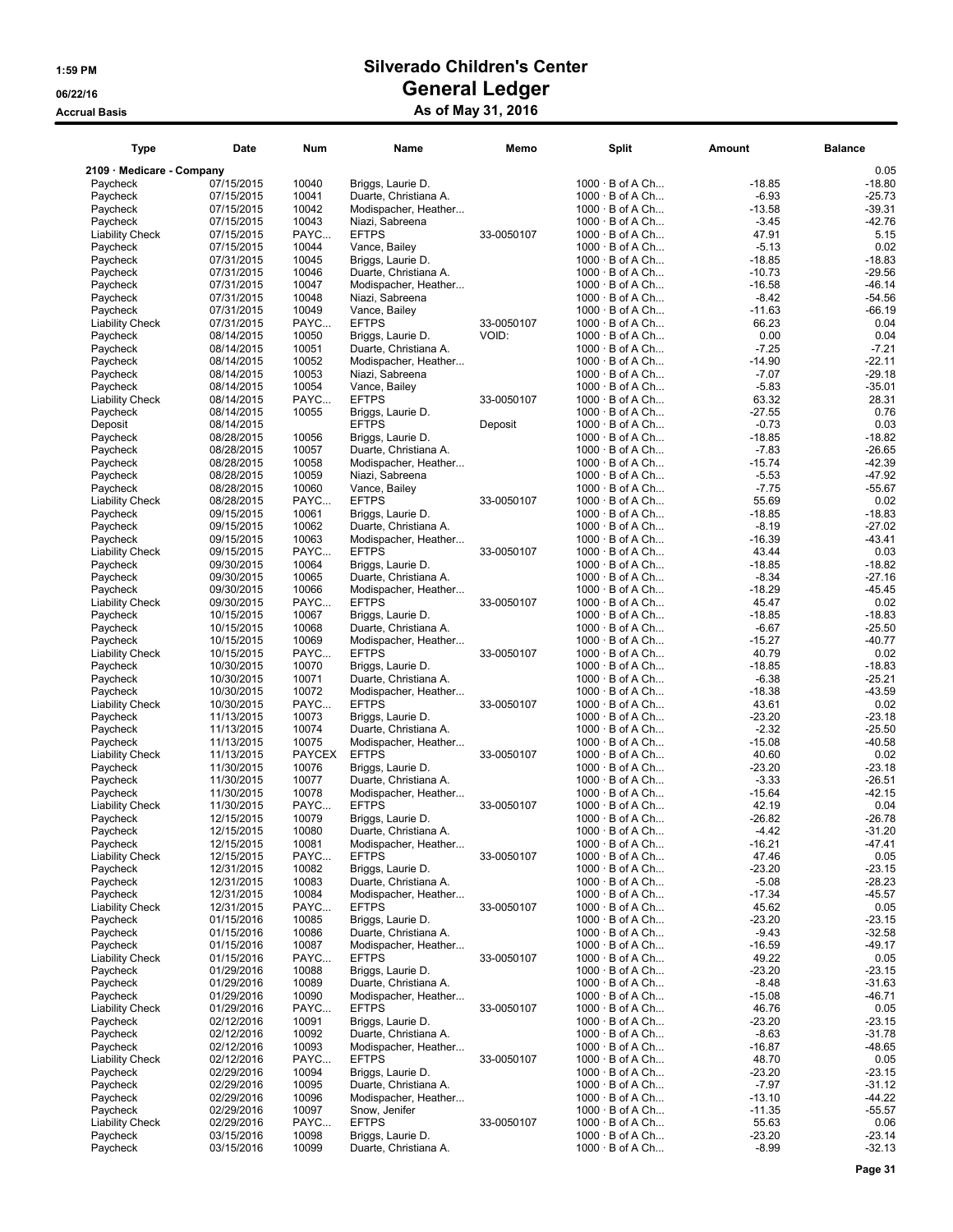| <b>Type</b>                     | Date       | <b>Num</b> | Name                  | Memo       | <b>Split</b>           | Amount   | <b>Balance</b> |
|---------------------------------|------------|------------|-----------------------|------------|------------------------|----------|----------------|
| Paycheck                        | 03/15/2016 | 10100      | Modispacher, Heather  |            | $1000 \cdot B$ of A Ch | $-13.48$ | $-45.61$       |
| Paycheck                        | 03/15/2016 | 10101      | Snow, Jenifer         |            | $1000 \cdot B$ of A Ch | $-16.06$ | $-61.67$       |
| <b>Liability Check</b>          | 03/15/2016 | PAYC       | <b>EFTPS</b>          | 33-0050107 | $1000 \cdot B$ of A Ch | 61.72    | 0.05           |
| Paycheck                        | 03/31/2016 | 10102      | Briggs, Laurie D.     |            | $1000 \cdot B$ of A Ch | $-23.20$ | $-23.15$       |
| Paycheck                        | 03/31/2016 | 10103      | Duarte, Christiana A. |            | $1000 \cdot B$ of A Ch | $-12.69$ | $-35.84$       |
| Paycheck                        | 03/31/2016 | 10104      | Modispacher, Heather  |            | $1000 \cdot B$ of A Ch | $-15.27$ | $-51.11$       |
| Paycheck                        | 03/31/2016 | 10105      | Snow, Jenifer         |            | $1000 \cdot B$ of A Ch | $-17.51$ | $-68.62$       |
| <b>Liability Check</b>          | 03/31/2016 | PAYC       | <b>EFTPS</b>          | 33-0050107 | $1000 \cdot B$ of A Ch | 68.68    | 0.06           |
| Paycheck                        | 04/15/2016 | 10106      | Briggs, Laurie D.     |            | $1000 \cdot B$ of A Ch | $-23.20$ | $-23.14$       |
| Paycheck                        | 04/15/2016 | 10107      | Duarte, Christiana A. |            | $1000 \cdot B$ of A Ch | $-10.72$ | $-33.86$       |
| Paycheck                        | 04/15/2016 | 10108      | Modispacher, Heather  |            | $1000 \cdot B$ of A Ch | $-13.47$ | -47.33         |
| Paycheck                        | 04/15/2016 | 10109      | Snow, Jenifer         |            | $1000 \cdot B$ of A Ch | $-15.96$ | $-63.29$       |
| <b>Liability Check</b>          | 04/15/2016 | PAYC       | <b>EFTPS</b>          | 33-0050107 | 1000 · B of A Ch       | 63.35    | 0.06           |
| Paycheck                        | 04/29/2016 | 10110      | Briggs, Laurie D.     |            | $1000 \cdot B$ of A Ch | $-23.20$ | $-23.14$       |
| Paycheck                        | 04/29/2016 | 10111      | Duarte, Christiana A. |            | $1000 \cdot B$ of A Ch | $-9.72$  | $-32.86$       |
| Paycheck                        | 04/29/2016 | 10112      | Modispacher, Heather  |            | $1000 \cdot B$ of A Ch | $-11.88$ | $-44.74$       |
| Paycheck                        | 04/29/2016 | 10113      | Snow, Jenifer         |            | 1000 · B of A Ch       | $-16.54$ | $-61.28$       |
| <b>Liability Check</b>          | 04/29/2016 | PAYC       | <b>EFTPS</b>          | 33-0050107 | $1000 \cdot B$ of A Ch | 61.34    | 0.06           |
| Paycheck                        | 05/13/2016 | 10118      | Briggs, Laurie D.     |            | $1000 \cdot B$ of A Ch | $-23.20$ | $-23.14$       |
| Paycheck                        | 05/13/2016 | 10119      | Duarte, Christiana A. |            | 1000 · B of A Ch       | $-8.12$  | $-31.26$       |
| Paycheck                        | 05/13/2016 | 10120      | Modispacher, Heather  |            | $1000 \cdot B$ of A Ch | $-12.35$ | $-43.61$       |
| Paycheck                        | 05/13/2016 | 10121      | Snow, Jenifer         |            | $1000 \cdot B$ of A Ch | $-16.88$ | -60.49         |
| <b>Liability Check</b>          | 05/13/2016 | PAYC       | <b>EFTPS</b>          | 33-0050107 | $1000 \cdot B$ of A Ch | 60.55    | 0.06           |
| Paycheck                        | 05/31/2016 | 10122      | Briggs, Laurie D.     |            | $1000 \cdot B$ of A Ch | $-23.20$ | $-23.14$       |
| Paycheck                        | 05/31/2016 | 10123      | Duarte, Christiana A. |            | $1000 \cdot B$ of A Ch | $-10.94$ | $-34.08$       |
| Paycheck                        | 05/31/2016 | 10124      | Modispacher, Heather  |            | $1000 \cdot B$ of A Ch | $-13.85$ | $-47.93$       |
| Paycheck                        | 05/31/2016 | 10125      | Snow, Jenifer         |            | $1000 \cdot B$ of A Ch | $-18.79$ | $-66.72$       |
| <b>Liability Check</b>          | 05/31/2016 | PAYC       | <b>EFTPS</b>          | 33-0050107 | $1000 \cdot B$ of A Ch | 66.79    | 0.07           |
|                                 |            |            |                       |            |                        |          |                |
| Total 2109 · Medicare - Company |            |            |                       |            |                        | 0.02     | 0.07           |
| 2110 · Medicare - Employee      |            |            |                       |            |                        |          | 0.00           |
| Paycheck                        | 07/15/2015 | 10040      | Briggs, Laurie D.     |            | $1000 \cdot B$ of A Ch | $-18.85$ | $-18.85$       |
| Paycheck                        | 07/15/2015 | 10041      | Duarte, Christiana A. |            | $1000 \cdot B$ of A Ch | $-6.93$  | $-25.78$       |
| Paycheck                        | 07/15/2015 | 10042      | Modispacher, Heather  |            | $1000 \cdot B$ of A Ch | $-13.58$ | $-39.36$       |
| Paycheck                        | 07/15/2015 | 10043      | Niazi, Sabreena       |            | $1000 \cdot B$ of A Ch | $-3.45$  | -42.81         |
| <b>Liability Check</b>          | 07/15/2015 | PAYC       | <b>EFTPS</b>          | 33-0050107 | $1000 \cdot B$ of A Ch | 47.94    | 5.13           |
| Paycheck                        | 07/15/2015 | 10044      | Vance, Bailey         |            | $1000 \cdot B$ of A Ch | $-5.13$  | 0.00           |
| Paycheck                        | 07/31/2015 | 10045      | Briggs, Laurie D.     |            | $1000 \cdot B$ of A Ch | $-18.85$ | $-18.85$       |
| Paycheck                        | 07/31/2015 | 10046      | Duarte, Christiana A. |            | $1000 \cdot B$ of A Ch | $-10.73$ | $-29.58$       |
| Paycheck                        | 07/31/2015 | 10047      | Modispacher, Heather  |            | $1000 \cdot B$ of A Ch | $-16.58$ | $-46.16$       |
| Paycheck                        | 07/31/2015 | 10048      | Niazi, Sabreena       |            | $1000 \cdot B$ of A Ch | $-8.42$  | $-54.58$       |
| Paycheck                        | 07/31/2015 | 10049      | Vance, Bailey         |            | $1000 \cdot B$ of A Ch | $-11.63$ | -66.21         |
| <b>Liability Check</b>          | 07/31/2015 | PAYC       | <b>EFTPS</b>          | 33-0050107 | $1000 \cdot B$ of A Ch | 66.21    | 0.00           |
| Paycheck                        | 08/14/2015 | 10050      | Briggs, Laurie D.     | VOID:      | $1000 \cdot B$ of A Ch | 0.00     | 0.00           |
| Paycheck                        | 08/14/2015 | 10051      | Duarte, Christiana A. |            | $1000 \cdot B$ of A Ch | $-7.25$  | $-7.25$        |
| Paycheck                        | 08/14/2015 | 10052      | Modispacher, Heather  |            | $1000 \cdot B$ of A Ch | $-14.90$ | $-22.15$       |
| Paycheck                        | 08/14/2015 | 10053      | Niazi, Sabreena       |            | $1000 \cdot B$ of A Ch | $-7.07$  | $-29.22$       |
| Paycheck                        | 08/14/2015 | 10054      | Vance, Bailey         |            | $1000 \cdot B$ of A Ch | $-5.83$  | -35.05         |
| <b>Liability Check</b>          | 08/14/2015 | PAYC       | <b>EFTPS</b>          | 33-0050107 | $1000 \cdot B$ of A Ch | 63.32    | 28.27          |
| Paycheck                        | 08/14/2015 | 10055      | Briggs, Laurie D.     |            | $1000 \cdot B$ of A Ch | $-27.55$ | 0.72           |
| Deposit                         | 08/14/2015 |            | <b>EFTPS</b>          | Deposit    | $1000 \cdot B$ of A Ch | $-0.72$  | 0.00           |
| Paycheck                        | 08/28/2015 | 10056      | Briggs, Laurie D.     |            | $1000 \cdot B$ of A Ch | $-18.85$ | $-18.85$       |
| Paycheck                        | 08/28/2015 | 10057      | Duarte, Christiana A. |            | $1000 \cdot B$ of A Ch | $-7.83$  | -26.68         |
| Paycheck                        | 08/28/2015 | 10058      | Modispacher, Heather  |            | $1000 \cdot B$ of A Ch | $-15.74$ | $-42.42$       |
| Paycheck                        | 08/28/2015 | 10059      | Niazi, Sabreena       |            | $1000 \cdot B$ of A Ch | $-5.53$  | $-47.95$       |
| Paycheck                        | 08/28/2015 | 10060      | Vance, Bailey         |            | $1000 \cdot B$ of A Ch | $-7.75$  | -55.70         |
| <b>Liability Check</b>          | 08/28/2015 | PAYC       | <b>EFTPS</b>          | 33-0050107 | $1000 \cdot B$ of A Ch | 55.70    | 0.00           |
| Paycheck                        | 09/15/2015 | 10061      | Briggs, Laurie D.     |            | $1000 \cdot B$ of A Ch | $-18.85$ | $-18.85$       |
| Paycheck                        | 09/15/2015 | 10062      | Duarte, Christiana A. |            | $1000 \cdot B$ of A Ch | $-8.19$  | $-27.04$       |
| Paycheck                        | 09/15/2015 | 10063      | Modispacher, Heather  |            | $1000 \cdot B$ of A Ch | $-16.39$ | $-43.43$       |
| <b>Liability Check</b>          | 09/15/2015 | PAYC       | <b>EFTPS</b>          | 33-0050107 | $1000 \cdot B$ of A Ch | 43.43    | 0.00           |
| Paycheck                        | 09/30/2015 | 10064      | Briggs, Laurie D.     |            | $1000 \cdot B$ of A Ch | $-18.85$ | $-18.85$       |
| Paycheck                        | 09/30/2015 | 10065      | Duarte, Christiana A. |            | $1000 \cdot B$ of A Ch | $-8.34$  | $-27.19$       |
| Paycheck                        | 09/30/2015 | 10066      | Modispacher, Heather  |            | $1000 \cdot B$ of A Ch | $-18.29$ | $-45.48$       |
| <b>Liability Check</b>          | 09/30/2015 | PAYC       | <b>EFTPS</b>          | 33-0050107 | $1000 \cdot B$ of A Ch | 45.48    | 0.00           |
| Paycheck                        | 10/15/2015 | 10067      | Briggs, Laurie D.     |            | $1000 \cdot B$ of A Ch | $-18.85$ | $-18.85$       |
| Paycheck                        | 10/15/2015 | 10068      | Duarte, Christiana A. |            | $1000 \cdot B$ of A Ch | $-6.67$  | -25.52         |
| Paycheck                        | 10/15/2015 | 10069      | Modispacher, Heather  |            | $1000 \cdot B$ of A Ch | $-15.27$ | $-40.79$       |
| <b>Liability Check</b>          | 10/15/2015 | PAYC       | <b>EFTPS</b>          | 33-0050107 | $1000 \cdot B$ of A Ch | 40.79    | 0.00           |
| Paycheck                        | 10/30/2015 | 10070      | Briggs, Laurie D.     |            | $1000 \cdot B$ of A Ch | $-18.85$ | $-18.85$       |
| Paycheck                        | 10/30/2015 | 10071      | Duarte, Christiana A. |            | $1000 \cdot B$ of A Ch | $-6.38$  | $-25.23$       |
| Paycheck                        | 10/30/2015 | 10072      | Modispacher, Heather  |            | $1000 \cdot B$ of A Ch | $-18.38$ | $-43.61$       |
| <b>Liability Check</b>          | 10/30/2015 | PAYC       | <b>EFTPS</b>          | 33-0050107 | $1000 \cdot B$ of A Ch | 43.61    | 0.00           |
| Paycheck                        | 11/13/2015 | 10073      | Briggs, Laurie D.     |            | $1000 \cdot B$ of A Ch | $-23.20$ | $-23.20$       |
| Paycheck                        | 11/13/2015 | 10074      | Duarte, Christiana A. |            | $1000 \cdot B$ of A Ch | $-2.32$  | $-25.52$       |
| Paycheck                        | 11/13/2015 | 10075      | Modispacher, Heather  |            | $1000 \cdot B$ of A Ch | $-15.08$ | $-40.60$       |
| <b>Liability Check</b>          | 11/13/2015 | PAYCEX     | <b>EFTPS</b>          | 33-0050107 | $1000 \cdot B$ of A Ch | 40.60    | 0.00           |
|                                 |            |            |                       |            |                        |          |                |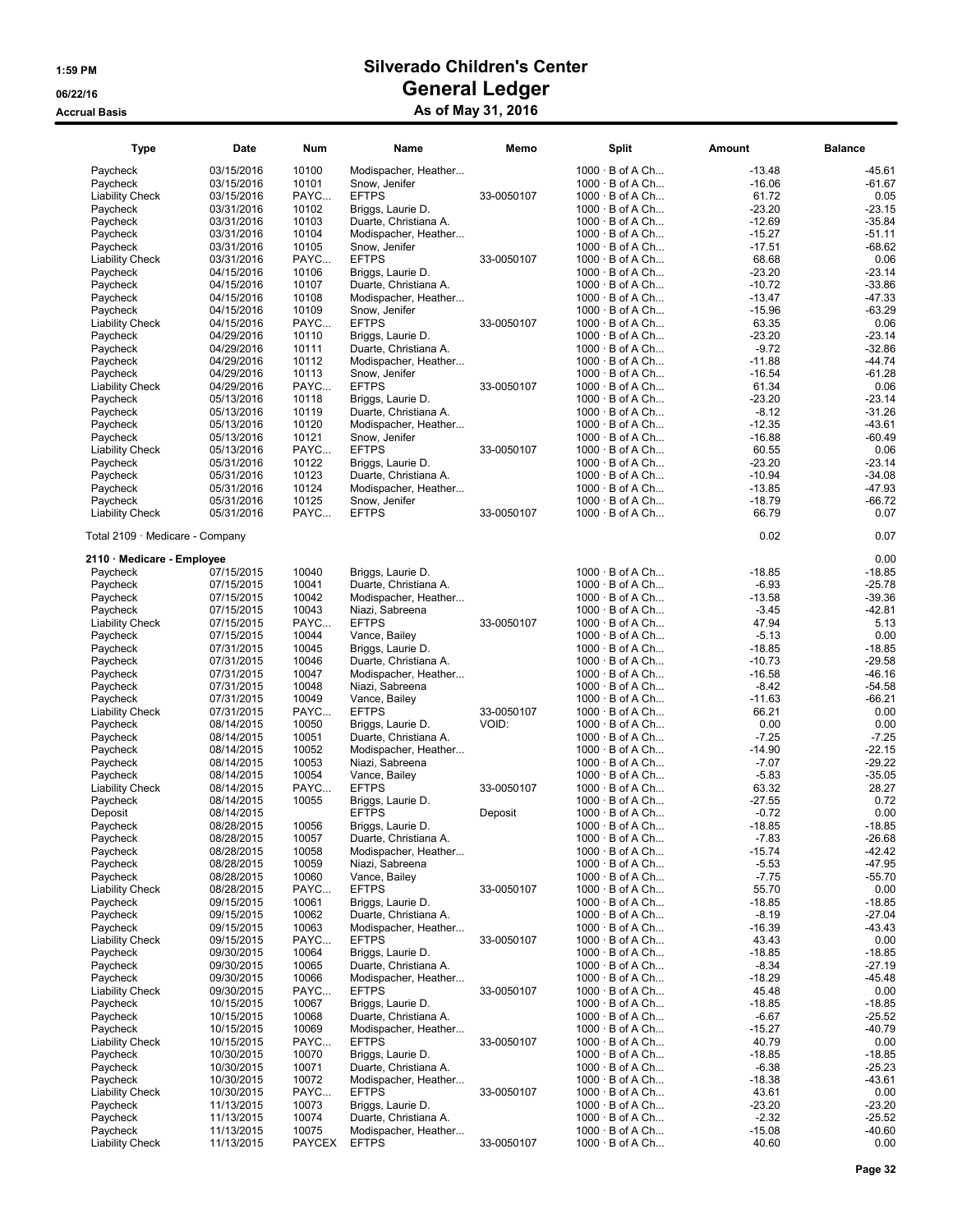| <b>Type</b>            | Date       | <b>Num</b> | Name                  | Memo       | <b>Split</b>           | Amount   | <b>Balance</b> |
|------------------------|------------|------------|-----------------------|------------|------------------------|----------|----------------|
| Paycheck               | 11/30/2015 | 10076      | Briggs, Laurie D.     |            | $1000 \cdot B$ of A Ch | $-23.20$ | $-23.20$       |
| Paycheck               | 11/30/2015 | 10077      | Duarte, Christiana A. |            | $1000 \cdot B$ of A Ch | $-3.33$  | $-26.53$       |
| Paycheck               | 11/30/2015 | 10078      | Modispacher, Heather  |            | 1000 · B of A Ch       | $-15.64$ | $-42.17$       |
| <b>Liability Check</b> | 11/30/2015 | PAYC       | <b>EFTPS</b>          | 33-0050107 | 1000 · B of A Ch       | 42.17    | 0.00           |
| Paycheck               | 12/15/2015 | 10079      | Briggs, Laurie D.     |            | $1000 \cdot B$ of A Ch | $-26.82$ | $-26.82$       |
| Paycheck               | 12/15/2015 | 10080      | Duarte, Christiana A. |            | $1000 \cdot B$ of A Ch | $-4.42$  | $-31.24$       |
| Paycheck               | 12/15/2015 | 10081      | Modispacher, Heather  |            | $1000 \cdot B$ of A Ch | $-16.21$ | $-47.45$       |
| <b>Liability Check</b> | 12/15/2015 | PAYC       | <b>EFTPS</b>          | 33-0050107 | $1000 \cdot B$ of A Ch | 47.45    | 0.00           |
| Pavcheck               | 12/31/2015 | 10082      | Briggs, Laurie D.     |            | 1000 · B of A Ch       | $-23.20$ | $-23.20$       |
| Paycheck               | 12/31/2015 | 10083      | Duarte, Christiana A. |            | $1000 \cdot B$ of A Ch | $-5.08$  | $-28.28$       |
| Paycheck               | 12/31/2015 | 10084      | Modispacher, Heather  |            | $1000 \cdot B$ of A Ch | $-17.34$ | $-45.62$       |
| <b>Liability Check</b> | 12/31/2015 | PAYC       | <b>EFTPS</b>          | 33-0050107 | 1000 · B of A Ch       | 45.62    | 0.00           |
| Paycheck               | 01/15/2016 | 10085      | Briggs, Laurie D.     |            | $1000 \cdot B$ of A Ch | $-23.20$ | $-23.20$       |
| Paycheck               | 01/15/2016 | 10086      | Duarte, Christiana A. |            | 1000 · B of A Ch       | $-9.43$  | $-32.63$       |
| Paycheck               | 01/15/2016 | 10087      | Modispacher, Heather  |            | $1000 \cdot B$ of A Ch | $-16.59$ | $-49.22$       |
| <b>Liability Check</b> | 01/15/2016 | PAYC       | <b>EFTPS</b>          | 33-0050107 | $1000 \cdot B$ of A Ch | 49.22    | 0.00           |
| Paycheck               | 01/29/2016 | 10088      | Briggs, Laurie D.     |            | $1000 \cdot B$ of A Ch | $-23.20$ | $-23.20$       |
| Paycheck               | 01/29/2016 | 10089      | Duarte, Christiana A. |            | $1000 \cdot B$ of A Ch | $-8.48$  | $-31.68$       |
| Paycheck               | 01/29/2016 | 10090      | Modispacher, Heather  |            | $1000 \cdot B$ of A Ch | $-15.08$ | $-46.76$       |
| <b>Liability Check</b> | 01/29/2016 | PAYC       | <b>EFTPS</b>          | 33-0050107 | $1000 \cdot B$ of A Ch | 46.76    | 0.00           |
| Paycheck               | 02/12/2016 | 10091      | Briggs, Laurie D.     |            | 1000 · B of A Ch       | $-23.20$ | $-23.20$       |
| Paycheck               | 02/12/2016 | 10092      | Duarte, Christiana A. |            | $1000 \cdot B$ of A Ch | $-8.63$  | $-31.83$       |
| Paycheck               | 02/12/2016 | 10093      | Modispacher, Heather  |            | 1000 · B of A Ch       | $-16.87$ | $-48.70$       |
| <b>Liability Check</b> | 02/12/2016 | PAYC       | <b>EFTPS</b>          | 33-0050107 | $1000 \cdot B$ of A Ch | 48.70    | 0.00           |
| Paycheck               | 02/29/2016 | 10094      | Briggs, Laurie D.     |            | $1000 \cdot B$ of A Ch | $-23.20$ | $-23.20$       |
| Paycheck               | 02/29/2016 | 10095      | Duarte, Christiana A. |            | $1000 \cdot B$ of A Ch | $-7.97$  | $-31.17$       |
| Paycheck               | 02/29/2016 | 10096      | Modispacher, Heather  |            | $1000 \cdot B$ of A Ch | $-13.10$ | $-44.27$       |
| Pavcheck               | 02/29/2016 | 10097      | Snow. Jenifer         |            | $1000 \cdot B$ of A Ch | $-11.35$ | $-55.62$       |
| <b>Liability Check</b> | 02/29/2016 | PAYC       | <b>EFTPS</b>          | 33-0050107 | $1000 \cdot B$ of A Ch | 55.62    | 0.00           |
| Paycheck               | 03/15/2016 | 10098      | Briggs, Laurie D.     |            | 1000 · B of A Ch       | $-23.20$ | $-23.20$       |
| Paycheck               | 03/15/2016 | 10099      | Duarte, Christiana A. |            | $1000 \cdot B$ of A Ch | $-8.99$  | $-32.19$       |
| Paycheck               | 03/15/2016 | 10100      | Modispacher, Heather  |            | 1000 · B of A Ch       | $-13.48$ | $-45.67$       |
| Paycheck               | 03/15/2016 | 10101      | Snow, Jenifer         |            | $1000 \cdot B$ of A Ch | $-16.06$ | $-61.73$       |
| <b>Liability Check</b> | 03/15/2016 | PAYC       | <b>EFTPS</b>          | 33-0050107 | $1000 \cdot B$ of A Ch | 61.73    | 0.00           |
| Paycheck               | 03/31/2016 | 10102      | Briggs, Laurie D.     |            | $1000 \cdot B$ of A Ch | $-23.20$ | $-23.20$       |
| Paycheck               | 03/31/2016 | 10103      | Duarte, Christiana A. |            | $1000 \cdot B$ of A Ch | $-12.69$ | $-35.89$       |
| Paycheck               | 03/31/2016 | 10104      | Modispacher, Heather  |            | $1000 \cdot B$ of A Ch | $-15.27$ | $-51.16$       |
| Paycheck               | 03/31/2016 | 10105      | Snow, Jenifer         |            | $1000 \cdot B$ of A Ch | $-17.51$ | $-68.67$       |
| <b>Liability Check</b> | 03/31/2016 | PAYC       | <b>EFTPS</b>          | 33-0050107 | $1000 \cdot B$ of A Ch | 68.67    | 0.00           |
| Paycheck               | 04/15/2016 | 10106      | Briggs, Laurie D.     |            | 1000 · B of A Ch       | $-23.20$ | $-23.20$       |
| Paycheck               | 04/15/2016 | 10107      | Duarte, Christiana A. |            | $1000 \cdot B$ of A Ch | $-10.72$ | $-33.92$       |
| Paycheck               | 04/15/2016 | 10108      | Modispacher, Heather  |            | $1000 \cdot B$ of A Ch | $-13.47$ | $-47.39$       |
| Paycheck               | 04/15/2016 | 10109      | Snow, Jenifer         |            | $1000 \cdot B$ of A Ch | $-15.96$ | $-63.35$       |
| <b>Liability Check</b> | 04/15/2016 | PAYC       | <b>EFTPS</b>          | 33-0050107 | $1000 \cdot B$ of A Ch | 63.35    | 0.00           |
| Paycheck               | 04/29/2016 | 10110      | Briggs, Laurie D.     |            | $1000 \cdot B$ of A Ch | $-23.20$ | $-23.20$       |
| Pavcheck               | 04/29/2016 | 10111      | Duarte, Christiana A. |            | $1000 \cdot B$ of A Ch | $-9.72$  | $-32.92$       |
| Paycheck               | 04/29/2016 | 10112      | Modispacher, Heather  |            | $1000 \cdot B$ of A Ch | $-11.88$ | $-44.80$       |
| Paycheck               | 04/29/2016 | 10113      | Snow, Jenifer         |            | $1000 \cdot B$ of A Ch | $-16.54$ | $-61.34$       |
| <b>Liability Check</b> | 04/29/2016 | PAYC       | <b>EFTPS</b>          | 33-0050107 | $1000 \cdot B$ of A Ch | 61.34    | 0.00           |
| Paycheck               | 05/13/2016 | 10118      | Briggs, Laurie D.     |            | 1000 · B of A Ch       | $-23.20$ | $-23.20$       |
| Paycheck               | 05/13/2016 | 10119      | Duarte, Christiana A. |            | 1000 · B of A Ch       | $-8.12$  | $-31.32$       |
| Paycheck               | 05/13/2016 | 10120      | Modispacher, Heather  |            | $1000 \cdot B$ of A Ch | $-12.34$ | $-43.66$       |
| Paycheck               | 05/13/2016 | 10121      | Snow, Jenifer         |            | $1000 \cdot B$ of A Ch | $-16.89$ | $-60.55$       |
| <b>Liability Check</b> | 05/13/2016 | PAYC       | <b>EFTPS</b>          | 33-0050107 | $1000 \cdot B$ of A Ch | 60.55    | 0.00           |
| Pavcheck               | 05/31/2016 | 10122      | Briggs, Laurie D.     |            | $1000 \cdot B$ of A Ch | $-23.20$ | $-23.20$       |
| Paycheck               | 05/31/2016 | 10123      | Duarte, Christiana A. |            | $1000 \cdot B$ of A Ch | $-10.94$ | $-34.14$       |
| Paycheck               | 05/31/2016 | 10124      | Modispacher, Heather  |            | $1000 \cdot B$ of A Ch | $-13.86$ | $-48.00$       |
| Paycheck               | 05/31/2016 | 10125      | Snow, Jenifer         |            | $1000 \cdot B$ of A Ch | $-18.78$ | $-66.78$       |
| <b>Liability Check</b> | 05/31/2016 | PAYC       | <b>EFTPS</b>          | 33-0050107 | 1000 · B of A Ch       | 66.78    | 0.00           |

Total 2110 · Medicare - Employee 0.00 0.00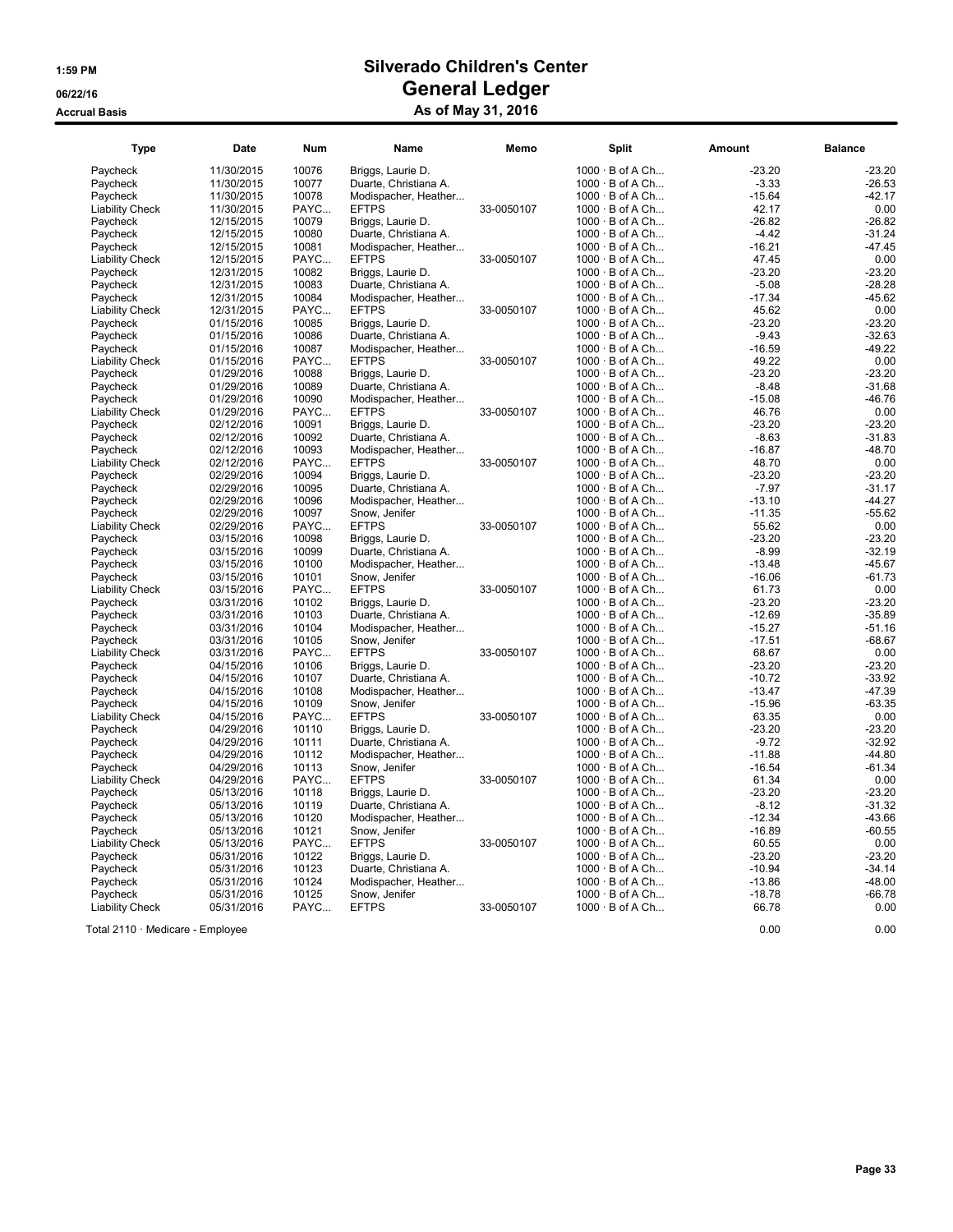| Type                               | Date                     | Num            | Name                                       | Memo       | <b>Split</b>                                     | Amount               | <b>Balance</b>         |
|------------------------------------|--------------------------|----------------|--------------------------------------------|------------|--------------------------------------------------|----------------------|------------------------|
| 2111 · Social Security - Company   |                          |                |                                            |            |                                                  |                      | 0.04                   |
| Paycheck                           | 07/15/2015               | 10040          | Briggs, Laurie D.                          |            | $1000 \cdot B$ of A Ch                           | $-80.60$             | $-80.56$               |
| Paycheck                           | 07/15/2015               | 10041          | Duarte, Christiana A.                      |            | $1000 \cdot B$ of A Ch                           | $-29.60$             | $-110.16$              |
| Paycheck                           | 07/15/2015               | 10042          | Modispacher, Heather                       |            | $1000 \cdot B$ of A Ch                           | $-58.03$             | $-168.19$              |
| Paycheck                           | 07/15/2015               | 10043          | Niazi, Sabreena                            |            | $1000 \cdot B$ of A Ch                           | $-14.73$             | $-182.92$              |
| <b>Liability Check</b>             | 07/15/2015               | PAYC           | <b>EFTPS</b>                               | 33-0050107 | 1000 · B of A Ch                                 | 204.92               | 22.00                  |
| Paycheck                           | 07/15/2015               | 10044          | Vance, Bailey                              |            | $1000 \cdot B$ of A Ch                           | $-21.95$             | 0.05                   |
| Paycheck                           | 07/31/2015               | 10045          | Briggs, Laurie D.                          |            | $1000 \cdot B$ of A Ch                           | $-80.60$             | $-80.55$               |
| Paycheck                           | 07/31/2015               | 10046          | Duarte, Christiana A.                      |            | $1000 \cdot B$ of A Ch                           | $-45.88$             | $-126.43$              |
| Paycheck<br>Paycheck               | 07/31/2015               | 10047<br>10048 | Modispacher, Heather<br>Niazi, Sabreena    |            | $1000 \cdot B$ of A Ch<br>$1000 \cdot B$ of A Ch | $-70.93$<br>$-36.04$ | $-197.36$<br>$-233.40$ |
| Paycheck                           | 07/31/2015<br>07/31/2015 | 10049          | Vance, Bailey                              |            | $1000 \cdot B$ of A Ch                           | $-49.73$             | $-283.13$              |
| Liability Check                    | 07/31/2015               | PAYC           | <b>EFTPS</b>                               | 33-0050107 | $1000 \cdot B$ of A Ch                           | 283.19               | 0.06                   |
| Paycheck                           | 08/14/2015               | 10050          | Briggs, Laurie D.                          | VOID:      | $1000 \cdot B$ of A Ch                           | 0.00                 | 0.06                   |
| Paycheck                           | 08/14/2015               | 10051          | Duarte, Christiana A.                      |            | $1000 \cdot B$ of A Ch                           | $-31.00$             | $-30.94$               |
| Paycheck                           | 08/14/2015               | 10052          | Modispacher, Heather                       |            | $1000 \cdot B$ of A Ch                           | $-63.67$             | $-94.61$               |
| Paycheck                           | 08/14/2015               | 10053          | Niazi, Sabreena                            |            | $1000 \cdot B$ of A Ch                           | $-30.22$             | $-124.83$              |
| Paycheck                           | 08/14/2015               | 10054          | Vance, Bailey                              |            | $1000 \cdot B$ of A Ch                           | $-24.93$             | $-149.76$              |
| <b>Liability Check</b>             | 08/14/2015               | PAYC           | <b>EFTPS</b>                               | 33-0050107 | $1000 \cdot B$ of A Ch                           | 270.72               | 120.96                 |
| Paycheck                           | 08/14/2015               | 10055          | Briggs, Laurie D.                          |            | $1000 \cdot B$ of A Ch                           | $-117.80$            | 3.16                   |
| Deposit                            | 08/14/2015               |                | <b>EFTPS</b>                               | Deposit    | $1000 \cdot B$ of A Ch                           | $-3.10$              | 0.06                   |
| Paycheck                           | 08/28/2015               | 10056          | Briggs, Laurie D.                          |            | $1000 \cdot B$ of A Ch                           | $-80.60$             | $-80.54$               |
| Paycheck                           | 08/28/2015               | 10057          | Duarte, Christiana A.                      |            | $1000 \cdot B$ of A Ch                           | $-33.48$             | $-114.02$              |
| Paycheck                           | 08/28/2015               | 10058          | Modispacher, Heather                       |            | $1000 \cdot B$ of A Ch                           | $-67.30$             | $-181.32$              |
| Paycheck                           | 08/28/2015               | 10059          | Niazi, Sabreena                            |            | $1000 \cdot B$ of A Ch                           | $-23.64$             | $-204.96$              |
| Paycheck                           | 08/28/2015               | 10060          | Vance, Bailey                              |            | 1000 · B of A Ch                                 | $-33.11$             | $-238.07$              |
| <b>Liability Check</b><br>Paycheck | 08/28/2015<br>09/15/2015 | PAYC<br>10061  | <b>EFTPS</b><br>Briggs, Laurie D.          | 33-0050107 | $1000 \cdot B$ of A Ch<br>$1000 \cdot B$ of A Ch | 238.13<br>$-80.60$   | 0.06<br>$-80.54$       |
| Paycheck                           | 09/15/2015               | 10062          | Duarte, Christiana A.                      |            | $1000 \cdot B$ of A Ch                           | $-35.03$             | $-115.57$              |
| Paycheck                           | 09/15/2015               | 10063          | Modispacher, Heather                       |            | $1000 \cdot B$ of A Ch                           | $-70.12$             | $-185.69$              |
| <b>Liability Check</b>             | 09/15/2015               | PAYC           | <b>EFTPS</b>                               | 33-0050107 | 1000 · B of A Ch                                 | 185.75               | 0.06                   |
| Paycheck                           | 09/30/2015               | 10064          | Briggs, Laurie D.                          |            | $1000 \cdot B$ of A Ch                           | $-80.60$             | $-80.54$               |
| Paycheck                           | 09/30/2015               | 10065          | Duarte, Christiana A.                      |            | $1000 \cdot B$ of A Ch                           | $-35.65$             | $-116.19$              |
| Paycheck                           | 09/30/2015               | 10066          | Modispacher, Heather                       |            | $1000 \cdot B$ of A Ch                           | $-78.18$             | -194.37                |
| Liability Check                    | 09/30/2015               | PAYC           | <b>EFTPS</b>                               | 33-0050107 | $1000 \cdot B$ of A Ch                           | 194.43               | 0.06                   |
| Paycheck                           | 10/15/2015               | 10067          | Briggs, Laurie D.                          |            | $1000 \cdot B$ of A Ch                           | $-80.60$             | $-80.54$               |
| Paycheck                           | 10/15/2015               | 10068          | Duarte, Christiana A.                      |            | $1000 \cdot B$ of A Ch                           | $-28.52$             | $-109.06$              |
| Paycheck                           | 10/15/2015               | 10069          | Modispacher, Heather                       |            | 1000 · B of A Ch                                 | $-65.29$             | $-174.35$              |
| Liability Check                    | 10/15/2015               | PAYC           | <b>EFTPS</b>                               | 33-0050107 | $1000 \cdot B$ of A Ch                           | 174.41               | 0.06                   |
| Paycheck                           | 10/30/2015               | 10070          | Briggs, Laurie D.                          |            | $1000 \cdot B$ of A Ch                           | $-80.60$             | $-80.54$               |
| Paycheck                           | 10/30/2015               | 10071          | Duarte, Christiana A.                      |            | $1000 \cdot B$ of A Ch                           | $-27.28$             | $-107.82$              |
| Paycheck                           | 10/30/2015<br>10/30/2015 | 10072<br>PAYC  | Modispacher, Heather<br><b>EFTPS</b>       | 33-0050107 | $1000 \cdot B$ of A Ch<br>1000 · B of A Ch       | $-78.59$<br>186.47   | -186.41<br>0.06        |
| Liability Check<br>Paycheck        | 11/13/2015               | 10073          | Briggs, Laurie D.                          |            | $1000 \cdot B$ of A Ch                           | $-99.20$             | -99.14                 |
| Paycheck                           | 11/13/2015               | 10074          | Duarte, Christiana A.                      |            | $1000 \cdot B$ of A Ch                           | $-9.92$              | $-109.06$              |
| Paycheck                           | 11/13/2015               | 10075          | Modispacher, Heather                       |            | $1000 \cdot B$ of A Ch                           | $-64.48$             | $-173.54$              |
| <b>Liability Check</b>             | 11/13/2015               | PAYCEX         | <b>EFTPS</b>                               | 33-0050107 | $1000 \cdot B$ of A Ch                           | 173.60               | 0.06                   |
| Paycheck                           | 11/30/2015               | 10076          | Briggs, Laurie D.                          |            | $1000 \cdot B$ of A Ch                           | $-99.20$             | $-99.14$               |
| Paycheck                           | 11/30/2015               | 10077          | Duarte, Christiana A.                      |            | $1000 \cdot B$ of A Ch                           | $-14.26$             | $-113.40$              |
| Paycheck                           | 11/30/2015               | 10078          | Modispacher, Heather                       |            | 1000 · B of A Ch                                 | $-66.89$             | $-180.29$              |
| Liability Check                    | 11/30/2015               | PAYC           | <b>EFTPS</b>                               | 33-0050107 | $1000 \cdot B$ of A Ch                           | 180.36               | 0.07                   |
| Paycheck                           | 12/15/2015               | 10079          | Briggs, Laurie D.                          |            | $1000 \cdot B$ of A Ch                           | -114.70              | $-114.63$              |
| Paycheck                           | 12/15/2015               | 10080          | Duarte, Christiana A.                      |            | $1000 \cdot B$ of A Ch                           | $-18.91$             | $-133.54$              |
| Paycheck                           | 12/15/2015               | 10081          | Modispacher, Heather                       |            | $1000 \cdot B$ of A Ch                           | $-69.32$             | $-202.86$              |
| <b>Liability Check</b>             | 12/15/2015               | PAYC           | <b>EFTPS</b>                               | 33-0050107 | $1000 \cdot B$ of A Ch                           | 202.93               | 0.07                   |
| Paycheck<br>Paycheck               | 12/31/2015<br>12/31/2015 | 10082<br>10083 | Briggs, Laurie D.<br>Duarte, Christiana A. |            | $1000 \cdot B$ of A Ch<br>$1000 \cdot B$ of A Ch | $-99.20$<br>$-21.70$ | $-99.13$<br>$-120.83$  |
| Paycheck                           | 12/31/2015               | 10084          | Modispacher, Heather                       |            | $1000 \cdot B$ of A Ch                           | $-74.15$             | $-194.98$              |
| <b>Liability Check</b>             | 12/31/2015               | PAYC           | <b>EFTPS</b>                               | 33-0050107 | $1000 \cdot B$ of A Ch                           | 195.05               | 0.07                   |
| Paycheck                           | 01/15/2016               | 10085          | Briggs, Laurie D.                          |            | $1000 \cdot B$ of A Ch                           | $-99.20$             | $-99.13$               |
| Paycheck                           | 01/15/2016               | 10086          | Duarte, Christiana A.                      |            | $1000 \cdot B$ of A Ch                           | $-40.30$             | $-139.43$              |
| Paycheck                           | 01/15/2016               | 10087          | Modispacher, Heather                       |            | $1000 \cdot B$ of A Ch                           | $-70.93$             | -210.36                |
| Liability Check                    | 01/15/2016               | PAYC           | <b>EFTPS</b>                               | 33-0050107 | $1000 \cdot B$ of A Ch                           | 210.43               | 0.07                   |
| Paycheck                           | 01/29/2016               | 10088          | Briggs, Laurie D.                          |            | $1000 \cdot B$ of A Ch                           | $-99.20$             | $-99.13$               |
| Paycheck                           | 01/29/2016               | 10089          | Duarte, Christiana A.                      |            | $1000 \cdot B$ of A Ch                           | $-36.27$             | $-135.40$              |
| Paycheck                           | 01/29/2016               | 10090          | Modispacher, Heather                       |            | $1000 \cdot B$ of A Ch                           | $-64.48$             | $-199.88$              |
| <b>Liability Check</b>             | 01/29/2016               | PAYC           | <b>EFTPS</b>                               | 33-0050107 | $1000 \cdot B$ of A Ch                           | 199.95               | 0.07                   |
| Paycheck                           | 02/12/2016               | 10091          | Briggs, Laurie D.                          |            | $1000 \cdot B$ of A Ch                           | $-99.20$             | $-99.13$               |
| Paycheck                           | 02/12/2016               | 10092          | Duarte, Christiana A.                      |            | $1000 \cdot B$ of A Ch                           | $-36.89$             | $-136.02$              |
| Paycheck<br>Liability Check        | 02/12/2016<br>02/12/2016 | 10093<br>PAYC  | Modispacher, Heather<br><b>EFTPS</b>       | 33-0050107 | $1000 \cdot B$ of A Ch<br>$1000 \cdot B$ of A Ch | $-72.14$<br>208.23   | $-208.16$<br>0.07      |
| Paycheck                           | 02/29/2016               | 10094          | Briggs, Laurie D.                          |            | $1000 \cdot B$ of A Ch                           | $-99.20$             | $-99.13$               |
| Paycheck                           | 02/29/2016               | 10095          | Duarte, Christiana A.                      |            | $1000 \cdot B$ of A Ch                           | $-34.10$             | $-133.23$              |
| Paycheck                           | 02/29/2016               | 10096          | Modispacher, Heather                       |            | $1000 \cdot B$ of A Ch                           | $-56.01$             | $-189.24$              |
| Paycheck                           | 02/29/2016               | 10097          | Snow, Jenifer                              |            | $1000 \cdot B$ of A Ch                           | $-48.55$             | $-237.79$              |
| <b>Liability Check</b>             | 02/29/2016               | PAYC           | <b>EFTPS</b>                               | 33-0050107 | $1000 \cdot B$ of A Ch                           | 237.87               | 0.08                   |
| Paycheck                           | 03/15/2016               | 10098          | Briggs, Laurie D.                          |            | $1000 \cdot B$ of A Ch                           | $-99.20$             | $-99.12$               |
| Paycheck                           | 03/15/2016               | 10099          | Duarte, Christiana A.                      |            | $1000 \cdot B$ of A Ch                           | $-38.44$             | $-137.56$              |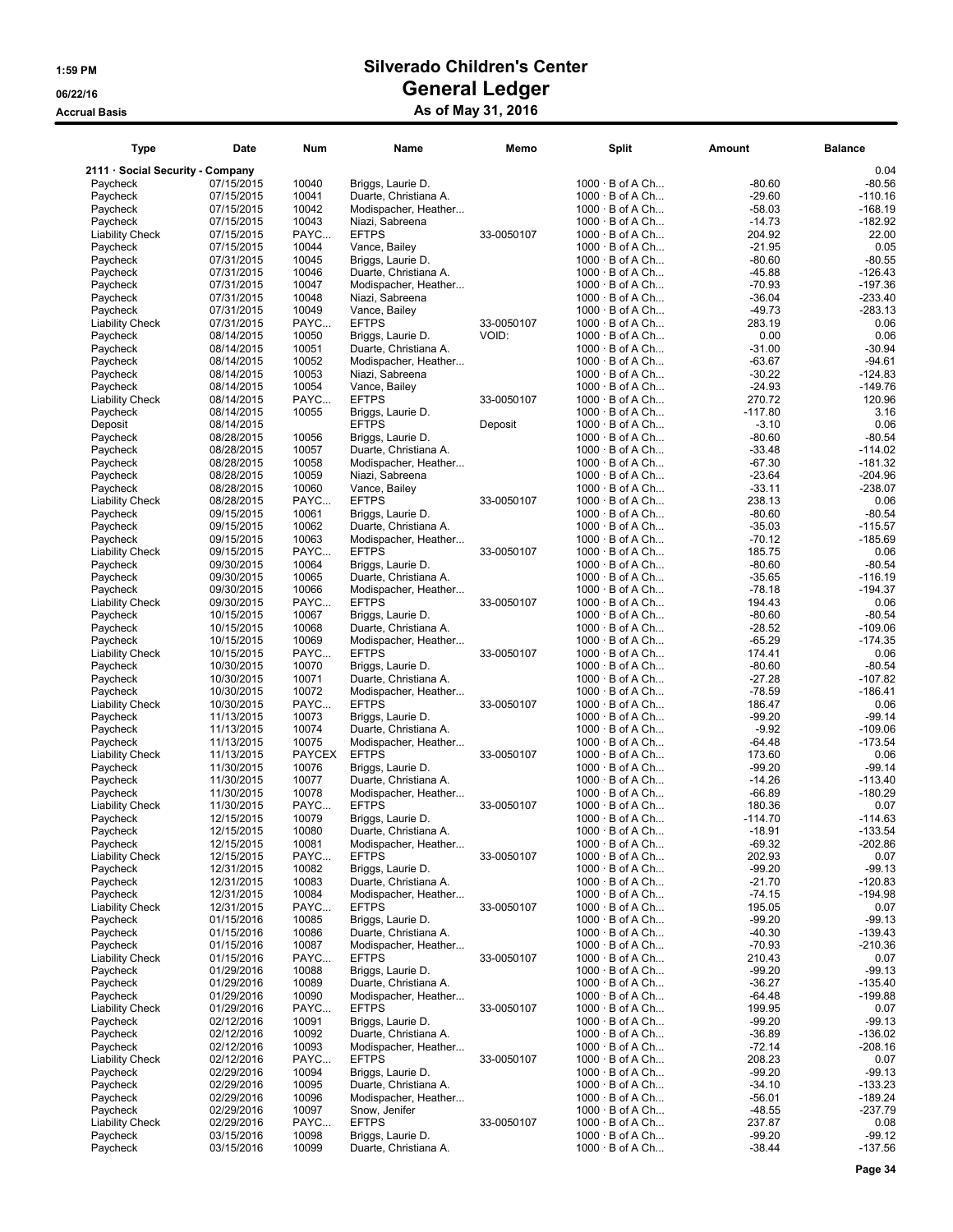| Type                                   | Date                     | Num            | Name                                          | Memo       | <b>Split</b>                                     | Amount               | <b>Balance</b>        |
|----------------------------------------|--------------------------|----------------|-----------------------------------------------|------------|--------------------------------------------------|----------------------|-----------------------|
| Paycheck                               | 03/15/2016               | 10100          | Modispacher, Heather                          |            | $1000 \cdot B$ of A Ch                           | $-57.63$             | $-195.19$             |
| Paycheck                               | 03/15/2016               | 10101          | Snow, Jenifer                                 |            | $1000 \cdot B$ of A Ch                           | $-68.63$             | $-263.82$             |
| <b>Liability Check</b>                 | 03/15/2016               | PAYC           | <b>EFTPS</b>                                  | 33-0050107 | $1000 \cdot B$ of A Ch                           | 263.90               | 0.08                  |
| Paycheck                               | 03/31/2016               | 10102          | Briggs, Laurie D.                             |            | $1000 \cdot B$ of A Ch                           | $-99.20$             | $-99.12$              |
| Paycheck                               | 03/31/2016               | 10103          | Duarte, Christiana A.                         |            | $1000 \cdot B$ of A Ch                           | $-54.25$             | $-153.37$             |
| Paycheck                               | 03/31/2016               | 10104          | Modispacher, Heather                          |            | $1000 \cdot B$ of A Ch                           | $-65.29$             | $-218.66$             |
| Paycheck                               | 03/31/2016               | 10105          | Snow, Jenifer                                 |            | $1000 \cdot B$ of A Ch                           | $-74.91$             | $-293.57$             |
| <b>Liability Check</b>                 | 03/31/2016               | PAYC           | <b>EFTPS</b>                                  | 33-0050107 | $1000 \cdot B$ of A Ch                           | 293.65               | 0.08                  |
| Paycheck                               | 04/15/2016               | 10106          | Briggs, Laurie D.                             |            | $1000 \cdot B$ of A Ch                           | $-99.20$             | $-99.12$              |
| Paycheck                               | 04/15/2016               | 10107          | Duarte, Christiana A.                         |            | $1000 \cdot B$ of A Ch                           | $-45.85$             | $-144.97$             |
| Paycheck                               | 04/15/2016               | 10108          | Modispacher, Heather                          |            | $1000 \cdot B$ of A Ch                           | $-57.63$             | $-202.60$             |
| Paycheck                               | 04/15/2016               | 10109          | Snow, Jenifer                                 |            | $1000 \cdot B$ of A Ch                           | $-68.22$             | $-270.82$             |
| <b>Liability Check</b>                 | 04/15/2016               | PAYC           | <b>EFTPS</b>                                  | 33-0050107 | $1000 \cdot B$ of A Ch                           | 270.90               | 0.08                  |
| Paycheck                               | 04/29/2016<br>04/29/2016 | 10110<br>10111 | Briggs, Laurie D.                             |            | $1000 \cdot B$ of A Ch<br>$1000 \cdot B$ of A Ch | $-99.20$<br>$-41.54$ | $-99.12$<br>$-140.66$ |
| Paycheck<br>Paycheck                   | 04/29/2016               | 10112          | Duarte, Christiana A.<br>Modispacher, Heather |            | $1000 \cdot B$ of A Ch                           | $-50.77$             | -191.43               |
| Paycheck                               | 04/29/2016               | 10113          | Snow, Jenifer                                 |            | $1000 \cdot B$ of A Ch                           | $-70.72$             | $-262.15$             |
| <b>Liability Check</b>                 | 04/29/2016               | PAYC           | <b>EFTPS</b>                                  | 33-0050107 | $1000 \cdot B$ of A Ch                           | 262.25               | 0.10                  |
| Paycheck                               | 05/13/2016               | 10118          | Briggs, Laurie D.                             |            | $1000 \cdot B$ of A Ch                           | $-99.20$             | $-99.10$              |
| Paycheck                               | 05/13/2016               | 10119          | Duarte, Christiana A.                         |            | 1000 · B of A Ch                                 | $-34.72$             | $-133.82$             |
| Paycheck                               | 05/13/2016               | 10120          | Modispacher, Heather                          |            | $1000 \cdot B$ of A Ch                           | $-52.80$             | $-186.62$             |
| Paycheck                               | 05/13/2016               | 10121          | Snow, Jenifer                                 |            | $1000 \cdot B$ of A Ch                           | $-72.20$             | $-258.82$             |
| <b>Liability Check</b>                 | 05/13/2016               | PAYC           | <b>EFTPS</b>                                  | 33-0050107 | $1000 \cdot B$ of A Ch                           | 258.90               | 0.08                  |
| Paycheck                               | 05/31/2016               | 10122          | Briggs, Laurie D.                             |            | $1000 \cdot B$ of A Ch                           | $-99.20$             | $-99.12$              |
| Paycheck                               | 05/31/2016               | 10123          | Duarte, Christiana A.                         |            | $1000 \cdot B$ of A Ch                           | $-46.81$             | $-145.93$             |
| Paycheck                               | 05/31/2016               | 10124          | Modispacher, Heather                          |            | $1000 \cdot B$ of A Ch                           | $-59.24$             | $-205.17$             |
| Paycheck                               | 05/31/2016               | 10125          | Snow, Jenifer                                 |            | $1000 \cdot B$ of A Ch                           | $-80.35$             | $-285.52$             |
| <b>Liability Check</b>                 | 05/31/2016               | PAYC           | <b>EFTPS</b>                                  | 33-0050107 | $1000 \cdot B$ of A Ch                           | 285.58               | 0.06                  |
| Total 2111 · Social Security - Company |                          |                |                                               |            |                                                  | 0.02                 | 0.06                  |
| 2112 · Social Security - Employee      |                          |                |                                               |            |                                                  |                      | 0.01                  |
| Paycheck                               | 07/15/2015               | 10040          | Briggs, Laurie D.                             |            | $1000 \cdot B$ of A Ch                           | $-80.60$             | $-80.59$              |
| Paycheck                               | 07/15/2015               | 10041          | Duarte, Christiana A.                         |            | $1000 \cdot B$ of A Ch                           | $-29.60$             | $-110.19$             |
| Paycheck                               | 07/15/2015               | 10042          | Modispacher, Heather                          |            | $1000 \cdot B$ of A Ch                           | $-58.03$             | $-168.22$             |
| Paycheck                               | 07/15/2015               | 10043          | Niazi, Sabreena                               |            | $1000 \cdot B$ of A Ch                           | $-14.73$             | $-182.95$             |
| <b>Liability Check</b>                 | 07/15/2015               | PAYC           | <b>EFTPS</b>                                  | 33-0050107 | $1000 \cdot B$ of A Ch                           | 204.91               | 21.96                 |
| Paycheck                               | 07/15/2015               | 10044          | Vance, Bailey                                 |            | $1000 \cdot B$ of A Ch                           | $-21.95$             | 0.01                  |
| Paycheck                               | 07/31/2015               | 10045          | Briggs, Laurie D.                             |            | $1000 \cdot B$ of A Ch                           | $-80.60$             | -80.59                |
| Paycheck                               | 07/31/2015               | 10046          | Duarte, Christiana A.                         |            | $1000 \cdot B$ of A Ch                           | $-45.88$             | $-126.47$             |
| Paycheck                               | 07/31/2015               | 10047          | Modispacher, Heather                          |            | $1000 \cdot B$ of A Ch                           | $-70.93$             | $-197.40$             |
| Paycheck                               | 07/31/2015               | 10048          | Niazi, Sabreena                               |            | $1000 \cdot B$ of A Ch                           | $-36.04$             | $-233.44$             |
| Paycheck                               | 07/31/2015<br>07/31/2015 | 10049<br>PAYC  | Vance, Bailey<br><b>EFTPS</b>                 | 33-0050107 | $1000 \cdot B$ of A Ch<br>$1000 \cdot B$ of A Ch | $-49.73$<br>283.18   | $-283.17$<br>0.01     |
| <b>Liability Check</b>                 | 08/14/2015               | 10050          | Briggs, Laurie D.                             | VOID:      | $1000 \cdot B$ of A Ch                           | 0.00                 | 0.01                  |
| Paycheck<br>Paycheck                   | 08/14/2015               | 10051          | Duarte, Christiana A.                         |            | 1000 · B of A Ch                                 | $-31.00$             | $-30.99$              |
| Paycheck                               | 08/14/2015               | 10052          | Modispacher, Heather                          |            | $1000 \cdot B$ of A Ch                           | $-63.67$             | $-94.66$              |
| Paycheck                               | 08/14/2015               | 10053          | Niazi, Sabreena                               |            | $1000 \cdot B$ of A Ch                           | $-30.22$             | $-124.88$             |
| Paycheck                               | 08/14/2015               | 10054          | Vance, Bailey                                 |            | 1000 · B of A Ch                                 | $-24.93$             | $-149.81$             |
| <b>Liability Check</b>                 | 08/14/2015               | PAYC           | <b>EFTPS</b>                                  | 33-0050107 | $1000 \cdot B$ of A Ch                           | 270.72               | 120.91                |
| Paycheck                               | 08/14/2015               | 10055          | Briggs, Laurie D.                             |            | $1000 \cdot B$ of A Ch                           | $-117.80$            | 3.11                  |
| Deposit                                | 08/14/2015               |                | <b>EFTPS</b>                                  | Deposit    | $1000 \cdot B$ of A Ch                           | $-3.10$              | 0.01                  |
| Paycheck                               | 08/28/2015               | 10056          | Briggs, Laurie D.                             |            | $1000 \cdot B$ of A Ch                           | $-80.60$             | $-80.59$              |
| Paycheck                               | 08/28/2015               | 10057          | Duarte, Christiana A.                         |            | $1000 \cdot B$ of A Ch                           | $-33.48$             | $-114.07$             |
| Paycheck                               | 08/28/2015               | 10058          | Modispacher, Heather                          |            | $1000 \cdot B$ of A Ch                           | $-67.30$             | $-181.37$             |
| Paycheck                               | 08/28/2015               | 10059          | Niazi, Sabreena                               |            | $1000 \cdot B$ of A Ch                           | $-23.64$             | $-205.01$             |
| Paycheck                               | 08/28/2015               | 10060          | Vance, Bailey                                 |            | $1000 \cdot B$ of A Ch                           | $-33.11$             | $-238.12$             |
| <b>Liability Check</b>                 | 08/28/2015               | PAYC           | <b>EFTPS</b>                                  | 33-0050107 | $1000 \cdot B$ of A Ch                           | 238.13               | 0.01                  |
| Paycheck                               | 09/15/2015               | 10061          | Briggs, Laurie D.                             |            | $1000 \cdot B$ of A Ch                           | $-80.60$             | $-80.59$              |
| Paycheck                               | 09/15/2015               | 10062          | Duarte, Christiana A.                         |            | $1000 \cdot B$ of A Ch                           | $-35.03$             | $-115.62$             |
| Paycheck                               | 09/15/2015               | 10063          | Modispacher, Heather                          |            | $1000 \cdot B$ of A Ch                           | $-70.12$             | $-185.74$             |
| <b>Liability Check</b>                 | 09/15/2015               | PAYC           | <b>EFTPS</b>                                  | 33-0050107 | $1000 \cdot B$ of A Ch                           | 185.75               | 0.01                  |
| Paycheck                               | 09/30/2015               | 10064          | Briggs, Laurie D.                             |            | $1000 \cdot B$ of A Ch                           | $-80.60$             | $-80.59$              |
| Paycheck                               | 09/30/2015               | 10065          | Duarte, Christiana A.                         |            | $1000 \cdot B$ of A Ch                           | $-35.65$             | $-116.24$             |
| Paycheck                               | 09/30/2015               | 10066          | Modispacher, Heather                          |            | $1000 \cdot B$ of A Ch                           | $-78.18$             | $-194.42$             |
| <b>Liability Check</b>                 | 09/30/2015               | PAYC           | <b>EFTPS</b>                                  | 33-0050107 | $1000 \cdot B$ of A Ch                           | 194.43               | 0.01                  |
| Paycheck                               | 10/15/2015               | 10067          | Briggs, Laurie D.                             |            | $1000 \cdot B$ of A Ch                           | $-80.60$             | $-80.59$              |
| Paycheck                               | 10/15/2015               | 10068          | Duarte, Christiana A.                         |            | $1000 \cdot B$ of A Ch                           | $-28.52$             | $-109.11$             |
| Paycheck                               | 10/15/2015               | 10069          | Modispacher, Heather                          |            | $1000 \cdot B$ of A Ch                           | $-65.29$             | $-174.40$             |
| <b>Liability Check</b>                 | 10/15/2015               | PAYC           | <b>EFTPS</b>                                  | 33-0050107 | $1000 \cdot B$ of A Ch                           | 174.41               | 0.01                  |
| Paycheck                               | 10/30/2015               | 10070<br>10071 | Briggs, Laurie D.                             |            | $1000 \cdot B$ of A Ch                           | $-80.60$             | $-80.59$<br>$-107.87$ |
| Paycheck                               | 10/30/2015               | 10072          | Duarte, Christiana A.                         |            | $1000 \cdot B$ of A Ch                           | $-27.28$<br>$-78.59$ |                       |
| Paycheck<br><b>Liability Check</b>     | 10/30/2015<br>10/30/2015 | PAYC           | Modispacher, Heather<br><b>EFTPS</b>          | 33-0050107 | $1000 \cdot B$ of A Ch<br>$1000 \cdot B$ of A Ch | 186.47               | $-186.46$<br>0.01     |
| Paycheck                               | 11/13/2015               | 10073          | Briggs, Laurie D.                             |            | $1000 \cdot B$ of A Ch                           | $-99.20$             | $-99.19$              |
| Paycheck                               | 11/13/2015               | 10074          | Duarte, Christiana A.                         |            | $1000 \cdot B$ of A Ch                           | $-9.92$              | $-109.11$             |
| Paycheck                               | 11/13/2015               | 10075          | Modispacher, Heather                          |            | $1000 \cdot B$ of A Ch                           | $-64.48$             | $-173.59$             |
| <b>Liability Check</b>                 | 11/13/2015               | PAYCEX         | <b>EFTPS</b>                                  | 33-0050107 | $1000 \cdot B$ of A Ch                           | 173.60               | 0.01                  |
|                                        |                          |                |                                               |            |                                                  |                      |                       |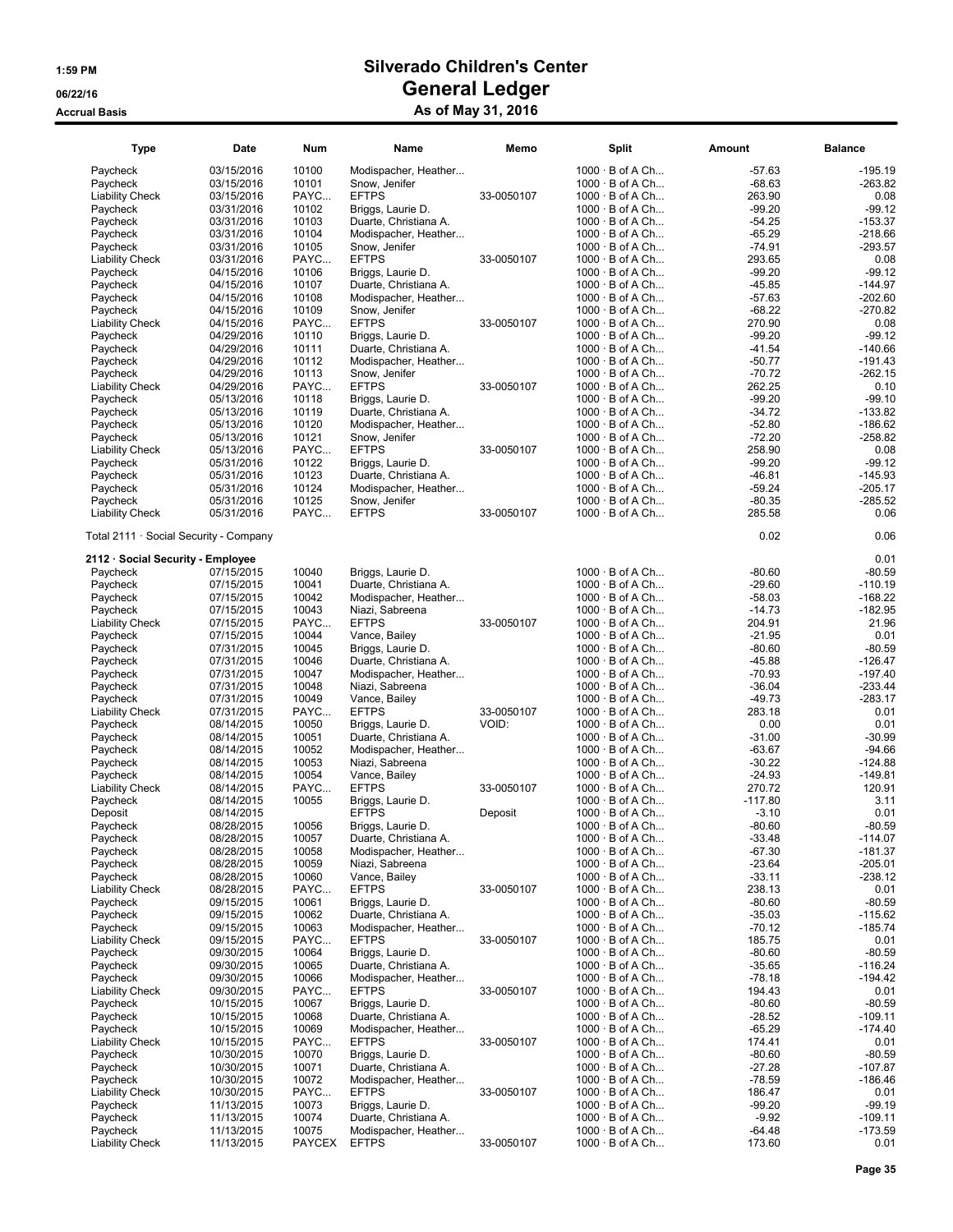| <b>Type</b>            | Date       | <b>Num</b>    | Name                  | Memo       | Split                  | <b>Amount</b> | <b>Balance</b>   |
|------------------------|------------|---------------|-----------------------|------------|------------------------|---------------|------------------|
| Paycheck               | 11/30/2015 | 10076         | Briggs, Laurie D.     |            | $1000 \cdot B$ of A Ch | $-99.20$      | $-99.19$         |
| Paycheck               | 11/30/2015 | 10077         | Duarte, Christiana A. |            | $1000 \cdot B$ of A Ch | $-14.26$      | $-113.45$        |
| Paycheck               | 11/30/2015 | 10078         | Modispacher, Heather  |            | $1000 \cdot B$ of A Ch | $-66.89$      | $-180.34$        |
| <b>Liability Check</b> | 11/30/2015 | PAYC          | <b>EFTPS</b>          | 33-0050107 | $1000 \cdot B$ of A Ch | 180.35        | 0.01             |
| Paycheck               | 12/15/2015 | 10079         | Briggs, Laurie D.     |            | $1000 \cdot B$ of A Ch | $-114.70$     | $-114.69$        |
| Paycheck               | 12/15/2015 | 10080         | Duarte, Christiana A. |            | $1000 \cdot B$ of A Ch | $-18.91$      | $-133.60$        |
| Paycheck               | 12/15/2015 | 10081         | Modispacher, Heather  |            | $1000 \cdot B$ of A Ch | $-69.32$      | $-202.92$        |
| <b>Liability Check</b> | 12/15/2015 | PAYC          | <b>EFTPS</b>          | 33-0050107 | $1000 \cdot B$ of A Ch | 202.93        | 0.01             |
| Paycheck               | 12/31/2015 | 10082         | Briggs, Laurie D.     |            | $1000 \cdot B$ of A Ch | $-99.20$      | $-99.19$         |
| Paycheck               | 12/31/2015 | 10083         | Duarte, Christiana A. |            | $1000 \cdot B$ of A Ch | $-21.70$      | $-120.89$        |
| Paycheck               | 12/31/2015 | 10084         | Modispacher, Heather  |            | $1000 \cdot B$ of A Ch | $-74.15$      | $-195.04$        |
| <b>Liability Check</b> | 12/31/2015 | PAYC          | <b>EFTPS</b>          | 33-0050107 | $1000 \cdot B$ of A Ch | 195.05        | 0.01             |
| Pavcheck               | 01/15/2016 | 10085         | Briggs, Laurie D.     |            | 1000 · B of A Ch       | $-99.20$      | $-99.19$         |
| Paycheck               | 01/15/2016 | 10086         | Duarte, Christiana A. |            | $1000 \cdot B$ of A Ch | $-40.30$      | $-139.49$        |
| Paycheck               | 01/15/2016 | 10087         | Modispacher, Heather  |            | $1000 \cdot B$ of A Ch | $-70.93$      | $-210.42$        |
| <b>Liability Check</b> | 01/15/2016 | PAYC          | <b>EFTPS</b>          | 33-0050107 | $1000 \cdot B$ of A Ch | 210.43        | 0.01             |
| Paycheck               | 01/29/2016 | 10088         | Briggs, Laurie D.     |            | $1000 \cdot B$ of A Ch | $-99.20$      | $-99.19$         |
| Paycheck               | 01/29/2016 | 10089         | Duarte, Christiana A. |            | $1000 \cdot B$ of A Ch | $-36.27$      | $-135.46$        |
| Pavcheck               | 01/29/2016 | 10090         | Modispacher, Heather  |            | $1000 \cdot B$ of A Ch | $-64.48$      | $-199.94$        |
|                        |            |               |                       |            | $1000 \cdot B$ of A Ch | 199.95        |                  |
| <b>Liability Check</b> | 01/29/2016 | PAYC<br>10091 | <b>EFTPS</b>          | 33-0050107 | $1000 \cdot B$ of A Ch | $-99.20$      | 0.01<br>$-99.19$ |
| Paycheck               | 02/12/2016 |               | Briggs, Laurie D.     |            |                        |               |                  |
| Paycheck               | 02/12/2016 | 10092         | Duarte, Christiana A. |            | $1000 \cdot B$ of A Ch | $-36.89$      | $-136.08$        |
| Paycheck               | 02/12/2016 | 10093         | Modispacher, Heather  |            | $1000 \cdot B$ of A Ch | $-72.14$      | $-208.22$        |
| <b>Liability Check</b> | 02/12/2016 | PAYC          | <b>EFTPS</b>          | 33-0050107 | 1000 · B of A Ch       | 208.23        | 0.01             |
| Paycheck               | 02/29/2016 | 10094         | Briggs, Laurie D.     |            | $1000 \cdot B$ of A Ch | $-99.20$      | $-99.19$         |
| Paycheck               | 02/29/2016 | 10095         | Duarte, Christiana A. |            | $1000 \cdot B$ of A Ch | $-34.10$      | $-133.29$        |
| Paycheck               | 02/29/2016 | 10096         | Modispacher, Heather  |            | $1000 \cdot B$ of A Ch | $-56.01$      | $-189.30$        |
| Pavcheck               | 02/29/2016 | 10097         | Snow. Jenifer         |            | $1000 \cdot B$ of A Ch | $-48.55$      | $-237.85$        |
| <b>Liability Check</b> | 02/29/2016 | PAYC          | <b>EFTPS</b>          | 33-0050107 | $1000 \cdot B$ of A Ch | 237.86        | 0.01             |
| Paycheck               | 03/15/2016 | 10098         | Briggs, Laurie D.     |            | 1000 · B of A Ch       | $-99.20$      | $-99.19$         |
| Paycheck               | 03/15/2016 | 10099         | Duarte, Christiana A. |            | $1000 \cdot B$ of A Ch | $-38.44$      | $-137.63$        |
| Paycheck               | 03/15/2016 | 10100         | Modispacher, Heather  |            | $1000 \cdot B$ of A Ch | $-57.63$      | $-195.26$        |
| Paycheck               | 03/15/2016 | 10101         | Snow, Jenifer         |            | $1000 \cdot B$ of A Ch | $-68.63$      | $-263.89$        |
| <b>Liability Check</b> | 03/15/2016 | PAYC          | <b>EFTPS</b>          | 33-0050107 | $1000 \cdot B$ of A Ch | 263.90        | 0.01             |
| Paycheck               | 03/31/2016 | 10102         | Briggs, Laurie D.     |            | $1000 \cdot B$ of A Ch | $-99.20$      | $-99.19$         |
| Paycheck               | 03/31/2016 | 10103         | Duarte, Christiana A. |            | $1000 \cdot B$ of A Ch | $-54.25$      | $-153.44$        |
| Paycheck               | 03/31/2016 | 10104         | Modispacher, Heather  |            | $1000 \cdot B$ of A Ch | $-65.29$      | $-218.73$        |
| Paycheck               | 03/31/2016 | 10105         | Snow, Jenifer         |            | $1000 \cdot B$ of A Ch | $-74.91$      | $-293.64$        |
| <b>Liability Check</b> | 03/31/2016 | PAYC          | <b>EFTPS</b>          | 33-0050107 | $1000 \cdot B$ of A Ch | 293.65        | 0.01             |
| Paycheck               | 04/15/2016 | 10106         | Briggs, Laurie D.     |            | $1000 \cdot B$ of A Ch | $-99.20$      | $-99.19$         |
| Paycheck               | 04/15/2016 | 10107         | Duarte, Christiana A. |            | $1000 \cdot B$ of A Ch | $-45.85$      | $-145.04$        |
| Pavcheck               | 04/15/2016 | 10108         | Modispacher, Heather  |            | $1000 \cdot B$ of A Ch | $-57.63$      | $-202.67$        |
| Paycheck               | 04/15/2016 | 10109         | Snow, Jenifer         |            | $1000 \cdot B$ of A Ch | $-68.22$      | $-270.89$        |
| <b>Liability Check</b> | 04/15/2016 | PAYC          | <b>EFTPS</b>          | 33-0050107 | $1000 \cdot B$ of A Ch | 270.90        | 0.01             |
| Paycheck               | 04/29/2016 | 10110         | Briggs, Laurie D.     |            | $1000 \cdot B$ of A Ch | $-99.20$      | $-99.19$         |
| Paycheck               | 04/29/2016 | 10111         | Duarte, Christiana A. |            | $1000 \cdot B$ of A Ch | $-41.54$      | $-140.73$        |
| Paycheck               | 04/29/2016 | 10112         | Modispacher, Heather  |            | 1000 · B of A Ch       | $-50.77$      | $-191.50$        |
| Paycheck               | 04/29/2016 | 10113         | Snow, Jenifer         |            | $1000 \cdot B$ of A Ch | $-70.72$      | $-262.22$        |
| <b>Liability Check</b> | 04/29/2016 | PAYC          | <b>EFTPS</b>          | 33-0050107 | $1000 \cdot B$ of A Ch | 262.23        | 0.01             |
| Paycheck               | 05/13/2016 | 10118         | Briggs, Laurie D.     |            | $1000 \cdot B$ of A Ch | $-99.20$      | $-99.19$         |
| Paycheck               | 05/13/2016 | 10119         | Duarte, Christiana A. |            | $1000 \cdot B$ of A Ch | $-34.72$      | $-133.91$        |
| Paycheck               | 05/13/2016 | 10120         | Modispacher, Heather  |            | $1000 \cdot B$ of A Ch | $-52.79$      | $-186.70$        |
| Paycheck               | 05/13/2016 | 10121         | Snow, Jenifer         |            | $1000 \cdot B$ of A Ch | $-72.19$      | $-258.89$        |
| <b>Liability Check</b> | 05/13/2016 | PAYC          | <b>EFTPS</b>          | 33-0050107 | $1000 \cdot B$ of A Ch | 258.90        | 0.01             |
| Pavcheck               | 05/31/2016 | 10122         | Briggs, Laurie D.     |            | 1000 · B of A Ch       | $-99.20$      | $-99.19$         |
| Paycheck               | 05/31/2016 | 10123         | Duarte, Christiana A. |            | $1000 \cdot B$ of A Ch | $-46.81$      | $-146.00$        |
| Paycheck               | 05/31/2016 | 10124         | Modispacher, Heather  |            | $1000 \cdot B$ of A Ch | $-59.25$      | $-205.25$        |
| Paycheck               | 05/31/2016 | 10125         | Snow, Jenifer         |            | $1000 \cdot B$ of A Ch | $-80.36$      | $-285.61$        |
| <b>Liability Check</b> | 05/31/2016 | PAYC          | <b>EFTPS</b>          | 33-0050107 | $1000 \cdot B$ of A Ch | 285.62        | 0.01             |
|                        |            |               |                       |            |                        |               |                  |

Total 2112 · Social Security - Employee 0.00 0.01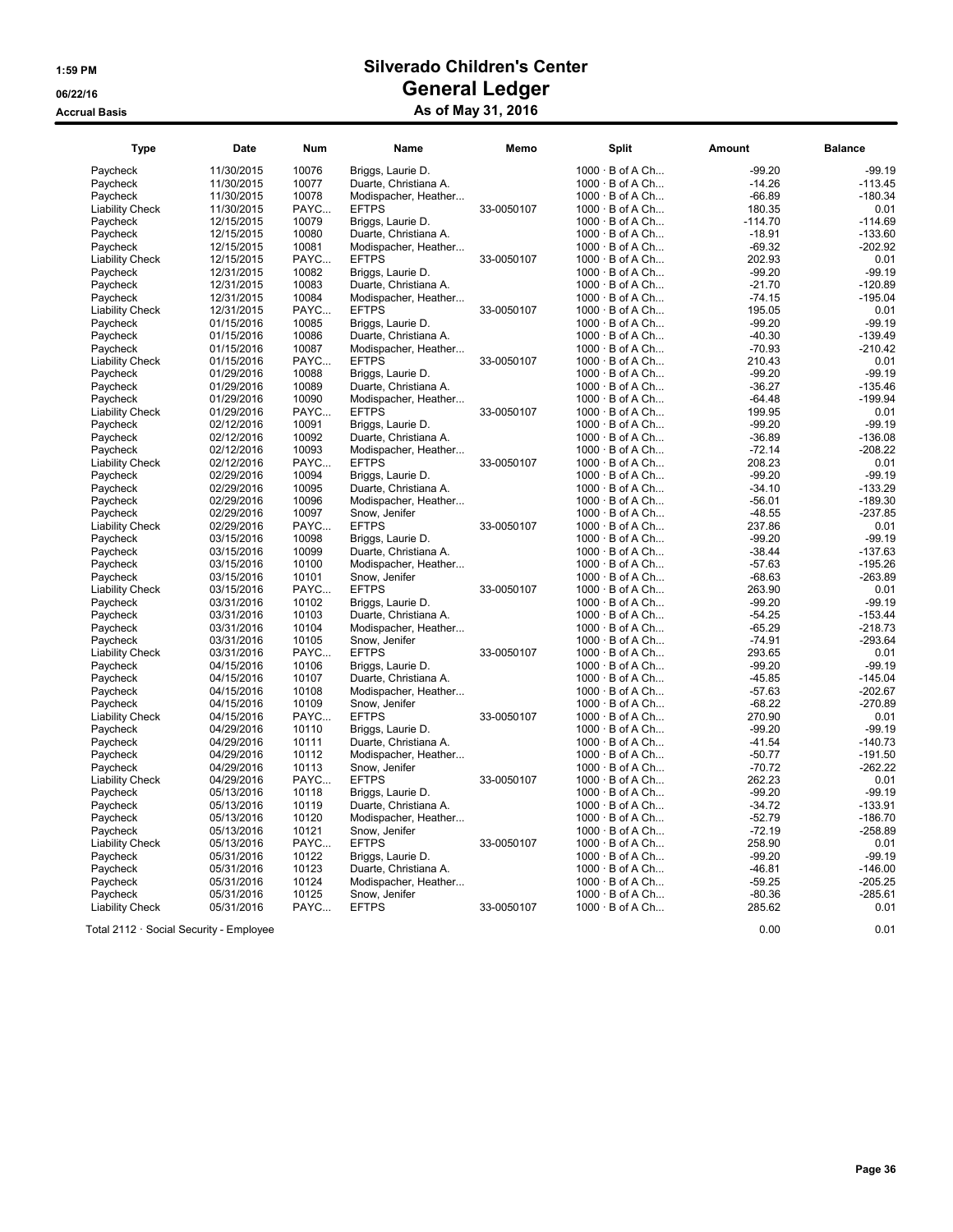| <b>Type</b>                        | Date                     | Num            | Name                                          | Memo        | <b>Split</b>                                     | Amount               | <b>Balance</b>         |
|------------------------------------|--------------------------|----------------|-----------------------------------------------|-------------|--------------------------------------------------|----------------------|------------------------|
| $2113 \cdot SUI$                   |                          |                |                                               |             |                                                  |                      | 0.04                   |
| Paycheck                           | 07/15/2015               | 10040          | Briggs, Laurie D.                             |             | $1000 \cdot B$ of A Ch                           | 0.00                 | 0.04                   |
| Paycheck                           | 07/15/2015               | 10041          | Duarte, Christiana A.                         |             | $1000 \cdot B$ of A Ch                           | $-29.60$             | $-29.56$               |
| Paycheck                           | 07/15/2015               | 10042          | Modispacher, Heather                          |             | $1000 \cdot B$ of A Ch                           | $-58.03$             | $-87.59$               |
| Paycheck                           | 07/15/2015<br>07/15/2015 | 10043<br>PAYC  | Niazi, Sabreena                               | #499-0670-4 | $1000 \cdot B$ of A Ch<br>1000 · B of A Ch       | $-14.73$<br>124.32   | -102.32<br>22.00       |
| <b>Liability Check</b><br>Paycheck | 07/15/2015               | 10044          | Employment Develop<br>Vance, Bailey           |             | $1000 \cdot B$ of A Ch                           | $-21.95$             | 0.05                   |
| Paycheck                           | 07/31/2015               | 10045          | Briggs, Laurie D.                             |             | $1000 \cdot B$ of A Ch                           | 0.00                 | 0.05                   |
| Paycheck                           | 07/31/2015               | 10046          | Duarte, Christiana A.                         |             | $1000 \cdot B$ of A Ch                           | $-45.88$             | $-45.83$               |
| Paycheck                           | 07/31/2015               | 10047          | Modispacher, Heather                          |             | $1000 \cdot B$ of A Ch                           | -70.93               | $-116.76$              |
| Paycheck                           | 07/31/2015               | 10048          | Niazi, Sabreena                               |             | $1000 \cdot B$ of A Ch                           | $-36.04$             | $-152.80$              |
| Paycheck                           | 07/31/2015               | 10049          | Vance, Bailey                                 |             | $1000 \cdot B$ of A Ch                           | $-49.73$             | -202.53                |
| <b>Liability Check</b>             | 07/31/2015               | PAYC           | Employment Develop                            | #499-0670-4 | $1000 \cdot B$ of A Ch                           | 202.59               | 0.06                   |
| Paycheck                           | 08/14/2015               | 10050          | Briggs, Laurie D.                             | VOID:       | $1000 \cdot B$ of A Ch                           | 0.00                 | 0.06<br>$-30.94$       |
| Paycheck<br>Paycheck               | 08/14/2015<br>08/14/2015 | 10051<br>10052 | Duarte, Christiana A.<br>Modispacher, Heather |             | $1000 \cdot B$ of A Ch<br>$1000 \cdot B$ of A Ch | $-31.00$<br>$-63.67$ | $-94.61$               |
| Paycheck                           | 08/14/2015               | 10053          | Niazi, Sabreena                               |             | $1000 \cdot B$ of A Ch                           | $-30.22$             | $-124.83$              |
| Paycheck                           | 08/14/2015               | 10054          | Vance, Bailey                                 |             | $1000 \cdot B$ of A Ch                           | $-24.93$             | $-149.76$              |
| <b>Liability Check</b>             | 08/14/2015               | PAYC           | Employment Develop                            | #499-0670-4 | $1000 \cdot B$ of A Ch                           | 149.82               | 0.06                   |
| Paycheck                           | 08/14/2015               | 10055          | Briggs, Laurie D.                             |             | $1000 \cdot B$ of A Ch                           | 0.00                 | 0.06                   |
| Paycheck                           | 08/28/2015               | 10056          | Briggs, Laurie D.                             |             | $1000 \cdot B$ of A Ch                           | 0.00                 | 0.06                   |
| Paycheck                           | 08/28/2015               | 10057          | Duarte, Christiana A.                         |             | 1000 · B of A Ch                                 | $-33.48$             | $-33.42$               |
| Paycheck                           | 08/28/2015               | 10058          | Modispacher, Heather                          |             | $1000 \cdot B$ of A Ch                           | $-67.30$             | $-100.72$              |
| Paycheck                           | 08/28/2015               | 10059<br>10060 | Niazi, Sabreena                               |             | $1000 \cdot B$ of A Ch<br>1000 · B of A Ch       | $-23.64$<br>$-33.11$ | -124.36<br>$-157.47$   |
| Paycheck<br><b>Liability Check</b> | 08/28/2015<br>08/28/2015 | PAYC           | Vance, Bailey<br>Employment Develop           | #499-0670-4 | $1000 \cdot B$ of A Ch                           | 157.53               | 0.06                   |
| Paycheck                           | 09/15/2015               | 10061          | Briggs, Laurie D.                             |             | $1000 \cdot B$ of A Ch                           | 0.00                 | 0.06                   |
| Paycheck                           | 09/15/2015               | 10062          | Duarte, Christiana A.                         |             | $1000 \cdot B$ of A Ch                           | $-35.03$             | $-34.97$               |
| Paycheck                           | 09/15/2015               | 10063          | Modispacher, Heather                          |             | $1000 \cdot B$ of A Ch                           | $-55.18$             | $-90.15$               |
| <b>Liability Check</b>             | 09/15/2015               | PAYC           | Employment Develop                            | #499-0670-4 | $1000 \cdot B$ of A Ch                           | 90.21                | 0.06                   |
| Paycheck                           | 09/30/2015               | 10064          | Briggs, Laurie D.                             |             | 1000 · B of A Ch                                 | 0.00                 | 0.06                   |
| Paycheck                           | 09/30/2015               | 10065          | Duarte, Christiana A.                         |             | $1000 \cdot B$ of A Ch                           | $-35.65$             | $-35.59$               |
| Paycheck                           | 09/30/2015               | 10066          | Modispacher, Heather                          |             | $1000 \cdot B$ of A Ch                           | 0.00                 | $-35.59$               |
| <b>Liability Check</b>             | 09/30/2015               | PAYC           | Employment Develop                            | #499-0670-4 | $1000 \cdot B$ of A Ch                           | 35.65                | 0.06                   |
| Paycheck<br>Paycheck               | 10/15/2015<br>10/15/2015 | 10067<br>10068 | Briggs, Laurie D.<br>Duarte, Christiana A.    |             | $1000 \cdot B$ of A Ch<br>$1000 \cdot B$ of A Ch | 0.00<br>$-28.52$     | 0.06<br>$-28.46$       |
| Paycheck                           | 10/15/2015               | 10069          | Modispacher, Heather                          |             | $1000 \cdot B$ of A Ch                           | 0.00                 | $-28.46$               |
| <b>Liability Check</b>             | 10/15/2015               | PAYC           | Employment Develop                            | #499-0670-4 | 1000 · B of A Ch                                 | 28.52                | 0.06                   |
| Paycheck                           | 10/30/2015               | 10070          | Briggs, Laurie D.                             |             | $1000 \cdot B$ of A Ch                           | 0.00                 | 0.06                   |
| Paycheck                           | 10/30/2015               | 10071          | Duarte, Christiana A.                         |             | $1000 \cdot B$ of A Ch                           | $-27.28$             | -27.22                 |
| Paycheck                           | 10/30/2015               | 10072          | Modispacher, Heather                          |             | $1000 \cdot B$ of A Ch                           | 0.00                 | $-27.22$               |
| <b>Liability Check</b>             | 10/30/2015               | PAYC           | Employment Develop                            | #499-0670-4 | $1000 \cdot B$ of A Ch                           | 27.28                | 0.06                   |
| Paycheck                           | 11/13/2015               | 10073          | Briggs, Laurie D.                             |             | 1000 · B of A Ch                                 | 0.00                 | 0.06                   |
| Paycheck<br>Paycheck               | 11/13/2015<br>11/13/2015 | 10074<br>10075 | Duarte, Christiana A.<br>Modispacher, Heather |             | $1000 \cdot B$ of A Ch<br>$1000 \cdot B$ of A Ch | $-9.92$<br>0.00      | $-9.86$<br>$-9.86$     |
| <b>Liability Check</b>             | 11/13/2015               | PAYC           | Employment Develop                            | #499-0670-4 | $1000 \cdot B$ of A Ch                           | 9.92                 | 0.06                   |
| Paycheck                           | 11/30/2015               | 10076          | Briggs, Laurie D.                             |             | 1000 · B of A Ch                                 | 0.00                 | 0.06                   |
| Paycheck                           | 11/30/2015               | 10077          | Duarte, Christiana A.                         |             | $1000 \cdot B$ of A Ch                           | $-14.26$             | $-14.20$               |
| Paycheck                           | 11/30/2015               | 10078          | Modispacher, Heather                          |             | $1000 \cdot B$ of A Ch                           | 0.00                 | $-14.20$               |
| <b>Liability Check</b>             | 11/30/2015               | PAYC           | Employment Develop                            | #499-0670-4 | 1000 · B of A Ch                                 | 14.26                | 0.06                   |
| <b>Liability Check</b>             | 12/12/2015               | PAYC           | Employment Develop                            | #499-0670-4 | $1000 \cdot B$ of A Ch                           | 9.49                 | 9.55                   |
| Paycheck                           | 12/15/2015               | 10079          | Briggs, Laurie D.                             |             | $1000 \cdot B$ of A Ch                           | 0.00                 | 9.55                   |
| Paycneck<br>Paycheck               | 12/15/2015<br>12/15/2015 | 10080          | Duarte, Christiana A.                         |             | 1000 · B of A Ch<br>$1000 \cdot B$ of A Ch       | $-9.49$<br>0.00      | 0.06<br>0.06           |
| Paycheck                           | 12/31/2015               | 10081<br>10082 | Modispacher, Heather<br>Briggs, Laurie D.     |             | $1000 \cdot B$ of A Ch                           | 0.00                 | 0.06                   |
| Paycheck                           | 12/31/2015               | 10083          | Duarte, Christiana A.                         |             | $1000 \cdot B$ of A Ch                           | 0.00                 | 0.06                   |
| Paycheck                           | 12/31/2015               | 10084          | Modispacher, Heather                          |             | $1000 \cdot B$ of A Ch                           | 0.00                 | 0.06                   |
| Paycheck                           | 01/15/2016               | 10085          | Briggs, Laurie D.                             |             | $1000 \cdot B$ of A Ch                           | $-99.20$             | $-99.14$               |
| Paycheck                           | 01/15/2016               | 10086          | Duarte, Christiana A.                         |             | $1000 \cdot B$ of A Ch                           | $-40.30$             | $-139.44$              |
| Paycheck                           | 01/15/2016               | 10087          | Modispacher, Heather                          |             | $1000 \cdot B$ of A Ch                           | $-70.93$             | -210.37                |
| <b>Liability Check</b>             | 01/15/2016               | PAYC           | Employment Develop                            | #499-0670-4 | $1000 \cdot B$ of A Ch                           | 210.43               | 0.06                   |
| Paycheck                           | 01/29/2016               | 10088          | Briggs, Laurie D.                             |             | $1000 \cdot B$ of A Ch                           | $-89.60$             | -89.54                 |
| Paycheck<br>Paycheck               | 01/29/2016<br>01/29/2016 | 10089<br>10090 | Duarte, Christiana A.<br>Modispacher, Heather |             | $1000 \cdot B$ of A Ch<br>$1000 \cdot B$ of A Ch | $-32.76$<br>$-58.24$ | $-122.30$<br>$-180.54$ |
| <b>Liability Check</b>             | 01/29/2016               | PAYC           | Employment Develop                            | #499-0670-4 | $1000 \cdot B$ of A Ch                           | 199.95               | 19.41                  |
| Paycheck                           | 02/12/2016               | 10091          | Briggs, Laurie D.                             |             | $1000 \cdot B$ of A Ch                           | $-108.80$            | -89.39                 |
| Paycheck                           | 02/12/2016               | 10092          | Duarte, Christiana A.                         |             | $1000 \cdot B$ of A Ch                           | $-40.40$             | $-129.79$              |
| Paycheck                           | 02/12/2016               | 10093          | Modispacher, Heather                          |             | $1000 \cdot B$ of A Ch                           | $-78.38$             | $-208.17$              |
| <b>Liability Check</b>             | 02/17/2016               | PAYC           | Employment Develop                            | #499-0670-4 | $1000 \cdot B$ of A Ch                           | 208.23               | 0.06                   |
| Paycheck                           | 02/29/2016               | 10094          | Briggs, Laurie D.                             |             | $1000 \cdot B$ of A Ch                           | $-60.80$             | -60.74                 |
| Paycheck                           | 02/29/2016               | 10095          | Duarte, Christiana A.                         |             | $1000 \cdot B$ of A Ch                           | $-19.82$             | $-80.56$               |
| Paycheck                           | 02/29/2016               | 10096          | Modispacher, Heather                          |             | $1000 \cdot B$ of A Ch                           | $-30.51$             | $-111.07$              |
| Paycheck                           | 02/29/2016               | 10097          | Snow, Jenifer                                 |             | $1000 \cdot B$ of A Ch                           | $-43.85$             | $-154.92$              |
| <b>Liability Check</b><br>Paycheck | 02/29/2016<br>03/15/2016 | PAYC<br>10098  | Employment Develop<br>Briggs, Laurie D.       | #499-0670-4 | $1000 \cdot B$ of A Ch<br>$1000 \cdot B$ of A Ch | 214.85<br>$-33.60$   | 59.93<br>26.33         |
| Paycheck                           | 03/15/2016               | 10099          | Duarte, Christiana A.                         |             | $1000 \cdot B$ of A Ch                           | $-34.72$             | $-8.39$                |
| Paycheck                           | 03/15/2016               | 10100          | Modispacher, Heather                          |             | $1000 \cdot B$ of A Ch                           | -52.05               | -60.44                 |
| Paycheck                           | 03/15/2016               | 10101          | Snow, Jenifer                                 |             | $1000 \cdot B$ of A Ch                           | $-61.99$             | $-122.43$              |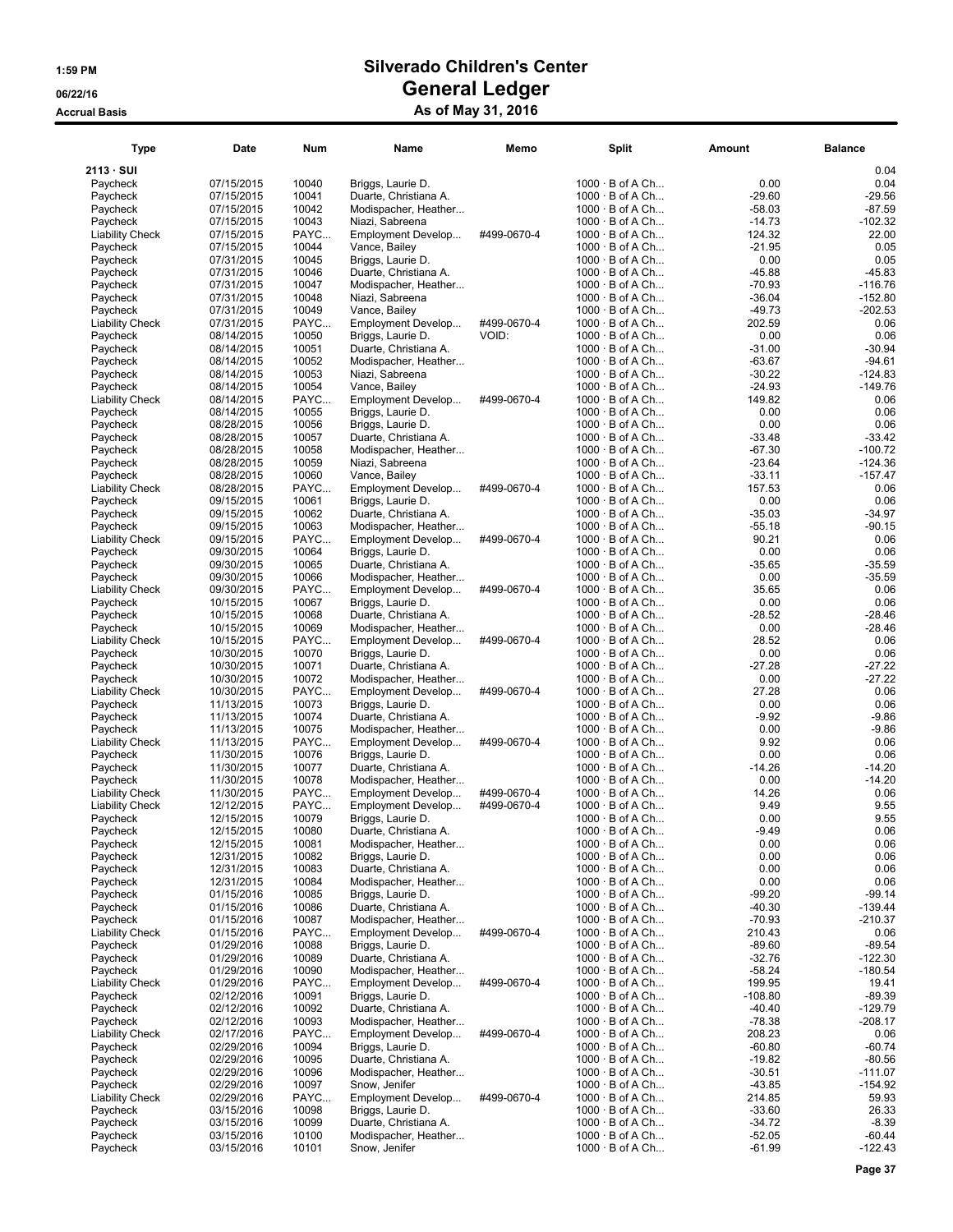| Type                                                                         | Date                     | <b>Num</b>    | Name                                    | Memo        | Split                                            | <b>Amount</b>    | <b>Balance</b> |
|------------------------------------------------------------------------------|--------------------------|---------------|-----------------------------------------|-------------|--------------------------------------------------|------------------|----------------|
| Liability Check                                                              | 03/15/2016               | PAYC          | Employment Develop                      | #499-0670-4 | $1000 \cdot B$ of A Ch                           | 182.36           | 59.93          |
| Paycheck                                                                     | 03/31/2016               | 10102         | Briggs, Laurie D.                       |             | $1000 \cdot B$ of A Ch                           | 0.00             | 59.93          |
| Paycheck                                                                     | 03/31/2016               | 10103         | Duarte, Christiana A.                   |             | $1000 \cdot B$ of A Ch                           | $-49.00$         | 10.93          |
| Paycheck                                                                     | 03/31/2016               | 10104         | Modispacher, Heather                    |             | $1000 \cdot B$ of A Ch                           | $-58.97$         | $-48.04$       |
| Paycheck                                                                     | 03/31/2016               | 10105         | Snow, Jenifer                           |             | $1000 \cdot B$ of A Ch                           | $-67.66$         | $-115.70$      |
| <b>Liability Check</b>                                                       | 03/31/2016               | PAYC          | Employment Develop                      | #499-0670-4 | $1000 \cdot B$ of A Ch                           | 175.63           | 59.93          |
| Paycheck                                                                     | 04/15/2016               | 10106         | Briggs, Laurie D.                       |             | $1000 \cdot B$ of A Ch                           | 0.00             | 59.93          |
| Paycheck                                                                     | 04/15/2016               | 10107         | Duarte, Christiana A.                   |             | $1000 \cdot B$ of A Ch                           | $-41.41$         | 18.52          |
| Paycheck                                                                     | 04/15/2016               | 10108         | Modispacher, Heather                    |             | $1000 \cdot B$ of A Ch                           | $-42.92$         | $-24.40$       |
| Paycheck                                                                     | 04/15/2016               | 10109         | Snow, Jenifer                           |             | $1000 \cdot B$ of A Ch                           | -61.62           | $-86.02$       |
| Liability Check<br>Paycheck                                                  | 04/15/2016               | PAYC<br>10110 | Employment Develop<br>Briggs, Laurie D. | #499-0670-4 | $1000 \cdot B$ of A Ch<br>$1000 \cdot B$ of A Ch | 145.94           | 59.92<br>59.92 |
| Paycheck                                                                     | 04/29/2016<br>04/29/2016 | 10111         | Duarte, Christiana A.                   |             | $1000 \cdot B$ of A Ch                           | 0.00<br>$-37.52$ | 22.40          |
| Paycheck                                                                     | 04/29/2016               | 10112         | Modispacher, Heather                    |             | $1000 \cdot B$ of A Ch                           | 0.00             | 22.40          |
| Paycheck                                                                     | 04/29/2016               | 10113         | Snow, Jenifer                           |             | $1000 \cdot B$ of A Ch                           | $-63.88$         | -41.48         |
| Liability Check                                                              | 04/29/2016               | PAYC          | Employment Develop                      | #499-0670-4 | $1000 \cdot B$ of A Ch                           | 101.40           | 59.92          |
| Paycheck                                                                     | 05/13/2016               | 10118         | Briggs, Laurie D.                       |             | $1000 \cdot B$ of A Ch                           | 0.00             | 59.92          |
| Paycheck                                                                     | 05/13/2016               | 10119         | Duarte, Christiana A.                   |             | $1000 \cdot B$ of A Ch                           | $-31.36$         | 28.56          |
| Paycheck                                                                     | 05/13/2016               | 10120         | Modispacher, Heather                    |             | $1000 \cdot B$ of A Ch                           | 0.00             | 28.56          |
| Paycheck                                                                     | 05/13/2016               | 10121         | Snow, Jenifer                           |             | $1000 \cdot B$ of A Ch                           | -65.20           | $-36.64$       |
| Liability Check                                                              | 05/13/2016               | PAYC          | Employment Develop                      | #499-0670-4 | $1000 \cdot B$ of A Ch                           | 96.56            | 59.92          |
| Paycheck                                                                     | 05/31/2016               | 10122         | Briggs, Laurie D.                       |             | $1000 \cdot B$ of A Ch                           | 0.00             | 59.92          |
| Paycheck                                                                     | 05/31/2016               | 10123         | Duarte, Christiana A.                   |             | $1000 \cdot B$ of A Ch                           | -42.28           | 17.64          |
| Paycheck                                                                     | 05/31/2016               | 10124         | Modispacher, Heather                    |             | $1000 \cdot B$ of A Ch                           | 0.00             | 17.64          |
| Paycheck                                                                     | 05/31/2016               | 10125         | Snow, Jenifer                           |             | $1000 \cdot B$ of A Ch                           | -27.80           | $-10.16$       |
| Liability Check                                                              | 05/31/2016               | PAYC          | Employment Develop                      | #499-0670-4 | $1000 \cdot B$ of A Ch                           | 70.08            | 59.92          |
| Total 2113 · SUI                                                             |                          |               |                                         |             |                                                  | 59.88            | 59.92          |
| 2114 · Direct Deposit Liabilities<br>Total 2114 · Direct Deposit Liabilities |                          |               |                                         |             |                                                  |                  | 0.00<br>0.00   |
| 2100 · Payroll Liabilities - Other                                           |                          |               |                                         |             |                                                  |                  | 0.00           |
| Paycheck                                                                     | 07/15/2015               | 10040         | Briggs, Laurie D.                       |             | $1000 \cdot B$ of A Ch                           | 0.00             | 0.00           |
| <b>Liability Check</b>                                                       | 07/15/2015               | PAYC          | <b>EFTPS</b>                            | 33-0050107  | $1000 \cdot B$ of A Ch                           | 0.00             | 0.00           |
| Paycheck                                                                     | 07/31/2015               | 10045         | Briggs, Laurie D.                       |             | $1000 \cdot B$ of A Ch                           | 0.00             | 0.00           |
| Liability Check                                                              | 07/31/2015               | PAYC          | <b>EFTPS</b>                            | 33-0050107  | $1000 \cdot B$ of A Ch                           | 0.00             | 0.00           |
| Paycheck                                                                     | 08/14/2015               | 10050         | Briggs, Laurie D.                       | VOID:       | $1000 \cdot B$ of A Ch                           | 0.00             | 0.00           |
| Paycheck                                                                     | 08/14/2015               | 10055         | Briggs, Laurie D.                       |             | $1000 \cdot B$ of A Ch                           | 0.00             | 0.00           |
| Paycheck                                                                     | 08/28/2015               | 10056         | Briggs, Laurie D.                       |             | $1000 \cdot B$ of A Ch                           | 0.00             | 0.00           |
| <b>Liability Check</b><br>Paycheck                                           | 08/28/2015<br>09/15/2015 | PAYC<br>10061 | <b>EFTPS</b>                            | 33-0050107  | $1000 \cdot B$ of A Ch<br>$1000 \cdot B$ of A Ch | 0.00<br>0.00     | 0.00<br>0.00   |
| Liability Check                                                              | 09/15/2015               | PAYC          | Briggs, Laurie D.<br><b>EFTPS</b>       | 33-0050107  | $1000 \cdot B$ of A Ch                           | 0.00             | 0.00           |
| Paycheck                                                                     | 09/30/2015               | 10064         | Briggs, Laurie D.                       |             | $1000 \cdot B$ of A Ch                           | 0.00             | 0.00           |
| Liability Check                                                              | 09/30/2015               | PAYC          | <b>EFTPS</b>                            | 33-0050107  | $1000 \cdot B$ of A Ch                           | 0.00             | 0.00           |
| Paycheck                                                                     | 10/15/2015               | 10067         | Briggs, Laurie D.                       |             | $1000 \cdot B$ of A Ch                           | 0.00             | 0.00           |
| <b>Liability Check</b>                                                       | 10/15/2015               | PAYC          | <b>EFTPS</b>                            | 33-0050107  | $1000 \cdot B$ of A Ch                           | 0.00             | 0.00           |
| Paycheck                                                                     | 10/30/2015               | 10070         | Briggs, Laurie D.                       |             | $1000 \cdot B$ of A Ch                           | 0.00             | 0.00           |
| Liability Check                                                              | 10/30/2015               | PAYC          | <b>EFTPS</b>                            | 33-0050107  | $1000 \cdot B$ of A Ch                           | 0.00             | 0.00           |
| Paycheck                                                                     | 11/13/2015               | 10073         | Briggs, Laurie D.                       |             | $1000 \cdot B$ of A Ch                           | 0.00             | 0.00           |
| Liability Check                                                              | 11/13/2015               | <b>PAYCEX</b> | <b>EFTPS</b>                            | 33-0050107  | $1000 \cdot B$ of A Ch                           | 0.00             | 0.00           |
| Paycheck                                                                     | 11/30/2015               | 10076         | Briggs, Laurie D.                       |             | $1000 \cdot B$ of A Ch                           | 0.00             | 0.00           |
| <b>Liability Check</b>                                                       | 11/30/2015               | PAYC          | <b>EFTPS</b>                            | 33-0050107  | 1000 · B of A Ch                                 | 0.00             | 0.00           |
| Paycheck                                                                     | 12/15/2015               | 10079         | Briggs, Laurie D.                       |             | $1000 \cdot B$ of A Ch                           | 0.00             | 0.00           |
| <b>Liability Check</b>                                                       | 12/15/2015               | PAYC          | <b>EFTPS</b>                            | 33-0050107  | $1000 \cdot B$ of A Ch                           | 0.00             | 0.00           |
| Paycheck                                                                     | 12/31/2015               | 10082         | Briggs, Laurie D.<br><b>EFTPS</b>       |             | $1000 \cdot B$ of A Ch<br>$1000 \cdot B$ of A Ch | 0.00<br>0.00     | 0.00<br>0.00   |
| <b>Liability Check</b><br>Paycheck                                           | 12/31/2015<br>01/15/2016 | PAYC<br>10085 | Briggs, Laurie D.                       | 33-0050107  | $1000 \cdot B$ of A Ch                           | 0.00             | 0.00           |
| Liability Check                                                              | 01/15/2016               | PAYC          | <b>EFTPS</b>                            | 33-0050107  | $1000 \cdot B$ of A Ch                           | 0.00             | 0.00           |
| Paycheck                                                                     | 01/29/2016               | 10088         | Briggs, Laurie D.                       |             | $1000 \cdot B$ of A Ch                           | 0.00             | 0.00           |
| Liability Check                                                              | 01/29/2016               | PAYC          | <b>EFTPS</b>                            | 33-0050107  | $1000 \cdot B$ of A Ch                           | 0.00             | 0.00           |
| Paycheck                                                                     | 02/12/2016               | 10091         | Briggs, Laurie D.                       |             | $1000 \cdot B$ of A Ch                           | 0.00             | 0.00           |
| Liability Check                                                              | 02/12/2016               | PAYC          | <b>EFTPS</b>                            | 33-0050107  | $1000 \cdot B$ of A Ch                           | 0.00             | 0.00           |
| Paycheck                                                                     | 02/29/2016               | 10094         | Briggs, Laurie D.                       |             | $1000 \cdot B$ of A Ch                           | 0.00             | 0.00           |
| Liability Check                                                              | 02/29/2016               | PAYC          | <b>EFTPS</b>                            | 33-0050107  | 1000 · B of A Ch                                 | 0.00             | 0.00           |
| Paycheck                                                                     | 03/15/2016               | 10098         | Briggs, Laurie D.                       |             | $1000 \cdot B$ of A Ch                           | 0.00             | 0.00           |
| Liability Check                                                              | 03/15/2016               | PAYC          | <b>EFTPS</b>                            | 33-0050107  | $1000 \cdot B$ of A Ch                           | 0.00             | 0.00           |
| Paycheck                                                                     | 03/31/2016               | 10102         | Briggs, Laurie D.                       |             | $1000 \cdot B$ of A Ch                           | 0.00             | 0.00           |
| Paycheck                                                                     | 03/31/2016               | 10103         | Duarte, Christiana A.                   |             | $1000 \cdot B$ of A Ch                           | 0.00             | 0.00           |
| Paycheck                                                                     | 03/31/2016               | 10104         | Modispacher, Heather                    |             | $1000 \cdot B$ of A Ch                           | 0.00             | 0.00           |
| Paycheck                                                                     | 03/31/2016               | 10105         | Snow, Jenifer                           |             | $1000 \cdot B$ of A Ch                           | 0.00             | 0.00           |
| Liability Check<br>Paycheck                                                  | 03/31/2016               | PAYC<br>10106 | <b>EFTPS</b><br>Briggs, Laurie D.       | 33-0050107  | $1000 \cdot B$ of A Ch<br>$1000 \cdot B$ of A Ch | 0.00<br>0.00     | 0.00<br>0.00   |
| Paycheck                                                                     | 04/15/2016<br>04/15/2016 | 10107         | Duarte, Christiana A.                   |             | $1000 \cdot B$ of A Ch                           | 0.00             | 0.00           |
| Paycheck                                                                     | 04/15/2016               | 10108         | Modispacher, Heather                    |             | $1000 \cdot B$ of A Ch                           | 0.00             | 0.00           |
| Paycheck                                                                     | 04/15/2016               | 10109         | Snow, Jenifer                           |             | 1000 · B of A Ch                                 | 0.00             | 0.00           |
| <b>Liability Check</b>                                                       | 04/15/2016               | PAYC          | <b>EFTPS</b>                            | 33-0050107  | $1000 \cdot B$ of A Ch                           | 0.00             | 0.00           |
| Paycheck                                                                     | 04/29/2016               | 10110         | Briggs, Laurie D.                       |             | $1000 \cdot B$ of A Ch                           | 0.00             | 0.00           |
|                                                                              |                          |               |                                         |             |                                                  |                  |                |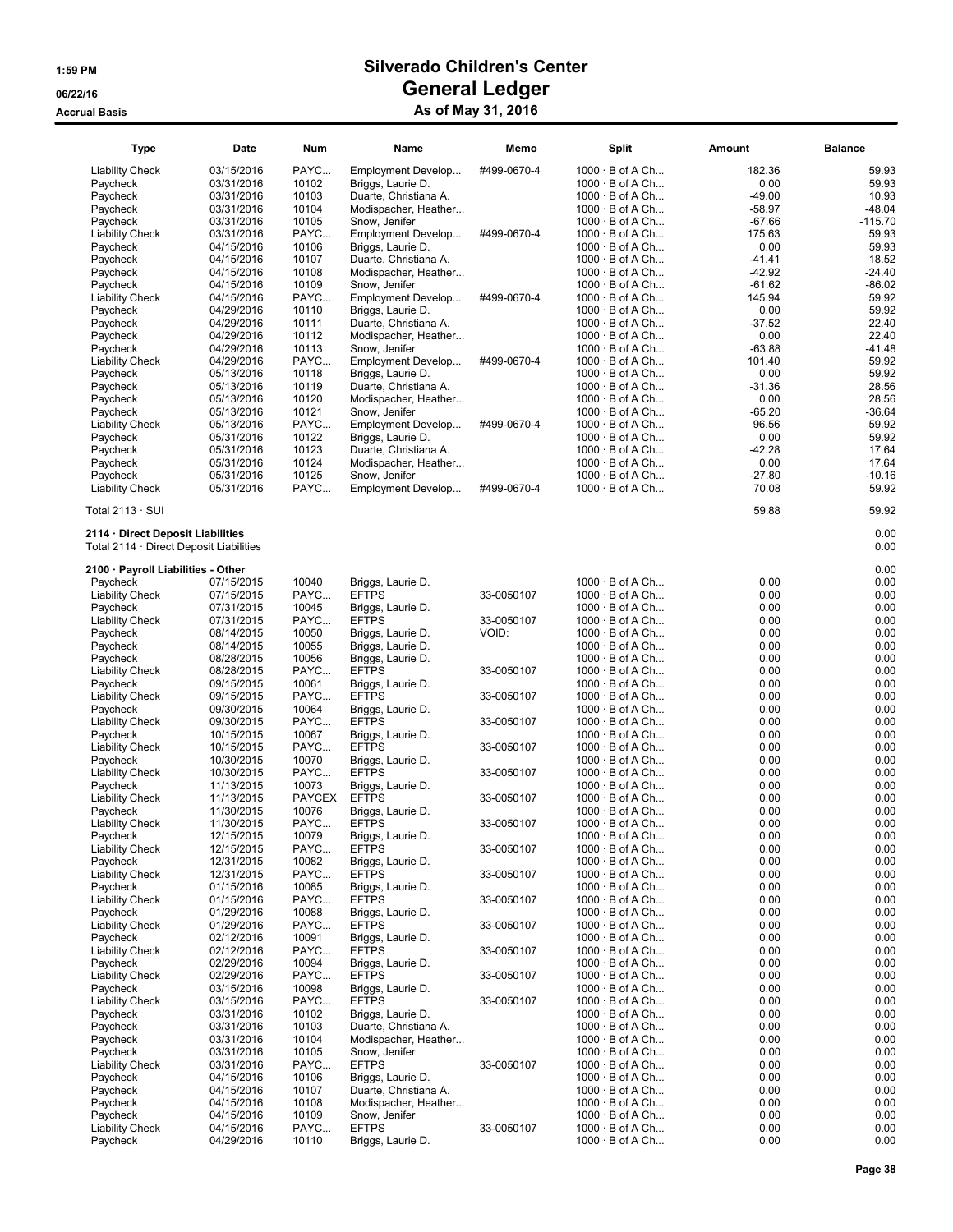| Type                                                                                                                    | Date                                                                                                         | Num                                                                 | Name                                                                                                                                                                  | Memo                     | Split                                                                                                                                                                                                        | Amount                                                       | <b>Balance</b>                                                |
|-------------------------------------------------------------------------------------------------------------------------|--------------------------------------------------------------------------------------------------------------|---------------------------------------------------------------------|-----------------------------------------------------------------------------------------------------------------------------------------------------------------------|--------------------------|--------------------------------------------------------------------------------------------------------------------------------------------------------------------------------------------------------------|--------------------------------------------------------------|---------------------------------------------------------------|
| Paycheck<br>Paycheck<br>Paycheck<br><b>Liability Check</b><br>Paycheck<br>Paycheck<br>Paycheck<br>Paycheck              | 04/29/2016<br>04/29/2016<br>04/29/2016<br>04/29/2016<br>05/13/2016<br>05/13/2016<br>05/13/2016<br>05/13/2016 | 10111<br>10112<br>10113<br>PAYC<br>10118<br>10119<br>10120<br>10121 | Duarte, Christiana A.<br>Modispacher, Heather<br>Snow, Jenifer<br><b>EFTPS</b><br>Briggs, Laurie D.<br>Duarte, Christiana A.<br>Modispacher, Heather<br>Snow, Jenifer | 33-0050107               | $1000 \cdot B$ of A Ch<br>$1000 \cdot B$ of A Ch<br>$1000 \cdot B$ of A Ch<br>$1000 \cdot B$ of A Ch<br>$1000 \cdot B$ of A Ch<br>$1000 \cdot B$ of A Ch<br>$1000 \cdot B$ of A Ch<br>$1000 \cdot B$ of A Ch | 0.00<br>0.00<br>0.00<br>0.00<br>0.00<br>0.00<br>0.00<br>0.00 | 0.00<br>0.00<br>0.00<br>0.00<br>0.00<br>0.00<br>0.00<br>0.00  |
| <b>Liability Check</b><br>Paycheck<br>Paycheck<br>Paycheck<br>Paycheck<br><b>Liability Check</b>                        | 05/13/2016<br>05/31/2016<br>05/31/2016<br>05/31/2016<br>05/31/2016<br>05/31/2016                             | PAYC<br>10122<br>10123<br>10124<br>10125<br>PAYC                    | <b>EFTPS</b><br>Briggs, Laurie D.<br>Duarte, Christiana A.<br>Modispacher, Heather<br>Snow, Jenifer<br><b>EFTPS</b>                                                   | 33-0050107<br>33-0050107 | $1000 \cdot B$ of A Ch<br>$1000 \cdot B$ of A Ch<br>$1000 \cdot B$ of A Ch<br>$1000 \cdot B$ of A Ch<br>$1000 \cdot B$ of A Ch<br>$1000 \cdot B$ of A Ch                                                     | 0.00<br>0.00<br>0.00<br>0.00<br>0.00<br>0.00                 | 0.00<br>0.00<br>0.00<br>0.00<br>0.00<br>0.00                  |
| Total 2100 · Payroll Liabilities - Other                                                                                |                                                                                                              |                                                                     |                                                                                                                                                                       |                          |                                                                                                                                                                                                              | 0.00                                                         | 0.00                                                          |
| Total 2100 · Payroll Liabilities                                                                                        |                                                                                                              |                                                                     |                                                                                                                                                                       |                          |                                                                                                                                                                                                              | 49.95                                                        | 50.09                                                         |
| 2115 · Garnishment<br>Total 2115 · Garnishment                                                                          |                                                                                                              |                                                                     |                                                                                                                                                                       |                          |                                                                                                                                                                                                              |                                                              | 0.00<br>0.00                                                  |
| 2153 · Accrued Payroll<br>Total 2153 · Accrued Payroll                                                                  |                                                                                                              |                                                                     |                                                                                                                                                                       |                          |                                                                                                                                                                                                              |                                                              | 0.00<br>0.00                                                  |
| 2155 · Prepaid Tuition<br>Total 2155 · Prepaid Tuition                                                                  |                                                                                                              |                                                                     |                                                                                                                                                                       |                          |                                                                                                                                                                                                              |                                                              | 0.00<br>0.00                                                  |
| 2200 · Note(s) Payable<br>$2201 \cdot$ SMRPD<br><b>SMRPD (Current Fiscal Year)</b><br>Total SMRPD (Current Fiscal Year) |                                                                                                              |                                                                     |                                                                                                                                                                       |                          |                                                                                                                                                                                                              |                                                              | $-132,246.16$<br>$-95,397.95$<br>$-66,447.95$<br>$-66,447.95$ |
| 2201 · SMRPD - Other<br>Total 2201 · SMRPD - Other                                                                      |                                                                                                              |                                                                     |                                                                                                                                                                       |                          |                                                                                                                                                                                                              |                                                              | $-28,950.00$<br>$-28,950.00$                                  |
| Total 2201 · SMRPD                                                                                                      |                                                                                                              |                                                                     |                                                                                                                                                                       |                          |                                                                                                                                                                                                              |                                                              | $-95,397.95$                                                  |
| 2202 · Old Payable to SMPRD<br>Total 2202 · Old Payable to SMPRD                                                        |                                                                                                              |                                                                     |                                                                                                                                                                       |                          |                                                                                                                                                                                                              |                                                              | $-36,848.21$<br>$-36,848.21$                                  |
| 2203 Cathie Fountain<br>Total 2203 · Cathie Fountain                                                                    |                                                                                                              |                                                                     |                                                                                                                                                                       |                          |                                                                                                                                                                                                              |                                                              | 0.00<br>0.00                                                  |
| 2200 · Note(s) Payable - Other<br>Total 2200 $\cdot$ Note(s) Payable - Other                                            |                                                                                                              |                                                                     |                                                                                                                                                                       |                          |                                                                                                                                                                                                              |                                                              | 0.00<br>0.00                                                  |
| Total $2200 \cdot$ Note(s) Payable                                                                                      |                                                                                                              |                                                                     |                                                                                                                                                                       |                          |                                                                                                                                                                                                              |                                                              | $-132,246.16$                                                 |
| 2358 · Accrued Vacation<br>Total 2358 · Accrued Vacation                                                                |                                                                                                              |                                                                     |                                                                                                                                                                       |                          |                                                                                                                                                                                                              |                                                              | 0.00<br>0.00                                                  |
| 2999 · Suspense<br>Total 2999 · Suspense                                                                                |                                                                                                              |                                                                     |                                                                                                                                                                       |                          |                                                                                                                                                                                                              |                                                              | 0.00<br>0.00                                                  |
| <b>Prior Year Retained Earnings</b><br><b>Total Prior Year Retained Earnings</b>                                        |                                                                                                              |                                                                     |                                                                                                                                                                       |                          |                                                                                                                                                                                                              |                                                              | 0.00<br>0.00                                                  |
| 3000 Opening Bal Equity<br>Total 3000 · Opening Bal Equity                                                              |                                                                                                              |                                                                     |                                                                                                                                                                       |                          |                                                                                                                                                                                                              |                                                              | 0.00<br>0.00                                                  |
| $3010 \cdot$ Equity<br>Total $3010 \cdot$ Equity                                                                        |                                                                                                              |                                                                     |                                                                                                                                                                       |                          |                                                                                                                                                                                                              |                                                              | 0.00<br>0.00                                                  |
| 3020 · Fund Balance<br>Total 3020 · Fund Balance                                                                        |                                                                                                              |                                                                     |                                                                                                                                                                       |                          |                                                                                                                                                                                                              |                                                              | 0.00<br>0.00                                                  |
| 3030 · Contributed Assets<br>Total 3030 · Contributed Assets                                                            |                                                                                                              |                                                                     |                                                                                                                                                                       |                          |                                                                                                                                                                                                              |                                                              | 0.00<br>0.00                                                  |
| 3040 · Amort. of Contrib. Capital<br>Total 3040 · Amort. of Contrib. Capital                                            |                                                                                                              |                                                                     |                                                                                                                                                                       |                          |                                                                                                                                                                                                              |                                                              | 0.00<br>0.00                                                  |
| 3900 · Retained Earnings<br>Total 3900 · Retained Earnings                                                              |                                                                                                              |                                                                     |                                                                                                                                                                       |                          |                                                                                                                                                                                                              |                                                              | 70,016.43<br>70,016.43                                        |
| 4092 · Celebration Education<br>Deposit                                                                                 | 07/14/2015                                                                                                   | 2092                                                                | <b>Celebration Education</b>                                                                                                                                          | Deposit                  | $1000 \cdot B$ of A Ch                                                                                                                                                                                       | $-350.00$                                                    | 0.00<br>$-350.00$                                             |
| Total 4092 · Celebration Education                                                                                      |                                                                                                              |                                                                     |                                                                                                                                                                       |                          |                                                                                                                                                                                                              | $-350.00$                                                    | $-350.00$                                                     |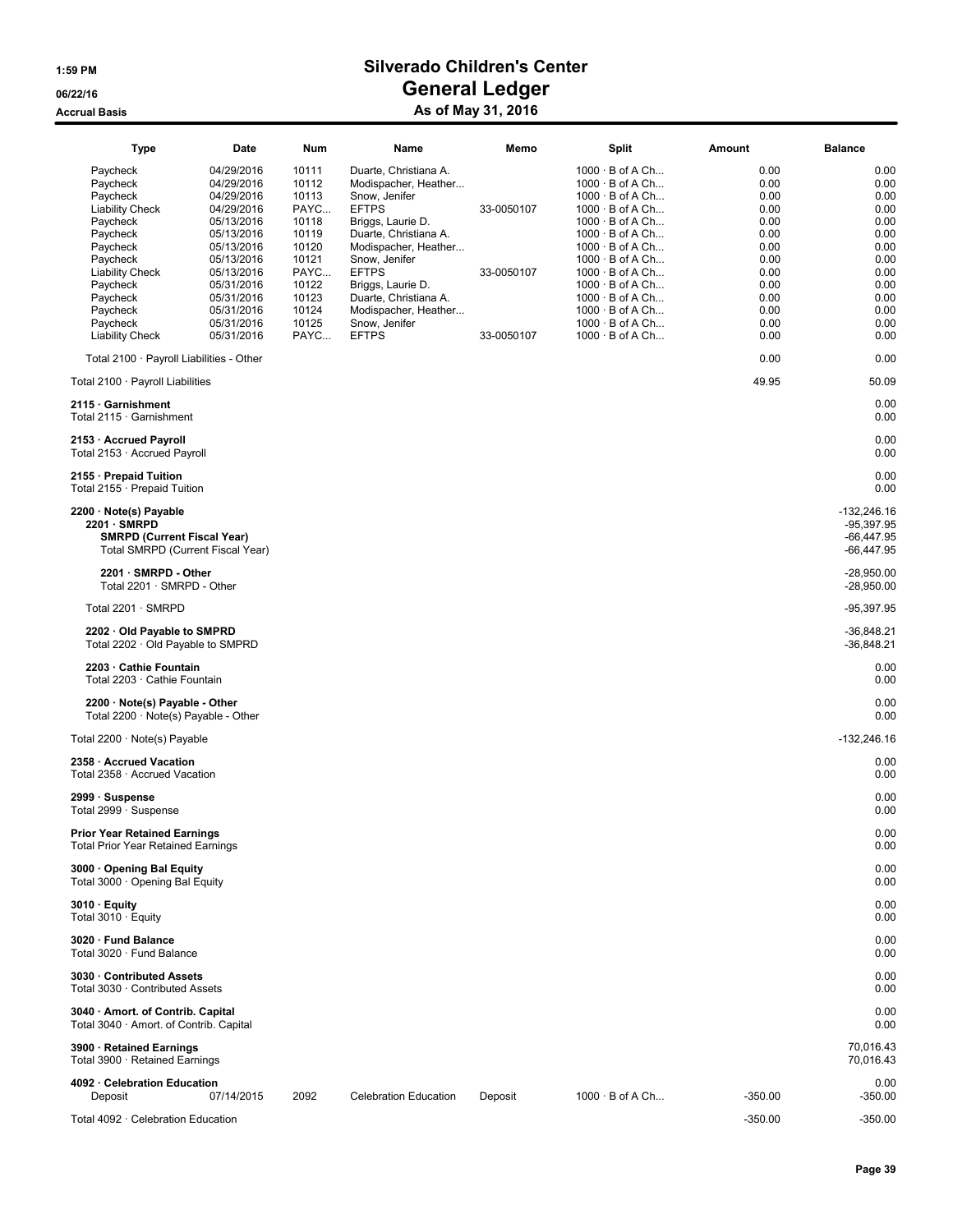| <b>Type</b>                                                                                                                                                                                                                                                     | Date                                                                                                                                                                                                                                                                                               | Num                                                                       | Name                                                                                            | Memo                                                                                                                                                                                                                                                                                                                                           | Split                                                                                                                                                                                                                                                                                                                                                                                                                                                                                                                                                    | Amount                                                                                                                                                                                                                                                                | <b>Balance</b>                                                                                                                                                                                                                                                                                                                  |
|-----------------------------------------------------------------------------------------------------------------------------------------------------------------------------------------------------------------------------------------------------------------|----------------------------------------------------------------------------------------------------------------------------------------------------------------------------------------------------------------------------------------------------------------------------------------------------|---------------------------------------------------------------------------|-------------------------------------------------------------------------------------------------|------------------------------------------------------------------------------------------------------------------------------------------------------------------------------------------------------------------------------------------------------------------------------------------------------------------------------------------------|----------------------------------------------------------------------------------------------------------------------------------------------------------------------------------------------------------------------------------------------------------------------------------------------------------------------------------------------------------------------------------------------------------------------------------------------------------------------------------------------------------------------------------------------------------|-----------------------------------------------------------------------------------------------------------------------------------------------------------------------------------------------------------------------------------------------------------------------|---------------------------------------------------------------------------------------------------------------------------------------------------------------------------------------------------------------------------------------------------------------------------------------------------------------------------------|
| 4087 · Horsemanship Program                                                                                                                                                                                                                                     |                                                                                                                                                                                                                                                                                                    |                                                                           |                                                                                                 |                                                                                                                                                                                                                                                                                                                                                |                                                                                                                                                                                                                                                                                                                                                                                                                                                                                                                                                          |                                                                                                                                                                                                                                                                       | 0.00                                                                                                                                                                                                                                                                                                                            |
| 6995 · Horsemanship Program Expense<br>Check<br>Bill                                                                                                                                                                                                            | 07/22/2015<br>08/27/2015                                                                                                                                                                                                                                                                           | 7366                                                                      | Wyld Iris Farms<br>Wyld Iris Farms                                                              | Invoice: 0707 t<br>08/25 & 08/27/15                                                                                                                                                                                                                                                                                                            | $1000 \cdot B$ of A Ch<br>$2000 \cdot$ Accounts                                                                                                                                                                                                                                                                                                                                                                                                                                                                                                          | 720.00<br>300.00                                                                                                                                                                                                                                                      | 0.00<br>720.00<br>1,020.00                                                                                                                                                                                                                                                                                                      |
| Total 6995 · Horsemanship Program Expense                                                                                                                                                                                                                       |                                                                                                                                                                                                                                                                                                    |                                                                           |                                                                                                 |                                                                                                                                                                                                                                                                                                                                                |                                                                                                                                                                                                                                                                                                                                                                                                                                                                                                                                                          | 1,020.00                                                                                                                                                                                                                                                              | 1,020.00                                                                                                                                                                                                                                                                                                                        |
| 4087 · Horsemanship Program - Other<br>Invoice<br>Invoice<br>Invoice<br>Invoice<br>Invoice                                                                                                                                                                      | 07/14/2015<br>08/01/2015<br>08/01/2015<br>08/01/2015<br>09/09/2015                                                                                                                                                                                                                                 | 15-197<br>15-230<br>15-231<br>15-232<br>15-254                            | Simpson, David<br>Nguyen-Harris, Danielle<br>Fairbanks, Stacy<br>Brown, Jana<br>Donelson, Susan | Horsemanship<br>Horsemanship<br>Horsemanship<br>Horsemanship<br>Horsemanship                                                                                                                                                                                                                                                                   | 1200 · Accounts<br>$1200 \cdot$ Accounts<br>$1200 \cdot$ Accounts<br>$1200 \cdot$ Accounts<br>$1200 \cdot$ Accounts                                                                                                                                                                                                                                                                                                                                                                                                                                      | -60.00<br>$-60.00$<br>$-60.00$<br>$-60.00$<br>$-60.00$                                                                                                                                                                                                                | 0.00<br>$-60.00$<br>$-120.00$<br>$-180.00$<br>$-240.00$<br>$-300.00$                                                                                                                                                                                                                                                            |
| Total 4087 · Horsemanship Program - Other                                                                                                                                                                                                                       |                                                                                                                                                                                                                                                                                                    |                                                                           |                                                                                                 |                                                                                                                                                                                                                                                                                                                                                |                                                                                                                                                                                                                                                                                                                                                                                                                                                                                                                                                          | $-300.00$                                                                                                                                                                                                                                                             | $-300.00$                                                                                                                                                                                                                                                                                                                       |
| Total 4087 · Horsemanship Program                                                                                                                                                                                                                               |                                                                                                                                                                                                                                                                                                    |                                                                           |                                                                                                 |                                                                                                                                                                                                                                                                                                                                                |                                                                                                                                                                                                                                                                                                                                                                                                                                                                                                                                                          | 720.00                                                                                                                                                                                                                                                                | 720.00                                                                                                                                                                                                                                                                                                                          |
| 4037 · Earthquake Kit Income<br>6990 · Earthquake Kit Expense<br>Total 6990 · Earthquake Kit Expense                                                                                                                                                            |                                                                                                                                                                                                                                                                                                    |                                                                           |                                                                                                 |                                                                                                                                                                                                                                                                                                                                                |                                                                                                                                                                                                                                                                                                                                                                                                                                                                                                                                                          |                                                                                                                                                                                                                                                                       | 0.00<br>0.00<br>0.00                                                                                                                                                                                                                                                                                                            |
| 4037 · Earthquake Kit Income - Other<br>Total 4037 · Earthquake Kit Income - Other                                                                                                                                                                              |                                                                                                                                                                                                                                                                                                    |                                                                           |                                                                                                 |                                                                                                                                                                                                                                                                                                                                                |                                                                                                                                                                                                                                                                                                                                                                                                                                                                                                                                                          |                                                                                                                                                                                                                                                                       | 0.00<br>0.00                                                                                                                                                                                                                                                                                                                    |
| Total 4037 · Earthquake Kit Income                                                                                                                                                                                                                              |                                                                                                                                                                                                                                                                                                    |                                                                           |                                                                                                 |                                                                                                                                                                                                                                                                                                                                                |                                                                                                                                                                                                                                                                                                                                                                                                                                                                                                                                                          |                                                                                                                                                                                                                                                                       | 0.00                                                                                                                                                                                                                                                                                                                            |
| <b>Cost of Fundraisers</b><br><b>Total Cost of Fundraisers</b>                                                                                                                                                                                                  |                                                                                                                                                                                                                                                                                                    |                                                                           |                                                                                                 |                                                                                                                                                                                                                                                                                                                                                |                                                                                                                                                                                                                                                                                                                                                                                                                                                                                                                                                          |                                                                                                                                                                                                                                                                       | 0.00<br>0.00                                                                                                                                                                                                                                                                                                                    |
| <b>Fundraiser Profit Spent</b><br><b>Total Fundraiser Profit Spent</b>                                                                                                                                                                                          |                                                                                                                                                                                                                                                                                                    |                                                                           |                                                                                                 |                                                                                                                                                                                                                                                                                                                                                |                                                                                                                                                                                                                                                                                                                                                                                                                                                                                                                                                          |                                                                                                                                                                                                                                                                       | 0.00<br>0.00                                                                                                                                                                                                                                                                                                                    |
| Misc. Income<br>Total Misc. Income                                                                                                                                                                                                                              |                                                                                                                                                                                                                                                                                                    |                                                                           |                                                                                                 |                                                                                                                                                                                                                                                                                                                                                |                                                                                                                                                                                                                                                                                                                                                                                                                                                                                                                                                          |                                                                                                                                                                                                                                                                       | 0.00<br>0.00                                                                                                                                                                                                                                                                                                                    |
| 4000 · Bank Error<br>Total 4000 · Bank Error                                                                                                                                                                                                                    |                                                                                                                                                                                                                                                                                                    |                                                                           |                                                                                                 |                                                                                                                                                                                                                                                                                                                                                |                                                                                                                                                                                                                                                                                                                                                                                                                                                                                                                                                          |                                                                                                                                                                                                                                                                       | 0.00<br>0.00                                                                                                                                                                                                                                                                                                                    |
| 4010 Donations<br>4011 · Theft Cost Recovery<br>Total 4011 · Theft Cost Recovery                                                                                                                                                                                |                                                                                                                                                                                                                                                                                                    |                                                                           |                                                                                                 |                                                                                                                                                                                                                                                                                                                                                |                                                                                                                                                                                                                                                                                                                                                                                                                                                                                                                                                          |                                                                                                                                                                                                                                                                       | 0.00<br>0.00<br>0.00                                                                                                                                                                                                                                                                                                            |
| 4010 · Donations - Other<br>Deposit<br>Deposit<br>Deposit<br>Deposit<br>Deposit<br>Deposit<br>Deposit<br>Deposit<br>Deposit<br>Deposit<br>Deposit<br>Deposit<br>Deposit<br>Deposit<br>Deposit<br>Deposit<br>Deposit<br>Deposit<br>Deposit<br>Deposit<br>Deposit | 07/03/2015<br>07/23/2015<br>07/29/2015<br>07/29/2015<br>08/03/2015<br>08/03/2015<br>08/03/2015<br>09/04/2015<br>09/24/2015<br>09/24/2015<br>10/02/2015<br>10/02/2015<br>10/23/2015<br>11/02/2015<br>12/04/2015<br>12/21/2015<br>12/29/2015<br>01/25/2016<br>01/27/2016<br>04/06/2016<br>05/23/2016 | 2609<br>1329<br>3972<br>224<br>2061404<br>1008<br>6456749<br>4124<br>2840 |                                                                                                 | K. Mellon<br><b>Bocce Ball</b><br>SMRPD Chili C<br>SMRPD Chili C<br><b>Tustin Lanes</b><br><b>Tustin Lanes</b><br>Kathleen Mellon<br>Kathleen Mellon<br>Roosters<br>Giracci<br>Thornley/Arche<br>K. Mellon<br>Krogers<br>K. Mellon<br>K. Mellon<br>Christmas In T<br>Christmas In T<br>Kroger<br>Giracci Vineyar<br>Herda/Tomson<br>Roger Rohm | $1000 \cdot B$ of A Ch<br>$1000 \cdot B$ of A Ch<br>$1000 \cdot B$ of A Ch<br>1030 · Bus. Savi<br>$1000 \cdot B$ of A Ch<br>$1000 \cdot B$ of A Ch<br>$1000 \cdot B$ of A Ch<br>$1000 \cdot B$ of A Ch<br>$1000 \cdot B$ of A Ch<br>$1000 \cdot B$ of A Ch<br>$1000 \cdot B$ of A Ch<br>$1000 \cdot B$ of A Ch<br>$1000 \cdot B$ of A Ch<br>$1000 \cdot B$ of A Ch<br>$1000 \cdot B$ of A Ch<br>$1000 \cdot B$ of A Ch<br>$1000 \cdot B$ of A Ch<br>$1000 \cdot B$ of A Ch<br>$1000 \cdot B$ of A Ch<br>$1000 \cdot B$ of A Ch<br>$1000 \cdot B$ of A Ch | $-10.00$<br>$-100.00$<br>$-2,478.29$<br>$-5.000.00$<br>$-171.00$<br>$-20.00$<br>$-10.00$<br>$-10.00$<br>$-2,500.00$<br>-648.90<br>$-100.00$<br>$-10.00$<br>$-42.02$<br>$-10.00$<br>$-10.00$<br>$-132.50$<br>$-6.00$<br>$-40.58$<br>$-879.00$<br>$-15.00$<br>$-300.00$ | 0.00<br>$-10.00$<br>$-110.00$<br>$-2,588.29$<br>$-7,588.29$<br>-7,759.29<br>-7,779.29<br>$-7,789.29$<br>$-7,799.29$<br>$-10,299.29$<br>$-10,948.19$<br>-11,048.19<br>$-11,058.19$<br>$-11,100.21$<br>$-11,110.21$<br>$-11,120.21$<br>$-11,252.71$<br>$-11,258.71$<br>$-11,299.29$<br>-12,178.29<br>$-12,193.29$<br>$-12,493.29$ |
| Total 4010 · Donations - Other                                                                                                                                                                                                                                  |                                                                                                                                                                                                                                                                                                    |                                                                           |                                                                                                 |                                                                                                                                                                                                                                                                                                                                                |                                                                                                                                                                                                                                                                                                                                                                                                                                                                                                                                                          | $-12,493.29$                                                                                                                                                                                                                                                          | $-12,493.29$                                                                                                                                                                                                                                                                                                                    |
| Total 4010 · Donations                                                                                                                                                                                                                                          |                                                                                                                                                                                                                                                                                                    |                                                                           |                                                                                                 |                                                                                                                                                                                                                                                                                                                                                |                                                                                                                                                                                                                                                                                                                                                                                                                                                                                                                                                          | $-12,493.29$                                                                                                                                                                                                                                                          | $-12,493.29$                                                                                                                                                                                                                                                                                                                    |
| 4020 · Extra Hours<br>Total 4020 · Extra Hours                                                                                                                                                                                                                  |                                                                                                                                                                                                                                                                                                    |                                                                           |                                                                                                 |                                                                                                                                                                                                                                                                                                                                                |                                                                                                                                                                                                                                                                                                                                                                                                                                                                                                                                                          |                                                                                                                                                                                                                                                                       | 0.00<br>0.00                                                                                                                                                                                                                                                                                                                    |
| 4030 · Fundraiser Income<br>6160 · Fundraiser Expense<br><b>Chili Cookoff</b><br><b>Total Chili Cookoff</b>                                                                                                                                                     |                                                                                                                                                                                                                                                                                                    |                                                                           |                                                                                                 |                                                                                                                                                                                                                                                                                                                                                |                                                                                                                                                                                                                                                                                                                                                                                                                                                                                                                                                          |                                                                                                                                                                                                                                                                       | 0.00<br>0.00<br>0.00<br>0.00                                                                                                                                                                                                                                                                                                    |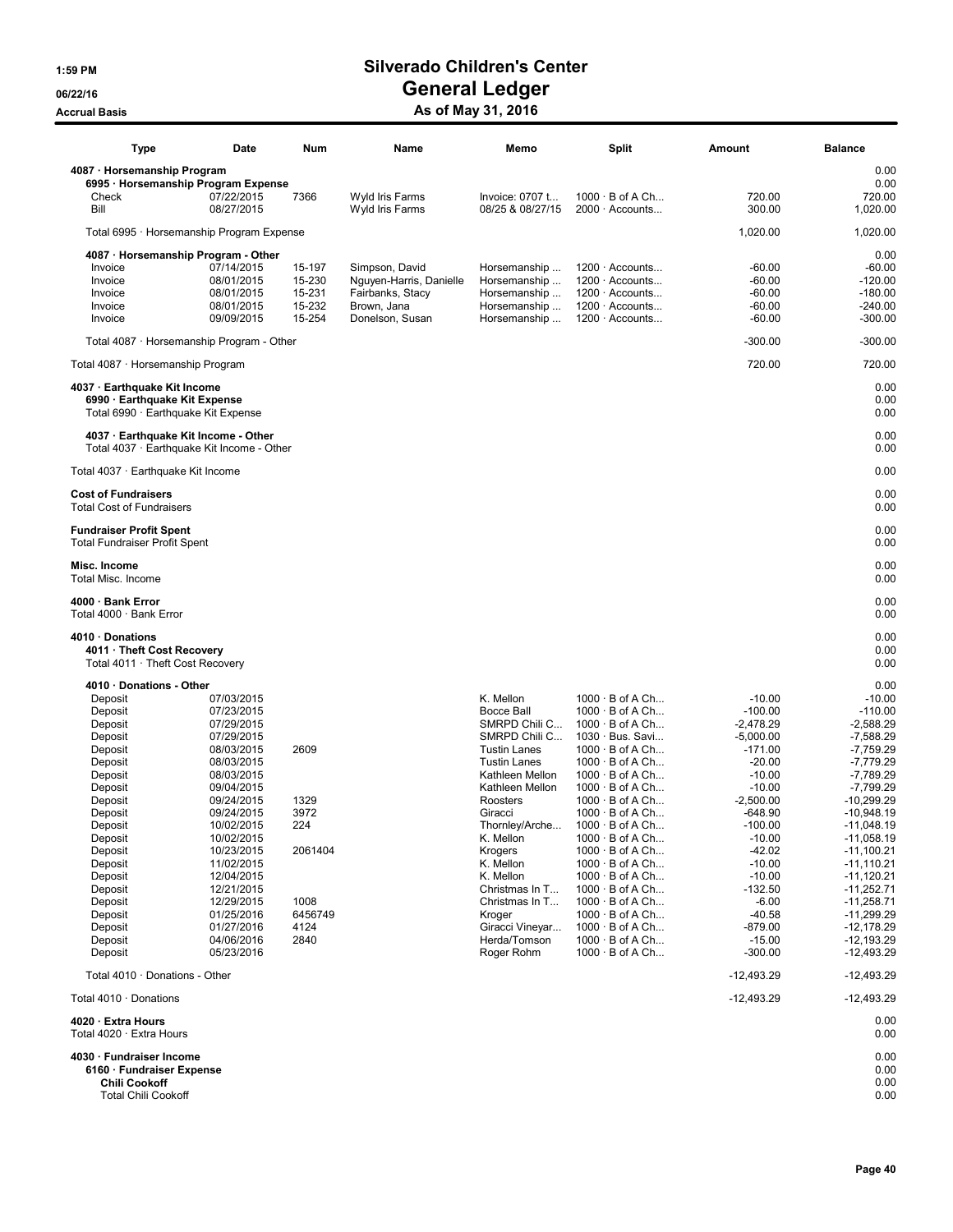| <b>Type</b>                                        | Date                                       | Num     | Name                   | Memo               | <b>Split</b>           | Amount      | <b>Balance</b> |
|----------------------------------------------------|--------------------------------------------|---------|------------------------|--------------------|------------------------|-------------|----------------|
|                                                    | 6160 · Fundraiser Expense - Other          |         |                        |                    |                        |             | 0.00           |
| Check                                              | 05/02/2016                                 | 7489    | Nature's Vision        |                    | $1000 \cdot B$ of A Ch | 331.60      | 331.60         |
|                                                    | Total 6160 · Fundraiser Expense - Other    |         |                        |                    |                        | 331.60      | 331.60         |
| Total 6160 · Fundraiser Expense                    |                                            |         |                        |                    |                        | 331.60      | 331.60         |
| <b>Chili Cookoff</b><br><b>Total Chili Cookoff</b> |                                            |         |                        |                    |                        |             | 0.00<br>0.00   |
| 4030 · Fundraiser Income - Other                   |                                            |         |                        |                    |                        |             | 0.00           |
| Deposit                                            | 07/14/2015                                 | 4751037 |                        | Froger/Ralph's     | $1000 \cdot B$ of A Ch | -45.00      | $-45.00$       |
| Deposit                                            | 07/27/2015                                 |         |                        | Electronic Scri    | $1000 \cdot B$ of A Ch | $-5.05$     | $-50.05$       |
| Deposit                                            | 08/24/2015                                 |         |                        | T-Shirt            | $1000 \cdot B$ of A Ch | $-10.00$    | $-60.05$       |
| Deposit                                            | 09/02/2015                                 |         |                        | Electronic Scri    | $1000 \cdot B$ of A Ch | $-0.51$     | $-60.56$       |
| Deposit                                            | 09/03/2015                                 | 223     |                        | T-Shirt            | $1000 \cdot B$ of A Ch | $-10.00$    | $-70.56$       |
| Deposit                                            | 09/15/2015                                 |         |                        | Electronic Scri    | $1000 \cdot B$ of A Ch | $-3.92$     | $-74.48$       |
|                                                    |                                            |         |                        |                    |                        |             | $-88.28$       |
| Deposit                                            | 09/24/2015                                 | 1749168 |                        | Groupon            | $1000 \cdot B$ of A Ch | $-13.80$    |                |
| Deposit                                            | 10/14/2015                                 |         |                        | 2015 Country F     | $1000 \cdot B$ of A Ch | -593.00     | -681.28        |
| Deposit                                            | 11/03/2015                                 |         |                        | Electronic Scri    | 1000 · B of A Ch       | $-4.82$     | $-686.10$      |
| Deposit                                            | 04/21/2016                                 | 1578    |                        | Deposit            | $1000 \cdot B$ of A Ch | $-60.00$    | $-746.10$      |
| Deposit                                            | 04/21/2016                                 | 1151    |                        | Deposit            | $1000 \cdot B$ of A Ch | $-25.00$    | $-771.10$      |
| Deposit                                            | 04/21/2016                                 | 205     |                        | Deposit            | $1000 \cdot B$ of A Ch | $-72.00$    | $-843.10$      |
| Deposit                                            | 04/21/2016                                 | 1480    |                        | Deposit            | $1000 \cdot B$ of A Ch | $-26.00$    | $-869.10$      |
| Deposit                                            | 04/21/2016                                 | 3974    |                        | Deposit            | $1000 \cdot B$ of A Ch | $-42.00$    | $-911.10$      |
| Deposit                                            | 04/21/2016                                 | 1539    |                        | Deposit            | $1000 \cdot B$ of A Ch | $-94.00$    | $-1,005.10$    |
| Deposit                                            | 04/21/2016                                 | 317     |                        | Deposit            | $1000 \cdot B$ of A Ch | $-28.00$    | $-1,033.10$    |
| Deposit                                            | 04/21/2016                                 | 1194    |                        | Deposit            | $1000 \cdot B$ of A Ch | $-108.00$   | $-1,141.10$    |
| Deposit                                            | 04/21/2016                                 | 1170    |                        | Deposit            | $1000 \cdot B$ of A Ch | $-14.00$    | $-1,155.10$    |
| Deposit                                            | 04/21/2016                                 | 436     |                        | Deposit            | $1000 \cdot B$ of A Ch | $-22.00$    | $-1,177.10$    |
| Deposit                                            | 04/21/2016                                 |         |                        | Deposit            | $1000 \cdot B$ of A Ch | $-20.00$    | $-1,197.10$    |
|                                                    | Total 4030 · Fundraiser Income - Other     |         |                        |                    |                        | $-1,197.10$ | $-1,197.10$    |
| Total 4030 · Fundraiser Income                     |                                            |         |                        |                    |                        | $-865.50$   | $-865.50$      |
| 4035 · Fieldtrip Income                            |                                            |         |                        |                    |                        |             | 0.00           |
| 6953 · Fieldtrip Expense                           |                                            |         |                        |                    |                        |             | 0.00           |
| Check                                              | 07/08/2015                                 | 7355    | <b>Phil McWilliams</b> | Santiago Oaks      | $1000 \cdot B$ of A Ch | 3.00        | 3.00           |
| Check                                              | 07/22/2015                                 | 7365    | Phil McWilliams        | Zoo Parking &      | $1000 \cdot B$ of A Ch | 17.00       | 20.00          |
| Check                                              | 08/07/2015                                 | 7371    | Phil McWilliams        | OC Fair Parking    | $1000 \cdot B$ of A Ch | 20.00       | 40.00          |
| Check                                              | 08/07/2015                                 | 7371    | <b>Phil McWilliams</b> | Atlantis Amuse     | $1000 \cdot B$ of A Ch | 20.00       | 60.00          |
| Check                                              | 08/24/2015                                 | 7379    | Phil McWilliams        | Natural History    | 1000 · B of A Ch       | 49.00       | 109.00         |
| Check                                              | 08/24/2015                                 | 7379    | Phil McWilliams        | City of HB Play    | $1000 \cdot B$ of A Ch | 21.00       | 130.00         |
| Check                                              | 10/12/2015                                 | 7403    | Phil McWilliams        | Movie Tix          | $1000 \cdot B$ of A Ch | 28.00       | 158.00         |
| Check                                              | 11/16/2015                                 | 7418    | Phil McWilliams        | Irvine Park Rail   | $1000 \cdot B$ of A Ch | 25.00       | 183.00         |
| Check                                              | 11/16/2015                                 | 7418    | Phil McWilliams        | Irvine Park Zoo    | $1000 \cdot B$ of A Ch | 18.00       | 201.00         |
| Check                                              | 12/12/2015                                 | 7427    | Phil McWilliams        | Deborah Grave      | $1000 \cdot B$ of A Ch | 10.00       | 211.00         |
| Check                                              | 01/17/2016                                 | 7441    | <b>Phil McWilliams</b> | <b>Music Class</b> | $1000 \cdot B$ of A Ch | 15.00       | 226.00         |
| Total 6953 · Fieldtrip Expense                     |                                            |         |                        |                    |                        | 226.00      | 226.00         |
| 4035 · Fieldtrip Income - Other                    |                                            |         |                        |                    |                        |             | 0.00           |
|                                                    | Total 4035 · Fieldtrip Income - Other      |         |                        |                    |                        |             | 0.00           |
| Total $4035 \cdot$ Fieldtrip Income                |                                            |         |                        |                    |                        | 226.00      | 226.00         |
| 4036 · Transportation Income                       |                                            |         |                        |                    |                        |             | 0.00           |
| 6026 · Transportation Expense                      |                                            |         |                        |                    |                        |             | 0.00           |
|                                                    | Total 6026 · Transportation Expense        |         |                        |                    |                        |             | 0.00           |
|                                                    |                                            |         |                        |                    |                        |             |                |
|                                                    | 4036 · Transportation Income - Other       |         |                        |                    |                        |             | 0.00           |
|                                                    | Total 4036 · Transportation Income - Other |         |                        |                    |                        |             | 0.00           |
|                                                    |                                            |         |                        |                    |                        |             |                |
| Total 4036 · Transportation Income                 |                                            |         |                        |                    |                        |             | 0.00           |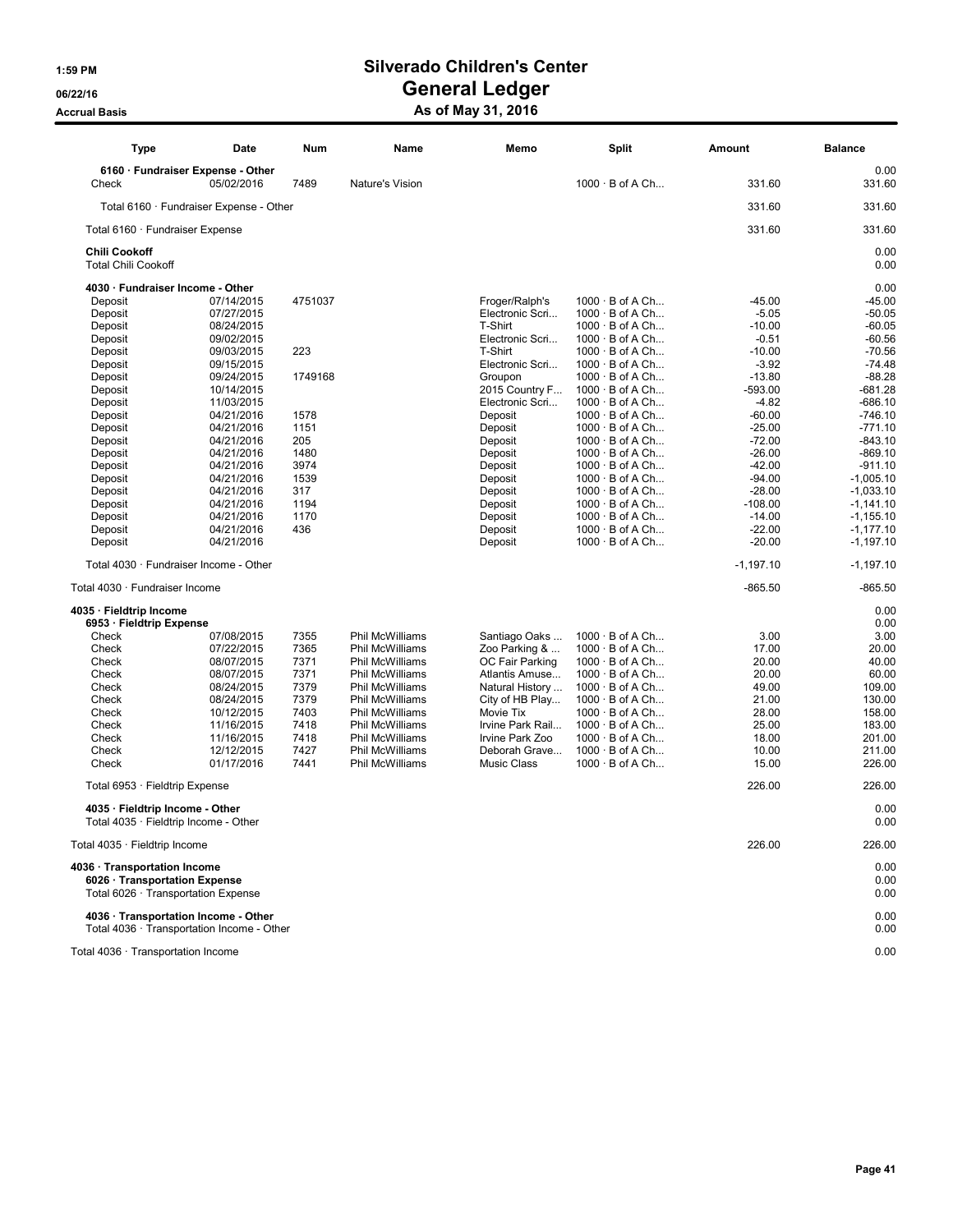# 1:59 PM Silverado Children's Center 06/22/16 OS/22/16 General Ledger

### Accrual Basis **Accrual Basis** As of May 31, 2016

| Type                                                  | Date       | Num       | Name                    | Memo            | Split                  | Amount      | <b>Balance</b> |
|-------------------------------------------------------|------------|-----------|-------------------------|-----------------|------------------------|-------------|----------------|
| $4040 \cdot$ Grants<br>4043 · Rooster Grant (Current) |            |           |                         |                 |                        |             | 0.00<br>0.00   |
| 6907 · Rooster Grant Expended                         |            |           |                         |                 |                        |             | 0.00           |
| Check                                                 | 07/17/2015 | 7361      | Tucker Wildlife Sanct   | Camp - (12) Ch  | $1000 \cdot B$ of A Ch | 1,440.00    | 1,440.00       |
| Check                                                 | 09/18/2015 | 7392      | Home Depot              |                 | $1000 \cdot B$ of A Ch | 50.14       | 1,490.14       |
| Bill                                                  | 09/22/2015 | 94JI0585  | Orange County Dept.     | Traveling Scie  | $2000 \cdot$ Accounts  | 1,500.00    | 2,990.14       |
| Check                                                 | 10/18/2015 | 7404      | Environments            | Classroom Sup   | $1000 \cdot B$ of A Ch | 972.49      | 3,962.63       |
| Check                                                 | 10/18/2015 | 7405      | Nature Explore          |                 | $1000 \cdot B$ of A Ch | 366.23      | 4,328.86       |
| Check                                                 | 10/22/2015 |           | Amazon.com Superst      | Ear Thermome    | $1000 \cdot B$ of A Ch | 4.00        | 4,332.86       |
| Check                                                 | 10/23/2015 | 7411      | Discount School Supply  | Account #0031   | $1000 \cdot B$ of A Ch | 112.86      | 4,445.72       |
| Check                                                 | 10/23/2015 |           | Amazon.com Superst      | Ear Thermome    | $1000 \cdot B$ of A Ch | 31.78       | 4,477.50       |
| Check                                                 | 11/16/2015 | 7420      | Discount School Supply  | Account #0031   | $1000 \cdot B$ of A Ch | 1,048.10    | 5,525.60       |
| Check                                                 | 11/23/2015 | 7422      | Phil McWilliams         | Reimbursement   | $1000 \cdot B$ of A Ch | 61.96       | 5,587.56       |
| Check                                                 | 12/12/2015 | 7427      | Phil McWilliams         | Daiso           | $1000 \cdot B$ of A Ch | 16.50       | 5,604.06       |
| Check                                                 | 01/04/2016 | 7435      | Discount School Supply  | Account #0031   | $1000 \cdot B$ of A Ch | 114.28      | 5,718.34       |
|                                                       |            |           |                         |                 |                        |             |                |
| Bill                                                  | 02/01/2016 | W2459     | Discount School Supply  | Account #0013   | 2000 · Accounts        | 93.09       | 5,811.43       |
| Bill                                                  | 02/01/2016 | W2438     | Discount School Supply  | Account #0013   | $2000 \cdot$ Accounts  | 491.28      | 6,302.71       |
| Bill                                                  | 02/01/2016 | W2446     | Discount School Supply  | Account #0013   | $2000 \cdot$ Accounts  | 116.59      | 6,419.30       |
| Check                                                 | 02/03/2016 |           | AntsAlive.com           |                 | $1000 \cdot B$ of A Ch | 4.95        | 6,424.25       |
| Check                                                 | 02/15/2016 | 7455      | DeFoe Furniture for Ki  | New Cubbies     | $1000 \cdot B$ of A Ch | 631.30      | 7,055.55       |
| Total 6907 · Rooster Grant Expended                   |            |           |                         |                 |                        | 7,055.55    | 7,055.55       |
| 4043 · Rooster Grant (Current) - Other                |            |           |                         |                 |                        |             | 0.00           |
| General Journal                                       | 07/17/2015 |           |                         | Tucker          | 2401 · Rooster         | $-1,440.00$ | $-1,440.00$    |
| General Journal                                       | 10/12/2015 |           |                         | Travelling Scie | 2401 · Rooster         | $-1,500.00$ | $-2,940.00$    |
| General Journal                                       | 10/18/2015 |           |                         | Environments    | 2401 · Rooster         | $-972.49$   | $-3,912.49$    |
| General Journal                                       | 10/18/2015 |           |                         | Nature Explore  | 2401 · Rooster         | $-366.23$   | $-4,278.72$    |
| General Journal                                       | 10/23/2015 |           |                         | Eeboo Life on   | $2401 \cdot$ Rooster   | $-66.53$    | $-4,345.25$    |
| General Journal                                       | 10/23/2015 |           |                         | Discount Scho   | $2401 \cdot$ Rooster   | $-112.86$   | $-4,458.11$    |
| General Journal                                       | 11/30/2015 |           |                         | Various Invoice | 2401 · Rooster         | $-1.129.45$ | $-5,587.56$    |
| General Journal                                       | 01/04/2016 |           |                         | Discount Scho   | 2401 · Rooster         | $-130.78$   | $-5.718.34$    |
| General Journal                                       | 02/17/2016 |           |                         | Various Invoice | 2401 · Rooster         | $-1,337.21$ | $-7,055.55$    |
| Total 4043 · Rooster Grant (Current) - Other          |            |           |                         |                 |                        | $-7,055.55$ | $-7,055.55$    |
| Total 4043 · Rooster Grant (Current)                  |            |           |                         |                 |                        | 0.00        | 0.00           |
| Wet & Wild Watershed Program                          |            |           |                         |                 |                        |             | 0.00           |
| Total Wet & Wild Watershed Program                    |            |           |                         |                 |                        |             | 0.00           |
| 4042 · NAEYC Accreditation Scholarship                |            |           |                         |                 |                        |             | 0.00           |
| Total 4042 · NAEYC Accreditation Scholarship          |            |           |                         |                 |                        |             | 0.00           |
|                                                       |            |           |                         |                 |                        |             |                |
| 4041 OC Families Grant                                |            |           |                         |                 |                        |             | 0.00           |
| 6906 OC Families Grant Expended                       |            |           |                         |                 |                        |             | 0.00           |
| Total 6906 · OC Families Grant Expended               |            |           |                         |                 |                        |             | 0.00           |
|                                                       |            |           |                         |                 |                        |             |                |
| 4041 · OC Families Grant - Other                      |            |           |                         |                 |                        |             | 0.00           |
| Total 4041 · OC Families Grant - Other                |            |           |                         |                 |                        |             | 0.00           |
| Total 4041 · OC Families Grant                        |            |           |                         |                 |                        |             | 0.00           |
|                                                       |            |           |                         |                 |                        |             |                |
| 4040 · Grants - Other                                 |            |           |                         |                 |                        |             | 0.00           |
| Total 4040 · Grants - Other                           |            |           |                         |                 |                        |             | 0.00           |
| Total $4040 \cdot$ Grants                             |            |           |                         |                 |                        | 0.00        | 0.00           |
|                                                       |            |           |                         |                 |                        |             |                |
| 4050 Late Payment Fees                                |            |           |                         |                 |                        |             | 0.00           |
| Invoice                                               | 01/01/2016 | $16 - 15$ | Walker, Patrick         | Late Fee -      | $1200 \cdot$ Accounts  | $-50.00$    | $-50.00$       |
|                                                       |            |           |                         |                 |                        |             |                |
| Total 4050 · Late Payment Fees                        |            |           |                         |                 |                        | $-50.00$    | $-50.00$       |
| 4060 · Late Pickup Fees                               |            |           |                         |                 |                        |             | 0.00           |
| Total 4060 · Late Pickup Fees                         |            |           |                         |                 |                        |             | 0.00           |
|                                                       |            |           |                         |                 |                        |             |                |
| 4070 · NSF Fees                                       |            |           |                         |                 |                        |             | 0.00           |
| Invoice                                               | 11/30/2015 | 15-307    | Doherty, Melissa & Paul | NSF Fee         | 1200 · Accounts        | $-50.00$    | $-50.00$       |
|                                                       |            |           |                         |                 |                        |             |                |
| Total 4070 · NSF Fees                                 |            |           |                         |                 |                        | $-50.00$    | $-50.00$       |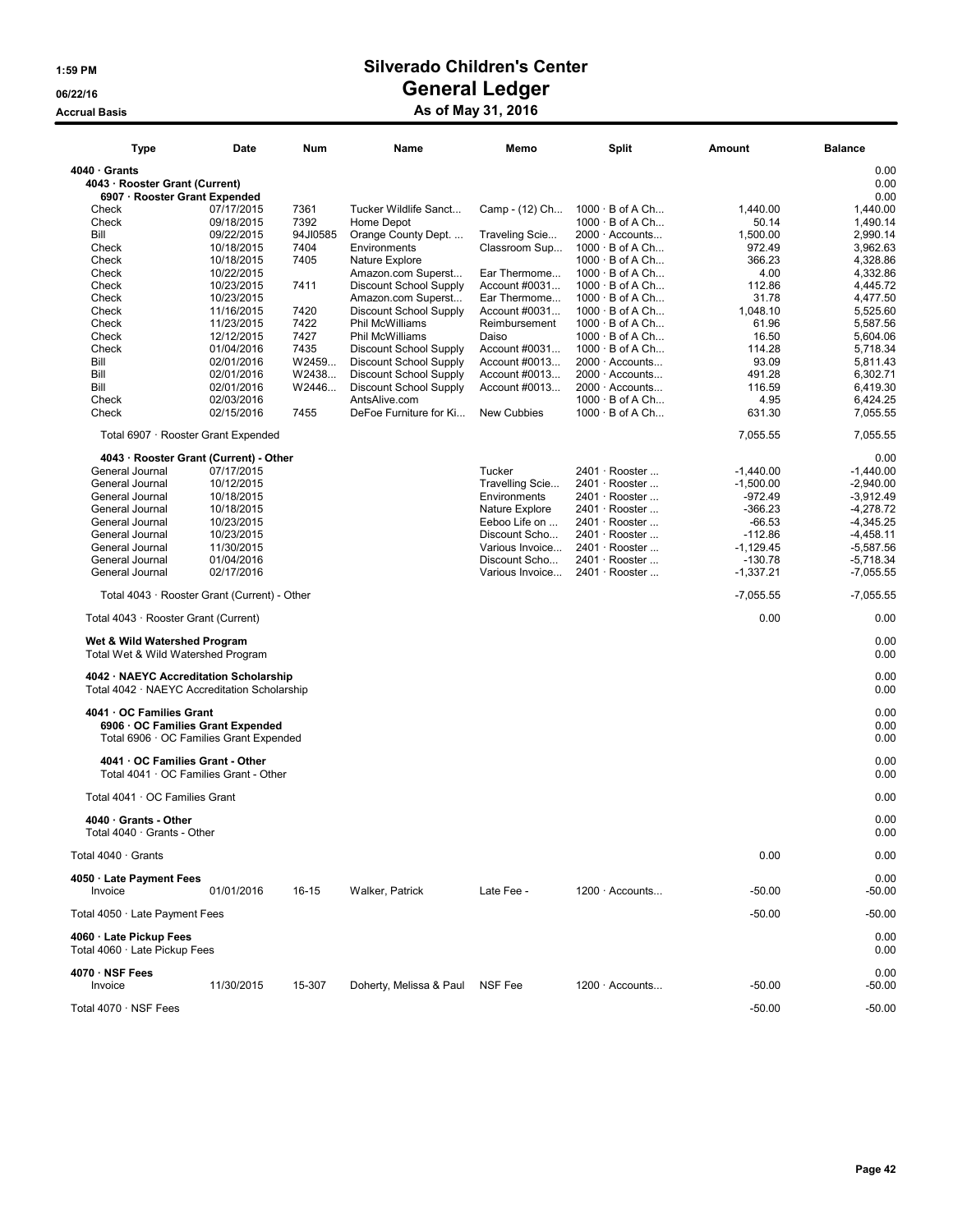| <b>Type</b>                                                          | Date                     | Num              | Name                                     | Memo                             | <b>Split</b>                                     | <b>Amount</b>        | <b>Balance</b>         |
|----------------------------------------------------------------------|--------------------------|------------------|------------------------------------------|----------------------------------|--------------------------------------------------|----------------------|------------------------|
| 4080 · Registration Fees                                             |                          |                  |                                          |                                  |                                                  |                      | 0.00                   |
| Invoice                                                              | 07/23/2015               | 15-208           | Hauschild, Katherine                     | <b>Fall Registration</b>         | $1200 \cdot$ Accounts                            | $-75.00$             | $-75.00$               |
| Invoice                                                              | 07/30/2015               | 15-203           | Conklin, Tim                             | <b>Fall Registration</b>         | 1200 · Accounts                                  | $-50.00$             | $-125.00$              |
| Invoice                                                              | 07/30/2015               | 15-204           | Doherty, Melissa & Paul                  | Fall Registration                | 1200 · Accounts                                  | $-50.00$             | $-175.00$              |
| Invoice                                                              | 07/30/2015               | 15-207           | Hayden, Caroline                         | <b>Fall Registration</b>         | $1200 \cdot$ Accounts                            | $-50.00$             | $-225.00$              |
| Invoice                                                              | 08/01/2015               | 15-215           | Schultz, Rick                            | Fall or Spring                   | 1200 · Accounts                                  | $-50.00$             | $-275.00$              |
| Invoice                                                              | 08/01/2015               | 15-216           | Doherty, Melissa & Paul                  | Fall or Spring                   | 1200 · Accounts                                  | $-50.00$             | $-325.00$              |
| Invoice                                                              | 08/01/2015               | 15-218           | Gleason, Michelle                        | Fall or Spring                   | $1200 \cdot$ Accounts                            | $-25.00$             | $-350.00$              |
| Invoice                                                              | 08/01/2015               | 15-220           | Hayden, Caroline                         | Fall or Spring                   | $1200 \cdot$ Accounts                            | $-50.00$             | $-400.00$              |
| Invoice                                                              | 08/01/2015               | 15-224           | Shin-Torres, Jeea                        | Fall or Spring                   | $1200 \cdot$ Accounts                            | $-50.00$             | $-450.00$              |
| Invoice                                                              | 08/01/2015<br>08/01/2015 | 15-227<br>15-229 | Spiegel, Beth & Brand<br>Walker, Patrick | Fall or Spring                   | $1200 \cdot$ Accounts<br>$1200 \cdot$ Accounts   | $-50.00$<br>$-50.00$ | $-500.00$<br>$-550.00$ |
| Invoice<br>Invoice                                                   | 09/01/2015               | 15-244           | Horn, Lauren                             | Fall or Spring                   | 1200 · Accounts                                  | $-75.00$             | $-625.00$              |
| Invoice                                                              | 10/23/2015               | 15-281           | Nicholls, Frida                          | Fall or Spring<br>Fall or Spring | $1200 \cdot$ Accounts                            | $-75.00$             | $-700.00$              |
| Invoice                                                              | 12/01/2015               | 15-306           | Welsh, Bri                               | Fall or Spring                   | $1200 \cdot$ Accounts                            | $-75.00$             | $-775.00$              |
| Invoice                                                              | 12/01/2015               | 15-311           | Svennerberg, Kristina                    | Fall or Spring                   | 1200 · Accounts                                  | $-75.00$             | $-850.00$              |
| Invoice                                                              | 01/01/2016               | $16 - 2$         | Yee, Clarabelle                          | Fall or Spring                   | 1200 · Accounts                                  | $-75.00$             | $-925.00$              |
| Invoice                                                              | 01/01/2016               | 16-13            | Smith, Amy                               | Fall or Spring                   | $1200 \cdot$ Accounts                            | $-75.00$             | $-1,000.00$            |
| Invoice                                                              | 01/01/2016               | $16-10$          | Hoyer, Jennifer                          | Fall or Spring                   | 1200 · Accounts                                  | $-75.00$             | $-1,075.00$            |
| Invoice                                                              | 02/01/2016               | 16-23            | Estilow, Nick                            | Fall or Spring                   | 1200 · Accounts                                  | $-75.00$             | $-1,150.00$            |
| Invoice                                                              | 02/01/2016               | 16-29            | Perkins, Heather                         | Fall or Spring                   | $1200 \cdot$ Accounts                            | $-75.00$             | $-1,225.00$            |
| Invoice                                                              | 02/01/2016               | 16-30            | Silina, Llia                             | Fall or Spring                   | 1200 · Accounts                                  | $-75.00$             | $-1,300.00$            |
| Invoice                                                              | 02/01/2016               | 16-34            | Turnbull, Sierra                         | Fall or Spring                   | $1200 \cdot$ Accounts                            | $-75.00$             | $-1,375.00$            |
| Invoice                                                              | 02/01/2016               | 16-23            | Estilow, Nick                            | Fall or Spring                   | $1200 \cdot$ Accounts                            | $-50.00$             | $-1,425.00$            |
| Invoice                                                              | 02/10/2016               | 16-38            | Tomson, Schatzi                          | Fall or Spring                   | 1200 · Accounts                                  | $-75.00$             | $-1,500.00$            |
| Invoice                                                              | 05/01/2016               | 16-101           | Tomson, Schatzi                          | Fall or Spring                   | $1200 \cdot$ Accounts                            | $-75.00$             | $-1.575.00$            |
| Invoice                                                              | 05/01/2016               | 16-103           | Nicholls, Frida                          | Fall or Spring                   | $1200 \cdot$ Accounts                            | $-75.00$             | $-1,650.00$            |
| Invoice                                                              | 05/01/2016               | 16-104           | Hafner, Hillery                          | Fall or Spring                   | 1200 · Accounts                                  | $-75.00$             | $-1,725.00$            |
| Invoice                                                              | 05/01/2016               | 16-110           | Smith, Amy                               | Fall or Spring                   | 1200 · Accounts                                  | $-75.00$             | $-1,800.00$            |
| Invoice                                                              | 05/01/2016               | 16-111           | Hayden, Caroline                         | Fall or Spring                   | $1200 \cdot$ Accounts                            | $-185.00$            | $-1,985.00$            |
| Invoice                                                              | 05/01/2016               | 16-112           | Estilow, Nick                            | Fall or Spring                   | 1200 · Accounts                                  | $-125.00$            | $-2,110.00$            |
| Invoice                                                              | 05/23/2016               | 16-113           | Minkyoung, Kim                           | Fall or Spring                   | 1200 · Accounts                                  | $-75.00$             | $-2,185.00$            |
| Invoice                                                              | 05/23/2016               | 16-114           | Robinson, Lucy                           | Fall or Spring                   | $1200 \cdot$ Accounts                            | $-100.00$            | $-2,285.00$            |
| Invoice                                                              | 05/26/2016               | 16-115           | Conklin, Tim                             | Fall or Spring                   | $1200 \cdot$ Accounts                            | $-75.00$             | $-2,360.00$            |
| Invoice                                                              | 05/26/2016               | 16-116           | Chapple, Michael                         | Fall or Spring                   | $1200 \cdot$ Accounts                            | $-125.00$            | $-2,485.00$            |
| Invoice                                                              | 05/26/2016               | 16-117           | Nicholls, Frida                          | Summer Regis                     | $1200 \cdot$ Accounts                            | $-35.00$             | $-2,520.00$            |
| Invoice                                                              | 05/26/2016               | 16-118           | Hauschild, Katherine                     | Summer Regis                     | $1200 \cdot$ Accounts                            | $-35.00$             | $-2,555.00$            |
| Total 4080 · Registration Fees                                       |                          |                  |                                          |                                  |                                                  | $-2,555.00$          | $-2,555.00$            |
| 4085 · Dance Classes<br>Total 4085 · Dance Classes                   |                          |                  |                                          |                                  |                                                  |                      | 0.00<br>0.00           |
| 4090 · Tuition                                                       |                          |                  |                                          |                                  |                                                  |                      | 0.00                   |
| 4093 · Square Fees (CC Swipe)<br>Total 4093 · Square Fees (CC Swipe) |                          |                  |                                          |                                  |                                                  |                      | 0.00<br>0.00           |
|                                                                      |                          |                  |                                          |                                  |                                                  |                      |                        |
| 4091 · Paypal Fees                                                   |                          |                  |                                          |                                  |                                                  |                      | 0.00                   |
| Deposit                                                              | 07/03/2015               |                  |                                          | Deposit                          | $1000 \cdot B$ of A Ch                           | 32.38                | 32.38                  |
| Deposit                                                              | 07/15/2015               |                  |                                          | Deposit                          | $1000 \cdot B$ of A Ch<br>$1000 \cdot B$ of A Ch | 12.20<br>24.35       | 44.58<br>68.93         |
| Deposit<br>Deposit                                                   | 07/31/2015<br>08/03/2015 |                  |                                          | Deposit<br>Deposit               | $1000 \cdot B$ of A Ch                           | 3.99                 | 72.92                  |
| Deposit                                                              | 08/18/2015               |                  |                                          | Deposit                          | $1000 \cdot B$ of A Ch                           | 14.73                | 87.65                  |
| Deposit                                                              | 08/21/2015               |                  |                                          | Deposit                          | $1000 \cdot B$ of A Ch                           | 6.54                 | 94.19                  |
| Deposit                                                              | 09/04/2015               |                  |                                          | Deposit                          | $1000 \cdot B$ of A Ch                           | 34.99                | 129.18                 |
| Deposit                                                              | 10/02/2015               |                  |                                          | Deposit                          | $1000 \cdot B$ of A Ch                           | 22.15                | 151.33                 |
| Deposit                                                              | 10/19/2015               |                  |                                          | Deposit                          | $1000 \cdot B$ of A Ch                           | 15.32                | 166.65                 |
| Deposit                                                              | 11/02/2015               |                  |                                          | Deposit                          | $1000 \cdot B$ of A Ch                           | 14.09                | 180.74                 |
| Deposit                                                              | 11/10/2015               |                  |                                          | Deposit                          | $1000 \cdot B$ of A Ch                           | 11.84                | 192.58                 |
| Deposit                                                              | 11/23/2015               |                  |                                          | Deposit                          | $1000 \cdot B$ of A Ch                           | 3.20                 | 195.78                 |
| Deposit                                                              | 12/04/2015               |                  |                                          | Deposit                          | $1000 \cdot B$ of A Ch                           | 55.59                | 251.37                 |
| Deposit                                                              | 12/29/2015               |                  |                                          | Deposit                          | $1000 \cdot B$ of A Ch                           | 13.50                | 264.87                 |
| Deposit                                                              | 01/04/2016               |                  |                                          | Deposit                          | $1000 \cdot B$ of A Ch                           | 41.67                | 306.54                 |
| Deposit                                                              | 01/05/2016               |                  |                                          | Deposit                          | 1000 · B of A Ch                                 | 18.72                | 325.26                 |
| Deposit                                                              | 01/27/2016               |                  |                                          | Deposit                          | $1000 \cdot B$ of A Ch                           | 31.20                | 356.46                 |
| Deposit                                                              | 02/01/2016               |                  |                                          | Deposit                          | $1000 \cdot B$ of A Ch                           | 16.98                | 373.44                 |
| Deposit                                                              | 02/08/2016               |                  |                                          | Deposit                          | $1000 \cdot B$ of A Ch                           | 17.70                | 391.14                 |
| Deposit                                                              | 02/08/2016               |                  |                                          | Deposit                          | $1000 \cdot B$ of A Ch                           | 18.72                | 409.86<br>412.34       |
| Deposit<br>Deposit                                                   | 02/11/2016<br>02/17/2016 |                  |                                          | Deposit<br>Deposit               | $1000 \cdot B$ of A Ch<br>$1000 \cdot B$ of A Ch | 2.48<br>24.95        | 437.29                 |
| Deposit                                                              | 03/01/2016               |                  |                                          | Deposit                          | $1000 \cdot B$ of A Ch                           | 29.32                | 466.61                 |
| Deposit                                                              | 03/04/2016               |                  |                                          | Deposit                          | $1000 \cdot B$ of A Ch                           | 25.26                | 491.87                 |
| Deposit                                                              | 03/12/2016               |                  |                                          | Deposit                          | $1000 \cdot B$ of A Ch                           | 14.66                | 506.53                 |
| Deposit                                                              | 04/04/2016               |                  |                                          | Deposit                          | $1000 \cdot B$ of A Ch                           | 35.42                | 541.95                 |
| Deposit                                                              | 04/21/2016               |                  |                                          | Deposit                          | $1000 \cdot B$ of A Ch                           | 7.70                 | 549.65                 |
| Deposit                                                              | 04/28/2016               |                  |                                          | Deposit                          | $1000 \cdot B$ of A Ch                           | 18.73                | 568.38                 |
| Deposit                                                              | 05/03/2016               |                  |                                          | Deposit                          | $1000 \cdot B$ of A Ch                           | 43.53                | 611.91                 |
| Deposit                                                              | 05/05/2016               |                  |                                          | Deposit                          | $1000 \cdot B$ of A Ch                           | 31.07                | 642.98                 |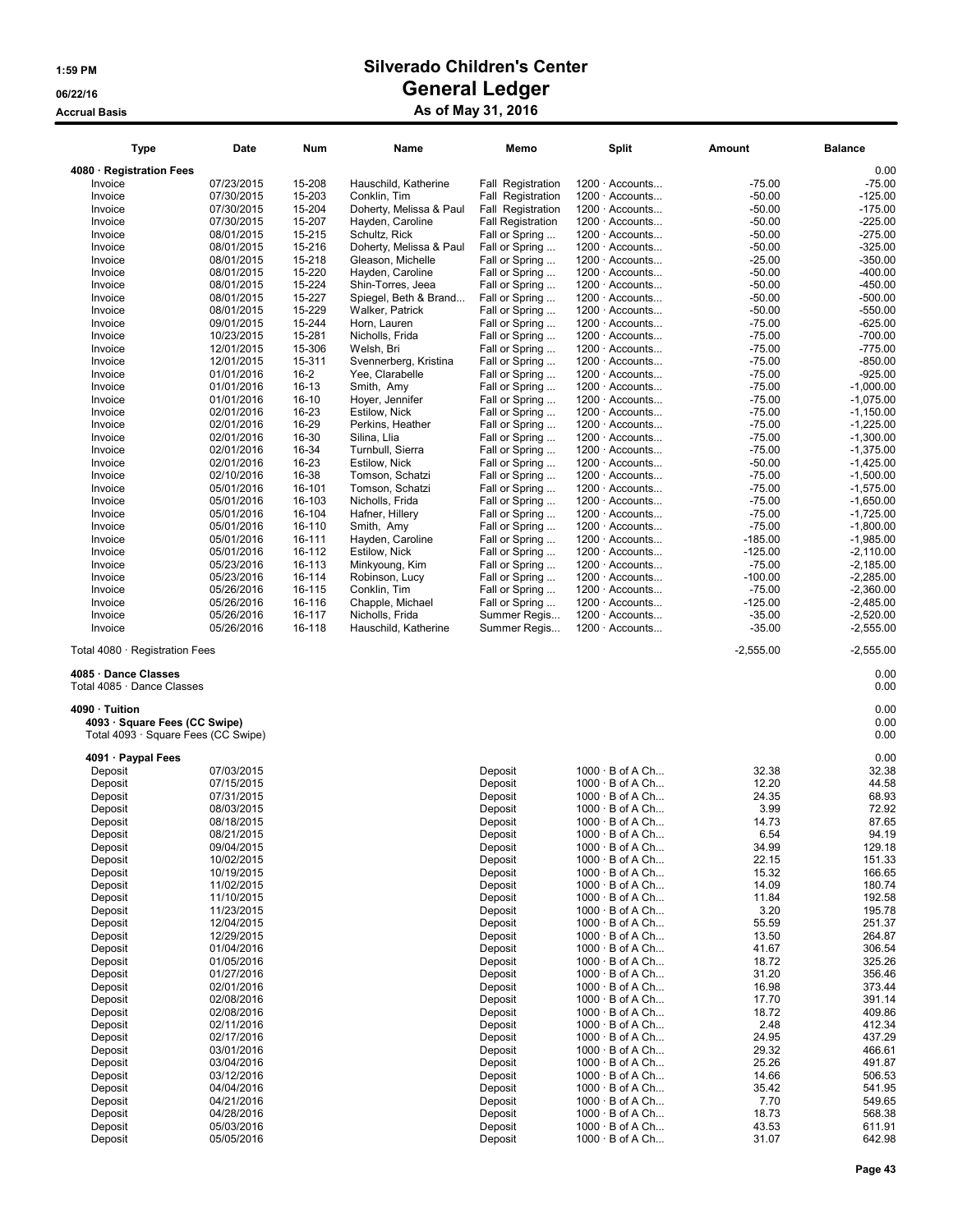| Type                     | Date                     | Num              | Name                                           | Memo               | Split                                            | Amount                 | <b>Balance</b>                |
|--------------------------|--------------------------|------------------|------------------------------------------------|--------------------|--------------------------------------------------|------------------------|-------------------------------|
| Deposit<br>Deposit       | 05/23/2016<br>05/26/2016 |                  |                                                | Deposit<br>Deposit | $1000 \cdot B$ of A Ch<br>$1000 \cdot B$ of A Ch | 9.00<br>28.17          | 651.98<br>680.15              |
| Total 4091 · Paypal Fees |                          |                  |                                                |                    |                                                  | 680.15                 | 680.15                        |
| 4090 · Tuition - Other   |                          |                  |                                                |                    |                                                  |                        | 0.00                          |
| Invoice                  | 07/01/2015               | 15-171           | Breiling, Diggy                                | Tuition            | $1200 \cdot$ Accounts                            | $-310.00$              | $-310.00$                     |
| Invoice                  | 07/01/2015               | 15-172           | Conklin, Tim                                   | Tuition            | $1200 \cdot$ Accounts                            | $-425.00$              | $-735.00$                     |
| Invoice                  | 07/01/2015               | 15-173           | Contreras, Steven                              | Tuition            | $1200 \cdot$ Accounts                            | $-150.00$              | $-885.00$                     |
| Invoice<br>Invoice       | 07/01/2015<br>07/01/2015 | 15-174<br>15-175 | Schultz, Rick<br>Doherty, Melissa & Paul       | Tuition<br>Tuition | $1200 \cdot$ Accounts<br>1200 · Accounts         | $-310.00$<br>$-525.00$ | $-1,195.00$<br>$-1,720.00$    |
| Invoice                  | 07/01/2015               | 15-176           | Fairbanks, Stacy                               | Tuition            | 1200 · Accounts                                  | $-1,200.00$            | $-2,920.00$                   |
| Invoice                  | 07/01/2015               | 15-177           | Hauschild, Katherine                           | Tuition            | $1200 \cdot$ Accounts                            | $-1,640.00$            | $-4,560.00$                   |
| Invoice                  | 07/01/2015               | 15-178           | Hayden, Caroline                               | Tuition            | 1200 · Accounts                                  | $-800.00$              | $-5,360.00$                   |
| Invoice                  | 07/01/2015               | 15-179           | Kingman, Laura                                 | Tuition            | $1200 \cdot$ Accounts                            | $-370.00$              | $-5,730.00$                   |
| Invoice<br>Invoice       | 07/01/2015<br>07/01/2015 | 15-180<br>15-181 | Lenk, Marcella<br>Lierman, Megan               | Tuition<br>Tuition | $1200 \cdot$ Accounts<br>$1200 \cdot$ Accounts   | $-715.00$<br>$-100.00$ | $-6,445.00$<br>$-6,545.00$    |
| Invoice                  | 07/01/2015               | 15-182           | Riviera, Patrick                               | Tuition            | $1200 \cdot$ Accounts                            | $-620.00$              | $-7,165.00$                   |
| Invoice                  | 07/01/2015               | 15-183           | Rollins, Crystal                               | Tuition            | $1200 \cdot$ Accounts                            | $-200.00$              | $-7,365.00$                   |
| Invoice                  | 07/01/2015               | 15-184           | Schmidt, Jennifer                              | Tuition            | $1200 \cdot$ Accounts                            | $-490.00$              | $-7,855.00$                   |
| Invoice                  | 07/01/2015               | 15-185           | Shin-Torres, Jeea                              | Tuition            | 1200 · Accounts                                  | $-425.00$              | $-8,280.00$                   |
| Invoice                  | 07/01/2015               | 15-186<br>15-187 | Taguchi-Solorio, Natal                         | Tuition            | $1200 \cdot$ Accounts                            | $-310.00$              | $-8,590.00$                   |
| Invoice<br>Invoice       | 07/01/2015<br>07/01/2015 | 15-188           | Spiegel, Beth & Brand<br>Thornley, Matthew & I | Tuition<br>Tuition | $1200 \cdot$ Accounts<br>$1200 \cdot$ Accounts   | $-310.00$<br>$-800.00$ | $-8,900.00$<br>$-9.700.00$    |
| Invoice                  | 07/01/2015               | 15-189           | Walker, Patrick                                | Tuition            | $1200 \cdot$ Accounts                            | $-400.00$              | $-10,100.00$                  |
| Invoice                  | 07/01/2015               | 15-190           | Walker, Brianne                                | Tuition            | $1200 \cdot$ Accounts                            | $-400.00$              | $-10,500.00$                  |
| Invoice                  | 07/01/2015               | 15-191           | Simpson, David                                 | Tuition            | $1200 \cdot$ Accounts                            | $-225.00$              | $-10,725.00$                  |
| Invoice                  | 07/01/2015               | 15-192           | Nguyen-Harris, Danielle                        | Tuition            | $1200 \cdot$ Accounts                            | $-600.00$              | $-11,325.00$                  |
| Invoice<br>Invoice       | 07/01/2015<br>07/01/2015 | 15-193<br>15-194 | Schildmeyer, Christina<br>Brown, Jana          | Tuition<br>Tuition | $1200 \cdot$ Accounts<br>1200 · Accounts         | $-200.00$<br>$-285.00$ | $-11,525.00$<br>$-11,810.00$  |
| <b>Credit Memo</b>       | 07/01/2015               | 15-257           | Andersen, Stefan S.                            | Tuition            | $1200 \cdot$ Accounts                            | 0.50                   | $-11,809.50$                  |
| Invoice                  | 07/01/2015               | 15-264           | Duarte, Christiana                             | Tuition            | $1200 \cdot$ Accounts                            | $-1,000.00$            | $-12,809.50$                  |
| Credit Memo              | 07/01/2015               | 16-62            | Jacobs, Melissa                                | Tuition            | 1200 · Accounts                                  | 280.00                 | $-12,529.50$                  |
| Invoice                  | 07/14/2015               | 15-195           | Rollins, Crystal                               | Tuition            | $1200 \cdot$ Accounts                            | $-180.00$              | $-12,709.50$                  |
| Invoice                  | 07/14/2015               | 15-196           | Maldonado, Valerie                             | Tuition            | $1200 \cdot$ Accounts                            | $-225.00$              | $-12,934.50$                  |
| Invoice<br>Invoice       | 07/14/2015<br>07/14/2015 | 15-198<br>15-199 | Nicholls, Frida<br><b>Balint, Brett</b>        | Tuition<br>Tuition | $1200 \cdot$ Accounts<br>$1200 \cdot$ Accounts   | $-200.00$<br>$-200.00$ | $-13, 134.50$<br>$-13,334.50$ |
| Invoice                  | 07/23/2015               | 15-200           | Jelbert, Christine                             | Summer Camp        | 1200 · Accounts                                  | $-835.00$              | $-14,169.50$                  |
| Invoice                  | 07/30/2015               | 15-201           | Schildmeyer, Christina                         | Summer Camp        | 1200 · Accounts                                  | $-200.00$              | $-14,369.50$                  |
| Invoice                  | 08/01/2015               | 15-211           | Brown, Jana                                    | Tuition            | $1200 \cdot$ Accounts                            | $-100.00$              | $-14,469.50$                  |
| Invoice                  | 08/01/2015               | 15-212           | Penland, Elizabeth                             | Tuition            | $1200 \cdot$ Accounts                            | $-132.00$              | $-14,601.50$                  |
| Invoice<br>Invoice       | 08/01/2015<br>08/01/2015 | 15-213<br>15-214 | Collins, Erin<br>Conklin, Tim                  | Tuition<br>Tuition | 1200 · Accounts<br>$1200 \cdot$ Accounts         | $-70.00$<br>$-425.00$  | $-14,671.50$<br>$-15,096.50$  |
| Invoice                  | 08/01/2015               | 15-216           | Doherty, Melissa & Paul                        | Tuition            | 1200 · Accounts                                  | $-500.00$              | $-15,596.50$                  |
| Invoice                  | 08/01/2015               | 15-217           | Fairbanks, Stacy                               | Tuition            | $1200 \cdot$ Accounts                            | $-1,200.00$            | $-16,796.50$                  |
| Invoice                  | 08/01/2015               | 15-218           | Gleason, Michelle                              | Tuition            | 1200 · Accounts                                  | $-310.00$              | $-17,106.50$                  |
| Invoice                  | 08/01/2015               | 15-220           | Hayden, Caroline                               | Tuition            | $1200 \cdot$ Accounts                            | $-800.00$              | $-17,906.50$                  |
| Invoice                  | 08/01/2015               | 15-221           | Lenk, Marcella                                 | Tuition            | $1200 \cdot$ Accounts                            | $-715.00$              | $-18,621.50$                  |
| Invoice<br>Invoice       | 08/01/2015<br>08/01/2015 | 15-222<br>15-223 | Lierman, Megan<br>Nguyen-Harris, Danielle      | Tuition<br>Tuition | $1200 \cdot$ Accounts<br>1200 · Accounts         | $-100.00$<br>$-600.00$ | $-18,721.50$<br>$-19,321.50$  |
| Invoice                  | 08/01/2015               | 15-224           | Shin-Torres, Jeea                              | Tuition            | $1200 \cdot$ Accounts                            | $-744.00$              | $-20,065.50$                  |
| Invoice                  | 08/01/2015               | 15-225           | Simpson, David                                 | Tuition            | 1200 · Accounts                                  | $-200.00$              | $-20,265.50$                  |
| Invoice                  | 08/01/2015               | 15-226           | Taguchi-Solorio, Natal                         | Tuition            | 1200 · Accounts                                  | $-310.00$              | $-20,575.50$                  |
| Invoice                  | 08/01/2015               | 15-227           | Spiegel, Beth & Brand                          | Tuition            | $1200 \cdot$ Accounts                            | $-310.00$              | $-20,885.50$                  |
| Invoice<br>Invoice       | 08/01/2015<br>08/01/2015 | 15-228<br>15-229 | Thornley, Matthew & I<br>Walker, Patrick       | Tuition<br>Tuition | $1200 \cdot$ Accounts<br>$1200 \cdot$ Accounts   | $-800.00$<br>$-400.00$ | $-21,685.50$<br>$-22,085.50$  |
| Invoice                  | 08/01/2015               | 15-233           | Schildmeyer, Christina                         | Tuition            | $1200 \cdot$ Accounts                            | $-200.00$              | $-22,285.50$                  |
| Invoice                  | 08/01/2015               | 15-234           | Roberts, Kelly                                 | Tuition            | 1200 · Accounts                                  | $-240.00$              | $-22,525.50$                  |
| Invoice                  | 08/01/2015               | 15-235           | Dodge, Christopher &                           | Tuition            | $1200 \cdot$ Accounts                            | $-150.00$              | $-22,675.50$                  |
| Invoice                  | 08/01/2015               | 15-236           | Maldonado, Valerie                             | Tuition            | $1200 \cdot$ Accounts                            | $-200.00$              | $-22,875.50$                  |
| Invoice                  | 08/01/2015               | 15-237           | Mou, John                                      | Tuition            | 1200 · Accounts                                  | $-300.00$              | $-23,175.50$                  |
| Invoice<br>Invoice       | 08/01/2015<br>08/31/2015 | 15-238<br>15-253 | Contreras, Steven<br>Walker, Patrick           | Tuition<br>Tuition | $1200 \cdot$ Accounts<br>1200 · Accounts         | $-65.00$<br>$-178.00$  | $-23,240.50$<br>$-23,418.50$  |
| Invoice                  | 09/01/2015               | 15-239           | Chapple, Michael                               | Tuition            | $1200 \cdot$ Accounts                            | $-330.00$              | $-23,748.50$                  |
| Invoice                  | 09/01/2015               | 15-240           | Conklin, Tim                                   | Tuition            | $1200 \cdot$ Accounts                            | $-455.00$              | $-24,203.50$                  |
| Invoice                  | 09/01/2015               | 15-242           | Doherty, Melissa & Paul                        | Tuition            | $1200 \cdot$ Accounts                            | $-550.00$              | $-24,753.50$                  |
| Invoice                  | 09/01/2015               | 15-243           | Hayden, Caroline                               | Tuition            | 1200 · Accounts                                  | $-850.00$              | $-25,603.50$                  |
| Invoice                  | 09/01/2015               | 15-244<br>15-245 | Horn, Lauren<br>Lenk, Marcella                 | Tuition            | 1200 · Accounts                                  | $-375.00$              | $-25,978.50$                  |
| Invoice<br>Invoice       | 09/01/2015<br>09/01/2015 | 15-246           | Maldonado, Valerie                             | Tuition<br>Tuition | $1200 \cdot$ Accounts<br>$1200 \cdot$ Accounts   | $-850.00$<br>$-50.00$  | $-26,828.50$<br>$-26,878.50$  |
| Invoice                  | 09/01/2015               | 15-247           | Rasmussen, Kristin                             | Tuition            | 1200 · Accounts                                  | $-142.50$              | $-27,021.00$                  |
| Invoice                  | 09/01/2015               | 15-248           | Shin-Torres, Jeea                              | Tuition            | $1200 \cdot$ Accounts                            | $-455.00$              | $-27,476.00$                  |
| Invoice                  | 09/01/2015               | 15-249           | Soltz, Carol Ann                               | Tuition            | $1200 \cdot$ Accounts                            | $-15.00$               | $-27,491.00$                  |
| Invoice                  | 09/01/2015               | 15-250           | Spiegel, Beth & Brand                          | Tuition            | $1200 \cdot$ Accounts                            | $-330.00$              | $-27,821.00$                  |
| Invoice                  | 09/01/2015               | 15-251           | Thornley, Matthew & I                          | Tuition            | $1200 \cdot$ Accounts                            | $-850.00$              | $-28,671.00$                  |
| Invoice<br>Invoice       | 09/01/2015<br>09/01/2015 | 15-252<br>15-255 | Walker, Patrick<br>Walker, Brianne             | Tuition<br>Tuition | $1200 \cdot$ Accounts<br>$1200 \cdot$ Accounts   | $-635.00$<br>$-400.00$ | $-29,306.00$<br>$-29,706.00$  |
| Invoice                  | 09/01/2015               | 15-279           | Hauschild, Katherine                           | Tuition            | $1200 \cdot$ Accounts                            | $-267.50$              | -29,973.50                    |
|                          |                          |                  |                                                |                    |                                                  |                        |                               |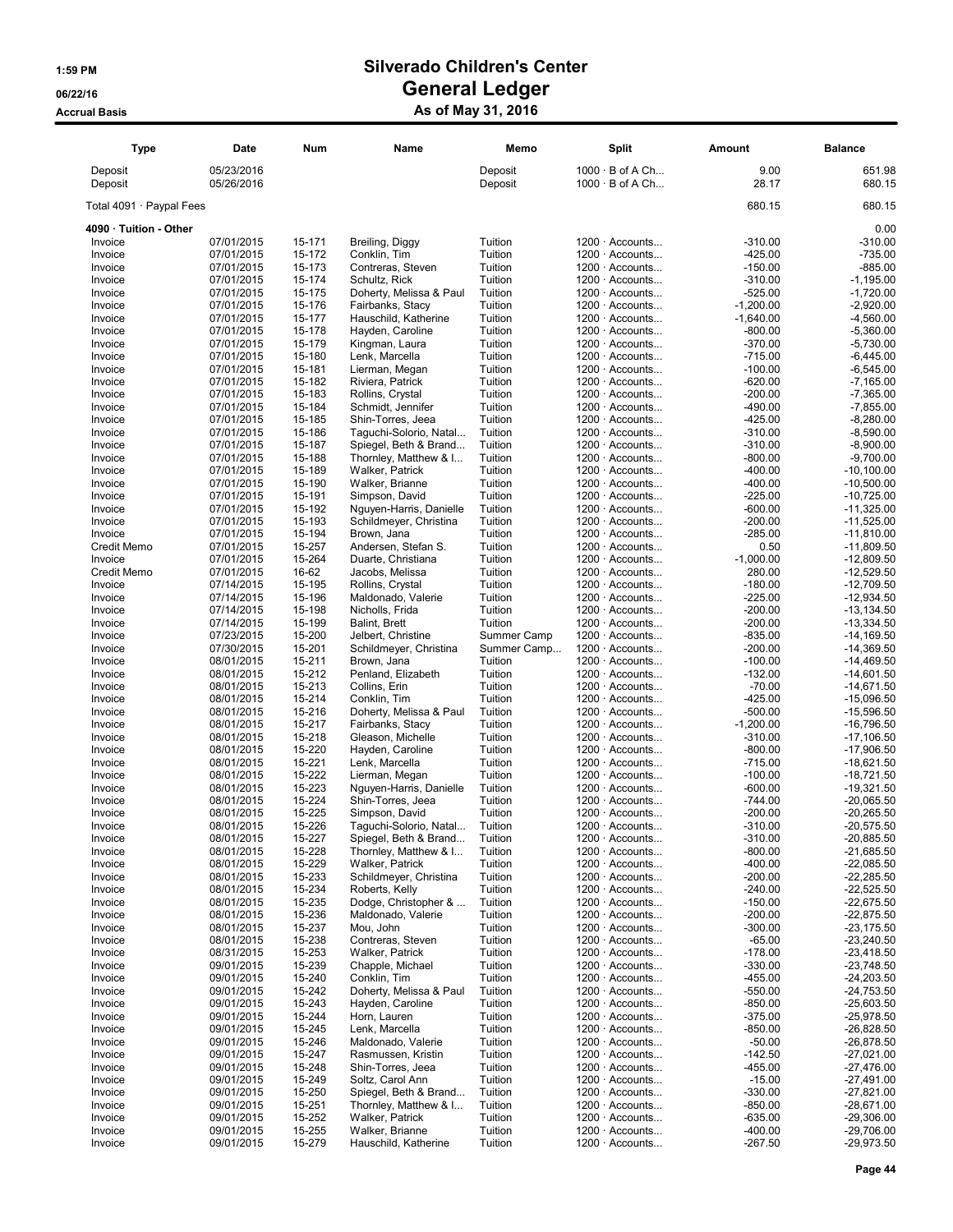| <b>Type</b>        | Date       | Num       | Name                                     | Memo                   | Split                  | Amount      | <b>Balance</b>               |
|--------------------|------------|-----------|------------------------------------------|------------------------|------------------------|-------------|------------------------------|
| Invoice            | 09/09/2015 | 15-254    | Donelson, Susan                          | Tuition                | $1200 \cdot$ Accounts  | $-100.00$   | $-30,073.50$                 |
| Deposit            | 09/24/2015 |           |                                          | Library Drop In        | $1000 \cdot B$ of A Ch | -25.00      | $-30,098.50$                 |
| Invoice            | 10/01/2015 | 15-265    | Duarte, Christiana                       | Tuition                | $1200 \cdot$ Accounts  | $-935.00$   | $-31,033.50$                 |
| Invoice            | 10/01/2015 | 15-266    | Horn, Lauren                             | Tuition                | $1200 \cdot$ Accounts  | $-400.00$   | $-31,433.50$                 |
| Invoice            | 10/01/2015 | 15-267    | Chapple, Michael                         | Tuition                | $1200 \cdot$ Accounts  | $-345.00$   | $-31,778.50$                 |
| Invoice            | 10/01/2015 | 15-268    | Spiegel, Beth & Brand                    | Tuition                | $1200 \cdot$ Accounts  | $-330.00$   | $-32,108.50$                 |
| Invoice            | 10/01/2015 | 15-269    | Shin-Torres, Jeea                        | Tuition                | $1200 \cdot$ Accounts  | $-455.00$   | $-32,563.50$                 |
| Invoice            | 10/01/2015 | 15-270    | Hauschild, Katherine                     | Tuition                | $1200 \cdot$ Accounts  | $-267.50$   | $-32,831.00$                 |
| Invoice            | 10/01/2015 | 15-271    | Conklin, Tim                             | Tuition                | $1200 \cdot$ Accounts  | $-341.25$   | $-33,172.25$                 |
| Invoice            | 10/01/2015 | 15-273    | Doherty, Melissa & Paul                  | Tuition                | $1200 \cdot$ Accounts  | $-550.00$   | $-33,722.25$                 |
| Invoice            | 10/01/2015 | 15-274    | Hayden, Caroline                         | Tuition                | $1200 \cdot$ Accounts  | $-850.00$   | $-34,572.25$                 |
| Invoice            | 10/01/2015 | 15-275    | Lenk, Marcella                           | Tuition                | $1200 \cdot$ Accounts  | $-850.00$   | $-35,422.25$                 |
| Invoice            | 10/01/2015 | 15-276    | Thornley, Matthew & I                    | Tuition                | $1200 \cdot$ Accounts  | $-850.00$   | $-36,272.25$                 |
| Invoice            | 10/01/2015 | 15-277    | Walker, Patrick                          | Tuition                | $1200 \cdot$ Accounts  | $-550.00$   | $-36,822.25$                 |
| Invoice            | 10/01/2015 | 15-278    | Contreras, Steven                        | Tuition                | $1200 \cdot$ Accounts  | $-240.00$   | $-37,062.25$                 |
| Invoice            | 10/23/2015 | 15-280    | Spiegel, Beth & Brand                    | Drop-In:               | $1200 \cdot$ Accounts  | $-25.00$    | $-37,087.25$                 |
| Invoice            | 10/23/2015 | 15-281    | Nicholls, Frida                          | Drop-In:               | $1200 \cdot$ Accounts  | $-35.00$    | $-37,122.25$                 |
| Invoice            | 11/01/2015 | 15-282    | Chapple, Michael                         | Tuition                | $1200 \cdot$ Accounts  | $-345.00$   | $-37,467.25$                 |
| Invoice            | 11/01/2015 | 15-283    | Conklin, Tim                             | Tuition                | $1200 \cdot$ Accounts  | $-455.00$   | $-37,922.25$                 |
| Invoice            | 11/01/2015 | 15-284    | Doherty, Melissa & Paul                  | Tuition                | 1200 · Accounts        | $-550.00$   | $-38,472.25$                 |
| Invoice            | 11/01/2015 | 15-285    | Hafner, Hillery                          | Tuition                | $1200 \cdot$ Accounts  | $-524.50$   | $-38,996.75$                 |
| Invoice            | 11/01/2015 | 15-286    | Hauschild, Katherine                     | Tuition                | $1200 \cdot$ Accounts  | $-535.00$   | $-39,531.75$                 |
| Invoice            | 11/01/2015 | 15-287    | Hayden, Caroline                         | Tuition                | 1200 · Accounts        | $-850.00$   | $-40,381.75$                 |
| Invoice            | 11/01/2015 | 15-288    | Horn, Lauren                             | Tuition                | $1200 \cdot$ Accounts  | $-400.00$   | $-40,781.75$                 |
| Invoice            | 11/01/2015 | 15-289    | Lenk, Marcella                           | Tuition                | $1200 \cdot$ Accounts  | $-405.00$   | $-41,186.75$                 |
| Invoice            | 11/01/2015 | 15-290    | Shin-Torres, Jeea                        | Tuition                | $1200 \cdot$ Accounts  | $-455.00$   | $-41,641.75$                 |
| Invoice            | 11/01/2015 | 15-291    | Thornley, Matthew & I                    | Tuition                | $1200 \cdot$ Accounts  | $-850.00$   | $-42,491.75$                 |
| Invoice            | 11/01/2015 | 15-292    | Walker, Patrick                          | Tuition                | $1200 \cdot$ Accounts  | $-635.00$   | $-43, 126.75$                |
| Invoice            | 11/01/2015 | 15-295    | Walker, Patrick                          | Tuition                | $1200 \cdot$ Accounts  | $-570.00$   | -43,696.75                   |
| Invoice            | 11/16/2015 | 15-294    | Walker, Brianne                          | Drop-In:               | $1200 \cdot$ Accounts  | $-100.00$   | $-43,796.75$                 |
| Invoice            | 11/23/2015 | 15-296    | Walker, Brianne                          | Tuition                | $1200 \cdot$ Accounts  | $-100.00$   | -43,896.75                   |
| Invoice            | 12/01/2015 | 15-297    | Shin-Torres, Jeea                        | Tuition                | $1200 \cdot$ Accounts  | $-455.00$   | $-44,351.75$                 |
| Invoice            | 12/01/2015 | 15-298    | Horn, Lauren                             | Tuition                | $1200 \cdot$ Accounts  | $-400.00$   | $-44,751.75$                 |
| Invoice            | 12/01/2015 | 15-299    | Thornley, Matthew & I                    | Tuition                | $1200 \cdot$ Accounts  | $-850.00$   | $-45,601.75$                 |
| Invoice            | 12/01/2015 | 15-300    | Lenk, Marcella                           | Tuition                | 1200 · Accounts        | $-1,335.00$ | -46,936.75                   |
| Invoice            | 12/01/2015 | 15-301    | Chapple, Michael                         | Tuition                | $1200 \cdot$ Accounts  | $-330.00$   | $-47,266.75$                 |
| Invoice            | 12/01/2015 | 15-302    | Hayden, Caroline                         | Tuition                | $1200 \cdot$ Accounts  | $-850.00$   | $-48, 116.75$                |
| Invoice            | 12/01/2015 | 15-303    | Conklin, Tim                             | Tuition                | 1200 · Accounts        | $-455.00$   | $-48,571.75$                 |
| Invoice            | 12/01/2015 | 15-304    | Hafner, Hillery                          | Tuition                | $1200 \cdot$ Accounts  | $-330.00$   | $-48,901.75$                 |
| Invoice            | 12/01/2015 | 15-306    | Welsh, Bri                               | Tuition                | $1200 \cdot$ Accounts  | $-760.00$   | -49,661.75                   |
|                    | 12/01/2015 | 15-308    | Hauschild, Katherine                     | Tuition                | $1200 \cdot$ Accounts  | $-330.00$   | -49,991.75                   |
| Invoice            | 12/01/2015 | 15-309    |                                          | Tuition                | $1200 \cdot$ Accounts  | $-125.00$   | $-50,116.75$                 |
| Invoice<br>Invoice | 12/01/2015 | 15-310    | Chapple, Michael<br>Walker, Patrick      | Tuition                | $1200 \cdot$ Accounts  | $-635.00$   | $-50,751.75$                 |
|                    | 12/01/2015 | 15-312    |                                          | Tuition                | $1200 \cdot$ Accounts  | $-600.00$   | $-51,351.75$                 |
| Invoice<br>Invoice | 01/01/2016 | $16-1$    | Doherty, Melissa & Paul                  | Tuition                | 1200 · Accounts        | $-850.00$   | $-52,201.75$                 |
| Invoice            | 01/01/2016 | $16 - 2$  | Thornley, Matthew & I<br>Yee. Clarabelle | Tuition                | $1200 \cdot$ Accounts  | $-535.00$   | $-52,736.75$                 |
| Invoice            | 01/01/2016 | $16-3$    | Chapple, Michael                         | Tuition                | $1200 \cdot$ Accounts  | $-455.00$   | $-53,191.75$                 |
| Invoice            | 01/01/2016 | $16 - 4$  | Conklin, Tim                             | Tuition                | 1200 · Accounts        | $-455.00$   | $-53,646.75$                 |
| Invoice            | 01/01/2016 | $16 - 5$  | Doherty, Melissa & Paul                  | Tuition                | $1200 \cdot$ Accounts  | $-685.00$   | $-54,331.75$                 |
|                    | 01/01/2016 | $16-6$    | Hafner, Hillery                          | Tuition                | $1200 \cdot$ Accounts  | $-529.00$   | $-54,860.75$                 |
| Invoice<br>Invoice | 01/01/2016 | $16 - 7$  | Hauschild, Katherine                     | Tuition                | 1200 · Accounts        | $-267.50$   | $-55,128.25$                 |
| Invoice            | 01/01/2016 | $16 - 8$  |                                          | Tuition                | 1200 · Accounts        | $-1,618.18$ | $-56,746.43$                 |
|                    | 01/01/2016 | $16-9$    | Hayden, Caroline<br>Horn, Lauren         |                        | $1200 \cdot$ Accounts  | $-400.00$   | $-57,146.43$                 |
| Invoice            |            |           |                                          | Tuition                |                        |             |                              |
| Invoice            | 01/01/2016 | $16-10$   | Hoyer, Jennifer                          | Tuition                | $1200 \cdot$ Accounts  | $-330.00$   | $-57,476.43$                 |
| Invoice            | 01/01/2016 | 16-11     | Lenk, Marcella                           | Tuition                | $1200 \cdot$ Accounts  | $-1,421.50$ | $-58,897.93$<br>$-59,352.93$ |
| Invoice            | 01/01/2016 | 16-12     | Shin-Torres, Jeea                        | Tuition                | 1200 · Accounts        | $-455.00$   |                              |
| Invoice            | 01/01/2016 | 16-13     | Smith, Amy                               | Tuition                | 1200 · Accounts        | $-635.00$   | $-59,987.93$                 |
| Invoice            | 01/01/2016 | 16-14     | Svennerberg, Kristina                    | Tuition                | $1200 \cdot$ Accounts  | $-330.00$   | $-60,317.93$                 |
| Invoice            | 01/01/2016 | $16 - 15$ | Walker, Patrick                          | Tuition                | $1200 \cdot$ Accounts  | $-635.00$   | $-60,952.93$                 |
| Invoice            | 01/01/2016 | 16-16     | Welsh, Bri                               | Tuition                | 1200 · Accounts        | $-635.00$   | $-61,587.93$                 |
| Invoice            | 02/01/2016 | 16-17     | Nicholls, Frida                          | Tuition                | 1200 · Accounts        | $-635.00$   | $-62,222.93$                 |
| Invoice            | 02/01/2016 | 16-18     | Shin-Torres, Jeea                        | Tuition                | 1200 · Accounts        | $-455.00$   | $-62,677.93$                 |
| Invoice            | 02/01/2016 | 16-20     | Chapple, Michael                         | Tuition                | $1200 \cdot$ Accounts  | $-455.00$   | $-63, 132.93$                |
| Invoice            | 02/01/2016 | 16-21     | Conklin, Tim                             | Tuition                | $1200 \cdot$ Accounts  | $-455.00$   | $-63,587.93$                 |
| Invoice            | 02/01/2016 | 16-22     | Doherty, Melissa & Paul                  | Tuition                | $1200 \cdot$ Accounts  | $-350.00$   | $-63,937.93$                 |
| Invoice            | 02/01/2016 | 16-23     | Estilow, Nick                            | Tuition                | $1200 \cdot$ Accounts  | $-850.00$   | $-64,787.93$                 |
| Invoice            | 02/01/2016 | 16-23     | Estilow, Nick                            | <b>Family Discount</b> | 1200 · Accounts        | 42.50       | $-64,745.43$                 |
| Invoice            | 02/01/2016 | 16-24     | Hafner, Hillery                          | Tuition                | 1200 · Accounts        | $-455.00$   | $-65,200.43$                 |
| Invoice            | 02/01/2016 | 16-25     | Hauschild, Katherine                     | Tuition                | $1200 \cdot$ Accounts  | $-267.50$   | $-65,467.93$                 |
| Invoice            | 02/01/2016 | 16-26     | Hayden, Caroline                         | Tuition                | $1200 \cdot$ Accounts  | $-1,700.00$ | $-67, 167.93$                |
| Invoice            | 02/01/2016 | 16-26     | Hayden, Caroline                         | <b>Family Discount</b> | $1200 \cdot$ Accounts  | 85.00       | $-67,082.93$                 |
| Invoice            | 02/01/2016 | 16-27     | Hoyer, Jennifer                          | Tuition                | $1200 \cdot$ Accounts  | $-850.00$   | $-67,932.93$                 |
| Invoice            | 02/01/2016 | 16-28     | Lenk, Marcella                           | Tuition                | 1200 · Accounts        | $-1,113.75$ | $-69,046.68$                 |
| Invoice            | 02/01/2016 | 16-28     | Lenk, Marcella                           | <b>Family Discount</b> | $1200 \cdot$ Accounts  | 47.62       | $-68,999.06$                 |
| Invoice            | 02/01/2016 | 16-29     | Perkins, Heather                         | Tuition                | $1200 \cdot$ Accounts  | $-247.50$   | $-69,246.56$                 |
| Invoice            | 02/01/2016 | 16-30     | Silina, Llia                             | Tuition                | $1200 \cdot$ Accounts  | $-330.00$   | $-69,576.56$                 |
| Invoice            | 02/01/2016 | 16-31     | Smith, Amy                               | Tuition                | $1200 \cdot$ Accounts  | $-850.00$   | $-70,426.56$                 |
| Invoice            | 02/01/2016 | 16-32     | Svennerberg, Kristina                    | Tuition                | $1200 \cdot$ Accounts  | $-330.00$   | $-70,756.56$                 |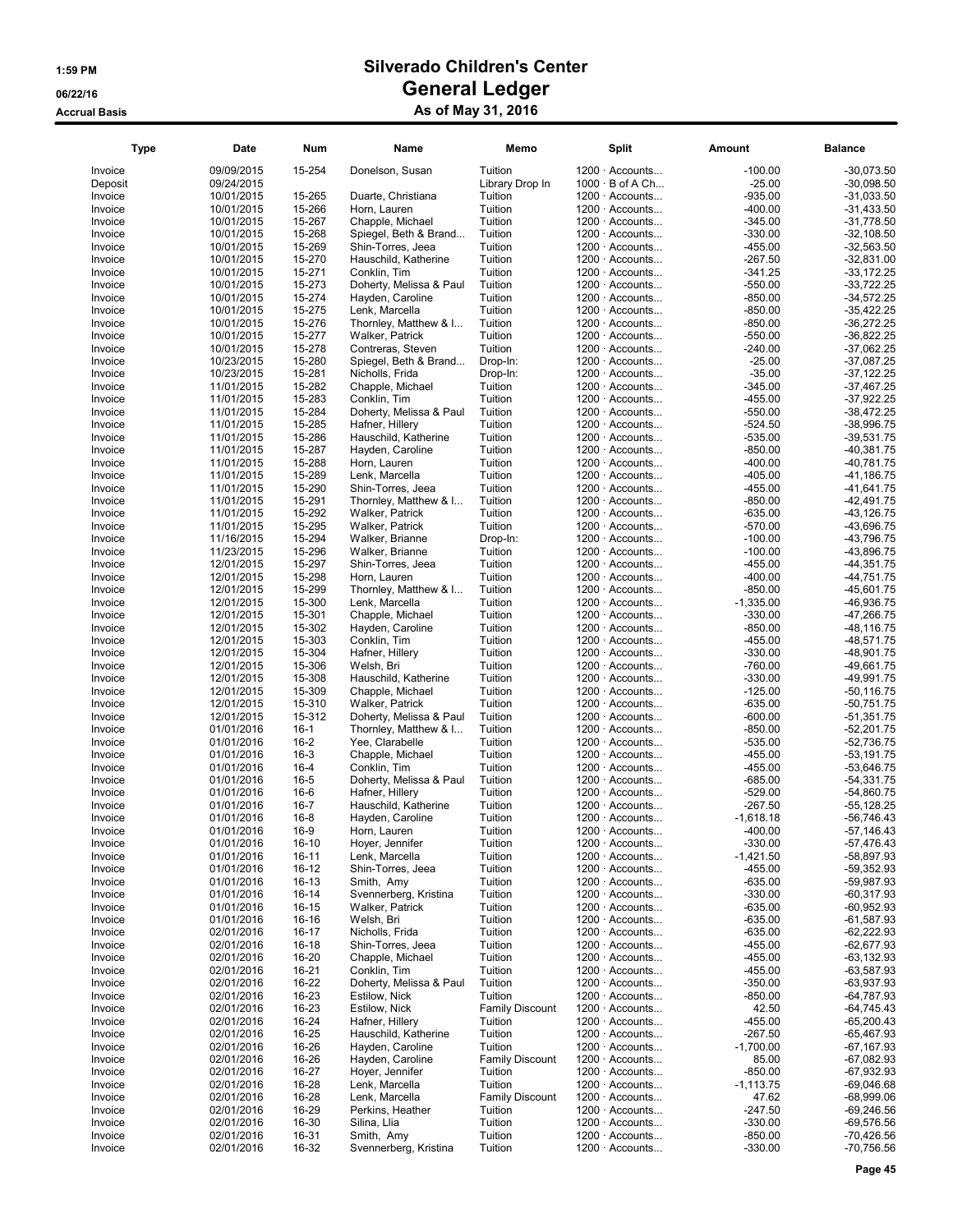| <b>Type</b>        | Date                     | <b>Num</b>     | Name                                     | Memo               | <b>Split</b>                                   | <b>Amount</b>          | <b>Balance</b>                |
|--------------------|--------------------------|----------------|------------------------------------------|--------------------|------------------------------------------------|------------------------|-------------------------------|
| Invoice            | 02/01/2016               | 16-33          | Thornley, Matthew & I                    | Tuition            | 1200 · Accounts                                | $-850.00$              | $-71,606.56$                  |
| Invoice            | 02/01/2016               | 16-34          | Turnbull, Sierra                         | Tuition            | 1200 · Accounts                                | $-165.00$              | $-71,771.56$                  |
| Invoice            | 02/01/2016               | 16-35          | Walker, Patrick                          | Tuition            | $1200 \cdot$ Accounts                          | $-635.00$              | $-72,406.56$                  |
| Invoice            | 02/01/2016               | 16-36          | Welsh, Bri                               | Tuition            | 1200 · Accounts                                | $-635.00$              | $-73,041.56$                  |
| Invoice            | 02/01/2016               | 16-37          | Yee, Clarabelle                          | Tuition            | $1200 \cdot$ Accounts                          | $-535.00$              | $-73,576.56$                  |
| Invoice            | 02/01/2016               | 16-40          | Nicholls, Frida                          | Tuition            | $1200 \cdot$ Accounts                          | $-220.50$              | -73,797.06                    |
| Invoice            | 02/11/2016               | 16-39          | Svennerberg, Kristina                    | Drop-In:           | 1200 · Accounts                                | $-38.00$               | $-73.835.06$                  |
| Invoice            | 03/01/2016               | 16-41          | Chapple, Michael                         | Tuition            | 1200 · Accounts                                | $-455.00$              | $-74,290.06$                  |
| Invoice            | 03/01/2016               | 16-42          | Conklin, Tim                             | Tuition            | $1200 \cdot$ Accounts                          | $-455.00$              | $-74,745.06$                  |
| Invoice            | 03/01/2016               | 16-43          | Doherty, Melissa & Paul                  | Tuition            | 1200 · Accounts                                | $-685.00$              | -75,430.06                    |
| Invoice            | 03/01/2016               | 16-44          | Estilow, Nick                            | Tuition            | $1200 \cdot$ Accounts                          | $-1,500.00$            | $-76,930.06$                  |
| Invoice            | 03/01/2016               | 16-45          | Hafner, Hillery                          | Tuition            | 1200 · Accounts                                | $-455.00$              | $-77,385.06$                  |
| Invoice            | 03/01/2016               | 16-46          | Hauschild, Katherine                     | Tuition            | $1200 \cdot$ Accounts                          | $-267.50$              | $-77,652.56$                  |
| Invoice            | 03/01/2016               | 16-47          | Hayden, Caroline                         | Tuition            | $1200 \cdot$ Accounts                          | $-1,615.00$            | -79,267.56                    |
| Invoice            | 03/01/2016               | 16-48          | Hoyer, Jennifer                          | Tuition            | 1200 · Accounts                                | $-330.00$              | -79,597.56                    |
| Invoice            | 03/01/2016               | 16-49          | Lenk, Marcella                           | Tuition            | $1200 \cdot$ Accounts                          | $-1,421.50$            | $-81,019.06$                  |
| Invoice            | 03/01/2016               | 16-50          | Nicholls, Frida                          | Tuition            | $1200 \cdot$ Accounts                          | $-635.00$              | $-81,654.06$                  |
| Invoice            | 03/01/2016               | 16-51          | Perkins, Heather                         | Tuition            | 1200 · Accounts                                | $-330.00$              | $-81,984.06$                  |
| Invoice            | 03/01/2016               | 16-52          | Shin-Torres, Jeea                        | Tuition            | 1200 · Accounts                                | $-455.00$              | $-82,439.06$                  |
| Invoice            | 03/01/2016               | 16-53          | Smith, Amy                               | Tuition            | $1200 \cdot$ Accounts                          | $-850.00$              | $-83,289.06$                  |
| Invoice            | 03/01/2016               | 16-54          | Svennerberg, Kristina                    | Tuition            | 1200 · Accounts                                | $-406.00$              | $-83,695.06$                  |
| Invoice            | 03/01/2016               | 16-55          | Thornley, Matthew & I                    | Tuition            | 1200 · Accounts                                | $-850.00$              | $-84,545.06$                  |
| Invoice            | 03/01/2016               | 16-56          | Turnbull, Sierra                         | Tuition            | $1200 \cdot$ Accounts                          | $-165.00$              | $-84,710.06$                  |
| Invoice            | 03/01/2016               | 16-57          | Walker, Patrick                          | Tuition            | $1200 \cdot$ Accounts                          | $-635.00$              | $-85,345.06$                  |
| Invoice            | 03/01/2016               | 16-58          | Welsh, Bri                               | Tuition            | $1200 \cdot$ Accounts                          | $-635.00$              | $-85,980.06$                  |
| Invoice            | 03/01/2016               | 16-59          | Yee, Clarabelle                          | Tuition            | $1200 \cdot$ Accounts                          | $-535.00$              | $-86,515.06$                  |
| Invoice            | 03/01/2016               | 16-60          | Svennerberg, Kristina                    | Drop-In:           | $1200 \cdot$ Accounts                          | $-38.00$               | $-86,553.06$                  |
| Invoice            | 03/01/2016               | 16-61          | Belter, Piotr & Bozena                   | Tuition            | $1200 \cdot$ Accounts                          | $-439.00$              | $-86,992.06$                  |
| Invoice            | 03/01/2016               | 16-63          | Tomson, Schatzi                          | Tuition            | $1200 \cdot$ Accounts                          | $-495.00$              | $-87,487.06$                  |
| Invoice            | 03/01/2016               | 16-64          | Walker, Brianne                          | Tuition            | 1200 · Accounts                                | $-100.00$              | $-87,587.06$                  |
| Invoice            | 04/01/2016               | 16-65          | Chapple, Michael                         | Tuition            | $1200 \cdot$ Accounts                          | $-455.00$              | $-88,042.06$                  |
| Invoice            | 04/01/2016               | 16-66          | Conklin, Tim                             | Tuition            | 1200 · Accounts                                | $-455.00$              | $-88,497.06$                  |
| Invoice            | 04/01/2016               | 16-67          | Doherty, Melissa & Paul                  | Tuition            | 1200 · Accounts                                | $-520.00$              | $-89,017.06$                  |
| Invoice            | 04/01/2016               | 16-68          | Estilow, Nick                            | Tuition            | $1200 \cdot$ Accounts                          | $-1,500.00$            | $-90,517.06$                  |
| Invoice            | 04/01/2016               | 16-69          | Hafner, Hillery                          | Tuition            | 1200 · Accounts                                | $-455.00$              | $-90,972.06$                  |
| Invoice            | 04/01/2016               | 16-70          | Hauschild, Katherine                     | Tuition            | $1200 \cdot$ Accounts                          | $-267.50$              | $-91,239.56$                  |
| Invoice            | 04/01/2016               | 16-71          | Hayden, Caroline                         | Tuition            | 1200 · Accounts                                | $-1,615.00$            | $-92,854.56$                  |
| Invoice            | 04/01/2016               | 16-72          | Hover, Jennifer                          | Tuition            | $1200 \cdot$ Accounts                          | -330.00                | $-93,184.56$                  |
| Invoice            | 04/01/2016               | 16-73          | Lenk, Marcella                           | Tuition            | $1200 \cdot$ Accounts                          | $-1,421.50$            | $-94,606.06$                  |
| Invoice            | 04/01/2016               | 16-74          | Lierman, Megan                           | Tuition            | 1200 · Accounts                                | $-535.00$              | $-95,141.06$                  |
| Invoice            | 04/01/2016               | 16-75          | Nicholls, Frida                          | Tuition            | $1200 \cdot$ Accounts                          | $-635.00$              | $-95,776.06$                  |
| Invoice<br>Invoice | 04/01/2016               | 16-76<br>16-77 | Perkins, Heather                         | Tuition<br>Tuition | $1200 \cdot$ Accounts<br>$1200 \cdot$ Accounts | $-405.00$<br>$-455.00$ | $-96, 181.06$<br>$-96,636.06$ |
| Invoice            | 04/01/2016<br>04/01/2016 | 16-78          | Shin-Torres, Jeea                        | Tuition            | 1200 · Accounts                                | $-850.00$              | $-97,486.06$                  |
| Invoice            | 04/01/2016               | 16-79          | Smith, Amy<br>Svennerberg, Kristina      | Tuition            | $1200 \cdot$ Accounts                          | $-330.00$              | $-97,816.06$                  |
|                    | 04/01/2016               | 16-80          |                                          | Tuition            | 1200 · Accounts                                | $-850.00$              | $-98,666.06$                  |
| Invoice<br>Invoice | 04/01/2016               | 16-81          | Thornley, Matthew & I<br>Tomson, Schatzi | Tuition            | $1200 \cdot$ Accounts                          | $-170.00$              | $-98,836.06$                  |
| Invoice            | 04/01/2016               | 16-82          | Turnbull, Sierra                         | Tuition            | $1200 \cdot$ Accounts                          | $-165.00$              | $-99,001.06$                  |
| Invoice            | 04/01/2016               | 16-83          | Walker, Patrick                          | Tuition            | $1200 \cdot$ Accounts                          | $-635.00$              | $-99,636.06$                  |
| Invoice            | 04/01/2016               | 16-84          | Welsh, Bri                               | Tuition            | $1200 \cdot$ Accounts                          | $-635.00$              | -100,271.06                   |
| Invoice            | 04/01/2016               | 16-85          | Yee, Clarabelle                          | Tuition            | $1200 \cdot$ Accounts                          | $-535.00$              | -100,806.06                   |
| Invoice            | 04/01/2016               | 16-86          | Lierman, Megan                           | Drop-In:           | $1200 \cdot$ Accounts                          | $-70.00$               | $-100,876.06$                 |
| Invoice            | 05/01/2016               | 16-87          | Nicholls, Frida                          | Tuition            | 1200 · Accounts                                | $-735.00$              | -101,611.06                   |
| Invoice            | 05/01/2016               | 16-88          | Walker, Patrick                          | Tuition            | 1200 · Accounts                                | $-635.00$              | $-102,246.06$                 |
| Invoice            | 05/01/2016               | 16-89          | Shin-Torres, Jeea                        | Tuition            | $1200 \cdot$ Accounts                          | $-455.00$              | $-102,701.06$                 |
| Invoice            | 05/01/2016               | 16-90          | Yee, Clarabelle                          | Tuition            | $1200 \cdot$ Accounts                          | $-810.00$              | $-103,511.06$                 |
| Invoice            | 05/01/2016               | 16-91          | Hauschild, Katherine                     | Tuition            | 1200 · Accounts                                | $-267.50$              | -103,778.56                   |
| Invoice            | 05/01/2016               | 16-92          | Turnbull, Sierra                         | Tuition            | 1200 · Accounts                                | $-165.00$              | -103,943.56                   |
| Invoice            | 05/01/2016               | 16-93          | Chapple, Michael                         | Tuition            | $1200 \cdot$ Accounts                          | $-455.00$              | $-104,398.56$                 |
| Invoice            | 05/01/2016               | 16-94          | Thornley, Matthew & I                    | Tuition            | $1200 \cdot$ Accounts                          | $-850.00$              | -105,248.56                   |
| Invoice            | 05/01/2016               | 16-95          | Smith, Amy                               | Tuition            | 1200 · Accounts                                | $-900.00$              | $-106, 148.56$                |
| Invoice            | 05/01/2016               | 16-96          | Svennerberg, Kristina                    | Tuition            | $1200 \cdot$ Accounts                          | $-213.00$              | -106,361.56                   |
| Invoice            | 05/01/2016               | 16-97          | Conklin, Tim                             | Tuition            | $1200 \cdot$ Accounts                          | $-455.00$              | -106,816.56                   |
| Invoice            | 05/01/2016               | 16-98          | Estilow, Nick                            | Tuition            | $1200 \cdot$ Accounts                          | $-1,500.00$            | -108,316.56                   |
| Invoice            | 05/01/2016               | 16-99          | Hafner, Hillery                          | Tuition            | $1200 \cdot$ Accounts                          | $-455.00$              | $-108,771.56$                 |
| Invoice            | 05/01/2016               | 16-100         | Welsh, Bri                               | Tuition            | $1200 \cdot$ Accounts                          | $-635.00$              | -109,406.56                   |
| Invoice            | 05/01/2016               | 16-101         | Tomson, Schatzi                          | Tuition            | $1200 \cdot$ Accounts                          | $-330.00$              | -109,736.56                   |
| Invoice            | 05/01/2016               | 16-105         | Hoyer, Jennifer                          | Tuition            | 1200 · Accounts                                | $-330.00$              | $-110,066.56$                 |
| Invoice            | 05/01/2016               | 16-106         | Hayden, Caroline                         | Tuition            | $1200 \cdot$ Accounts                          | $-2,500.00$            | $-112,566.56$                 |
| Invoice            | 05/01/2016               | 16-107         | Lenk, Marcella                           | Tuition            | $1200 \cdot$ Accounts                          | $-891.50$              | $-113,458.06$                 |
| Invoice            | 05/01/2016               | 16-108         | Lierman, Megan                           | Tuition            | $1200 \cdot$ Accounts                          | $-100.00$              | -113,558.06                   |
| Invoice            | 05/01/2016               | 16-109         | Perkins, Heather                         | Tuition            | $1200 \cdot$ Accounts                          | $-330.00$              | -113,888.06                   |
|                    |                          |                |                                          |                    |                                                |                        |                               |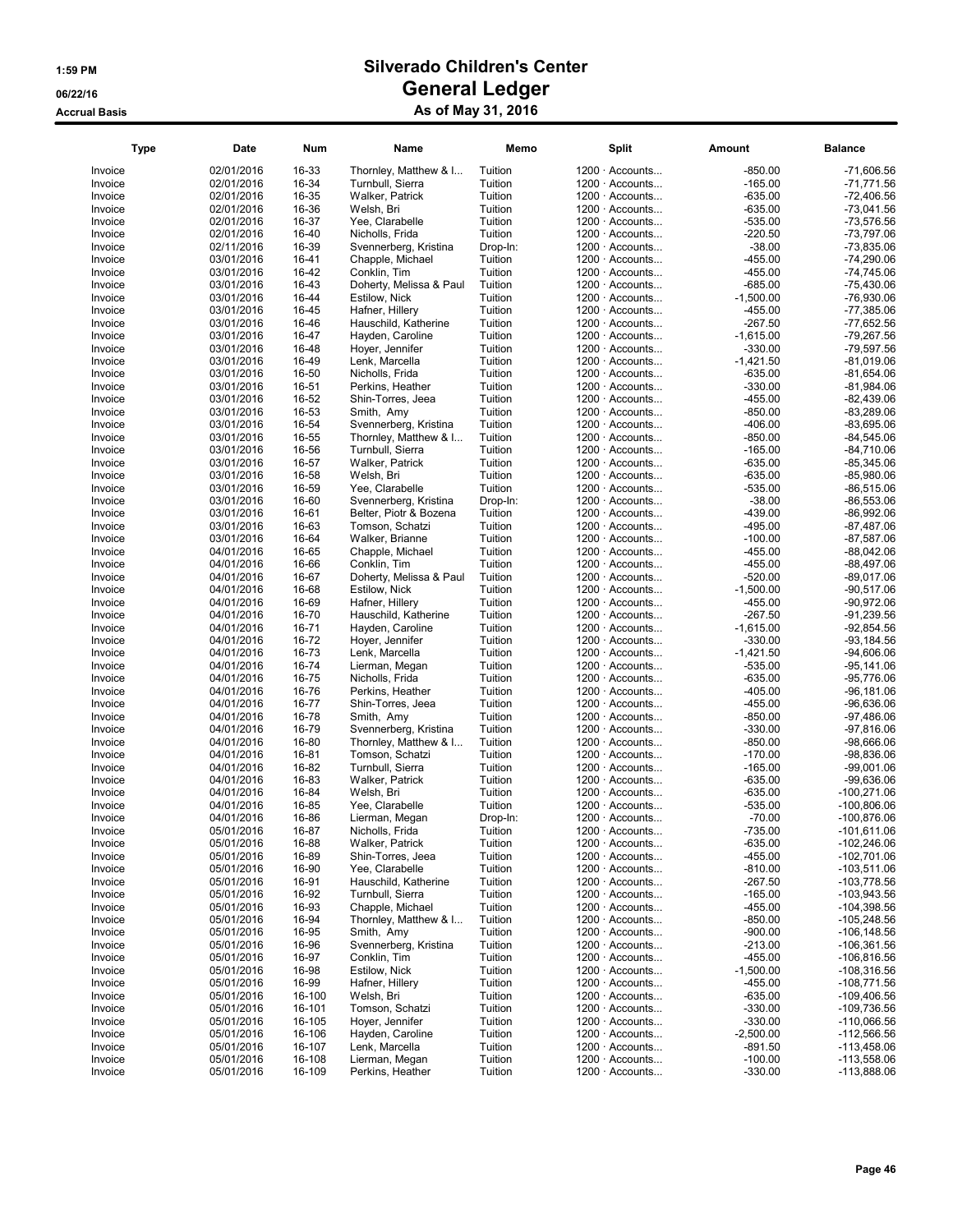| <b>Type</b>                                                                         | <b>Date</b>                            | Num              | Name                                               | Memo                          | <b>Split</b>                                                               | Amount                    | <b>Balance</b>                 |
|-------------------------------------------------------------------------------------|----------------------------------------|------------------|----------------------------------------------------|-------------------------------|----------------------------------------------------------------------------|---------------------------|--------------------------------|
| Invoice<br>Invoice                                                                  | 05/23/2016<br>05/31/2016               | 16-113<br>16-121 | Minkyoung, Kim<br>Robinson, Lucy                   | Tuition<br>Tuition            | $1200 \cdot$ Accounts<br>$1200 \cdot$ Accounts                             | $-345.00$<br>$-205.00$    | $-114,233.06$<br>$-114,438.06$ |
| Total $4090 \cdot$ Tuition - Other                                                  |                                        |                  |                                                    |                               |                                                                            | $-114,438.06$             | $-114,438.06$                  |
| Total 4090 · Tuition                                                                |                                        |                  |                                                    |                               |                                                                            | $-113,757.91$             | $-113,757.91$                  |
| 4095 · Learning Link<br>Total 4095 · Learning Link                                  |                                        |                  |                                                    |                               |                                                                            |                           | 0.00<br>0.00                   |
| 4100 · Other Income<br>Total 4100 · Other Income                                    |                                        |                  |                                                    |                               |                                                                            |                           | 0.00<br>0.00                   |
| 4999 · Uncategorized Income<br>Total 4999 · Uncategorized Income                    |                                        |                  |                                                    |                               |                                                                            |                           | 0.00<br>0.00                   |
| <b>Memberships</b><br><b>Total Memberships</b>                                      |                                        |                  |                                                    |                               |                                                                            |                           | 0.00<br>0.00                   |
| <b>NSF Checks</b><br><b>Total NSF Checks</b>                                        |                                        |                  |                                                    |                               |                                                                            |                           | 0.00<br>0.00                   |
| <b>Transportation</b><br><b>Total Transportation</b>                                |                                        |                  |                                                    |                               |                                                                            |                           | 0.00<br>0.00                   |
| <b>Uncollectable Receivables</b><br><b>Total Uncollectable Receivables</b>          |                                        |                  |                                                    |                               |                                                                            |                           | 0.00<br>0.00                   |
| 6000 · Advertising                                                                  |                                        |                  |                                                    |                               |                                                                            |                           | 0.00                           |
| Check<br>Check<br>Check                                                             | 09/23/2015<br>03/01/2016<br>05/10/2016 |                  | Digimagination<br>Digimagination<br>Digimagination | Signage<br>Signage<br>Signage | $1000 \cdot B$ of A Ch<br>$1000 \cdot B$ of A Ch<br>$1000 \cdot B$ of A Ch | 43.16<br>183.00<br>150.94 | 43.16<br>226.16<br>377.10      |
| Total $6000 \cdot$ Advertising                                                      |                                        |                  |                                                    |                               |                                                                            | 377.10                    | 377.10                         |
| 6010 · Amortization Exp<br>Total 6010 · Amortization Exp                            |                                        |                  |                                                    |                               |                                                                            |                           | 0.00<br>0.00                   |
| 6020 · Auto Expense<br>6021 · Auto Reimbursement<br>Total 6021 · Auto Reimbursement |                                        |                  |                                                    |                               |                                                                            |                           | 0.00<br>0.00<br>0.00           |
| $6022 \cdot Gas$                                                                    |                                        |                  |                                                    |                               |                                                                            |                           | 0.00                           |
| Check<br>Check                                                                      | 07/08/2015<br>07/22/2015               | 7355<br>7365     | Phil McWilliams<br>Phil McWilliams                 | Van Fuel<br>Chevron           | $1000 \cdot B$ of A Ch<br>$1000 \cdot B$ of A Ch                           | 50.00<br>34.00            | 50.00<br>84.00                 |
| Check                                                                               | 08/07/2015                             | 7371             | <b>Phil McWilliams</b>                             | Chevron                       | $1000 \cdot B$ of A Ch                                                     | 30.00                     | 114.00                         |
| Check                                                                               | 08/07/2015                             | 7371             | Phil McWilliams                                    | Chevron                       | $1000 \cdot B$ of A Ch                                                     | 50.00                     | 164.00                         |
| Check                                                                               | 08/24/2015                             | 7379             | Phil McWilliams                                    | Santiago Auto                 | $1000 \cdot B$ of A Ch                                                     | 60.00                     | 224.00                         |
| Check<br>Check                                                                      | 09/09/2015<br>02/09/2016               | 7385<br>7449     | <b>Phil McWilliams</b><br><b>Phil McWilliams</b>   | Chevron<br>Reimbursement      | $1000 \cdot B$ of A Ch<br>$1000 \cdot B$ of A Ch                           | 30.00<br>20.00            | 254.00<br>274.00               |
| Check                                                                               | 02/09/2016                             | 7449             | <b>Phil McWilliams</b>                             | Reimbursement                 | $1000 \cdot B$ of A Ch                                                     | 44.80                     | 318.80                         |
| Check                                                                               | 03/19/2016                             | 7472             | Phil McWilliams                                    | Van Fuel                      | $1000 \cdot B$ of A Ch                                                     | 60.00                     | 378.80                         |
| Total $6022 \cdot$ Gas                                                              |                                        |                  |                                                    |                               |                                                                            | 378.80                    | 378.80                         |
| 6023 · Insurance<br>Total 6023 · Insurance                                          |                                        |                  |                                                    |                               |                                                                            |                           | 0.00<br>0.00                   |
| 6024 · Parking & Tolls<br>Check                                                     | 08/24/2015                             | 7379             | Phil McWilliams                                    | Exposition Par                | $1000 \cdot B$ of A Ch                                                     | 10.00                     | 0.00<br>10.00                  |
| Total 6024 · Parking & Tolls                                                        |                                        |                  |                                                    |                               |                                                                            | 10.00                     | 10.00                          |
| 6025 · Repairs & Maintenance                                                        |                                        |                  |                                                    |                               |                                                                            |                           | 0.00                           |
| Check                                                                               | 07/22/2015                             | 7365             | Phil McWilliams                                    | Car Wash                      | $1000 \cdot B$ of A Ch                                                     | 35.28                     | 35.28                          |
| Check<br>Check                                                                      | 09/09/2015<br>03/19/2016               | 7385<br>7472     | Phil McWilliams<br>Phil McWilliams                 | Car Wash<br>Van Washed        | $1000 \cdot B$ of A Ch<br>$1000 \cdot B$ of A Ch                           | 22.99<br>24.99            | 58.27<br>83.26                 |
| Check                                                                               | 04/20/2016                             | 7486             | Lenk, Marcella                                     | Van window re                 | $1000 \cdot B$ of A Ch                                                     | 80.00                     | 163.26                         |
| Check                                                                               | 04/20/2016                             | 7487             | Phil McWilliams                                    | Van Window R                  | $1000 \cdot B$ of A Ch                                                     | 211.66                    | 374.92                         |
| Check                                                                               | 05/17/2016                             | 7503             | Phil McWilliams                                    | Chevron                       | $1000 \cdot B$ of A Ch                                                     | 27.82                     | 402.74                         |
| Total 6025 · Repairs & Maintenance                                                  |                                        |                  |                                                    |                               |                                                                            | 402.74                    | 402.74                         |
| 6020 · Auto Expense - Other                                                         |                                        |                  |                                                    |                               |                                                                            |                           | 0.00                           |
| Check<br>Check                                                                      | 11/16/2015<br>11/16/2015               | 7418<br>7418     | Phil McWilliams<br>Phil McWilliams                 | Irvine Park-Par<br>Chevron    | $1000 \cdot B$ of A Ch<br>$1000 \cdot B$ of A Ch                           | 6.00<br>60.00             | 6.00<br>66.00                  |
| Check                                                                               | 02/24/2016                             | 7459             | McWilliams, Melody                                 | Reimbursement                 | $1000 \cdot B$ of A Ch                                                     | 99.00                     | 165.00                         |
| Total $6020 \cdot$ Auto Expense - Other                                             |                                        |                  |                                                    |                               |                                                                            | 165.00                    | 165.00                         |
| Total 6020 · Auto Expense                                                           |                                        |                  |                                                    |                               |                                                                            | 956.54                    | 956.54                         |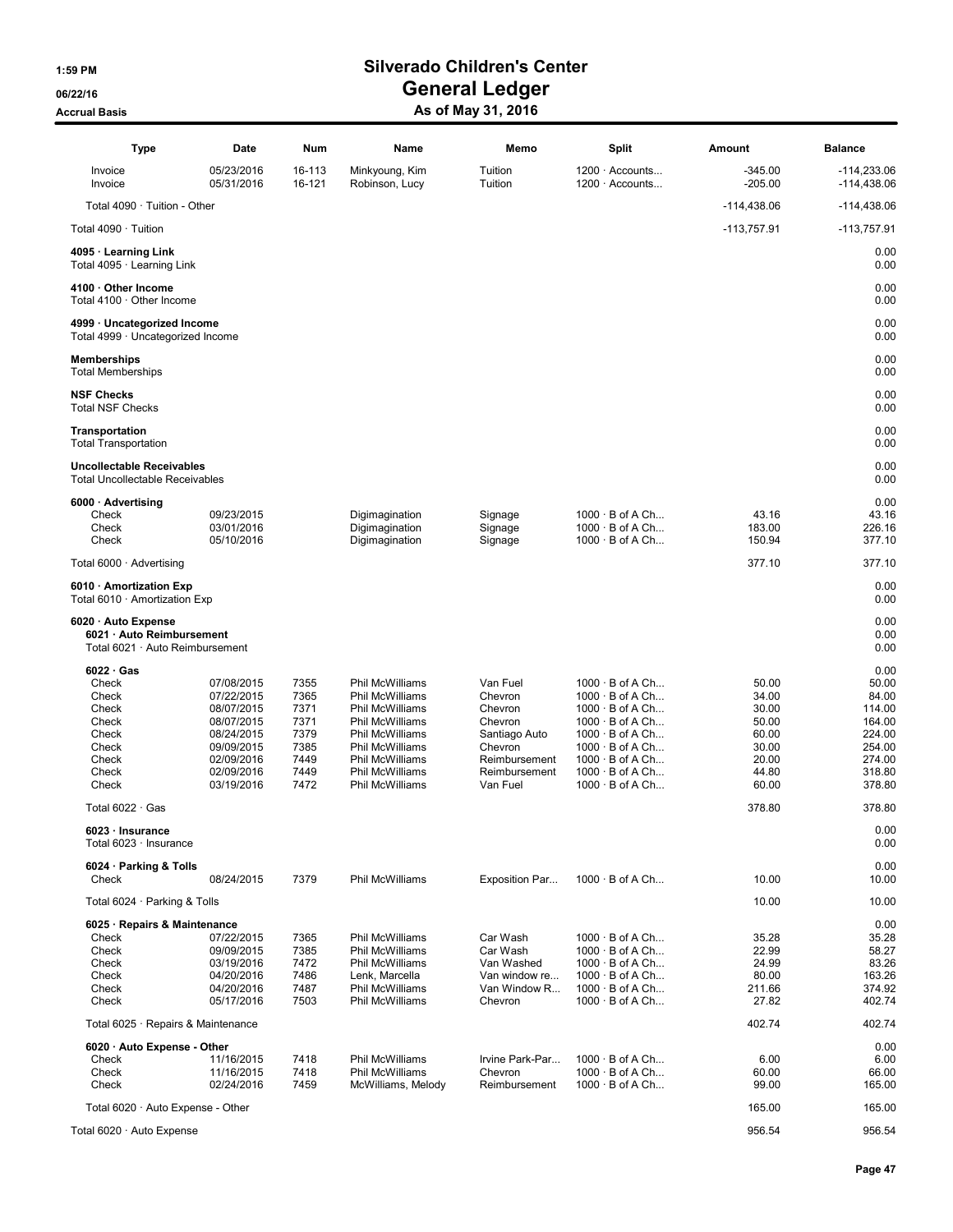### 1:59 PM Silverado Children's Center 06/22/16 OS/22/16 General Ledger

### Accrual Basis **Accrual Basis** As of May 31, 2016

| Type                                                                                     | Date                     | Num  | Name                            | Memo           | Split                                            | Amount              | <b>Balance</b>       |
|------------------------------------------------------------------------------------------|--------------------------|------|---------------------------------|----------------|--------------------------------------------------|---------------------|----------------------|
| 6040 · Bad Debt/Uncollectable<br>General Journal                                         | 03/07/2016               |      |                                 |                | $1200 \cdot$ Accounts                            | 280.00              | 0.00<br>280.00       |
| Total 6040 · Bad Debt/Uncollectable                                                      |                          |      |                                 |                |                                                  | 280.00              | 280.00               |
| 6050 · Bank Service Charges                                                              |                          |      |                                 |                |                                                  |                     | 0.00                 |
| Check                                                                                    | 07/01/2015               |      |                                 |                | $1000 \cdot B$ of A Ch                           | 19.00               | 19.00                |
| Check                                                                                    | 08/31/2015               |      |                                 |                | $1000 \cdot B$ of A Ch                           | 3.00                | 22.00                |
| Check                                                                                    | 09/30/2015               |      |                                 |                | $1000 \cdot B$ of A Ch                           | 3.00                | 25.00                |
| Check<br>Check                                                                           | 10/30/2015<br>11/02/2015 |      |                                 |                | $1000 \cdot B$ of A Ch<br>$1000 \cdot B$ of A Ch | 3.00<br>16.00       | 28.00<br>44.00       |
| Check                                                                                    | 11/30/2015               |      |                                 |                | $1000 \cdot B$ of A Ch                           | 12.00               | 56.00                |
| Check                                                                                    | 11/30/2015               |      |                                 |                | $1000 \cdot B$ of A Ch                           | 3.00                | 59.00                |
| Check                                                                                    | 12/01/2015               |      |                                 |                | $1000 \cdot B$ of A Ch                           | 16.00               | 75.00                |
| Check                                                                                    | 12/31/2015               |      |                                 |                | $1000 \cdot B$ of A Ch                           | 3.00                | 78.00                |
| Check                                                                                    | 01/04/2016               |      |                                 |                | $1000 \cdot B$ of A Ch                           | 16.00               | 94.00                |
| Check<br>Check                                                                           | 01/29/2016<br>02/03/2016 |      |                                 |                | $1000 \cdot B$ of A Ch<br>$1000 \cdot B$ of A Ch | 3.00<br>16.00       | 97.00<br>113.00      |
| Check                                                                                    | 02/29/2016               |      |                                 |                | $1000 \cdot B$ of A Ch                           | 3.00                | 116.00               |
| Check                                                                                    | 03/01/2016               |      |                                 |                | $1000 \cdot B$ of A Ch                           | 16.00               | 132.00               |
| Check                                                                                    | 03/31/2016               |      |                                 |                | $1000 \cdot B$ of A Ch                           | 3.00                | 135.00               |
| Check                                                                                    | 04/30/2016               |      |                                 | Service Charge | $1000 \cdot B$ of A Ch                           | 3.00                | 138.00               |
| Check                                                                                    | 05/31/2016               |      |                                 |                | $1000 \cdot B$ of A Ch                           | 3.00                | 141.00               |
| Total 6050 · Bank Service Charges                                                        |                          |      |                                 |                |                                                  | 141.00              | 141.00               |
| 6060 · Charitable Donations<br>Total 6060 · Charitable Donations                         |                          |      |                                 |                |                                                  |                     | 0.00<br>0.00         |
| 6080 Discount<br>Total 6080 · Discount                                                   |                          |      |                                 |                |                                                  |                     | 0.00<br>0.00         |
| 6090 · Dues & Subscriptions<br>Check                                                     | 03/19/2016               | 7471 | <b>Phil McWilliams</b>          | AAA Members    | $1000 \cdot B$ of A Ch                           | 68.00               | 0.00<br>68.00        |
| Total $6090 \cdot$ Dues & Subscriptions                                                  |                          |      |                                 |                |                                                  | 68.00               | 68.00                |
| 6100 · Employee Benefits<br>6101 · Health Ins<br>Total $6101 \cdot$ Health Ins           |                          |      |                                 |                |                                                  |                     | 0.00<br>0.00<br>0.00 |
| 6102 · Retirement plan contributions<br>Total $6102 \cdot$ Retirement plan contributions |                          |      |                                 |                |                                                  |                     | 0.00<br>0.00         |
| 6100 · Employee Benefits - Other<br>Total $6100 \cdot$ Employee Benefits - Other         |                          |      |                                 |                |                                                  |                     | 0.00<br>0.00         |
| Total 6100 · Employee Benefits                                                           |                          |      |                                 |                |                                                  |                     | 0.00                 |
| 6200 · Insurance Expense<br>6201 · Liability                                             |                          |      |                                 |                |                                                  |                     | 0.00<br>0.00         |
| Total $6201 \cdot$ Liability                                                             |                          |      |                                 |                |                                                  |                     | 0.00                 |
| 6202 · Worker's Comp<br>Check                                                            | 07/15/2015               |      | Paychex                         |                | $1000 \cdot B$ of A Ch                           | 230.57              | 0.00<br>230.57       |
| Check                                                                                    | 07/31/2015               |      | Paychex                         |                | $1000 \cdot B$ of A Ch                           | 304.23              | 534.80               |
| Check                                                                                    | 08/14/2015               |      | Paychex                         |                | $1000 \cdot B$ of A Ch                           | 295.62              | 830.42               |
| Deposit                                                                                  | 08/14/2015               |      |                                 | Deposit        | $1000 \cdot B$ of A Ch                           | $-3.28$             | 827.14               |
| Check                                                                                    | 08/28/2015               |      | Paychex                         |                | $1000 \cdot B$ of A Ch                           | 261.13              | 1,088.27             |
| Deposit<br>Check                                                                         | 09/03/2015<br>09/15/2015 | 0862 | State Compensation I<br>Paychex | Dividend       | $1000 \cdot B$ of A Ch<br>$1000 \cdot B$ of A Ch | $-194.56$<br>210.30 | 893.71<br>1,104.01   |
| Check                                                                                    | 09/30/2015               |      | Paychex                         |                | $1000 \cdot B$ of A Ch                           | 208.61              | 1,312.62             |
| Check                                                                                    | 10/15/2015               | PAYC | Paychex                         |                | $1000 \cdot B$ of A Ch                           | 198.29              | 1,510.91             |
| Check                                                                                    | 10/30/2015               |      | Paychex                         |                | $1000 \cdot B$ of A Ch                           | 201.47              | 1,712.38             |
| Check                                                                                    | 11/13/2015               | PAYC | Paychex                         |                | $1000 \cdot B$ of A Ch                           | 192.86              | 1,905.24             |
| Check                                                                                    | 11/30/2015               |      | Paychex                         |                | $1000 \cdot B$ of A Ch                           | 200.01              | 2,105.25             |
| Check                                                                                    | 12/15/2015               |      | Paychex                         |                | $1000 \cdot B$ of A Ch<br>$1000 \cdot B$ of A Ch | 228.47              | 2,333.72             |
| Check<br>Check                                                                           | 12/31/2015<br>01/15/2016 |      | Paychex<br>Paychex              |                | $1000 \cdot B$ of A Ch                           | 210.97<br>236.40    | 2,544.69<br>2,781.09 |
| Check                                                                                    | 01/29/2016               |      | Paychex                         |                | $1000 \cdot B$ of A Ch                           | 216.16              | 2,997.25             |
| Check                                                                                    | 02/12/2016               |      | Paychex                         |                | $1000 \cdot B$ of A Ch                           | 186.75              | 3,184.00             |
| Bill                                                                                     | 02/17/2016               | 2956 | <b>CAPRI</b>                    | Deductible Am  | 2000 · Accounts                                  | 5,000.00            | 8,184.00             |
| Check                                                                                    | 02/29/2016               |      | Paychex                         |                | $1000 \cdot B$ of A Ch                           | 217.26              | 8,401.26             |
| Check<br>Check                                                                           | 03/15/2016<br>03/31/2016 |      | Paychex<br>Paychex              |                | $1000 \cdot B$ of A Ch<br>$1000 \cdot B$ of A Ch | 244.63<br>261.49    | 8,645.89<br>8,907.38 |
| Check                                                                                    | 04/15/2016               |      | Paychex                         |                | $1000 \cdot B$ of A Ch                           | 250.74              | 9,158.12             |
| Check                                                                                    | 04/29/2016               |      | Paychex                         |                | $1000 \cdot B$ of A Ch                           | 232.92              | 9,391.04             |
| Check                                                                                    | 05/13/2016               |      | Paychex                         |                | $1000 \cdot B$ of A Ch                           | 239.71              | 9,630.75             |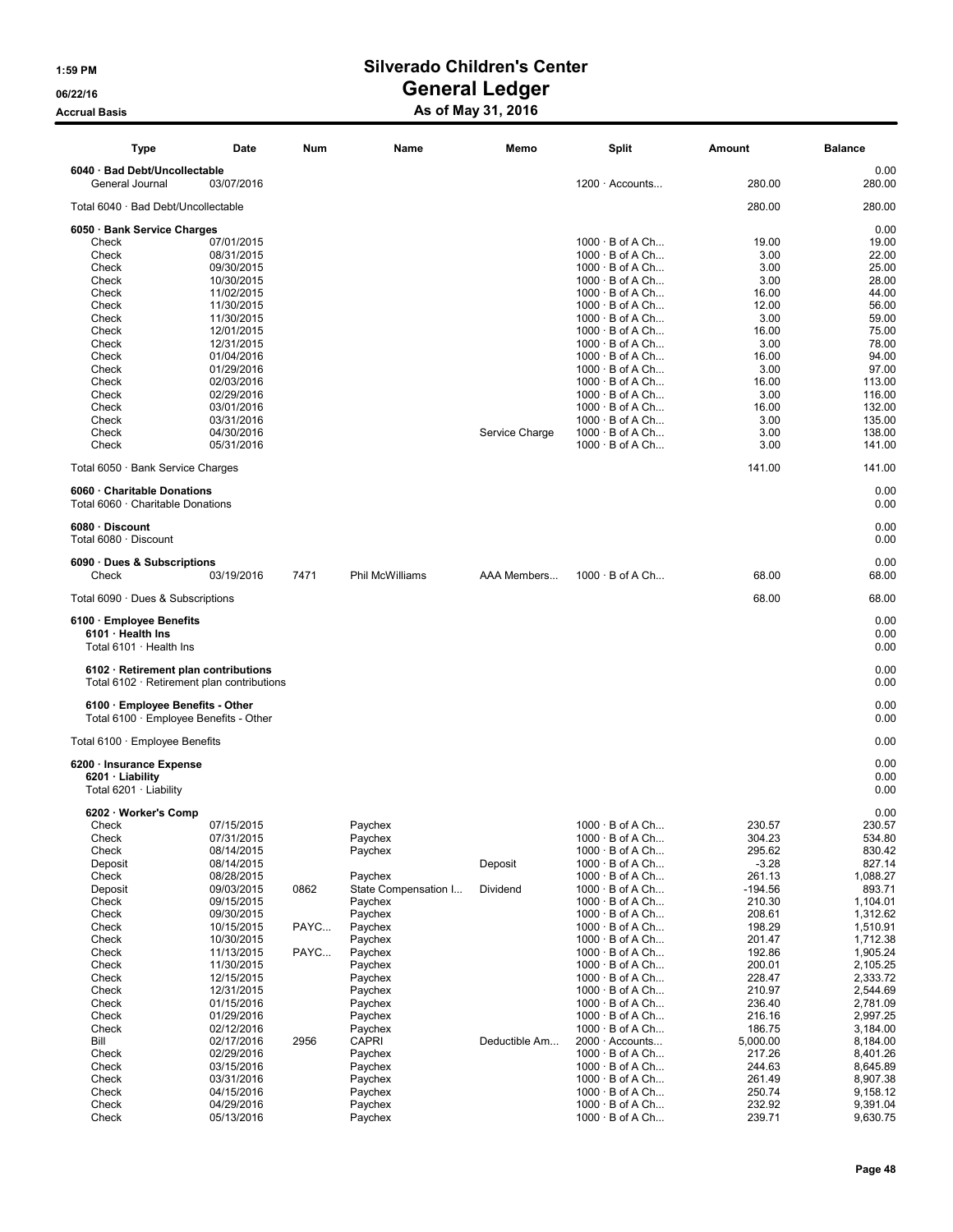| Type                                                                                                                                      | Date                                                                                                                                                                               | Num                                                                                                  | Name                                                                                                                                                                                                                                                          | Memo                                                                                                                                                                                               | Split                                                                                                                                                                                                                                                                                                                                          | Amount                                                                                                         | <b>Balance</b>                                                                                                                      |
|-------------------------------------------------------------------------------------------------------------------------------------------|------------------------------------------------------------------------------------------------------------------------------------------------------------------------------------|------------------------------------------------------------------------------------------------------|---------------------------------------------------------------------------------------------------------------------------------------------------------------------------------------------------------------------------------------------------------------|----------------------------------------------------------------------------------------------------------------------------------------------------------------------------------------------------|------------------------------------------------------------------------------------------------------------------------------------------------------------------------------------------------------------------------------------------------------------------------------------------------------------------------------------------------|----------------------------------------------------------------------------------------------------------------|-------------------------------------------------------------------------------------------------------------------------------------|
| Deposit<br>Check                                                                                                                          | 05/13/2016<br>05/31/2016                                                                                                                                                           |                                                                                                      | Paychex                                                                                                                                                                                                                                                       | Deposit                                                                                                                                                                                            | $1000 \cdot B$ of A Ch<br>$1000 \cdot B$ of A Ch                                                                                                                                                                                                                                                                                               | $-0.21$<br>254.45                                                                                              | 9,630.54<br>9,884.99                                                                                                                |
| Total 6202 · Worker's Comp                                                                                                                |                                                                                                                                                                                    |                                                                                                      |                                                                                                                                                                                                                                                               |                                                                                                                                                                                                    |                                                                                                                                                                                                                                                                                                                                                | 9,884.99                                                                                                       | 9,884.99                                                                                                                            |
| 6200 · Insurance Expense - Other<br>Total 6200 · Insurance Expense - Other                                                                |                                                                                                                                                                                    |                                                                                                      |                                                                                                                                                                                                                                                               |                                                                                                                                                                                                    |                                                                                                                                                                                                                                                                                                                                                |                                                                                                                | 0.00<br>0.00                                                                                                                        |
| Total 6200 · Insurance Expense                                                                                                            |                                                                                                                                                                                    |                                                                                                      |                                                                                                                                                                                                                                                               |                                                                                                                                                                                                    |                                                                                                                                                                                                                                                                                                                                                | 9,884.99                                                                                                       | 9,884.99                                                                                                                            |
| 6230 · Interest Exp<br>Total 6230 · Interest Exp                                                                                          |                                                                                                                                                                                    |                                                                                                      |                                                                                                                                                                                                                                                               |                                                                                                                                                                                                    |                                                                                                                                                                                                                                                                                                                                                |                                                                                                                | 0.00<br>0.00                                                                                                                        |
| $6250 \cdot \text{License(s)}$<br>6251 · Child Abuse Index<br>Total 6251 · Child Abuse Index                                              |                                                                                                                                                                                    |                                                                                                      |                                                                                                                                                                                                                                                               |                                                                                                                                                                                                    |                                                                                                                                                                                                                                                                                                                                                |                                                                                                                | 0.00<br>0.00<br>0.00                                                                                                                |
| 6252 · Live Scan<br>Total 6252 · Live Scan                                                                                                |                                                                                                                                                                                    |                                                                                                      |                                                                                                                                                                                                                                                               |                                                                                                                                                                                                    |                                                                                                                                                                                                                                                                                                                                                |                                                                                                                | 0.00<br>0.00                                                                                                                        |
| 6253 · Trailer License<br>Total 6253 · Trailer License                                                                                    |                                                                                                                                                                                    |                                                                                                      |                                                                                                                                                                                                                                                               |                                                                                                                                                                                                    |                                                                                                                                                                                                                                                                                                                                                |                                                                                                                | 0.00<br>0.00                                                                                                                        |
| 6254 Comm Care Facility<br>Bill                                                                                                           | 05/04/2016                                                                                                                                                                         |                                                                                                      | Department of Social                                                                                                                                                                                                                                          | License Renew                                                                                                                                                                                      | $2000 \cdot$ Accounts                                                                                                                                                                                                                                                                                                                          | 605.00                                                                                                         | 0.00<br>605.00                                                                                                                      |
| Total 6254 · Comm Care Facility                                                                                                           |                                                                                                                                                                                    |                                                                                                      |                                                                                                                                                                                                                                                               |                                                                                                                                                                                                    |                                                                                                                                                                                                                                                                                                                                                | 605.00                                                                                                         | 605.00                                                                                                                              |
| $6250 \cdot$ License(s) - Other<br>Total $6250 \cdot$ License(s) - Other                                                                  |                                                                                                                                                                                    |                                                                                                      |                                                                                                                                                                                                                                                               |                                                                                                                                                                                                    |                                                                                                                                                                                                                                                                                                                                                |                                                                                                                | 0.00<br>0.00                                                                                                                        |
| Total $6250 \cdot$ License(s)                                                                                                             |                                                                                                                                                                                    |                                                                                                      |                                                                                                                                                                                                                                                               |                                                                                                                                                                                                    |                                                                                                                                                                                                                                                                                                                                                | 605.00                                                                                                         | 605.00                                                                                                                              |
| 6550 · Office Expense<br>6555 · Health & Safety<br>Check                                                                                  | 03/19/2016                                                                                                                                                                         | 7472                                                                                                 | Phil McWilliams                                                                                                                                                                                                                                               | <b>CVS</b>                                                                                                                                                                                         | $1000 \cdot B$ of A Ch                                                                                                                                                                                                                                                                                                                         | 13.75                                                                                                          | 0.00<br>0.00<br>13.75                                                                                                               |
| Total $6555 \cdot$ Health & Safety                                                                                                        |                                                                                                                                                                                    |                                                                                                      |                                                                                                                                                                                                                                                               |                                                                                                                                                                                                    |                                                                                                                                                                                                                                                                                                                                                | 13.75                                                                                                          | 13.75                                                                                                                               |
| 6554 · Paper Products<br>Check                                                                                                            | 08/24/2015                                                                                                                                                                         | 7378                                                                                                 | Duff, Francesca                                                                                                                                                                                                                                               | Costco                                                                                                                                                                                             | $1000 \cdot B$ of A Ch                                                                                                                                                                                                                                                                                                                         | 40.25                                                                                                          | 0.00<br>40.25                                                                                                                       |
| Check                                                                                                                                     | 09/16/2015                                                                                                                                                                         | 7389                                                                                                 | Duff, Francesca                                                                                                                                                                                                                                               | Costco                                                                                                                                                                                             | $1000 \cdot B$ of A Ch                                                                                                                                                                                                                                                                                                                         | 186.62                                                                                                         | 226.87                                                                                                                              |
| Total $6554 \cdot$ Paper Products                                                                                                         |                                                                                                                                                                                    |                                                                                                      |                                                                                                                                                                                                                                                               |                                                                                                                                                                                                    |                                                                                                                                                                                                                                                                                                                                                | 226.87                                                                                                         | 226.87                                                                                                                              |
| <b>Service Charges and Fees</b><br><b>Total Service Charges and Fees</b>                                                                  |                                                                                                                                                                                    |                                                                                                      |                                                                                                                                                                                                                                                               |                                                                                                                                                                                                    |                                                                                                                                                                                                                                                                                                                                                |                                                                                                                | 0.00<br>0.00                                                                                                                        |
| 6551 · Internet Access<br>Total 6551 · Internet Access                                                                                    |                                                                                                                                                                                    |                                                                                                      |                                                                                                                                                                                                                                                               |                                                                                                                                                                                                    |                                                                                                                                                                                                                                                                                                                                                |                                                                                                                | 0.00<br>0.00                                                                                                                        |
| 6552 Office Supplies<br>Check<br>Check<br>Check<br>Check<br>Check<br>Check<br>Check<br>Check<br>Check<br>Check<br>Check<br>Check<br>Check | 08/24/2015<br>09/09/2015<br>12/12/2015<br>12/12/2015<br>01/17/2016<br>01/17/2016<br>02/24/2016<br>02/24/2016<br>02/24/2016<br>03/19/2016<br>03/19/2016<br>05/17/2016<br>05/17/2016 | 7379<br>7385<br>7426<br>7427<br>7441<br>7441<br>7463<br>7463<br>7464<br>7471<br>7471<br>7503<br>7503 | Phil McWilliams<br>Phil McWilliams<br>Meghan Warner Book<br><b>Phil McWilliams</b><br>Phil McWilliams<br>Phil McWilliams<br>Phil McWilliams<br>Phil McWilliams<br>Phil McWilliams<br>Phil McWilliams<br>Phil McWilliams<br>Phil McWilliams<br>Phil McWilliams | <b>Dollar Tree</b><br><b>Staples</b><br>Paper and Folder<br>Office Depot<br>Staples<br>CVS (Paper)<br>Costco<br>Albertson's<br>Clocks<br>Office Depot<br>Daiso/Water Juq<br>Target<br>Office Depot | $1000 \cdot B$ of A Ch<br>$1000 \cdot B$ of A Ch<br>$1000 \cdot B$ of A Ch<br>$1000 \cdot B$ of A Ch<br>$1000 \cdot B$ of A Ch<br>$1000 \cdot B$ of A Ch<br>$1000 \cdot B$ of A Ch<br>$1000 \cdot B$ of A Ch<br>$1000 \cdot B$ of A Ch<br>$1000 \cdot B$ of A Ch<br>$1000 \cdot B$ of A Ch<br>$1000 \cdot B$ of A Ch<br>$1000 \cdot B$ of A Ch | 25.92<br>53.23<br>0.00<br>28.72<br>64.79<br>7.87<br>84.08<br>10.25<br>30.18<br>67.99<br>4.86<br>96.81<br>69.11 | 0.00<br>25.92<br>79.15<br>79.15<br>107.87<br>172.66<br>180.53<br>264.61<br>274.86<br>305.04<br>373.03<br>377.89<br>474.70<br>543.81 |
| Total $6552 \cdot$ Office Supplies                                                                                                        |                                                                                                                                                                                    |                                                                                                      |                                                                                                                                                                                                                                                               |                                                                                                                                                                                                    |                                                                                                                                                                                                                                                                                                                                                | 543.81                                                                                                         | 543.81                                                                                                                              |
| 6553 · Website<br>Total 6553 · Website                                                                                                    |                                                                                                                                                                                    |                                                                                                      |                                                                                                                                                                                                                                                               |                                                                                                                                                                                                    |                                                                                                                                                                                                                                                                                                                                                |                                                                                                                | 0.00<br>0.00                                                                                                                        |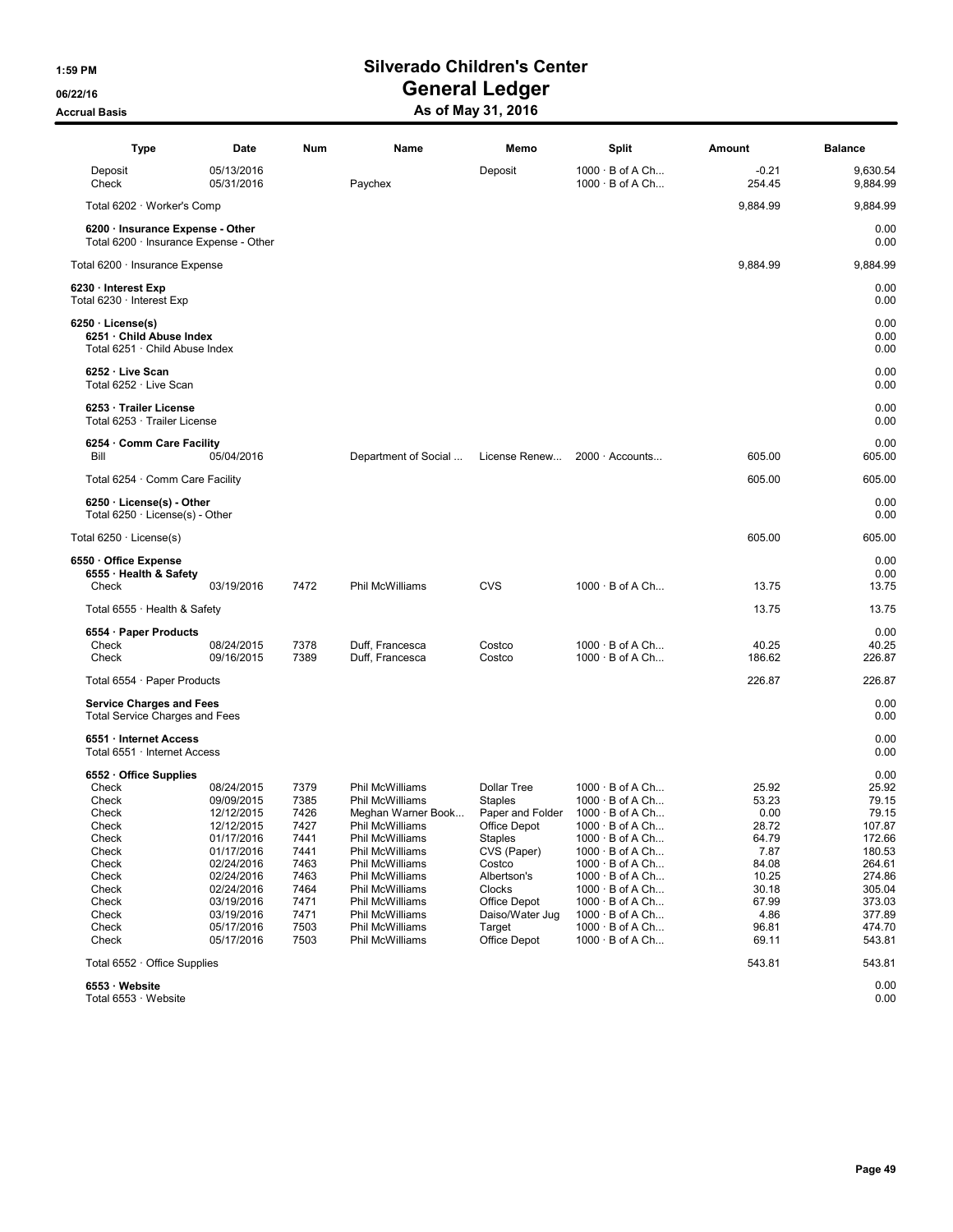| <b>Type</b>                                                                                                                                                                                        | Date                                                                                                                                                                                                                                                                                                             | Num                                                                                                                                                                                                       | Name                                                                                                                                                                                                                                                                                                                                                                                                                                                                                             | Memo                                                                                                                                                          | <b>Split</b>                                                                                                                                                                                                                                                                                                                                                                                                                                                                                                                                                 | Amount                                                                                                                                                                                                                   | <b>Balance</b>                                                                                                                                                                                                                                                         |
|----------------------------------------------------------------------------------------------------------------------------------------------------------------------------------------------------|------------------------------------------------------------------------------------------------------------------------------------------------------------------------------------------------------------------------------------------------------------------------------------------------------------------|-----------------------------------------------------------------------------------------------------------------------------------------------------------------------------------------------------------|--------------------------------------------------------------------------------------------------------------------------------------------------------------------------------------------------------------------------------------------------------------------------------------------------------------------------------------------------------------------------------------------------------------------------------------------------------------------------------------------------|---------------------------------------------------------------------------------------------------------------------------------------------------------------|--------------------------------------------------------------------------------------------------------------------------------------------------------------------------------------------------------------------------------------------------------------------------------------------------------------------------------------------------------------------------------------------------------------------------------------------------------------------------------------------------------------------------------------------------------------|--------------------------------------------------------------------------------------------------------------------------------------------------------------------------------------------------------------------------|------------------------------------------------------------------------------------------------------------------------------------------------------------------------------------------------------------------------------------------------------------------------|
| 6550 Office Expense - Other<br>Check<br>Deposit<br>Check<br>Deposit<br>Check<br>Check<br>Check<br>Check<br>Check<br>Check                                                                          | 09/22/2015<br>01/17/2016<br>01/17/2016<br>01/25/2016<br>02/09/2016<br>02/09/2016<br>02/10/2016<br>02/17/2016<br>04/04/2016<br>05/27/2016                                                                                                                                                                         | 7443<br>341<br>7449<br>7449<br>7454<br>7457<br>7478<br>7504                                                                                                                                               | Intuit. Inc.<br>Void<br>Scott, Jenny R.<br>Phil McWilliams<br>Phil McWilliams<br>Phil McWilliams<br>Deborah Johnson<br>Briggs, Laurie D.<br><b>Procare Software</b>                                                                                                                                                                                                                                                                                                                              | Checks<br>Void Check #7<br>Replace Check<br>Petty Cash Ov<br>.99 Store<br>Walmart<br>Procare Software<br>Microsoft Offic<br>Garage Sale P<br>Billing Software | $1000 \cdot B$ of A Ch<br>$1000 \cdot B$ of A Ch<br>$1000 \cdot B$ of A Ch<br>$1000 \cdot B$ of A Ch<br>$1000 \cdot B$ of A Ch<br>$1000 \cdot B$ of A Ch<br>$1000 \cdot B$ of A Ch<br>$1000 \cdot B$ of A Ch<br>$1000 \cdot B$ of A Ch<br>$1000 \cdot B$ of A Ch                                                                                                                                                                                                                                                                                             | 137.14<br>$-88.79$<br>88.79<br>$-3.13$<br>11.98<br>7.37<br>110.00<br>206.99<br>23.00<br>249.00                                                                                                                           | 0.00<br>137.14<br>48.35<br>137.14<br>134.01<br>145.99<br>153.36<br>263.36<br>470.35<br>493.35<br>742.35                                                                                                                                                                |
| Total 6550 · Office Expense - Other                                                                                                                                                                |                                                                                                                                                                                                                                                                                                                  |                                                                                                                                                                                                           |                                                                                                                                                                                                                                                                                                                                                                                                                                                                                                  |                                                                                                                                                               |                                                                                                                                                                                                                                                                                                                                                                                                                                                                                                                                                              | 742.35                                                                                                                                                                                                                   | 742.35                                                                                                                                                                                                                                                                 |
| Total 6550 · Office Expense                                                                                                                                                                        |                                                                                                                                                                                                                                                                                                                  |                                                                                                                                                                                                           |                                                                                                                                                                                                                                                                                                                                                                                                                                                                                                  |                                                                                                                                                               |                                                                                                                                                                                                                                                                                                                                                                                                                                                                                                                                                              | 1,526.78                                                                                                                                                                                                                 | 1,526.78                                                                                                                                                                                                                                                               |
| 6560 · Salaries & Payroll Taxes<br>Total 6560 · Salaries & Payroll Taxes                                                                                                                           |                                                                                                                                                                                                                                                                                                                  |                                                                                                                                                                                                           |                                                                                                                                                                                                                                                                                                                                                                                                                                                                                                  |                                                                                                                                                               |                                                                                                                                                                                                                                                                                                                                                                                                                                                                                                                                                              |                                                                                                                                                                                                                          | 0.00<br>0.00                                                                                                                                                                                                                                                           |
| 6640 · Legal & Prof Fees<br>501(c)3 Filing<br>Total 501(c)3 Filing                                                                                                                                 |                                                                                                                                                                                                                                                                                                                  |                                                                                                                                                                                                           |                                                                                                                                                                                                                                                                                                                                                                                                                                                                                                  |                                                                                                                                                               |                                                                                                                                                                                                                                                                                                                                                                                                                                                                                                                                                              |                                                                                                                                                                                                                          | 0.00<br>0.00<br>0.00                                                                                                                                                                                                                                                   |
| <b>Corp Filing</b><br><b>Total Corp Filing</b>                                                                                                                                                     |                                                                                                                                                                                                                                                                                                                  |                                                                                                                                                                                                           |                                                                                                                                                                                                                                                                                                                                                                                                                                                                                                  |                                                                                                                                                               |                                                                                                                                                                                                                                                                                                                                                                                                                                                                                                                                                              |                                                                                                                                                                                                                          | 0.00<br>0.00                                                                                                                                                                                                                                                           |
| 6641 · Accounting<br>Total 6641 · Accounting                                                                                                                                                       |                                                                                                                                                                                                                                                                                                                  |                                                                                                                                                                                                           |                                                                                                                                                                                                                                                                                                                                                                                                                                                                                                  |                                                                                                                                                               |                                                                                                                                                                                                                                                                                                                                                                                                                                                                                                                                                              |                                                                                                                                                                                                                          | 0.00<br>0.00                                                                                                                                                                                                                                                           |
| $6642 \cdot$ Legal<br>Total 6642 · Legal                                                                                                                                                           |                                                                                                                                                                                                                                                                                                                  |                                                                                                                                                                                                           |                                                                                                                                                                                                                                                                                                                                                                                                                                                                                                  |                                                                                                                                                               |                                                                                                                                                                                                                                                                                                                                                                                                                                                                                                                                                              |                                                                                                                                                                                                                          | 0.00<br>0.00                                                                                                                                                                                                                                                           |
| 6643 Outside Services<br>Total 6643 · Outside Services                                                                                                                                             |                                                                                                                                                                                                                                                                                                                  |                                                                                                                                                                                                           |                                                                                                                                                                                                                                                                                                                                                                                                                                                                                                  |                                                                                                                                                               |                                                                                                                                                                                                                                                                                                                                                                                                                                                                                                                                                              |                                                                                                                                                                                                                          | 0.00<br>0.00                                                                                                                                                                                                                                                           |
| 6644 · Bookkeeping<br>Bill<br>Bill<br>Bill<br>Bill<br>Bill<br>Bill<br>Bill<br>Bill<br>Bill<br>Bill<br>Bill<br>Bill<br>Bill<br>Bill<br>Bill<br>Bill<br>Bill<br>Bill<br>Bill<br>Bill<br>Bill<br>Bill | 07/16/2015<br>07/31/2015<br>08/16/2015<br>08/31/2015<br>09/16/2015<br>09/30/2015<br>10/15/2015<br>10/31/2015<br>11/06/2015<br>11/30/2015<br>12/16/2015<br>12/31/2015<br>01/16/2016<br>01/31/2016<br>02/16/2016<br>02/29/2016<br>03/16/2016<br>03/31/2016<br>04/16/2016<br>04/30/2016<br>05/16/2016<br>05/31/2016 | 15-60<br>15-65<br>15-68<br>15-71<br>15-75<br>15-80<br>15-85<br>15-89<br>15-94<br>15-98<br>15-102<br>15-106<br>$16 - 5$<br>$16-10$<br>16-15<br>16-20<br>16-25<br>16-30<br>16-34<br>16-40<br>16-42<br>16-46 | Meghan Warner Book<br>Meghan Warner Book<br>Meghan Warner Book<br>Meghan Warner Book<br>Meghan Warner Book<br>Meghan Warner Book<br>Meghan Warner Book<br>Meghan Warner Book<br>Meghan Warner Book<br>Meghan Warner Book<br>Meghan Warner Book<br>Meghan Warner Book<br>Meghan Warner Book<br>Meghan Warner Book<br>Meghan Warner Book<br>Meghan Warner Book<br>Meghan Warner Book<br>Meghan Warner Book<br>Meghan Warner Book<br>Meghan Warner Book<br>Meghan Warner Book<br>Meghan Warner Book |                                                                                                                                                               | $2000 \cdot$ Accounts<br>$2000 \cdot$ Accounts<br>$2000 \cdot$ Accounts<br>$2000 \cdot$ Accounts<br>$2000 \cdot$ Accounts<br>$2000 \cdot$ Accounts<br>$2000 \cdot$ Accounts<br>$2000 \cdot$ Accounts<br>$2000 \cdot$ Accounts<br>$2000 \cdot$ Accounts<br>$2000 \cdot$ Accounts<br>$2000 \cdot$ Accounts<br>$2000 \cdot$ Accounts<br>$2000 \cdot$ Accounts<br>$2000 \cdot$ Accounts<br>$2000 \cdot$ Accounts<br>$2000 \cdot$ Accounts<br>$2000 \cdot$ Accounts<br>$2000 \cdot$ Accounts<br>$2000 \cdot$ Accounts<br>$2000 \cdot$ Accounts<br>2000 · Accounts | 240.00<br>280.00<br>240.00<br>240.00<br>260.00<br>200.00<br>240.00<br>200.00<br>250.00<br>200.00<br>240.00<br>200.00<br>320.00<br>200.00<br>200.00<br>240.00<br>240.00<br>160.00<br>240.00<br>160.00<br>260.00<br>180.00 | 0.00<br>240.00<br>520.00<br>760.00<br>1,000.00<br>1,260.00<br>1,460.00<br>1,700.00<br>1,900.00<br>2,150.00<br>2,350.00<br>2,590.00<br>2,790.00<br>3,110.00<br>3,310.00<br>3,510.00<br>3,750.00<br>3,990.00<br>4,150.00<br>4,390.00<br>4,550.00<br>4,810.00<br>4,990.00 |
| Total 6644 · Bookkeeping                                                                                                                                                                           |                                                                                                                                                                                                                                                                                                                  |                                                                                                                                                                                                           |                                                                                                                                                                                                                                                                                                                                                                                                                                                                                                  |                                                                                                                                                               |                                                                                                                                                                                                                                                                                                                                                                                                                                                                                                                                                              | 4,990.00                                                                                                                                                                                                                 | 4,990.00                                                                                                                                                                                                                                                               |
| 6640 · Legal & Prof Fees - Other<br>Total $6640 \cdot$ Legal & Prof Fees - Other                                                                                                                   |                                                                                                                                                                                                                                                                                                                  |                                                                                                                                                                                                           |                                                                                                                                                                                                                                                                                                                                                                                                                                                                                                  |                                                                                                                                                               |                                                                                                                                                                                                                                                                                                                                                                                                                                                                                                                                                              |                                                                                                                                                                                                                          | 0.00<br>0.00                                                                                                                                                                                                                                                           |
| Total 6640 · Legal & Prof Fees                                                                                                                                                                     |                                                                                                                                                                                                                                                                                                                  |                                                                                                                                                                                                           |                                                                                                                                                                                                                                                                                                                                                                                                                                                                                                  |                                                                                                                                                               |                                                                                                                                                                                                                                                                                                                                                                                                                                                                                                                                                              | 4,990.00                                                                                                                                                                                                                 | 4,990.00                                                                                                                                                                                                                                                               |
| 6790 · Salaries & Wages<br>6791 · Vacation<br>Paycheck<br>Paycheck<br>Paycheck                                                                                                                     | 08/14/2015<br>08/14/2015<br>10/15/2015                                                                                                                                                                                                                                                                           | 10050<br>10055<br>10067                                                                                                                                                                                   | Briggs, Laurie D.<br>Briggs, Laurie D.<br>Briggs, Laurie D.                                                                                                                                                                                                                                                                                                                                                                                                                                      | VOID:                                                                                                                                                         | $1000 \cdot B$ of A Ch<br>$1000 \cdot B$ of A Ch<br>$1000 \cdot B$ of A Ch                                                                                                                                                                                                                                                                                                                                                                                                                                                                                   | 0.00<br>600.00<br>0.00                                                                                                                                                                                                   | 0.00<br>0.00<br>0.00<br>600.00<br>600.00                                                                                                                                                                                                                               |
| Total 6791 · Vacation                                                                                                                                                                              |                                                                                                                                                                                                                                                                                                                  |                                                                                                                                                                                                           |                                                                                                                                                                                                                                                                                                                                                                                                                                                                                                  |                                                                                                                                                               |                                                                                                                                                                                                                                                                                                                                                                                                                                                                                                                                                              | 600.00                                                                                                                                                                                                                   | 600.00                                                                                                                                                                                                                                                                 |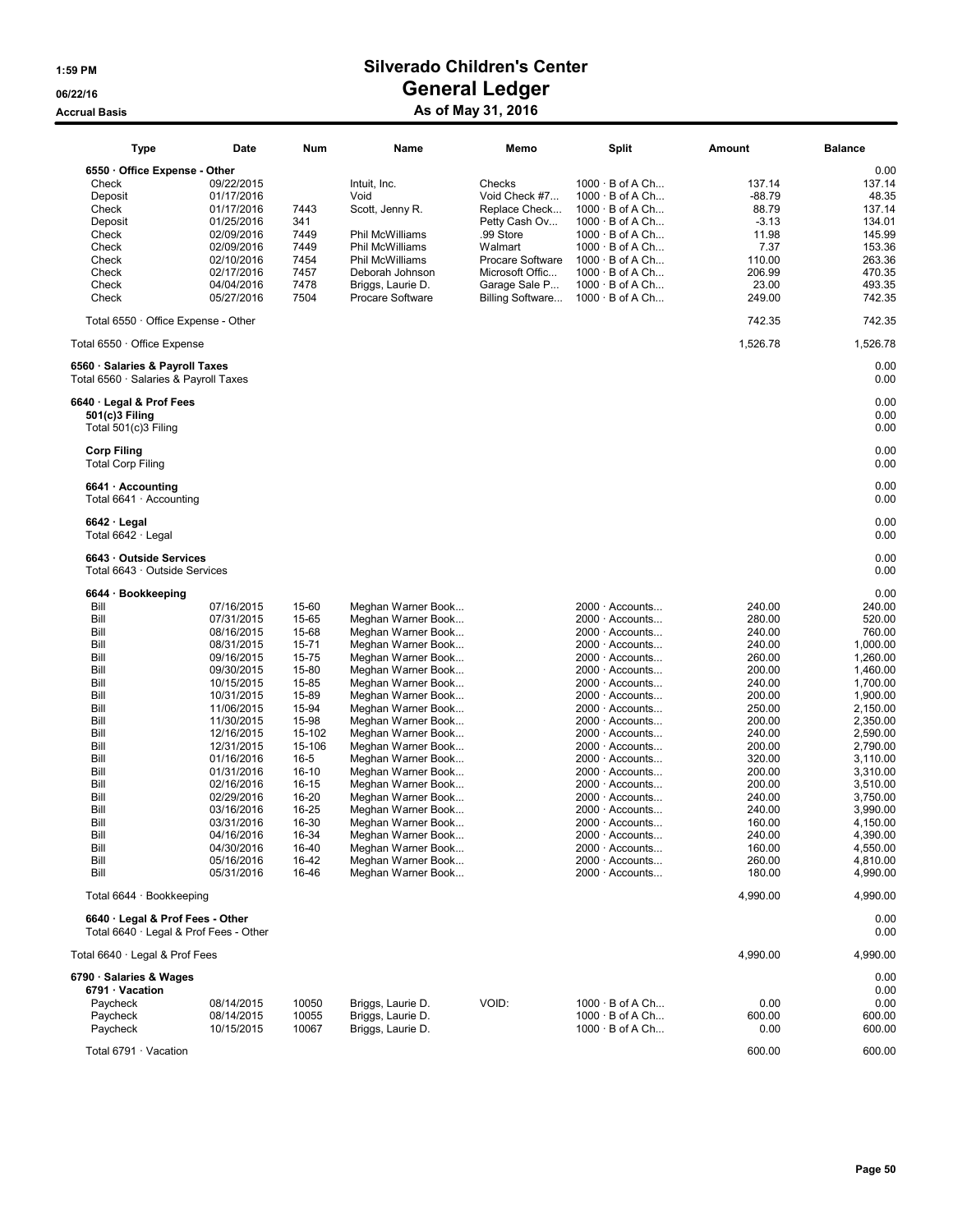### 1:59 PM Silverado Children's Center 06/22/16 Ceneral Ledger Accrual Basis **As of May 31, 2016**

### Type Date Num Name Memo Split Amount Balance 6792 · Regular 0.00 Paycheck 07/15/2015 10040 Briggs, Laurie D. 1000 · B of A Ch... 1,300.<br>Paycheck 07/15/2015 10041 Duarte, Christiana A. 1000 · B of A Ch... 477. Paycheck 07/15/2015 10041 Duarte, Christiana A. 1000 · B of A Ch... 477.50 1,777.50 Paycheck 07/15/2015 10042 Modispacher, Heather... 1000 · B of A Ch... 936.<br>Paycheck 07/15/2015 10043 Niazi, Sabreena 1000 · B of A Ch... 237 Paycheck 07/15/2015 10043 Niazi, Sabreena 1000 · B of A Ch... 237.50 2,951.00 Paycheck 07/15/2015 10044 Vance, Bailey 1000 · B of A Ch... 354.<br>Paycheck 07/31/2015 10045 Briggs, Laurie D. 1000 · B of A Ch... 1,300 Paycheck 07/31/2015 10045 Briggs, Laurie D. 1,300 · B of A Ch... 1,300<br>Paycheck 07/31/2015 10046 Duarte, Christiana A. 1000 · B of A Ch... 1,300<br>Paycheck 07/31/2015 10046 Duarte, Christiana A. 1000 · B of A Ch... 1740 Paycheck 07/31/2015 10046 Duarte, Christiana A. 1000 · B of A Ch... 740.<br>Paycheck 07/31/2015 10047 Modispacher, Heather... 1000 · B of A Ch... 1.144 Paycheck 07/31/2015 10047 Modispacher, Heather...<br>Paycheck 07/31/2015 10048 Niazi, Sabreena 07/31/2015 10048 Niazi, Sabreena 1000 · B of A Ch... 581<br>10731/2015 10049 Vance, Bailey 1000 · B of A Ch... 582 Paycheck 07/31/2015 10049 Vance, Bailey 100D: 1000 · B of A Ch... 802<br>1000 · B of A Ch... 80214/2015 10050 Briggs, Laurie D. 1000: 1000 · B of A Ch... 60 Paycheck 08/14/2015 10050 Briggs, Laurie D. VOID: 1000 · B of A Ch... 0.00 0.00 1<br>Paycheck 08/14/2015 10051 Duarte, Christiana A. 1000 · B of A Ch... 500 Paycheck 08/14/2015 10051 Duarte, Christiana A. 1000 · B of A Ch... 500.<br>Paycheck 08/14/2015 10052 Modispacher, Heather... 1000 · B of A Ch... 1,027 Paycheck 08/14/2015 10052 Modispacher, Heather... 1000 · B of A Ch... 1,027<br>1000 · B of A Ch... 1005/14/2015 10053 Niazi, Sabreena 1,000 · B of A Ch... 1487 Paycheck 108/14/2015 10053 Niazi, Sabreena 1000 · B of A Ch... 487.<br>1000 · B of A Ch... 1005/4/2015 10054 Vance, Bailey 1000 · B of A Ch... 402. Paycheck 08/14/2015 10054 Vance, Bailey 1000 · B of A Ch... 402.<br>1000 · B of A Ch... 10055 Briggs, Laurie D. 1000 · B of A Ch... 1,300. Paycheck 08/14/2015 10055 Briggs, Laurie D. 1000 · B of A Ch... 1,300<br>Paycheck 08/28/2015 10056 Briggs, Laurie D. 1,300 1000 · B of A Ch... 1,300 Paycheck 08/28/2015 10056 Briggs, Laurie D. 1000 · B of A Ch... 1,300<br>Paycheck 08/28/2015 10057 Duarte, Christiana A. 1000 · B of A Ch... 540 Paycheck 08/28/2015 10057 Duarte, Christiana A. 1000 · B of A Ch... 540.00 13,428.95 Paycheck 08/28/2015 10058 Modispacher, Heather... 1000 · B of A Ch... 1085.<br>1000 · B of A Ch... 1005/28/2015 10059 Niazi, Sabreena 1000 · B of A Ch... 1000 · B of A Ch... Paycheck 08/28/2015 10059 Niazi, Sabreena 1000 · B of A Ch... 381.25 14,895.70 Paycheck 08/28/2015 10060 Vance, Bailey 1000 · B of A Ch... 534.00 15,429.70 Paycheck 09/15/2015 10061 Riggs, Laurie D. 1000 · B of A Ch... 1,300<br>Paycheck 09/15/2015 10061 Briggs, Laurie D. 1,300<br>Paycheck 09/15/2015 10062 Duarte, Christiana A. 1000 · B of A Ch... 565 Paycheck Object 2015 1000 · B of A Ch...<br>
Modispacher, Heather... 565.000 · B of A Ch... Paycheck 09/15/2015 10063 Modispacher, Heather... 1000 · B of A Ch... 1,131.<br>Paycheck 09/30/2015 10064 Briggs, Laurie D. 1000 · B of A Ch... 1,300. 09/30/2015 10064 Briggs, Laurie D. 1000 · B of A Ch...<br>09/30/2015 10065 Duarte, Christiana A. 1000 · B of A Ch... Paycheck 09/30/2015 10065 Duarte, Christiana A. 1000 · B of A Ch... 575<br>Paycheck 09/30/2015 10066 Modispacher, Heather... 1000 · B of A Ch... 1,183 Paycheck 09/30/2015 10066 Modispacher, Heather... 1000 · B of A Ch... 1000 · B of A Ch... 1000 · B of A Ch... 1,183. Paycheck 09/30/2015 10066 Modispacher, Heather... 1000 · B of A Ch... 78.<br>Paycheck 10/15/2015 10067 Briggs, Laurie D. 1000 · B of A Ch... 1.300 · 1000 · B of A Ch... Paycheck 10/15/2015 10067 Briggs, Laurie D. 1000 · B of A Ch... 1,300.00 22,861.70 Paycheck 10/15/2015 10068 Duarte, Christiana A. 1000 · B of A Ch... 460.00 23,321.70 Paycheck 10/15/2015 10069 Modispacher, Heather... 1000 · B of A Ch... 1,053<br>
Paycheck 10/30/2015 10070 Briggs, Laurie D. 1000 · B of A Ch... 1,300 10/30/2015 10070 Briggs, Laurie D. 1000 · B of A Ch... 1,300<br>10/30/2015 10071 Duarte, Christiana A. 1000 · B of A Ch... 1440 Paycheck 10/30/2015 10071 Duarte, Christiana A. 1000 · B of A Ch... 440.<br>Paycheck 10/30/2015 10072 Modispacher, Heather... 1000 · B of A Ch... 1,248 Paycheck 10/30/2015 10072 Modispacher, Heather... 1000 · B of A Ch... 1,248.<br>11.248. 10/30/2015 10072 Modispacher, Heather... 1000 · B of A Ch... 19. 10/30/2015 10072 Modispacher, Heather... 1000 · B of A Ch... 19.<br>11/13/2015 10073 Briggs, Laurie D. 1000 · B of A Ch... 1,600. Paycheck 11/13/2015 10073 Briggs, Laurie D. 1000 · B of A Ch... 1,600<br>Paycheck 11/13/2015 10074 Duarte, Christiana A. 1000 · B of A Ch... 160 Paycheck 11/13/2015 10074 Duarte, Christiana A. 1000 · B of A Ch... 160.<br>Paycheck 11/13/2015 10075 Modispacher, Heather... 1000 · B of A Ch... 1.040 Paycheck 11/13/2015 10075 Modispacher, Heather... 1000 · B of A Ch... 1,040<br>Paycheck 11/30/2015 10076 Briggs, Laurie D. 1,600 · B of A Ch... 1,600 Paycheck 11/30/2015 10076 Briggs, Laurie D. 1,600 · B of A Ch... 1,600<br>Paycheck 11/30/2015 10076 Briggs, Laurie D. 1,600 · B of A Ch... 1,600 · 1,600 · 1,600 Paycheck 11/30/2015 10077 Duarte, Christiana A. 1000 · B of A Ch... 230.<br>Paycheck 11/30/2015 10078 Modispacher, Heather... 1000 · B of A Ch... 871 11/30/2015 10078 Modispacher, Heather... 1000 · B of A Ch... 871<br>11/30/2015 10078 Modispacher, Heather... 1000 · B of A Ch... 208 Paycheck 11/30/2015 10078 Modispacher, Heather... 1000 · B of A Ch... 208.<br>Paycheck 12/15/2015 10079 Briggs Laurie D. 1000 · B of A Ch... 1600 Paycheck 12/15/2015 10079 Briggs, Laurie D. 1000 · B of A Ch...<br>12/15/2015 10079 Briggs, Laurie D. 1000 · B of A Ch... Paycheck 12/15/2015 10079 Briggs, Laurie D. 1000 · B of A Ch... 250.00 34,941.20 Paycheck 12/15/2015 10080 Duarte, Christiana A. 1000 · B of A Ch... 305.00 35,246.20 Paycheck 12/15/2015 10081 Modispacher, Heather... 1000 · B of A Ch... 1,118<br>Paycheck 12/31/2015 10082 Briggs, Laurie D. 1000 · B of A Ch... 1,600 Paycheck 12/31/2015 10082 Briggs, Laurie D. 1000 · B of A Ch... 1,600<br>Paycheck 12/31/2015 10083 Duarte, Christiana A. 1000 · B of A Ch... 1,600 · B of A Ch... Paycheck 12/31/2015 10083 Duarte, Christiana A. 1000 · B of A Ch... 350.<br>12/31/2015 10084 Modispacher, Heather... 1000 · B of A Ch... 676 Paycheck 12/31/2015 10084 Modispacher, Heather... 1000 · B of A Ch... 676.<br>Paycheck 12/31/2015 10084 Modispacher, Heather... 1000 · B of A Ch... 208 Paycheck 12/31/2015 10084 Modispacher, Heather... 1000 · B of A Ch... 208<br>Paycheck 12/31/2015 10084 Modispacher, Heather... 1000 · B of A Ch... 312 Paycheck 12/31/2015 10084 Modispacher, Heather... 1000 · B of A Ch... 312<br>Paycheck 01/15/2016 10085 Briggs, Laurie D. 1000 · B of A Ch... 1,600 Paycheck 01/15/2016 10085 Briggs, Laurie D. 1000 · B of A Ch...<br>Paycheck 01/15/2016 10086 Duarte, Christiana A. 1000 · B of A Ch... Paycheck 01/15/2016 10086 Duarte, Christiana A. 1000 · B of A Ch... 650.<br>Paycheck 01/15/2016 10087 Modispacher, Heather... 1000 · B of A Ch... 1,040 Paycheck 01/15/2016 10087 Modispacher, Heather... 1000 · B of A Ch... 1,040<br>Paycheck 01/15/2016 10087 Modispacher, Heather... 1000 · B of A Ch... 104 Paycheck 01/15/2016 10087 Modispacher, Heather... 1000 · B of A Ch... 104<br>Paycheck 01/29/2016 10088 Briggs, Laurie D. 1000 · B of A Ch... 1,600  $1000 \cdot B$  of A Ch... Paycheck 01/29/2016 10089 Duarte, Christiana A. 1000 · B of A Ch... 585<br>Paycheck 01/29/2016 10090 Modispacher, Heather... 1000 · B of A Ch... 936 01/29/2016 10090 Modispacher, Heather... 1000 · B of A Ch...<br>01/29/2016 10090 Modispacher, Heather... 1000 · B of A Ch... Paycheck 01/29/2016 10090 Modispacher, Heather... 1000 · B of A Ch... 104<br>Paycheck 02/12/2016 10091 Briggs, Laurie D. 1000 · B of A Ch... 1,600 Paycheck 02/12/2016 10091 Briggs, Laurie D. 1000 · B of A Ch... 1,600<br>Paycheck 02/12/2016 10092 Duarte, Christiana A. 1000 · B of A Ch... 595 Paycheck 02/12/2016 10092 Duarte, Christiana A. 1000 · B of A Ch... 595.00 48,324.20 Paycheck 02/12/2016 10093 Modispacher, Heather... 1000 · B of A Ch... 1,163.<br>1000 · B of A Ch... 1009/20/2016 10094 Briggs, Laurie D. 1000 · B of A Ch... 1,600 Paycheck 02/29/2016 10094 Briggs, Laurie D. 1000 · B of A Ch... 1,600.00 51,087.70 Paycheck 02/29/2016 10095 Duarte, Christiana A. 1000 · B of A Ch... 550.<br>Paycheck 02/29/2016 10096 Modispacher, Heather... 1000 · B of A Ch... 500 903 02/29/2016 10096 Modispacher, Heather...<br>02/29/2016 10097 Snow, Jenifer Paycheck 02/29/2016 10097 Snow, Jenifer 1000 · B of A Ch... 783.00 53,324.20 Paycheck 03/15/2016 10098 Briggs, Laurie D. 1000 · B of A Ch... 1,600<br>Paycheck 03/15/2016 10099 Duarte, Christiana A. 1000 · B of A Ch... 620 03/15/2016 10099 Duarte, Christiana A. 1000 · B of A Ch...<br>03/15/2016 10100 Modispacher, Heather... 1000 · B of A Ch...

| I ype         | Date       | Num   | Name                  | Memo  | Split                  | Amount   | Balance   |
|---------------|------------|-------|-----------------------|-------|------------------------|----------|-----------|
| 792 · Regular |            |       |                       |       |                        |          | 0.00      |
|               |            | 10040 |                       |       | $1000 \cdot B$ of A Ch |          | 1,300.00  |
| Paycheck      | 07/15/2015 |       | Briggs, Laurie D.     |       |                        | 1,300.00 |           |
| Paycheck      | 07/15/2015 | 10041 | Duarte, Christiana A. |       | $1000 \cdot B$ of A Ch | 477.50   | 1,777.50  |
| Paycheck      | 07/15/2015 | 10042 | Modispacher, Heather  |       | $1000 \cdot B$ of A Ch | 936.00   | 2,713.50  |
| Paycheck      | 07/15/2015 | 10043 | Niazi, Sabreena       |       | $1000 \cdot B$ of A Ch | 237.50   | 2,951.00  |
| Paycheck      | 07/15/2015 | 10044 | Vance, Bailey         |       | $1000 \cdot B$ of A Ch | 354.00   | 3.305.00  |
| Paycheck      | 07/31/2015 | 10045 | Briggs, Laurie D.     |       | $1000 \cdot B$ of A Ch | 1,300.00 | 4,605.00  |
| Paycheck      | 07/31/2015 | 10046 | Duarte, Christiana A. |       | $1000 \cdot B$ of A Ch | 740.00   | 5,345.00  |
| Paycheck      | 07/31/2015 | 10047 | Modispacher, Heather  |       | $1000 \cdot B$ of A Ch | 1,144.00 | 6,489.00  |
| Paycheck      | 07/31/2015 | 10048 | Niazi, Sabreena       |       | 1000 · B of A Ch       | 581.25   | 7,070.25  |
| Paycheck      | 07/31/2015 | 10049 | Vance, Bailey         |       | $1000 \cdot B$ of A Ch | 802.20   | 7,872.45  |
| Paycheck      | 08/14/2015 | 10050 | Briggs, Laurie D.     | VOID: | 1000 · B of A Ch       | 0.00     | 7.872.45  |
| Paycheck      | 08/14/2015 | 10051 | Duarte, Christiana A. |       | $1000 \cdot B$ of A Ch | 500.00   | 8,372.45  |
| Paycheck      | 08/14/2015 | 10052 | Modispacher, Heather  |       | $1000 \cdot B$ of A Ch | 1,027.00 | 9,399.45  |
| Paycheck      | 08/14/2015 | 10053 | Niazi, Sabreena       |       | $1000 \cdot B$ of A Ch | 487.50   | 9,886.95  |
|               |            |       |                       |       |                        |          |           |
| Paycheck      | 08/14/2015 | 10054 | Vance, Bailey         |       | $1000 \cdot B$ of A Ch | 402.00   | 10,288.95 |
| Paycheck      | 08/14/2015 | 10055 | Briggs, Laurie D.     |       | $1000 \cdot B$ of A Ch | 1,300.00 | 11,588.95 |
| Paycheck      | 08/28/2015 | 10056 | Briggs, Laurie D.     |       | $1000 \cdot B$ of A Ch | 1,300.00 | 12,888.95 |
| Paycheck      | 08/28/2015 | 10057 | Duarte, Christiana A. |       | 1000 · B of A Ch       | 540.00   | 13,428.95 |
| Paycheck      | 08/28/2015 | 10058 | Modispacher, Heather  |       | $1000 \cdot B$ of A Ch | 1,085.50 | 14,514.45 |
| Paycheck      | 08/28/2015 | 10059 | Niazi, Sabreena       |       | $1000 \cdot B$ of A Ch | 381.25   | 14,895.70 |
| Paycheck      | 08/28/2015 | 10060 | Vance, Bailey         |       | 1000 · B of A Ch       | 534.00   | 15,429.70 |
| Paycheck      | 09/15/2015 | 10061 | Briggs, Laurie D.     |       | $1000 \cdot B$ of A Ch | 1,300.00 | 16,729.70 |
| Paycheck      | 09/15/2015 | 10062 | Duarte, Christiana A. |       | $1000 \cdot B$ of A Ch | 565.00   | 17,294.70 |
| Paycheck      | 09/15/2015 | 10063 | Modispacher, Heather  |       | $1000 \cdot B$ of A Ch | 1,131.00 | 18,425.70 |
|               |            | 10064 | Briggs, Laurie D.     |       | $1000 \cdot B$ of A Ch | 1,300.00 | 19,725.70 |
| Paycheck      | 09/30/2015 |       |                       |       |                        |          |           |
| Paycheck      | 09/30/2015 | 10065 | Duarte, Christiana A. |       | $1000 \cdot B$ of A Ch | 575.00   | 20,300.70 |
| Paycheck      | 09/30/2015 | 10066 | Modispacher, Heather  |       | $1000 \cdot B$ of A Ch | 1,183.00 | 21,483.70 |
| Paycheck      | 09/30/2015 | 10066 | Modispacher, Heather  |       | $1000 \cdot B$ of A Ch | 78.00    | 21,561.70 |
| Paycheck      | 10/15/2015 | 10067 | Briggs, Laurie D.     |       | $1000 \cdot B$ of A Ch | 1,300.00 | 22,861.70 |
| Paycheck      | 10/15/2015 | 10068 | Duarte, Christiana A. |       | $1000 \cdot B$ of A Ch | 460.00   | 23,321.70 |
| Paycheck      | 10/15/2015 | 10069 | Modispacher, Heather  |       | $1000 \cdot B$ of A Ch | 1,053.00 | 24,374.70 |
| Paycheck      | 10/30/2015 | 10070 | Briggs, Laurie D.     |       | $1000 \cdot B$ of A Ch | 1,300.00 | 25,674.70 |
| Paycheck      | 10/30/2015 | 10071 | Duarte, Christiana A. |       | $1000 \cdot B$ of A Ch | 440.00   | 26,114.70 |
| Paycheck      | 10/30/2015 | 10072 | Modispacher, Heather  |       | $1000 \cdot B$ of A Ch | 1,248.00 | 27,362.70 |
| Paycheck      | 10/30/2015 | 10072 | Modispacher, Heather  |       | $1000 \cdot B$ of A Ch | 19.50    | 27,382.20 |
|               |            |       |                       |       |                        |          |           |
| Paycheck      | 11/13/2015 | 10073 | Briggs, Laurie D.     |       | $1000 \cdot B$ of A Ch | 1,600.00 | 28,982.20 |
| Paycheck      | 11/13/2015 | 10074 | Duarte, Christiana A. |       | $1000 \cdot B$ of A Ch | 160.00   | 29,142.20 |
| Paycheck      | 11/13/2015 | 10075 | Modispacher, Heather  |       | $1000 \cdot B$ of A Ch | 1,040.00 | 30,182.20 |
| Paycheck      | 11/30/2015 | 10076 | Briggs, Laurie D.     |       | $1000 \cdot B$ of A Ch | 1,600.00 | 31,782.20 |
| Paycheck      | 11/30/2015 | 10077 | Duarte, Christiana A. |       | $1000 \cdot B$ of A Ch | 230.00   | 32,012.20 |
| Paycheck      | 11/30/2015 | 10078 | Modispacher, Heather  |       | $1000 \cdot B$ of A Ch | 871.00   | 32,883.20 |
| Paycheck      | 11/30/2015 | 10078 | Modispacher, Heather  |       | $1000 \cdot B$ of A Ch | 208.00   | 33,091.20 |
| Paycheck      | 12/15/2015 | 10079 | Briggs, Laurie D.     |       | $1000 \cdot B$ of A Ch | 1,600.00 | 34,691.20 |
| Paycheck      | 12/15/2015 | 10079 | Briggs, Laurie D.     |       | $1000 \cdot B$ of A Ch | 250.00   | 34,941.20 |
| Paycheck      | 12/15/2015 | 10080 | Duarte, Christiana A. |       | $1000 \cdot B$ of A Ch | 305.00   | 35,246.20 |
| Paycheck      | 12/15/2015 | 10081 | Modispacher, Heather  |       | 1000 · B of A Ch       | 1,118.00 | 36,364.20 |
| Paycheck      | 12/31/2015 | 10082 | Briggs, Laurie D.     |       | $1000 \cdot B$ of A Ch | 1,600.00 | 37,964.20 |
| Paycheck      | 12/31/2015 | 10083 | Duarte, Christiana A. |       | $1000 \cdot B$ of A Ch | 350.00   | 38,314.20 |
| Paycheck      |            |       | Modispacher, Heather  |       | $1000 \cdot B$ of A Ch |          | 38,990.20 |
|               | 12/31/2015 | 10084 |                       |       |                        | 676.00   |           |
| Paycheck      | 12/31/2015 | 10084 | Modispacher, Heather  |       | $1000 \cdot B$ of A Ch | 208.00   | 39,198.20 |
| Paycheck      | 12/31/2015 | 10084 | Modispacher, Heather  |       | $1000 \cdot B$ of A Ch | 312.00   | 39,510.20 |
| Paycheck      | 01/15/2016 | 10085 | Briggs, Laurie D.     |       | $1000 \cdot B$ of A Ch | 1,600.00 | 41,110.20 |
| Paycheck      | 01/15/2016 | 10086 | Duarte, Christiana A. |       | $1000 \cdot B$ of A Ch | 650.00   | 41,760.20 |
| Paycheck      | 01/15/2016 | 10087 | Modispacher, Heather  |       | $1000 \cdot B$ of A Ch | 1,040.00 | 42,800.20 |
| Paycheck      | 01/15/2016 | 10087 | Modispacher, Heather  |       | $1000 \cdot B$ of A Ch | 104.00   | 42,904.20 |
| Paycheck      | 01/29/2016 | 10088 | Briggs, Laurie D.     |       | $1000 \cdot B$ of A Ch | 1,600.00 | 44,504.20 |
| Paycheck      | 01/29/2016 | 10089 | Duarte, Christiana A. |       | $1000 \cdot B$ of A Ch | 585.00   | 45,089.20 |
| Paycheck      | 01/29/2016 | 10090 | Modispacher, Heather  |       | $1000 \cdot B$ of A Ch | 936.00   | 46,025.20 |
| Paycheck      | 01/29/2016 | 10090 | Modispacher, Heather  |       | $1000 \cdot B$ of A Ch | 104.00   | 46,129.20 |
| Paycheck      | 02/12/2016 | 10091 | Briggs, Laurie D.     |       | $1000 \cdot B$ of A Ch | 1,600.00 | 47,729.20 |
| Paycheck      | 02/12/2016 | 10092 | Duarte, Christiana A. |       | $1000 \cdot B$ of A Ch | 595.00   | 48,324.20 |
|               | 02/12/2016 |       | Modispacher, Heather  |       | $1000 \cdot B$ of A Ch |          |           |
| Paycheck      |            | 10093 |                       |       |                        | 1,163.50 | 49,487.70 |
| Paycheck      | 02/29/2016 | 10094 | Briggs, Laurie D.     |       | $1000 \cdot B$ of A Ch | 1,600.00 | 51,087.70 |
| Paycheck      | 02/29/2016 | 10095 | Duarte, Christiana A. |       | $1000 \cdot B$ of A Ch | 550.00   | 51,637.70 |
| Paycheck      | 02/29/2016 | 10096 | Modispacher, Heather  |       | $1000 \cdot B$ of A Ch | 903.50   | 52,541.20 |
| Paycheck      | 02/29/2016 | 10097 | Snow, Jenifer         |       | $1000 \cdot B$ of A Ch | 783.00   | 53,324.20 |
| Paycheck      | 03/15/2016 | 10098 | Briggs, Laurie D.     |       | $1000 \cdot B$ of A Ch | 1,600.00 | 54,924.20 |
| Paycheck      | 03/15/2016 | 10099 | Duarte, Christiana A. |       | $1000 \cdot B$ of A Ch | 620.00   | 55,544.20 |
| Paycheck      | 03/15/2016 | 10100 | Modispacher, Heather  |       | $1000 \cdot B$ of A Ch | 929.50   | 56,473.70 |
| Paycheck      | 03/15/2016 | 10101 | Snow, Jenifer         |       | $1000 \cdot B$ of A Ch | 1,107.00 | 57,580.70 |
| Paycheck      | 03/31/2016 | 10102 | Briggs, Laurie D.     |       | $1000 \cdot B$ of A Ch | 1,600.00 | 59,180.70 |
| Paycheck      | 03/31/2016 | 10103 | Duarte, Christiana A. |       | $1000 \cdot B$ of A Ch | 875.00   | 60,055.70 |
| Paycheck      | 03/31/2016 | 10104 | Modispacher, Heather  |       | $1000 \cdot B$ of A Ch | 1,053.00 | 61,108.70 |
| Paycheck      | 03/31/2016 | 10105 | Snow, Jenifer         |       | $1000 \cdot B$ of A Ch | 1,208.25 | 62,316.95 |
|               | 04/15/2016 | 10106 | Briggs, Laurie D.     |       | $1000 \cdot B$ of A Ch | 1,600.00 |           |
| Paycheck      |            |       |                       |       |                        |          | 63,916.95 |
| Paycheck      | 04/15/2016 | 10107 | Duarte, Christiana A. |       | $1000 \cdot B$ of A Ch | 739.50   | 64,656.45 |
| Paycheck      | 04/15/2016 | 10108 | Modispacher, Heather  |       | $1000 \cdot B$ of A Ch | 929.50   | 65,585.95 |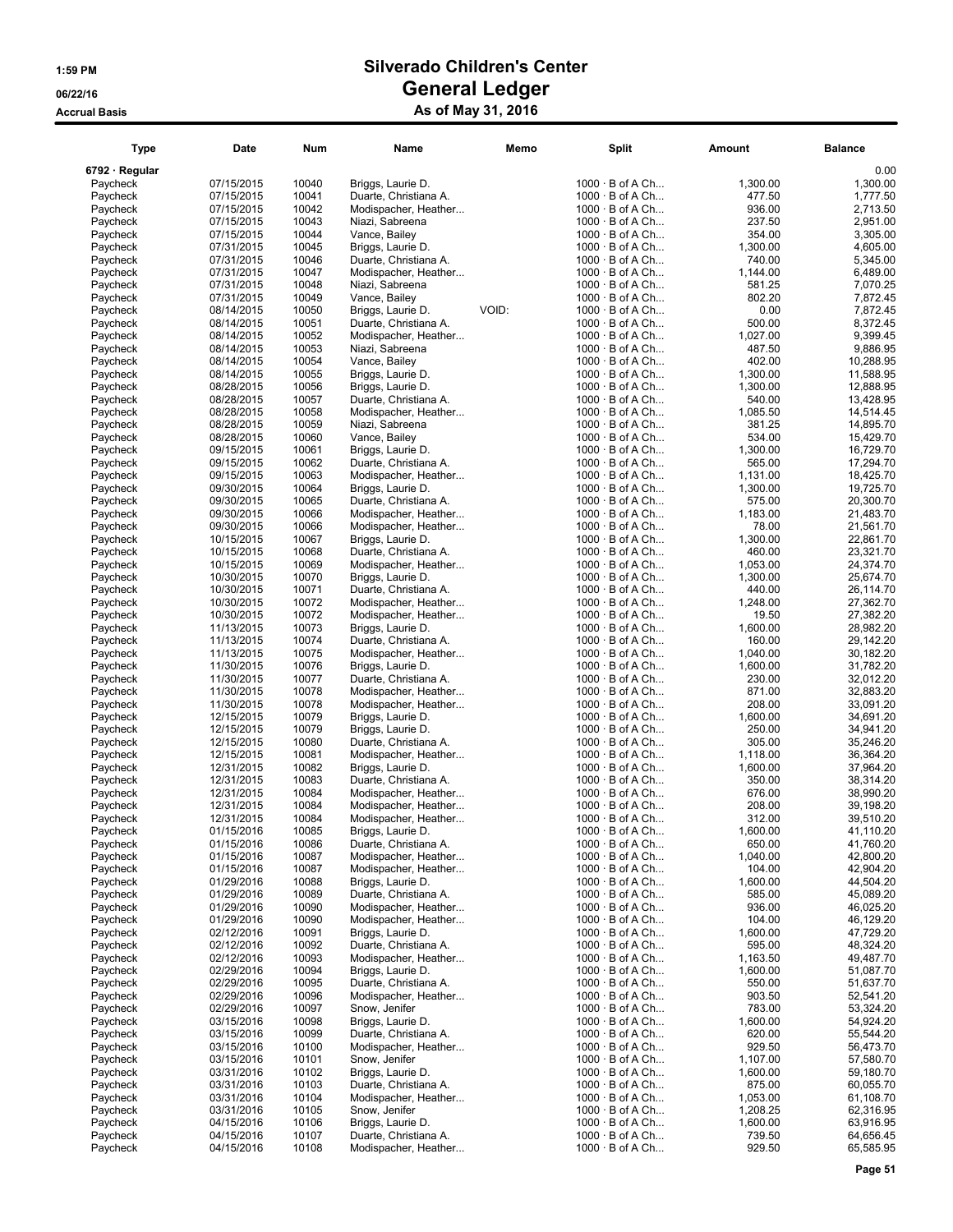| <b>Type</b>                                                              | Date       | Num   | Name                                    | Memo  | Split                  | Amount       | <b>Balance</b> |
|--------------------------------------------------------------------------|------------|-------|-----------------------------------------|-------|------------------------|--------------|----------------|
| Paycheck                                                                 | 04/15/2016 | 10109 | Snow, Jenifer                           |       | $1000 \cdot B$ of A Ch | 1,100.25     | 66,686.20      |
| Paycheck                                                                 | 04/29/2016 | 10110 | Briggs, Laurie D.                       |       | $1000 \cdot B$ of A Ch | 1,600.00     | 68,286.20      |
| Paycheck                                                                 | 04/29/2016 | 10111 | Duarte, Christiana A.                   |       | $1000 \cdot B$ of A Ch | 670.00       | 68,956.20      |
| Paycheck                                                                 | 04/29/2016 | 10112 | Modispacher, Heather                    |       | $1000 \cdot B$ of A Ch | 819.00       | 69,775.20      |
|                                                                          |            | 10113 | Snow, Jenifer                           |       | 1000 · B of A Ch       | 1,080.00     |                |
| Paycheck                                                                 | 04/29/2016 |       |                                         |       |                        |              | 70,855.20      |
| Paycheck                                                                 | 04/29/2016 | 10113 | Snow, Jenifer                           |       | $1000 \cdot B$ of A Ch | 60.75        | 70,915.95      |
| Paycheck                                                                 | 05/13/2016 | 10118 | Briggs, Laurie D.                       |       | $1000 \cdot B$ of A Ch | 1,600.00     | 72,515.95      |
| Paycheck                                                                 | 05/13/2016 | 10119 | Duarte, Christiana A.                   |       | $1000 \cdot B$ of A Ch | 560.00       | 73,075.95      |
| Paycheck                                                                 | 05/13/2016 | 10120 | Modispacher, Heather                    |       | $1000 \cdot B$ of A Ch | 851.50       | 73,927.45      |
| Paycheck                                                                 | 05/13/2016 | 10121 | Snow, Jenifer                           |       | $1000 \cdot B$ of A Ch | 1,134.00     | 75,061.45      |
| Paycheck                                                                 | 05/13/2016 | 10121 | Snow, Jenifer                           |       | $1000 \cdot B$ of A Ch | 30.38        | 75,091.83      |
| Paycheck                                                                 | 05/31/2016 | 10122 | Briggs, Laurie D.                       |       | $1000 \cdot B$ of A Ch | 1,600.00     | 76,691.83      |
| Paycheck                                                                 | 05/31/2016 | 10123 | Duarte, Christiana A.                   |       | $1000 \cdot B$ of A Ch | 755.00       | 77,446.83      |
| Paycheck                                                                 | 05/31/2016 | 10124 | Modispacher, Heather                    |       | $1000 \cdot B$ of A Ch | 955.50       | 78,402.33      |
| Paycheck                                                                 | 05/31/2016 | 10125 | Snow, Jenifer                           |       | $1000 \cdot B$ of A Ch | 1,188.00     | 79,590.33      |
| Paycheck                                                                 | 05/31/2016 | 10125 | Snow, Jenifer                           |       | $1000 \cdot B$ of A Ch | 108.00       | 79,698.33      |
| Total 6792 · Regular                                                     |            |       |                                         |       |                        | 79,698.33    | 79,698.33      |
| 6790 · Salaries & Wages - Other<br>Total 6790 · Salaries & Wages - Other |            |       |                                         |       |                        |              | 0.00<br>0.00   |
| Total 6790 · Salaries & Wages                                            |            |       |                                         |       |                        | 80,298.33    | 80,298.33      |
| 6800 · Payroll Expenses                                                  |            |       |                                         |       |                        |              | 0.00           |
| 6806 · Paychex Processing Fees                                           |            |       |                                         |       |                        |              | 0.00           |
| Check                                                                    | 07/15/2015 |       | Paychex                                 |       | $1000 \cdot B$ of A Ch | 62.68        | 62.68          |
| Check                                                                    | 07/31/2015 |       | Paychex                                 |       | $1000 \cdot B$ of A Ch | 52.18        | 114.86         |
| Check                                                                    | 08/14/2015 |       | Paychex                                 |       | $1000 \cdot B$ of A Ch | 52.18        | 167.04         |
| Check                                                                    | 08/28/2015 |       | Paychex                                 |       | $1000 \cdot B$ of A Ch | 52.18        | 219.22         |
| Check                                                                    | 09/15/2015 |       | Paychex                                 |       | $1000 \cdot B$ of A Ch | 52.18        | 271.40         |
| Check                                                                    | 09/30/2015 |       | Paychex                                 |       | $1000 \cdot B$ of A Ch | 52.18        | 323.58         |
| Check                                                                    | 10/15/2015 | PAYC  | Paychex                                 |       | $1000 \cdot B$ of A Ch | 62.68        | 386.26         |
| Check                                                                    | 10/30/2015 |       | Paychex                                 |       | $1000 \cdot B$ of A Ch | 52.18        | 438.44         |
| Check                                                                    | 11/13/2015 | PAYC  | Paychex                                 |       | $1000 \cdot B$ of A Ch | 52.18        | 490.62         |
| Check                                                                    | 11/30/2015 |       | Paychex                                 |       | $1000 \cdot B$ of A Ch | 52.18        | 542.80         |
| Check                                                                    | 12/15/2015 |       | Paychex                                 |       | $1000 \cdot B$ of A Ch | 92.18        | 634.98         |
| Check                                                                    | 12/31/2015 |       | Paychex                                 |       | $1000 \cdot B$ of A Ch | 57.18        | 692.16         |
| Check                                                                    | 01/15/2016 |       | Paychex                                 |       | $1000 \cdot B$ of A Ch | 195.68       | 887.84         |
| Check                                                                    | 01/29/2016 |       | Paychex                                 |       | $1000 \cdot B$ of A Ch | 57.18        | 945.02         |
| Check                                                                    | 02/12/2016 |       | Paychex                                 |       | $1000 \cdot B$ of A Ch | 57.18        | 1,002.20       |
| Check                                                                    | 02/29/2016 |       | Paychex                                 |       | $1000 \cdot B$ of A Ch | 57.18        | 1,059.38       |
| Check                                                                    | 03/15/2016 |       | Paychex                                 |       | $1000 \cdot B$ of A Ch | 46.68        | 1,106.06       |
| Check                                                                    |            |       |                                         |       | $1000 \cdot B$ of A Ch | 57.18        |                |
|                                                                          | 03/31/2016 |       | Paychex                                 |       |                        |              | 1,163.24       |
| Check                                                                    | 04/15/2016 |       | Paychex                                 |       | $1000 \cdot B$ of A Ch | 67.68        | 1,230.92       |
| Check                                                                    | 04/29/2016 |       | Paychex                                 |       | $1000 \cdot B$ of A Ch | 57.18        | 1,288.10       |
| Check                                                                    | 05/13/2016 |       | Paychex                                 |       | $1000 \cdot B$ of A Ch | 59.21        | 1,347.31       |
| Check                                                                    | 05/31/2016 |       | Paychex                                 |       | $1000 \cdot B$ of A Ch | 59.21        | 1,406.52       |
| Total 6806 · Paychex Processing Fees                                     |            |       |                                         |       |                        | 1,406.52     | 1,406.52       |
| $6801 \cdot ETT$<br>Paycheck                                             | 07/15/2015 | 10040 | Briggs, Laurie D.                       |       | $1000 \cdot B$ of A Ch | 0.00         | 0.00<br>0.00   |
|                                                                          | 07/15/2015 | 10041 | Duarte, Christiana A.                   |       | $1000 \cdot B$ of A Ch | 0.00         | 0.00           |
| Paycheck<br>Paycheck                                                     |            |       |                                         |       | $1000 \cdot B$ of A Ch |              |                |
|                                                                          | 07/15/2015 | 10042 | Modispacher, Heather<br>Niazi, Sabreena |       | $1000 \cdot B$ of A Ch | 0.00<br>0.00 | 0.00           |
| Paycheck                                                                 | 07/15/2015 | 10043 |                                         |       |                        |              | 0.00           |
| Paycheck                                                                 | 07/15/2015 | 10044 | Vance, Bailey                           |       | $1000 \cdot B$ of A Ch | 0.00         | 0.00           |
| Paycheck                                                                 | 07/31/2015 | 10045 | Briggs, Laurie D.                       |       | $1000 \cdot B$ of A Ch | 0.00         | 0.00           |
| Paycheck                                                                 | 07/31/2015 | 10046 | Duarte, Christiana A.                   |       | $1000 \cdot B$ of A Ch | 0.00         | 0.00           |
| Paycheck                                                                 | 07/31/2015 | 10047 | Modispacher, Heather                    |       | $1000 \cdot B$ of A Ch | 0.00         | 0.00           |
| Paycheck                                                                 | 07/31/2015 | 10048 | Niazi, Sabreena                         |       | $1000 \cdot B$ of A Ch | 0.00         | 0.00           |
| Paycheck                                                                 | 07/31/2015 | 10049 | Vance, Bailey                           |       | $1000 \cdot B$ of A Ch | 0.00         | 0.00           |
| Paycheck                                                                 | 08/14/2015 | 10050 | Briggs, Laurie D.                       | VOID: | $1000 \cdot B$ of A Ch | 0.00         | 0.00           |
| Paycheck                                                                 | 08/14/2015 | 10051 | Duarte, Christiana A.                   |       | $1000 \cdot B$ of A Ch | 0.00         | 0.00           |
| Paycheck                                                                 | 08/14/2015 | 10052 | Modispacher, Heather                    |       | $1000 \cdot B$ of A Ch | 0.00         | 0.00           |
| Paycheck                                                                 | 08/14/2015 | 10053 | Niazi, Sabreena                         |       | $1000 \cdot B$ of A Ch | 0.00         | 0.00           |
| Paycheck                                                                 | 08/14/2015 | 10054 | Vance, Bailey                           |       | $1000 \cdot B$ of A Ch | 0.00         | 0.00           |
| Paycheck                                                                 | 08/14/2015 | 10055 | Briggs, Laurie D.                       |       | $1000 \cdot B$ of A Ch | 0.00         | 0.00           |
| Paycheck                                                                 | 08/28/2015 | 10056 | Briggs, Laurie D.                       |       | $1000 \cdot B$ of A Ch | 0.00         | 0.00           |
| Paycheck                                                                 | 08/28/2015 | 10057 | Duarte, Christiana A.                   |       | $1000 \cdot B$ of A Ch | 0.00         | 0.00           |
| Paycheck                                                                 | 08/28/2015 | 10058 | Modispacher, Heather                    |       | $1000 \cdot B$ of A Ch | 0.00         | 0.00           |
| Paycheck                                                                 | 08/28/2015 | 10059 | Niazi, Sabreena                         |       | $1000 \cdot B$ of A Ch | 0.00         | 0.00           |
|                                                                          |            |       |                                         |       |                        | 0.00         |                |
| Paycheck                                                                 | 08/28/2015 | 10060 | Vance, Bailey                           |       | $1000 \cdot B$ of A Ch |              | 0.00           |
| Paycheck                                                                 | 09/15/2015 | 10061 | Briggs, Laurie D.                       |       | $1000 \cdot B$ of A Ch | 0.00         | 0.00           |
| Paycheck                                                                 | 09/15/2015 | 10062 | Duarte, Christiana A.                   |       | $1000 \cdot B$ of A Ch | 0.00         | 0.00           |
| Paycheck                                                                 | 09/15/2015 | 10063 | Modispacher, Heather                    |       | $1000 \cdot B$ of A Ch | 0.00         | 0.00           |
| Paycheck                                                                 | 09/30/2015 | 10064 | Briggs, Laurie D.                       |       | $1000 \cdot B$ of A Ch | 0.00         | 0.00           |
| Paycheck                                                                 | 09/30/2015 | 10065 | Duarte, Christiana A.                   |       | $1000 \cdot B$ of A Ch | 0.00         | 0.00           |
| Paycheck                                                                 | 09/30/2015 | 10066 | Modispacher, Heather                    |       | $1000 \cdot B$ of A Ch | 0.00         | 0.00           |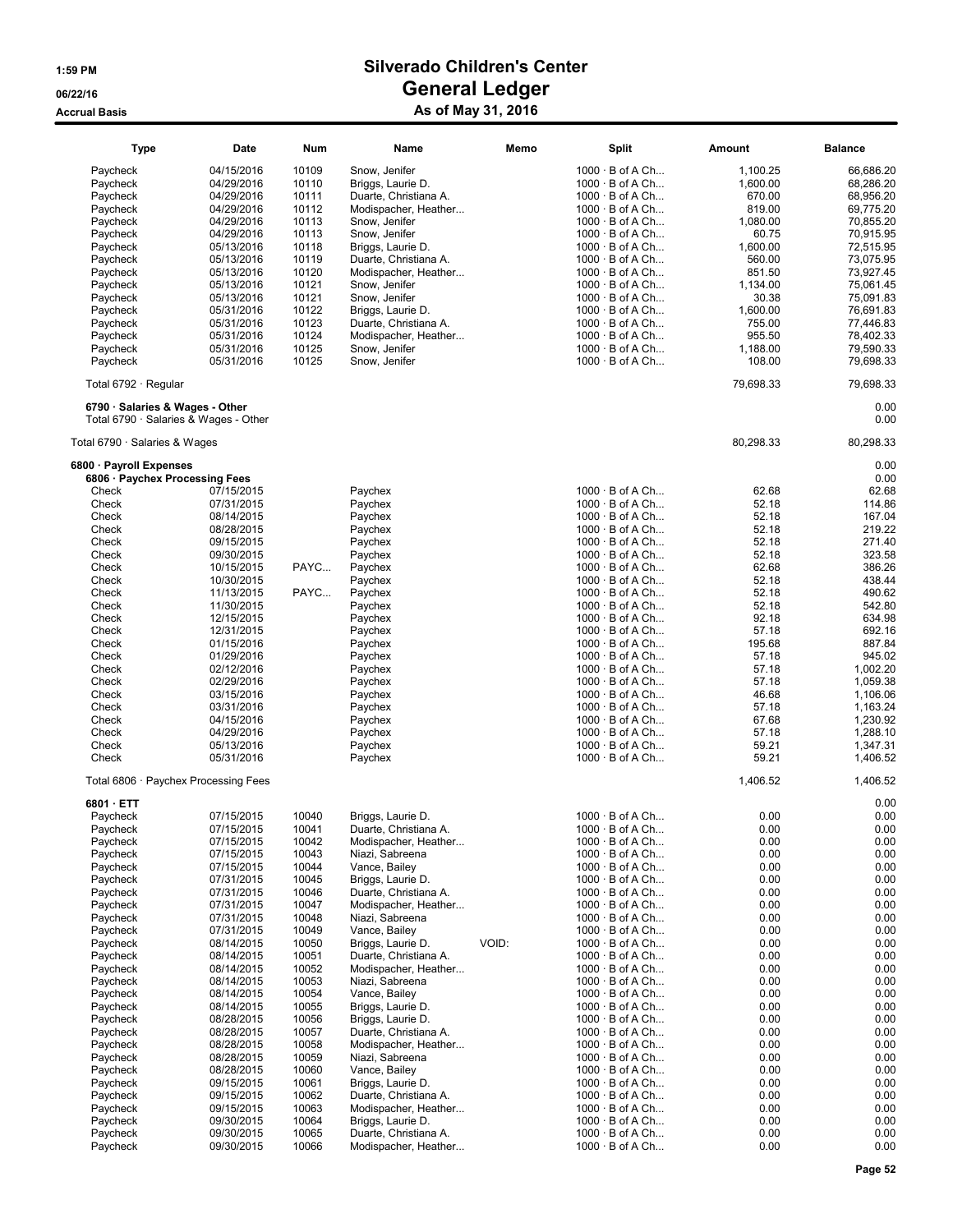| <b>Type</b>       | <b>Date</b> | <b>Num</b> | Name                  | Memo | <b>Split</b>           | Amount | <b>Balance</b> |
|-------------------|-------------|------------|-----------------------|------|------------------------|--------|----------------|
| Paycheck          | 10/15/2015  | 10067      | Briggs, Laurie D.     |      | 1000 · B of A Ch       | 0.00   | 0.00           |
| Paycheck          | 10/15/2015  | 10068      | Duarte, Christiana A. |      | $1000 \cdot B$ of A Ch | 0.00   | 0.00           |
| Paycheck          | 10/15/2015  | 10069      | Modispacher, Heather  |      | $1000 \cdot B$ of A Ch | 0.00   | 0.00           |
| Paycheck          | 10/30/2015  | 10070      | Briggs, Laurie D.     |      | 1000 · B of A Ch       | 0.00   | 0.00           |
| Paycheck          | 10/30/2015  | 10071      | Duarte, Christiana A. |      | $1000 \cdot B$ of A Ch | 0.00   | 0.00           |
| Paycheck          | 10/30/2015  | 10072      | Modispacher, Heather  |      | $1000 \cdot B$ of A Ch | 0.00   | 0.00           |
| Paycheck          | 11/13/2015  | 10073      | Briggs, Laurie D.     |      | $1000 \cdot B$ of A Ch | 0.00   | 0.00           |
| Paycheck          | 11/13/2015  | 10074      | Duarte, Christiana A. |      | 1000 · B of A Ch       | 0.00   | 0.00           |
| Paycheck          | 11/13/2015  | 10075      | Modispacher, Heather  |      | 1000 · B of A Ch       | 0.00   | 0.00           |
| Paycheck          | 11/30/2015  | 10076      | Briggs, Laurie D.     |      | $1000 \cdot B$ of A Ch | 0.00   | 0.00           |
| Paycheck          | 11/30/2015  | 10077      | Duarte, Christiana A. |      | $1000 \cdot B$ of A Ch | 0.00   | 0.00           |
| Paycheck          | 11/30/2015  | 10078      | Modispacher, Heather  |      | $1000 \cdot B$ of A Ch | 0.00   | 0.00           |
| Paycheck          | 12/15/2015  | 10079      | Briggs, Laurie D.     |      | $1000 \cdot B$ of A Ch | 0.00   | 0.00           |
| Paycheck          | 12/15/2015  | 10080      | Duarte, Christiana A. |      | $1000 \cdot B$ of A Ch | 0.00   | 0.00           |
| Paycheck          | 12/15/2015  | 10081      | Modispacher, Heather  |      | $1000 \cdot B$ of A Ch | 0.00   | 0.00           |
| Paycheck          | 12/31/2015  | 10082      | Briggs, Laurie D.     |      | $1000 \cdot B$ of A Ch | 0.00   | 0.00           |
| Paycheck          | 12/31/2015  | 10083      | Duarte, Christiana A. |      | $1000 \cdot B$ of A Ch | 0.00   | 0.00           |
| Paycheck          | 12/31/2015  | 10084      | Modispacher, Heather  |      | $1000 \cdot B$ of A Ch | 0.00   | 0.00           |
| Paycheck          | 01/15/2016  | 10085      | Briggs, Laurie D.     |      | 1000 · B of A Ch       | 0.00   | 0.00           |
| Paycheck          | 01/15/2016  | 10086      | Duarte, Christiana A. |      | 1000 · B of A Ch       | 0.00   | 0.00           |
| Paycheck          | 01/15/2016  | 10087      | Modispacher, Heather  |      | $1000 \cdot B$ of A Ch | 0.00   | 0.00           |
| Paycheck          | 01/29/2016  | 10088      | Briggs, Laurie D.     |      | $1000 \cdot B$ of A Ch | 1.60   | 1.60           |
| Paycheck          | 01/29/2016  | 10089      | Duarte, Christiana A. |      | $1000 \cdot B$ of A Ch | 0.59   | 2.19           |
| Paycheck          | 01/29/2016  | 10090      | Modispacher, Heather  |      | $1000 \cdot B$ of A Ch | 1.04   | 3.23           |
| Paycheck          | 02/12/2016  | 10091      | Briggs, Laurie D.     |      | $1000 \cdot B$ of A Ch | 0.00   | 3.23           |
| Paycheck          | 02/12/2016  | 10092      | Duarte, Christiana A. |      | 1000 · B of A Ch       | 0.00   | 3.23           |
| Paycheck          | 02/12/2016  | 10093      | Modispacher, Heather  |      | 1000 · B of A Ch       | 0.00   | 3.23           |
| Paycheck          | 02/29/2016  | 10094      | Briggs, Laurie D.     |      | $1000 \cdot B$ of A Ch | 4.80   | 8.03           |
| Pavcheck          | 02/29/2016  | 10095      | Duarte, Christiana A. |      | $1000 \cdot B$ of A Ch | 1.79   | 9.82           |
| Paycheck          | 02/29/2016  | 10096      | Modispacher, Heather  |      | $1000 \cdot B$ of A Ch | 3.21   | 13.03          |
| Paycheck          | 02/29/2016  | 10097      | Snow, Jenifer         |      | $1000 \cdot B$ of A Ch | 0.78   | 13.81          |
| Paycheck          | 03/15/2016  | 10098      | Briggs, Laurie D.     |      | 1000 · B of A Ch       | 0.60   | 14.41          |
| Paycheck          | 03/15/2016  | 10099      | Duarte, Christiana A. |      | $1000 \cdot B$ of A Ch | 0.62   | 15.03          |
| Paycheck          | 03/15/2016  | 10100      | Modispacher, Heather  |      | $1000 \cdot B$ of A Ch | 0.93   | 15.96          |
| Paycheck          | 03/15/2016  | 10101      | Snow, Jenifer         |      | $1000 \cdot B$ of A Ch | 1.11   | 17.07          |
| Paycheck          | 03/31/2016  | 10102      | Briggs, Laurie D.     |      | $1000 \cdot B$ of A Ch | 0.00   | 17.07          |
| Paycheck          | 03/31/2016  | 10103      | Duarte, Christiana A. |      | 1000 · B of A Ch       | 0.88   | 17.95          |
| Paycheck          | 03/31/2016  | 10104      | Modispacher, Heather  |      | $1000 \cdot B$ of A Ch | 1.05   | 19.00          |
| Paycheck          | 03/31/2016  | 10105      | Snow, Jenifer         |      | $1000 \cdot B$ of A Ch | 1.21   | 20.21          |
| Paycheck          | 04/15/2016  | 10106      | Briggs, Laurie D.     |      | $1000 \cdot B$ of A Ch | 0.00   | 20.21          |
| Paycheck          | 04/15/2016  | 10107      | Duarte, Christiana A. |      | $1000 \cdot B$ of A Ch | 0.73   | 20.94          |
| Paycheck          | 04/15/2016  | 10108      | Modispacher, Heather  |      | $1000 \cdot B$ of A Ch | 0.77   | 21.71          |
| Paycheck          | 04/15/2016  | 10109      | Snow, Jenifer         |      | $1000 \cdot B$ of A Ch | 1.10   | 22.81          |
| Paycheck          | 04/29/2016  | 10110      | Briggs, Laurie D.     |      | $1000 \cdot B$ of A Ch | 0.00   | 22.81          |
| Paycheck          | 04/29/2016  | 10111      | Duarte, Christiana A. |      | $1000 \cdot B$ of A Ch | 0.67   | 23.48          |
| Paycheck          | 04/29/2016  | 10112      | Modispacher, Heather  |      | 1000 · B of A Ch       | 0.00   | 23.48          |
| Paycheck          | 04/29/2016  | 10113      | Snow, Jenifer         |      | $1000 \cdot B$ of A Ch | 1.14   | 24.62          |
| Paycheck          | 05/13/2016  | 10118      | Briggs, Laurie D.     |      | $1000 \cdot B$ of A Ch | 0.00   | 24.62          |
| Paycheck          | 05/13/2016  | 10119      | Duarte, Christiana A. |      | $1000 \cdot B$ of A Ch | 0.56   | 25.18          |
| Paycheck          | 05/13/2016  | 10120      | Modispacher, Heather  |      | $1000 \cdot B$ of A Ch | 0.00   | 25.18          |
| Paycheck          | 05/13/2016  | 10121      | Snow, Jenifer         |      | $1000 \cdot B$ of A Ch | 1.16   | 26.34          |
| Paycheck          | 05/31/2016  | 10122      | Briggs, Laurie D.     |      | $1000 \cdot B$ of A Ch | 0.00   | 26.34          |
| Paycheck          | 05/31/2016  | 10123      | Duarte, Christiana A. |      | $1000 \cdot B$ of A Ch | 0.76   | 27.10          |
| Paycheck          | 05/31/2016  | 10124      | Modispacher, Heather  |      | $1000 \cdot B$ of A Ch | 0.00   | 27.10          |
| Paycheck          | 05/31/2016  | 10125      | Snow, Jenifer         |      | 1000 · B of A Ch       | 0.50   | 27.60          |
| Total 6801 · ETT  |             |            |                       |      |                        | 27.60  | 27.60          |
| 6802 · FUTA       |             |            |                       |      |                        |        | 0.00           |
| Paycheck          | 07/15/2015  | 10044      | Vance, Bailey         |      | $1000 \cdot B$ of A Ch | 0.00   | 0.00           |
|                   |             |            |                       |      |                        |        |                |
| Total 6802 · FUTA |             |            |                       |      |                        | 0.00   | 0.00           |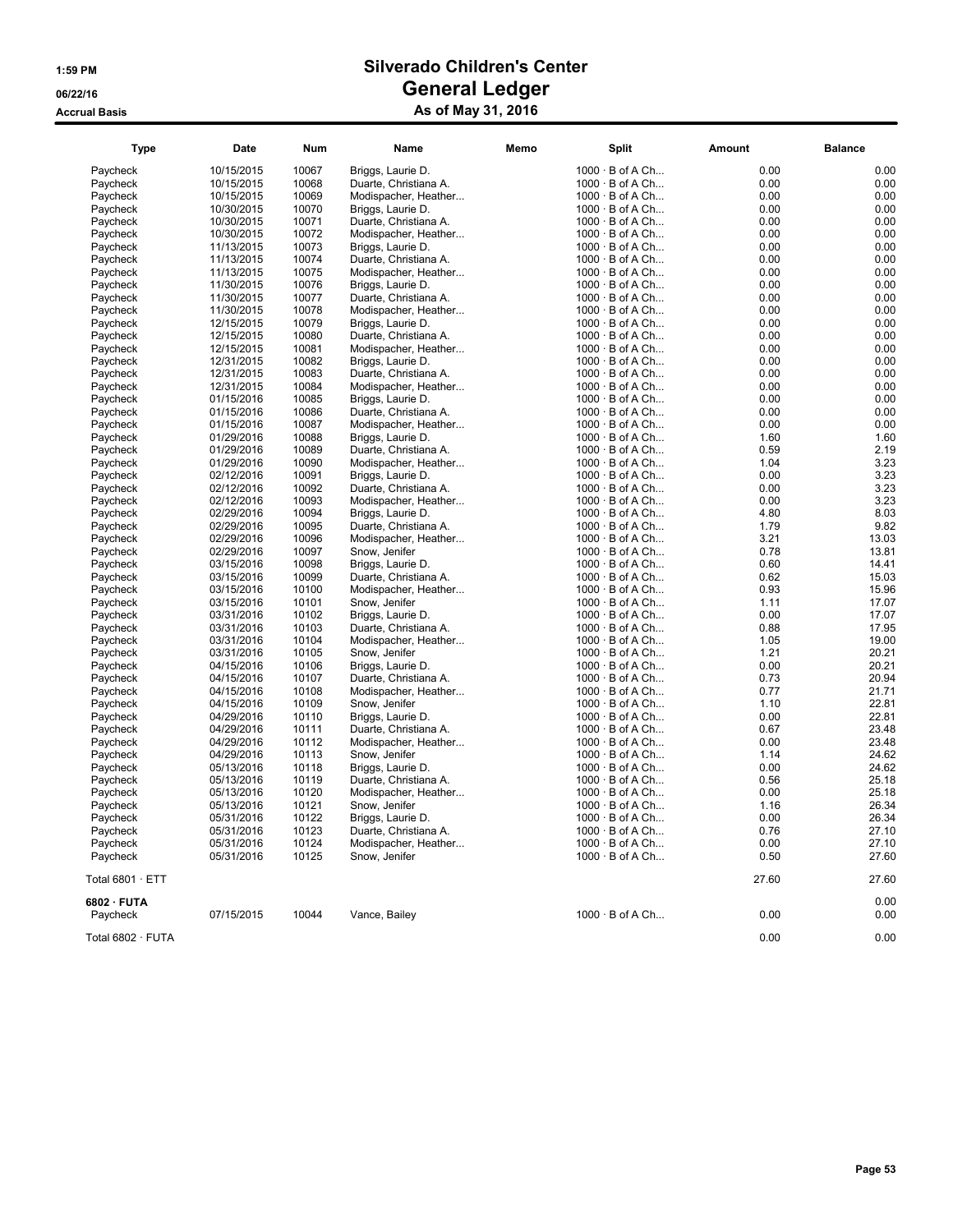### 1:59 PM Silverado Children's Center 06/22/16 Ceneral Ledger Accrual Basis **As of May 31, 2016**

### Type Date Num Name Memo Split Amount Balance 6803 · Medicare 0.00 Paycheck 07/15/2015 10040 Briggs, Laurie D. 10040 · 10040 · 10040 · Briggs, Laurie D. 100<br>Paycheck 07/15/2015 · 10041 · Duarte, Christiana A. 18.85 18.85 19.86 07/15/2015 10041 Duarte, Christiana A. 10<br>07/15/2015 10042 Modispacher, Heather... 6.93.79.79 Paycheck 07/15/2015 10042 Modispacher, Heather... 1000 · B of A Ch... 13.58 39.36 39.36<br>1000 · B of A Ch... 13.58 39.36 39.36 39.36 10043 Niazi, Sabreena 1000 · B of A Ch... 345 3.45 Paycheck 07/15/2015 10043 Niazi, Sabreena 1000 · B of A Ch... 3.45 42.81 Paycheck 07/15/2015 10044 Vance, Bailey 1000 · B of A Ch... 5.13 47.94 Paycheck 07/31/2015 10045 Briggs, Laurie D. 10046 · 10046 · Briggs, Laurie D. 10046 · Paycheck 10 Paycheck 07/31/2015 10046 Duarte, Christiana A. 1000 · B of A Ch... 10.73 10.73 77.52<br>Paycheck 07/31/2015 10047 Modispacher, Heather... 1000 · B of A Ch... 16.58 94.10 Paycheck 07/31/2015 10048 Niazi, Sabreena 1000 · B of A Ch... 8.42 102.52 Paycheck 07/31/2015 10049 Vance, Bailey 1000 · B of A Ch... 11.63 114.15 Paycheck 08/14/2015 10050 Briggs, Laurie D. VOID: 10<br>Paycheck 08/14/2015 10051 Duarte, Christiana A. 10 Paycheck 08/14/2015 10051 Duarte, Christiana A. 1000 · B of A Ch... 7.25 121.40 Paycheck 08/14/2015 10052 Modispacher, Heather... 10<br>
Paycheck 08/14/2015 10053 Niazi, Sabreena 10 Paycheck 08/14/2015 10053 Niazi, Sabreena 1000 · B of A Ch... 7.07 143.37 Paycheck 08/14/2015 10054 Vance, Bailey 1000 · B of A Ch... 5.83 149.20 Paycheck 08/14/2015 10055 Briggs, Laurie D. 1000 · 1000 · 1000 · 1000 · 1000 · 1000 · 1000 · 1000 · 1000 · 10<br>Paycheck 08/28/2015 10056 Briggs, Laurie D. 1000 · 10 Paycheck 08/28/2015 10056 Briggs, Laurie D. 1000 · B of A Ch... 18.85 195.60 Paycheck 08/28/2015 10057 Duarte, Christiana A. 10<br>
Paycheck 08/28/2015 10058 Modispacher, Heather... 10<br>
Paycheck 08/28/2015 10059 Niazi. Sabreena 10 Paycheck 08/28/2015 10058 Modispacher, Heather... 1000 · B of A Ch... 15.74 219.17 Paycheck 08/28/2015 10059 Niazi, Sabreena 1000 · B of A Ch... 5.53 224.70 Paycheck 08/28/2015 10060 Vance, Bailey 1000 · B of A Ch... 7.75 232.45 Paycheck 09/15/2015 10061 Briggs, Laurie D. 100<br>Paycheck 09/15/2015 10062 Duarte, Christiana A. 10 Duarte, Christiana A. Paycheck 09/15/2015 10063 Modispacher, Heather... 10<br>Paycheck 09/30/2015 10064 Briggs, Laurie D. 10 09/30/2015 10064 Briggs, Laurie D.<br>09/30/2015 10065 Duarte, Christiana A. 10 Paycheck 09/30/2015 10065 Duarte, Christiana A. 1000 · B of A Ch... 8.34 303.07 09/30/2015 10066 Modispacher, Heather... 10<br>10/15/2015 10067 Briggs, Laurie D. Paycheck 10/15/2015 10067 Briggs, Laurie D. 1000 · B of A Ch... 18.85 340.21 Paycheck 10/15/2015 10068 Duarte, Christiana A. 10<br>
Paycheck 10/15/2015 10068 Duarte, Christiana A. 10<br>
Paycheck 10/15/2015 10069 Modispacher, Heather... 10 Paycheck 10/15/2015 10069 Modispacher, Heather... 10<br>Paycheck 10/30/2015 10070 Briggs, Laurie D. 10 Briggs, Laurie D. Paycheck 10/30/2015 10071 Duarte, Christiana A. 10<br>Paycheck 10/30/2015 10072 Modispacher, Heather... 6.387.38 Paycheck 10/30/2015 10072 Modispacher, Heather... Paycheck 11/13/2015 10073 Briggs, Laurie D. 1000 · 1000 · 1000 · 1000 · Briggs, Laurie D. 100 · 10074 · Briggs, L 11/13/2015 10074 Duarte, Christiana A. 10<br>11/13/2015 10075 Modispacher, Heather... 2.32 Paycheck 11/13/2015 10075 Modispacher, Heather... 10<br>Paycheck 11/30/2015 10076 Briggs, Laurie D. Paycheck 11/30/2015 10076 Briggs, Laurie D. 1000 · B of A Ch... 23.20 469.56 Paycheck 11/30/2015 10077 Duarte, Christiana A. 100<br>Paycheck 11/30/2015 10078 Modispacher, Heather... 3.33 10 Paycheck 11/30/2015 10078 Modispacher, Heather... 10<br>Paycheck 12/15/2015 10079 Briggs, Laurie D. 10 Paycheck 12/15/2015 10079 Briggs, Laurie D. 1000 · B of A Ch... 26.82 515.35 Paycheck 12/15/2015 10080 Duarte, Christiana A. 10<br>Paycheck 12/15/2015 10081 Modispacher, Heather... 4.42 12/15/2015 10081 Modispacher, Heather... 10<br>12/31/2015 10082 Briggs, Laurie D. 10

| 6803 · Medicare      |                          |                |                                               |       |                                                  |                | 0.00                 |
|----------------------|--------------------------|----------------|-----------------------------------------------|-------|--------------------------------------------------|----------------|----------------------|
| Paycheck             | 07/15/2015               | 10040          | Briggs, Laurie D.                             |       | $1000 \cdot B$ of A Ch                           | 18.85          | 18.85                |
| Paycheck             | 07/15/2015               | 10041          | Duarte, Christiana A.                         |       | $1000 \cdot B$ of A Ch                           | 6.93           | 25.78                |
| Paycheck             | 07/15/2015               | 10042          | Modispacher, Heather                          |       | $1000 \cdot B$ of A Ch                           | 13.58          | 39.36                |
| Paycheck<br>Paycheck | 07/15/2015<br>07/15/2015 | 10043<br>10044 | Niazi, Sabreena<br>Vance, Bailey              |       | $1000 \cdot B$ of A Ch<br>$1000 \cdot B$ of A Ch | 3.45<br>5.13   | 42.81<br>47.94       |
| Paycheck             | 07/31/2015               | 10045          | Briggs, Laurie D.                             |       | $1000 \cdot B$ of A Ch                           | 18.85          | 66.79                |
| Paycheck             | 07/31/2015               | 10046          | Duarte, Christiana A.                         |       | $1000 \cdot B$ of A Ch                           | 10.73          | 77.52                |
| Paycheck             | 07/31/2015               | 10047          | Modispacher, Heather                          |       | 1000 · B of A Ch                                 | 16.58          | 94.10                |
| Paycheck             | 07/31/2015               | 10048          | Niazi, Sabreena                               |       | $1000 \cdot B$ of A Ch                           | 8.42           | 102.52               |
| Paycheck             | 07/31/2015               | 10049          | Vance, Bailey                                 |       | $1000 \cdot B$ of A Ch                           | 11.63          | 114.15               |
| Paycheck             | 08/14/2015               | 10050          | Briggs, Laurie D.                             | VOID: | 1000 · B of A Ch                                 | 0.00           | 114.15               |
| Paycheck             | 08/14/2015               | 10051          | Duarte, Christiana A.                         |       | $1000 \cdot B$ of A Ch                           | 7.25           | 121.40               |
| Paycheck<br>Paycheck | 08/14/2015<br>08/14/2015 | 10052<br>10053 | Modispacher, Heather<br>Niazi, Sabreena       |       | $1000 \cdot B$ of A Ch<br>$1000 \cdot B$ of A Ch | 14.90<br>7.07  | 136.30<br>143.37     |
| Paycheck             | 08/14/2015               | 10054          | Vance, Bailey                                 |       | 1000 · B of A Ch                                 | 5.83           | 149.20               |
| Paycheck             | 08/14/2015               | 10055          | Briggs, Laurie D.                             |       | $1000 \cdot B$ of A Ch                           | 27.55          | 176.75               |
| Paycheck             | 08/28/2015               | 10056          | Briggs, Laurie D.                             |       | $1000 \cdot B$ of A Ch                           | 18.85          | 195.60               |
| Paycheck             | 08/28/2015               | 10057          | Duarte, Christiana A.                         |       | $1000 \cdot B$ of A Ch                           | 7.83           | 203.43               |
| Paycheck             | 08/28/2015               | 10058          | Modispacher, Heather                          |       | $1000 \cdot B$ of A Ch                           | 15.74          | 219.17               |
| Paycheck             | 08/28/2015               | 10059          | Niazi, Sabreena                               |       | $1000 \cdot B$ of A Ch                           | 5.53           | 224.70               |
| Paycheck             | 08/28/2015               | 10060          | Vance, Bailey                                 |       | $1000 \cdot B$ of A Ch                           | 7.75           | 232.45               |
| Paycheck<br>Paycheck | 09/15/2015<br>09/15/2015 | 10061<br>10062 | Briggs, Laurie D.<br>Duarte, Christiana A.    |       | $1000 \cdot B$ of A Ch<br>$1000 \cdot B$ of A Ch | 18.85<br>8.19  | 251.30<br>259.49     |
| Paycheck             | 09/15/2015               | 10063          | Modispacher, Heather                          |       | $1000 \cdot B$ of A Ch                           | 16.39          | 275.88               |
| Paycheck             | 09/30/2015               | 10064          | Briggs, Laurie D.                             |       | $1000 \cdot B$ of A Ch                           | 18.85          | 294.73               |
| Paycheck             | 09/30/2015               | 10065          | Duarte, Christiana A.                         |       | $1000 \cdot B$ of A Ch                           | 8.34           | 303.07               |
| Paycheck             | 09/30/2015               | 10066          | Modispacher, Heather                          |       | $1000 \cdot B$ of A Ch                           | 18.29          | 321.36               |
| Paycheck             | 10/15/2015               | 10067          | Briggs, Laurie D.                             |       | $1000 \cdot B$ of A Ch                           | 18.85          | 340.21               |
| Paycheck             | 10/15/2015               | 10068          | Duarte, Christiana A.                         |       | $1000 \cdot B$ of A Ch                           | 6.67           | 346.88               |
| Paycheck             | 10/15/2015               | 10069          | Modispacher, Heather                          |       | $1000 \cdot B$ of A Ch                           | 15.27          | 362.15               |
| Paycheck             | 10/30/2015               | 10070          | Briggs, Laurie D.                             |       | $1000 \cdot B$ of A Ch                           | 18.85          | 381.00               |
| Paycheck<br>Paycheck | 10/30/2015<br>10/30/2015 | 10071<br>10072 | Duarte, Christiana A.<br>Modispacher, Heather |       | $1000 \cdot B$ of A Ch<br>$1000 \cdot B$ of A Ch | 6.38<br>18.38  | 387.38<br>405.76     |
| Paycheck             | 11/13/2015               | 10073          | Briggs, Laurie D.                             |       | $1000 \cdot B$ of A Ch                           | 23.20          | 428.96               |
| Paycheck             | 11/13/2015               | 10074          | Duarte, Christiana A.                         |       | $1000 \cdot B$ of A Ch                           | 2.32           | 431.28               |
| Paycheck             | 11/13/2015               | 10075          | Modispacher, Heather                          |       | $1000 \cdot B$ of A Ch                           | 15.08          | 446.36               |
| Paycheck             | 11/30/2015               | 10076          | Briggs, Laurie D.                             |       | $1000 \cdot B$ of A Ch                           | 23.20          | 469.56               |
| Paycheck             | 11/30/2015               | 10077          | Duarte, Christiana A.                         |       | $1000 \cdot B$ of A Ch                           | 3.33           | 472.89               |
| Paycheck             | 11/30/2015               | 10078          | Modispacher, Heather                          |       | $1000 \cdot B$ of A Ch                           | 15.64          | 488.53               |
| Paycheck             | 12/15/2015               | 10079          | Briggs, Laurie D.                             |       | $1000 \cdot B$ of A Ch                           | 26.82          | 515.35               |
| Paycheck<br>Paycheck | 12/15/2015<br>12/15/2015 | 10080<br>10081 | Duarte, Christiana A.<br>Modispacher, Heather |       | $1000 \cdot B$ of A Ch<br>$1000 \cdot B$ of A Ch | 4.42<br>16.21  | 519.77<br>535.98     |
| Paycheck             | 12/31/2015               | 10082          | Briggs, Laurie D.                             |       | $1000 \cdot B$ of A Ch                           | 23.20          | 559.18               |
| Paycheck             | 12/31/2015               | 10083          | Duarte, Christiana A.                         |       | $1000 \cdot B$ of A Ch                           | 5.08           | 564.26               |
| Paycheck             | 12/31/2015               | 10084          | Modispacher, Heather                          |       | $1000 \cdot B$ of A Ch                           | 17.34          | 581.60               |
| Paycheck             | 01/15/2016               | 10085          | Briggs, Laurie D.                             |       | $1000 \cdot B$ of A Ch                           | 23.20          | 604.80               |
| Paycheck             | 01/15/2016               | 10086          | Duarte, Christiana A.                         |       | $1000 \cdot B$ of A Ch                           | 9.43           | 614.23               |
| Paycheck             | 01/15/2016               | 10087          | Modispacher, Heather                          |       | $1000 \cdot B$ of A Ch                           | 16.59          | 630.82               |
| Paycheck<br>Paycheck | 01/29/2016<br>01/29/2016 | 10088<br>10089 | Briggs, Laurie D.<br>Duarte, Christiana A.    |       | $1000 \cdot B$ of A Ch<br>1000 · B of A Ch       | 23.20<br>8.48  | 654.02<br>662.50     |
| Paycheck             | 01/29/2016               | 10090          | Modispacher, Heather                          |       | $1000 \cdot B$ of A Ch                           | 15.08          | 677.58               |
| Paycheck             | 02/12/2016               | 10091          | Briggs, Laurie D.                             |       | $1000 \cdot B$ of A Ch                           | 23.20          | 700.78               |
| Paycheck             | 02/12/2016               | 10092          | Duarte, Christiana A.                         |       | $1000 \cdot B$ of A Ch                           | 8.63           | 709.41               |
| Paycheck             | 02/12/2016               | 10093          | Modispacher, Heather.                         |       | $1000 \cdot B$ of A Ch.                          | 16.87          | 726.28               |
| Paycheck             | 02/29/2016               | 10094          | Briggs, Laurie D.                             |       | $1000 \cdot B$ of A Ch                           | 23.20          | 749.48               |
| Paycheck             | 02/29/2016               | 10095          | Duarte, Christiana A.                         |       | $1000 \cdot B$ of A Ch                           | 7.97           | 757.45               |
| Paycheck             | 02/29/2016               | 10096          | Modispacher, Heather                          |       | $1000 \cdot B$ of A Ch                           | 13.10          | 770.55               |
| Paycheck<br>Paycheck | 02/29/2016<br>03/15/2016 | 10097<br>10098 | Snow, Jenifer<br>Briggs, Laurie D.            |       | $1000 \cdot B$ of A Ch<br>$1000 \cdot B$ of A Ch | 11.35<br>23.20 | 781.90<br>805.10     |
| Paycheck             | 03/15/2016               | 10099          | Duarte, Christiana A.                         |       | $1000 \cdot B$ of A Ch                           | 8.99           | 814.09               |
| Paycheck             | 03/15/2016               | 10100          | Modispacher, Heather                          |       | $1000 \cdot B$ of A Ch                           | 13.48          | 827.57               |
| Paycheck             | 03/15/2016               | 10101          | Snow, Jenifer                                 |       | $1000 \cdot B$ of A Ch                           | 16.06          | 843.63               |
| Paycheck             | 03/31/2016               | 10102          | Briggs, Laurie D.                             |       | $1000 \cdot B$ of A Ch                           | 23.20          | 866.83               |
| Paycheck             | 03/31/2016               | 10103          | Duarte, Christiana A.                         |       | $1000 \cdot B$ of A Ch                           | 12.69          | 879.52               |
| Paycheck             | 03/31/2016               | 10104          | Modispacher, Heather                          |       | $1000 \cdot B$ of A Ch                           | 15.27          | 894.79               |
| Paycheck<br>Paycheck | 03/31/2016               | 10105<br>10106 | Snow, Jenifer<br>Briggs, Laurie D.            |       | $1000 \cdot B$ of A Ch<br>$1000 \cdot B$ of A Ch | 17.51<br>23.20 | 912.30<br>935.50     |
| Paycheck             | 04/15/2016<br>04/15/2016 | 10107          | Duarte, Christiana A.                         |       | $1000 \cdot B$ of A Ch                           | 10.72          | 946.22               |
| Paycheck             | 04/15/2016               | 10108          | Modispacher, Heather                          |       | $1000 \cdot B$ of A Ch                           | 13.47          | 959.69               |
| Paycheck             | 04/15/2016               | 10109          | Snow, Jenifer                                 |       | $1000 \cdot B$ of A Ch                           | 15.96          | 975.65               |
| Paycheck             | 04/29/2016               | 10110          | Briggs, Laurie D.                             |       | $1000 \cdot B$ of A Ch                           | 23.20          | 998.85               |
| Paycheck             | 04/29/2016               | 10111          | Duarte, Christiana A.                         |       | $1000 \cdot B$ of A Ch                           | 9.72           | 1,008.57             |
| Paycheck             | 04/29/2016               | 10112          | Modispacher, Heather                          |       | $1000 \cdot B$ of A Ch                           | 11.88          | 1,020.45             |
| Paycheck             | 04/29/2016               | 10113          | Snow, Jenifer                                 |       | $1000 \cdot B$ of A Ch                           | 16.54          | 1,036.99             |
| Paycheck<br>Paycheck | 05/13/2016<br>05/13/2016 | 10118<br>10119 | Briggs, Laurie D.<br>Duarte, Christiana A.    |       | $1000 \cdot B$ of A Ch<br>$1000 \cdot B$ of A Ch | 23.20<br>8.12  | 1,060.19<br>1,068.31 |
| Paycheck             | 05/13/2016               | 10120          | Modispacher, Heather                          |       | $1000 \cdot B$ of A Ch                           | 12.35          | 1,080.66             |
|                      |                          |                |                                               |       |                                                  |                |                      |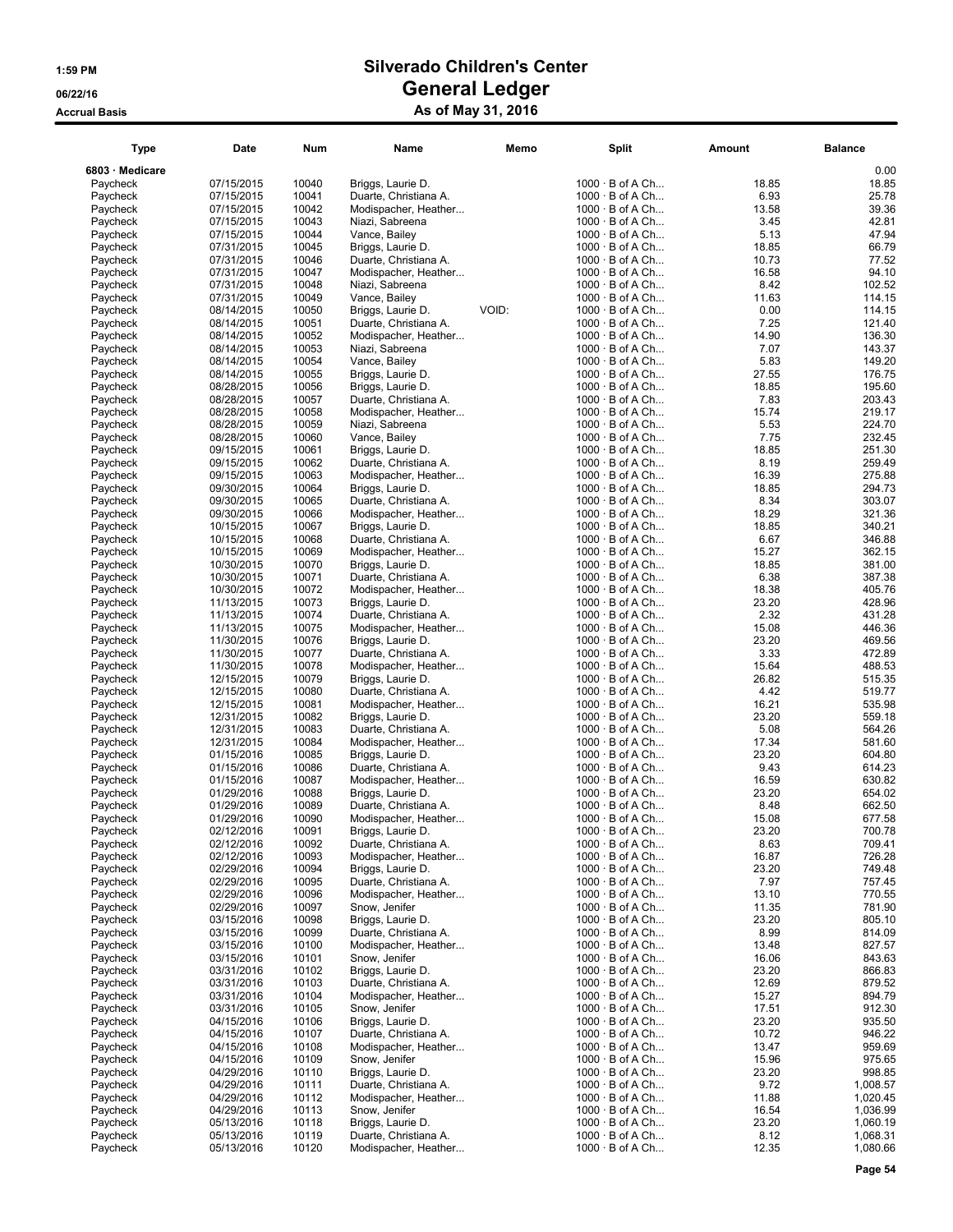| <b>Type</b>            | Date                     | <b>Num</b>     | Name                                       | Memo  | <b>Split</b>           |                                                  | Amount         | <b>Balance</b>       |
|------------------------|--------------------------|----------------|--------------------------------------------|-------|------------------------|--------------------------------------------------|----------------|----------------------|
| Paycheck               | 05/13/2016               | 10121          | Snow, Jenifer                              |       |                        | $1000 \cdot B$ of A Ch                           | 16.88          | 1,097.54             |
| Paycheck               | 05/31/2016               | 10122          | Briggs, Laurie D.                          |       |                        | $1000 \cdot B$ of A Ch                           | 23.20          | 1,120.74             |
| Paycheck               | 05/31/2016               | 10123          | Duarte, Christiana A.                      |       |                        | $1000 \cdot B$ of A Ch                           | 10.94          | 1,131.68             |
| Paycheck               | 05/31/2016               | 10124          | Modispacher, Heather                       |       |                        | $1000 \cdot B$ of A Ch                           | 13.85          | 1,145.53             |
| Paycheck               | 05/31/2016               | 10125          | Snow, Jenifer                              |       |                        | $1000 \cdot B$ of A Ch                           | 18.79          | 1,164.32             |
| Total 6803 · Medicare  |                          |                |                                            |       |                        |                                                  | 1,164.32       | 1,164.32             |
| 6804 · Social Security |                          |                |                                            |       |                        |                                                  |                | 0.00                 |
| Paycheck               | 07/15/2015               | 10040          | Briggs, Laurie D.                          |       |                        | $1000 \cdot B$ of A Ch                           | 80.60          | 80.60                |
| Paycheck               | 07/15/2015               | 10041          | Duarte, Christiana A.                      |       |                        | $1000 \cdot B$ of A Ch                           | 29.60          | 110.20               |
| Paycheck               | 07/15/2015               | 10042          | Modispacher, Heather                       |       |                        | $1000 \cdot B$ of A Ch                           | 58.03          | 168.23               |
| Paycheck               | 07/15/2015               | 10043<br>10044 | Niazi, Sabreena                            |       |                        | $1000 \cdot B$ of A Ch                           | 14.73<br>21.95 | 182.96               |
| Paycheck<br>Paycheck   | 07/15/2015<br>07/31/2015 | 10045          | Vance, Bailey<br>Briggs, Laurie D.         |       |                        | $1000 \cdot B$ of A Ch<br>$1000 \cdot B$ of A Ch | 80.60          | 204.91<br>285.51     |
| Paycheck               | 07/31/2015               | 10046          | Duarte, Christiana A.                      |       |                        | $1000 \cdot B$ of A Ch                           | 45.88          | 331.39               |
| Paycheck               | 07/31/2015               | 10047          | Modispacher, Heather                       |       |                        | $1000 \cdot B$ of A Ch                           | 70.93          | 402.32               |
| Paycheck               | 07/31/2015               | 10048          | Niazi, Sabreena                            |       | $1000 \cdot B$ of A Ch |                                                  | 36.04          | 438.36               |
| Paycheck               | 07/31/2015               | 10049          | Vance, Bailey                              |       |                        | $1000 \cdot B$ of A Ch                           | 49.73          | 488.09               |
| Paycheck               | 08/14/2015               | 10050          | Briggs, Laurie D.                          | VOID: |                        | $1000 \cdot B$ of A Ch                           | 0.00           | 488.09               |
| Paycheck               | 08/14/2015               | 10051          | Duarte, Christiana A.                      |       | $1000 \cdot B$ of A Ch |                                                  | 31.00          | 519.09               |
| Paycheck               | 08/14/2015               | 10052          | Modispacher, Heather                       |       |                        | $1000 \cdot B$ of A Ch                           | 63.67          | 582.76               |
| Paycheck               | 08/14/2015               | 10053          | Niazi, Sabreena                            |       |                        | $1000 \cdot B$ of A Ch                           | 30.22          | 612.98               |
| Paycheck               | 08/14/2015               | 10054          | Vance, Bailey                              |       |                        | $1000 \cdot B$ of A Ch                           | 24.93          | 637.91               |
| Paycheck               | 08/14/2015               | 10055          | Briggs, Laurie D.                          |       |                        | $1000 \cdot B$ of A Ch                           | 117.80         | 755.71               |
| Paycheck               | 08/28/2015               | 10056          | Briggs, Laurie D.                          |       |                        | $1000 \cdot B$ of A Ch                           | 80.60          | 836.31               |
| Paycheck               | 08/28/2015               | 10057          | Duarte, Christiana A.                      |       |                        | $1000 \cdot B$ of A Ch                           | 33.48          | 869.79               |
| Paycheck               | 08/28/2015               | 10058          | Modispacher, Heather                       |       |                        | $1000 \cdot B$ of A Ch                           | 67.30          | 937.09               |
| Paycheck               | 08/28/2015               | 10059          | Niazi, Sabreena                            |       |                        | $1000 \cdot B$ of A Ch                           | 23.64          | 960.73               |
| Paycheck               | 08/28/2015               | 10060          | Vance, Bailey                              |       |                        | $1000 \cdot B$ of A Ch                           | 33.11          | 993.84               |
| Paycheck               | 09/15/2015               | 10061          | Briggs, Laurie D.                          |       |                        | $1000 \cdot B$ of A Ch                           | 80.60          | 1,074.44             |
| Paycheck               | 09/15/2015               | 10062          | Duarte, Christiana A.                      |       | $1000 \cdot B$ of A Ch |                                                  | 35.03          | 1.109.47             |
| Paycheck               | 09/15/2015               | 10063          | Modispacher, Heather                       |       |                        | $1000 \cdot B$ of A Ch                           | 70.12          | 1,179.59             |
| Paycheck               | 09/30/2015               | 10064          | Briggs, Laurie D.                          |       |                        | $1000 \cdot B$ of A Ch                           | 80.60          | 1,260.19             |
| Paycheck               | 09/30/2015               | 10065          | Duarte, Christiana A.                      |       |                        | $1000 \cdot B$ of A Ch                           | 35.65          | 1,295.84             |
| Paycheck               | 09/30/2015               | 10066          | Modispacher, Heather                       |       |                        | $1000 \cdot B$ of A Ch                           | 78.18          | 1,374.02             |
| Paycheck               | 10/15/2015               | 10067          | Briggs, Laurie D.                          |       |                        | $1000 \cdot B$ of A Ch                           | 80.60          | 1,454.62             |
| Paycheck               | 10/15/2015               | 10068          | Duarte, Christiana A.                      |       |                        | $1000 \cdot B$ of A Ch                           | 28.52          | 1,483.14             |
| Paycheck               | 10/15/2015               | 10069          | Modispacher, Heather                       |       |                        | $1000 \cdot B$ of A Ch                           | 65.29          | 1,548.43             |
| Paycheck               | 10/30/2015               | 10070          | Briggs, Laurie D.                          |       |                        | $1000 \cdot B$ of A Ch                           | 80.60          | 1,629.03             |
| Paycheck               | 10/30/2015               | 10071          | Duarte, Christiana A.                      |       |                        | $1000 \cdot B$ of A Ch                           | 27.28          | 1,656.31             |
| Paycheck               | 10/30/2015               | 10072          | Modispacher, Heather                       |       |                        | $1000 \cdot B$ of A Ch                           | 78.59          | 1,734.90             |
| Paycheck               | 11/13/2015               | 10073          | Briggs, Laurie D.                          |       | $1000 \cdot B$ of A Ch |                                                  | 99.20          | 1,834.10             |
| Paycheck               | 11/13/2015               | 10074          | Duarte, Christiana A.                      |       |                        | $1000 \cdot B$ of A Ch                           | 9.92           | 1,844.02             |
| Paycheck<br>Paycheck   | 11/13/2015<br>11/30/2015 | 10075<br>10076 | Modispacher, Heather                       |       |                        | $1000 \cdot B$ of A Ch<br>$1000 \cdot B$ of A Ch | 64.48<br>99.20 | 1,908.50             |
| Paycheck               | 11/30/2015               | 10077          | Briggs, Laurie D.<br>Duarte, Christiana A. |       |                        | $1000 \cdot B$ of A Ch                           | 14.26          | 2,007.70<br>2,021.96 |
| Paycheck               | 11/30/2015               | 10078          | Modispacher, Heather                       |       |                        | $1000 \cdot B$ of A Ch                           | 66.89          | 2,088.85             |
| Paycheck               | 12/15/2015               | 10079          | Briggs, Laurie D.                          |       |                        | $1000 \cdot B$ of A Ch                           | 114.70         | 2,203.55             |
| Paycheck               | 12/15/2015               | 10080          | Duarte, Christiana A.                      |       |                        | $1000 \cdot B$ of A Ch                           | 18.91          | 2,222.46             |
| Paycheck               | 12/15/2015               | 10081          | Modispacher, Heather                       |       |                        | $1000 \cdot B$ of A Ch                           | 69.32          | 2,291.78             |
| Paycheck               | 12/31/2015               | 10082          | Briggs, Laurie D.                          |       |                        | $1000 \cdot B$ of A Ch                           | 99.20          | 2,390.98             |
| Paycheck               | 12/31/2015               | 10083          | Duarte, Christiana A.                      |       |                        | $1000 \cdot B$ of A Ch                           | 21.70          | 2,412.68             |
| Paycheck               | 12/31/2015               | 10084          | Modispacher, Heather                       |       |                        | $1000 \cdot B$ of A Ch                           | 74.15          | 2,486.83             |
| Paycheck               | 01/15/2016               | 10085          | Briggs, Laurie D.                          |       |                        | $1000 \cdot B$ of A Ch                           | 99.20          | 2,586.03             |
| Paycheck               | 01/15/2016               | 10086          | Duarte, Christiana A.                      |       |                        | $1000 \cdot B$ of A Ch                           | 40.30          | 2,626.33             |
| Paycheck               | 01/15/2016               | 10087          | Modispacher, Heather                       |       | $1000 \cdot B$ of A Ch |                                                  | 70.93          | 2,697.26             |
| Paycheck               | 01/29/2016               | 10088          | Briggs, Laurie D.                          |       |                        | $1000 \cdot B$ of A Ch                           | 99.20          | 2,796.46             |
| Paycheck               | 01/29/2016               | 10089          | Duarte, Christiana A.                      |       |                        | $1000 \cdot B$ of A Ch                           | 36.27          | 2,832.73             |
| Paycheck               | 01/29/2016               | 10090          | Modispacher, Heather                       |       |                        | $1000 \cdot B$ of A Ch                           | 64.48          | 2,897.21             |
| Paycheck               | 02/12/2016               | 10091          | Briggs, Laurie D.                          |       |                        | $1000 \cdot B$ of A Ch                           | 99.20          | 2,996.41             |
| Paycheck               | 02/12/2016               | 10092          | Duarte, Christiana A.                      |       |                        | $1000 \cdot B$ of A Ch                           | 36.89          | 3,033.30             |
| Paycheck               | 02/12/2016               | 10093          | Modispacher, Heather                       |       |                        | $1000 \cdot B$ of A Ch                           | 72.14          | 3,105.44             |
| Paycheck               | 02/29/2016               | 10094          | Briggs, Laurie D.                          |       |                        | $1000 \cdot B$ of A Ch                           | 99.20          | 3,204.64             |
| Paycheck               | 02/29/2016               | 10095          | Duarte, Christiana A.                      |       |                        | $1000 \cdot B$ of A Ch                           | 34.10          | 3,238.74             |
| Paycheck               | 02/29/2016               | 10096          | Modispacher, Heather                       |       |                        | $1000 \cdot B$ of A Ch                           | 56.01          | 3,294.75             |
| Paycheck               | 02/29/2016               | 10097          | Snow, Jenifer                              |       |                        | $1000 \cdot B$ of A Ch                           | 48.55          | 3,343.30             |
| Paycheck               | 03/15/2016               | 10098          | Briggs, Laurie D.                          |       |                        | $1000 \cdot B$ of A Ch                           | 99.20          | 3,442.50             |
| Paycheck               | 03/15/2016               | 10099          | Duarte, Christiana A.                      |       |                        | $1000 \cdot B$ of A Ch                           | 38.44          | 3,480.94             |
| Paycheck               | 03/15/2016               | 10100          | Modispacher, Heather                       |       |                        | $1000 \cdot B$ of A Ch                           | 57.63          | 3,538.57             |
| Paycheck               | 03/15/2016               | 10101          | Snow, Jenifer                              |       |                        | $1000 \cdot B$ of A Ch                           | 68.63          | 3,607.20             |
| Paycheck               | 03/31/2016               | 10102          | Briggs, Laurie D.                          |       |                        | $1000 \cdot B$ of A Ch                           | 99.20          | 3,706.40             |
| Paycheck               | 03/31/2016               | 10103          | Duarte, Christiana A.                      |       |                        | $1000 \cdot B$ of A Ch                           | 54.25          | 3,760.65             |
| Paycheck               | 03/31/2016               | 10104          | Modispacher, Heather                       |       |                        | $1000 \cdot B$ of A Ch                           | 65.29          | 3,825.94             |
| Paycheck               | 03/31/2016               | 10105          | Snow, Jenifer                              |       |                        | $1000 \cdot B$ of A Ch                           | 74.91          | 3,900.85             |
| Paycheck               | 04/15/2016               | 10106          | Briggs, Laurie D.                          |       |                        | $1000 \cdot B$ of A Ch                           | 99.20          | 4,000.05             |
| Paycheck               | 04/15/2016               | 10107<br>10108 | Duarte, Christiana A.                      |       |                        | $1000 \cdot B$ of A Ch                           | 45.85<br>57.63 | 4,045.90             |
| Paycheck               | 04/15/2016               |                | Modispacher, Heather                       |       |                        | $1000 \cdot B$ of A Ch                           |                | 4,103.53             |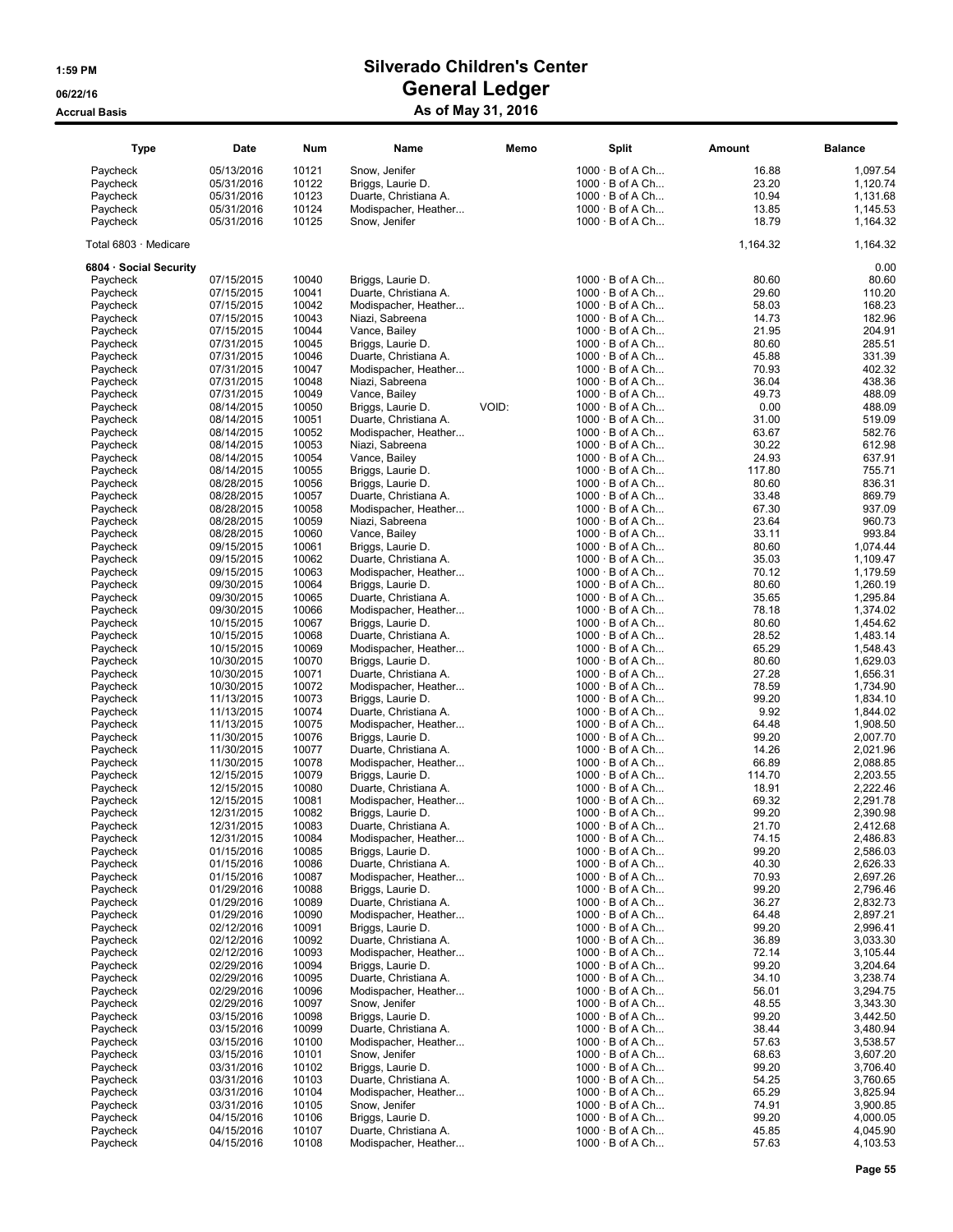| <b>Type</b>                  | <b>Date</b> | Num   | Name                  | Memo  | <b>Split</b>           | <b>Amount</b> | <b>Balance</b> |
|------------------------------|-------------|-------|-----------------------|-------|------------------------|---------------|----------------|
| Paycheck                     | 04/15/2016  | 10109 | Snow, Jenifer         |       | $1000 \cdot B$ of A Ch | 68.22         | 4,171.75       |
| Paycheck                     | 04/29/2016  | 10110 | Briggs, Laurie D.     |       | $1000 \cdot B$ of A Ch | 99.20         | 4.270.95       |
| Paycheck                     | 04/29/2016  | 10111 | Duarte, Christiana A. |       | $1000 \cdot B$ of A Ch | 41.54         | 4,312.49       |
| Paycheck                     | 04/29/2016  | 10112 | Modispacher, Heather  |       | $1000 \cdot B$ of A Ch | 50.77         | 4,363.26       |
| Paycheck                     | 04/29/2016  | 10113 | Snow, Jenifer         |       | $1000 \cdot B$ of A Ch | 70.72         | 4,433.98       |
| Paycheck                     | 05/13/2016  | 10118 | Briggs, Laurie D.     |       | $1000 \cdot B$ of A Ch | 99.20         | 4,533.18       |
| Paycheck                     | 05/13/2016  | 10119 | Duarte, Christiana A. |       | $1000 \cdot B$ of A Ch | 34.72         | 4,567.90       |
| Paycheck                     | 05/13/2016  | 10120 | Modispacher, Heather  |       | $1000 \cdot B$ of A Ch | 52.80         | 4,620.70       |
| Paycheck                     | 05/13/2016  | 10121 | Snow, Jenifer         |       | $1000 \cdot B$ of A Ch | 72.20         | 4,692.90       |
| Paycheck                     | 05/31/2016  | 10122 | Briggs, Laurie D.     |       | $1000 \cdot B$ of A Ch | 99.20         | 4,792.10       |
| Paycheck                     | 05/31/2016  | 10123 | Duarte, Christiana A. |       | $1000 \cdot B$ of A Ch | 46.81         | 4,838.91       |
| Paycheck                     | 05/31/2016  | 10124 | Modispacher, Heather  |       | $1000 \cdot B$ of A Ch | 59.24         | 4,898.15       |
| Paycheck                     | 05/31/2016  | 10125 | Snow, Jenifer         |       | $1000 \cdot B$ of A Ch | 80.35         | 4,978.50       |
| Total 6804 · Social Security |             |       |                       |       |                        | 4,978.50      | 4,978.50       |
| 6805 · SUI                   |             |       |                       |       |                        |               | 0.00           |
| Paycheck                     | 07/15/2015  | 10040 | Briggs, Laurie D.     |       | $1000 \cdot B$ of A Ch | 0.00          | 0.00           |
| Paycheck                     | 07/15/2015  | 10041 | Duarte, Christiana A. |       | $1000 \cdot B$ of A Ch | 29.60         | 29.60          |
| Paycheck                     | 07/15/2015  | 10042 | Modispacher, Heather  |       | $1000 \cdot B$ of A Ch | 58.03         | 87.63          |
| Paycheck                     | 07/15/2015  | 10043 | Niazi, Sabreena       |       | $1000 \cdot B$ of A Ch | 14.73         | 102.36         |
| Paycheck                     | 07/15/2015  | 10044 | Vance, Bailey         |       | $1000 \cdot B$ of A Ch | 21.95         | 124.31         |
| Paycheck                     | 07/31/2015  | 10045 | Briggs, Laurie D.     |       | $1000 \cdot B$ of A Ch | 0.00          | 124.31         |
| Paycheck                     | 07/31/2015  | 10046 | Duarte, Christiana A. |       | 1000 · B of A Ch       | 45.88         | 170.19         |
| Paycheck                     | 07/31/2015  | 10047 | Modispacher, Heather  |       | $1000 \cdot B$ of A Ch | 70.93         | 241.12         |
| Paycheck                     | 07/31/2015  | 10048 | Niazi, Sabreena       |       | $1000 \cdot B$ of A Ch | 36.04         | 277.16         |
| Paycheck                     | 07/31/2015  | 10049 | Vance, Bailey         |       | $1000 \cdot B$ of A Ch | 49.73         | 326.89         |
| Paycheck                     | 08/14/2015  | 10050 | Briggs, Laurie D.     | VOID: | $1000 \cdot B$ of A Ch | 0.00          | 326.89         |
| Paycheck                     | 08/14/2015  | 10051 | Duarte, Christiana A. |       | $1000 \cdot B$ of A Ch | 31.00         | 357.89         |
| Paycheck                     | 08/14/2015  | 10052 | Modispacher, Heather  |       | $1000 \cdot B$ of A Ch | 63.67         | 421.56         |
| Paycheck                     | 08/14/2015  | 10053 | Niazi, Sabreena       |       | $1000 \cdot B$ of A Ch | 30.22         | 451.78         |
| Paycheck                     | 08/14/2015  | 10054 | Vance, Bailey         |       | $1000 \cdot B$ of A Ch | 24.93         | 476.71         |
| Paycheck                     | 08/14/2015  | 10055 | Briggs, Laurie D.     |       | $1000 \cdot B$ of A Ch | 0.00          | 476.71         |
| Paycheck                     | 08/28/2015  | 10056 | Briggs, Laurie D.     |       | $1000 \cdot B$ of A Ch | 0.00          | 476.71         |
| Paycheck                     | 08/28/2015  | 10057 | Duarte, Christiana A. |       | $1000 \cdot B$ of A Ch | 33.48         | 510.19         |
| Paycheck                     | 08/28/2015  | 10058 | Modispacher, Heather  |       | $1000 \cdot B$ of A Ch | 67.30         | 577.49         |
| Paycheck                     | 08/28/2015  | 10059 | Niazi, Sabreena       |       | $1000 \cdot B$ of A Ch | 23.64         | 601.13         |
| Paycheck                     | 08/28/2015  | 10060 | Vance, Bailey         |       | $1000 \cdot B$ of A Ch | 33.11         | 634.24         |
| Paycheck                     | 09/15/2015  | 10061 | Briggs, Laurie D.     |       | $1000 \cdot B$ of A Ch | 0.00          | 634.24         |
| Paycheck                     | 09/15/2015  | 10062 | Duarte, Christiana A. |       | $1000 \cdot B$ of A Ch | 35.03         | 669.27         |
| Paycheck                     | 09/15/2015  | 10063 | Modispacher, Heather  |       | $1000 \cdot B$ of A Ch | 55.18         | 724.45         |
| Paycheck                     | 09/30/2015  | 10064 | Briggs, Laurie D.     |       | $1000 \cdot B$ of A Ch | 0.00          | 724.45         |
|                              | 09/30/2015  | 10065 |                       |       | $1000 \cdot B$ of A Ch | 35.65         | 760.10         |
| Paycheck                     |             | 10066 | Duarte, Christiana A. |       |                        | 0.00          |                |
| Paycheck                     | 09/30/2015  |       | Modispacher, Heather  |       | $1000 \cdot B$ of A Ch |               | 760.10         |
| Paycheck                     | 10/15/2015  | 10067 | Briggs, Laurie D.     |       | $1000 \cdot B$ of A Ch | 0.00          | 760.10         |
| Paycheck                     | 10/15/2015  | 10068 | Duarte, Christiana A. |       | $1000 \cdot B$ of A Ch | 28.52         | 788.62         |
| Paycheck                     | 10/15/2015  | 10069 | Modispacher, Heather  |       | $1000 \cdot B$ of A Ch | 0.00          | 788.62         |
| Paycheck                     | 10/30/2015  | 10070 | Briggs, Laurie D.     |       | $1000 \cdot B$ of A Ch | 0.00          | 788.62         |
| Paycheck                     | 10/30/2015  | 10071 | Duarte, Christiana A. |       | $1000 \cdot B$ of A Ch | 27.28         | 815.90         |
| Paycheck                     | 10/30/2015  | 10072 | Modispacher, Heather  |       | $1000 \cdot B$ of A Ch | 0.00          | 815.90         |
| Paycheck                     | 11/13/2015  | 10073 | Briggs, Laurie D.     |       | $1000 \cdot B$ of A Ch | 0.00          | 815.90         |
| Paycheck                     | 11/13/2015  | 10074 | Duarte, Christiana A. |       | $1000 \cdot B$ of A Ch | 9.92          | 825.82         |
| Paycheck                     | 11/13/2015  | 10075 | Modispacher, Heather  |       | $1000 \cdot B$ of A Ch | 0.00          | 825.82         |
| Paycheck                     | 11/30/2015  | 10076 | Briggs, Laurie D.     |       | $1000 \cdot B$ of A Ch | 0.00          | 825.82         |
| Paycheck                     | 11/30/2015  | 10077 | Duarte, Christiana A. |       | $1000 \cdot B$ of A Ch | 14.26         | 840.08         |
| Paycheck                     | 11/30/2015  | 10078 | Modispacher, Heather  |       | $1000 \cdot B$ of A Ch | 0.00          | 840.08         |
| Paycheck                     | 12/15/2015  | 10079 | Briggs, Laurie D.     |       | $1000 \cdot B$ of A Ch | 0.00          | 840.08         |
| Paycheck                     | 12/15/2015  | 10080 | Duarte, Christiana A. |       | $1000 \cdot B$ of A Ch | 9.49          | 849.57         |
| Paycheck                     | 12/15/2015  | 10081 | Modispacher, Heather  |       | $1000 \cdot B$ of A Ch | 0.00          | 849.57         |
| Paycheck                     | 12/31/2015  | 10082 | Briggs, Laurie D.     |       | $1000 \cdot B$ of A Ch | 0.00          | 849.57         |
| Paycheck                     | 12/31/2015  | 10083 | Duarte, Christiana A. |       | $1000 \cdot B$ of A Ch | 0.00          | 849.57         |
| Paycheck                     | 12/31/2015  | 10084 | Modispacher, Heather  |       | $1000 \cdot B$ of A Ch | 0.00          | 849.57         |
| Paycheck                     | 01/15/2016  | 10085 | Briggs, Laurie D.     |       | $1000 \cdot B$ of A Ch | 99.20         | 948.77         |
| Paycheck                     | 01/15/2016  | 10086 | Duarte, Christiana A. |       | $1000 \cdot B$ of A Ch | 40.30         | 989.07         |
| Paycheck                     | 01/15/2016  | 10087 | Modispacher, Heather  |       | $1000 \cdot B$ of A Ch | 70.93         | 1,060.00       |
| Paycheck                     | 01/29/2016  | 10088 | Briggs, Laurie D.     |       | $1000 \cdot B$ of A Ch | 89.60         | 1,149.60       |
| Paycheck                     | 01/29/2016  | 10089 | Duarte, Christiana A. |       | $1000 \cdot B$ of A Ch | 32.76         | 1,182.36       |
| Paycheck                     | 01/29/2016  | 10090 | Modispacher, Heather  |       | $1000 \cdot B$ of A Ch | 58.24         | 1,240.60       |
| Paycheck                     | 02/12/2016  | 10091 | Briggs, Laurie D.     |       | $1000 \cdot B$ of A Ch | 108.80        | 1,349.40       |
| Paycheck                     | 02/12/2016  | 10092 | Duarte, Christiana A. |       | $1000 \cdot B$ of A Ch | 40.40         | 1,389.80       |
| Paycheck                     | 02/12/2016  | 10093 | Modispacher, Heather  |       | $1000 \cdot B$ of A Ch | 78.38         | 1,468.18       |
|                              |             | 10094 |                       |       |                        | 60.80         |                |
| Paycheck                     | 02/29/2016  |       | Briggs, Laurie D.     |       | $1000 \cdot B$ of A Ch |               | 1,528.98       |
| Paycheck                     | 02/29/2016  | 10095 | Duarte, Christiana A. |       | $1000 \cdot B$ of A Ch | 19.82         | 1,548.80       |
| Paycheck                     | 02/29/2016  | 10096 | Modispacher, Heather  |       | $1000 \cdot B$ of A Ch | 30.51         | 1,579.31       |
| Paycheck                     | 02/29/2016  | 10097 | Snow, Jenifer         |       | $1000 \cdot B$ of A Ch | 43.85         | 1,623.16       |
| Paycheck                     | 03/15/2016  | 10098 | Briggs, Laurie D.     |       | $1000 \cdot B$ of A Ch | 33.60         | 1,656.76       |
| Paycheck                     | 03/15/2016  | 10099 | Duarte, Christiana A. |       | $1000 \cdot B$ of A Ch | 34.72         | 1,691.48       |
| Paycheck                     | 03/15/2016  | 10100 | Modispacher, Heather  |       | $1000 \cdot B$ of A Ch | 52.05         | 1,743.53       |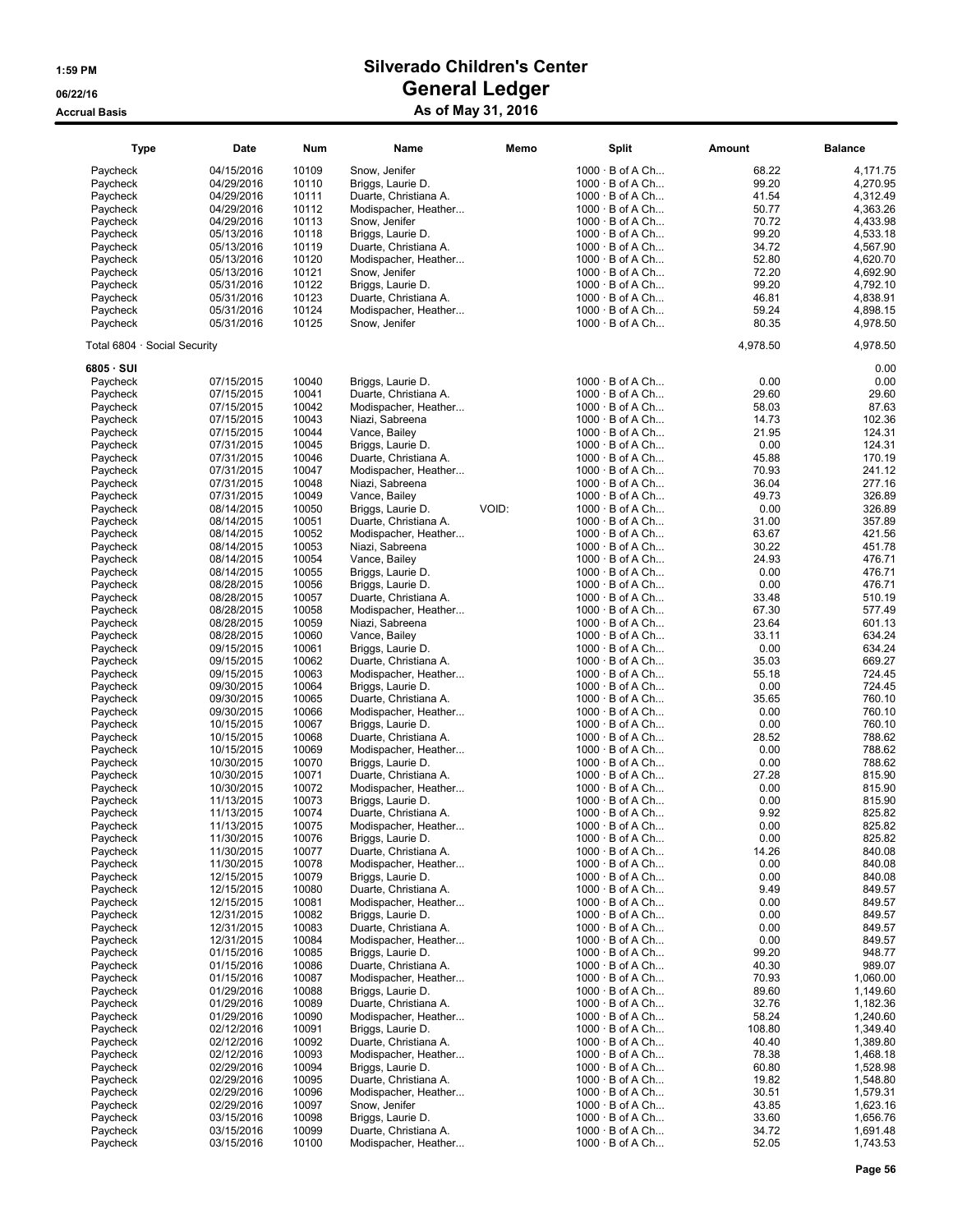| <b>Type</b>                                                                                                                                                                                                         | Date                                                                                                                                                                                                                                                                   | Num                                                                                                                                                            | Name                                                                                                                                                                                                                                                                                                                                                                                 | Memo                                                                      | Split                                                                                                                                                                                                                                                                                                                                                                                                                                                                                                      | Amount                                                                                                                                                            | <b>Balance</b>                                                                                                                                                                                                                   |
|---------------------------------------------------------------------------------------------------------------------------------------------------------------------------------------------------------------------|------------------------------------------------------------------------------------------------------------------------------------------------------------------------------------------------------------------------------------------------------------------------|----------------------------------------------------------------------------------------------------------------------------------------------------------------|--------------------------------------------------------------------------------------------------------------------------------------------------------------------------------------------------------------------------------------------------------------------------------------------------------------------------------------------------------------------------------------|---------------------------------------------------------------------------|------------------------------------------------------------------------------------------------------------------------------------------------------------------------------------------------------------------------------------------------------------------------------------------------------------------------------------------------------------------------------------------------------------------------------------------------------------------------------------------------------------|-------------------------------------------------------------------------------------------------------------------------------------------------------------------|----------------------------------------------------------------------------------------------------------------------------------------------------------------------------------------------------------------------------------|
| Paycheck<br>Paycheck<br>Paycheck<br>Paycheck<br>Paycheck<br>Paycheck<br>Paycheck<br>Paycheck<br>Paycheck<br>Deposit<br>Paycheck<br>Paycheck<br>Paycheck<br>Paycheck<br>Paycheck<br>Paycheck<br>Paycheck<br>Paycheck | 03/15/2016<br>03/31/2016<br>03/31/2016<br>03/31/2016<br>03/31/2016<br>04/15/2016<br>04/15/2016<br>04/15/2016<br>04/15/2016<br>04/20/2016<br>04/29/2016<br>04/29/2016<br>04/29/2016<br>04/29/2016<br>05/13/2016<br>05/13/2016<br>05/13/2016<br>05/13/2016<br>05/31/2016 | 10101<br>10102<br>10103<br>10104<br>10105<br>10106<br>10107<br>10108<br>10109<br>10110<br>10111<br>10112<br>10113<br>10118<br>10119<br>10120<br>10121<br>10122 | Snow, Jenifer<br>Briggs, Laurie D.<br>Duarte, Christiana A.<br>Modispacher, Heather<br>Snow, Jenifer<br>Briggs, Laurie D.<br>Duarte, Christiana A.<br>Modispacher, Heather<br>Snow, Jenifer<br>Paychex<br>Briggs, Laurie D.<br>Duarte, Christiana A.<br>Modispacher, Heather<br>Snow, Jenifer<br>Briggs, Laurie D.<br>Duarte, Christiana A.<br>Modispacher, Heather<br>Snow, Jenifer | Deposit                                                                   | $1000 \cdot B$ of A Ch<br>$1000 \cdot B$ of A Ch<br>$1000 \cdot B$ of A Ch<br>$1000 \cdot B$ of A Ch<br>$1000 \cdot B$ of A Ch<br>$1000 \cdot B$ of A Ch<br>$1000 \cdot B$ of A Ch<br>$1000 \cdot B$ of A Ch<br>$1000 \cdot B$ of A Ch<br>$1000 \cdot B$ of A Ch<br>$1000 \cdot B$ of A Ch<br>$1000 \cdot B$ of A Ch<br>$1000 \cdot B$ of A Ch<br>$1000 \cdot B$ of A Ch<br>$1000 \cdot B$ of A Ch<br>$1000 \cdot B$ of A Ch<br>$1000 \cdot B$ of A Ch<br>$1000 \cdot B$ of A Ch<br>$1000 \cdot B$ of A Ch | 61.99<br>0.00<br>49.00<br>58.97<br>67.66<br>0.00<br>41.41<br>42.92<br>61.62<br>-49.89<br>0.00<br>37.52<br>0.00<br>63.88<br>0.00<br>31.36<br>0.00<br>65.20<br>0.00 | 1,805.52<br>1,805.52<br>1,854.52<br>1,913.49<br>1,981.15<br>1.981.15<br>2,022.56<br>2,065.48<br>2,127.10<br>2,077.21<br>2,077.21<br>2,114.73<br>2,114.73<br>2,178.61<br>2.178.61<br>2,209.97<br>2,209.97<br>2,275.17<br>2,275.17 |
| Paycheck<br>Paycheck<br>Paycheck                                                                                                                                                                                    | 05/31/2016<br>05/31/2016                                                                                                                                                                                                                                               | 10123<br>10124                                                                                                                                                 | Briggs, Laurie D.<br>Duarte, Christiana A.<br>Modispacher, Heather                                                                                                                                                                                                                                                                                                                   |                                                                           | $1000 \cdot B$ of A Ch<br>$1000 \cdot B$ of A Ch                                                                                                                                                                                                                                                                                                                                                                                                                                                           | 42.28<br>0.00                                                                                                                                                     | 2,317.45<br>2,317.45                                                                                                                                                                                                             |
| Paycheck<br>Total $6805 \cdot$ SUI                                                                                                                                                                                  | 05/31/2016                                                                                                                                                                                                                                                             | 10125                                                                                                                                                          | Snow, Jenifer                                                                                                                                                                                                                                                                                                                                                                        |                                                                           | $1000 \cdot B$ of A Ch                                                                                                                                                                                                                                                                                                                                                                                                                                                                                     | 27.80<br>2,345.25                                                                                                                                                 | 2,345.25<br>2,345.25                                                                                                                                                                                                             |
| 6800 · Payroll Expenses - Other<br>Total 6800 · Payroll Expenses - Other                                                                                                                                            |                                                                                                                                                                                                                                                                        |                                                                                                                                                                |                                                                                                                                                                                                                                                                                                                                                                                      |                                                                           |                                                                                                                                                                                                                                                                                                                                                                                                                                                                                                            |                                                                                                                                                                   | 0.00<br>0.00                                                                                                                                                                                                                     |
| Total 6800 · Payroll Expenses                                                                                                                                                                                       |                                                                                                                                                                                                                                                                        |                                                                                                                                                                |                                                                                                                                                                                                                                                                                                                                                                                      |                                                                           |                                                                                                                                                                                                                                                                                                                                                                                                                                                                                                            | 9,922.19                                                                                                                                                          | 9,922.19                                                                                                                                                                                                                         |
| 6810 · Permits & Fee(s)<br>Total $6810 \cdot$ Permits & Fee(s)                                                                                                                                                      |                                                                                                                                                                                                                                                                        |                                                                                                                                                                |                                                                                                                                                                                                                                                                                                                                                                                      |                                                                           |                                                                                                                                                                                                                                                                                                                                                                                                                                                                                                            |                                                                                                                                                                   | 0.00<br>0.00                                                                                                                                                                                                                     |
| 6815 · Penalties & Interest<br>Total 6815 · Penalties & Interest                                                                                                                                                    |                                                                                                                                                                                                                                                                        |                                                                                                                                                                |                                                                                                                                                                                                                                                                                                                                                                                      |                                                                           |                                                                                                                                                                                                                                                                                                                                                                                                                                                                                                            |                                                                                                                                                                   | 0.00<br>0.00                                                                                                                                                                                                                     |
| 6820 · Postage<br>Check<br>Check<br>Check<br>Check                                                                                                                                                                  | 11/16/2015<br>01/17/2016<br>02/09/2016<br>05/17/2016                                                                                                                                                                                                                   | 7418<br>7441<br>7449<br>7503                                                                                                                                   | Phil McWilliams<br>Phil McWilliams<br>Phil McWilliams<br>Phil McWilliams                                                                                                                                                                                                                                                                                                             | Post Office<br>Stamp<br>Stamps<br><b>USPS</b>                             | $1000 \cdot B$ of A Ch<br>$1000 \cdot B$ of A Ch<br>$1000 \cdot B$ of A Ch<br>$1000 \cdot B$ of A Ch                                                                                                                                                                                                                                                                                                                                                                                                       | 0.98<br>0.49<br>2.45<br>0.47                                                                                                                                      | 0.00<br>0.98<br>1.47<br>3.92<br>4.39                                                                                                                                                                                             |
| Total 6820 · Postage                                                                                                                                                                                                |                                                                                                                                                                                                                                                                        |                                                                                                                                                                |                                                                                                                                                                                                                                                                                                                                                                                      |                                                                           |                                                                                                                                                                                                                                                                                                                                                                                                                                                                                                            | 4.39                                                                                                                                                              | 4.39                                                                                                                                                                                                                             |
| 6830 · Printing & Reproduction<br>Check                                                                                                                                                                             | 04/04/2016                                                                                                                                                                                                                                                             | 7479                                                                                                                                                           | Deborah Johnson                                                                                                                                                                                                                                                                                                                                                                      | Legal Notice fo                                                           | $1000 \cdot B$ of A Ch                                                                                                                                                                                                                                                                                                                                                                                                                                                                                     | 156.00                                                                                                                                                            | 0.00<br>156.00                                                                                                                                                                                                                   |
| Total 6830 · Printing & Reproduction                                                                                                                                                                                |                                                                                                                                                                                                                                                                        |                                                                                                                                                                |                                                                                                                                                                                                                                                                                                                                                                                      |                                                                           |                                                                                                                                                                                                                                                                                                                                                                                                                                                                                                            | 156.00                                                                                                                                                            | 156.00                                                                                                                                                                                                                           |
| 6840 · Professional Development<br>6841 · Annual Conference<br>Total 6841 · Annual Conference                                                                                                                       |                                                                                                                                                                                                                                                                        |                                                                                                                                                                |                                                                                                                                                                                                                                                                                                                                                                                      |                                                                           |                                                                                                                                                                                                                                                                                                                                                                                                                                                                                                            |                                                                                                                                                                   | 0.00<br>0.00<br>0.00                                                                                                                                                                                                             |
| 6842 · Seminars<br>Check<br>Check<br>Check<br>Check<br>Check<br>Check<br>Check<br>Check                                                                                                                             | 09/21/2015<br>10/12/2015<br>10/28/2015<br>11/17/2015<br>11/17/2015<br>11/17/2015<br>02/10/2016<br>02/24/2016                                                                                                                                                           | 7403<br>7307<br>7454<br>7463                                                                                                                                   | B. Piazza Consulting,<br>Phil McWilliams<br>Modispacher, Heather<br>Child Educational Cen<br>Child Educational Cen<br>Child Educational Cen<br>Phil McWilliams<br><b>Phil McWilliams</b>                                                                                                                                                                                             | Licensing Requ<br>CPR Class<br>Reimbursement<br>Training<br>Preschool Tea | $1000 \cdot B$ of A Ch.<br>$1000 \cdot B$ of A Ch<br>$1000 \cdot B$ of A Ch<br>$1000 \cdot B$ of A Ch<br>$1000 \cdot B$ of A Ch<br>$1000 \cdot B$ of A Ch<br>$1000 \cdot B$ of A Ch<br>$1000 \cdot B$ of A Ch                                                                                                                                                                                                                                                                                              | 54.00<br>50.00<br>120.00<br>159.00<br>159.00<br>159.00<br>35.00<br>35.00                                                                                          | 0.00<br>54.00<br>104.00<br>224.00<br>383.00<br>542.00<br>701.00<br>736.00<br>771.00                                                                                                                                              |
| Total 6842 · Seminars                                                                                                                                                                                               |                                                                                                                                                                                                                                                                        |                                                                                                                                                                |                                                                                                                                                                                                                                                                                                                                                                                      |                                                                           |                                                                                                                                                                                                                                                                                                                                                                                                                                                                                                            | 771.00                                                                                                                                                            | 771.00                                                                                                                                                                                                                           |
| 6840 · Professional Development - Other<br>Total 6840 · Professional Development - Other                                                                                                                            |                                                                                                                                                                                                                                                                        |                                                                                                                                                                |                                                                                                                                                                                                                                                                                                                                                                                      |                                                                           |                                                                                                                                                                                                                                                                                                                                                                                                                                                                                                            |                                                                                                                                                                   | 0.00<br>0.00                                                                                                                                                                                                                     |
| Total 6840 · Professional Development                                                                                                                                                                               |                                                                                                                                                                                                                                                                        |                                                                                                                                                                |                                                                                                                                                                                                                                                                                                                                                                                      |                                                                           |                                                                                                                                                                                                                                                                                                                                                                                                                                                                                                            | 771.00                                                                                                                                                            | 771.00                                                                                                                                                                                                                           |
| 6850 · Promotion<br>Total 6850 · Promotion                                                                                                                                                                          |                                                                                                                                                                                                                                                                        |                                                                                                                                                                |                                                                                                                                                                                                                                                                                                                                                                                      |                                                                           |                                                                                                                                                                                                                                                                                                                                                                                                                                                                                                            |                                                                                                                                                                   | 0.00<br>0.00                                                                                                                                                                                                                     |
| 6860 · Recruiting<br>Total 6860 · Recruiting                                                                                                                                                                        |                                                                                                                                                                                                                                                                        |                                                                                                                                                                |                                                                                                                                                                                                                                                                                                                                                                                      |                                                                           |                                                                                                                                                                                                                                                                                                                                                                                                                                                                                                            |                                                                                                                                                                   | 0.00<br>0.00                                                                                                                                                                                                                     |
| 6890 · Rents & Leases<br>Total 6890 · Rents & Leases                                                                                                                                                                |                                                                                                                                                                                                                                                                        |                                                                                                                                                                |                                                                                                                                                                                                                                                                                                                                                                                      |                                                                           |                                                                                                                                                                                                                                                                                                                                                                                                                                                                                                            |                                                                                                                                                                   | 0.00<br>0.00                                                                                                                                                                                                                     |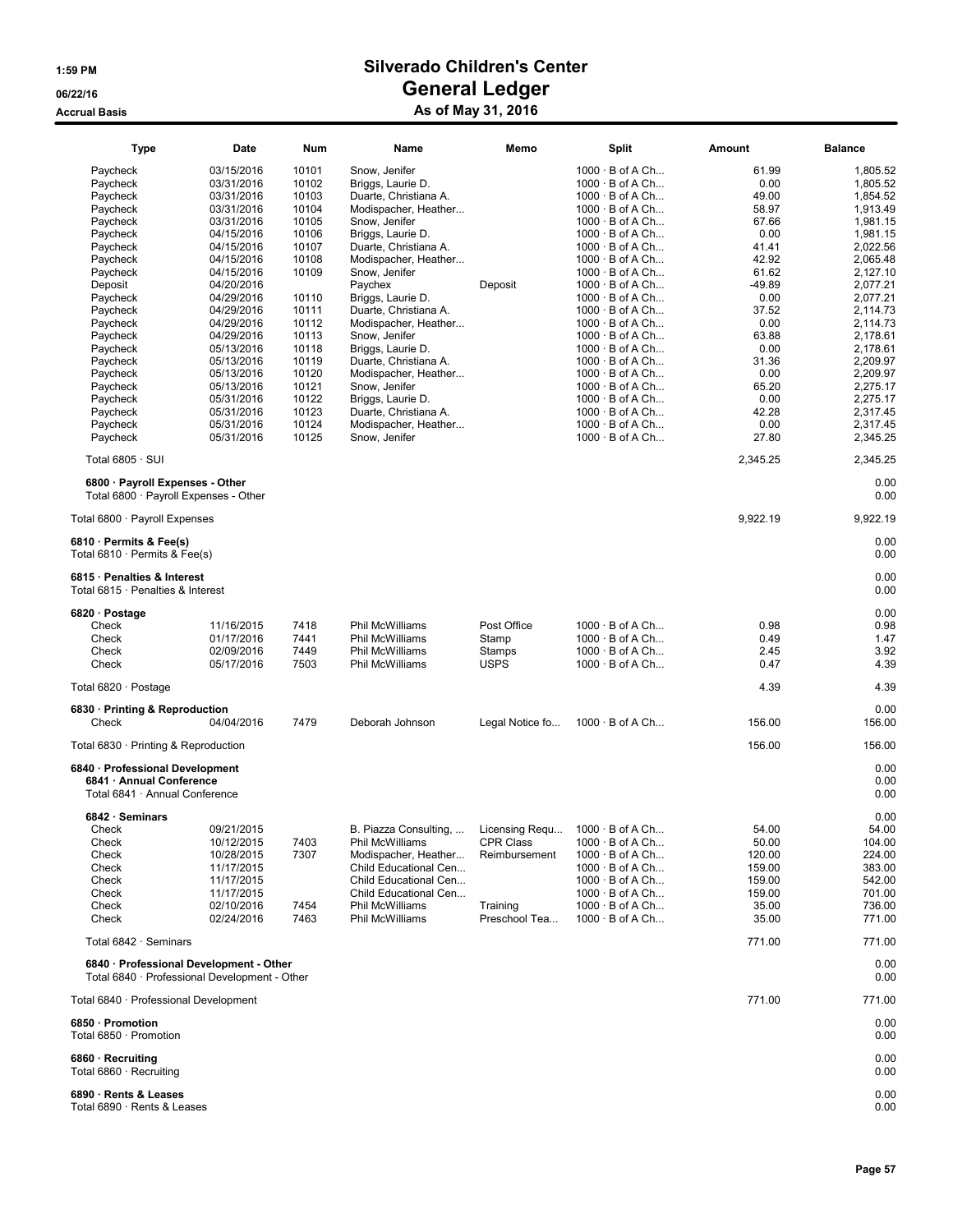| <b>Type</b>                                                                            | Date                     | Num     | Name                         | Memo            | Split                                    | Amount   | <b>Balance</b>       |
|----------------------------------------------------------------------------------------|--------------------------|---------|------------------------------|-----------------|------------------------------------------|----------|----------------------|
| 6900 · Repairs & Mtce<br>6901 · Building/Grounds                                       |                          |         |                              |                 |                                          |          | 0.00<br>0.00         |
|                                                                                        |                          |         |                              |                 |                                          |          |                      |
| Bill                                                                                   | 07/09/2015               | 10351   | <b>Orkin Pest Control</b>    | 07/2015         | 2000 · Accounts                          | 71.67    | 71.67                |
| Check                                                                                  | 07/22/2015               | 7364    | Silverado-Modieska R         | Home Depot      | $1000 \cdot B$ of A Ch                   | 50.33    | 122.00               |
| Check                                                                                  | 07/29/2015               | 7367    | <b>Phil McWilliams</b>       | Home Depot/C    | $1000 \cdot B$ of A Ch                   | 161.90   | 283.90               |
| Check                                                                                  | 07/29/2015               | 7369    | Steve Chaix                  | Repairs         | $1000 \cdot B$ of A Ch                   | 203.18   | 487.08               |
| Bill                                                                                   | 08/17/2015               | 10416   | <b>Orkin Pest Control</b>    | 08/2015         | 2000 · Accounts                          | 71.67    | 558.75               |
| Bill                                                                                   | 09/10/2015               | 10482   | <b>Orkin Pest Control</b>    | 09/2015         | 2000 · Accounts                          | 71.67    | 630.42               |
| Check                                                                                  | 09/18/2015               | 7392    | Home Depot                   |                 | $1000 \cdot B$ of A Ch                   | 37.21    | 667.63               |
| Check                                                                                  | 09/18/2015               | 7393    | Silverado-Modjeska R         | Steve's Labor - | $1000 \cdot B$ of A Ch                   | 157.50   | 825.13               |
| Check                                                                                  | 09/23/2015               | 7394    | Apollo Wood Recover          | Play Mulch      | $1000 \cdot B$ of A Ch                   | 680.40   | 1,505.53             |
| Bill                                                                                   | 09/24/2015               | GJ091   | South Coast Fire Prot        | Re-pipe and in  | 2000 · Accounts                          | 500.00   | 2,005.53             |
| Bill                                                                                   | 10/08/2015               | 10537   | <b>Orkin Pest Control</b>    | 10/2015         | $2000 \cdot$ Accounts                    | 143.34   | 2,148.87             |
| Check                                                                                  | 10/18/2015               | 7406    | Silverado-Modjeska R         | Steve's Labor - | $1000 \cdot B$ of A Ch                   | 210.00   | 2,358.87             |
| Check                                                                                  | 11/16/2015               | 7419    | Silverado-Modjeska R         | Steve's Labor - | $1000 \cdot B$ of A Ch                   | 337.50   | 2,696.37             |
| Check                                                                                  | 12/12/2015               | 7432    | Silverado-Modjeska R         | Steve's Labor - | $1000 \cdot B$ of A Ch                   | 90.00    | 2,786.37             |
| Bill                                                                                   | 12/17/2015               | 10660   | <b>Orkin Pest Control</b>    | 12/2015         | 2000 · Accounts                          | 71.67    | 2,858.04             |
| Check                                                                                  | 01/17/2016               | 7438    | Silverado-Modjeska R         | Steve's Labor - | $1000 \cdot B$ of A Ch                   | 90.00    | 2,948.04             |
| Bill                                                                                   | 01/20/2016               | 10726   | Orkin Pest Control           | 01/2016         | $2000 \cdot$ Accounts                    | 71.67    | 3,019.71             |
| Check                                                                                  | 02/01/2016               | 7444    | Silverado-Modjeska R         | Steve's Labor - | $1000 \cdot B$ of A Ch                   | 90.00    | 3,109.71             |
| Check                                                                                  | 02/01/2016               | 7445    | Phil McWilliams              | (3) Exit Signs  | $1000 \cdot B$ of A Ch                   | 54.72    | 3,164.43             |
| Check                                                                                  | 02/09/2016               | 7449    | Phil McWilliams              | Home Depot      | $1000 \cdot B$ of A Ch                   | 17.94    | 3,182.37             |
| Bill                                                                                   | 02/11/2016               | RM947   | South Coast Fire Prot        | Recharge Fire   | $2000 \cdot$ Accounts                    | 60.00    | 3,242.37             |
| Bill                                                                                   | 02/11/2016               | 10749   | <b>Orkin Pest Control</b>    | 02/2016         | 2000 · Accounts                          | 71.67    | 3.314.04             |
| Bill                                                                                   | 03/10/2016               | 83859   | <b>Orkin Pest Control</b>    | 03/2016         | 2000 · Accounts                          | 71.67    | 3,385.71             |
| Check                                                                                  | 03/19/2016               | 7472    | Phil McWilliams              | Home Depot      | $1000 \cdot B$ of A Ch                   | 137.04   | 3,522.75             |
| Bill                                                                                   |                          |         |                              |                 | 2000 · Accounts                          | 357.40   |                      |
|                                                                                        | 03/31/2016<br>04/04/2016 |         | Lux Cleaning Services        | Handyman Ser    |                                          |          | 3,880.15             |
| Check                                                                                  |                          | 7478    | Briggs, Laurie D.            | Home Depot      | $1000 \cdot B$ of A Ch                   | 63.44    | 3,943.59             |
| Check                                                                                  | 04/04/2016               | 7480    | Phil McWilliams              | Home Depot      | $1000 \cdot B$ of A Ch                   | 18.73    | 3,962.32             |
| Bill                                                                                   | 04/18/2016               | 95871   | Orkin Pest Control           | 04/2016         | 2000 · Accounts                          | 71.67    | 4,033.99             |
| Bill                                                                                   | 04/30/2016               |         | Lux Cleaning Services        | Handyman Ser    | $2000 \cdot$ Accounts                    | 770.00   | 4,803.99             |
| Check                                                                                  | 05/02/2016               | 7488    | Phil McWilliams              | Home Depot      | $1000 \cdot B$ of A Ch                   | 130.57   | 4,934.56             |
| Check                                                                                  | 05/02/2016               | 7488    | <b>Phil McWilliams</b>       | Home Depot      | $1000 \cdot B$ of A Ch                   | 128.38   | 5,062.94             |
| Check                                                                                  | 05/16/2016               | 7499    | Phil McWilliams              | Home Depot      | $1000 \cdot B$ of A Ch                   | 9.69     | 5,072.63             |
| Check                                                                                  | 05/16/2016               | 7499    | <b>Phil McWilliams</b>       | <b>CVS</b>      | $1000 \cdot B$ of A Ch                   | 11.33    | 5,083.96             |
| Check                                                                                  | 05/16/2016               | 7499    | Phil McWilliams              | <b>FOSL</b>     | $1000 \cdot B$ of A Ch                   | 9.00     | 5,092.96             |
| Bill                                                                                   | 05/25/2016               | 96287   | Orkin Pest Control           | 05/2016         | 2000 · Accounts                          | 71.67    | 5,164.63             |
| Bill                                                                                   | 05/31/2016               | 05/2016 | Lux Cleaning Services        | Handyman Ser    | $2000 \cdot$ Accounts                    | 455.00   | 5,619.63             |
| Total 6901 · Building/Grounds                                                          |                          |         |                              |                 |                                          | 5,619.63 | 5,619.63             |
| 6902 · Computer<br>Total 6902 · Computer                                               |                          |         |                              |                 |                                          |          | 0.00<br>0.00         |
| 6903 · Equipment                                                                       |                          |         |                              |                 |                                          |          | 0.00                 |
| Bill                                                                                   | 07/14/2015               | 52      | <b>Harry Flores</b>          | Refrigerator Re | 2000 · Accounts                          | 75.00    | 75.00                |
|                                                                                        |                          |         |                              |                 |                                          |          |                      |
| Total 6903 · Equipment                                                                 |                          |         |                              |                 |                                          | 75.00    | 75.00                |
| 6905 · Janitorial                                                                      |                          |         |                              |                 |                                          |          | 0.00                 |
| Bill                                                                                   | 07/31/2015               |         | <b>Lux Cleaning Services</b> | Cleaning thru 0 | $2000 \cdot$ Accounts                    | 300.00   | 300.00               |
| Bill                                                                                   | 08/31/2015               |         | Lux Cleaning Services        | Cleaning thru 0 | 2000 · Accounts                          | 240.00   | 540.00               |
| Bill                                                                                   | 09/30/2015               |         | Lux Cleaning Services        | Cleaning thru 0 | 2000 · Accounts                          | 240.00   | 780.00               |
| Bill                                                                                   | 10/31/2015               |         | Lux Cleaning Services        | Cleaning thru 1 | $2000 \cdot$ Accounts                    | 240.00   | 1,020.00             |
| Check                                                                                  | 11/23/2015               | 7422    | Phil McWilliams              | Reimbursement   | $1000 \cdot B$ of A Ch                   | 57.59    | 1,077.59             |
| Bill                                                                                   | 11/30/2015               |         | Lux Cleaning Services        | Cleaning thru 1 | $2000 \cdot$ Accounts                    | 270.00   | 1,347.59             |
| Bill                                                                                   | 12/31/2015               |         | Lux Cleaning Services        | Cleaning thru 1 | $2000 \cdot$ Accounts                    | 210.00   | 1,557.59             |
| Check                                                                                  | 01/17/2016               | 7441    | <b>Phil McWilliams</b>       | Albertsons      | $1000 \cdot B$ of A Ch                   | 12.94    | 1,570.53             |
| Bill                                                                                   | 01/31/2016               |         | Lux Cleaning Services        |                 | 2000 · Accounts                          | 240.00   | 1,810.53             |
|                                                                                        | 02/29/2016               |         | <b>Lux Cleaning Services</b> | Cleaning thru 0 |                                          |          |                      |
| Bill<br>Bill                                                                           |                          |         |                              | Cleaning thru 0 | 2000 · Accounts<br>$2000 \cdot$ Accounts | 455.00   | 2,265.53<br>2,755.53 |
|                                                                                        | 03/31/2016               |         | <b>Lux Cleaning Services</b> | Cleaning thru 0 |                                          | 490.00   |                      |
| Total 6905 · Janitorial                                                                |                          |         |                              |                 |                                          | 2,755.53 | 2,755.53             |
| 6900 · Repairs & Mtce - Other<br>Total 6900 · Repairs & Mtce - Other                   |                          |         |                              |                 |                                          |          | 0.00<br>0.00         |
| Total 6900 · Repairs & Mtce                                                            |                          |         |                              |                 |                                          | 8,450.16 | 8,450.16             |
| 6920 · School Supplies<br><b>Household Expenses</b><br><b>Total Household Expenses</b> |                          |         |                              |                 |                                          |          | 0.00<br>0.00<br>0.00 |
| 6920 · School Supplies - Other<br>Total 6920 · School Supplies - Other                 |                          |         |                              |                 |                                          |          | 0.00<br>0.00         |
| Total 6920 · School Supplies                                                           |                          |         |                              |                 |                                          |          | 0.00                 |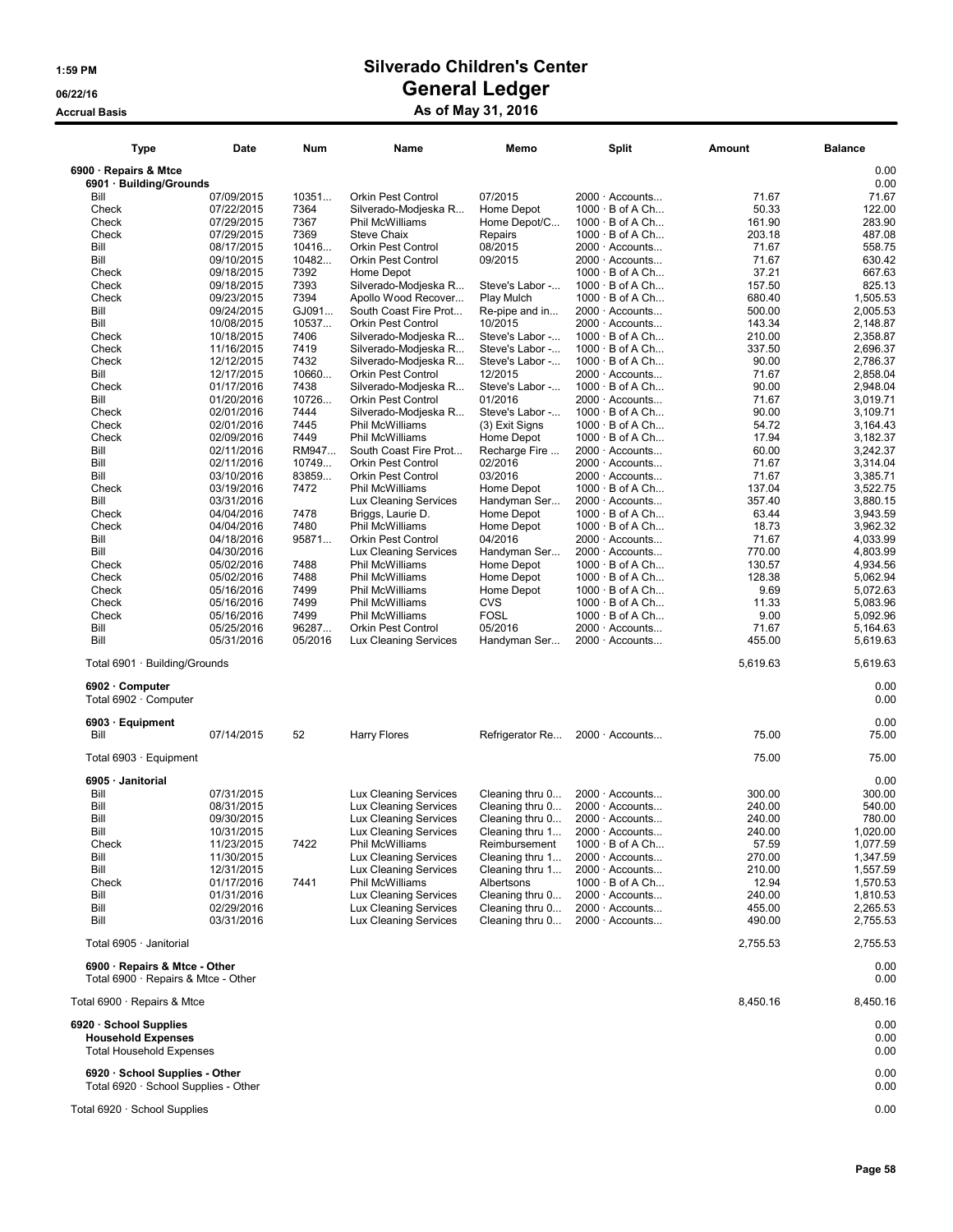# 1:59 PM Silverado Children's Center 06/22/16 OS/22/16 General Ledger

Accrual Basis **Accrual Basis** As of May 31, 2016

| <b>Type</b>                          | <b>Date</b> | <b>Num</b> | Name                  | Memo                 | <b>Split</b>           | Amount    | <b>Balance</b> |
|--------------------------------------|-------------|------------|-----------------------|----------------------|------------------------|-----------|----------------|
| 6930 · Substitute Teacher Fees       |             |            |                       |                      |                        |           | 0.00           |
| Bill                                 | 07/17/2015  | 3760       | B. Piazza Consulting, | Jennifer Snow        | 2000 · Accounts        | 101.60    | 101.60         |
| Total 6930 · Substitute Teacher Fees |             |            |                       |                      |                        | 101.60    | 101.60         |
| 6940 · Utilities                     |             |            |                       |                      |                        |           | 0.00           |
| 6941 · Gas & Electric                |             |            |                       |                      |                        |           | 0.00           |
| Check                                | 10/16/2015  | eft        | Edison                | 57-43-485-010        | $1000 \cdot B$ of A Ch | 457.91    | 457.91         |
| Check                                | 01/25/2016  |            | Edison                | 57-43-485-010        | $1000 \cdot B$ of A Ch | 1,116.41  | 1,574.32       |
| Check                                | 03/08/2016  |            | Edison                | 57-43-485-010        | 1000 · B of A Ch       | 274.17    | 1,848.49       |
| Check                                | 04/02/2016  |            | Edison                | 57-43-485-010        | $1000 \cdot B$ of A Ch | 141.31    | 1,989.80       |
| Check                                | 05/17/2016  |            | Edison                | 57-43-485-010        | $1000 \cdot B$ of A Ch | 168.72    | 2,158.52       |
| Check                                | 05/22/2016  |            | Edison                | 57-43-485-010        | $1000 \cdot B$ of A Ch | 141.81    | 2,300.33       |
| Total 6941 · Gas & Electric          |             |            |                       |                      |                        | 2,300.33  | 2,300.33       |
| 6942 · Water                         |             |            |                       |                      |                        |           | 0.00           |
| Total 6942 · Water                   |             |            |                       |                      |                        |           | 0.00           |
| $6943 \cdot$ Trash                   |             |            |                       |                      |                        |           | 0.00           |
| Bill                                 | 07/01/2015  | 00681      | Waste Management      | Account #111-        | $2000 \cdot$ Accounts  | 161.38    | 161.38         |
| Bill                                 | 08/01/2015  |            | Waste Management      | Account #111-        | 2000 · Accounts        | 161.38    | 322.76         |
| Bill                                 | 09/01/2015  | 00685      | Waste Management      | Account #111-        | $2000 \cdot$ Accounts  | 224.95    | 547.71         |
| Bill                                 | 09/01/2015  | 00685      | Waste Management      | Account #111-        | $2000 \cdot$ Accounts  | 161.38    | 709.09         |
| Deposit                              | 09/24/2015  | 2369       | Waste Management      | Reimbursement        | $1000 \cdot B$ of A Ch | $-224.95$ | 484.14         |
| Bill                                 | 10/01/2015  | 00688      | Waste Management      | Account #111-        | 2000 · Accounts        | 161.38    | 645.52         |
| Bill                                 | 11/01/2015  |            | Waste Management      | Account #111-        | $2000 \cdot$ Accounts  | 161.38    | 806.90         |
| Bill                                 | 12/01/2015  | 00692      | Waste Management      | Account #111-        | 2000 · Accounts        | 161.38    | 968.28         |
| Check                                | 01/04/2016  | 7437       | Waste Management      |                      | $1000 \cdot B$ of A Ch | 166.38    | 1,134.66       |
| Bill                                 | 02/01/2016  | 00695      | Waste Management      | Account #111-        | $2000 \cdot$ Accounts  | 161.38    | 1,296.04       |
| Bill                                 | 03/01/2016  | 00697      | Waste Management      | Account #111-        | $2000 \cdot$ Accounts  | 161.38    | 1,457.42       |
| Bill                                 | 04/01/2016  | 00699      | Waste Management      | Account #111-        | 2000 · Accounts        | 161.38    | 1,618.80       |
| Bill                                 | 05/01/2016  | 00700      | Waste Management      | Account #111-        | 2000 · Accounts        | 161.38    | 1,780.18       |
| Total 6943 · Trash                   |             |            |                       |                      |                        | 1,780.18  | 1,780.18       |
| 6940 · Utilities - Other             |             |            |                       |                      |                        |           | 0.00           |
| Deposit                              | 02/10/2016  | 661130     | Edison                | Recycling Reb        | $1000 \cdot B$ of A Ch | $-50.00$  | $-50.00$       |
| Total 6940 · Utilities - Other       |             |            |                       |                      |                        | $-50.00$  | $-50.00$       |
| Total 6940 · Utilities               |             |            |                       |                      |                        | 4,030.51  | 4,030.51       |
| 6950 · Special Department Expense    |             |            |                       |                      |                        |           | 0.00           |
| 6951 · Animal Supplies               |             |            |                       |                      |                        |           | 0.00           |
| Check                                | 07/22/2015  | 7365       | Phil McWilliams       | Wagon Train          | $1000 \cdot B$ of A Ch | 34.78     | 34.78          |
| Check                                | 10/12/2015  | 7403       | Phil McWilliams       | Wagon Train          | $1000 \cdot B$ of A Ch | 4.21      | 38.99          |
| Bill                                 | 10/27/2015  |            | Wyld Iris Farms       | Reimbursement        | $2000 \cdot$ Accounts  | 45.85     | 84.84          |
| Bill                                 | 11/03/2015  |            | Canyon Feed & Tack    |                      | $2000 \cdot$ Accounts  | 44.64     | 129.48         |
| Check                                | 11/23/2015  | 7422       | Phil McWilliams       | Reimbursement        | $1000 \cdot B$ of A Ch | 4.95      | 134.43         |
| Check                                | 02/09/2016  | 7449       | Phil McWilliams       | <b>Foothill Feed</b> | $1000 \cdot B$ of A Ch | 19.44     | 153.87         |
| Check                                | 02/09/2016  | 7449       | Phil McWilliams       | <b>Foothill Feed</b> | $1000 \cdot B$ of A Ch | 38.88     | 192.75         |
| Bill                                 | 02/22/2016  | 92384      | Canyon Feed & Tack    |                      | $2000 \cdot$ Accounts  | 30.52     | 223.27         |
| Bill                                 | 02/22/2016  | 92436      | Canyon Feed & Tack    |                      | $2000 \cdot$ Accounts  | 30.52     | 253.79         |
| Bill                                 | 03/07/2016  | 93609      | Canyon Feed & Tack    |                      | $2000 \cdot$ Accounts  | 32.13     | 285.92         |
| Bill                                 | 03/21/2016  | 94675      | Canyon Feed & Tack    |                      | $2000 \cdot$ Accounts  | 30.52     | 316.44         |
| Bill                                 | 04/04/2016  | 95728      | Canyon Feed & Tack    |                      | 2000 · Accounts        | 30.52     | 346.96         |
| Bill                                 | 04/18/2016  | 96960      | Canyon Feed & Tack    |                      | $2000 \cdot$ Accounts  | 30.26     | 377.22         |
| Bill                                 | 04/25/2016  | 97456      | Canyon Feed & Tack    |                      | $2000 \cdot$ Accounts  | 166.21    | 543.43         |
| Bill                                 | 05/02/2016  | 98070      | Canyon Feed & Tack    |                      | $2000 \cdot$ Accounts  | 30.26     | 573.69         |
| Bill                                 | 05/16/2016  | 99044      | Canyon Feed & Tack    |                      | $2000 \cdot$ Accounts  | 31.86     | 605.55         |
| Bill                                 | 05/30/2016  | 100078     | Canyon Feed & Tack    |                      | $2000 \cdot$ Accounts  | 30.01     | 635.56         |

Total 6951 · Animal Supplies 635.56 635.56 635.56 635.56 635.56 635.56 635.56 635.56 635.56 635.56 635.56 635.56 635.56 635.56 635.56 635.56 635.56 635.56 635.56 635.56 635.56 635.56 635.56 635.56 635.56 635.56 635.56 635.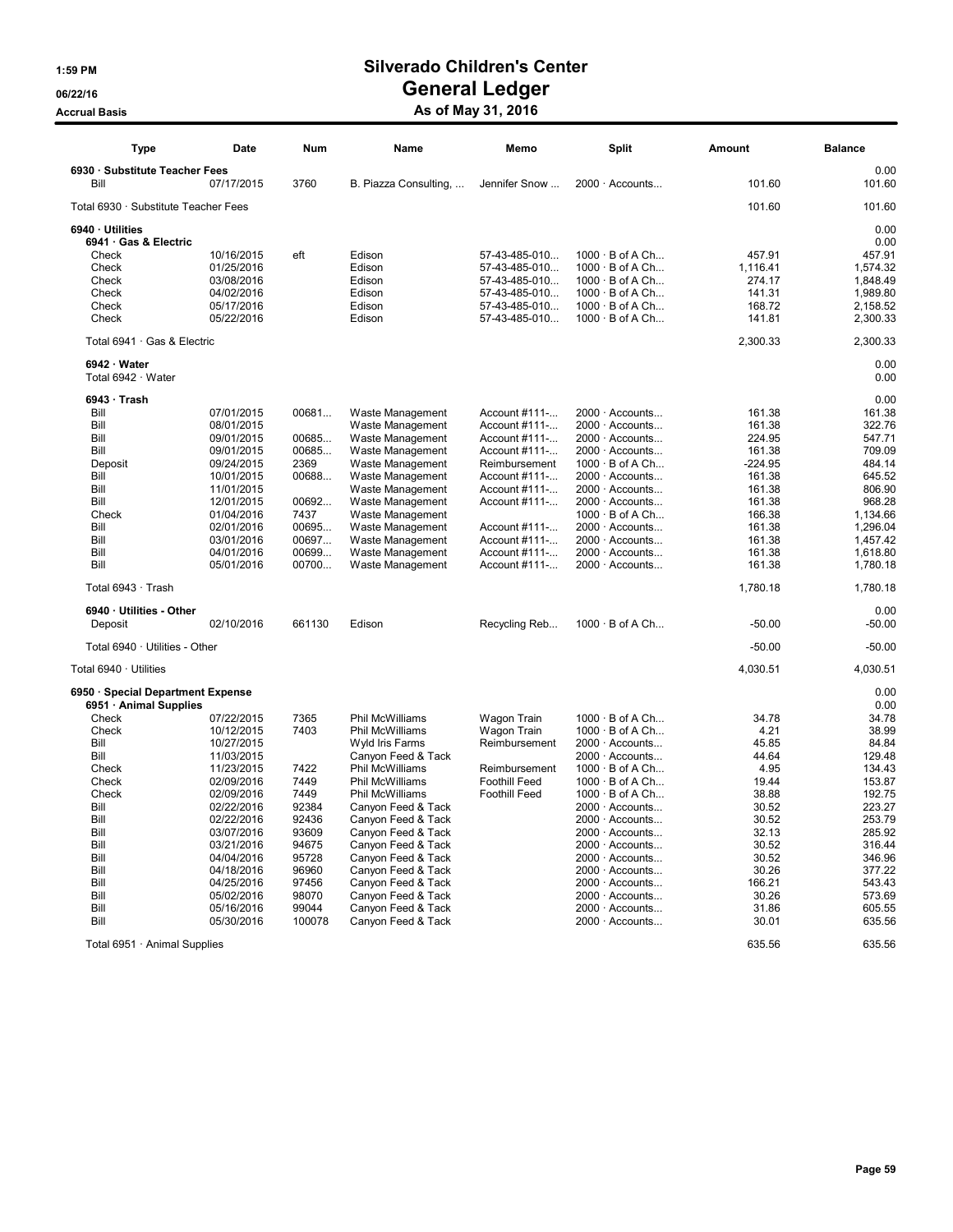| Type                                               | Date       | Num   | Name                          | Memo                   | <b>Split</b>           | Amount   | <b>Balance</b> |
|----------------------------------------------------|------------|-------|-------------------------------|------------------------|------------------------|----------|----------------|
| 6952 Curriculum Supplies                           |            |       |                               |                        |                        |          | 0.00           |
| Check                                              | 07/22/2015 | 7365  | Phil McWilliams               | <b>Dollar Tree</b>     | $1000 \cdot B$ of A Ch | 14.04    | 14.04          |
| Check                                              | 09/23/2015 | 7395  | Discount School Supply        | Account #0031          | $1000 \cdot B$ of A Ch | 256.86   | 270.90         |
| Check                                              | 10/23/2015 | 7411  | Discount School Supply        | Account #0031          | 1000 · B of A Ch       | 63.80    | 334.70         |
| Check                                              | 10/23/2015 | 7412  | <b>Telecheck Services</b>     | Item #9968             | $1000 \cdot B$ of A Ch | 12.11    | 346.81         |
|                                                    |            |       |                               |                        |                        |          |                |
| Check                                              | 11/09/2015 |       | <b>Learning Naturally</b>     |                        | $1000 \cdot B$ of A Ch | 24.00    | 370.81         |
| Check                                              | 11/10/2015 |       | Child Educational Cen         |                        | $1000 \cdot B$ of A Ch | 30.79    | 401.60         |
| Check                                              | 11/16/2015 | 7420  | Discount School Supply        | Account #0031          | $1000 \cdot B$ of A Ch | 82.06    | 483.66         |
| Check                                              | 12/02/2015 |       | <b>Learning Naturally</b>     |                        | $1000 \cdot B$ of A Ch | 24.00    | 507.66         |
| Check                                              | 12/12/2015 | 7427  | Phil McWilliams               | Daiso                  | $1000 \cdot B$ of A Ch | 11.04    | 518.70         |
| Bill                                               | 02/16/2016 | W2473 | <b>Discount School Supply</b> | Account #0031          | 2000 · Accounts        | 134.51   | 653.21         |
| Bill                                               | 03/09/2016 | W2492 | <b>Discount School Supply</b> | Account #0031          | 2000 · Accounts        | 119.64   | 772.85         |
| Check                                              | 03/10/2016 |       |                               | Turbo Tony On          | 1000 · B of A Ch       | 15.08    | 787.93         |
|                                                    |            |       |                               |                        |                        |          |                |
| Bill                                               | 03/10/2016 | W2494 | Discount School Supply        | Account #0031          | $2000 \cdot$ Accounts  | 109.01   | 896.94         |
| Check                                              | 03/19/2016 | 7471  | <b>Phil McWilliams</b>        | <b>Dollar Tree</b>     | $1000 \cdot B$ of A Ch | 57.24    | 954.18         |
| Check                                              | 04/08/2016 |       | Insect Love                   | Bug Larva              | $1000 \cdot B$ of A Ch | 67.24    | 1,021.42       |
| Bill                                               | 04/19/2016 | W2523 | Discount School Supply        | Account #0031          | $2000 \cdot$ Accounts  | 94.88    | 1,116.30       |
| Check                                              | 04/19/2016 |       | Paypal                        | Pseauto, LLC           | $1000 \cdot B$ of A Ch | 140.00   | 1,256.30       |
| Check                                              | 04/20/2016 |       | I DJ Now                      | <b>Bubble Machine</b>  | $1000 \cdot B$ of A Ch | 79.99    | 1,336.29       |
| Check                                              | 04/22/2016 |       | Consumercrafts                | <b>Bubbles</b>         | $1000 \cdot B$ of A Ch | 37.65    | 1,373.94       |
|                                                    |            |       |                               |                        |                        |          |                |
| Check                                              | 05/02/2016 | 7488  | Phil McWilliams               | .99 Store              | $1000 \cdot B$ of A Ch | 50.70    | 1,424.64       |
| Check                                              | 05/02/2016 | 7488  | Phil McWilliams               | Nature's Vision        | $1000 \cdot B$ of A Ch | 20.00    | 1,444.64       |
| Check                                              | 05/16/2016 | 7499  | Phil McWilliams               | .99                    | $1000 \cdot B$ of A Ch | 14.04    | 1,458.68       |
| Check                                              | 05/17/2016 | 7503  | Phil McWilliams               | <b>Tuesday Morning</b> | $1000 \cdot B$ of A Ch | 8.63     | 1,467.31       |
| Total 6952 · Curriculum Supplies                   |            |       |                               |                        |                        | 1,467.31 | 1,467.31       |
| 6954 · Outdoor Items<br>Total 6954 · Outdoor Items |            |       |                               |                        |                        |          | 0.00<br>0.00   |
| 6955 · Groceries                                   |            |       |                               |                        |                        |          | 0.00           |
| Check                                              | 07/08/2015 | 7355  | Phil McWilliams               | Albertsons             | $1000 \cdot B$ of A Ch | 68.66    | 68.66          |
| Check                                              | 07/17/2015 | 7360  | Duff, Francesca               | Costco                 | $1000 \cdot B$ of A Ch | 340.61   | 409.27         |
| Check                                              | 07/22/2015 | 7365  | Phil McWilliams               | Albertsons             | $1000 \cdot B$ of A Ch | 13.22    | 422.49         |
| Check                                              | 07/22/2015 | 7365  | Phil McWilliams               | Donuts                 | $1000 \cdot B$ of A Ch | 7.50     | 429.99         |
|                                                    |            |       |                               |                        |                        |          |                |
| Check                                              | 07/29/2015 | 7367  | Phil McWilliams               | Albertsons             | $1000 \cdot B$ of A Ch | 119.61   | 549.60         |
| Check                                              | 08/07/2015 | 7371  | Phil McWilliams               | Albertsons             | $1000 \cdot B$ of A Ch | 15.93    | 565.53         |
| Check                                              | 08/07/2015 | 7371  | Phil McWilliams               | Target                 | $1000 \cdot B$ of A Ch | 4.93     | 570.46         |
| Check                                              | 08/07/2015 | 7371  | Phil McWilliams               | Albertsons             | $1000 \cdot B$ of A Ch | 27.80    | 598.26         |
| Check                                              | 08/24/2015 | 7378  | Duff, Francesca               | Costco                 | $1000 \cdot B$ of A Ch | 100.97   | 699.23         |
| Check                                              | 08/24/2015 | 7379  | Phil McWilliams               | Natutral History       | $1000 \cdot B$ of A Ch | 6.48     | 705.71         |
| Check                                              | 08/24/2015 | 7379  | Phil McWilliams               | Santiago Hills         | $1000 \cdot B$ of A Ch | 3.78     | 709.49         |
| Check                                              | 08/24/2015 | 7379  |                               |                        | $1000 \cdot B$ of A Ch | 2.97     | 712.46         |
|                                                    |            |       | Phil McWilliams               | Target                 |                        |          |                |
| Check                                              | 09/09/2015 | 7385  | Phil McWilliams               | Del Taco               | $1000 \cdot B$ of A Ch | 29.98    | 742.44         |
| Check                                              | 09/09/2015 | 7385  | Phil McWilliams               | Donuts                 | 1000 · B of A Ch       | 6.60     | 749.04         |
| Check                                              | 09/09/2015 | 7385  | Phil McWilliams               | Albertsons             | $1000 \cdot B$ of A Ch | 32.90    | 781.94         |
| Check                                              | 09/09/2015 | 7385  | Phil McWilliams               | Albertsons             | $1000 \cdot B$ of A Ch | 14.32    | 796.26         |
| Check                                              | 09/16/2015 | 7389  | Duff, Francesca               | Costco                 | $1000 \cdot B$ of A Ch | 108.73   | 904.99         |
| Check                                              | 10/12/2015 | 7403  | Phil McWilliams               | Silverado Store        | $1000 \cdot B$ of A Ch | 9.50     | 914.49         |
| Check                                              | 10/12/2015 | 7403  | Phil McWilliams               | Albertsons             | $1000 \cdot B$ of A Ch | 20.85    | 935.34         |
|                                                    |            |       |                               |                        | $1000 \cdot B$ of A Ch |          |                |
| Check                                              | 10/12/2015 | 7403  | Phil McWilliams               | Alberstons             |                        | 10.99    | 946.33         |
| Check                                              | 10/12/2015 | 7403  | Phil McWilliams               | Wholesome C            | $1000 \cdot B$ of A Ch | 21.28    | 967.61         |
| Check                                              | 10/12/2015 | 7403  | Phil McWilliams               | CVS                    | $1000 \cdot B$ of A Ch | 2.99     | 970.60         |
| Check                                              | 11/16/2015 | 7417  | Phil McWilliams               | Costco                 | 1000 · B of A Ch       | 139.75   | 1,110.35       |
| Check                                              | 11/16/2015 | 7418  | Phil McWilliams               | Albertson's            | $1000 \cdot B$ of A Ch | 14.84    | 1,125.19       |
| Check                                              | 12/12/2015 | 7427  | Phil McWilliams               | Smart & Final          | $1000 \cdot B$ of A Ch | 107.85   | 1,233.04       |
| Check                                              | 12/12/2015 | 7428  | Phil McWilliams               | Costco                 | $1000 \cdot B$ of A Ch | 108.89   | 1,341.93       |
| Check                                              | 12/12/2015 | 7428  | Phil McWilliams               | Albertson's            | $1000 \cdot B$ of A Ch | 50.18    | 1,392.11       |
|                                                    |            |       |                               | Albertsons             |                        |          |                |
| Check                                              | 01/17/2016 | 7441  | Phil McWilliams               |                        | $1000 \cdot B$ of A Ch | 11.97    | 1,404.08       |
| Check                                              | 01/17/2016 | 7441  | Phil McWilliams               | Albertsons             | $1000 \cdot B$ of A Ch | 4.99     | 1,409.07       |
| Check                                              | 01/17/2016 | 7441  | Phil McWilliams               | Ralph's                | $1000 \cdot B$ of A Ch | 16.45    | 1,425.52       |
| Check                                              | 01/17/2016 | 7441  | Phil McWilliams               | Wise Guys              | $1000 \cdot B$ of A Ch | 36.13    | 1,461.65       |
| Check                                              | 02/09/2016 | 7449  | Phil McWilliams               | Albertson's            | $1000 \cdot B$ of A Ch | 58.46    | 1,520.11       |
| Check                                              | 02/09/2016 | 7449  | Phil McWilliams               | Albertson's            | $1000 \cdot B$ of A Ch | 43.24    | 1,563.35       |
| Check                                              | 02/09/2016 | 7449  | Phil McWilliams               | Albertson's            | $1000 \cdot B$ of A Ch | 7.98     | 1,571.33       |
| Check                                              | 02/10/2016 | 7454  | Phil McWilliams               | <b>Trader Joes</b>     | $1000 \cdot B$ of A Ch | 63.38    | 1,634.71       |
|                                                    | 02/24/2016 |       |                               |                        |                        |          |                |
| Check                                              |            | 7463  | Phil McWilliams               | Pizza                  | $1000 \cdot B$ of A Ch | 30.10    | 1,664.81       |
| Check                                              | 02/24/2016 | 7463  | Phil McWilliams               | Pacific Ranch          | $1000 \cdot B$ of A Ch | 24.63    | 1,689.44       |
| Check                                              | 02/24/2016 | 7464  | Phil McWilliams               | Ralph's                | $1000 \cdot B$ of A Ch | 89.57    | 1,779.01       |
| Check                                              | 03/19/2016 | 7471  | Phil McWilliams               | Smart & Final          | $1000 \cdot B$ of A Ch | 57.70    | 1,836.71       |
| Check                                              | 03/19/2016 | 7472  | Phil McWilliams               | Ralph's                | $1000 \cdot B$ of A Ch | 39.37    | 1,876.08       |
| Check                                              | 04/04/2016 | 7480  | Phil McWilliams               | Smart & Final          | $1000 \cdot B$ of A Ch | 125.40   | 2,001.48       |
| Check                                              | 04/04/2016 | 7480  | Phil McWilliams               | Albertsons             | $1000 \cdot B$ of A Ch | 38.62    | 2,040.10       |
| Check                                              | 04/04/2016 | 7480  | Phil McWilliams               | Albertsons             | $1000 \cdot B$ of A Ch | 98.76    | 2,138.86       |
|                                                    |            |       |                               |                        |                        |          |                |
| Check                                              | 04/04/2016 | 7478  | Briggs, Laurie D.             | Albertsons             | $1000 \cdot B$ of A Ch | 59.25    | 2,198.11       |
| Check                                              | 04/20/2016 | 7483  | Phil McWilliams               | Costco                 | $1000 \cdot B$ of A Ch | 150.10   | 2,348.21       |
| Check                                              | 04/20/2016 | 7483  | Phil McWilliams               | Target                 | $1000 \cdot B$ of A Ch | 39.33    | 2,387.54       |
| Check                                              | 04/20/2016 | 7487  | Phil McWilliams               | Ralph's                | $1000 \cdot B$ of A Ch | 78.83    | 2,466.37       |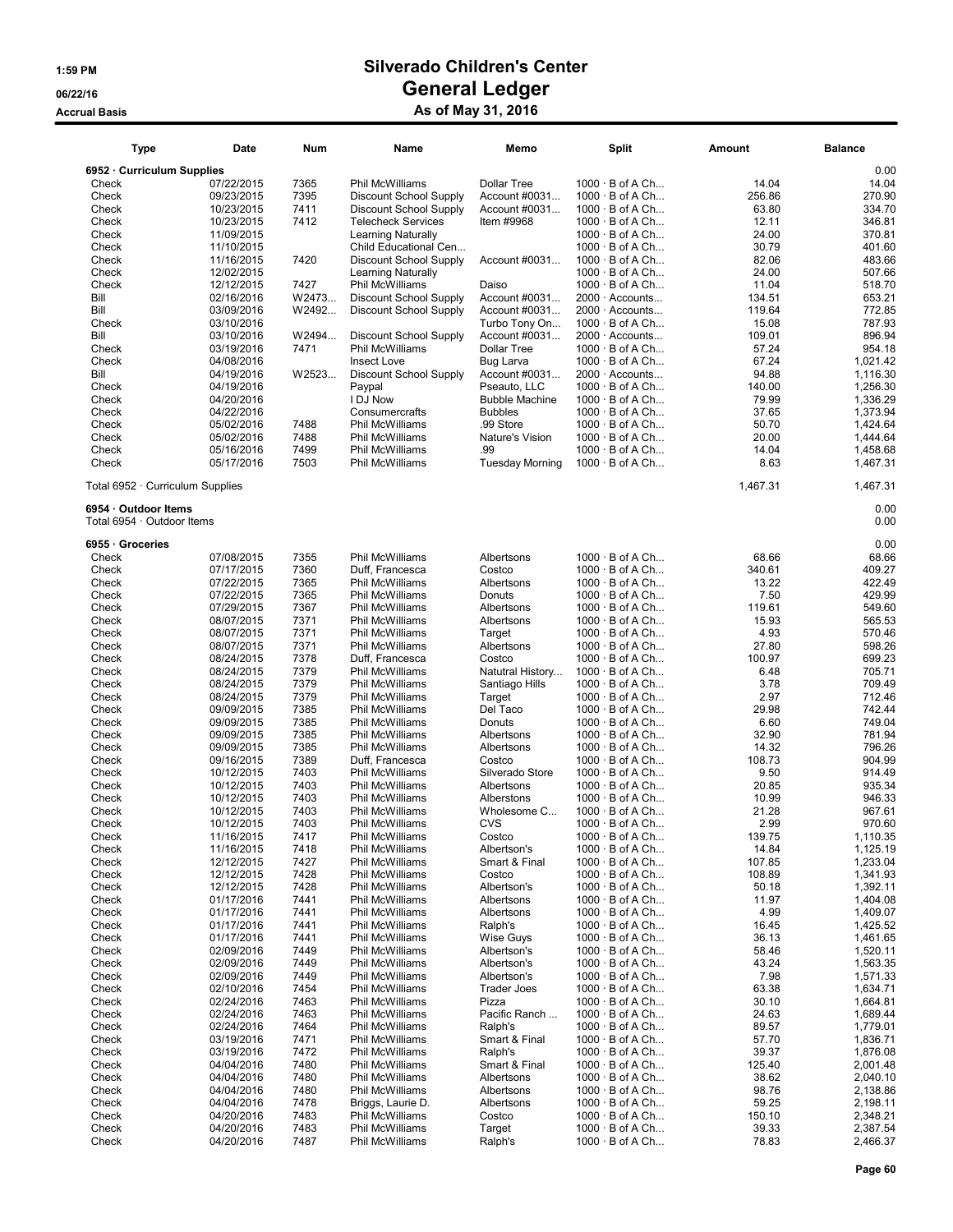| <b>Type</b>                                                                                  | Date                     | Num          | Name                                      | Memo                               | Split                                            | Amount            | <b>Balance</b>       |
|----------------------------------------------------------------------------------------------|--------------------------|--------------|-------------------------------------------|------------------------------------|--------------------------------------------------|-------------------|----------------------|
| Deposit<br>Check                                                                             | 04/21/2016<br>05/02/2016 | 353<br>7488  | <b>Phil McWilliams</b>                    | Petty Cash Ov<br>Albertson's       | $1000 \cdot B$ of A Ch<br>$1000 \cdot B$ of A Ch | $-41.00$<br>22.16 | 2,425.37<br>2.447.53 |
| Check                                                                                        | 05/02/2016               | 7488         | Phil McWilliams                           | Party City                         | $1000 \cdot B$ of A Ch                           | 10.78             | 2,458.31             |
| Check                                                                                        | 05/02/2016               | 7488         | Phil McWilliams                           | Albertson's                        | $1000 \cdot B$ of A Ch                           | 58.25             | 2,516.56             |
| Check                                                                                        | 05/16/2016               | 7499         | Phil McWilliams                           | Ralph's                            | $1000 \cdot B$ of A Ch                           | 12.17             | 2,528.73             |
| Check<br>Check                                                                               | 05/16/2016<br>05/16/2016 | 7499<br>7499 | <b>Phil McWilliams</b><br>Phil McWilliams | <b>Dollar Tree</b><br>Food Program | $1000 \cdot B$ of A Ch<br>$1000 \cdot B$ of A Ch | 14.04<br>137.03   | 2.542.77<br>2,679.80 |
| Check                                                                                        | 05/17/2016               | 7503         | Phil McWilliams                           | Albertsons                         | $1000 \cdot B$ of A Ch                           | 36.35             | 2,716.15             |
| Total 6955 · Groceries                                                                       |                          |              |                                           |                                    |                                                  | 2,716.15          | 2,716.15             |
| 6950 · Special Department Expense - Other<br>Total 6950 · Special Department Expense - Other |                          |              |                                           |                                    |                                                  |                   | 0.00<br>0.00         |
| Total 6950 · Special Department Expense                                                      |                          |              |                                           |                                    |                                                  | 4,819.02          | 4,819.02             |
| $6960 \cdot$ Taxes<br>6961 · Trailer Fees/Prop Tax                                           |                          |              |                                           |                                    |                                                  |                   | 0.00<br>0.00         |
| Check                                                                                        | 10/23/2015               | 7409         | <b>HCD Renewal</b>                        | Decal #CCG55                       | $1000 \cdot B$ of A Ch                           | 40.00             | 40.00                |
| Check                                                                                        | 10/23/2015               | 7410         | <b>HCD Renewal</b>                        | Decal #CCG55                       | $1000 \cdot B$ of A Ch                           | 40.00             | 80.00                |
| Total 6961 · Trailer Fees/Prop Tax                                                           |                          |              |                                           |                                    |                                                  | 80.00             | 80.00                |
| $6960 \cdot$ Taxes - Other<br>Total 6960 · Taxes - Other                                     |                          |              |                                           |                                    |                                                  |                   | 0.00<br>0.00         |
| Total 6960 · Taxes                                                                           |                          |              |                                           |                                    |                                                  | 80.00             | 80.00                |
| 6970 · Telephone                                                                             |                          |              |                                           |                                    |                                                  |                   | 0.00                 |
| Bill                                                                                         | 07/26/2015               |              | AT&T                                      | U-Verse                            | $2000 \cdot$ Accounts                            | 47.00             | 47.00                |
| Check<br>Check                                                                               | 07/29/2015<br>08/03/2015 | 7368         | AT&T<br>AT&T                              | Long Distance<br>Long Distance     | $1000 \cdot B$ of A Ch<br>$1000 \cdot B$ of A Ch | 4.40<br>4.40      | 51.40<br>55.80       |
| Bill                                                                                         | 08/10/2015               |              | AT&T                                      |                                    | $2000 \cdot$ Accounts                            | 72.28             | 128.08               |
| Bill                                                                                         | 08/13/2015               |              | AT&T                                      |                                    | $2000 \cdot$ Accounts                            | 75.00             | 203.08               |
| Bill                                                                                         | 08/26/2015               |              | AT&T                                      |                                    | $2000 \cdot$ Accounts                            | 47.00             | 250.08               |
| Deposit                                                                                      | 09/03/2015               | 6795         | AT&T                                      | Refund                             | $1000 \cdot B$ of A Ch                           | $-4.40$           | 245.68               |
| Bill                                                                                         | 09/10/2015               |              | AT&T                                      |                                    | $2000 \cdot$ Accounts                            | 101.55            | 347.23               |
| Bill                                                                                         | 09/26/2015               |              | AT&T                                      |                                    | $2000 \cdot$ Accounts                            | 47.00             | 394.23               |
| Bill<br>Bill                                                                                 | 10/26/2015<br>11/10/2015 |              | AT&T<br>AT&T                              |                                    | $2000 \cdot$ Accounts<br>$2000 \cdot$ Accounts   | 47.00<br>134.53   | 441.23<br>575.76     |
| Bill                                                                                         | 11/26/2015               |              | AT&T                                      |                                    | $2000 \cdot$ Accounts                            | 47.00             | 622.76               |
| Bill                                                                                         | 12/26/2015               |              | AT&T                                      |                                    | $2000 \cdot$ Accounts                            | 47.00             | 669.76               |
| Check                                                                                        | 01/04/2016               | 7436         | AT&T                                      |                                    | $1000 \cdot B$ of A Ch                           | 72.33             | 742.09               |
| Bill                                                                                         | 01/10/2016               |              | AT&T                                      |                                    | $2000 \cdot$ Accounts                            | 62.60             | 804.69               |
| Bill                                                                                         | 01/26/2016               |              | AT&T                                      |                                    | $2000 \cdot$ Accounts                            | 47.00             | 851.69               |
| Bill                                                                                         | 02/10/2016               |              | AT&T                                      |                                    | $2000 \cdot$ Accounts                            | 65.23             | 916.92               |
| Bill                                                                                         | 02/26/2016               |              | AT&T                                      |                                    | $2000 \cdot$ Accounts                            | 47.00             | 963.92               |
| Bill                                                                                         | 03/10/2016               |              | AT&T                                      |                                    | $2000 \cdot$ Accounts                            | 62.70             | 1,026.62             |
| Bill<br>Bill                                                                                 | 03/26/2016<br>04/10/2016 |              | AT&T<br>AT&T                              |                                    | $2000 \cdot$ Accounts<br>$2000 \cdot$ Accounts   | 47.00<br>62.67    | 1,073.62<br>1,136.29 |
| Bill                                                                                         | 04/26/2016               |              | AT&T                                      |                                    | $2000 \cdot$ Accounts                            | 52.30             | 1,188.59             |
| Bill                                                                                         | 05/10/2016               |              | AT&T                                      |                                    | $2000 \cdot$ Accounts                            | 72.66             | 1,261.25             |
| Total 6970 · Telephone                                                                       |                          |              |                                           |                                    |                                                  | 1,261.25          | 1,261.25             |
| 6980 · Travel & Entertainment<br>6981 · Entertainment<br>Total 6981 · Entertainment          |                          |              |                                           |                                    |                                                  |                   | 0.00<br>0.00<br>0.00 |
| 6982 · Lodging<br>Total 6982 · Lodging                                                       |                          |              |                                           |                                    |                                                  |                   | 0.00<br>0.00         |
| $6983 \cdot$ Meals                                                                           |                          |              |                                           |                                    |                                                  |                   | 0.00                 |
| Check                                                                                        | 11/16/2015               | 7418         | Phil McWilliams                           | Tommy Burger                       | $1000 \cdot B$ of A Ch                           | 18.74             | 18.74                |
| Check                                                                                        | 04/04/2016               | 7480         | Phil McWilliams                           | Staff Lunch                        | $1000 \cdot B$ of A Ch                           | 29.21             | 47.95                |
| Check                                                                                        | 04/04/2016               | 7480         | <b>Phil McWilliams</b>                    | Staff Lunch                        | $1000 \cdot B$ of A Ch                           | 27.32             | 75.27                |
| Total 6983 · Meals                                                                           |                          |              |                                           |                                    |                                                  | 75.27             | 75.27                |
| 6984 · Travel<br>Total 6984 · Travel                                                         |                          |              |                                           |                                    |                                                  |                   | 0.00<br>0.00         |
| 6980 · Travel & Entertainment - Other<br>Total 6980 · Travel & Entertainment - Other         |                          |              |                                           |                                    |                                                  |                   | 0.00<br>0.00         |
| Total 6980 · Travel & Entertainment                                                          |                          |              |                                           |                                    |                                                  | 75.27             | 75.27                |
| 6999 · Uncategorized Expenses<br>Total 6999 · Uncategorized Expenses                         |                          |              |                                           |                                    |                                                  |                   | 0.00<br>0.00         |